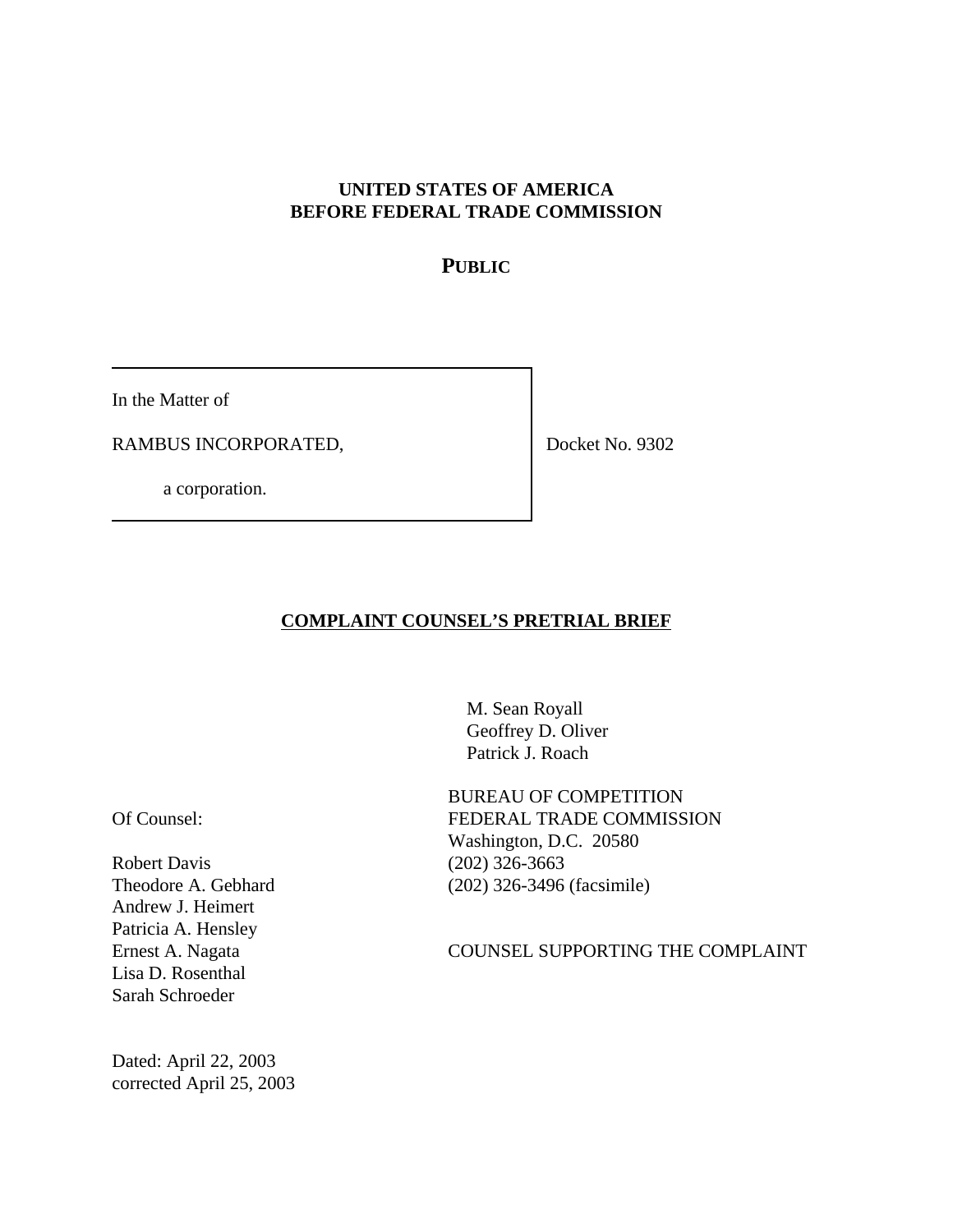# **COMPLAINT COUNSEL'S PRETRIAL BRIEF**

## **TABLE OF CONTENTS**

| I. |           |    |                |                                                                                                                                   |  |  |  |
|----|-----------|----|----------------|-----------------------------------------------------------------------------------------------------------------------------------|--|--|--|
| Π. |           |    |                |                                                                                                                                   |  |  |  |
|    | A.        |    |                |                                                                                                                                   |  |  |  |
|    | <b>B.</b> |    |                | Rambus's Evolving Strategy to Dominate DRAM Technology Standards. 5                                                               |  |  |  |
|    |           | 1. |                | Rambus Was Founded with the Objective of Achieving Patents Rights                                                                 |  |  |  |
|    |           | 2. |                | JEDEC's Work on SDRAM Standards Posed a Serious Threat to<br>Rambus's Goal of Having Its Proprietary RDRAM Technology Adopted     |  |  |  |
|    |           | 3. |                | In Late 1991, Rambus Joined JEDEC and Discovered That JEDEC's<br>Emerging SDRAM Standards Were on a Collision Course for Rambus's |  |  |  |
|    |           | 4. |                | Rambus Amends Its Strategy to Incorporate an Alternative Plan for<br>Obtaining Patents Over Widely Adopted DRAM Standards. 32     |  |  |  |
|    |           | 5. |                | Throughout the Duration of Its Membership in JEDEC, Rambus<br>Continued to Pursue a Patent Strategy "to Counter SDRAMs."  38      |  |  |  |
|    |           |    | a.             | Rambus's Senior Executives Were Well Informed About JEDEC's                                                                       |  |  |  |
|    |           |    | b.             | A Second Competitive Threat to RDRAM: Ramlink.  41                                                                                |  |  |  |
|    |           |    | $\mathbf{c}$ . |                                                                                                                                   |  |  |  |
|    |           |    | d.             | PLLs and Samsung's "Other Use" Clause.  49                                                                                        |  |  |  |
|    |           |    | e.             | A Third Competitive Threat to RDRAM: Mosys. 52                                                                                    |  |  |  |
|    |           |    | f.             |                                                                                                                                   |  |  |  |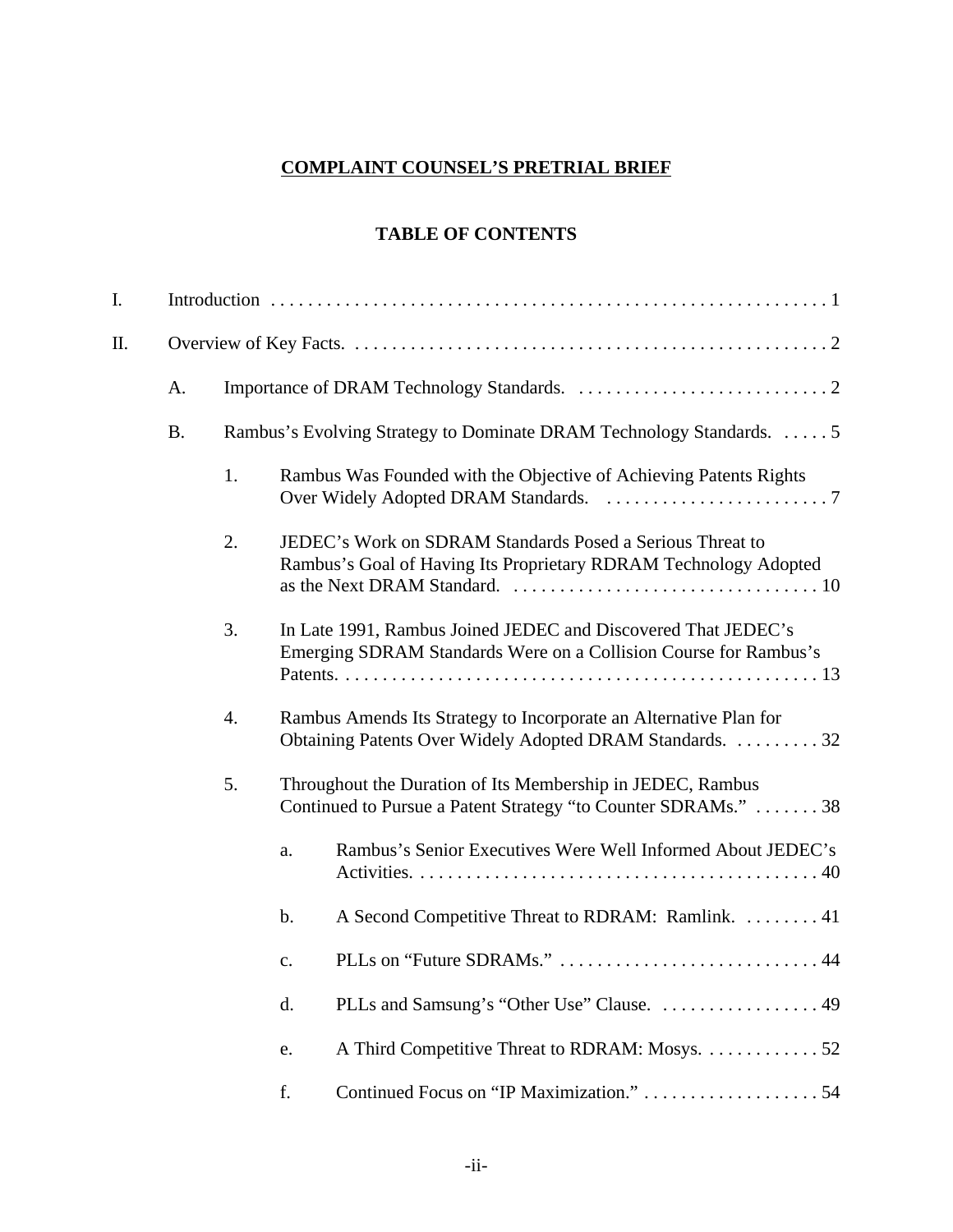|    |           |     | g.             |                                                                                        |
|----|-----------|-----|----------------|----------------------------------------------------------------------------------------|
|    |           |     | h.             | Consideration of Giving "RAND" Assurance to JEDEC.  65                                 |
|    |           |     | $\mathbf{i}$ . | Rambus Decides to Withdraw from JEDEC Amidst Heightened                                |
|    |           |     | j.             | 200 Megahertz SDRAMs and Rambus's "IP Crush Plan."  76                                 |
|    |           |     | k.             | Asynchronous Competition and "SDRAM Lite."  79                                         |
|    |           |     | $\mathbf{1}$ . | SDRAM-II and Rambus's "Patent Minefield."  84                                          |
|    |           | 6.  |                |                                                                                        |
|    |           | 7.  |                |                                                                                        |
|    |           | 8.  |                | Rambus Continues to Conceal Its JEDEC-Related Intellectual Property. 95                |
|    |           | 9.  |                | Rambus Hires Joel Karp to Prepare to Enforce the Strategic Patent                      |
|    |           | 10. |                | The Rambus-Intel Relationship "Blows Up," Causing Rambus to "Play"                     |
|    |           | 11. |                | Enforcement of Rambus's SDRAM- and DDR SDRAM-Related                                   |
| Ш. |           |     |                | Elements and Burdens of Proof Applicable to the Claims Set Forth in the Complaint. 123 |
|    | A.        |     |                |                                                                                        |
|    |           | 1.  |                |                                                                                        |
|    |           | 2.  |                |                                                                                        |
|    | <b>B.</b> |     |                |                                                                                        |
|    | C.        |     |                | The Effect of Rebuttable Adverse Presumptions on Complaint Counsel's Burden            |
|    |           | 1.  |                | Rambus Bears the Burden of Proof on Several Core Issues. 136                           |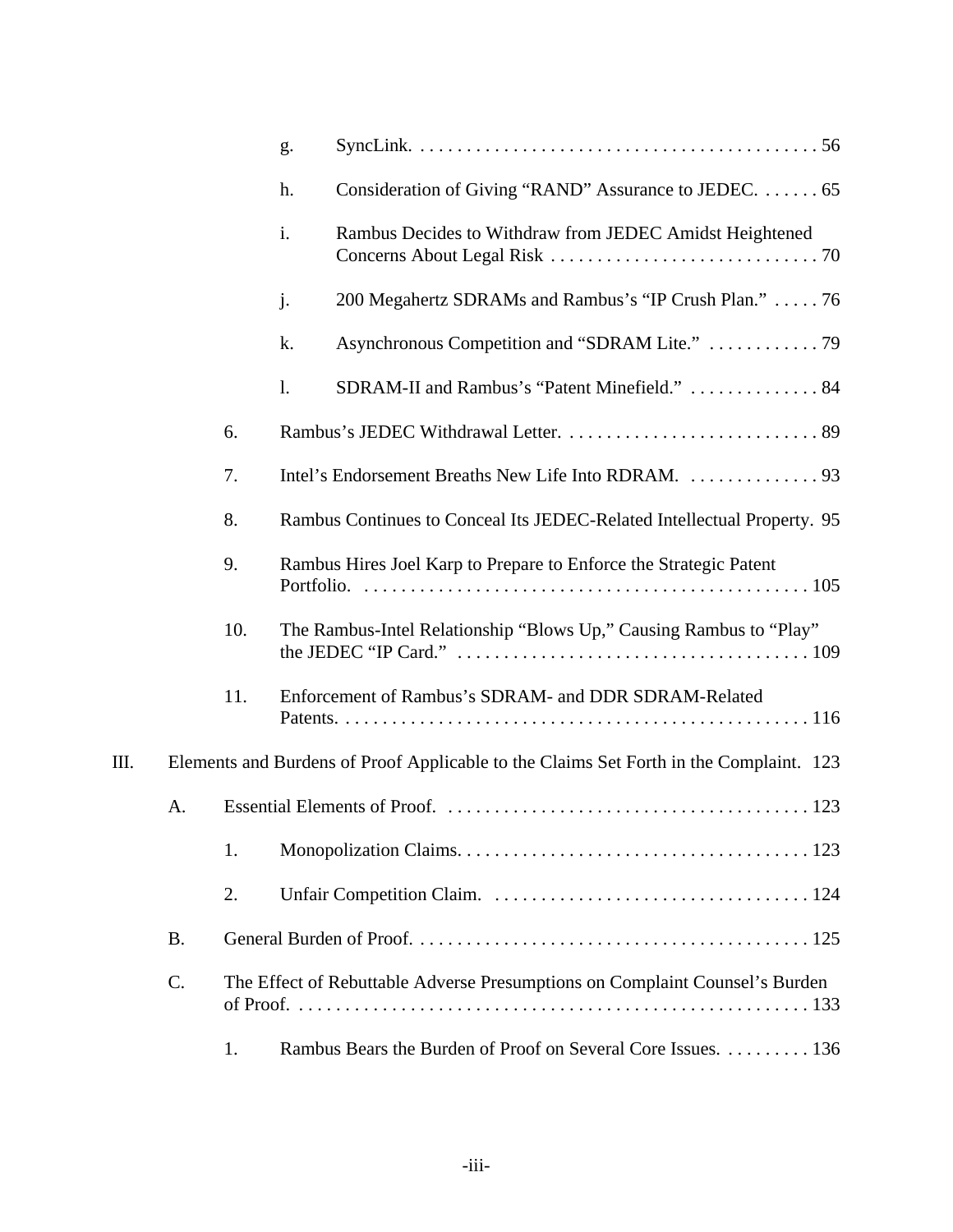|     |                                                                 | 2. |               | Judge Timony's Spoliation Findings Ease Complaint Counsel's Burden of                                                                                                                               |  |  |  |
|-----|-----------------------------------------------------------------|----|---------------|-----------------------------------------------------------------------------------------------------------------------------------------------------------------------------------------------------|--|--|--|
| IV. | Rambus Engaged in A Course of Conduct That Was Exclusionary and |    |               |                                                                                                                                                                                                     |  |  |  |
|     | A.                                                              |    |               | Manipulation of a Standard-Setting Process in Order to Restrict Competition or<br>Attain a Monopoly Violates the Antitrust Laws, and Leads to the                                                   |  |  |  |
|     | <b>B.</b>                                                       |    |               | JEDEC Operates Under a Broad Collection of Policies, Rules, and Procedures<br>Designed to Achieve the Fundamental Objective of Open Standards. 147                                                  |  |  |  |
|     |                                                                 | 1. |               | JEDEC Is Committed to Developing "Open Standards" and Avoiding                                                                                                                                      |  |  |  |
|     |                                                                 | 2. |               | JEDEC's Patent Disclosure Policy Was Well Understood by JEDEC                                                                                                                                       |  |  |  |
|     |                                                                 |    | a.            | JEDEC Undertook Extensive Efforts to Inform Its Members of the                                                                                                                                      |  |  |  |
|     |                                                                 |    | $\mathbf b$ . | JEDEC's Members Understood the Rule to Require All Members<br>to Disclose Patents and Patent Applications of Which They Were<br>Aware That Were Relevant to Standards Under Consideration. 159      |  |  |  |
|     |                                                                 | 3. |               | JEDEC's Rules Require Members to Act in Good Faith.  163                                                                                                                                            |  |  |  |
|     | C.                                                              |    |               | Rambus Undertook to Subvert the Policies and Rules of the JEDEC Standards                                                                                                                           |  |  |  |
|     |                                                                 |    |               | The Development of Rambus's Scheme to Subvert the JEDEC Standard-                                                                                                                                   |  |  |  |
|     |                                                                 | 2. |               | Rambus Engaged in Deceptive and Misleading Conduct, Both During                                                                                                                                     |  |  |  |
|     |                                                                 |    | a.            | Rambus Intentionally Made Material Misrepresentations<br>Through Silence and Partial, Misleading Disclosures.  170                                                                                  |  |  |  |
|     |                                                                 |    | b.            | Rambus Knew It Had Patents and Patent Applications Relevant to<br>the Standards Under Consideration at JEDEC, But Rather Than<br>Disclosing, Worked to Perfect Its Claims Over the Standards. . 170 |  |  |  |
|     |                                                                 |    |               | (1)                                                                                                                                                                                                 |  |  |  |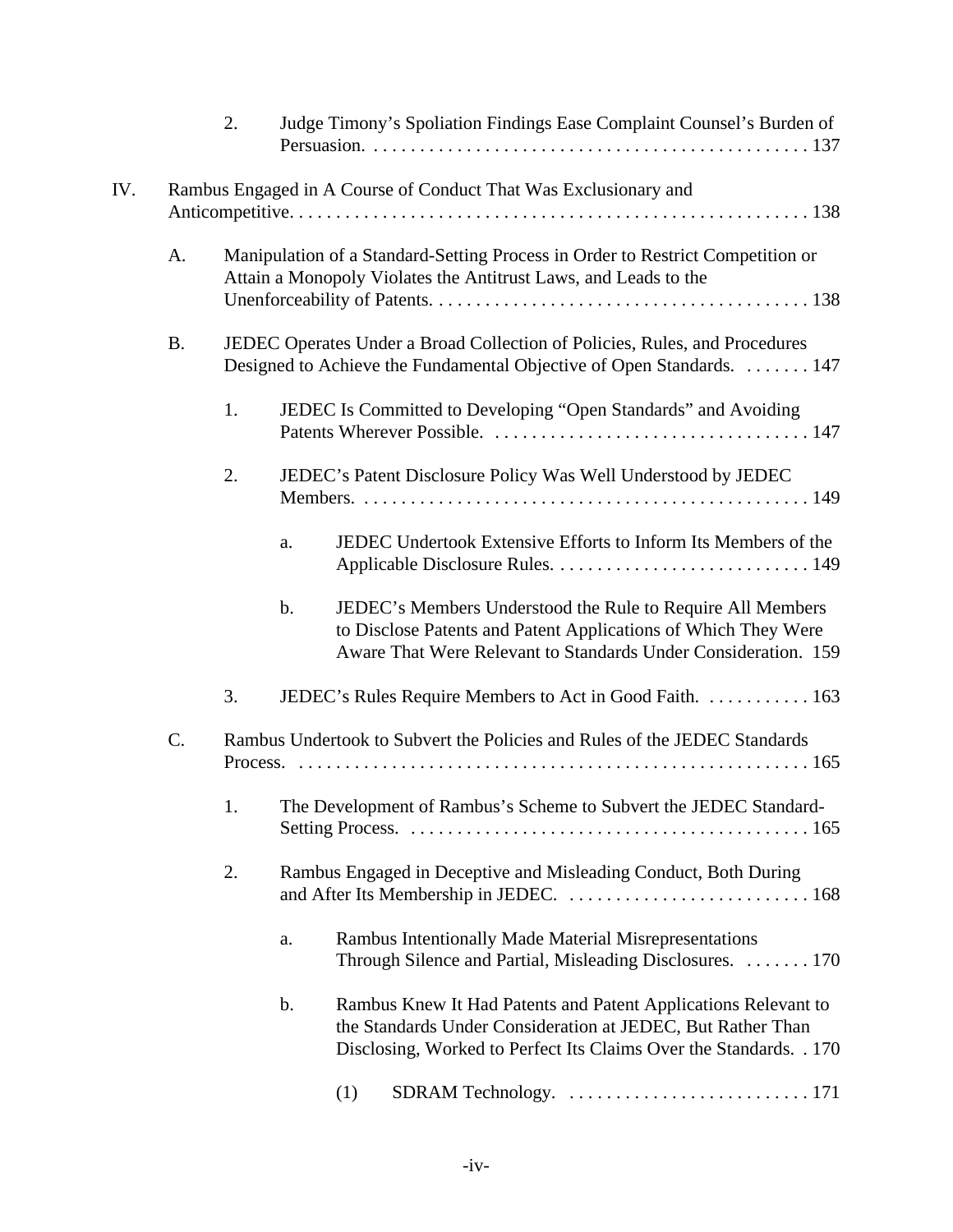|      |           |    |    | (2) |                                                                                                                                                                                                                  |
|------|-----------|----|----|-----|------------------------------------------------------------------------------------------------------------------------------------------------------------------------------------------------------------------|
|      |           |    | d. |     | Rambus's Misrepresentations Were Intentional. 184                                                                                                                                                                |
|      |           |    | e. |     | JEDEC and Its Members Relied upon Rambus's Silence and                                                                                                                                                           |
|      |           | 3. |    |     | Rambus's Deceptive Conduct Has Not Been Excused by the Federal                                                                                                                                                   |
|      |           | 4. |    |     | Rambus's Deceptive Conduct Was in Bad Faith. 192                                                                                                                                                                 |
|      | D.        |    |    |     | The Antitrust Rule Applicable to This Case is Amply Clear. 194                                                                                                                                                   |
| V.   |           |    |    |     |                                                                                                                                                                                                                  |
|      | A.        |    |    |     |                                                                                                                                                                                                                  |
|      | <b>B.</b> |    |    |     | Rambus Was Well Aware of the JEDEC Policy Against Standards Based on                                                                                                                                             |
|      | C.        |    |    |     | Rambus Specifically Intended To Subvert JEDEC Policy, Ensure that the JEDEC<br>Standards Embody Its Patented Technology, and Pursue Claims of Infringement                                                       |
| VI.  |           |    |    |     | Rambus's Anticompetitive Conduct Caused the Competitive Harm Alleged in the                                                                                                                                      |
|      | A.        |    |    |     | Rambus Violated the Law if Its Conduct Was A Material Cause of The                                                                                                                                               |
|      | B.        |    |    |     | Rambus's Behavior Caused the Anticompetitive Harm that Is the Subject of the                                                                                                                                     |
|      |           | 1. |    |     | Rambus Knew That If It Disclosed Its Claimed Intellectual Property<br>Rights, JEDEC Members Would Pursue Other Alternative Technologies<br>or Accept Rambus Technologies Only at Much Lower Royalty Rates. . 220 |
|      |           | 2. |    |     | Rambus's Deceptive Behavior Subverted Both the JEDEC SDRAM and                                                                                                                                                   |
| VII. |           |    |    |     | Through Its Challenged Conduct, Rambus Has Succeeded in Monopolizing Several Well-                                                                                                                               |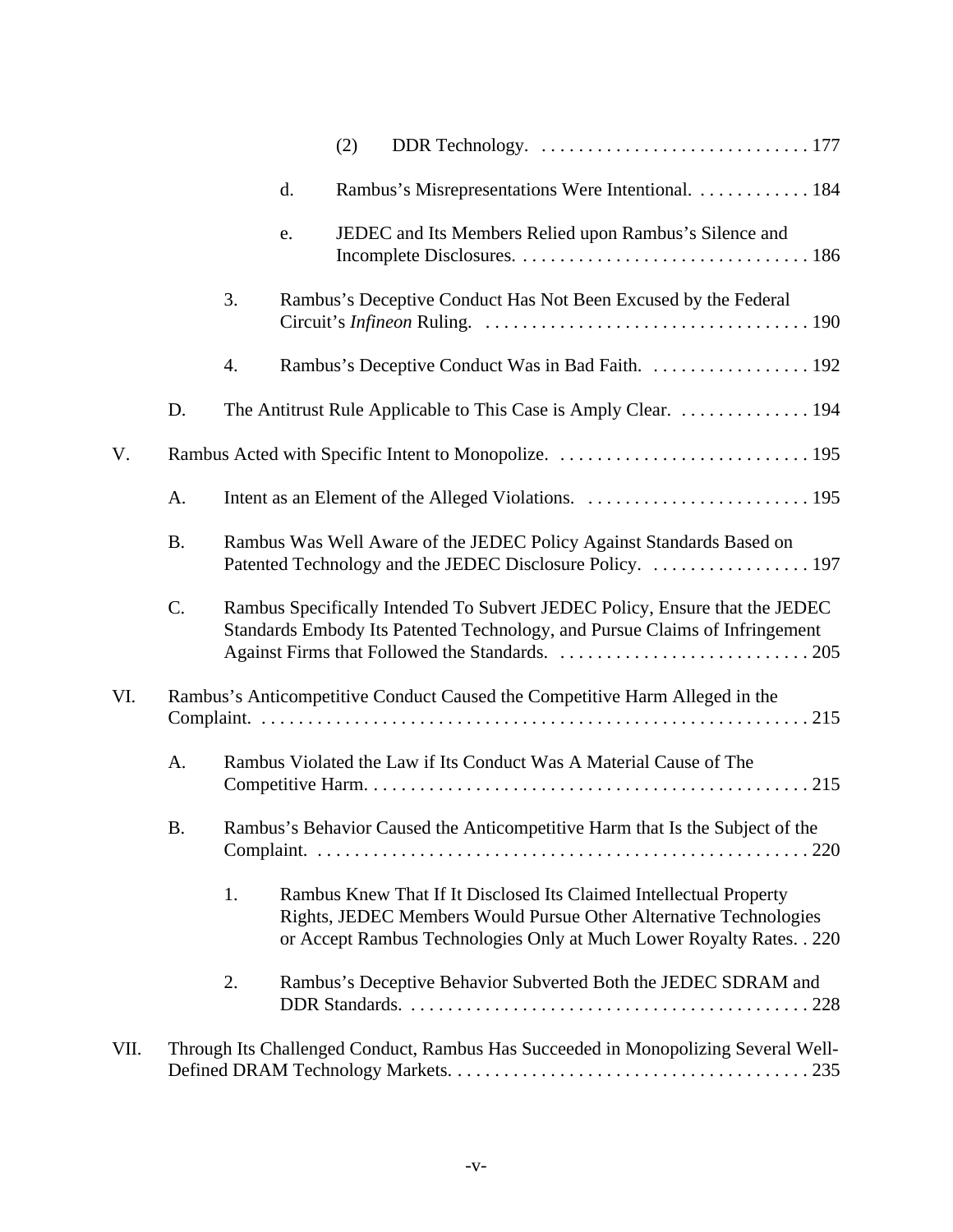|       | A.        |    |                                                                                                                                                                                                                      |
|-------|-----------|----|----------------------------------------------------------------------------------------------------------------------------------------------------------------------------------------------------------------------|
|       |           | 1. |                                                                                                                                                                                                                      |
|       |           | 2. |                                                                                                                                                                                                                      |
|       | <b>B.</b> |    | Fundamental Characteristics of the Relevant Markets Concentrate the Economic                                                                                                                                         |
|       | C.        |    |                                                                                                                                                                                                                      |
|       |           | 1. |                                                                                                                                                                                                                      |
|       |           | 2. |                                                                                                                                                                                                                      |
| VIII. |           |    | The Relief Set Forth in the Notice of Contemplated Relief Is Necessary and Appropriate<br>to Remedy the Harm Caused by the Anticompetitive Conduct of Rambus. 257                                                    |
|       | A.        |    | The Commission Has Broad Discretion to Craft a Remedy Designed to End<br>Rambus's Unlawful Practices and Restore Competition to the Market. 258                                                                      |
|       | <b>B.</b> |    | Barring Rambus from Enforcing Certain Patents Is Reasonably Related to its<br>Unlawful Conduct and Is an Appropriate Exercise of the Commission's Wide<br>Latitude to Implement Remedies to Restore Competition. 261 |
|       | C.        |    | Less Restrictive Remedies Are Not Sufficient to Cure the Effects of Rambus's                                                                                                                                         |
| IX.   |           |    |                                                                                                                                                                                                                      |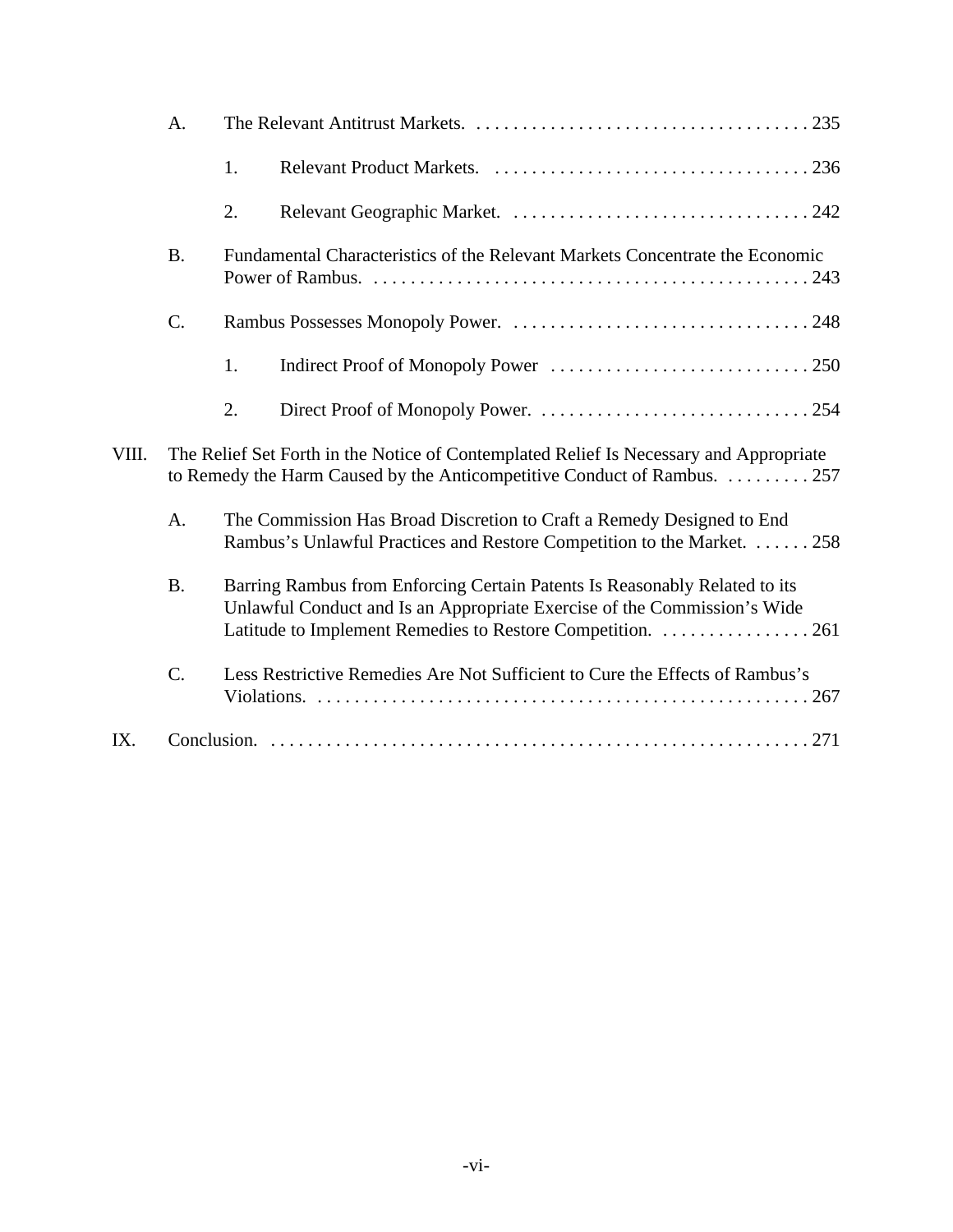## **TABLE OF AUTHORITIES**

# **CASES**

| A.C. Aukerman Co. v. R.L. Chaides Constr. Co., 960 F.2d 1020 (Fed. Cir. 1992)  266            |
|-----------------------------------------------------------------------------------------------|
| Advanced Hydraulics, Inc. v. Otis Elevator Co., 525 F.2d 477 (7 <sup>th</sup> Cir. 1975)  266 |
| Allen Realty Corp. v. Holbert, 318 S.E.2d 592 (Va. 1984)  186                                 |
| American Council of Certified Podiatric Physicians and Surgeons v. American Board of          |
| American Soc'y of Mech. Eng'rs, Inc. v. Hydrolevel Corp., 456 U.S. 556 (1982). 140, 194       |
| American Tobacco Co. v. United States, 328 U.S. 781 (1946) 249                                |
|                                                                                               |
| Andrx Pharmaceuticals, Inc. v. Biovail Corp., 256 F.3d 799 (D.C. Cir. 2001) 217               |
| Argus Chemical Corp. v. Fibre Glass-Evercoat Co., 645 F. Supp. 15 (C.D. Cal. 1986)  131       |
|                                                                                               |
| Arthur Murray Studio of Washington, Inc. v. FTC, 458 F.2d 622 ( $5th$ Cir. 1972) 259          |
| Aspen Skiing Co. v. Aspen Highlands Skiing Corp., 472 U.S. 585 (1985)  123, 195, 196          |
|                                                                                               |
| Battocchi v. Washington Hospital Center, 581 A.2d 759 (Ct. App. D.C. 1990)  136               |
| Beneficial Corp. v. FTC, 542 F.2d 611 (3d Cir. 1976), cert. denied, 430 U.S. 983 (1977)  131  |
| Berkey Photo v. Eastman Kodak Co., 603 F.2d 263 (2d Cir. 1979), cert. denied, 444 U.S. 1093,  |
|                                                                                               |
|                                                                                               |
| Blonder-Tongue Laboratories, Inc. v. University of Illinois Foundation, 402 U.S. 313 (1971)   |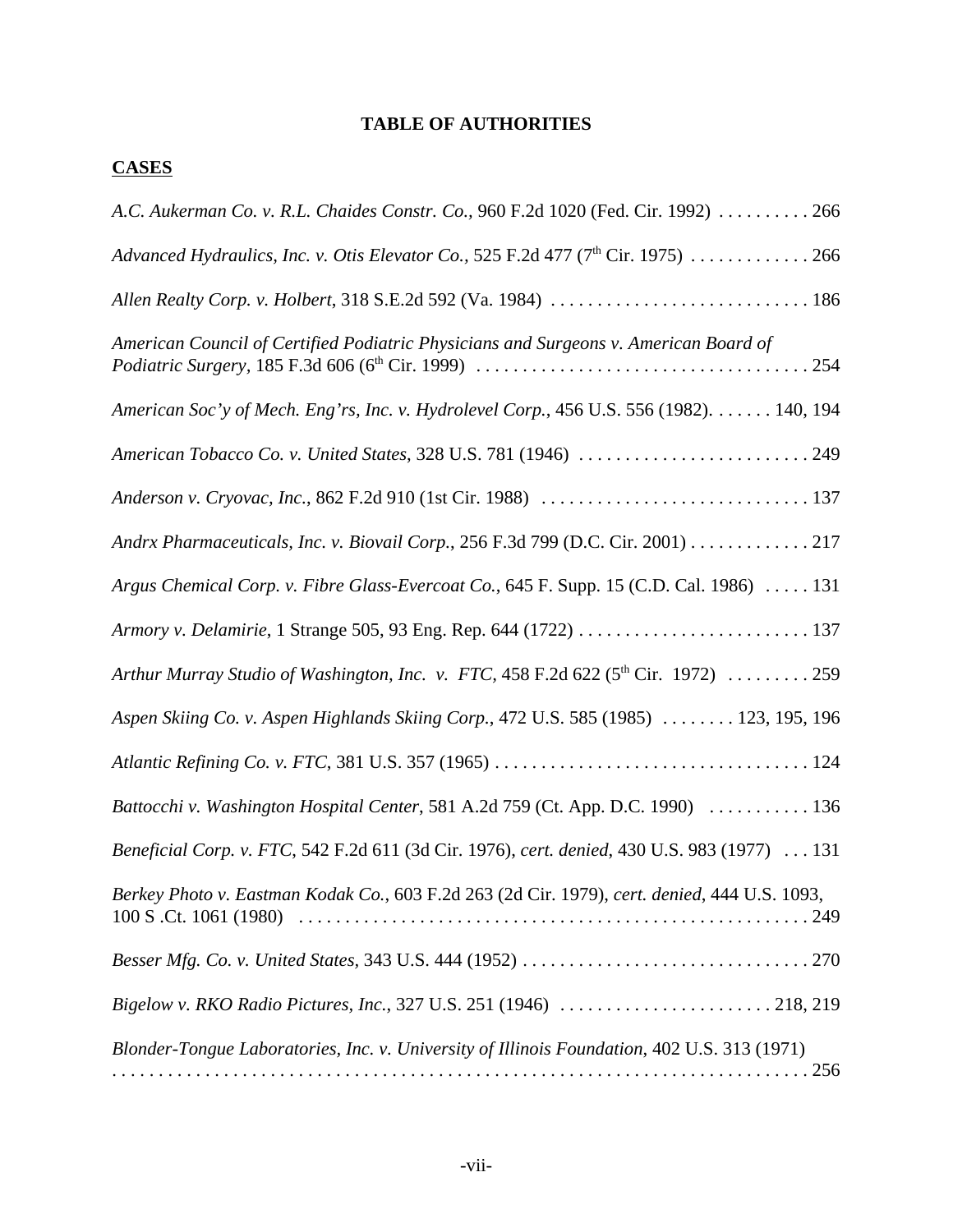| Caribbean Broadcasting System, Ltd. v. Cable & Wireless PLC,                                               |
|------------------------------------------------------------------------------------------------------------|
| Carma Developers (California), Inc. v. Marathon Development California, Inc.,                              |
| City of Chanute, Kansas, et al. v. Williams Natural Gas Co., 955 F.2d 641 (10 <sup>th</sup> Cir. 1992) 254 |
| Coastal Fuels of Puerto Rico, Inc. v. Caribbean Petroleum Corp.,                                           |
| Comunale v. Traders & General Ins. Co., 50 Cal. 2d 654 (1958)  192                                         |
|                                                                                                            |
| Conwood Co. v. United States Tobacco Co., 290 F.3d 768 (6th Cir. 2002)  141                                |
| CVD, Inc. v. Raytheon Co., 769 F.2d 842 (1st Cir. 1985),                                                   |
|                                                                                                            |
| E.I. Du Pont de Nemours & Co. v. FTC, 729 F.2d 128 (2d Cir. 1984)  124, 125                                |
| Fineman v. Armstrong World Industries, Inc., 980 F.2d 171 (3d Cir. 1992)  250                              |
| Fogel v. Chestnutt, 533 F.2d 731 (2d Cir. 1975), cert. denied, 429 U.S. 824 (1976) 218                     |
|                                                                                                            |
|                                                                                                            |
|                                                                                                            |
|                                                                                                            |
|                                                                                                            |
|                                                                                                            |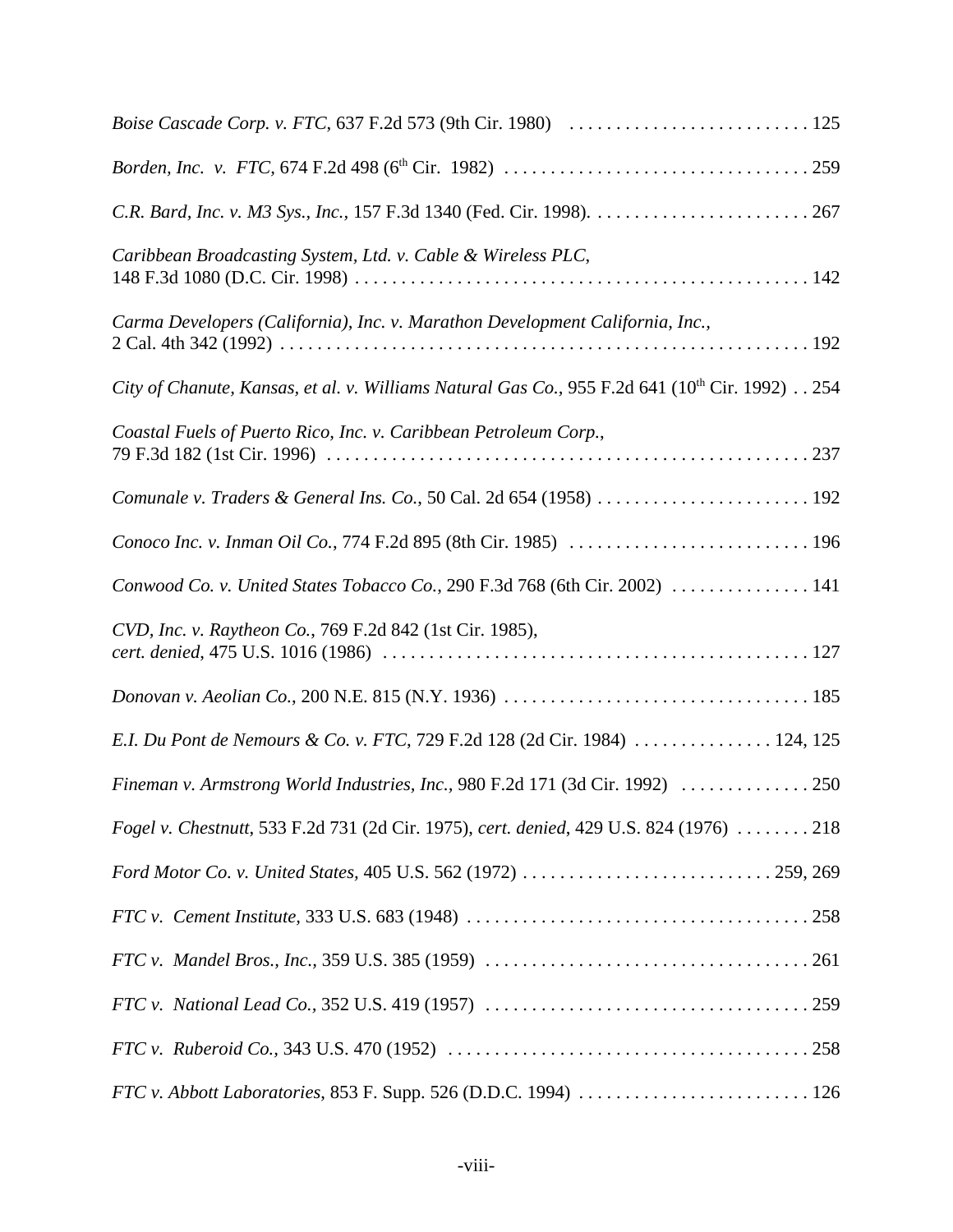| FTC v. Indiana Federation of Dentists, 476 U.S. 447 (1986)  123, 254                                                                                                                       |
|--------------------------------------------------------------------------------------------------------------------------------------------------------------------------------------------|
|                                                                                                                                                                                            |
|                                                                                                                                                                                            |
|                                                                                                                                                                                            |
| FTC v. World Travel Vacation Brokers, Inc. 861 F.2d 1020 (7th Cir. 1988) 131                                                                                                               |
|                                                                                                                                                                                            |
|                                                                                                                                                                                            |
|                                                                                                                                                                                            |
| H.J., Inc. v. Intern. Telephone & Telegraph Corp., 867 F.2d 1531 (8th Cir. 1989)  196                                                                                                      |
| Handgards, Inc. v. Ethicon, Inc., 601 F.2d 986 (9th Cir. 1979) (en banc), cert. denied, 444 U.S.                                                                                           |
|                                                                                                                                                                                            |
| Herman & MacLean v. Huddleston, 459 U.S. 375 (1983)  126, 127                                                                                                                              |
| Home Placement Service, Inc. v. Providence Journal Co., 682 F.2d 274 (1st Cir. 1982). 236                                                                                                  |
|                                                                                                                                                                                            |
| Image Technical Services, Inc. v. Eastman Kodak Co., 504 U.S. 451 (1992) 236, 249                                                                                                          |
|                                                                                                                                                                                            |
| In the Matter of Borden, Inc., 92 F.T.C. 669 (1978), aff'd, 674 F.2d 498 (6 <sup>th</sup> Cir. 1982), vacated<br>and remanded for entry of consent judgment, 461 U.S. 940 (1983)  260, 269 |
|                                                                                                                                                                                            |
| In the Matter of Dell Computer Corp., 121 F.T.C. 616, 1996 FTC LEXIS 291                                                                                                                   |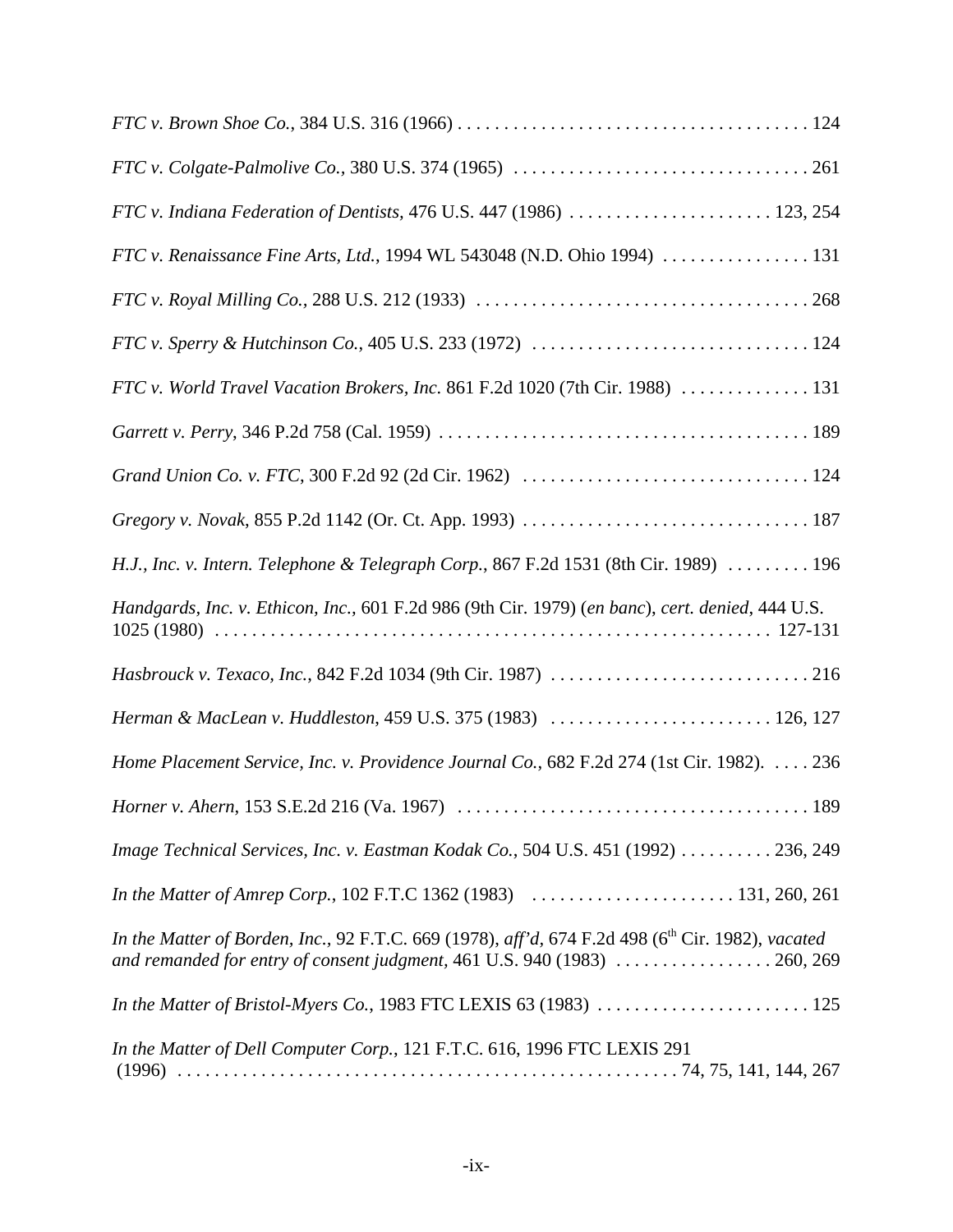| In the Matter of Ekco Prods. Co., 65 F.T.C. 1163 (1964),                                                                             |
|--------------------------------------------------------------------------------------------------------------------------------------|
| In the Matter of Ethyl Corp., 101 F.T.C. 425 (1983) $\ldots \ldots \ldots \ldots \ldots \ldots \ldots \ldots \ldots \ldots 124, 125$ |
| In the Matter of Firestone Tire & Rubber Co., 81 F.T.C. 398 (1972), aff'd, 481 F.2d 246 ( $6th$                                      |
| In the Matter of General Motors Corp., 103 F.T.C. 641 (1984)  124                                                                    |
|                                                                                                                                      |
| In the Matter of Washington Crab Assn., 1964 FTC LEXIS 86 (1960)  126, 130                                                           |
| Indian Head, Inc. v. Allied Tube & Conduit Corp.,                                                                                    |
| Indian Head, Inc. v. Allied Tube & Conduit Corp,                                                                                     |
| International Salt Co. v. United States, 332 U.S. 392 (1947)  259, 260                                                               |
|                                                                                                                                      |
| Jamesbury Corp. v. Litton Indus. Prods., Inc., 839 F.2d 1544 (Fed. Cir. 1988) 266                                                    |
| Jensen v. Western Irrigation & Mfg., Inc., 650 F.2d 165 (9 <sup>th</sup> Cir. 1980) 266                                              |
|                                                                                                                                      |
| Kransco v. American Empire Surplus Lines Insurance Co., 23 Cal. 4th 390 (2000)  192                                                  |
| Law v. National Collegiate Athletic Ass'n, 5 F. Supp. 2d 921 (D. Kan. 1998) 216                                                      |
|                                                                                                                                      |
|                                                                                                                                      |
| M&M Medical Supplies & Service, Inc. v. Pleasant Valley Hosp., 981 F.2d 160 (4th Cir. 1993),                                         |
|                                                                                                                                      |
| Market St. Assoc. Ltd. Partnership v. Frey, 941 F.2d 588 (7th Cir. 1991)  193                                                        |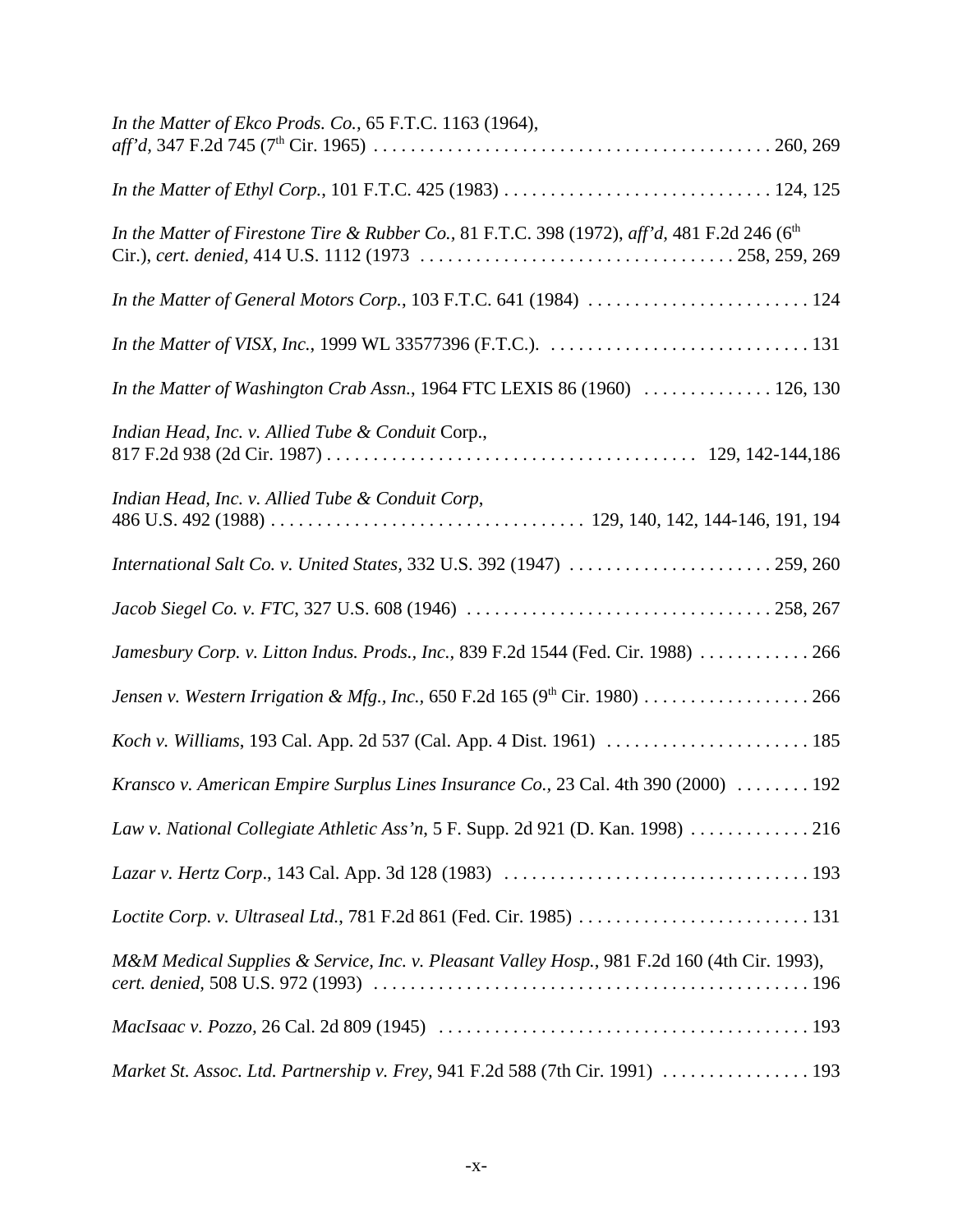| McMullen v. Entre Computer Centers, Inc., 819 F.2d 1279 (4th Cir. 1987), overruled on other                                                                                                |
|--------------------------------------------------------------------------------------------------------------------------------------------------------------------------------------------|
|                                                                                                                                                                                            |
|                                                                                                                                                                                            |
|                                                                                                                                                                                            |
| National Ass'n of Pharmaceutical Manufacturers, Inc. v. Ayerst Labs., 850 F.2d 904 (2d Cir.                                                                                                |
| <i>National Dairy Prods. Corp. v. FTC, 395 F.2d 517 (7th Cir.),</i>                                                                                                                        |
| Nation-Wide Check Corp. v. Forest Hills Distributors, Inc.,                                                                                                                                |
|                                                                                                                                                                                            |
| Niresk Indus., Inc. v. FTC, 278 F.2d 337 (7 <sup>th</sup> Cir.), cert. denied, 364 U.S. 883 (1960) 261                                                                                     |
| NLRB v. Staten Island Hotel Ltd. Partnership, 101 F.3d 858 (2d Cir. 1996) 219                                                                                                              |
| Orion Electric Co. v. Funai Electric Co., No. 01-CV-3501, 2002 WL 377541 (S.D.N.Y., Mar.                                                                                                   |
|                                                                                                                                                                                            |
| Pennsylvania Life Ins. Co. v. Bumbrey, 665 F. Supp. 1190 (E.D. Va. 1987)  192                                                                                                              |
| Phillip Morris, Inc. v Brown & Williamson Tobacco Corp.,                                                                                                                                   |
|                                                                                                                                                                                            |
| Radiant Burners, Inc. v. Peoples Gas, Light and Coke Co., 364 U.S. 656 (1961)  140                                                                                                         |
| Rambus Inc. v. Infineon Technologies AG, 318 F.3d 1081 (Fed. Cir. 2003), affirming-in-part,<br>reversing-in-part, vacating-in-part, and remanding Rambus Inc. v. Infineon Technologies AG, |
| Rebel Oil Co. v. Atlantic Richfield Co., 51 F.3d 1421 (9th Cir.), cert. denied, 516 U.S. 987                                                                                               |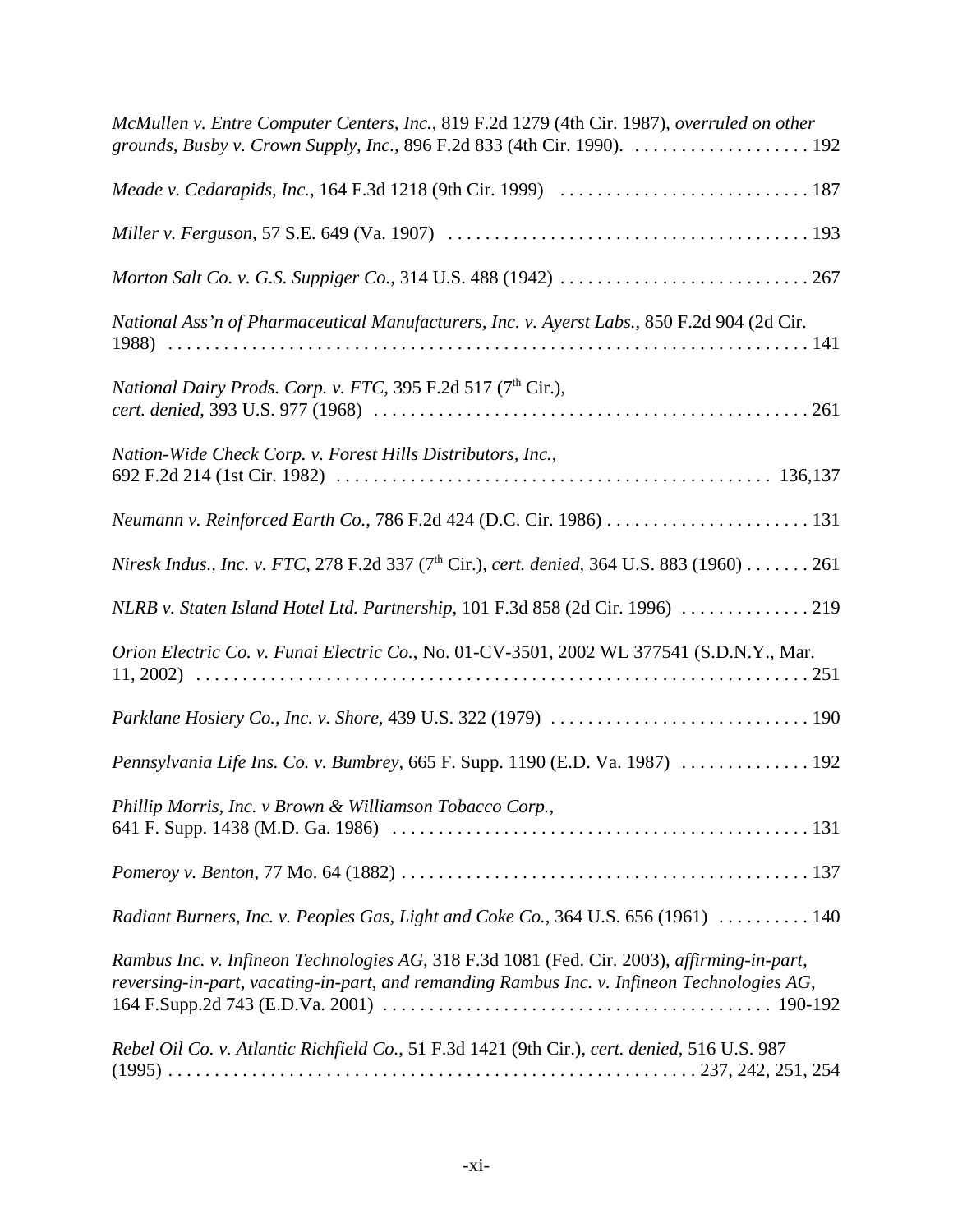| Remington Rand Corp. v. Amsterdam-Rotterdam Bank, N.V., 68 F.3d 1478 (2d Cir. 1995) 190         |
|-------------------------------------------------------------------------------------------------|
| Rios v. Enterprise Assn. Steamfitters Local 638 of U.A., 501 F.2d 622 (2d Cir. 1974) 219        |
| Rothery Storage & Van Co. v. Atlas Van Lines Inc., 792 F.2d 210 (D.C. Cir. 1986), cert. denied, |
| Rural Telephone Service Company v, Feist Publications, 957 F.2d 765 ( $10^{th}$ Cir. 1992)  254 |
|                                                                                                 |
| Southern Pacific Communications v. American Telephone and Telegraph Co., 740 F.2d 980           |
| Spectrum Sports, Inc. v. McQuillan, 506 U.S. 447 (1993)  123, 195, 235, 248                     |
| Stambler v. Diebold, Inc., 11 U.S.P.Q.2d 1709, 1988 WL 95479 (E.D.N.Y., Sept. 2, 1988), aff'd   |
| State of North Carolina v. Chas. Pfizer & Co., 384 F. Supp. 265 (E.D.N.C. 1974)  131            |
| Stearns Airport Equip. Co. v. FMC Corp., 170 F.3d 518 (5th Cir. 1999)  144                      |
| Story Parchment Co. v. Paterson Parchment Paper Co., 282 U.S. 555 (1931) 218                    |
| Stryker Corp. v. Zimmer, Inc., 741 F. Supp. 509 (D. N.J. 1990)  266                             |
| Studiengesellschaft Kohle v. Eastman Kodak Co., 616 F.2d 1315 (5 <sup>th</sup> Cir. 1980)  266  |
| Sullivan v. National Football League, 34 F.3d 1091 (1st Cir. 1994) 216                          |
|                                                                                                 |
| Tarabishi v. McAlester Regional Hosp., 951 F.2d 1558 (10 <sup>th</sup> Cir. 1991). 254          |
|                                                                                                 |
|                                                                                                 |
| The Bohack Corp. v. Iowa Beef Processors, Inc., 715 F.2d 703 (2d Cir. 1983) 216                 |
| Times-Picayune Publ'g Co. v. United States, 345 U.S. 594 (1953)  195                            |
|                                                                                                 |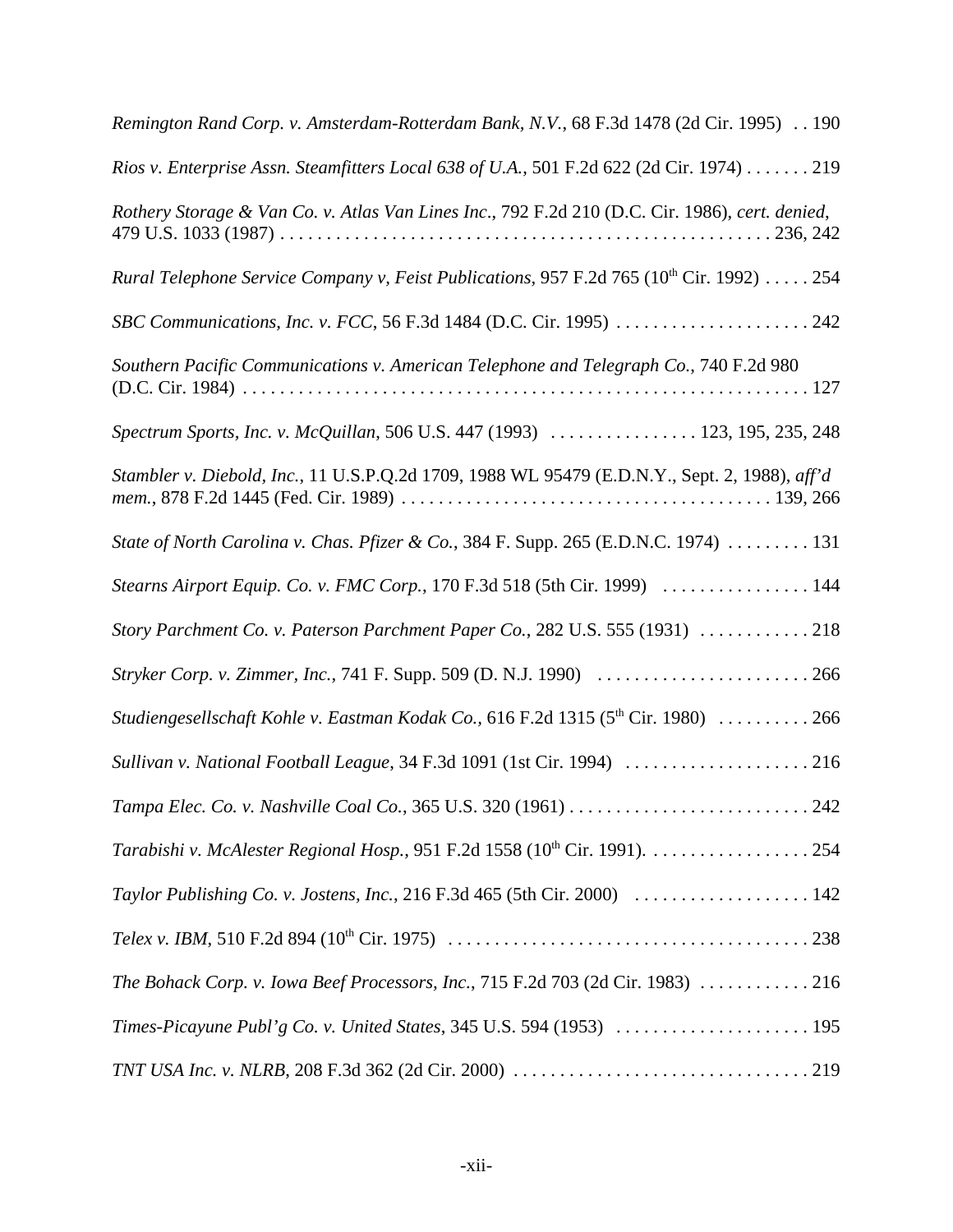| U.S. Aluminum Corp./Texas v. Alumax, Inc., 831 F.2d 878 (9th Cir. 1987)  130                |
|---------------------------------------------------------------------------------------------|
| U.S. Anchor Mfg., Inc. v. Rule Industries, Inc., 7 F.3d 986 (11th Cir. 1993)  236           |
| U.S. Healthcare, Inc. v. Healthsource, Inc., 986 F.2d 589 (1st Cir. 1993) 236               |
| United Dairy Farmers Cooperative Assn. v. NLRB, 633 F.2d 1054 (3d Cir. 1980)  219           |
|                                                                                             |
| United States v. Aluminum Co. of America, 148 F.2d 416 (2nd Cir. 1945)  195                 |
|                                                                                             |
|                                                                                             |
|                                                                                             |
| United States v. E.I. du Pont de Nemours & Co., 351 U.S. 377 (1956)  236, 248, 259, 269     |
|                                                                                             |
| United States v. Grinnell Corp., 384 U.S. 563 (1966)  123, 195, 235, 248, 250, 251          |
|                                                                                             |
|                                                                                             |
| United States v. Microsoft Corp., 253 F.3d 34 (D.C. Cir. 2001) 141, 216, 219, 241, 251, 255 |
|                                                                                             |
| United States v. United States Gypsum Co., 340 U.S. 76 (1950)  259, 268, 270                |
| Universal Sales Corp. v. California Press Mfg. Co., 20 Cal. 2d 751 (1942)  193              |
|                                                                                             |
| Volvo N. Am. v. Men's Intern. Pro. Tennis Coun., 857 F.2d 55 (2d Cir. 1988)  196            |
| Walker Process Equipment, Inc. v. Food Machinery & Chemical Corp.,                          |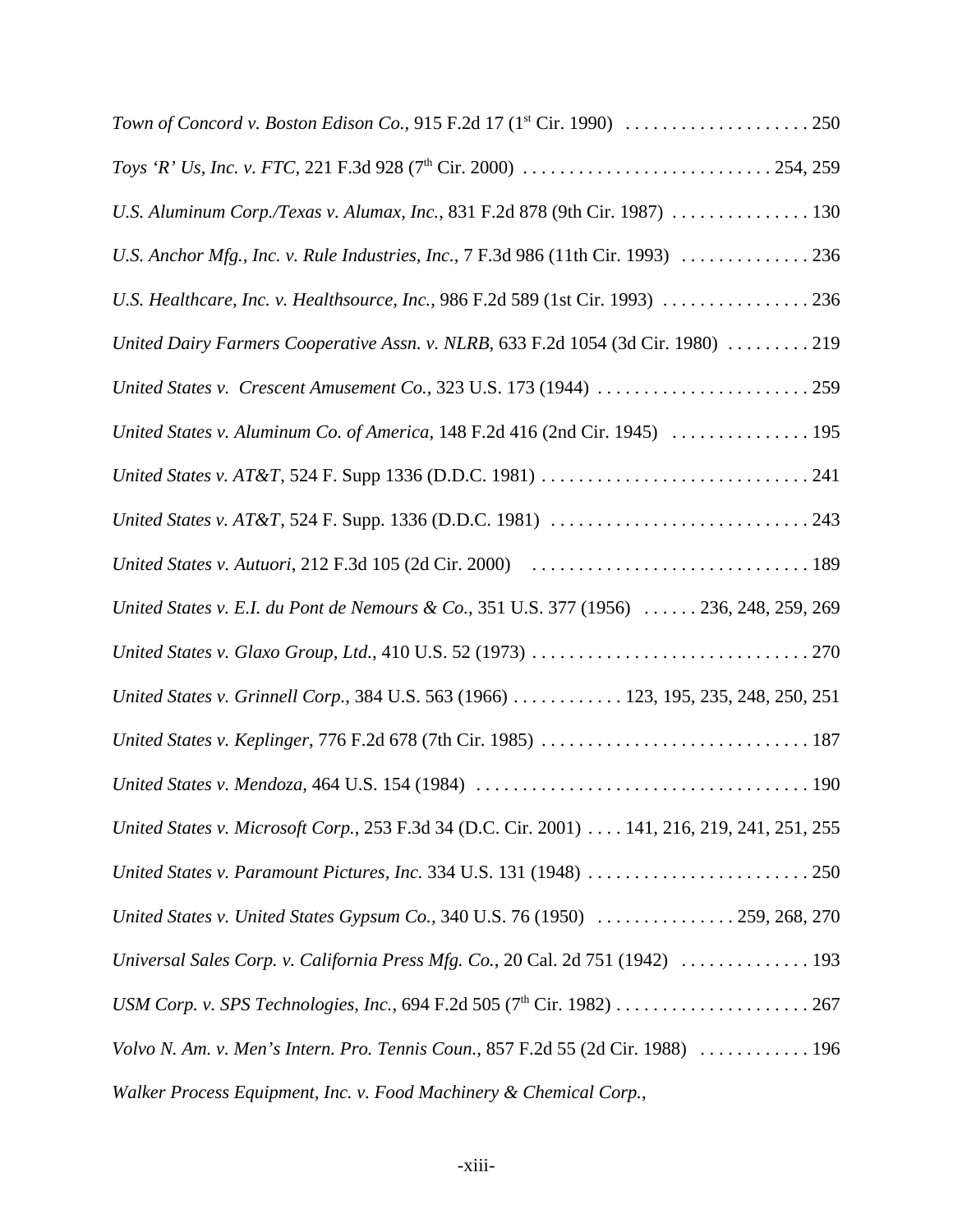| Wang Laboratories, Inc. v. Mitsubishi Electronics America, Inc.,          |
|---------------------------------------------------------------------------|
|                                                                           |
|                                                                           |
|                                                                           |
|                                                                           |
| Wilkins v. National Broadcasting Corp., 71 Cal. App. 4th 1066 (1999)  187 |
| William Inglis & Sons Baking Co. v. Continental Baking Co.,               |
| <i>Windsurfing Int'l, Inc. v. AMF, Inc., 782 F.2d 995 (Fed. Cir.),</i>    |
| Zenith Radio Corp. v. Hazeltine Research, Inc., 395 U.S. 100 (1969) 215   |

## **STATUTES AND REGULATIONS**

## **OTHER AUTHORITIES**

| A. Douglas Melamed, Network Industries and Antitrust, Address Before The Federalist Society, |
|----------------------------------------------------------------------------------------------|
|                                                                                              |
| Dahdouh, "The Shape of Things To Come: Innovation Market Analysis in Merger Cases," 64       |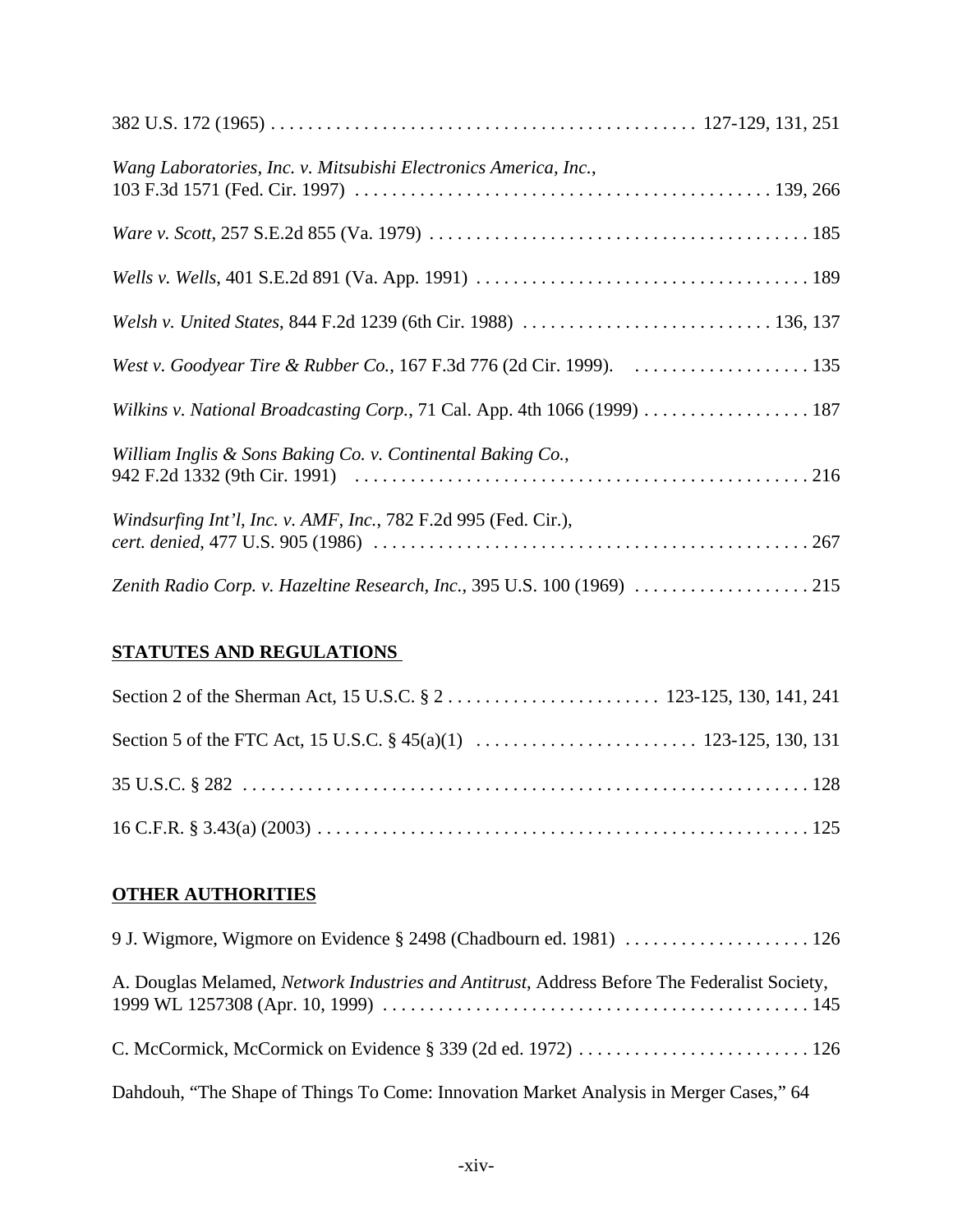| David J. Teece & Edward Sherry, Standards Setting and Antitrust (Business and Public Policy                                                                             |
|-------------------------------------------------------------------------------------------------------------------------------------------------------------------------|
| Gilbert and Sunshine, "Incorporating Dynamic Efficiency Concerns in the Merger Analysis: The                                                                            |
| Herbert Hovenkamp, FEDERAL ANTITRUST POLICY: THE LAW OF COMPETITION AND ITS                                                                                             |
| Mark A. Lemley, Intellectual Property Rights and Standard-Setting Organizations, 90 Cal. L.                                                                             |
| Mark R. Patterson, Antitrust Liability for Collective Speech: Medical Society Practice Standards,                                                                       |
| Muris, Anticompetitive Effects in Monopolization Cases: Reply,                                                                                                          |
| Rapp, "The Misapplication of the Innovation Market to Merger Analysis," 64 Antitrust L.J. 19                                                                            |
|                                                                                                                                                                         |
|                                                                                                                                                                         |
| U.S. Department of Justice and Federal Trade Commission, Antitrust Guidelines for the<br>Licensing of Intellectual Property ("IP Guidelines") (April 6, 1995)  237, 251 |
| U.S. Department of Justice and Federal Trade Commission, Horizontal Merger Guidelines                                                                                   |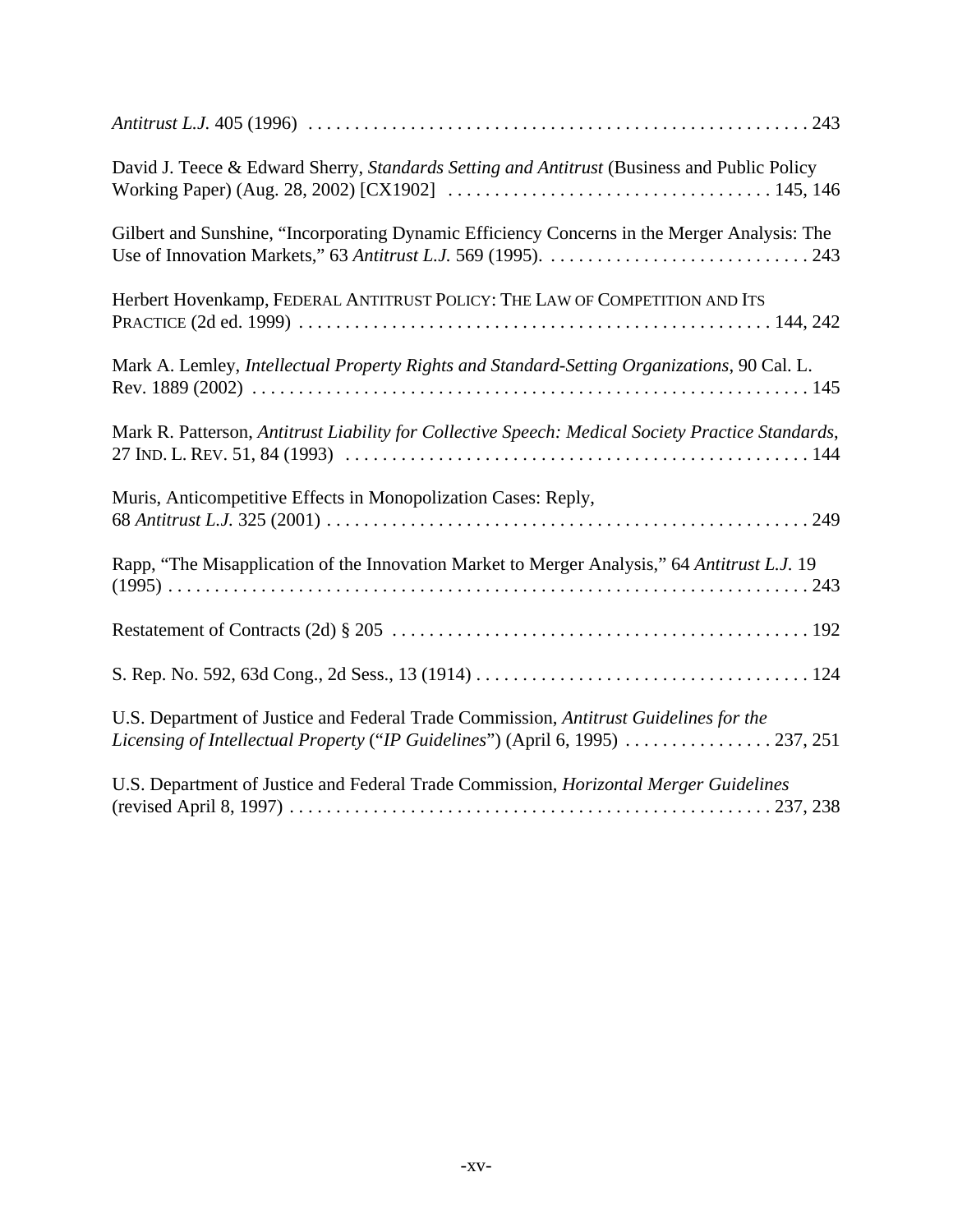### **UNITED STATES OF AMERICA BEFORE FEDERAL TRADE COMMISSION**

In the Matter of

RAMBUS INCORPORATED,

Docket No. 9302

a corporation.

#### **COMPLAINT COUNSEL'S PRETRIAL BRIEF**

#### **I. Introduction**

This case presents three fundamental questions for decision: "[1] Whether Respondent engaged in a pattern of deceptive, exclusionary conduct by subverting an open standards process; [2] whether Respondent utilized such conduct to capture a monopoly in technology-related markets; and [3] whether the challenged conduct violates well-established principles of antitrust law." Order Denying Respondent's Motion for Summary Decision at 12 (Apr. 14, 2003). Complaint Counsel will prove at trial that each of these central questions should be answered affirmatively, and that the Respondent, Rambus Inc. ("Rambus"), should therefore be held liable on all three counts stated in the Federal Trade Commission's June 2002 Complaint. In addition, we will demonstrate that the form of remedy outlined by the Notice of Contemplated Relief accompanying the Commission's Complaint is necessary and fully appropriate under the circumstances, and that comparable relief should therefore be entered in this case.

Although the central questions presented here are straightforward, Complaint Counsel will present a great deal of evidence that addresses these questions. Furthermore, considering the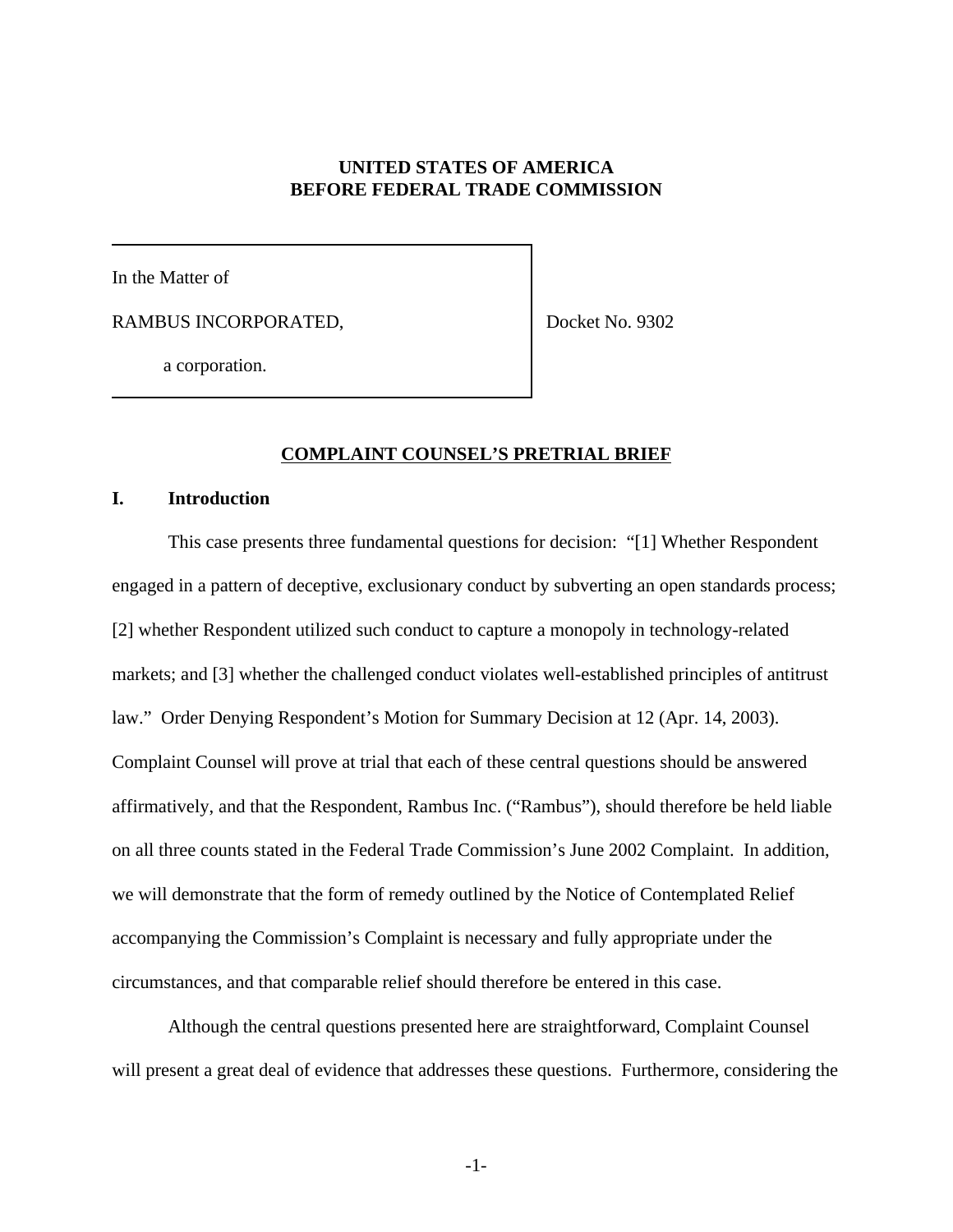nature of Complaint Counsel's allegations in this case – which relate to a pattern of anticompetitive acts and practices undertaken over the course of roughly a decade – the evidence will necessarily cover a broad time period. As an aid to placing relevant facts in context during a somewhat extended time frame, Complaint Counsel has endeavored to provide in this pretrial brief a reasonably comprehensive, and largely chronological, overview of key facts (Section II, *infra*, beginning at p. 2).

Upon conclusion of this factual discussion, the brief will then address the various legal questions raised by this case, with the discussion being organized as follows: Section III, beginning at p.123, discusses the elements of the antitrust violations alleged, and the burden of proof applicable to Your Honor's assessment of the evidence. Section IV, beginning at p. 138, discusses the conduct of Rambus within the context of established antitrust principles pertaining to a subversion of the standards process as exclusionary and anticompetitive behavior. Section V, beginning at p. ?, discusses the role of Rambus's anticompetitive intent in the antitrust analysis. Section VI, beginning at p. 215, discusses the rule of antitrust causation, and examines the Rambus conduct in light of this rule. Section VII, beginning at p. 235, discusses the relevant antitrust markets impacted by the Rambus conduct and demonstrates that Rambus has achieved monopoly power in the relevant markets. Section VIII, beginning at p. 257, discusses the proposed relief to remedy the anticompetitive effects of Rambus's challenged conduct.

#### **II. Overview of Key Facts.**

#### **A. Importance of DRAM Technology Standards.**

Competition in the semiconductor industry in general, and the memory industry in particular, has for many years revolved around industry standards. In earlier years, standards in the memory industry – certainly the DRAM industry – were focused more on external design

-2-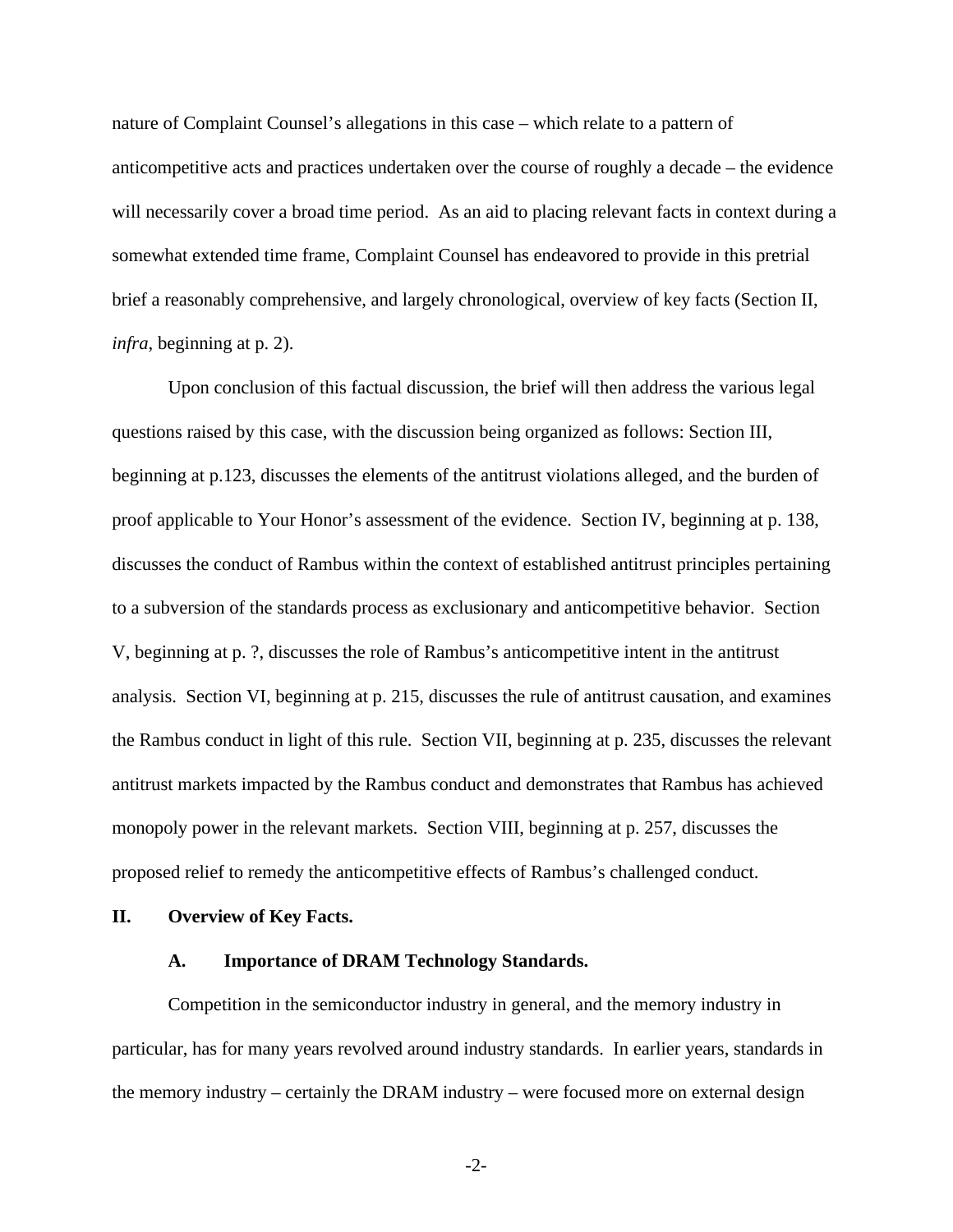issues, such as the number and placement of pins and the configuration of modules. But starting in the late 1980s and early 1990s, this changed. It was in this time period that the memory industry began concentrating its efforts on "solving the memory bottleneck" – that is, designing more efficient, high-speed memory devices that could operate at speeds commensurate with those being achieved by increasingly high-performance microprocessor chips. Hence, in this time period DRAM standardization efforts began to focus increasingly on internal DRAM design issues, and on technologies designed to improve DRAM speed and performance. Rambus was founded in this same general time period (i.e., 1990) with the express goal of "solving the memory bottleneck," through a "revolutionary" new DRAM design. *See, e.g.,* Rambus Inc. Business Plan, 1992-1997 (9/28/92) R169923 at 927; *id.* at R169929 [CX0545] ("The Rambus System solves the memory bottleneck.").

To say that technology standards are important in the DRAM industry would be an understatement. Although some non-standardized DRAMs do exist, by and large virtually all DRAMs produced and sold today comply with industry standards, and this has been true for many years.<sup>1</sup> Moreover, at any given time in (at least) the past decade or more, a single DRAM technology standard has been dominant. Theoretically, industry standards could develop in this industry outside of the context of industry standard-setting groups. In reality, however, the technology standards that have achieved dominant acceptance in the DRAM industry have been

<sup>&</sup>lt;sup>1</sup> Aside from specialized DRAMs sold for limited use applications, there really is very little architectural differentiation from one DRAM vendor's product to another – all manufacturers produce in compliance with widely adopted industry standards. This is why DRAMs are often referred to as "commodity" products. *See* S. Przybylski, *Intel's RDRAM Strategy a Sure Winner,* MICROPROCESSOR REPORT (April 21, 1997) (MR0057650 at 652) [CX2634] (article by former Rambus expert states: "Deviation from the herd is not tolerated by the marketplace. Not since the 1970s have individual DRAM vendors had the power to innovate architecturally.").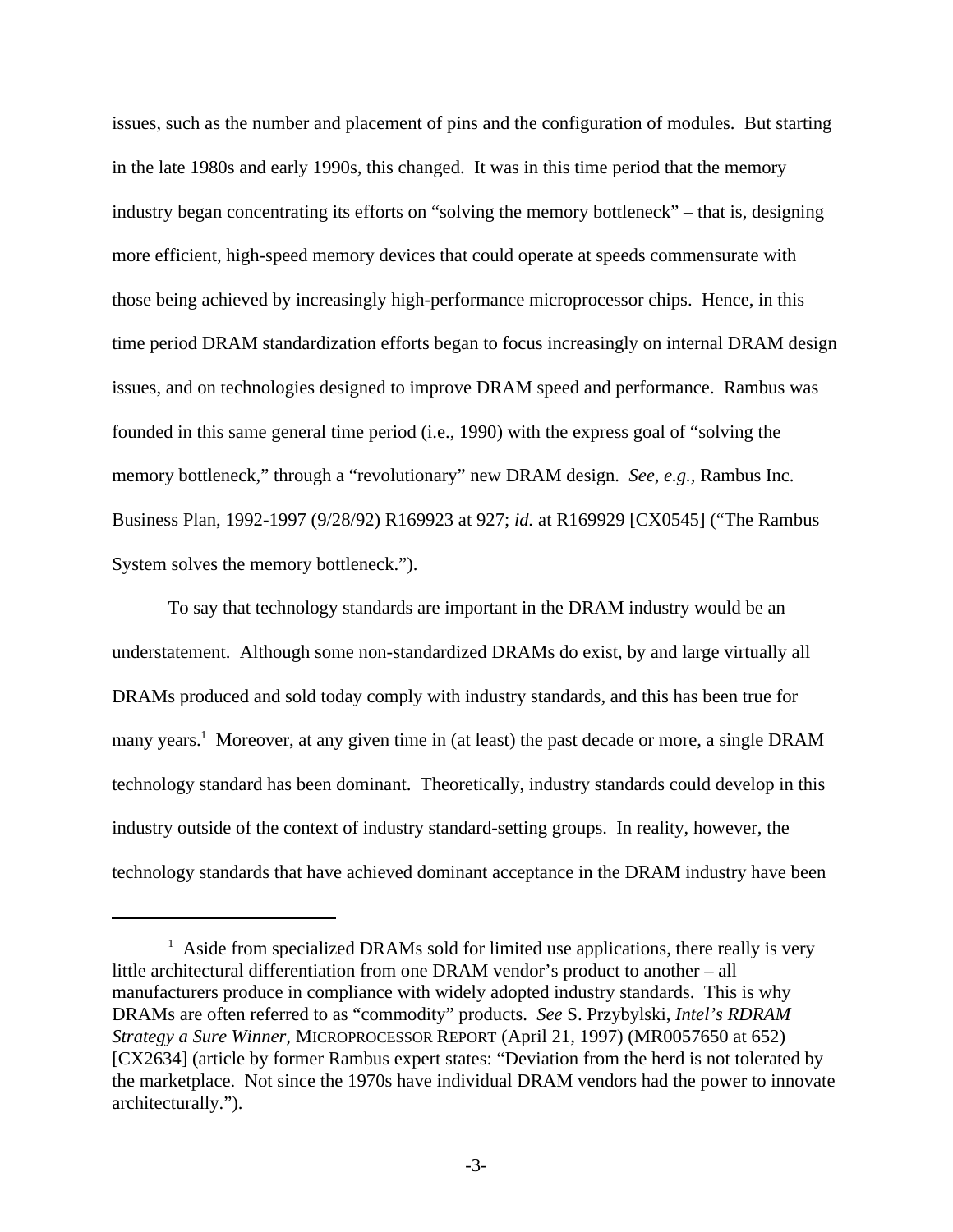set through industry standard-setting collaborations.

As Rambus's co-founder Mike Farmwald once stated, "There is real value in having a world DRAM standard." M. Farmwald, "RamBus Technology Overview" (11/2/89) R115512 at 539 [CX1284]. It would appear that most others involved in this industry would agree. Indeed, substantial evidence shows that DRAM vendors and users alike prefer that there be only a single industry standard at one time – or at a minimum, a single dominant standard, with specialized alternative designs playing a much smaller role in the marketplace. *See, e.g.,* Tate E-Mail (11/3/96) R234880 at 881 [CX0912] (noting, with respect to Samsung, "they want a single high volume standard"). And the reasons for this boil down to simple economics. From the vendor's standpoint, a single standard facilitates large-volume production, which leads to lower costs, and at least the potential for higher profit margins. From the DRAM user's standpoint, a single, dominant industry standard facilitates the additional benefits of interoperability, multiple sourcing, and intense price competition. *See, e.g.,* RAMBUS Inc. 1992-1997 Business Plan (6/18/92) R46394 at 412 [CX0543A] (referring to "Servers and High End Workstations": "In the end, this market will use whatever is in high volume production for desktop computers because it will be cheapest."); Crisp E-Mail (4/9/92) R45724 at 724 [CX1708] ("IBM also really stressed the need for the parts to be pervasively used from laptop to mainframe. If the part wasn't pervasively used, then the price wouldn't ever get right."); Minutes of JC-42.3 Meeting, Attachment P (5/7/92) R65286 at 361 [CX0034A] ("IBM Position Statement on Synchronous DRAM," noting benefits of "Single Industry Standard," including "Maximizes Volume, Plug Compatibility Between Manufacturers, Consistent Spec Terms").

The fact that there tends to be one dominant standard at any given time does not necessarily mean that DRAM manufacturers will only pursue development of a single DRAM

-4-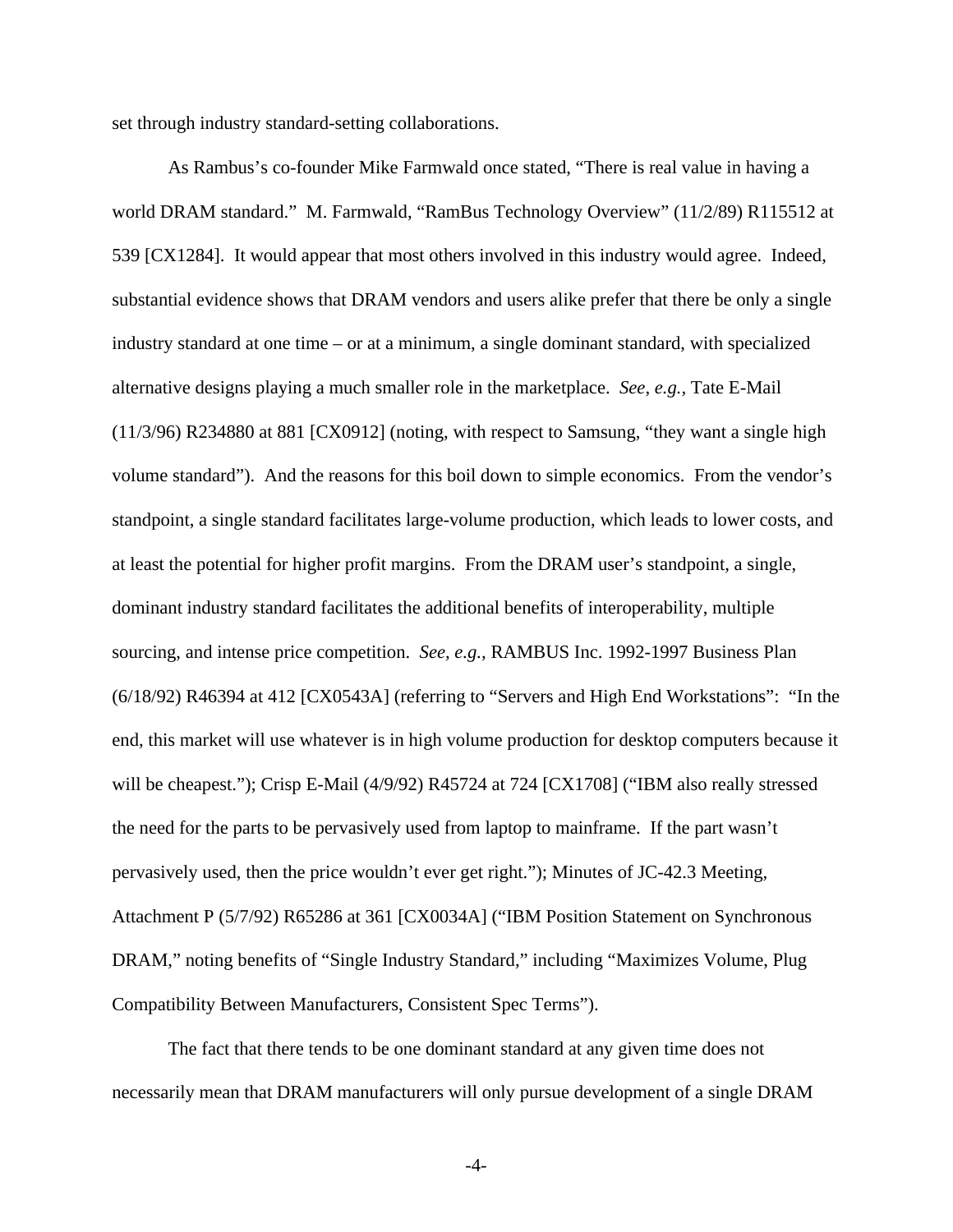design at one time. On the contrary, particularly in times of transition between one generation of standards to another, DRAM makers sometimes pursue simultaneous development of a variety of different standards. Yet they do so not because they expect many different standards to simultaneously coexist. Rather, they want to make sure that whatever design becomes "THE" standard is one that they are in a position to produce, and at a cost that will make them competitive with other vendors. As Rambus's Richard Crisp wrote in August 1996:

> [W]ith anything that even remotely looks like it can become an important market standard potentially being developed, no one can afford to be left out when fabs cost more than \$1B each to build and everyone has one or more new ones either on-line now or planned to be on-line in the near future. It is plain and simple: it is cheap insurance.

Crisp E-Mail (8/26/96) R208394 at 394 [CX0903] (emphasis added). In fact, Rambus used this very sort of reasoning to persuade companies that they should take licenses covering its proprietary RDRAM design. *See* Mooring E-Mail (6/30/92) R233952 at 952 [CX1228] (suggesting that IBM could "justify the investment in Rambus" in part because of "[t]he cost of NOT being an early adopter if Rambus does become the standard – intellectual property in the use of Rambus not developed; economies of scale delayed; less favorable terms; empty fabs etc."); Mooring E-Mail (7/25/93) R233985 at 985 [CX1239] (stating, with respect to Samsung, "they feel they have to sign with us" and "don't feel good about it"; "[i]t will come down to" whether "Dr. Chin emotionally choose<sup>[5]</sup> he has to take Rambus insurance" (emphasis added); *see also id.* ("There is so much money at stake in the DRAM business that RDRAM licensees from now on will be doing it for defensive reasons.") (emphasis added).

#### **B. Rambus's Evolving Strategy to Dominate DRAM Technology Standards.**

As we discuss below, Rambus today holds a monopoly over several key technology

-5-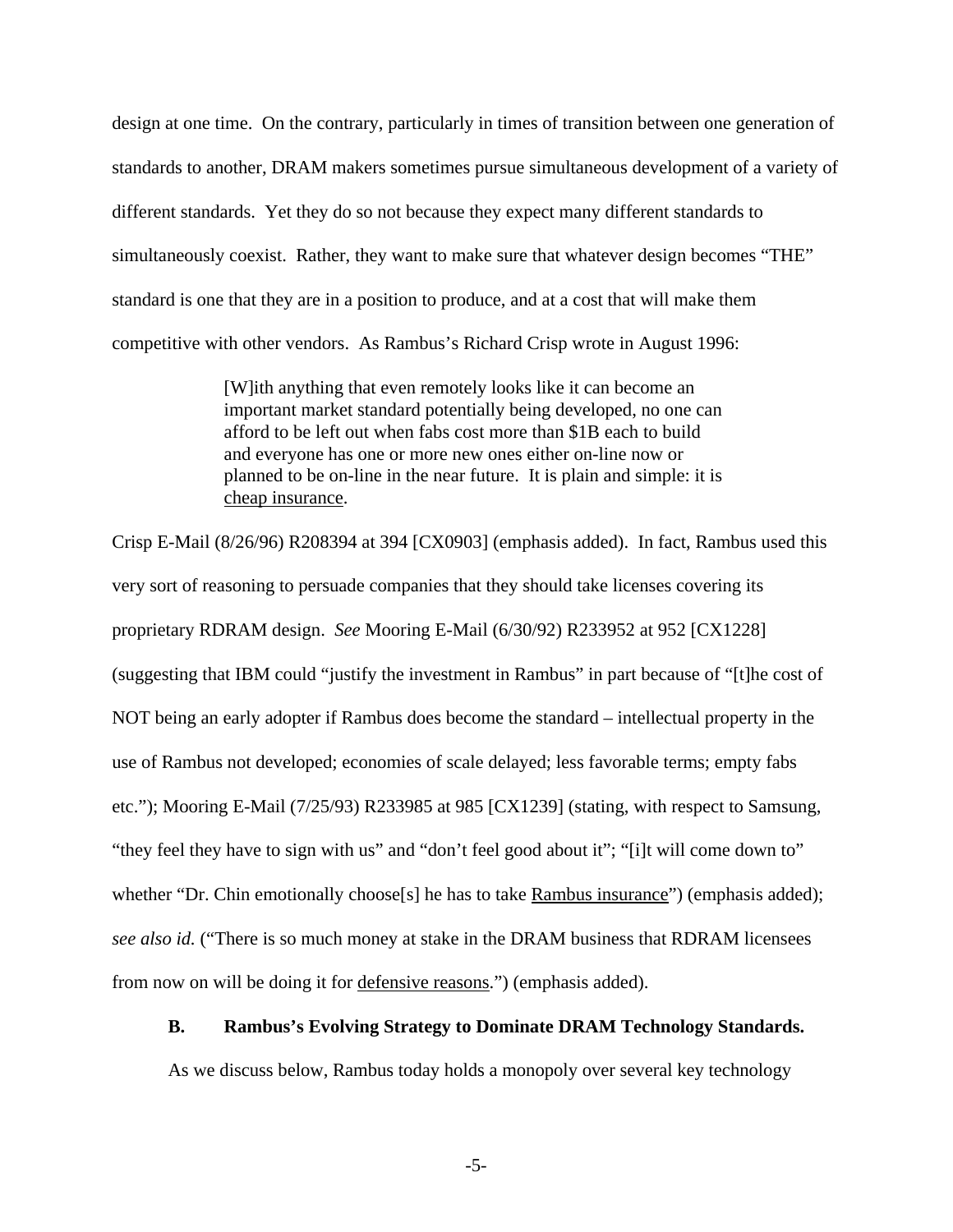markets relating to the design and architecture of DRAM memory chips. Through its monopoly in these technology markets, Rambus has already collected millions of dollars in license fees and royalties, and it stands to collect a far greater sum in royalties if it is allowed to continue enforcing its patents.<sup>2</sup> What makes Rambus's patents so valuable, however, is not the inherent quality of its technology. Rather, it is the fact that Rambus's patents cover (or so Rambus claims) technology features incorporated into widely adopted industry standards – that is, JEDEC's SDRAM and DDR SDRAM standards, which together account for somewhere on the order of 95% of all commercial DRAM products sold worldwide. While perhaps not true universally, in this industry it is certainly the case – as Rambus's internal business documents acknowledge – that "[t]he most valuable patents are ones that must be used in order to be in compliance with a standard." Crisp E-Mail (8/26/96) R208394 at 395 [CX0903] (emphasis added).

 $2$  As Your Honor is aware, the Commission alleged in its complaint, and Complaint Counsel reiterated during the August 2 Scheduling Hearing, that "Rambus's SDRAM-related patent rights could allow Rambus to extract royalty payments well in excess of a billion dollars from the DRAM industry over the life of the patents." Complaint, ¶ 96 (emphasis in original). *See also* Scheduling Hearing Tr. (8/2/02) at 51:12-18. Judging from what others have said in industry trade press and elsewhere, this billion-dollar estimate of the potential value of Rambus's JEDEC-related patents may be quite conservative. *See* S. Fyffe, "Industry to Attack Rambus Patents," ELECTRONIC NEWS, July 17, 2000, WL9580638 ("The royalties could add up to \$600 million to \$800 million a year if all the companies were found to be violating Rambus' patents") (emphasis added); K. Rajgopal, "Rambus Grabs Golden DRAM," BUSINESS LINE, Oct. 18, 2000, WL27315509 ("The math is simple. . . . Estimates [of total SDRAM market size] range from a bottom of \$70 billion to a high of \$120 billion. Assuming an average 2 per cent royalty rate, that gives Rambus royalty revenue of \$1.4 to \$2.4 billion" per year) (emphasis added). *See also* J. Robertson, "DRAM Makers Rally to Thwart IP Threats," ELECTRONIC BUYERS NEWS, Jan. 31, 2000, WL2159264 ("if Rambus' patent claims hold up, . . . 'it could be devastating for the industry'"); W. Wade, "Rambus Wins Royalty Round with Pair of Accords," ELECTRONIC ENGINEERING TIMES, June 26, 2000, WL22239113 ("SDRAM is one of the cornerstones of the high-tech industry. With billions of chips shipping every year, even a tiny percentage royalty fee could generate huge sums of revenue for Rambus'").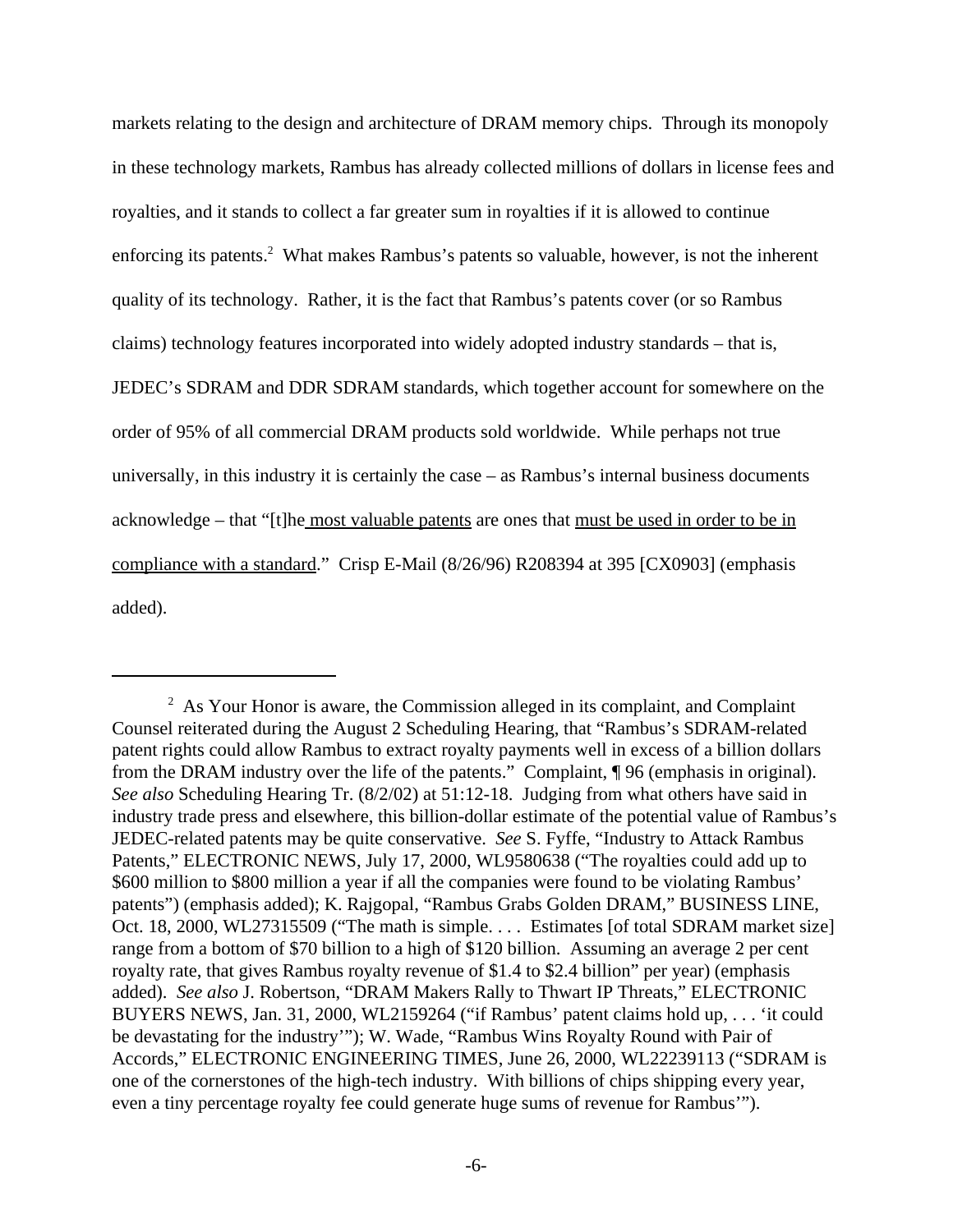From its very inception, Rambus desired to hold patents over pervasive DRAM industry standards. As explained below, however, its strategy for achieving this objective dramatically changed in the early 1990s, after it discovered that JEDEC's work on SDRAM standards was proceeding down a path that Rambus believed was destined to collide with Rambus's intellectual property. From that point forward – indeed, through the present time – Rambus has pursued two parallel strategies for dominating DRAM technology markets. Outwardly, publicly, and very aggressively, Rambus has sought to promote its proprietary RDRAM technology as a standard for DRAM design. Meanwhile, quietly, privately, and (until fairly recently) secretively, Rambus has sought to secure increasingly broad patent rights covering JEDEC-compliant SDRAMs (as well as other competing DRAM architectures). It was not until the late 1990s, when it appeared that Rambus's RDRAM technology was failing in the marketplace, that Rambus decided to go public with its JEDEC-related patents, and began demanding license fees and royalties from makers of SDRAM and DDR SDRAM. In order to understand Rambus's conduct, and to fully appreciate the anticompetitive nature and effects of such conduct, one must first gain an understanding of how Rambus's business strategy evolved throughout the relevant period. In the discussion that follows, we will trace the development of Rambus's strategy, and its strategic conduct, throughout the 1990s.

### **(1) Rambus Was Founded with the Objective of Achieving Patents Rights Over Widely Adopted DRAM Standards.**

Even before Rambus officially came into existence as a corporation, the company's founders knew that establishing their proprietary DRAM technology as a "standard" was the "key to success." Farmwald Notes (9/19/89) R114330 at 330 [CX1750] (emphasis added). Of course, Rambus's founders also understood that it was critical that they obtain patents covering such a

-7-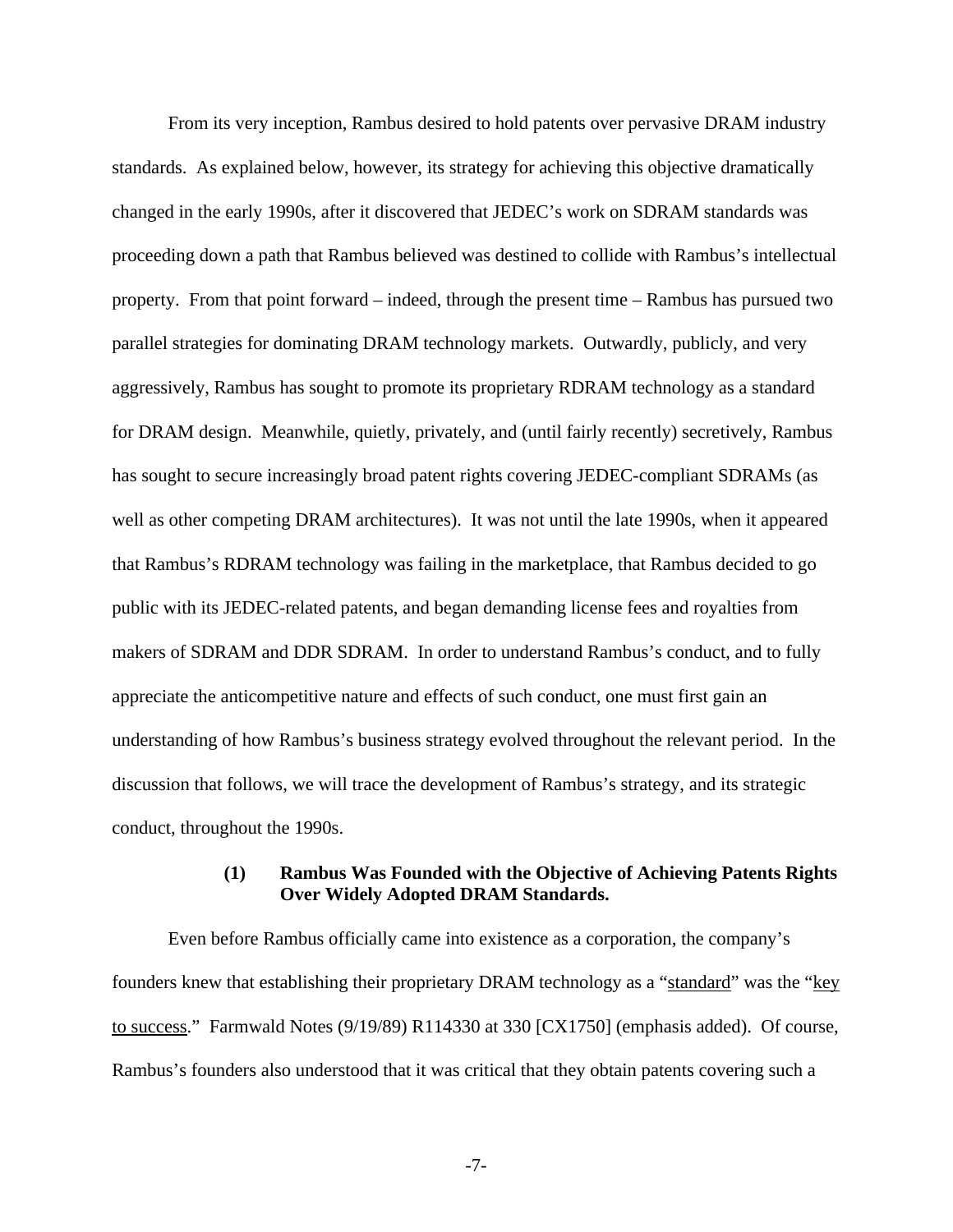standard. *See* Farmwald Notes (8/28/89) R114340 at 342 [CX1702] ("much depends upon getting a **standard** which depends upon our patents") (double underlining in original); *see also id.* at R114343 (discussing "Making the Rambus a standard"). This concept of securing patent rights over widely adopted DRAM technology standards was more than merely an idea in the minds of Rambus's founders. It was the central driving concept behind Rambus's incorporation.

This is evident, for instance, from the very earliest of Rambus's pre-incorporation business plans, and the documentation that was used by Rambus's founders to generate capital to launch their fledgling business. For instance, early Rambus investors were informed

- that "[t]he primary business of the RamBus Company" would be to license proprietary technology "to manufacturers of DRAM chips and microprocessors";
- that " $[t]$ he DRAM market is . . . highly sensitized to the concept of standardization";
- that Rambus possessed "the ability to set world wide standards for the next generation of DRAM chips and memory subsystems";
- that "the patented RamBus technology . . . has the opportunity to establish a single high performance DRAM standard";
- that in part due to "[t]he DRAM industry's penchant for standardization," once Rambus's technology was licensed to "all major vendors," it would be "extremely unlikely that any potential competitor would be able to gain critical mass enough to challenge" Rambus; and
- that such considerations, including the existence of "strong barriers to entry" by "potential competitors," made Rambus an "exceptionally attractive investment opportunity."

RamBus Business Plan (6/26/89) R114628 at 636 [CX0533] (emphasis added).3

<sup>&</sup>lt;sup>3</sup> See also id. at R114630 ("The assumption of a 50% penetration of the established DRAM market within five years is not unrealistic in view of the standardized, 'cookie cutter' approach in that industry. DRAM's made by different vendors all share a common interface, and new technologies generally are either adopted by everyone in the industry or by no one.")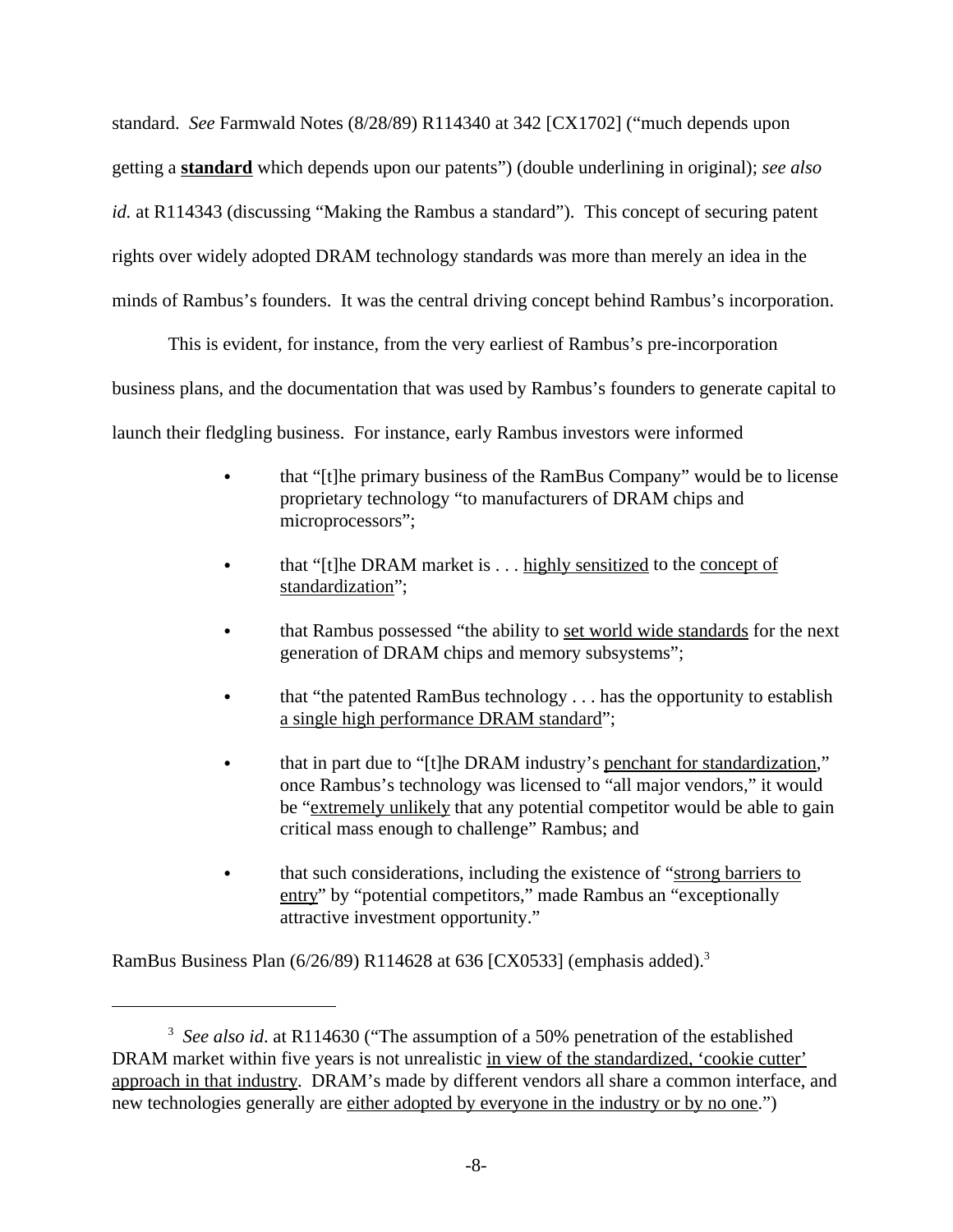Of course, Rambus's ultimate objective was not merely to secure patent rights over widely adopted DRAM industry standards, but to "Make A Lot Of Money At The Same Time." RamBus Business Overview (8/18/89) R115156 at 160 [CX1282]. Rambus intended to achieve this objective through charging royalties and license fees for the use of its technology. *See id.* at R115177 ("Nearly All Income in Form of Royalties"). Yet Rambus's founders recognized that this plan was not without risks. Two "Risks" in particular were identified early on:

- Need to Establish RamBus as a standard . . .
- Income Depends Mostly on Royalties

#### *Id.* at R115182.

In regard to the former, Rambus's founders understood that they faced a sort of chickenand-egg problem – namely, "Most computer companies will want to wait until RamBus DRAMs are easily available," whereas "DRAM and CPU companies need to be convinced that computer builders will use it." *Id.* As to the issue of royalties, Rambus anticipated that the company might encounter (as it later did) industry resistance to its desired royalty rates. *See id.* (posing the question, "Will DRAM and CPU manufacturers pay 2-3%"). Indeed, Rambus worried that if its royalty demands were perceived as unreasonable, this might motivate potential licensees to "work around" Rambus's patents, in order to evade paying royalties. *See* Rambus Business Plan (11/1/90) R170065 at 66 [CX0535] (expressing concern that license fees and royalty rates not be set "so high as to create high motivation to work around them") (emphasis added). *See also* RamBus Business Plan (6/26/89) R114628 at 636 [CX0533] (expressing concern to avoid situation in which "DRAM and CPU vendors" would find it "worth their time and effort to

<sup>(</sup>emphasis added).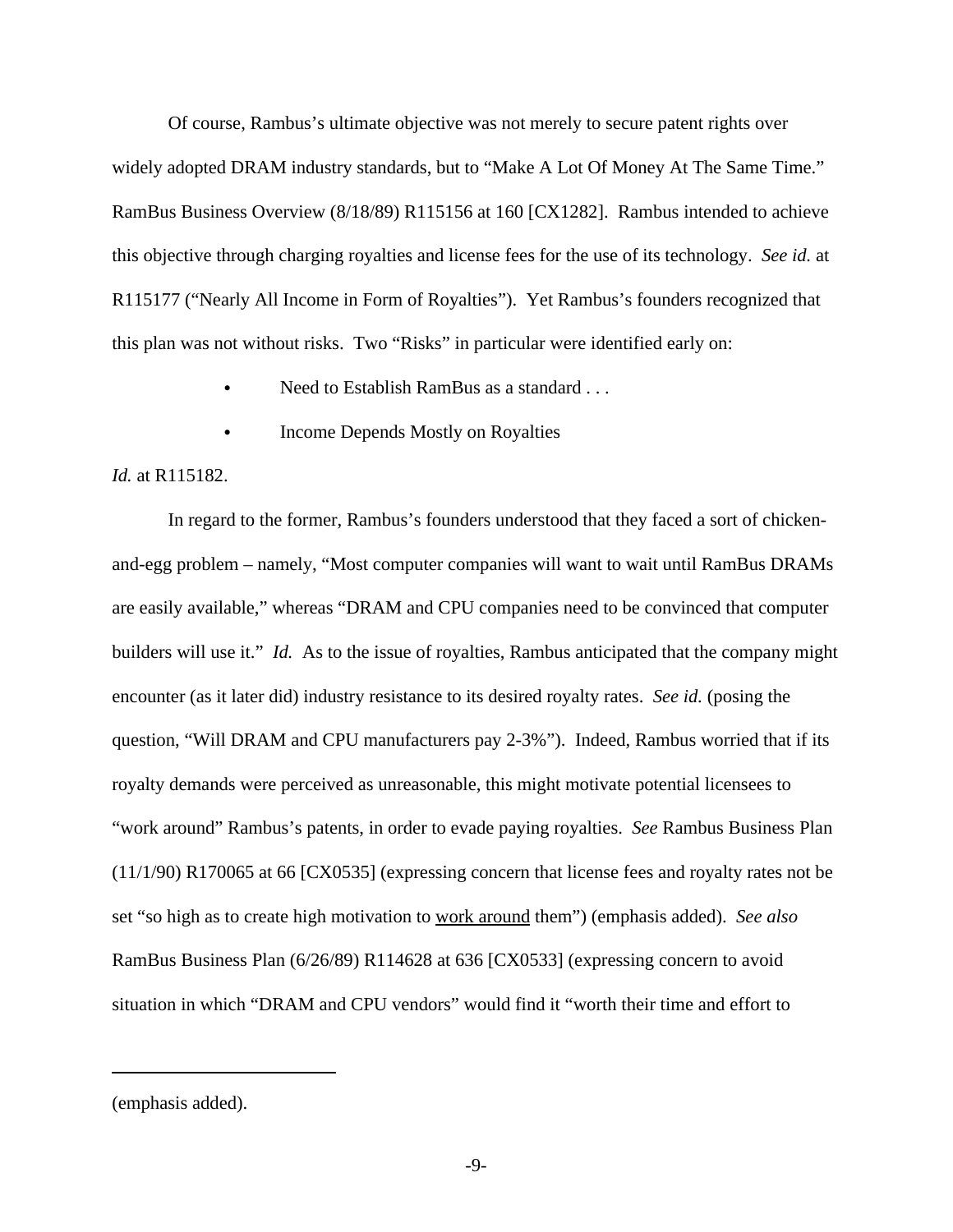attempt to <u>circumvent . . . the patents</u>") (emphasis added). In the end, however, Rambus recognized that, despite certain obvious risks to their business model, financial success was virtually certain to follow if they could achieve the goal of making their patented (or soon to be patented) technology an industry standard. Thus, the company's chief objective was clear: "RamBus must be established as a standard to effect large royalty payments." *Id.* at R114646  $(emphasis added).<sup>4</sup>$ 

### **(2) JEDEC's Work on SDRAM Standards Posed a Serious Threat to Rambus's Goal of Having Its Proprietary RDRAM Technology Adopted as the Next DRAM Standard.**

These basic strategies were all established by Rambus's founders before the company was even officially incorporated in 1990, and before the company hired its first (and to date only)  $CEO - Geoffrey$  Tate – who joined Rambus in May 1990.<sup>5</sup> In transitioning into his new role at Rambus, one of Mr. Tate's first official acts was to set forth on paper some of his own strategic thinking for the company, which echoed very closely the strategies that had previously been outlined by Rambus's founders. Mr. Tate recorded, among others, each of the following thoughts:

<sup>&</sup>lt;sup>4</sup> Another recognized risk to Rambus's business plan was the possibility that its pending patents would not issue, or would not issue with claims sufficiently broad in scope to block others. *See id.* ("Potential Risks and Problems . . . Will patent be enforceable and broad enough to stop imitators."). Yet this risk was of less concern to Rambus's founders, who from very early on – based on input from their attorneys – possessed a high degree of confidence in the likelihood of the patents issuing "largely as filed." Rambus Business Plan (11/1/90) R170065 at 67 [CX0535] ("The base patent was filed in April of 1990. It has been reviewed by all partners who've signed and several others and found to be a strong, broad patent with high odds of being issued largely as filed."). *See also* Farmwald Notes (8/28/89) R114340 at 342 [CX1702] (recording comments of patent attorney Roger Borovoy: "Borovoy says 'he takes adequate patent coverage as a given' & says that if we do the job right it will be very hard to get around").

<sup>5</sup> *See* Rambus Inc. Business Plan, 1992-1997 (9/28/92) R169923 at 927 [CX0545].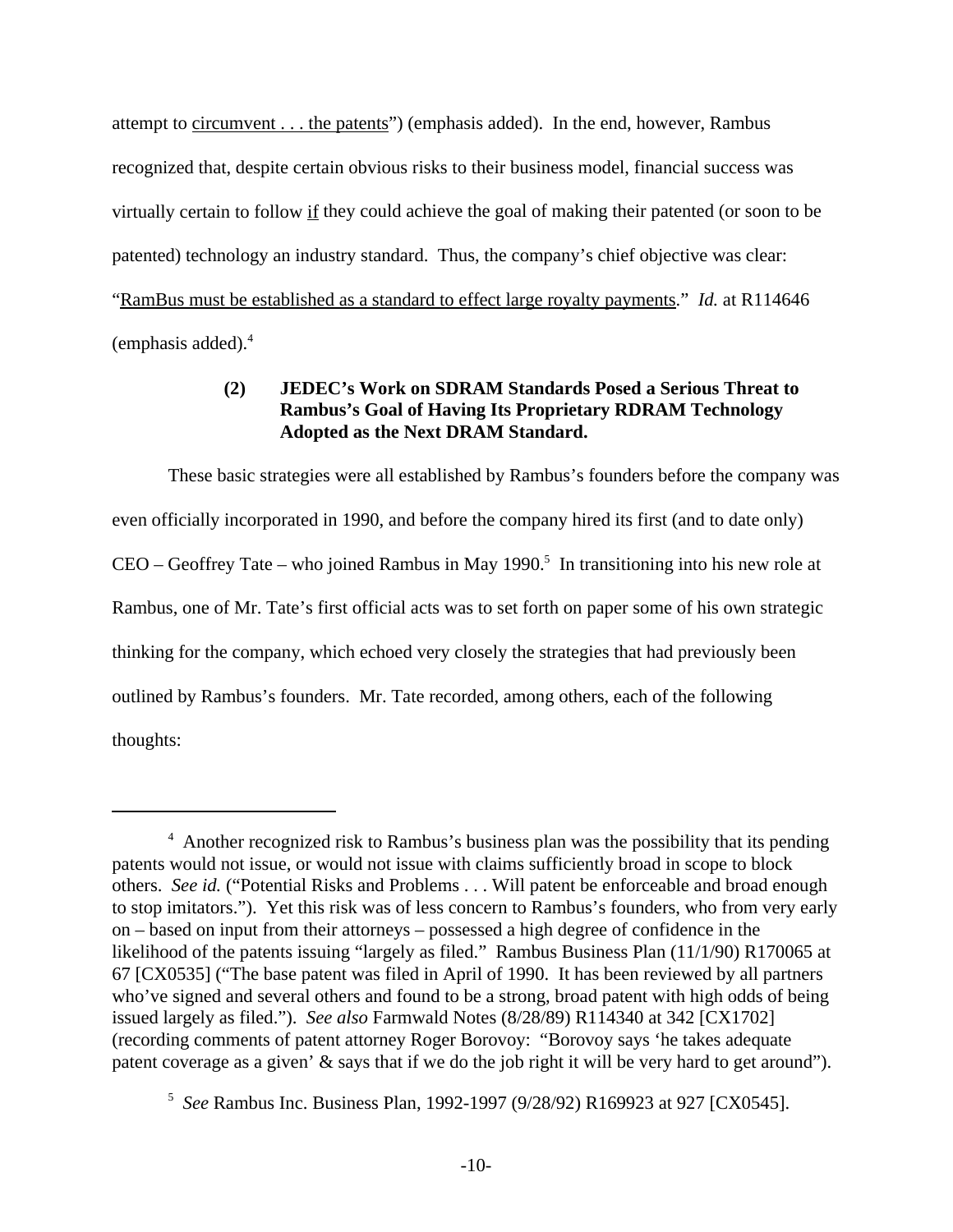- "RAMBUS has a potential for a very strong value-added in a large number of high-volume systems applications combined with a strong barrier-toentry in the form of a broad patent";
- "There are always ways to get around any patent is the assumption that we should make";
- "If RAMBUS can be seen as a standard  $\ldots$  it may be very difficult for second solution to develop critical mass in the marketplace"; and
- a "high priority" for RAMBUS should be "to avoid a contending standard from developing."

"RAMBUS Business Plan: Plans, Ideas, Issues" (4/00/90) R193874 at 876 [CX0569] (emphasis added).

Geoffrey Tate and his team remained committed to these same core strategies throughout the 1990s. In August 1992, for instance, after Mr. Tate had completed more than two years as CEO, he continued to view the goal of "establish[ing] the Rambus system as the new standard" as the company's foremost strategic "objective." Rambus Inc. Business Plan, 1992-1997  $(8/15/92)$  R46361 at 371 [CX1302] (emphasis added).<sup>6</sup> By this time, however, another risk to Rambus's business had materialized – the "Competitive Risk" posed by "Synchronous DRAMs." *Id.* at R46378 (emphasis added).

By late 1991, the competitive threat posed by Synchronous DRAMs, or "SDRAMs," was clearly a source of concern within Rambus. *See* Tate E-Mail (12/16/91) R233940 [CX1224] ("everyone knows Rambus has to compete with Synchronous DRAMs"). *See also* Tate E-Mail (2/23/91) R233945 at 945 [CX1225] (listing only two "High performance" DRAM options: "Synchronous" and "Rambus"). What made the threat particularly potent was the fact that the

<sup>&</sup>lt;sup>6</sup> See also Tate E-Mail (2/27/92) R233947 [CX1226] ("Rambus is on track to the goals set in 1990 . . . Rambus is going to be a standard") (emphasis added).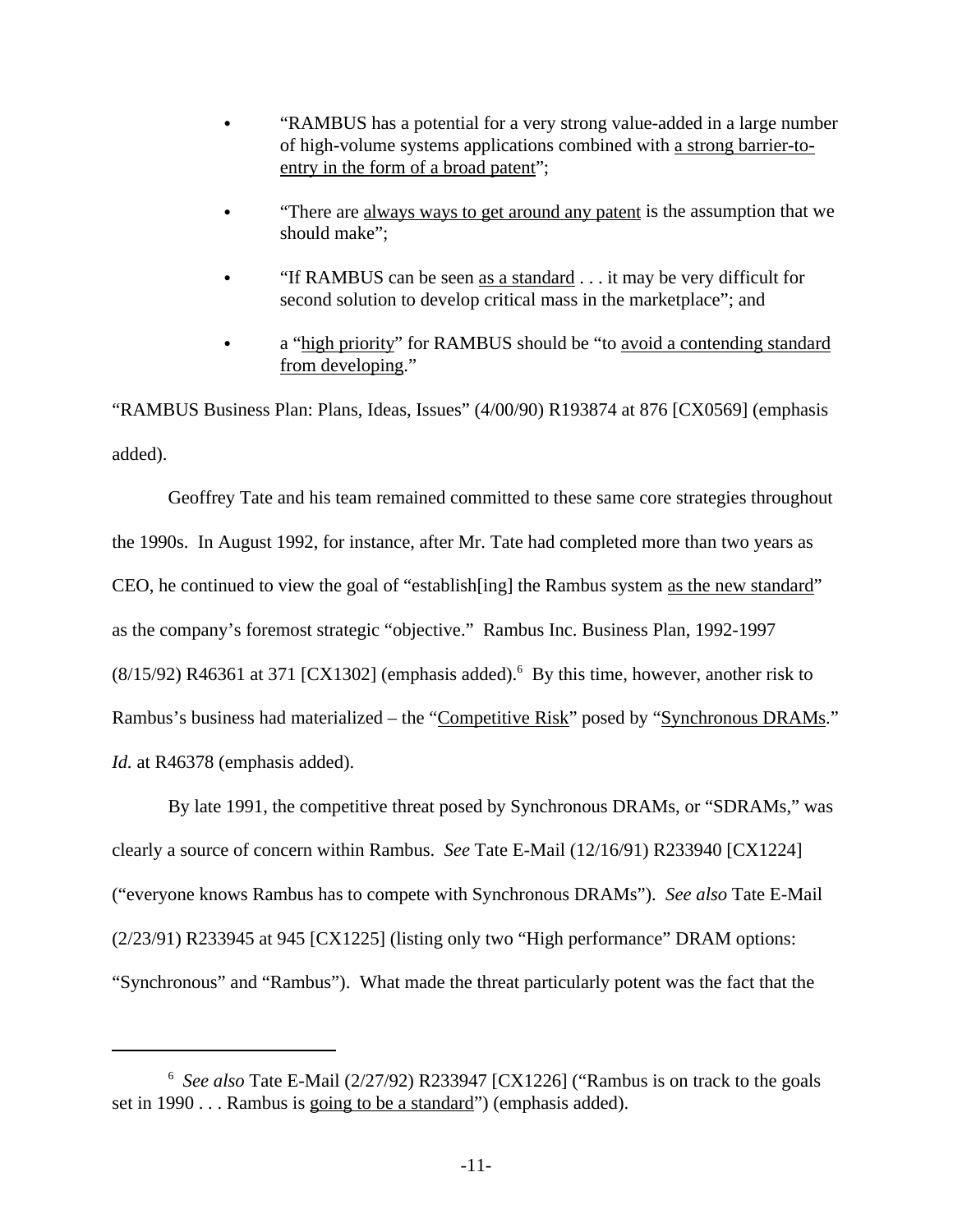specifications for this competing, new-generation DRAM architecture were being developed through a broad consortium of, among others, all major DRAM manufacturers and users, under the auspices of a standards development organization known as JEDEC. JEDEC is a non-profit corporation that is prominently known throughout the world as a developer of industry standards relating to various types of semiconductor devices, including memory. But there is something else that JEDEC is known for – namely, its commitment to developing "open" standards, which are free to be used by anyone and, wherever possible, steer clear of royalty-bearing patents. As Richard Crisp wrote, "The job of JEDEC is to create standards which steer clear of patents which must be used to be in compliance with the standard whenever possible." Crisp E-Mail (8/26/96) R208394 at 395 [CX0903].

For Rambus, the "openness" of JEDEC's standardization process had its pros and its cons. In terms of "cons," Rambus surely recognized that an "open," non-proprietary standard developed through broad participation of all major DRAM makers and users could present formidable competition for a small, start-up technology company whose business model critically depended on the ability to charge royalties for its proprietary technology, and whose goal was to charge "large royalt[ies]." RamBus Business Plan (6/26/89) R114628 at 646 [CX0533] (emphasis added). On the other hand, one benefit to Rambus of JEDEC's "open" process was that it welcomed participation by any company that wished to be involved – even a company, like Rambus, that was working to develop a competing, proprietary standard. Rambus thus took the opportunity to join JEDEC, in late 1991, just as the organization's work on Synchronous DRAM standards was beginning to take focus.

-12-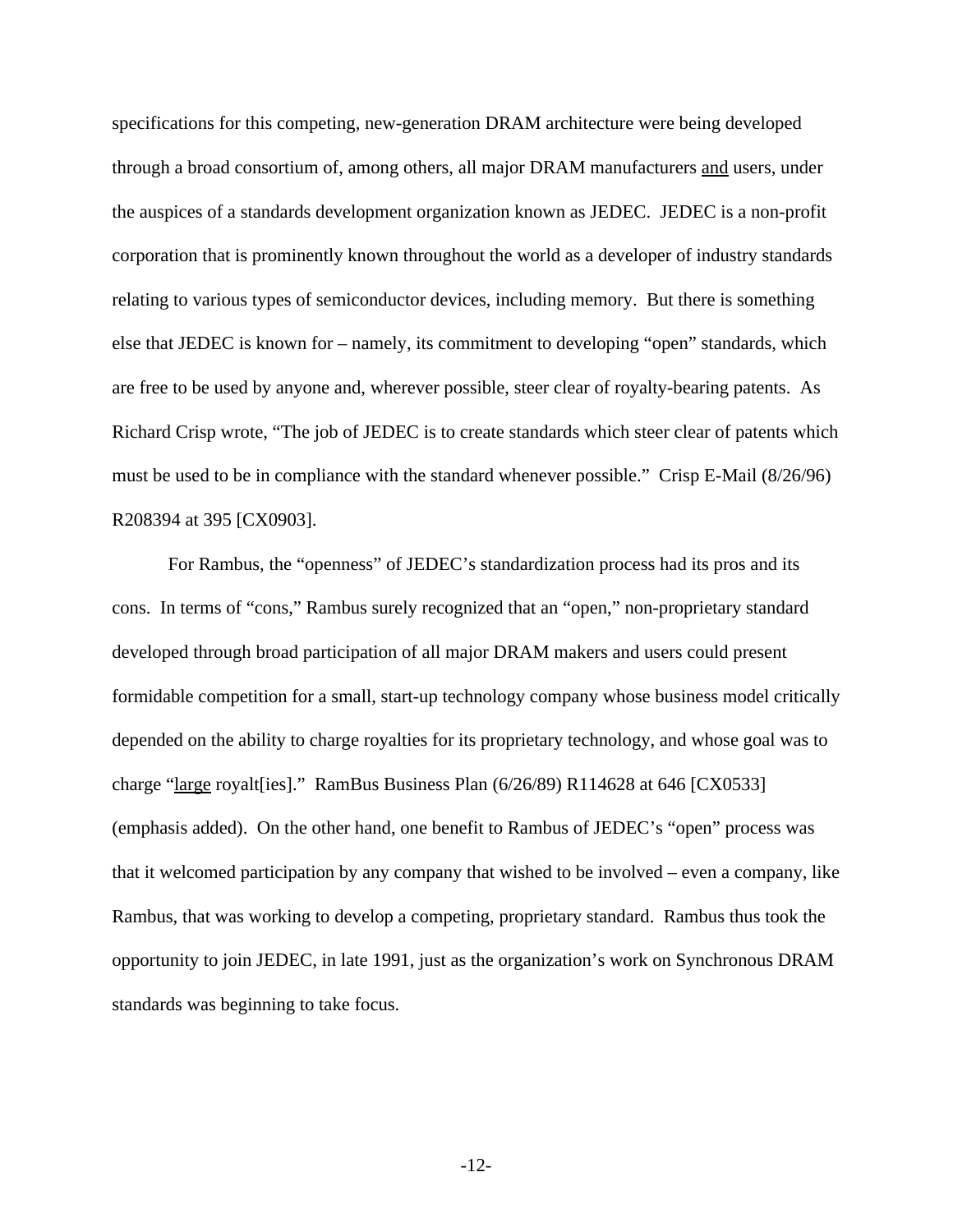### **(3) In Late 1991, Rambus Joined JEDEC and Discovered That JEDEC's Emerging SDRAM Standards Were on a Collision Course for Rambus's Patents.**

Rambus's initial reasons for joining JEDEC were mixed. For a brief period of time, it appears that Rambus had in mind the idea of possibly presenting its proprietary RDRAM design to JEDEC for consideration as a standard. *See* Tate E-Mail (12/18/91) R233943 at 943 [CX0671] ("referring to "developing] a plan . . . to take Rambus to JEDEC"); Roberts Notes (12/18/91) R32641 at 670 [CX1705] ("JEDEC submission. talk to Richard about creating a plan for JEDEC"). Yet, according to Rambus co-founder Mike Farmwald, Rambus abandoned this idea after learning that JEDEC perceived RDRAM as being "too big a leap" from earliergeneration DRAM standards. *See* Farmwald, *In the Matter of Rambus* Dep. Tr. (1/7/03) at 73 [CX2106] ("[The main feedback was that it was considered too big a leap. That it was too revolutionary. That they wanted evolutionary approaches, and that SDRAMs were perfectly fine for the next generation.").<sup>7</sup>

 $\frac{7}{1}$  It is not surprising that JEDEC and its members might shy away from an unproven, "revolutionary" technology like RDRAM. As explained in an article written by one of Rambus's own expert witnesses in the *Infineon* litigation – Dr. Steven Przybylski – "a revolutionary system inherently has a greater barrier to overcome due to a perception of greater risk and general unease with the unknown." S. Przybylski, *DRAMs for New Memory Systems (Part 2)*, MICROPROCESSOR REPORT (Mar. 5, 1993) MR0058188 at 190 [CX2630]. As Richard Crisp observed after attending JEDEC meetings for over two years, far from seeking to develop "revolutionary" standards with all the uncertainties and risks that might entail, JEDEC was interested in providing "a smooth transition" from one generation of DRAM standards to the next. Crisp E-Mail (9/16/94) R69511 at 552 [CX0711] (emphasis added). Rambus confronted similar attitudes outside of JEDEC, when it sought to license its RDRAM technology to individual DRAM vendors. *See* Performance vs. 1/94 Strategic Plan (10/12/94) R46505 at 508 [CX1312] ("Rambus still perceived as risky; chicken vs. egg") (emphasis in original). *See also* M. Horowitz, Merged DRAM/Logic (1996) MR0072786 at 800 [CX1323] (presentation by Rambus co-founder Mark Horowitz; notes that DRAM industry's "unwillingness to take risks" was a "serious" obstacle to Rambus in marketing RDRAM; "People don't choose the 'best' solution . . . They choose the least risk solution that meets their needs").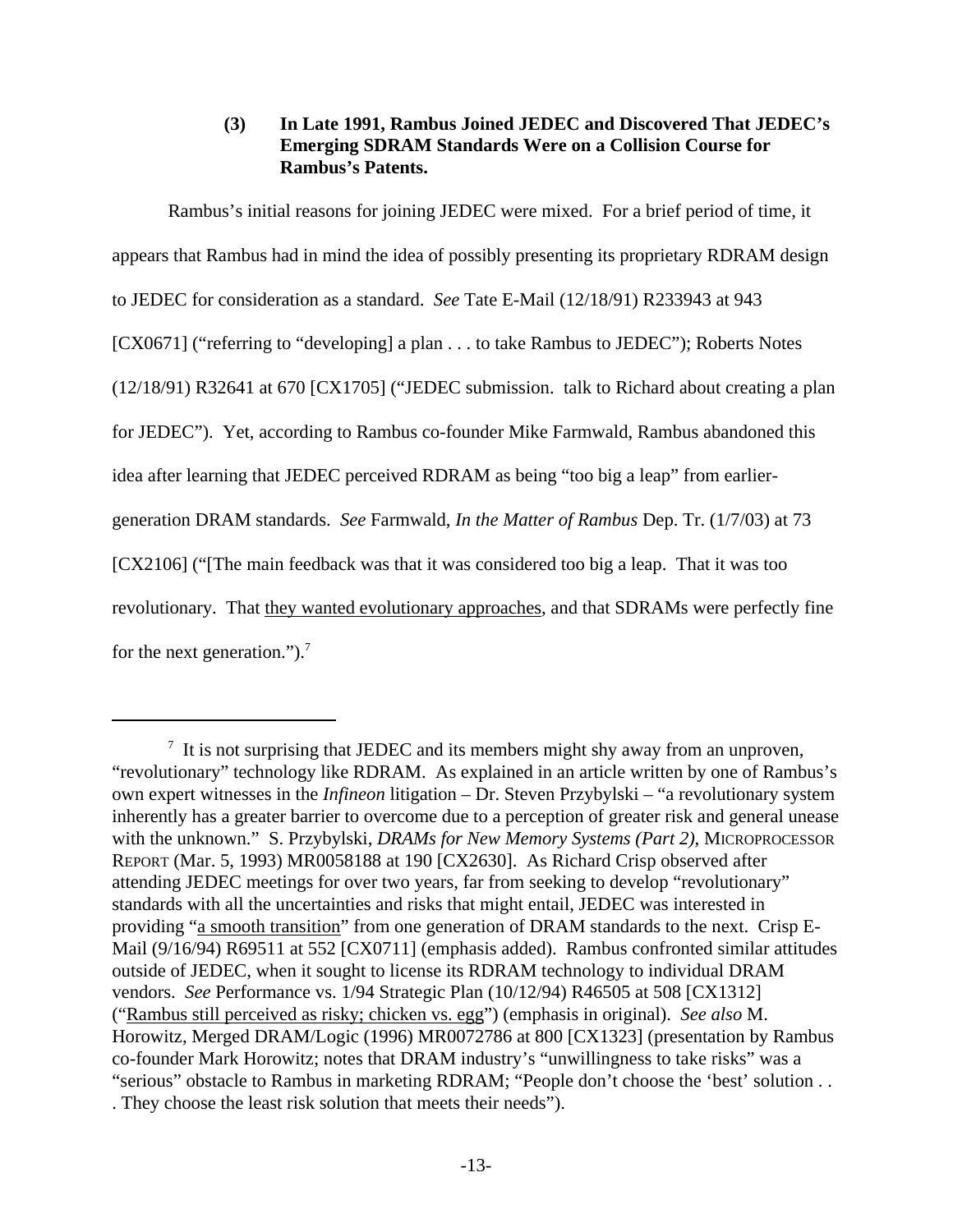There were other reasons, however, why Rambus found it worthwhile to participate in JEDEC, wholly unrelated to any thought of openly advancing Rambus's own technology for consideration as a JEDEC standard. Chief among these reasons was the ability to observe firsthand the work of Rambus's competition – that is, the process through which JEDEC, starting in the early 1990s, went about developing what it intended to be "open" standards for Synchronous DRAMs.<sup>8</sup> The first Rambus employee to attend a JEDEC meeting on behalf of the company was Billy Garrett. As reflected in Mr. Garrett's "Trip Report" from the first JEDEC meeting he attended – in early December 1991 – simply observing the JEDEC process at work provided Rambus with a wealth of information. Among other things, based on what he learned at that December 1991 meeting, Mr. Garrett reported back to his colleagues that

- "[t]here were several synchronous DRAM presentations (most for the second time)";
- prominent JEDEC members, including "NEC . . . HP, Samsung, TI, IBM, Toshiba, Intel and the like" seemed to be in substantial agreement on "the definition of synchronous DRAMs" – that is, the technical features that they hoped to see reflected in JEDEC's future SDRAM standard;
- the list of features encompassed by this emerging definition included, among other things, both programmable CAS "[l]atency" and programmable "[b]urst sequence and wrap length"; and
- "[e]veryone seems to be very RAS/CAS centered in their thinking," and hence "[m]ost proposals are incremental additions to existing DRAMs."<sup>9</sup>

Shortly after becoming involved in JEDEC, it became apparent to Rambus that

<sup>8</sup> *See, e.g.,* Crisp E-Mail (9/23/95) R233837 at 837 [CX0837] ("At the time we began attending JEDEC we did so to learn what the competition was working on and what sort of performance systems using that technology would be able to achieve and what sorts of issues would arise when designing with the devices (primarily SDRAM/SGRAM).").

<sup>&</sup>lt;sup>9</sup> This last comment is significant in that it helps to establish a fundamental allegation in the Commission's Complaint. Paragraph 42 of the Complaint alleges,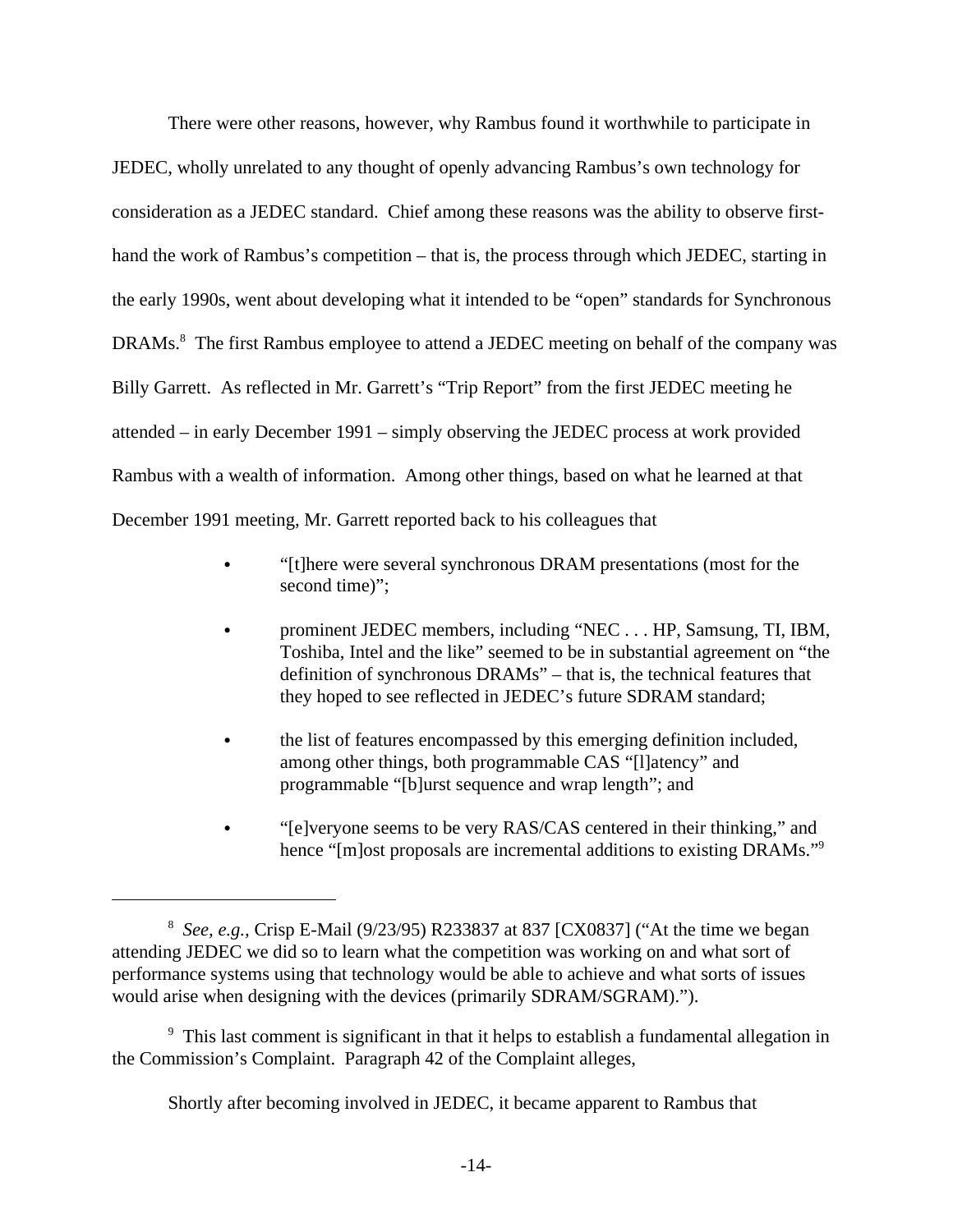Garrett E-Mail (12/4/91) R200468 at 468 [CX0670]. Rambus plainly found value in obtaining information of this sort, as evidenced by the fact that, within days of returning from this, his first, JEDEC meeting, Billy Garrett submitted, on Rambus's behalf, an official membership application to JEDEC and paid the company's membership dues. *See* EIA/JEDEC Membership Documents (12/10/91) I140015-26 [CX0602]. Although Rambus ultimately attended meetings of other JEDEC committees as well, on its membership application, Mr. Garrett noted that Rambus "agree<sup>[d]</sup> to participate in the activities of" only one committee – the JC-42.3 Subcommittee, which was charged with overseeing the development of JEDEC's Synchronous DRAM standards. *Id.* at I140016*.*

Roughly two months later, in late February 1992, Mr. Garrett attended a second JEDEC meeting – a JC-42.3 meeting held in Seattle – and again reported to his colleagues regarding JEDEC's work on SDRAMs. In terms of the status of JEDEC's work, Mr. Garrett's report was mixed. On the one hand, he suggested that "[t]he expectation is that people are moving rapidly

JC-42.3 was committed to developing SDRAM standards based on the traditional wide-bus, non-packetized DRAM architecture, relying to the extent possible on non-proprietary technologies. In other words, it was highly unlikely JC-42.3 would be interested in standardizing RDRAM, an architecture that was both proprietary and distinctly non-traditional.

Complaint, ¶ 42. Billy Garrett's statement above, while using the term "RAS/CAS," as opposed to "wide bus," essentially amounts to an observation that JEDEC's work on Synchronous DRAMs, by comparison to Rambus's proprietary RDRAM design, was progressing down a very different, far more conventional, and far more evolutionary technology path. *See* Rambus Inc. Business Plan, 1992-1997 (8/15/92) R46361 at 367 [CX1302] (emphasizing that RDRAM is "radically different from the 1970's RAS/CAS DRAM interface") (emphasis added). This fits with the testimony of Mr. Farmwald noted above to the effect that JEDEC considered RDRAM to be "too big a leap," in the sense that it "was too revolutionary" and JEDEC "wanted evolutionary approaches . . . for the next generation." Farmwald, *In the Matter of Rambus* Dep. Tr. (1/7/03) at 73 [CX2106].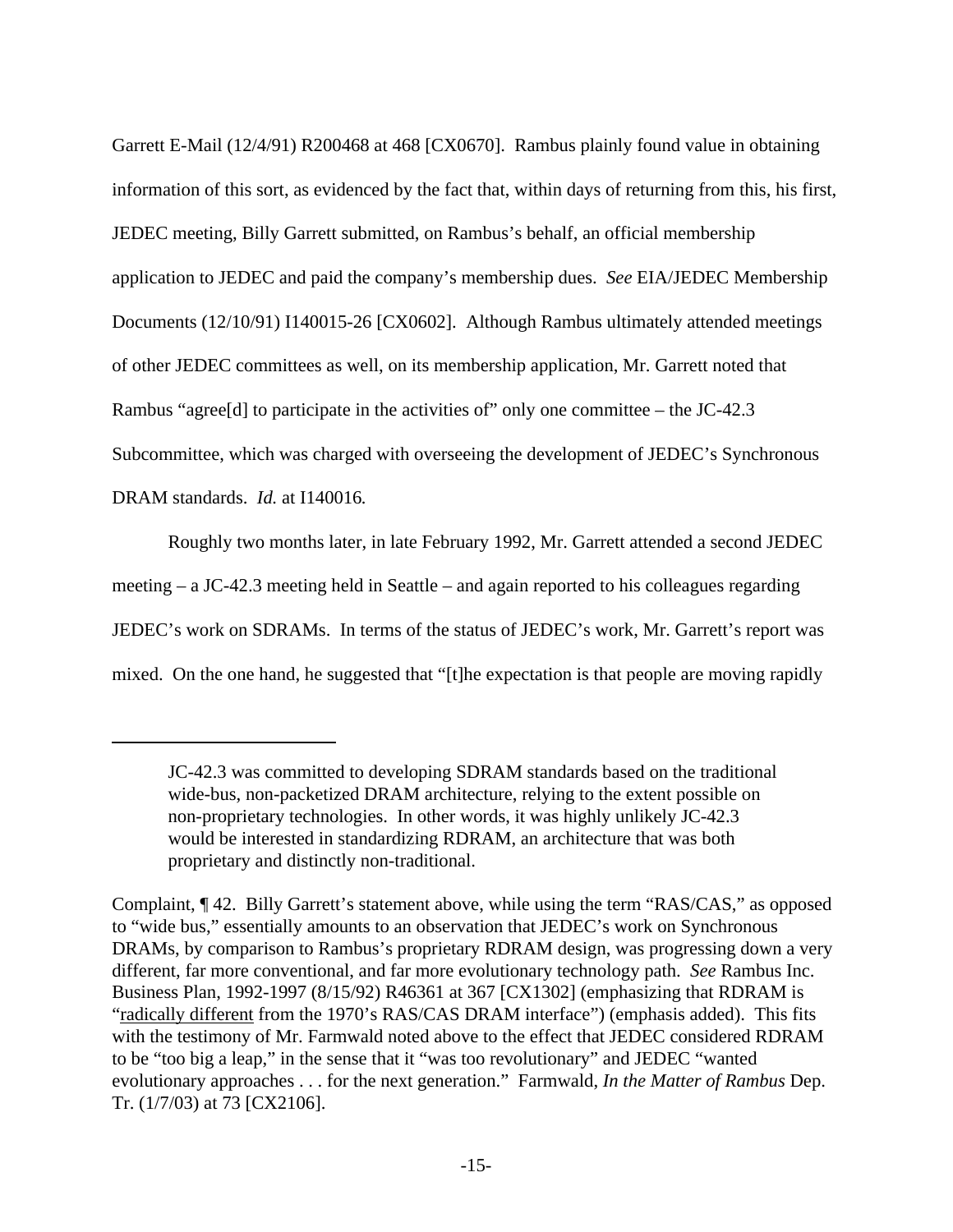toward a consensus on SDRAMs" and that "[t]he committee is very interested in getting a GOOD standard as soon as possible." Garrett E-Mail (2/27/92) R200470 at 470 [CX0672]. On the other hand, he also expressed doubts about how quickly a consensus could be reached: "No idea yet if everyone will/can agree on the details"; some information indicates "that detail specifications on Sync DRAMs will be a long way off." *Id.* at R200471. Mr. Garrett's bottomline assessment, however, was clear: "SDRAMs will happen," he wrote. *Id.* (emphasis added). Moreover, he added, "They may happen sooner than we want, and they may become quite standardized and highly multi-sourced." *Id.* (emphasis added). Hence, what Mr. Garrett observed in the course of attending only two JEDEC meetings seems to have convinced him that Rambus's earlier assessments were correct: in its effort to promote RDRAM as the next industry standard, Rambus was going to have "to compete with Synchronous DRAMs." Tate E-Mail (12/16/91) R233940 [CX1224].

Two other aspects of Mr. Garrett's February 1992 JEDEC trip report are worthy of noting. First, at this meeting of the JC-42.3 Subcommittee, Mr. Garrett witnessed JEDEC's patent disclosure policy in practice, and seems to have gained an understanding that the policy extended not only to issued patents, but to patent applications as well. As he wrote to his Rambus colleagues, commenting on significant events that occurred during the meeting:

> Fujitsu indicated that they do have patents applied for, but that they will comply with the JEDEC requirements to make it a standard!!!

Garrett E-Mail (2/27/92) R200470 at 470 [CX0672] (emphasis added).<sup>10</sup>

<sup>&</sup>lt;sup>10</sup> Other Rambus representatives, at later JEDEC meetings, would also have occasion to witness the disclosure of pending patent applications by JEDEC members. *See, e.g.,* Mooring E-Mail (12/11/92) R155815 [CX0685] (noting that, during a JC-42.3 meeting, IBM had commented that some "JEDEC attendees have patents pending on SDRAMs that they have not made the committee aware of" and suggested that they (IBM) would "come to the next meting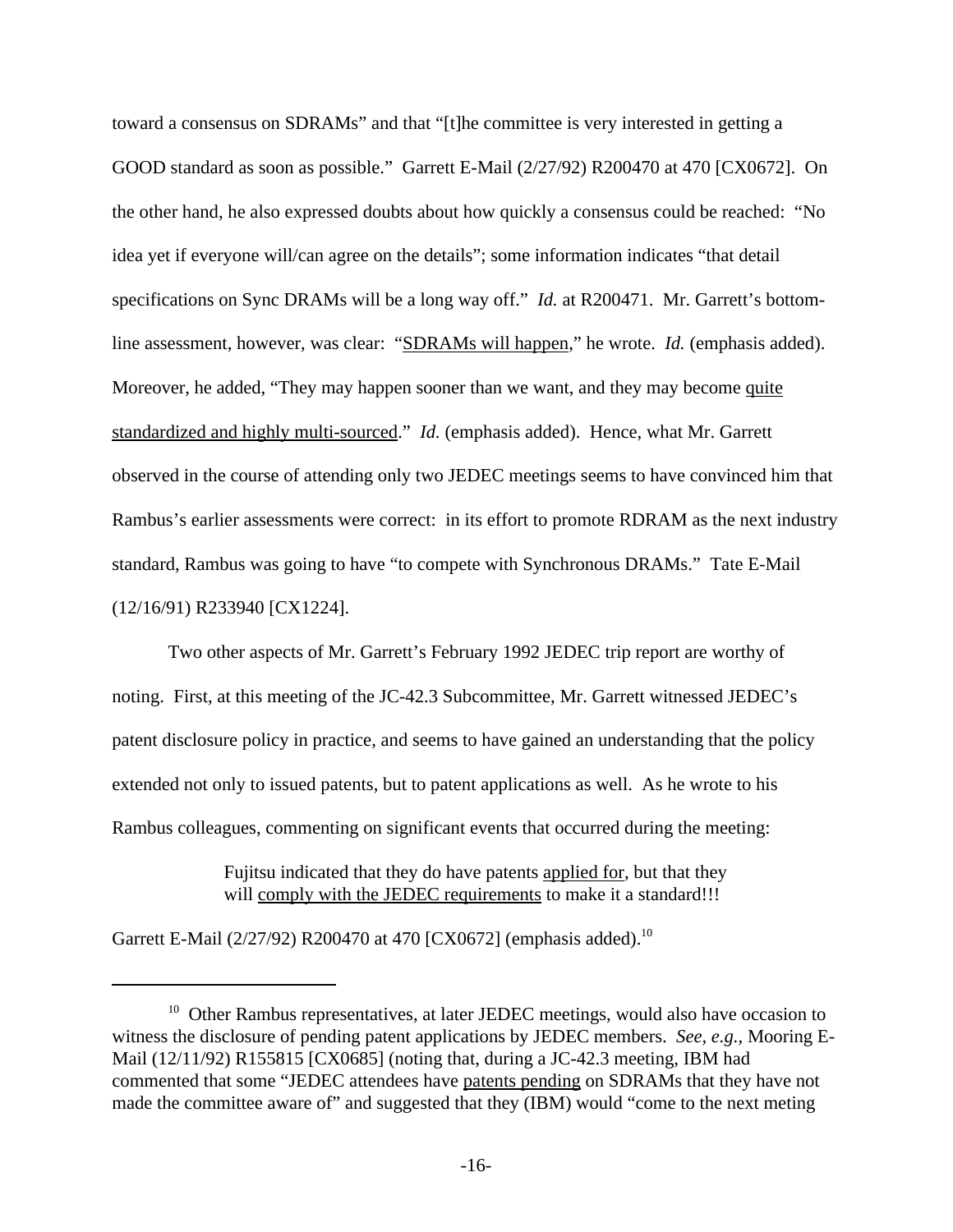Another notable comment in Mr. Garrett's February 1992 trip report related to the possibility that Rambus might be in a position to assert patent claims over aspects of JEDEC's work on SDRAM standards. In Mr. Garrett's words:

> We could influence the voltage standard if we want, or we could use our patents to keep current-mode interfaces off of DRAMs (assuming that is what we patented . . . and that is what we want to do).

*Id.* (emphasis added). This is, apparently, the first recorded observation that Rambus patents might cover SDRAMs.

By late March 1992, Rambus had begun to consult with its outside patent attorney, Lester Vincent, of the firm Blakely, Sokoloff, Taylor & Zafman, to explore further the possibility of Rambus asserting patents over SDRAMs. The first such meeting took place on March 25, 1992. It was a teleconference between Lester Vincent and Rambus's Vice President of Engineering, Allen Roberts. Based on Mr. Vincent's handwritten notes of the teleconference, it is clear that they not only discussed Rambus plans to assert patents over SDRAMs, but also the potential legal implications of such a strategy, considering that Rambus by this time was a dues-paying member of JEDEC. Among other things, Mr. Vincent's notes record the following:

Jedec

– said need pre planning before accuse others of infringement

– Jedec Committee  $\Rightarrow$ 

with a list of offenders") (emphasis added); Crisp E-Mail (9/12/95) R69511 at 679 [CX0711] ("Fujitsu stated yesterday that they have patents pending on SSTL") (emphasis added); Crisp E-Mail (12/6/95) R69511 at 702 [CX0711] ("Foss also presented information from a survey ballot about DLLs and PLLs on SDRAMs. He stated that MOSAID has a pending patent application for PLL/DLL on SDRAMs . . . [and that] they will be compliance with the JEDEC patent policy.") (emphasis added).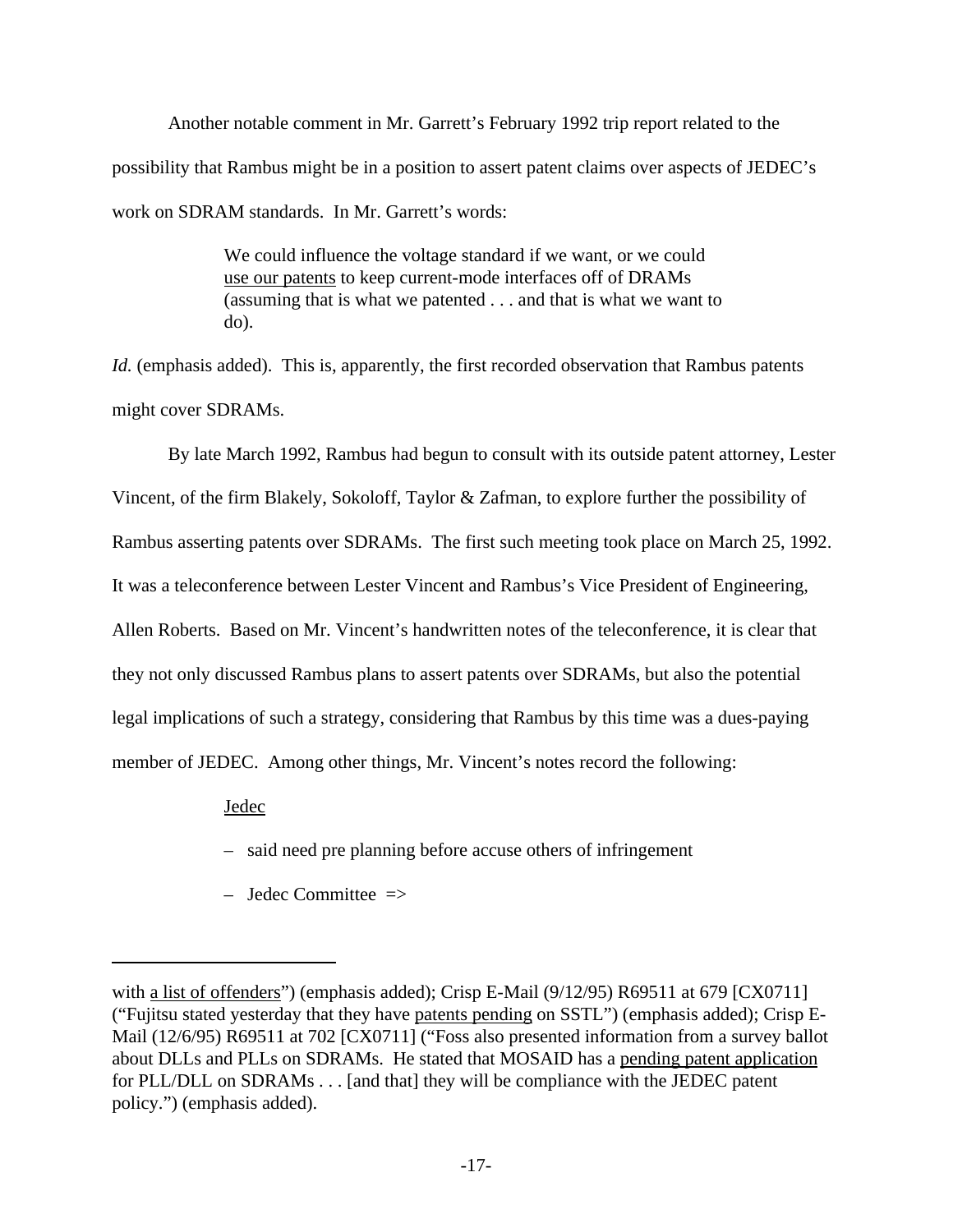#### Standard for DRAM's

- Advising JEDEC of patent applications . . .
- Allen will get JEDEC bylaws re patents

Vincent Notes (3/25/92) R203251 at 251 [CX1941] (emphasis in original). Thus, by late March 1992, Rambus was already "planning" to "accuse others of infringement" in connection with JEDEC's "Standard for DRAM's." *Id.* (final emphasis in original). It also appears that Rambus, by this point in time, was concerned about the issue of "Advising JEDEC of patent applications" and, in that connection, was in the process of obtaining "JEDEC bylaws re patents." *Id.* (emphasis in original).

Mr. Vincent's notes from a follow-up conference, held two days later, on March 27, 1992

– with both Allen Roberts and Richard Crisp – help to complete the picture, and also reveal the nature of his initial legal advice to Rambus.

- Rambus is a member of JEDEC
- Allen [Roberts] is ordering JEDEC bylaws
- Rambus attended meeting w/ 100 others where JEDEC's proposal to establish std for . . . synch DRAM was discussed
- Rambus did not speak
- Rambus has not asked JEDEC to adopt the std

– No vote has been taken on the std, but Rambus may be asked to vote

– I said there could be equitable estoppel problem if Rambus creates impression on JEDEC that it would not enforce its patents or patent appln

> $\Rightarrow$  strongest case of equitable estoppel is when you say you will not enforce your patent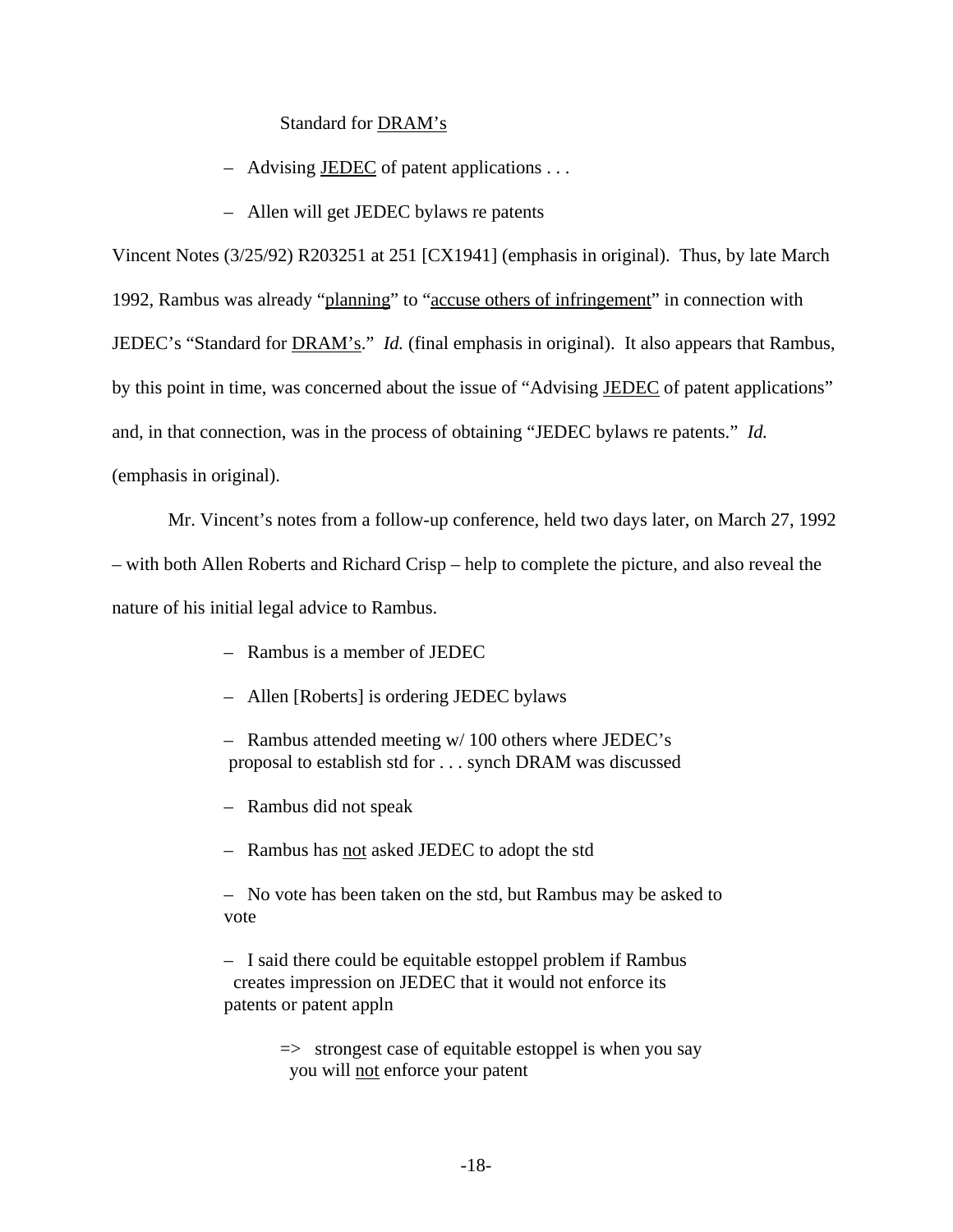$\Rightarrow$  less clear cut if Rambus is merely silent

– But cannot mislead JEDEC into thinking that Rambus will not enforce its patent

Vincent Notes  $(3/27/92)$  R203254 [CX1942] (emphasis in original).<sup>11</sup> As Mr. Vincent's notes show, the bottom line of his legal opinion was clear: With regard to patents, Rambus "cannot" mislead JEDEC"; were it to do so, this could result in such patents being rendered unenforceable under the doctrine of "equitable estoppel." *Id.* (emphasis added). In the same time period, Mr. Vincent also advised Mr. Crisp and Mr. Roberts that he "didn't think it was a good idea" for Rambus to continue participating in JEDEC, given the "downside risk" associated with potential equitable estoppel claims. $^{12}$ 

Despite Lester Vincent's clear words of caution to Rambus about the potential legal risks of continued JEDEC participation, Rambus remained a member of JEDEC for another four-plus years (withdrawing in June 1996). Meanwhile, Rambus forged ahead with its "planning" to "accuse others of infringement" in connection with JEDEC's "Standard for **DRAM's.**" Vincent Notes (3/25/92) R203251 at 251 [CX1941] (emphasis in original). For instance, Mr. Vincent's notes indicate that on April 1, 1992, Richard Crisp contacted Mr. Vincent requesting that he "Fax

 $11$  It is interesting to note that Mr. Vincent makes not one, but two references to the fact that Allen Roberts was in the process of obtaining a copy of the "JEDEC bylaws re patents." Vincent Notes (3/25/92) R203251 at 251 [CX1941]. It is also interesting to note that disclosure of patent applications was a specific focus of concern for Rambus at this time, which makes sense, considering that Rambus did not yet have any issued patents. *See id.* ("Advising JEDEC of patent applications") (emphasis in original).

<sup>&</sup>lt;sup>12</sup> See testimony of Complaint Counsel's hearing witness Mr. Vincent, *Rambus v*. *Infineon* Dep. Tr. (4/11/01) 320:6-321:4 ("Q. Did you tell Richard Crisp and Allen Roberts that at this March  $27<sup>th</sup>$ , 1992 meeting, that they should not participate in JEDEC? ... A. ... I believe at some point early on . . . I believe I said I didn't think it was a good idea"; "Q. The downside risk was that someone was going to raise the issue of equitable estoppel if Rambus attended JEDEC? A. Right....").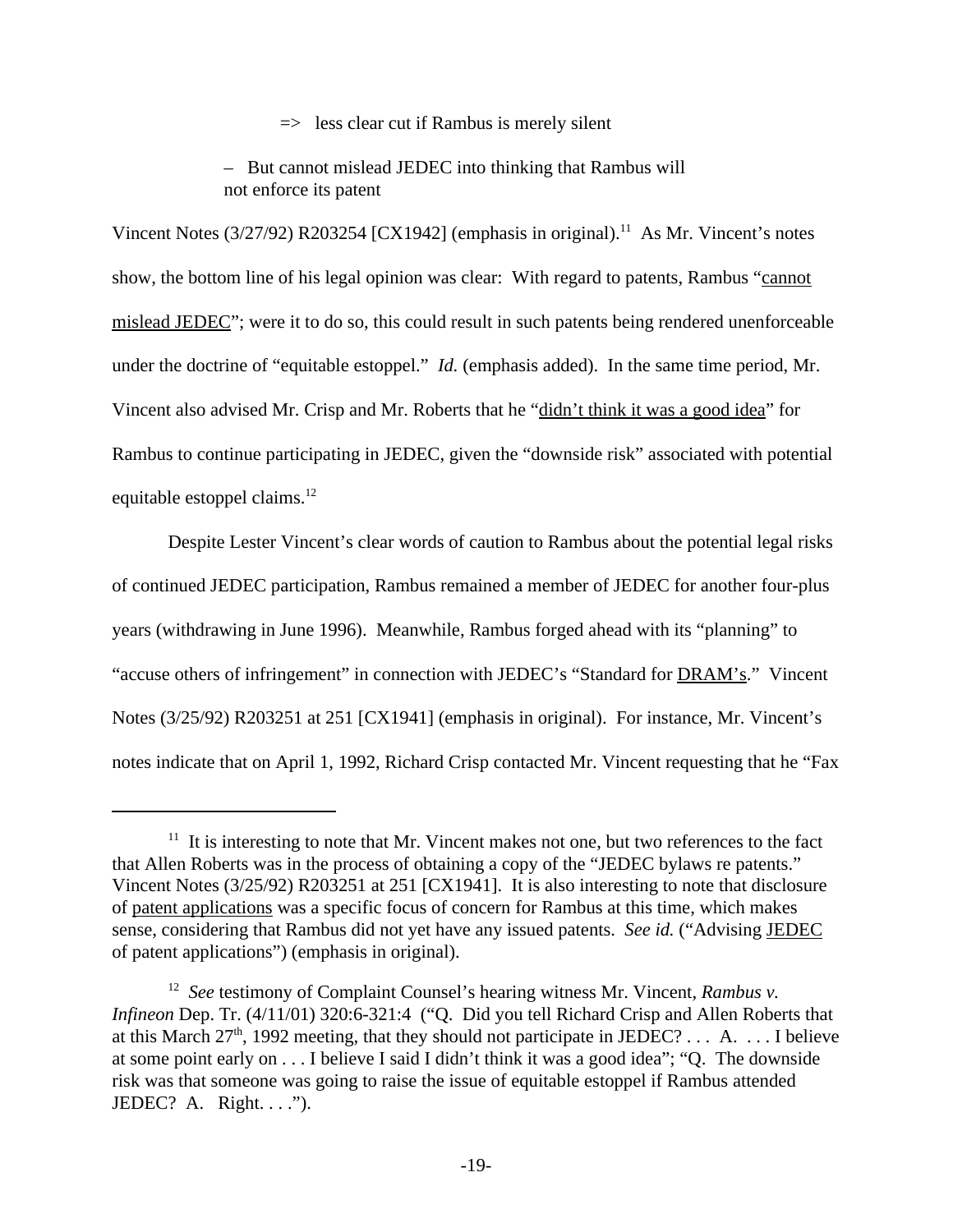Abstracts of Patent Applications." Vincent Notes (4/1/92) R203253 [CX1944]. Mr. Vincent complied with this request only a few days later. *See* Vincent Faxed Letter (4/7/92) R202986 at 986) [CX1945] ("In response to your request, we have attached the abstracts of the following Rambus patent applications that have thus far been filed"; listing 15 Rambus patent applications).

Within days of receiving Mr. Vincent's fax, Richard Crisp – who by this time had become Rambus's primary JEDEC representative, Billy Garrett remaining his alternate – attended his first JEDEC meeting, a Synchronous DRAM Task Group meeting in Dallas, Texas. Mr. Crisp's e-mailed summary of observations from this early April 1992 JEDEC meeting contains a number of interesting revelations about JEDEC's process, and about Rambus's developing plan to secure patent rights over the JEDEC standards. To start with, as is evident from the following observations in his notes, Mr. Crisp clearly understood the nature of what JEDEC was seeking to do – that is, to develop a low-cost, open standard for the next generation of DRAMs that could quickly replace the existing DRAM designs and become a pervasive industry standard:

- "IBM  $\ldots$  really stressed the need for the parts to be pervasively used from laptop to mainframe. If the part wasn't pervasively used, then the price wouldn't ever get right."
- "Compaq . . . like the others, stressed that price was the major concern for all of their systems. They didn't particularly seem to care if the SDRAMs had 1 or two banks so long as they didn't cost any more than conventional DRAMs."
- "Sun echoed the concerns about low cost. They really hammered on the point."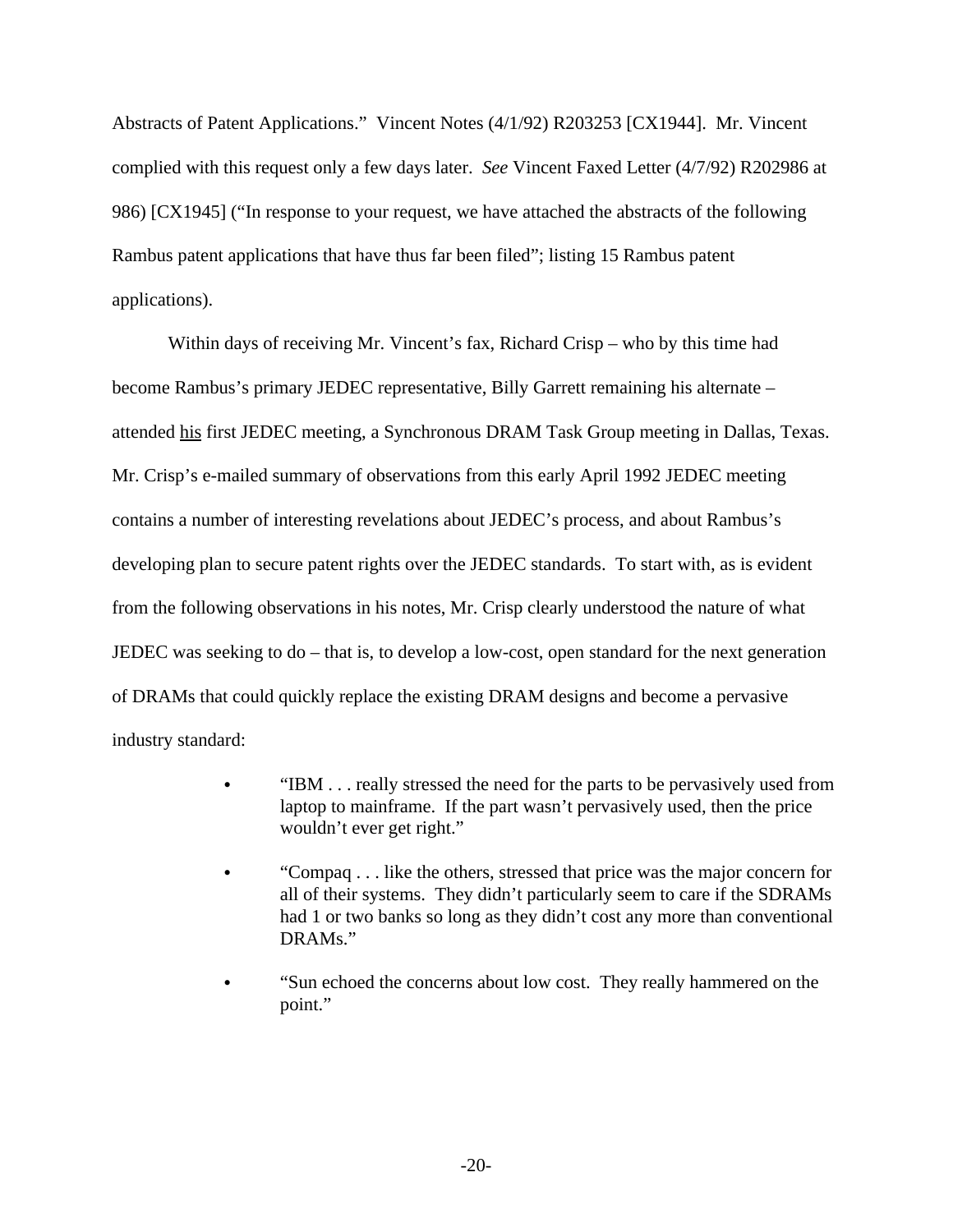Crisp E-Mail (4/9/92) R45724 at 725 [CX1708].<sup>13</sup>

It is also clear from Mr. Crisp's notes of this April 1992 meeting that he understood (as

Mr. Garrett had observed two months earlier) that JEDEC's members were becoming

increasingly committed to a basic technology path for SDRAMs, and that the approach most

JEDEC members seemed to favor was distinctly different from, and far more conventional than,

Rambus's proprietary RDRAM architecture:

It really looks like there is a lot of momentum against us in the main memory arena. It seems like the group is pretty set on using the SDRAMs for memory. The things they seem most concerned about (price, latencies, and power) are all things we don't really do well. It seems that we will always lose in the latency area; we simply have the overhead of the packet than the synch parts do from the perspective of the component.

*Id.* at R45726.<sup>14</sup>

Mr. Crisp also observed that the intense focus of JEDEC's members on minimizing the

 $14$  This would not be the last time that Richard Crisp and others within Rambus would acknowledge certain "unavoidable" drawbacks to Rambus's RDRAM design, by comparison to SDRAM. *See* Crisp E-Mail (10/25/94) R234245 [CX0763] (noting that if "SDRAMs . . . run at Rambus like speeds, then . . . why would anyone want to use Rambus?"; further stating, "Our latency is an unavoidable attribute of our design, and it stems from using the cumbersome protocol based access technique we use."). *See also* Tate E-Mail (11/2/94) R131933 at 933 [CX1246] ("the #1, #2, #3 bitch at every customer I meet is our latency . . . our disadvantage is latency").

<sup>&</sup>lt;sup>13</sup> The official report from this April 1992 SDRAM Task Group meeting confirmed that it was the "consensus view" of all participants that "[t]o be cost effective sync DRAM must cost no more than 5% over conventional DRAMs." Minutes of JC-42.3 Meeting (5/7/92) R65286 at 287 [CX0034A] (reporting on "Dallas Task Force Conclusions"). *See id.*, Attachment E (at R65300-302) ("USERS AGREE THAT SDRAM COST MUST BE KEPT TO WITHIN 5% OF DRAM COST!!!!," referring to consensus views of, among others, IBM, HP, and Sun; also noting TI's view that "LOW COST is the key issue"). Mr. Crisp's notes from later JC-42.3 meetings similarly observed the intensity with which JEDEC's members were seeking to minimize SDRAM-related costs. *See* Crisp E-Mail (10/5/93) R155825 at 825 [CX0710] ("Desi [Rhoden] added that if the SDRAM doesn't cost less than 5% more than the standard DRAM they will not be used.").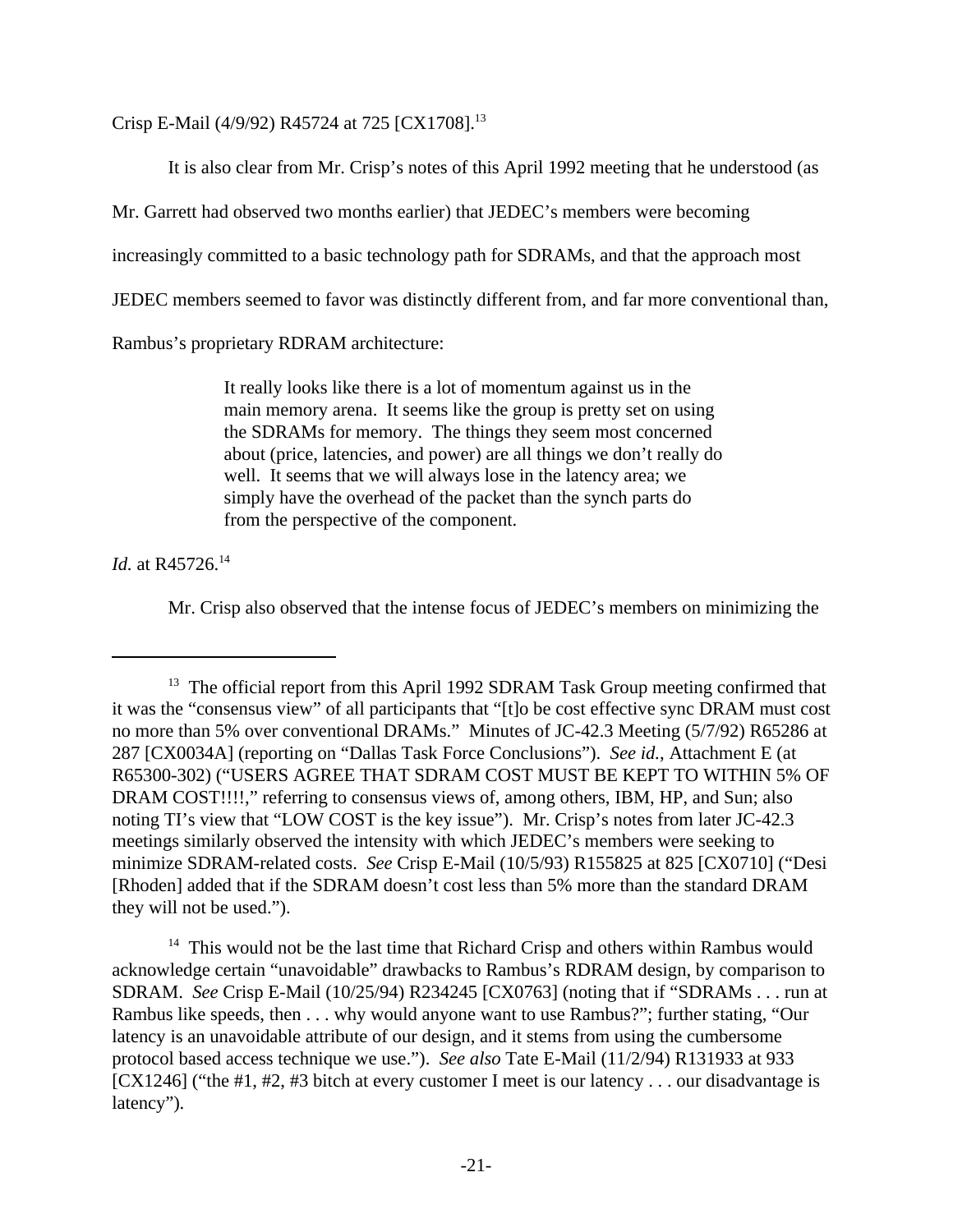costs associated with SDRAMs seemed to be affecting a great deal of their thinking, and would likely result in SDRAMs being significantly lower-priced items as compared to RDRAM devices.<sup>15</sup> It is particularly notable that Mr. Crisp attributed this price difference, in large degree, to the fact that makers of RDRAMs would be forced to pay license fees and royalties to Rambus:

> The price thing was addressed . . . . It is clear that until the volumes get large, the pricing will be at a volume limiting price. It seems unlikely that we are going to be able to do better on price than SDRAMs (license fees in need of recapture, royalties to be paid, bigger die size).

*Id.* (emphasis added).<sup>16</sup> Such observations seem to have caused Mr. Crisp to conclude that Rambus should initially market its RDRAM product as a specialized, or "niche," product for high-end applications – where price was less of an issue – as opposed to a commodity DRAM for use in more standard applications, like PC main memory. *See id.* ("As a result, I think we really need to focus our efforts in the graphics are [a] as our first beachhead.").<sup>17</sup>

It is clear from Mr. Crisp's April 1992 JEDEC notes that he understood something else

about the process by which JEDEC developed its SDRAM standards – something that Rambus's

<sup>&</sup>lt;sup>15</sup> It is well known that DRAM vendors and their customers do care intensely about the costs of these devices. As was explained in an article written by one of Rambus's expert witnesses in the *Infineon* litigation, "Cost is such an important issue that DRAM vendors must dispel any hint of added cost in their products," especially in the "cost-sensitive PC arena." S. Przybylski, *DRAMs for New Memory Systems (Part 2)*, MICROPROCESSOR REPORT (Mar. 5, 1993) MR0058188 at 190 [CX2630]. Hence, if a given DRAM technology or design adds cost, this can easily "inhibit market acceptance." *Id.*

<sup>&</sup>lt;sup>16</sup> Certainly to the extent that license fees are imposed uniformly across DRAM makers, it is common to see such fees passed through in the form of higher prices for DRAM consumers. *See, e.g.,* Crisp E-Mail (10/10/95) R234538 at 539 [CX0839] (noting statement by Hyundai "that they pass on license fees and royalties to their customers").

 $17$  In the same time frame, some of Rambus's customers, or potential customers, were drawing similar conclusions. *See* Tate E-Mail (4/28/92) R233949 [CX1227] (reporting that Samsung VP for Product Planning "sees Rambus as very good technology but for specialty applications," as opposed to "commodity" applications).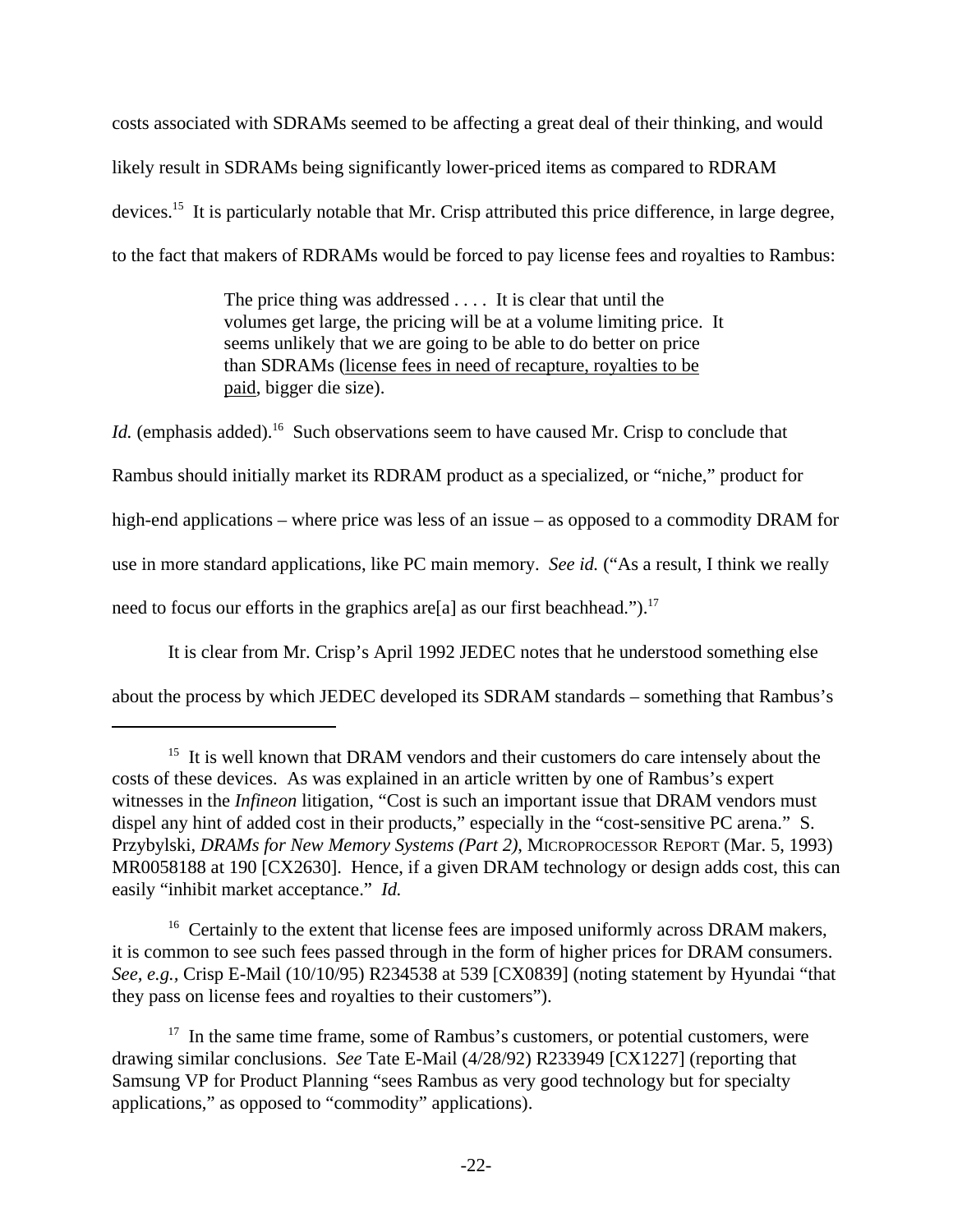lawyers seem to want to ignore. Rambus would like Your Honor to believe that JEDEC's SDRAM standards – and in particular the four technologies at issue here<sup>18</sup> – were essentially chosen by acclamation, without discussion or dissent, as if the entire membership of JEDEC's JC-24.3 Subcommittee simply recognized from the very outset that these four technologies were fundamentally essential and must be included. This is far from an accurate image, either with respect to JEDEC's decision to use these four technologies, or with respect to JEDEC's process more generally. Indeed, what one sees, in studying how JEDEC's existing SDRAM standards were developed, is that the process leading to their development is characterized more often by spirited debate and dissension than by preexisting consensus.

Billy Garrett's report from the February 1992 JC-42.3 meeting he attended hints at the lack of unanimity that often typified JEDEC's process in the relevant time period, as the subcommittee worked toward a specification that substantially all members could agree upon. *See* Garrett E-Mail (2/27/92) R200470 at 471 [CX0672] ("No idea yet if everyone will/can agree on the details"; "detail specifications on Sync DRAMs will be a long way off").<sup>19</sup> Yet Richard Crisp's written observations from the April 1992 SDRAM Task Group meeting really drive home the point that JEDEC's process often brought to the surface significant differences of opinion:

<sup>&</sup>lt;sup>18</sup> Those technologies are (1) "programmable CAS latency"; (2) "programmable burst length" – sometimes referred to by the term "wrap length"; (3) "on-chip PLL/DLL"; and (4) "dual edge clock."

<sup>&</sup>lt;sup>19</sup> Mr. Garrett's notes from a September 1992 JC-42.3 meeting were even clearer in pointing out the level of active debate that occurred as JEDEC proceeded with its efforts to develop SDRAM standards. *See* Garrett E-Mail (9/21/92) R155812 at 812 [CX0680] ("My opinion is that the committee, for the first time, is over the 50% point in finalizing a SDRAM standard. . . . This is not to say that there are not active, heated discussions on features and functionality. There are.") (emphasis added).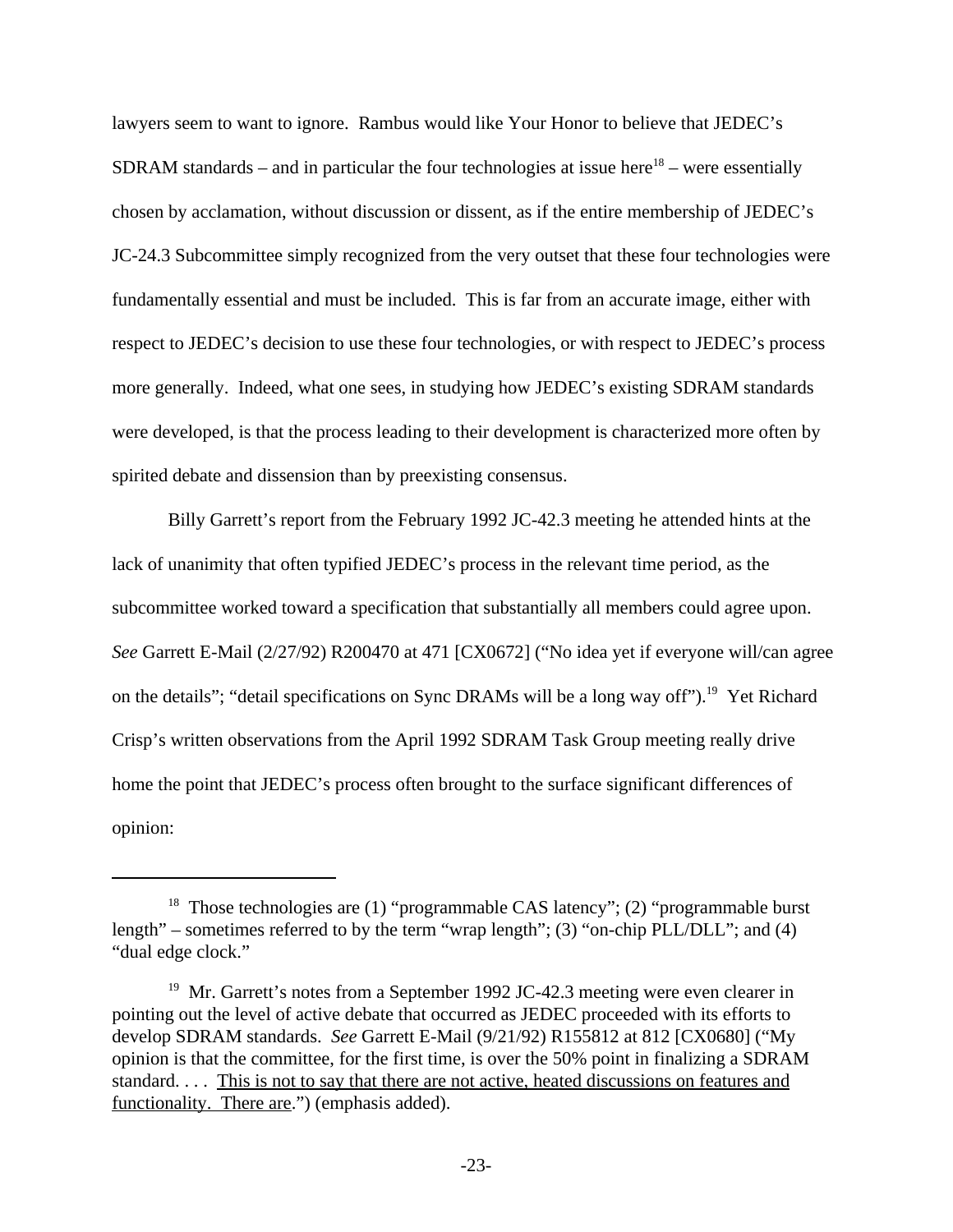The IBM folks . . . really contributed heavily to the discussion. [William] Hardell from Austin had a proposal for what was basically an asynchronous DRAM with a dual edge trigger output register. Desi Rhoden of HP really tried to shut down the discussion as it was clearly indicating a strong preference inside IBM for something other than what was being proposed to he committee! He wasn't successful.

Crisp E-Mail (4/9/92) R45724 at 724 [CX1708] (emphasis added).<sup>20</sup> In the same e-mail in which

he reported on this debate between IBM and HP, Mr. Crisp drafted a longer discussion under the

heading, "Dissension in the JC42 meeting," in which he recounted the following:

Betty Prince (TI), Steve Shaffer (SUN) and Jeff Mailloux (Micron) expressed extreme frustration over the way the standard is evolving. The user feedback yesterday was overwhelmingly against the 2 bank SDRAM, yet the vendors insisted on pursuing it. As a result these folks have formed another working group as a protest to develop a single bank simple SDRAM (the KISS group). . . . They have been joined by Apple and DEC as well as the word got around to the various sstem representatives.

SUN and Apple (Pearson) were overheard saying that they would not use the devices the way the standard is evolving because they are going to have higher price than they want and the ASICs will have to be more complex due to all of the bells and whistles being proposed. Compaq also agreed with this assessment. . . .

*Id.* at R45728 (emphasis added).

As these observations show, and as can easily be confirmed by reviewing the minutes

from virtually any JC-42.3 meeting in the relevant time period, there were often substantial

 $20$  Even after the SDRAM standard was completed, JC-42.3 members observed that the standard had been developed in an environment of conflicting agendas and comprise, leading to inclusion of various features that were unneeded. In fact, this was one of the central motivations for JEDEC's later consideration of an "SDRAM Lite" standard – that is, an alternative standard that stripped away many of these unneeded features in order to pare the standard down to the most essential functions and thereby reduce the cost of SDRAMs. *See, e.g.,* Minutes of JC-42.3 Meeting (9/11/95) R66450 at 456 [CX0091A] (noting that "SDRAM lite was pursued because . . . [t]here were too many conflicting agendas when the SDRAM spec was created so there were a lot of features added").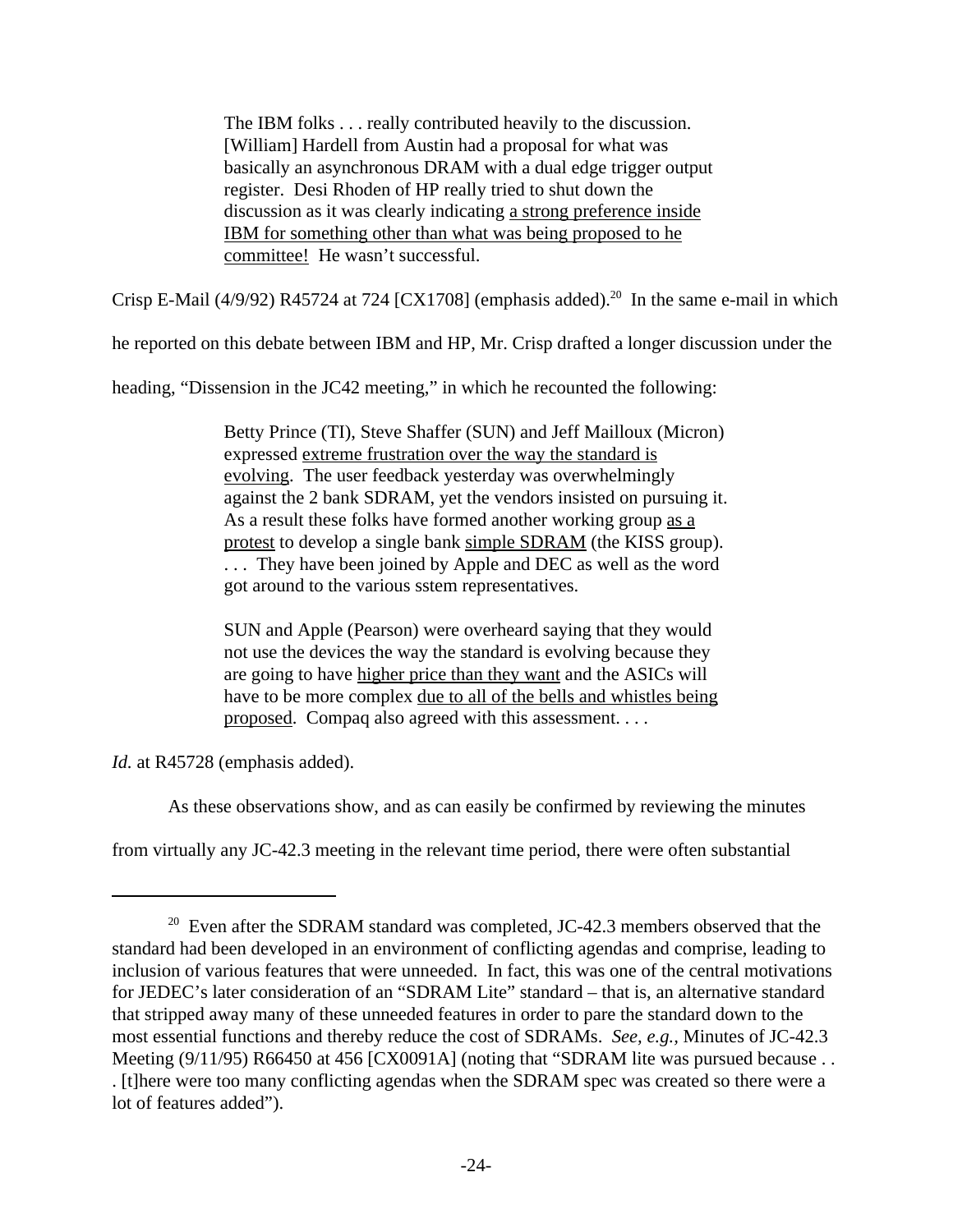disagreements among JEDEC members in terms of the particular shape that JEDEC's SDRAM standards should take. Moreover, as reflected here, the most heated debates often had less to do with the level of performance that could be achieved by inclusion of a given technology in the standard, and more to so with what amount of additional cost might result from a decision to go with one technological feature over another. Though it would be a significant overstatement to say that JEDEC's members were indifferent to the technical details, the fact is that, for many of the most influential JC-42.3 members, cost-related concerns were paramount, causing them often to have an attitude of indifference between one technology over another, provided that the choice did not create the potential for added costs. *See id.* at R45725 ("Compaq . . . didn't particularly seem to care if the SDRAMs had 1 or two banks so long as they didn't cost any more than conventional DRAMs"); *id.* at R45728 (TI, Sun, Micron, Apple, and DEC, for cost reasons, wanted to keep it "simple"); *id.* (Sun and Apple, for cost reasons, protested "bells and whistles" $)^{21}$ 

In his notes from this same April 1992 JEDEC meeting, Richard Crisp initiated a practice that he would follow at times throughout the remaining four years of his involvement with JEDEC – that is, offering candid observations, in his reports back to Rambus, on the intelligence, technical competency, and influence of various individual JEDEC participants, many of whom will be called as witnesses by Complaint Counsel. For instance, Mr. Crisp's notes from this meeting make the following observation about one of Complaint Counsel's witnesses, Mark

<sup>21</sup> *See* M. Horowitz, Merged DRAM/Logic (1996) MR0072786 at 800 [CX1323] (presentation by Rambus co-founder Mark Horowitz, noting that in choosing technologies, DRAM vendors want to end up with something that is "cheap enough to be competitive," and for this reason do not necessarily choose "the 'best' solution," but rather "the least risk solution that meets their needs").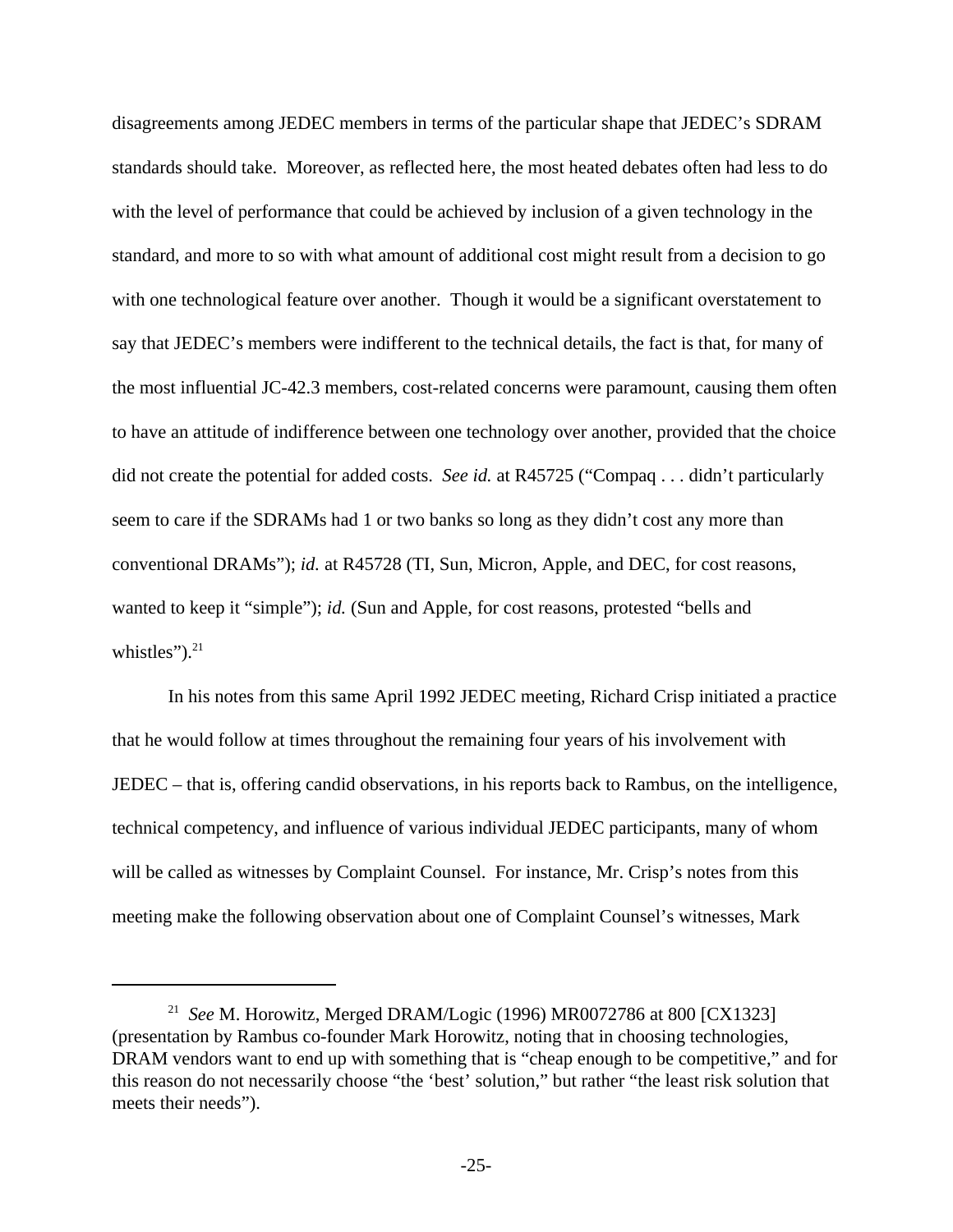Kellogg, and his colleagues from IBM: "very sharp technical guys." Crisp E-Mail (4/9/92) R45724 at 724 [CX1708]. Mr. Crisp's notes also refer to another of Complaint Counsel's witnesses – Gordon Kelley – as "the elder statesman from IBM." *Id.*<sup>22</sup>

Another practice first seen in Mr. Crisp's April 1992 JEDEC notes, but reflected in much of what he did and said in the following four-plus years as Rambus's official JEDEC representative, is far more troubling – namely, his willingness, even propensity, to propose and take actions fundamentally at odds with the organization's interests, actions that can only fairly be characterized as exhibiting bad faith. This is reflected in Mr. Crisp's April 1992 JEDEC notes in the manner in which he proposed that Rambus should respond to the "Dissension in the . . . meeting" discussed above:

> I think we should make sure this gets leaked to the press. Something like "RIFT forms in JEDEC SDRAM working group: major system houses now leaning away from JC42 committee recommendation.

Now if we can get this on the front page of EE Times and the next issue of Nikkei Electronics, this should help our air war. One downside is that the discussions are confidential and if it was learned that the story came from us we would certainly be censured by JEDEC if we weren't tossed out. On the other hand this sort of story could be very useful to us in print. I suspect our buddy, Osamu Kobayashi of Nikkei Electronics would be willing to help. I also know a guy with Electronic Buyers News that would probably be willing to publish this story. Let's talk about it on Monday.

<sup>22</sup> *See also* Crisp E-Mail (12/7/94) R69511 at 553 [CX0711] (describing "Mark Kellogg of IBM" as "a really key JEDEC attendee"); *id.* (noting that "Reese Brown" was "a longtime JEDEC consultant"); Crisp E-Mail (6/17/93) R69511 at 515 [CX0711] (referring to the amount "influence" carried by Desi Rhoden); Crisp E-Mail (12/5/95) R69511 at 698 [CX0711] (noting that Howard Sussman "is a long time JEDEC leader" and that Desi Rhoden "is a long time JEDEC veteran and chair of SDRAM group").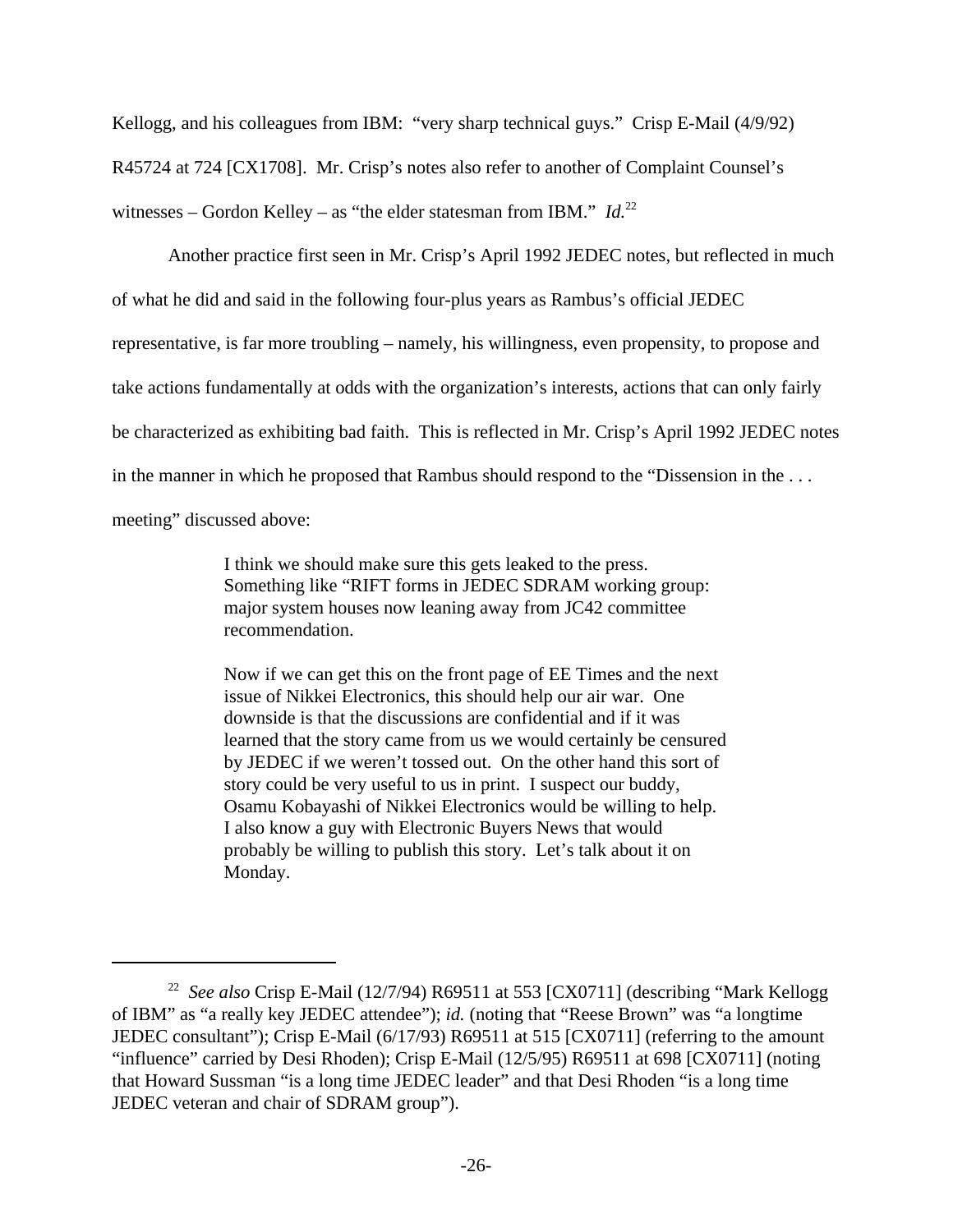*Id.* at R45728-729.<sup>23</sup>

In early May 1992, within weeks of the April 1992 SDRAM Task Group meeting, Rambus was once again consulting with its outside patent counsel, Lester Vincent, in pursuit of ongoing "planning" to "accuse others of infringement" in connection with JEDEC's "Standard for DRAM's." Vincent Notes (3/25/92) R203251 at 251 [CX1941] (emphasis in original). The process was fairly straightforward. Based in large part (if not wholly) on what Rambus's representatives had gleaned through attendance of JEDEC meetings about the emerging definition of JEDEC's SDRAM specifications, Rambus and its patent attorney reviewed the company's filed patent applications – the same applications for which Mr. Crisp, a month earlier, had requested abstracts – and decided which claims could and should be amended to better nail down Rambus's SDRAM-related patent rights. Thus, in his notes from a May 2, 1992, teleconference with Rambus's VP of Engineer, Allen Roberts, Mr. Vincent wrote:

 $-$  Richard Crisp wants to add claims to the original application  $\Rightarrow$ 

Add claims to mode register to control latency output timing depending upon clock cycle

– check whether original application has blocks (?)

 $23$  Mr. Crisp was not mistaken in his understanding that this type of conduct could result in Rambus being "censured" or "tossed out" of JEDEC. *Id.* At a minimum, it is clear that statements of this sort to the press commenting upon JEDEC's internal process were seriously frowned upon and, indeed, violated JEDEC's rules. *See, e.g.,* Minutes of JC-42.3 Meeting (2/27/92) (R65189 at 191) [CX0031A] (noting that "[t]he JEDEC Council had discussed the issue" of members speaking to the press about internal JEDEC business and that "such action violated JEDEC's press policies") (emphasis added). *See also id.*, Attachment H (at R65206) ("The material presented at a JEDEC meeting may not be disclosed to the public except by the JEDEC office.") (emphasis added).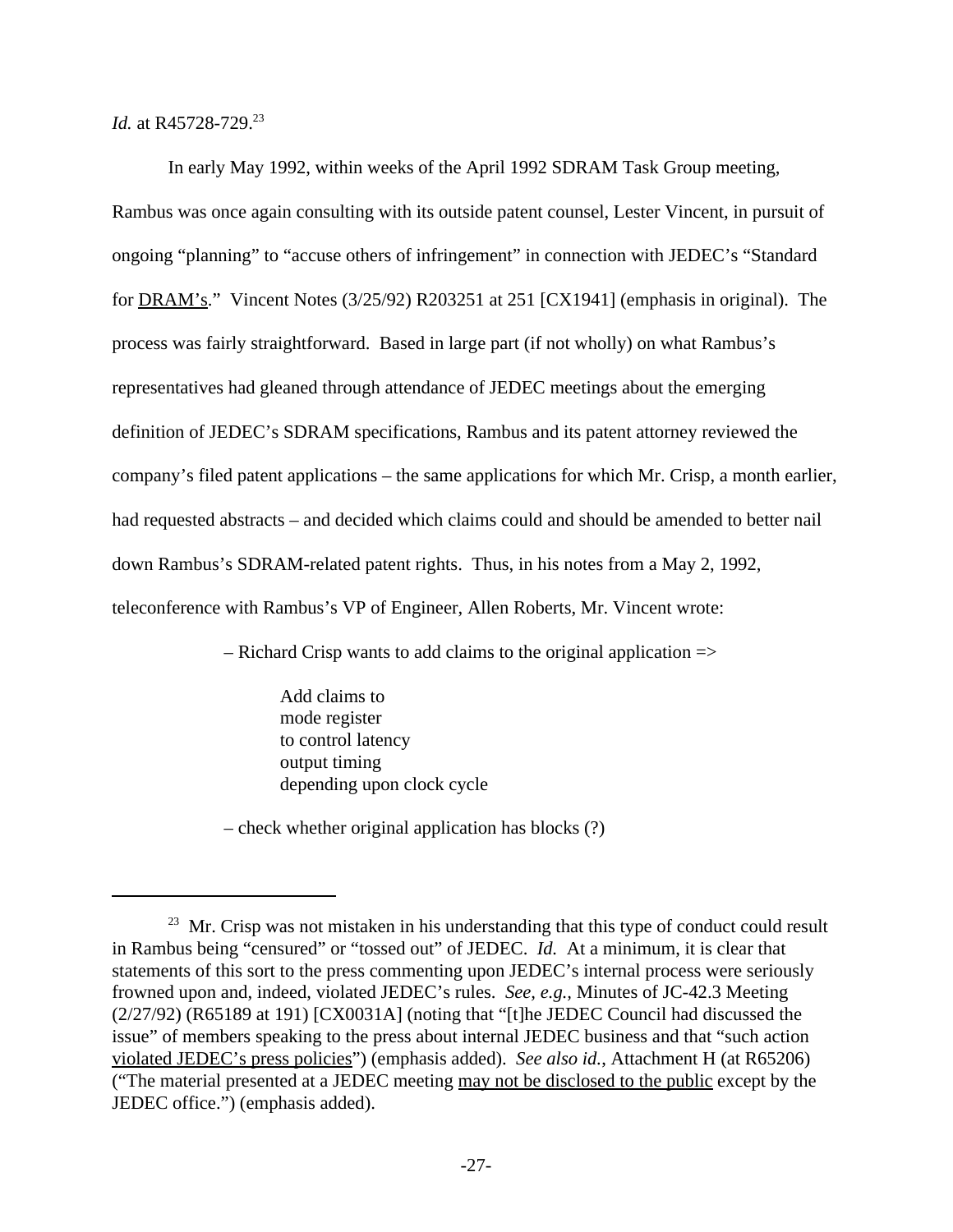Vincent Notes (5/2/92) R202989 [CX1946]. Notably, each one of the items mentioned here, on which Mr. Crisp desired to add new patent claims, had, by this point in time, been proposed for inclusion in the SDRAM specifications during JEDEC meetings attended by both Mr. Garrett and Mr. Crisp.<sup>24</sup>

Within days of this Vincent-Roberts teleconference, Richard Crisp found himself again

attending a JEDEC meeting on SDRAMs, and hurriedly drafting e-mails back to Rambus

headquarters reporting on the very latest developments. The following e-mail was drafted and

sent by Mr. Crisp while the May 1992 JEDEC meeting was still in progress.

Quick news flash from JEDEC 5/6/92 1. Pulsed RAS is in, Level RAS is out. Only Samsung is proposing level RAS. 2. 2 banks appear to still be the route the suppliers are leaning, although Samsung has joined the ranks of the 1 bankers (TI, Micron). Group sill needs to work issue. 3. Siemens expressed concern over potential Rambus Patents covering 2 bank designs. Gordon Kelly of IBM asked me if we would comment which I declined. Kelly then made the observation that Rambus attends but does not present. He was wondering if our reason was that we felt that the committee was going to be incapable of developing a standard. He said he was not convinced that our approach would not in fact be the one that works and that it will be interesting to look back three or four years from now to see if Rambus was right in adopting our approach. 4. In response to the patent issue, Sussman stated that our patent application is available from foreign patent offices, that he has a copy, and has noted many, many claims that we make that are anticipated by prior art. He also stated the Motorola patent predated ours (not the filing date!) and it too was anticipated by prior art. . . . Let make one thing clear, Howard did not offer to

<sup>24</sup> *See, e.g.,* Garrett E-Mail (12/4/91) R200468 at 468 [CX0670] (describing "the definition of synchronous DRAMs" as including the following, among other features: "Fully Synchronous DRAM with all signals referenced to a single (positive) clock edge. . . . Latency should be Programmable. . . . Burst sequence and wrap length should be programmable."); Minutes JC-42.3 Meeting, Attachment E (5/7/92) R65286 at 300-303 [CX0034A] (Highlights of April 1992 SDRAM Task Group meeting; discussing, among other features, "programmable wrap," "mode register," and "fully synchronous to positive clock edge"). Note that the term "blocks," as used by Rambus, refers to a concept similar to "burst length" or "wrap length."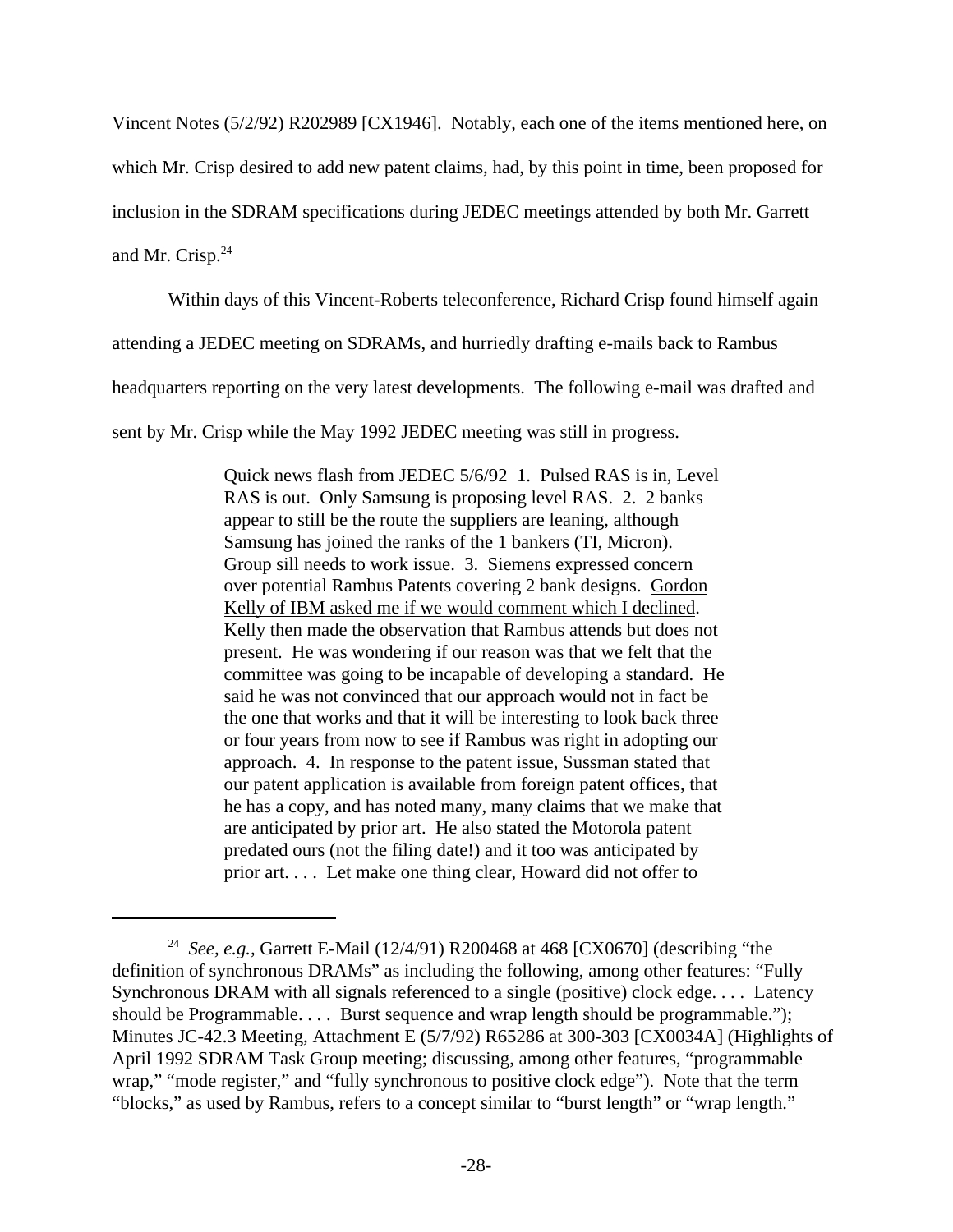give the patent application out, he just mentioned that he has it and that it is available through foreign patent offices. 4. Philips also stated that they were very worried about Rambus patents as well and stated the discussion about whether 4% adders are required for the 2 versus 1 bank design was an irrelevant question if there is infringement of a Rambus patent. The Europeans are apparently worried about getting into trouble with our patent portfolio. . . . I have to run back downstairs now, but wanted to get this out now as it may be the only chance today. More will follow when I get the chance.

Crisp E-Mail (5/6/92) R200474 [CX0673] (emphasis added).

As this e-mail shows, by May of 1992 there plainly were concerns within JC-42.3 about the potential for Rambus patents to interfere with JEDEC's work on SDRAM standards. The fact that there were such concerns is not remarkable. Indeed, it merely serves to underscore certain key factual assertions relevant to Complaint Counsel's case, including that JEDEC – and most definitely the JC-42.3 Subcommittee – sought to avoid where possible developing standards that might be subject to royalty-bearing patents.

By this point in time, certainly many of the committee's members had some familiarity with Rambus's proprietary RDRAM technology, either through meetings with Rambus relating to its efforts to recruit licensees for the technology, or through various public reports about Rambus in the industry trade press. What no one knew for sure, however, was whether Rambus might hold patents, or have filed patent applications, that could possibly extend so far as to cover elements of what JEDEC was seeking to achieve through the development of specifications for Synchronous DRAMs. Considering that Rambus itself (as noted above) was seeking to "[c]reate a clear impression in the mind of decision makers at IC companies, Systems companies and major users" that Rambus's narrow-bus, packetized technology was a "revolutionary" departure from more conventional DRAM designs, JEDEC's participants (which included representatives

-29-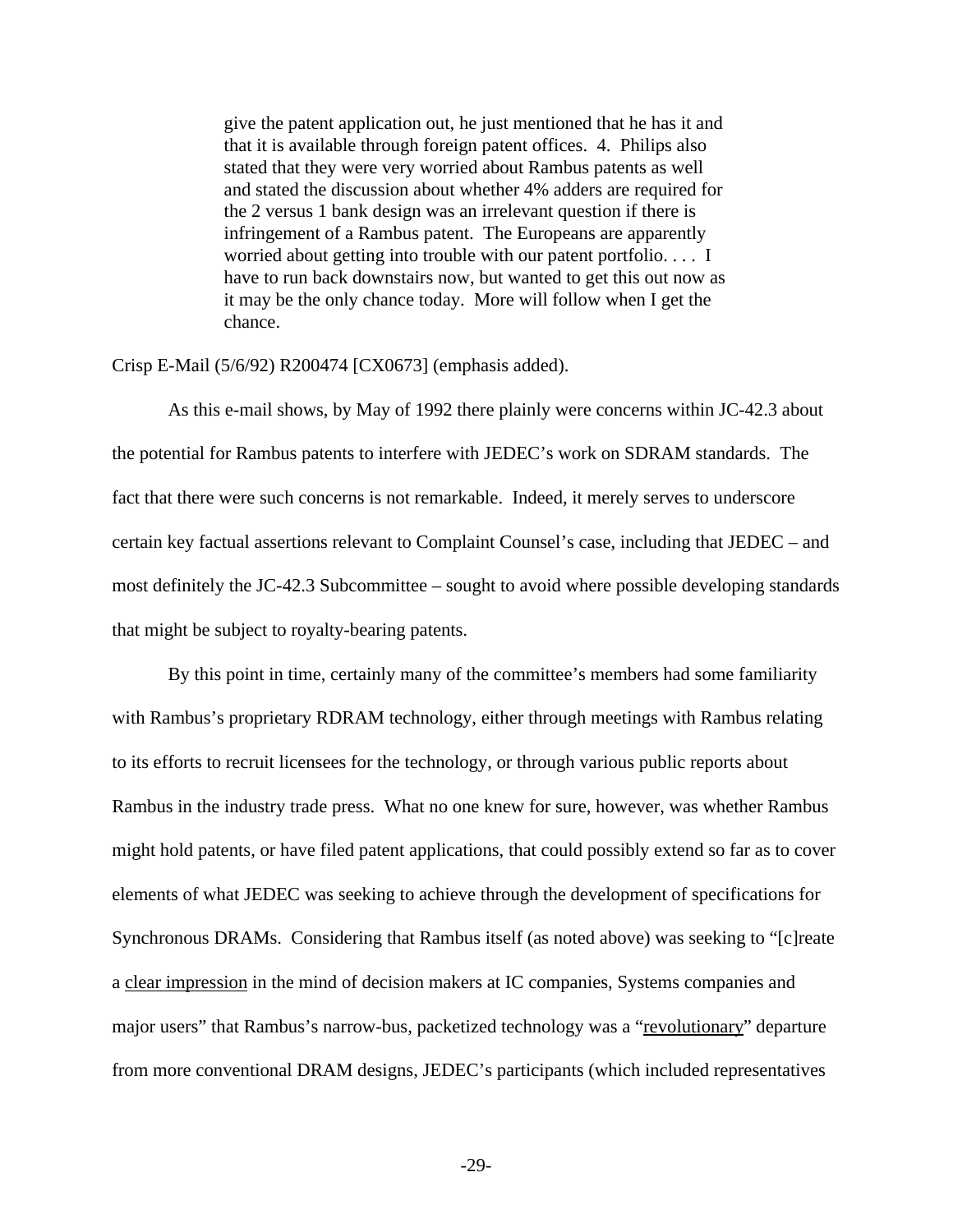of each of these groups) had every reason to understand that Rambus's technology was distinctly different from the SDRAM specification they were defining. Rambus Business Plan  $(11/1/90)$ R170065 at 66 [CX0535] (emphasis added). It would have been natural, therefore, to presume that any patents held by Rambus were limited to the peculiar Rambus design, which Rambus itself knew to be "radically different" from the more conventional type of "RAS/CAS DRAM interface" that JEDEC was developing. Rambus Inc. Business Plan, 1992-1997 (8/15/92) R46361 at 367 [CX1302] (emphasis added).

To their credit, however, many JEDEC members were not content simply to operate on assumptions about the distinct nature of Rambus's technology. Some JEDEC members, as reflected in Mr. Crisp's notes, continued to be concerned "about getting into trouble with [Rambus's] patent portfolio" – in part, because of apparently false industry rumors that were circulating in that time period about Rambus demanding royalties on SDRAMs. Crisp E-Mail (5/6/92) R200474 [CX0673]. And it was due to these very concerns, fueled by industry rumors, that the Chair of the JC-42.3 Subcommittee, Gordon Kelley of IBM, publicly confronted Richard Crisp during the May 1992 meeting with a pointed question: Did Rambus have something to disclose in connection with the issue then being discussed – i.e., use of multiple banks on a DRAM? As his own notes indicate, Mr. Crisp "declined" to "comment." *Id.*<sup>25</sup>

Mr. Crisp's refusal to provide any comment in response to Gordon Kelley's question was the beginning of a series of affirmatively misleading actions and statements through which Rambus, both before and after it withdrew from JEDEC, conveyed to JEDEC's members the false impression that by proceeding down the path they were already on and developing SDRAM

 $25$  Although others witnesses have slightly different recollections of this episode, the differences in accounts are not important here.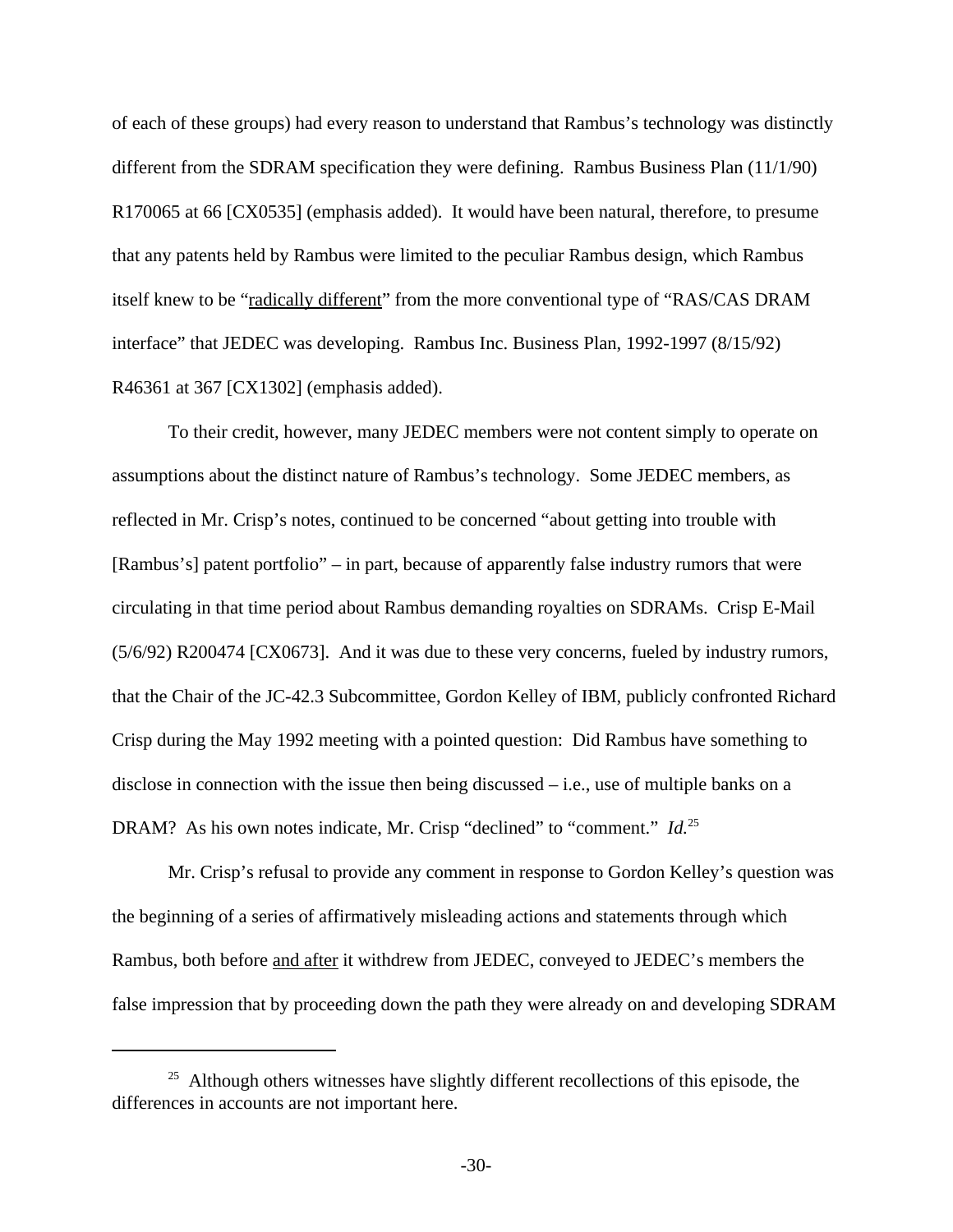standards incorporating the technologies that were already under consideration, JEDEC had no reason to fear that its standards would intersect with Rambus's patents.<sup>26</sup> In other words, as explained more fully elsewhere in this brief, the deceptive nature of Rambus's JEDEC participation stems not just from its failure to make material, patent-related disclosures – as required by JEDEC's process and its rules – but also by conveying affirmatively misleading messages through the company's actions and statements, and indeed through its very presence in the room during JEDEC meetings.

As for Richard Crisp, the fact that he was asked point blank by a committee chairman to comment on Rambus patents and yet declined to do so seems to have left him unfazed.<sup>27</sup> In late May 1992, he was again in communication with Lester Vincent about further proposed amendments to Rambus's pending patent applications. *See* Vincent Notes (5/29/92) R202990 [CX1947] (notes from teleconference with Richard Crisp: "Richard has claims for cases we have filed plus claims for divisionals").

<sup>&</sup>lt;sup>26</sup> It is interesting to note that slightly more than a month after this incident – in late June 1992 – Rambus representatives had a meeting with IBM, during which IBM's representatives apparently indicated that "[t]hey did not see anything" in Rambus's patent application "which concerned them." Mooring E-Mail (6/30/92) R233952 at 952 [CX1228]. According to Rambus's summary, in the same meeting IBM explained its "biggest concerns" relating to Rambus, neither of which related in any way to the potential of Rambus patents covering SDRAMs. *Id.* at R233953. It is not difficult to imagine that this June 1992 IBM-Rambus meeting would have gone very differently had Richard Crisp revealed to JEDEC in May 1992 that Rambus believed its patents did extend to cover certain features that had been proposed for inclusion in JEDEC's standards.

 $27$  Note that, in its Motion for Summary Decision, Rambus itself has argued that this action by Richard Crisp – that is, his refusal to comment when asked to do so by a JEDEC committee chairman – amounts to a violation of JEDEC's rules. *See* Memorandum in Support of Respondent Rambus Inc.'s Motion for Summary Decision at 40-41 & n.19 (citing various testimony to the effect that such conduct would violate JEDEC's rules).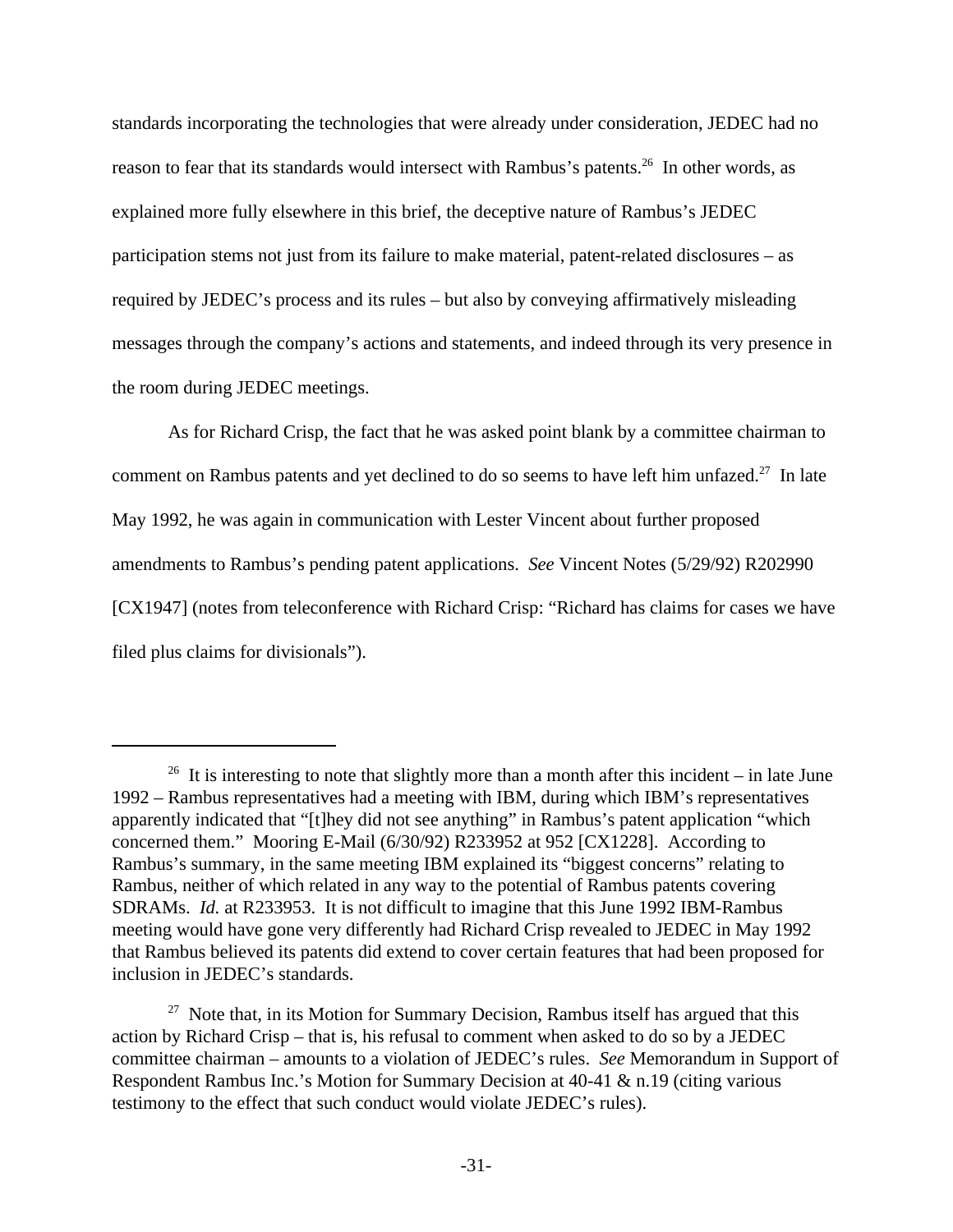### **(4) Rambus Amends Its Strategy to Incorporate an Alternative Plan for Obtaining Patents Over Widely Adopted DRAM Standards.**

Throughout the early 1990s, Rambus's ultimate business objective remain unchanged. Knowing that its technology "must be established as a standard to effect large royalty payments," Rambus strived to achieve the goal of having its patented technology established as a DRAM industry standard. RamBus Business Plan (6/26/89) R114628 at 646 [CX0533]. What did change during the early 1990s, however, were the methods by which Rambus would seek to achieve this objective.

Via a cover letter dated June 18, 1992, Rambus CEO Geoffrey Tate transmitted to Rambus's Board of Directors a comprehensive five-year business plan, which, he explained, reflected a "complete re-write" of prior Rambus business plans based on "inputs from all of the executives." Tate, Memo to Members of Rambus Board, attaching RAMBUS Inc. 1992-1997 Business Plan (6/18/92) R46394 at 394 [CX0543A]. Mr. Tate closed his letter by requesting that Rambus's Board members "[p]lease read" the new business plan "before the Board Meeting," *id.*, and it appears from the minutes of the Board's June 25, 1992 meeting that this "5-Year Business Plan" was indeed discussed. Minutes of Rambus Board Meeting (6/25/92) RF0141365 at 366 [CX0604] ("Mr. Tate led discussion of strategies and projections for the five-year plan.").

As reflected in the "Executive Summary" of Rambus's June 1992 Business Plan, the company's central goals and objectives had not changed. Rambus remain committed to

"establish[ing] strong intellectual property barriers";

"establish[ing] Rambus as the new interface standard"; and

"establish[ing] a very high profit stream of technology royalties."

RAMBUS Inc. 1992-1997 Business Plan (6/18/92) R46394 at 396 [CX0543A]. As relates to the

-32-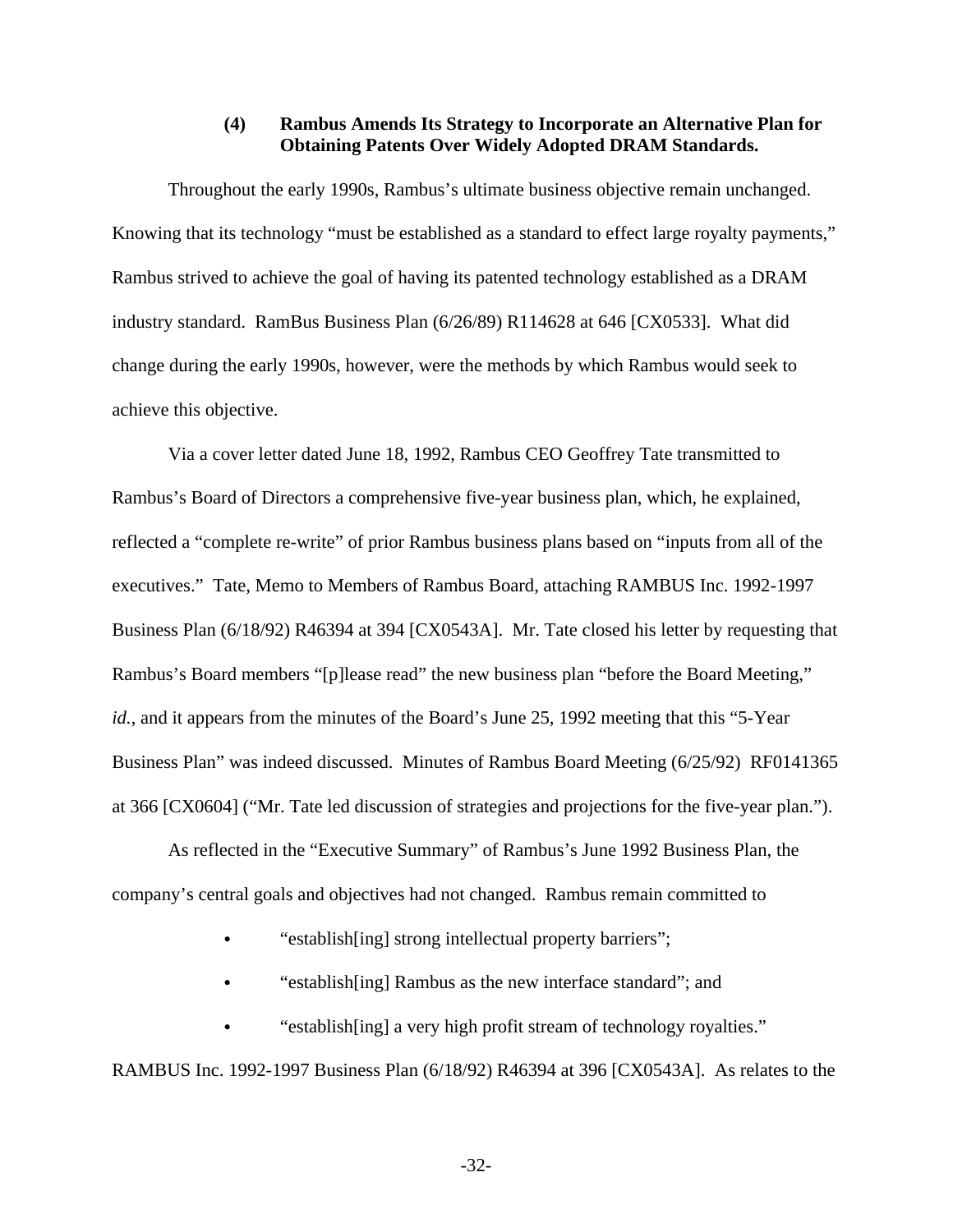first of these goals, Mr. Tate's new business plan reported that Rambus was making good

progress in obtaining patents over its inventions:

Rambus Technology is currently covered by 18 [filed] patents, with over 300 claims, filed in the United States. Most of the patents have been or will be filed in other major countries in Europe and Asia.

Because Rambus Technology represents such an innovative and unique way to provide high bandwidth logic-to-memory interconnect, the patents are extensive and fundamental. It is Rambus' opinion that the patents will largely be issued as filed and that companies will not be able to develop Rambus-compatible technology or Rambus-like technology without infringing on multiple fundamental claims of the patents.

*Id.* at R46398. Thus, by June 1992 Rambus appeared to be well on its way to "establish[ing]

strong intellectual property barriers" over its technology. *Id.* at R46396.

When it came to achieving the other two key goals – i.e., "establish[ing] Rambus as the

new interface standard" and "establish[ing] very high profit stream of technology royalties" (*id.*)

– the June 1992 Business Plan acknowledged that Rambus faced two principal impediments:

"Resistance to Business Model" and "Competitive Solutions." *Id.* at R46407. Regarding the

former, Mr. Tate reported:

A few systems companies and IC companies have had a very negative reaction to our business model. Some believe that it is not "fair" that we are wanting to charge a royalty on ICs that incorporate our technology. Others believe that our royalty will make ICs incorporating our technology "too expensive." Two specific examples are Sun and Tseng.

*Id.* (emphasis added). Mr. Tate went on to explain that these two issues – "Resistance to Business Model" and "Competitive Solutions" – were closely intertwined, in that competitive solutions, like SDRAM, did not suffer from the same "price negative and risk negative associated with Rambus." *Id.* at R46410.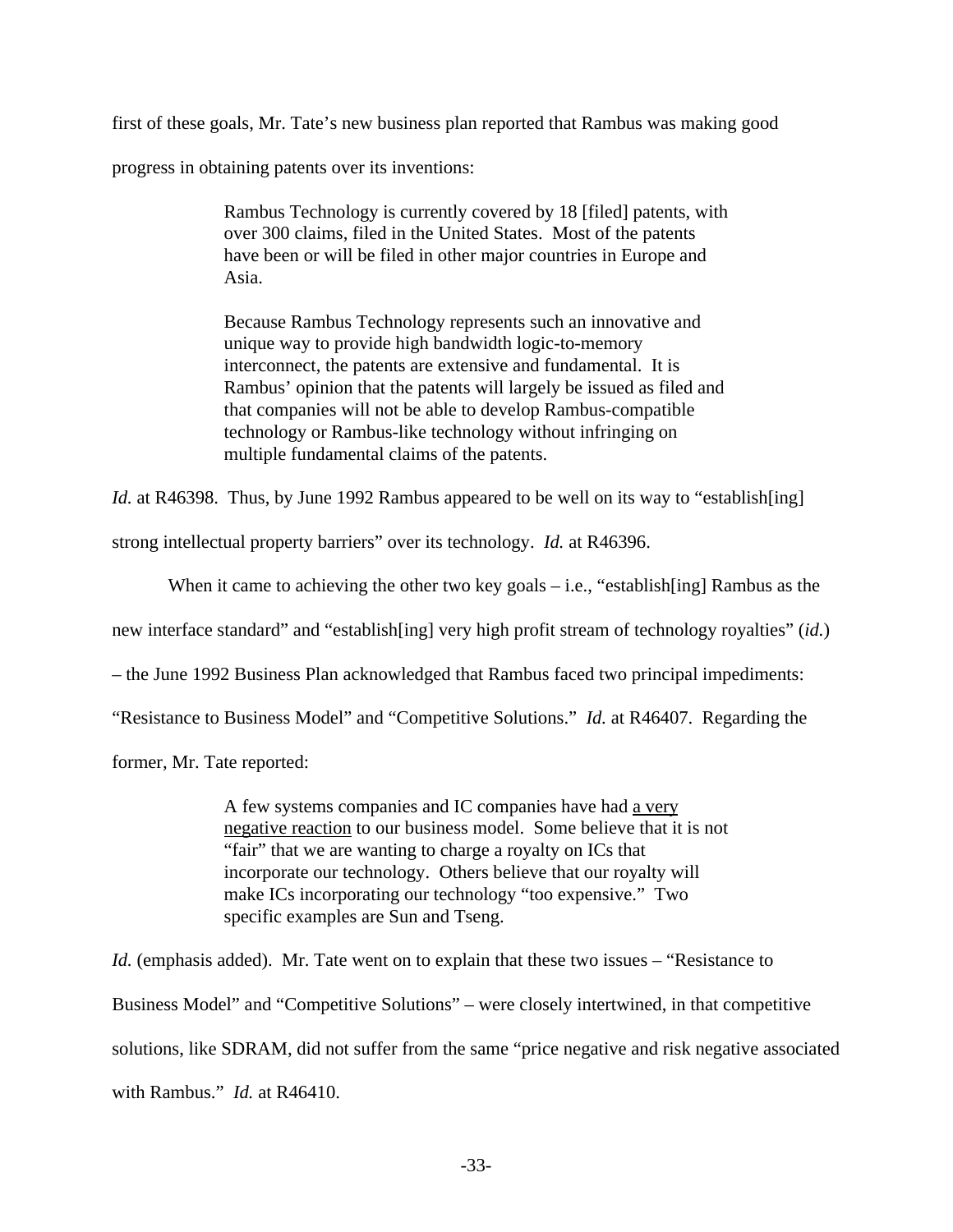The principal competitive threat to RDRAM at this time continued to be JEDEC's emerging standards for "Synchronous DRAMs." Thus, in the June 1992 Business Plan, Mr. Tate took the opportunity to outline in some detail his assessment of the threat posed by SDRAMs, as well as Rambus's strategies for dealing with the threat. At the outset, Mr. Tate reported on the nature of what JEDEC was seeking to accomplish through the development of SDRAM standards:

> For about 2+ years a JEDEC committee has been working on the specifications for a Synchronous DRAM. No standard has yet been approved by JEDEC. Our expectation is a standard will not be reached until end of 1992 at the earliest. . . .

Sync DRAMs are an incremental improvement on the 20 year old RAS/CAS interface.<sup>28</sup> The old interface is "running out of gas" – but all customers are familiar with it and understand it, so there will be a tendency to try the Sync DRAM approach to see if it will meet their needs rather than moving to a completely new interface (Rambus) with the need to have to do a lot of learning and rearchitecting of their system/chip.

*Id.* at R46409. Mr. Tate then added (echoing earlier comments by Richard Crisp) that "many system customers perceive . . . that Sync DRAMs will be sourced more broadly and more quickly," and hence "will be much cheaper," than RDRAMs. *Id.*

Having summarized the competitive threat posed by Synchronous DRAMs, Mr. Tate shifted to outlining Rambus's strategies for responding to the threat. "Our #1 strategy to counter Sync DRAMs," Mr. Tate explained, "is to get our parts proven and in the market." *Id.* In addition, Mr. Tate explained that Rambus would seek "to gain momentum rapidly in non-main-

<sup>&</sup>lt;sup>28</sup> Again, this statement is an acknowledgement that RDRAM and SDRAM were fundamentally different and distinct, inasmuch as SDRAM was "an incremental improvement on the 20 year old RAS/CAS interface" (id.), whereas RDRAM was "radically different from the 1970's RAS/CAS DRAM interface." Rambus Inc. Business Plan, 1992-1997 (8/15/92) R46361 at 367 [CX1302] (emphasis added). *See, supra,* note 9.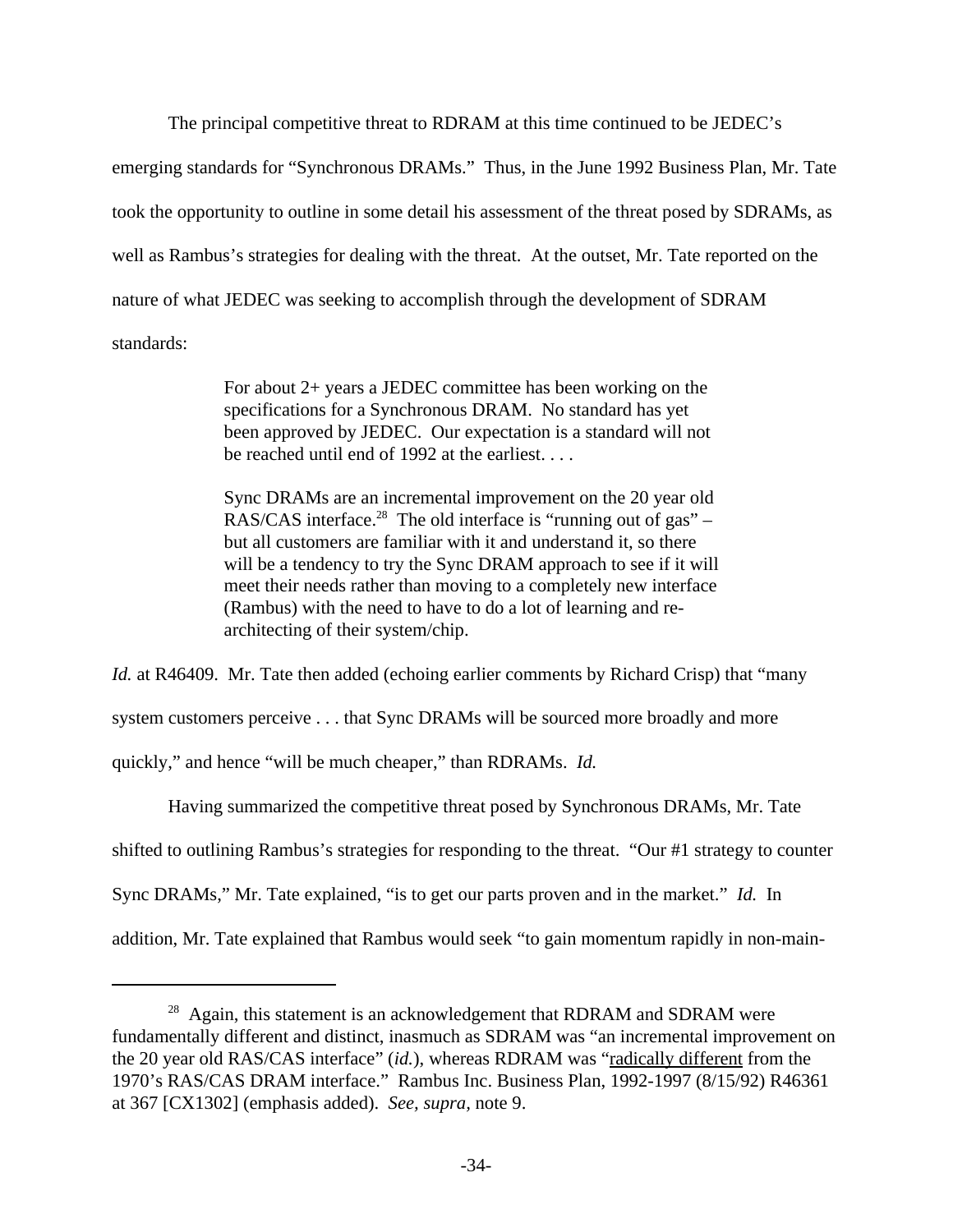memory markets were Sync DRAMs are NOT an issue." *Id.* at R46410. It was at this point that Mr. Tate unveiled Rambus's new, patent-based strategy for competing against SDRAMs:

> Finally, we believe that Sync DRAMs infringe on some claims in our filed patents; and that there are additional claims we can file for our patents that cover features of Sync DRAMs. Then we will be in a position to request patent licensing (fees and royalties) from any manufacturer of Sync DRAMs. Our action plan is to determine the exact claims and file the additional claims by the end of Q3/92. Then to advise Sync DRAM manufacturers in Q4/92.

Id.<sup>29</sup> Hence, by June 1992 Rambus not only had concluded that it could successfully secure patent rights over SDRAMs, but it had developed an "action plan" pursuant to which – as part of a broader "strategy to counter Sync DRAMs" – it would continue to solidify its patent coverage over SDRAMs (by filing "additional claims") and then begin requesting "patent licensing (fees and royalties) from any manufacturer of Sync DRAMs." *Id.* (emphasis added).

As noted in the Commision's Complaint, "In actuality, events unfolded somewhat differently than Rambus's CEO envisioned in these statements, in a manner that affected the timing, but not the core substance, of Rambus's scheme." Complaint, ¶ 45. For strategic reasons discussed below, Rambus waited until some years later before actually taking the step of demanding royalties and license fees from manufacturers of SDRAMs. It is interesting to consider, however, the precise nature of what was entailed by Rambus's June 1992 "action plan" relating to SDRAMs. As clearly described above, the plan involved two steps: (1) filing "additional claims" as needed to "cover features of Sync DRAMs"; and (2) then requesting "patent licensing (fees and royalties)" from Sync DRAM manufacturers. RAMBUS Inc. 1992-

<sup>29</sup> *See also* Rambus Inc. Business Plan, 1992-1997 (9/28/92) R169923 at 924 [CX0545] ("Sync DRAMs infringe claims in Rambus' filed patents and other claims that Rambus will file in updates later in 1992.").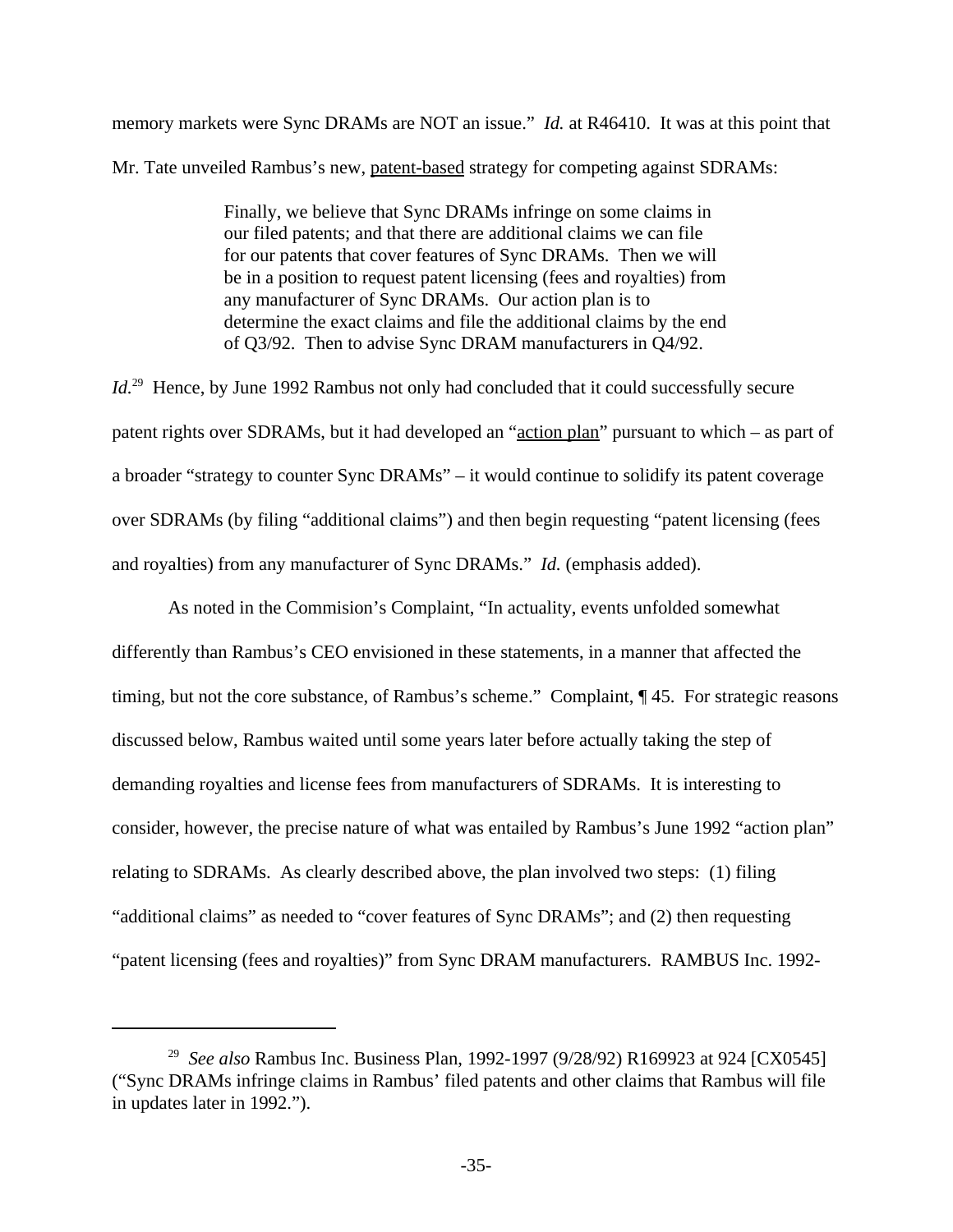1997 Business Plan (6/18/92) R46394 at 410 [CX0543A]. The timing in which Rambus contemplated completing these two steps is of particular interest. As Mr. Tate's plan explained, the idea was "to determine the exact claims and file the additional claims by the end of Q3/92," and "[t]hen to advise Sync DRAM manufacturers" within a matter of months thereafter, "in Q4/92." *Id.* (emphasis added). This suggests that Rambus's June 1992 "action plan" entailed requesting "fees and royalties" from SDRAM manufacturers based not on issued patents (Rambus had no issued patents at this stage,  $30$  nor does it appear that it expected to have any by Q4/92), but rather filed patents – that is, patent applications.

Why would Rambus have contemplated the possibility of seeking to obtain licenses based on pending patent applications covering SDRAMs, as opposed to waiting until actual patents were issued by the patent office? To start with, one must bear in mind that by mid-1992 Rambus had already entered into a number of RDRAM-related licenses, and each of these licenses covered only two things: (1) Rambus's still-pending patent applications; and (2) future patents that may be issued based on such applications. *See id.* at R46416 (describing Rambus's standard "IC license" as "cover[ing] future patents developed by Rambus applying to the current interface.") (emphasis added); *id.* at R46417-421 (reporting the amounts that Rambus had collected to date in license fees and pre-paid royalties under existing licenses). *See also* Rambus Inc. Business Plan, 1992-1997 (9/28/92) R169923 at 924 [CX0545] ("Rambus licenses its patent-pending Rambus System technology to . . . IC companies in return for license and implementation fees and long term royalties") (emphasis added). Thus, when Mr. Tate, in June

<sup>30</sup> *See* Crisp, *Rambus v. Infineon* Trial Tr. Vol. 9 (5/2/01) at 126:8-9 [CX2092] ("We didn't have any patents at the time," referring to May 1992); *id.* at 80:3 (explaining that the '703 patent – issued by the PTO in latter half of 1993 – was "the first patent . . . issued" to Rambus).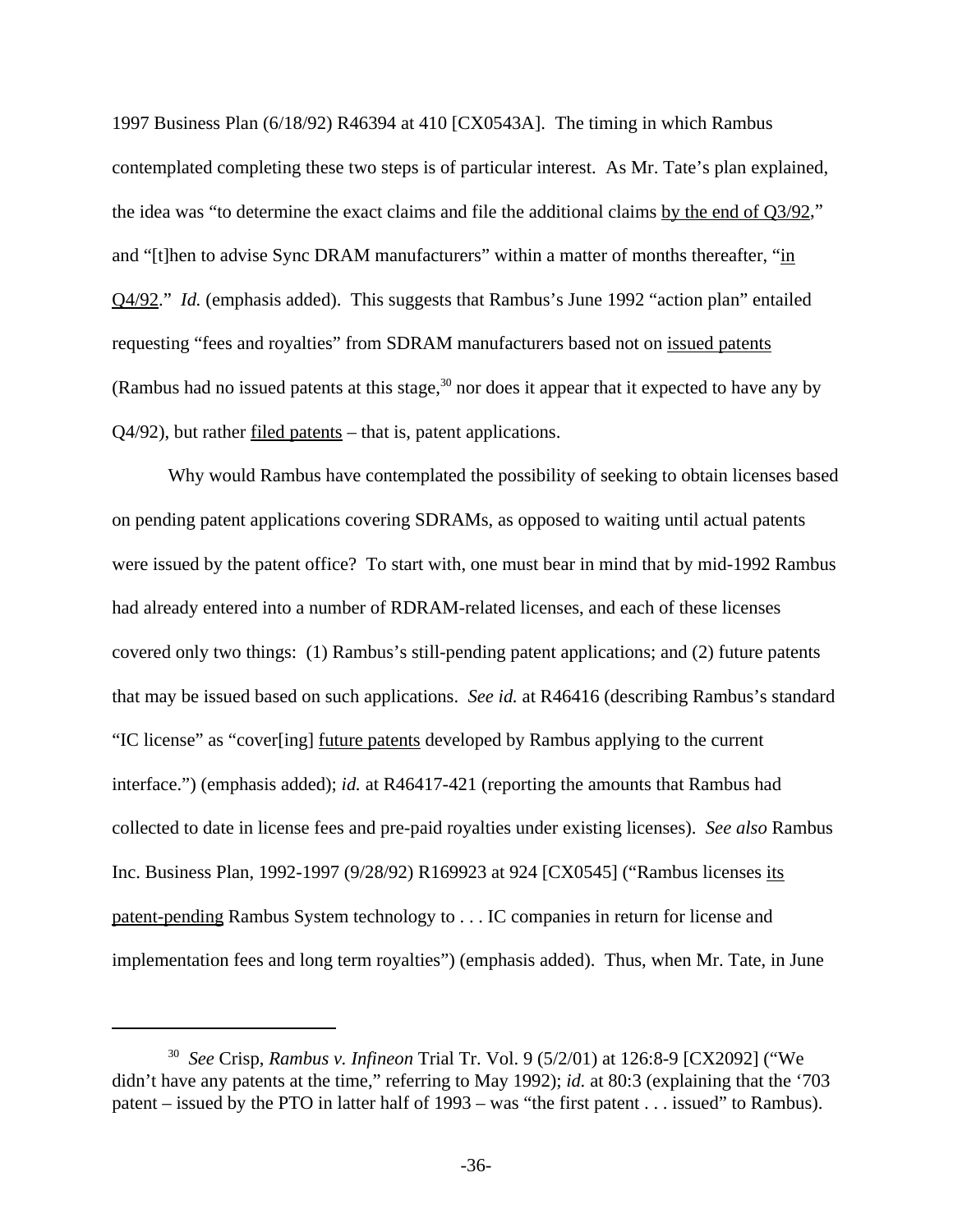1992, proposed an "action plan" that would have involved Rambus negotiating licenses that covered only patent applications and future patents, there was already precedent within the company for doing exactly that.

 Rambus's business plans suggest at least two additional reasons why Rambus would consider pursuing such a licensing strategy in connection with SDRAMs. First, as Geoffrey Tate wrote in 1990, it was a "high priority" for Rambus "to avoid a contending standard from developing." RAMBUS Business Plan: Plans, Ideas, Issues (4/00/90) R193874 at 876 [CX0569]. Although it is unlikely that an announcement by Rambus in 1992 that it believed it possessed patent rights over features of being considered for JEDEC's SDRAM standard would have altogether prevented such a standard from developing, it certainly could have delayed the completion of JEDEC's work on SDRAM standards. This, in turn, would have inured to Rambus's benefit, insofar as its efforts to promote RDRAM were concerned. Recall, in this regard, Billy Garrett's comments from February 1992: "SDRAMs will happen" and "[t]hey may happen sooner than we want, and they may become quite standardized and highly multisourced." Garrett E-Mail (2/27/92) R200470 at 470 [CX0672] (emphasis added).

Secondly, the truth of the matter is that in mid-1992 Rambus could have benefited from the near-term cash infusions that might have resulted had it been able to secure licenses from SDRAM manufacturers based on the company's pending patents.<sup>31</sup> Indeed, Rambus's June 1992

 $31$  Rambus's need for cash in this time frame is evidenced in part by the fact that, in the early 1990s, Rambus exercised its option to buy back shares from Intel at an agreed-upon low price and then resold them to venture capitalists. *See Carpe DRAM – Is Asia's dominance a memory?*, OEM MAGAZINE (2/5/97) MR0130137 at 137 [CX2800] (quoting Rambus co-founder Mike Farmwald as saying, "When we look back on that now, it was a pretty stupid thing to do... . but we had only a few million dollars and we wanted to use those shares to raise cash from the venture-capital backers.").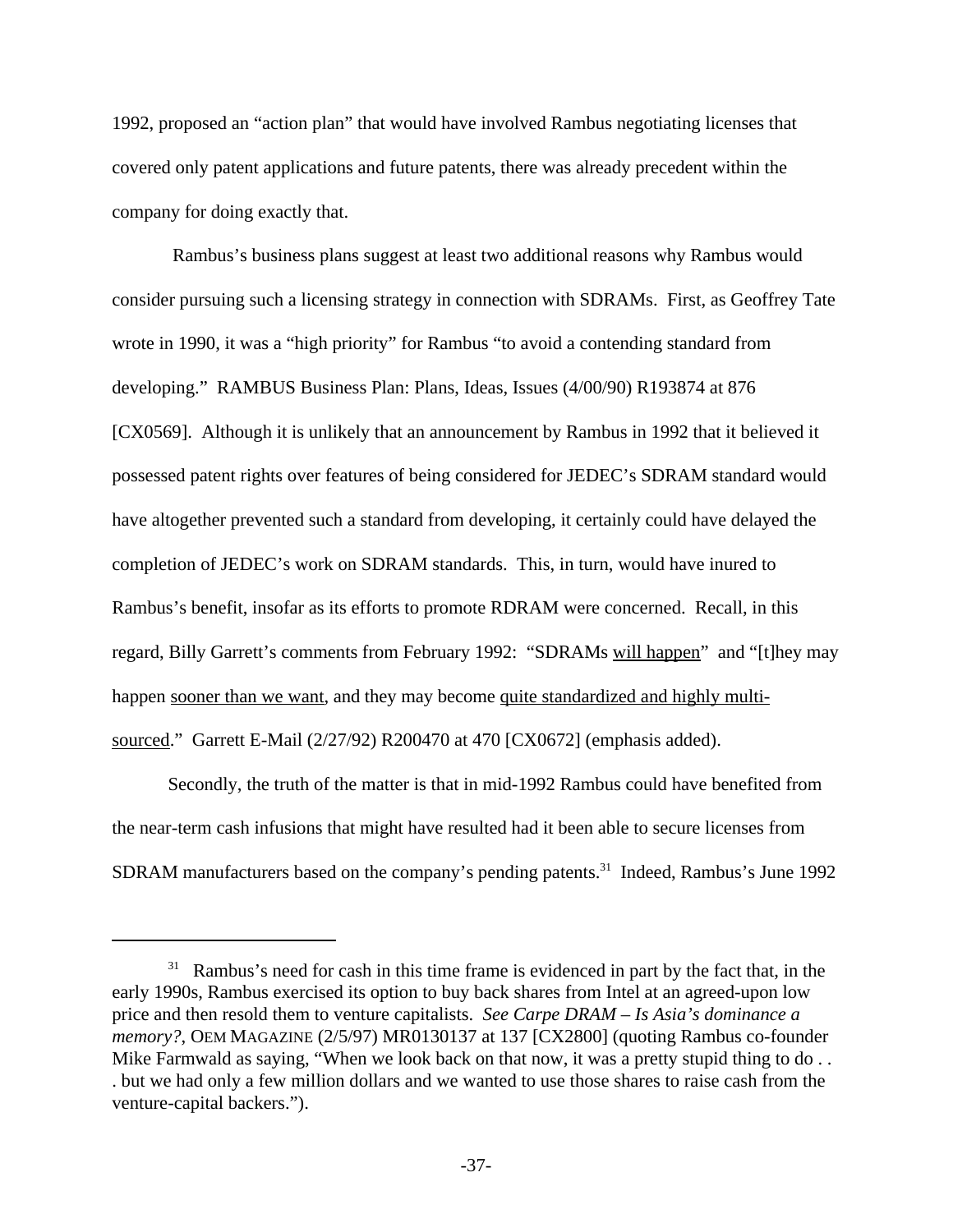Business Plan expressly addressed this and other options for May 27, 2003"generat[ing] cash," in the context of outlining the company's "Six Quarter Cash Flow Projection":

> There are many potential deals we can do with current and future licensees to generate cash if we had a significant need – for example, we could offer "options" on Rambus Technology Licenses, but with no engineering effort committed on our part, to people who are interested but who are not willing to make the full commitment yet – this approach would hurt our longer term cash revenues but is an option for short term cash if needed. If Intel does not engage in a revised contract with us we believe we have legal grounds to ask them to negotiate a cash settement for nonperformance on their part of the original contract – this would cause a definitie relationship problem but is an option if we need cash. As a final example, we could approach manufacturers of Sync DRAMs with our patent portfolio and negotiate for a cash license payment.

RAMBUS Inc. 1992-1997 Business Plan (6/18/92) R46394 at 435 [CX0543A] (emphasis

added). $32$ 

# **(5) Throughout the Duration of Its Membership in JEDEC, Rambus Continued to Pursue a Patent Strategy "to Counter SDRAMs."**

As the above discussion makes clear, based on information concerning the overall nature

and direction of JEDEC's SDRAM standardization efforts that it discovered in roughly the first

six months of its JEDEC participation, Rambus made a significant amendment to its business

 $32$  This discussion draws attention to an instance in which the clear statements in Rambus's internal business records stand in marked contrast to the positions being taken in this litigation by Rambus lawyers, and in this particular instance, one of its testifying economist as well. Despite the fact that Rambus has a record of negotiating licenses covering patent applications, as opposed to issued patents, and despite the fact that in 1992 Rambus expressly contemplated licensing its portfolio of SDRAM-related applications in order to address shortterm cash considerations, one of Rambus's economic experts – Professor David Teece – has boldly opined that licenses covering patent applications do not and cannot exist. For instance, in his deposition in this case, Professor Teece testified, "The ... notion of negotiating around patent applications is either an oxymoron or it's so fraught with ambiguity and contractual hazards that, you know, it just doesn't happen and really can't happen." Teece, *In the Matter of Rambus* Dep. Tr. (3/13/03) at 190:14-20 [CX2118].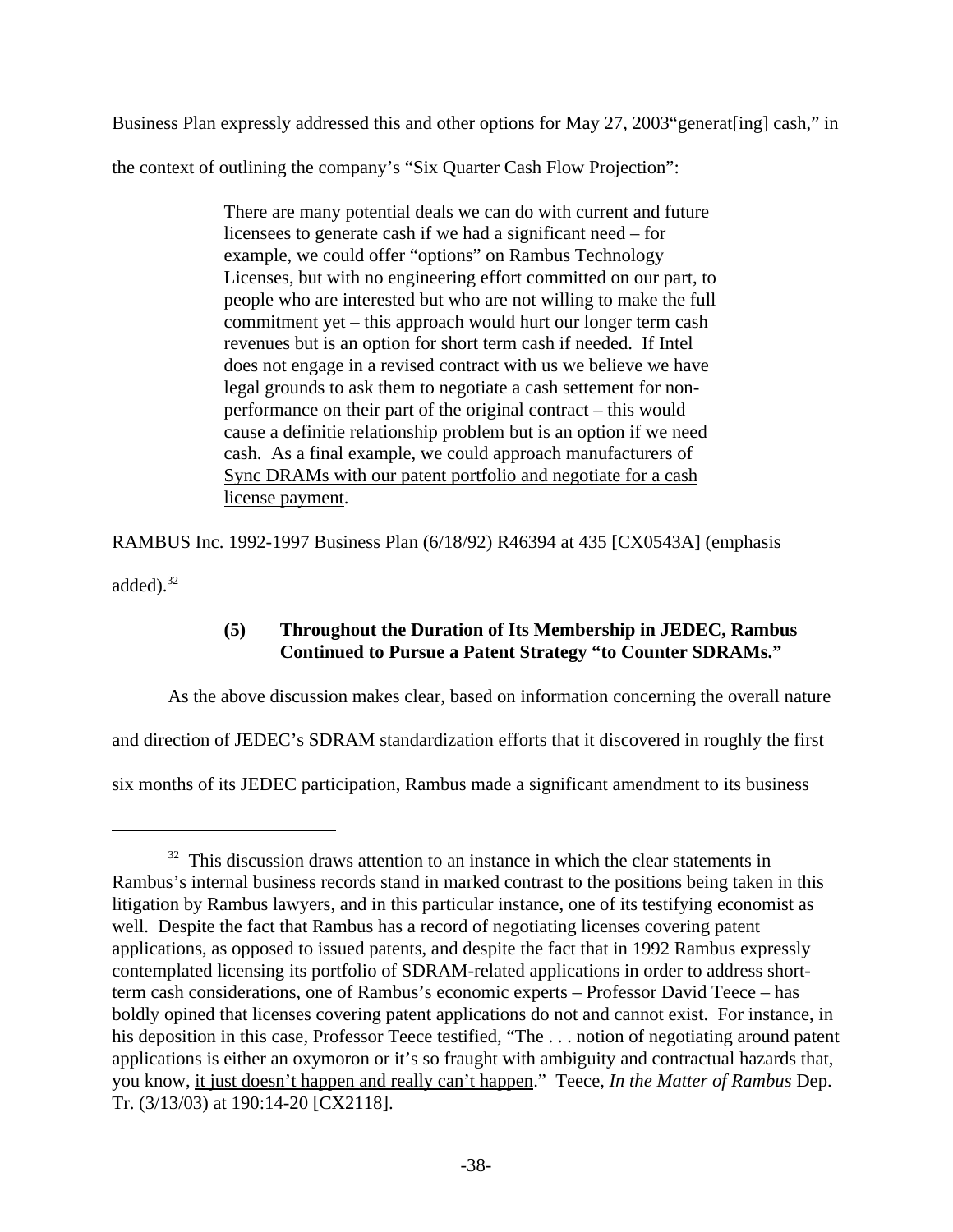strategy. Without question, Rambus continued to focus on the potential of making RDRAM the industry's new standard.<sup>33</sup> In fact, Rambus doggedly pursued this objective, in an open and wellpublicized manner, by aggressively marketing the RDRAM design to all relevant industry players, and by working hard to negotiate terms on which other companies would agree to take RDRAM licenses. By the spring of 1992, however, Rambus was also actively pursuing a second strategy, aimed not at making its patented technology an industry standard – but rather positioning itself, through amendments to pending patent applications, to cover an alternative DRAM industry standard being developed by JEDEC. By contrast to Rambus's efforts to publicly extol the virtues of the RDRAM design, this alternative patent strategy did not involve an openly competitive process. It did not involve efforts to persuade others of the merits of Rambus's inventions, by comparison to alternatives. Rather, it involved the far more secretive process outlined above, a process whereby Rambus would carefully observe JEDEC proceedings and then, in close consultation with patent lawyers, methodically tweak the claims of various pending patent applications, with the goal of broadening such claims to cover features included in JEDEC's SDRAM standards.

Throughout the duration of its membership in JEDEC, from December 1991 through June 1996, Rambus continued to pursue these two parallel tracks. At no point, however, did Rambus disclose to JEDEC the fact that it possessed patent applications that related to JEDEC's ongoing work, or that covered, or were being amended to cover, features (including programmable CAS latency and burst length, on-chip PLL/DLL, and dual edge clock) that JEDEC was considering

<sup>33</sup> *See also* Rambus Inc. Business Plan, 1992-1997 (9/28/92) R169923 at 924 [CX0545] ("Rambus's strategies are to . . . establish the Rambus System as an instant industry standard . . . .") (emphasis added).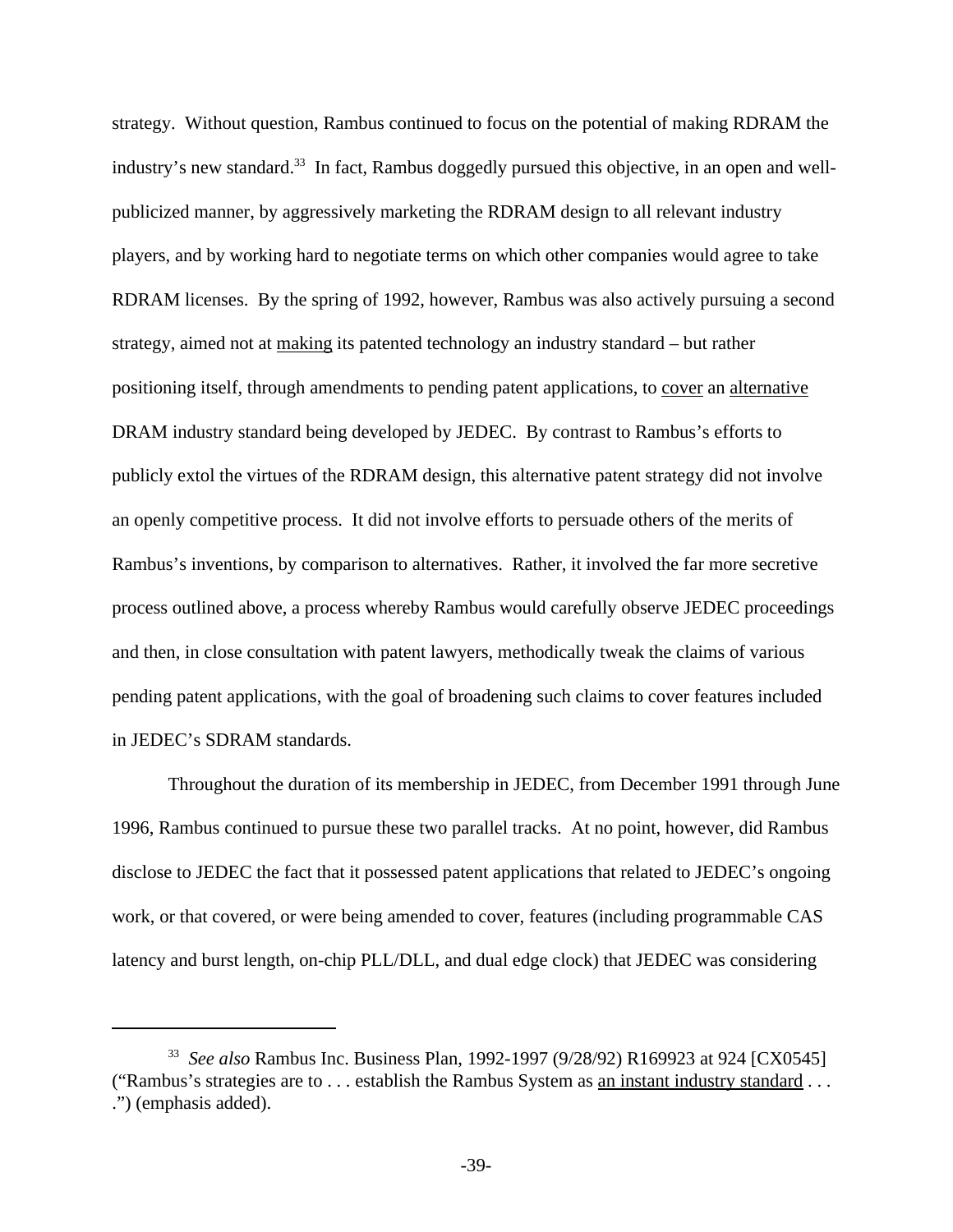for inclusion in the SDRAM standards. Nor did Rambus ever alert JEDEC to the fact that the final SDRAM specification, which was published in November 1993 – more than two and a half years before Rambus withdrew from the organization – contained technical features (including programmable CAS latency and programmable burst length) that Rambus and its lawyers had sought to cover through recently filed amendments to pending patent applications. On the other hand, the only patent-related information that Rambus did disclose to JEDEC before withdrawing in June 1996 – i.e., the fact that it had obtained its first issued patent, U.S. Patent No. 5,423,703 (hereinafter, "the '703 patent") – did nothing to overcome these non-disclosures, as that patent did not in fact relate to JEDEC's work.

During this same time period, additional competitive threats to RDRAM would emerge as well. Though Rambus was somewhat more forthcoming about the extent to which it believed these competitive DRAM designs would infringe upon its patents, it continued to withhold such information from JEDEC, and the misleading nature and effect of these JEDEC-related nondisclosures was further exacerbated by certain affirmatively misleading actions and statements by Rambus's representatives.

### **a. Rambus's Senior Executives Were Well Informed About JEDEC's Activities.**

Rambus's JEDEC representatives – Richard Crisp and Billy Garrett – cannot alone be faulted for the fact that, even after determining that it could cover JEDEC's work through already pending patent applications (or amendments thereto), Rambus continued to participate in JEDEC without disclosing. As various documents and e-mails discussed in this brief plainly show, Rambus's most senior executives were kept well informed of JEDEC's activities and had every reason to appreciate the nature of what Rambus was doing, as well as the legal risks – such as

-40-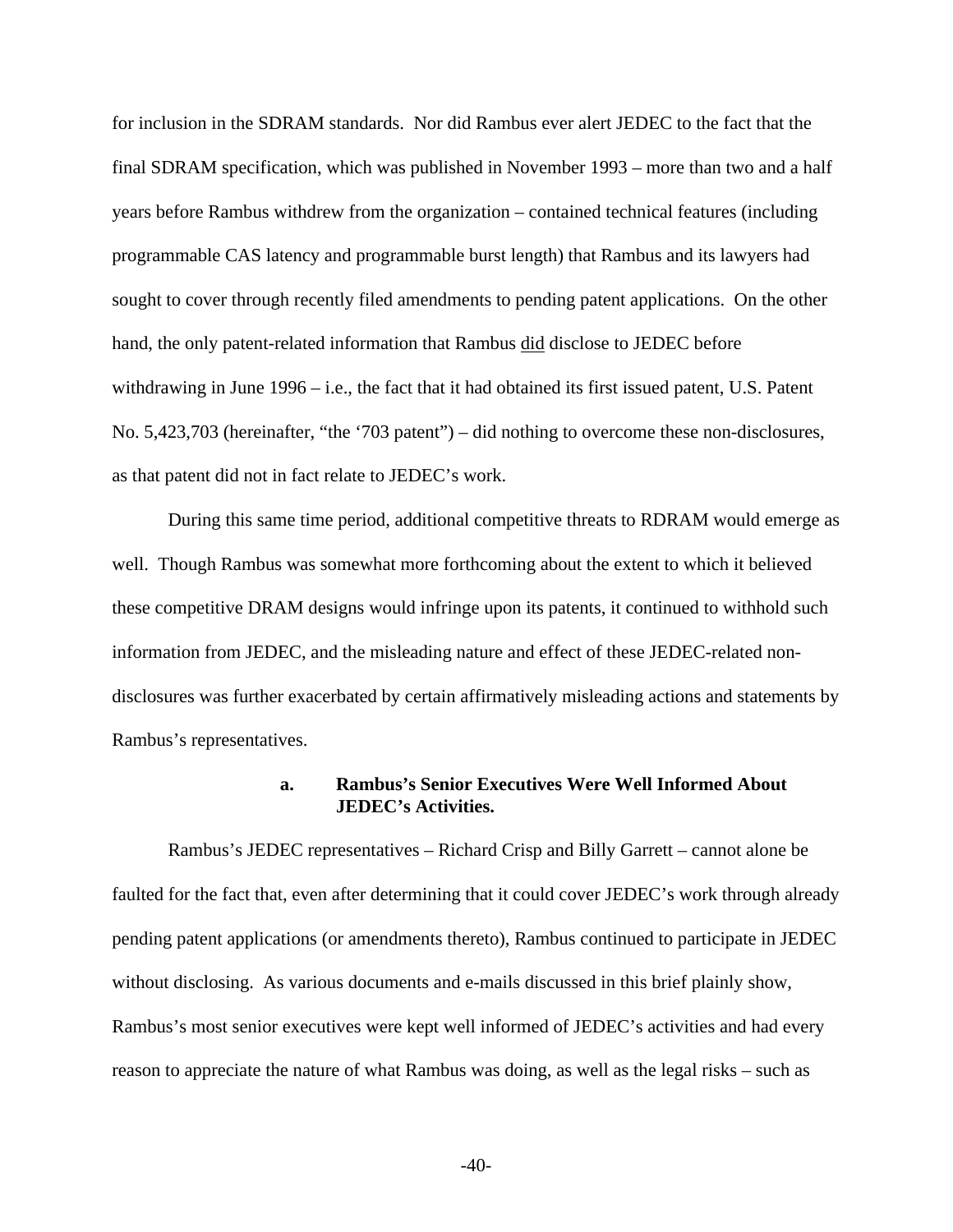"equitable estoppel" – that this entailed. In fact, on one occasion, David Mooring, then Rambus's Vice President or Marketing and Sales, and currently the President of Rambus, attended a JEDEC meeting in person. In reporting back to his Rambus colleagues (including Rambus CEO Geoffrey Tate) regarding that meeting – the December 1992 JC-42.3 meeting – Mooring made two important observations. First, he noted that "[t]he SDRAM features have almost consolidated" and that he expected a "consensus" to be reached by "March 1993" and a final specification of the SDRAM standard by "June." Mooring E-Mail (12/11/92) R155815 [CX0685] (emphasis added). Second, Mooring noted that during the meeting IBM had commented that some "JEDEC attendees have patents pending on SDRAMs that they have not made the committee aware of" and suggested that they (IBM) would "come to the next meting with <u>a list of offenders</u>." *Id.* (emphasis added).

#### **b. A Second Competitive Threat to RDRAM: Ramlink.**

By the latter part of 1992, a new competitive threat to RDRAM – then known as Ramlink – was beginning to emerge. Like SDRAM, Ramlink was a synchronous DRAM architecture that was being developed through an open industry consortium, sponsored by the IEEE organization. Many of the same companies that participated in JEDEC's SDRAM standardization efforts also were involved in the IEEE-Ramlink discussions. In fact, as reflected in Billy Garrett's notes from a September 1992 JC-42.3 meeting, the Ramlink discussions were sometimes mentioned within JEDEC's own meetings. *See* Garrett E-Mail (9/21/92) R155812 at 813 [CX0680] ("An upcoming Ramlink meeting was announced."). It appears that by this time period  $-$  i.e., September 1992 – Ramlink had definitely hit Rambus's radar screen.

Rambus's initial strategy for dealing with Ramlink was quite similar to its strategy for dealing with SDRAM. By September of 1992, Rambus was working with its patent lawyers to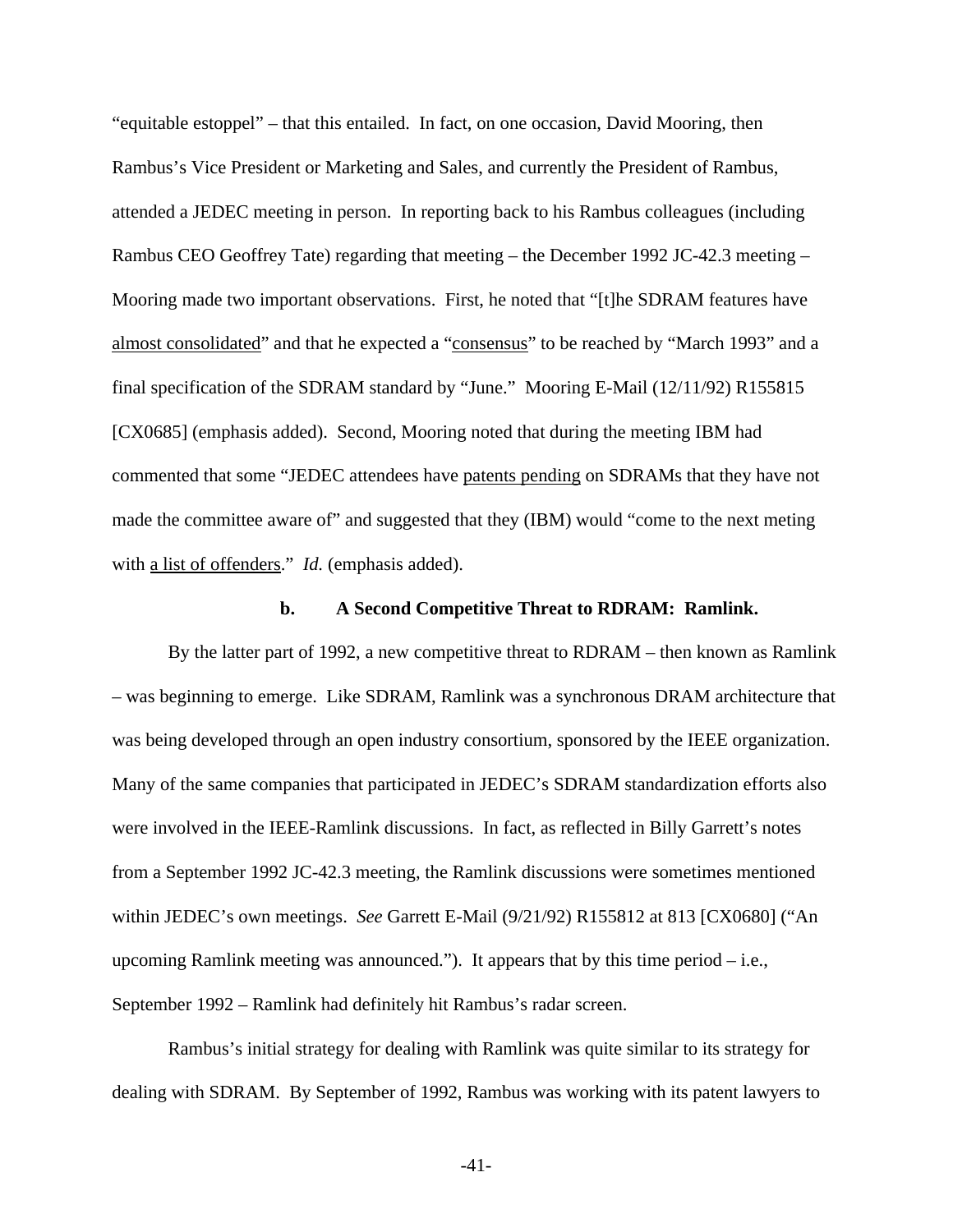develop patent claims covering both of these competitive DRAM designs. Again, this is clear from notes taken by Lester Vincent, including the following notes from a September 25, 1992 conference between Mr. Vincent and Mr. Crisp:

### – What to include in divisional applications:

- 1) DRAM multiple open row address
- 2) DRAM programmable latency via control reg
- 3) DRAM packet oriented comm. . . .
	- $\Rightarrow$  so cause problem with w/ synch DRAM & Ramlink
- 4) Using phase lock loops on DRAM to control delays inside & outside DRAM

Ramlink – spec – created part of IEEE – No license / royalties . . . .

 $Richard \equiv >$ will get me copy of the Ramlink spec & synch DRAM spec.

Vincent Notes (9/25/92) R203940 at 940, 943 [CX1949] (emphasis in original).

Richard Crisp was not the only one within Rambus who was concerned about the threat

posed by Ramlink. Mr. Crisp's boss, David Mooring, was also quite concerned, as shown by the

following e-mail, which Mooring sent to Rambus co-founder Mike Farmwald in late October

1992, regarding an upcoming Ramlink meeting scheduled for November 12:

Before 11/12 our decision options are

(1) Decide they are the enemy and do one or more of:

- (a) Kill them ourselves
- (b) Convince them to kill themselves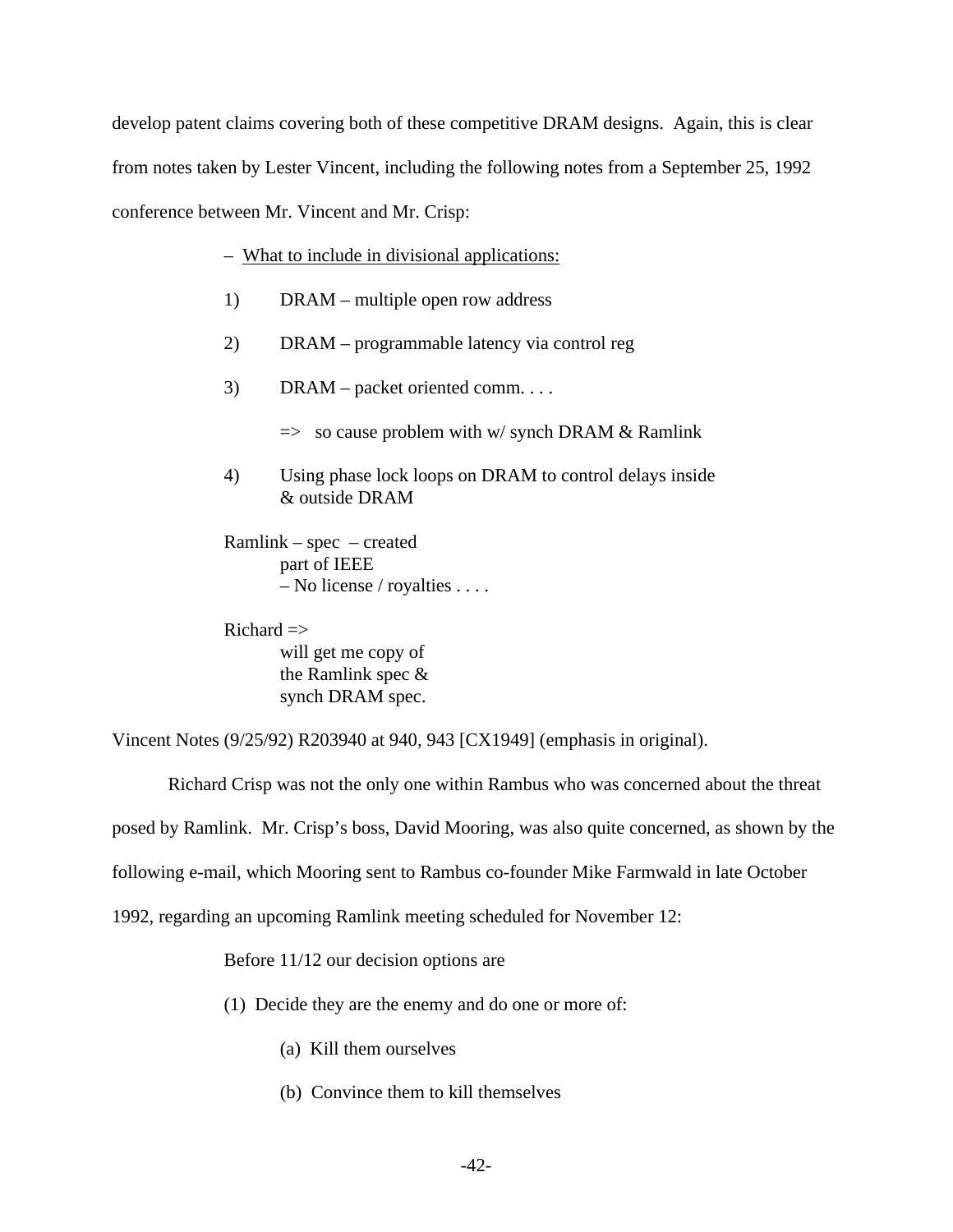(c) Convince their management to kill them

(2) Ignore it and hope it goes away

(3) Cooperate in some manner with them

Option 1 is current plan. . . .

Mooring E-Mail (10/23/92) R156911 [CX0681] (emphasis added).

By the fall of 1992, concerns about the dual competitive threats posed to Rambus by JEDEC's work on Synchronous DRAM standards, and IEEE's work on Ramlink, had again risen to the highest level's within the company. At the September 1992 meeting of Rambus's Board of Directors, for instance, David Mooring "reported on potential competition from the JEDEC/Sync DRAM." Minutes of Rambus Board of Directors Meeting (9/17/92) R28110 at 110 [CX0605]. At the Board's October 1992 meeting, similar presentations were made by both Richard Crisp and David Mooring. Specifically, Mr. Crisp reported to the Board on "the SDRAM status at JEDEC," and "the Rambus patent strategy" as it related to "SDRAMs." Minutes of Rambus Board of Directors Meeting (10/22/92) R28106 at 107 [CX0606]. Mr. Mooring, on the other hand, reported to the Board on "competition from . . . IEEE Ramlink." *Id.* 

Meanwhile, Lester Vincent and his colleagues, in consultation with Richard Crisp and others at Rambus, continued the process of reviewing the claims in Rambus's pending patent applications and drafting and filing amendments to better cover technological features proposed to be included in JEDEC's SDRAM standards and IEEE's Ramlink standard. Their progress in this regard was recorded in an internal Rambus e-mail – the subject line of which read "Patent Claim Status" – sent by engineer Fred Ware to Richard Crisp and others at Rambus:

> I spoke with Lester Vincent and Tom Lee . . . on the phone yesterday. The current status of the additional claims that we want to file on the original (P001) patent follows. . . .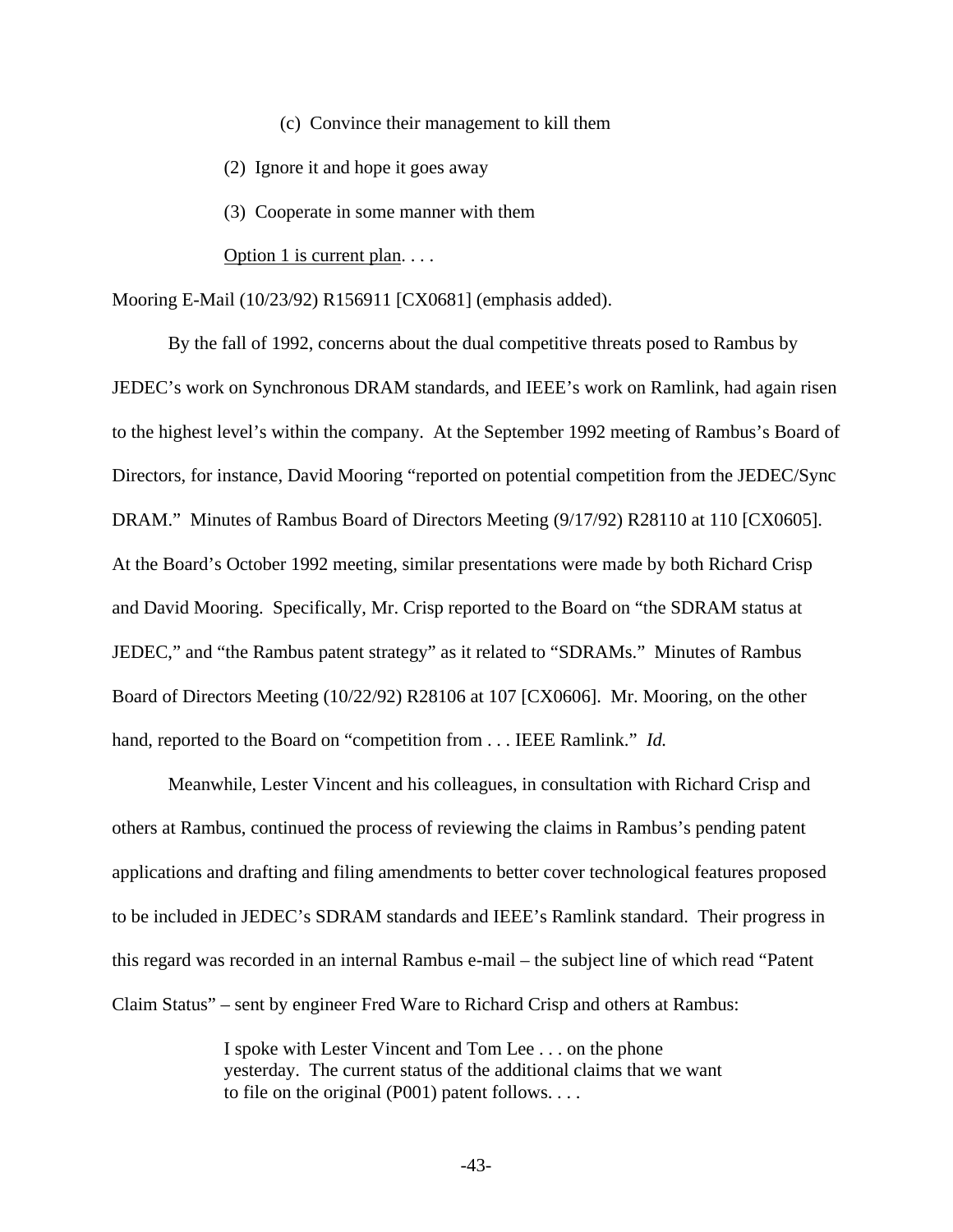- (1) Writable configuration register permitting programmable CAS latency . . . This is directed at SDRAMs.
- (2) DRAM communication using a packet-oriented protocol . . . This is directed against RamLink.
- (3) DRAM with PLL clock generation . . . This is directed against **future SDRAMs** and RamLink.
- (4) DRAM with multiple open rows . . . This is directed against SDRAMs.

Ware E-Mail (6/18/93) R202996 [CX1959] (emphasis added).<sup>34</sup>

## **c. PLLs on "Future SDRAMs."**

By the time this June 1993 e-mail was written, JC-42.3 had already completed its work on

JEDEC's SDRAM specification and had submitted the final SDRAM standard proposal to the

JEDEC Council for approval.<sup>35</sup> Of course, JEDEC's work on SDRAM standards did not end

there. On the contrary, during the same May 1993 JC-42.3 meeting during which – as Richard

<sup>&</sup>lt;sup>34</sup> Though the Rambus employees who were most often involved in consulting with Lester Vincent and his colleagues about these various amendments included engineers such as Richard Crisp, Allen Roberts, and Fred Ware, other senior executives – including Rambus's CEO, Geoffrey Tate – were kept well informed about the process, and the nature of the claims that were being added. Indeed, Mr. Tate at times appears to have been involved in coordinating the work that was being done to secure broader patent rights over competitive DRAM designs, such as SDRAM and Ramlink. *See, e.g.,* Tate E-Mail (10/25/93) R233757 [CX0713] (inquiring about "the extra claims we have added . . . for low swing I/O on dram, etc"); Vincent Notes (1/10/94) R203314 [CX1970] (reporting on conference with Mr. Tate and others concerning "Enforcement: Sync DRAMs") (emphasis added); Tate Notes (7/21/94) R33831 [CX1720] ("SDRAM . . . CLAIMS – Allen gave Lester a list of claims we need"); Tate E-Mail (4/8/94) R233765 [CX0728] (with reference to amendments to patent applications, "please call lester today re 2 action items from allen"); Tate E-Mail (5/2/94) R233770 [CX0731] (stating, "In your mailbox is an update of the listing of our U.S. patent filings," and providing further detailed information on issued and pending patents).

<sup>&</sup>lt;sup>35</sup> The SDRAM standard was formally published as JEDEC Standard No. 21-C, Release 4, in November 1993.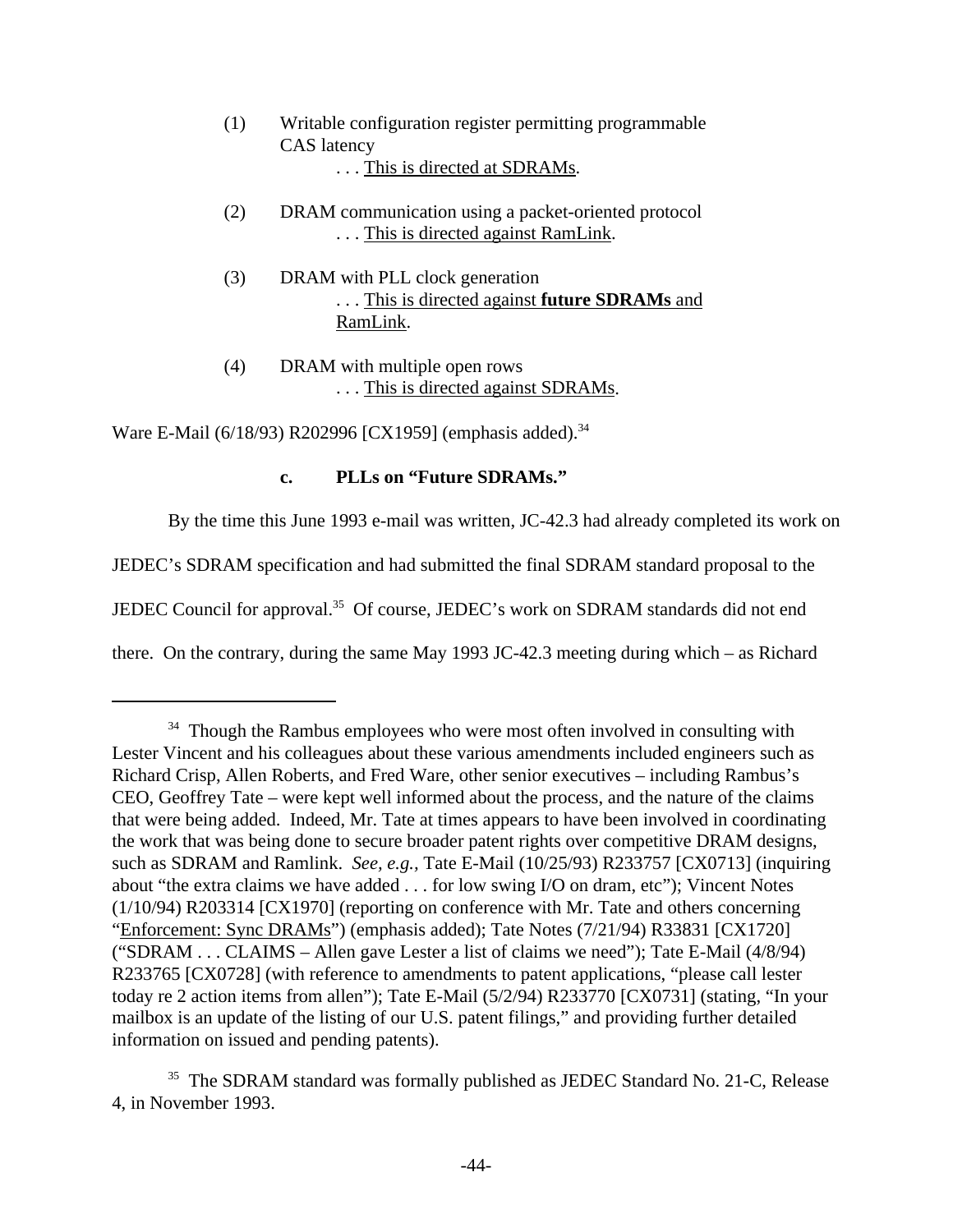Crisp reported – all of the final SDRAM ballots were "passed . . . and sent along to to council," JEDEC members were already discussing a "next generation standard" and "future generation SDRAMs."<sup>36</sup> Crisp E-Mail (5/21/93) R155822-823 [CX0700] (emphasis added).<sup>37</sup>

Roughly a month later, Fred Ware sent the e-mail excerpted above, observing that Rambus's patent attorneys were writing claims "directed against **future SDRAMs**" – specifically, the use of a "PLL," or "phase lock loop," in JEDEC's next-generation SDRAM standard. Ware E-Mail (6/18/93) R202996 [CX1959] (emphasis added). Other Rambus documents from the same time frame refer to "high speed SDRAM." Mooring E-Mail (9/16/93) R233995 [CX0708]. It appears that Rambus had in mind the same thing by both terms – a future version of SDRAM that, like the DDR SDRAM standard JEDEC ultimately adopted, would incorporate, among other technical features, "PLL on a DRAM," over which Rambus believed it could secure patent rights. *Id.*

In subsequent JEDEC meetings during Rambus's tenure, the idea of including PLLs on future generation SDRAMs was openly discussed.<sup>38</sup> For instance, in September 1994, Mr. Crisp sent an e-mail to his Rambus colleagues, the subject line of which read, "NEC PROPOSES PLL

<sup>&</sup>lt;sup>36</sup> This same May 1993 e-mail made reference to JEDEC's "decision to let a survey ballot be sent to determine what the user community wants" in terms of the "next generation [SDRAM] standard." *Id.* Though Rambus has argued in other forums, and here as well, that JEDEC's official work on what ultimately became DDR SDRAM did not start until late 1996, this e-mail and other evidence discussed herein tell a distinctly different story. The fact is that work on what in the end became labeled "DDR SDRAM" began as early as the spring of 1993.

<sup>&</sup>lt;sup>37</sup> As an indication of how closely Rambus CEO Geoffrey Tate followed JEDEC-related events, note that he responded to Mr. Crisp's May 21, 1993, e-mail, asking Mr. Crisp to "arrange to debrief" him on JEDEC's "activities." Tate E-Mail (6/17/93) R69511 at 518 [CX0711].

<sup>38</sup> *See, e.g.,* Crisp E-Mail (5/24/94) R69511 at 534 [CX0711] (noting that "[c]omments about PLLs . . . were heard in abundance" during JEDEC meeting on DRAM modules) (emphasis added).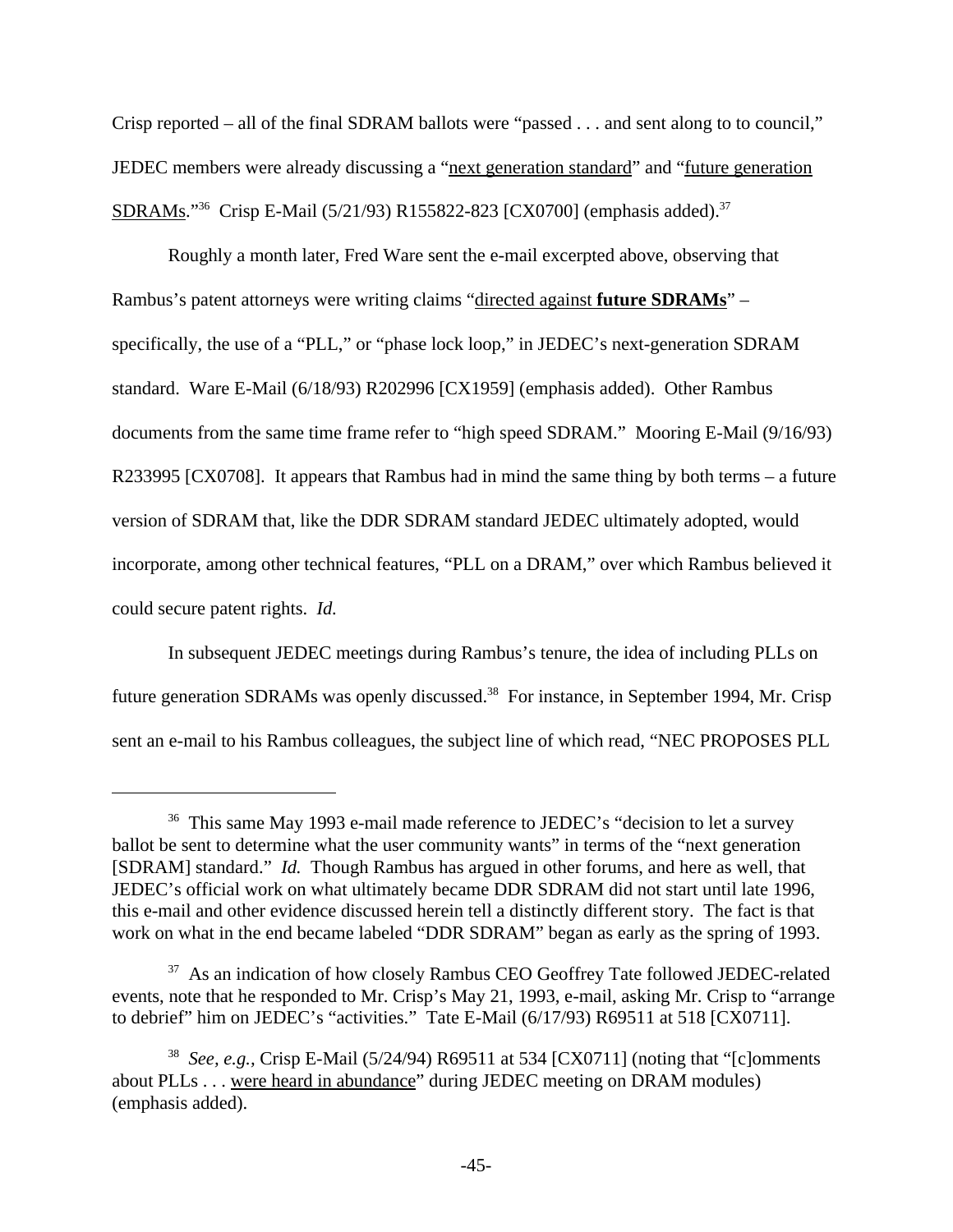ON SDRAM!!!" Crisp E-Mail (9/14/94) R69511 at 546 [CX0711]. He followed up by noting,

"The big news here" – referring to NEC's presentation – "is the inclusion of a PLL enable mode

option." *Id.* Continuing, Mr. Crisp stated:

They plan on putting a PLL on board their SDRAMs to improve the output delay by about 2 ns [nanoseconds]. They want to put the PLL on every chip and let the user use it or not depending on whether they need it. The disadvantages cited are the power and the lock time. . . . Fujitsu objected to the test cost being applied on all chips as the PLL would have to be tested. . . .

\*\*\*\*I believe that we have now seen that others are seriously planning inclusion of PLLs on board SDRAMs. Proebsting of Hyundai told me that he can put one on-board too and that he doubted any claim we may have made would be valid if challenged. What is the exact status of the patent with the PLL claim?\*\*\*\*

*Id.* at R69547 (emphasis added).

Several aspects of this e-mail merit comment. First, it is again noteworthy that, at this time – i.e., in September 1994, a full year and a half before Rambus withdrew from JEDEC – Rambus was observing proposals focused on including PLLs on a DRAM chip, in the next generation of high-speed SDRAM devices. The label "DDR" had not yet been invented, but it is undeniable that these discussions were part of a broader universe of "official" JEDEC work, occurring during Rambus's tenure, that led up to JEDEC's adoption of the DDR SDRAM standard – a standard that, of course, encompassed the "on-chip PLL" feature. In fact, in March of 1995, Mr. Crisp noted the comment of another JEDEC participant (Hans Wiggers of Hewlett-Packard), who "bluntly" stated that "JEDEC has been working for over two years to standardize a high speed interface and has not yet reached consensus." Crisp E-Mail (3/14/95) R69511 at 564 [CX0711] (emphasis added). This statement squares with the evidence cited above, which shows that JEDEC's work on "future SDRAMs," ultimately culminating in a standard labelled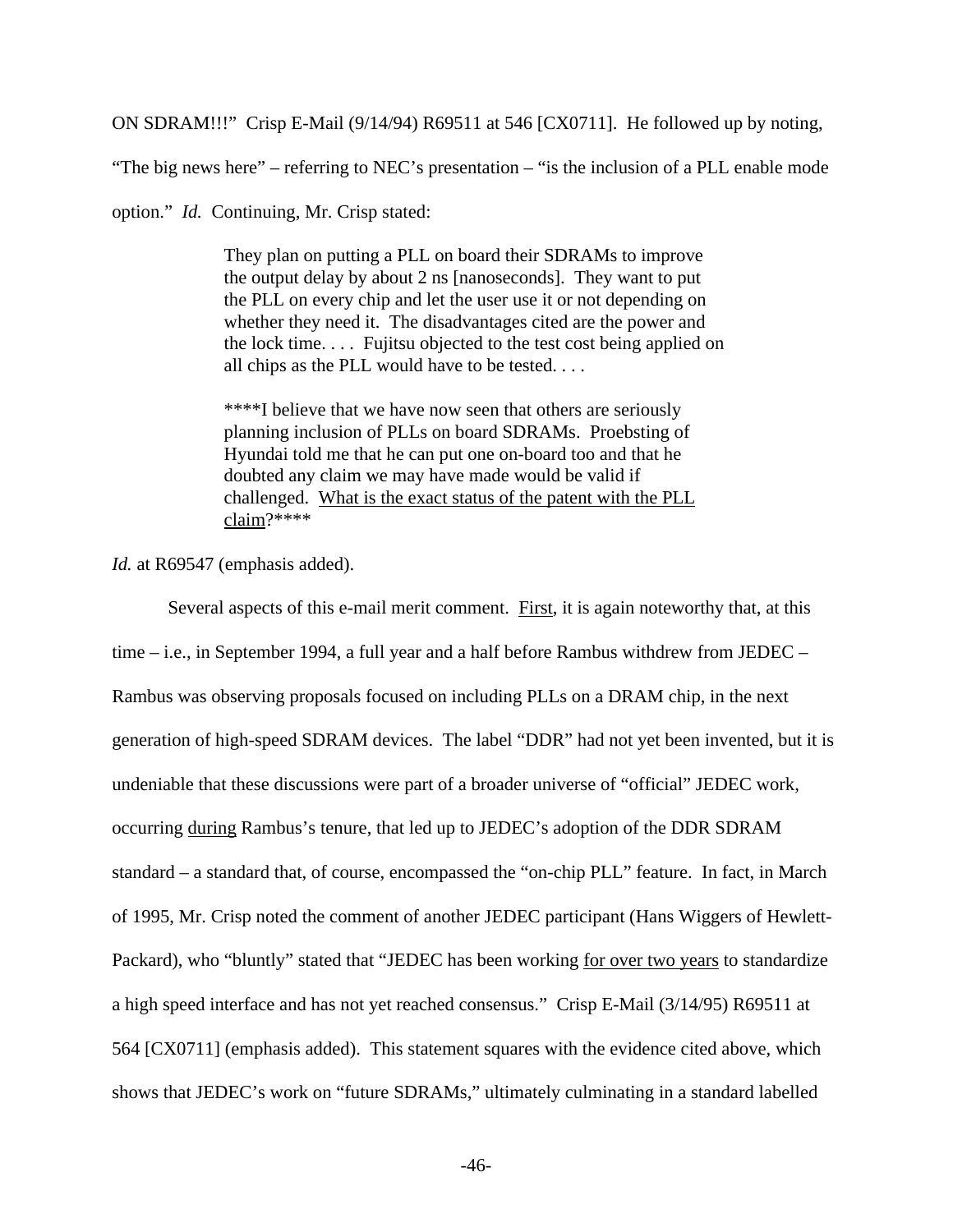"DDR SDRAM," began in the spring of 1993, just as the JC-42.3 subcomittee was finalizing ballots on the first SDRAM standard.<sup>39</sup>

Second, it is unmistakably clear that Richard Crisp (and the group to whom he sent the email excerpted above, including Rambus CEO Geoffrey Tate) knew that Rambus was working to obtain patent coverage over use of this specific product feature  $-$  i.e., PLLs  $-$  as used in future SDRAMs. *See* Ware E-Mail (6/18/93) R202996 [CX1959] (noting that Rambus's patent amendments involving "DRAM with PLL clock generation" were in part "directed against future SDRAMs"). In fact, Crisp not only knew that Rambus was amending existing claims to cover this feature of future SDRAMs, but fully expected that Rambus would sue other companies if

<sup>&</sup>lt;sup>39</sup> While this point is fully evident from review of the evidence, it is also true that JEDEC's work on "future SDRAMs" did not proceed on the fastest of schedules, nor did it proceed without interruption. For instance, part of the early work on future SDRAMs involved surveying vendors and users to determine what features they desired to see in the next generation of SDRAM standards. *See, e.g.,* Crisp E-Mail (5/21/93) R155822 at 823 [CX0700] ("The decision was to let a survey ballot be sent to see what the user community wants" from "a next generation standard"). *See also* Committee Survey Ballot on Future Synchronous DRAM (SDRAM) Features (10/30/95) R128150 at 150 [CX0260]. As reflected by Hans Wiggers's statement quoted above, it took the committee a while to reach "consensus" on a new generation, "high speed interface," and this caused some JEDEC members, including apparently Mr. Wiggers, to grow frustrated. Crisp E-Mail (3/14/95) R69511 at 564 [CX0711] (emphasis added). As discussed below, even after finalizing the first SDRAM standard, the JC-42.3 Subcommittee spent a significant amount of time considering whether to revise the standard, creating a scaleddown "SDRAM Lite," in hopes that this would speed market adoption of SDRAMs by lowering their costs. It was only as this project was coming to an end that the majority of JC-42.3's members seem to have grown committed to moving forward more aggressively to finalize the "future SDRAM" work that the committee had started in the spring of 1993. It appears that JC-42.3 may have reached this turning point in December 1995, during the last JEDEC meeting that Rambus attended, as reflected in Richard Crisp's notes from that meeting. *See* Crisp E-Mail (12/5/95) R69511 at 702 [CX0711] ("The momentum is building for getting a new SDRAM standard kicked of. Kelly of IBM is saying that they need to do it right, do it to stand the test of time. He admits that current [SDRAM] devices will not run over 100 mhz. They all say it must change."); *id.* at R69703 ("HP (Wiggers) presented an appeal to the group for a plan to attack the high speed SDRAM problem more effectively than they did last time."). Crisp's notes from this same December 1995 meeting also mention that a "special meeting" had been scheduled for "the end of January" to address "advanced SDRAM (next generation)." *Id.* (emphasis added).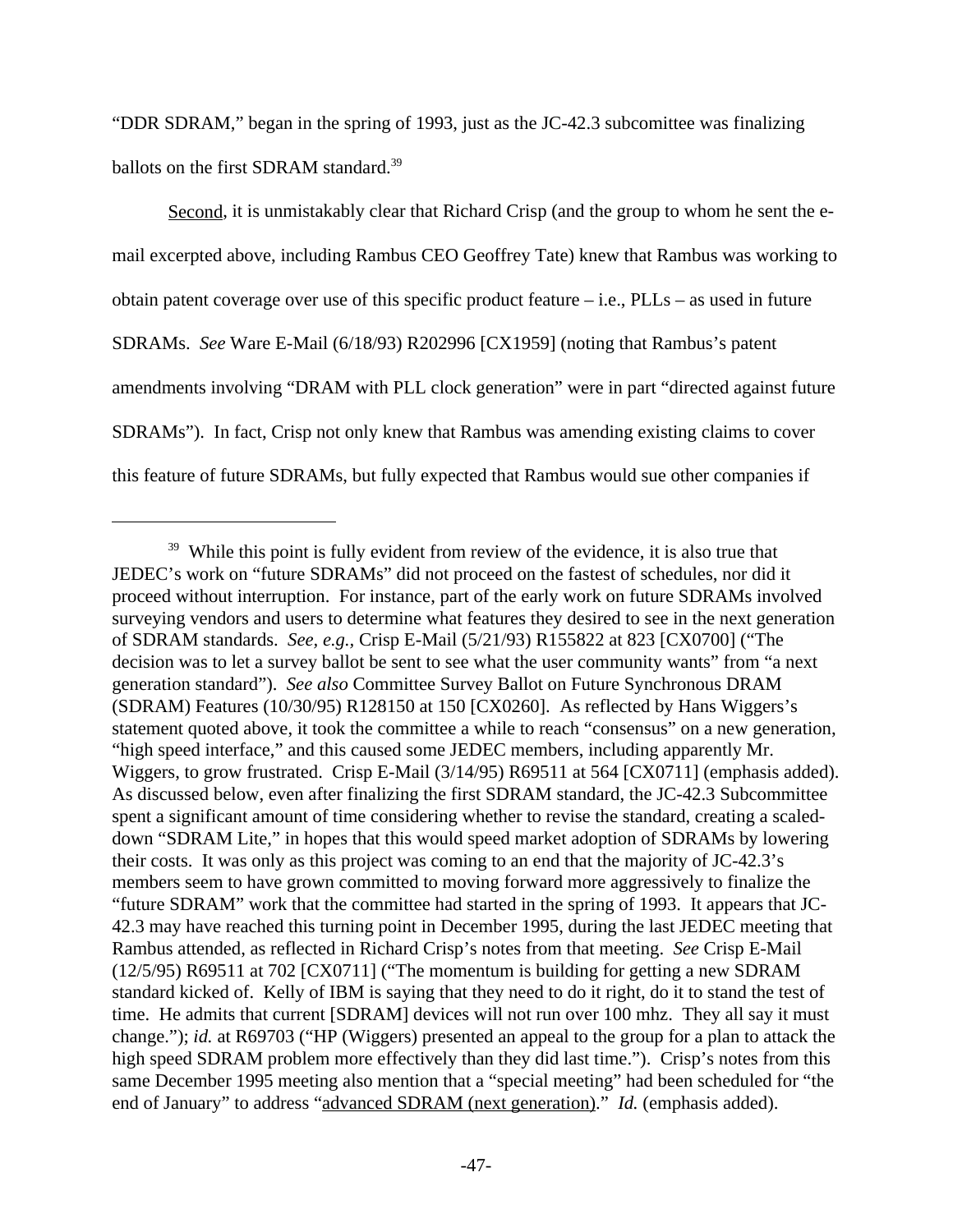they were to develop future generation SDRAMs incorporating an on-chip PLL. For instance, in an October 1994 e-mail to Allen Roberts and other senior Rambus executives, Mr. Crisp commented repeatedly on the future prospect of suing DRAM makers "for using a PLL on an SDRAM." Crisp E-Mail (10/25/94) R234245 [CX0763] ("can't we sue"; "I would hope we would sue other companies") (emphasis added). The very next day, in an e-mail to Geoffrey Tate, Mr. Crisp again commented about "opportunities to sue" DRAM makers who use "PLLs/Dlls on SDRAMs." Crisp E-Mail (10/26/94) R234250 [CX0766] (emphasis added). *See also id.* ("I . . . want to make sure we keep the proper perspective . . . when we engage with others") (emphasis added). Referring to the same issue, Allan Roberts emphatically stated in another e-mail, "[I]f we want to fight this one (after the claim is issued), we better stock up our legal warchest." Crisp E-Mail (9/14/94) R233785 at 785 [CX0757] (emphasis in original). $^{40}$ 

Finally, Mr. Crisp's September 1994 e-mail, along with other evidence, suggests that there were JEDEC members, in this time period, who harbored suspicions that Rambus might have claims affecting aspects of JEDEC's work. *See* Crisp E-Mail (9/14/94) R69511 at 546 [CX0711] ("Proebsting of Hyundai told me that he can put one on-board too and that he doubted any claim we may have made would be valid if challenged."). Moreover, the e-mail suggests – as does other evidence – that there were some JEDEC members who questioned whether,

 $40$  On-chip PLL is by no means the only technology that Mr. Crisp observed being presented at JEDEC over which he believed Rambus could assert patent rights, based on already pending patent applications. *See, e.g.,* Crisp E-Mail (3/14/95) R69511 at 564 [CX0711] (referring to Fujitsu presentation on STBUS, "I would say that the proposal may well infringe our work.") (emphasis added); Crisp E-Mail (5/27/94) R69511 at 537 [CX0711] (referring to externally supplied reference voltage, "I believe we have a claim we added to cover this.") (emphasis added); Crisp E-Mail (3/15/95) R69511 at 568 [CX0711] (referring to Fujitsu's suggestion that it may use source synchronous clocking, "Of course they may get into patent trouble if they do this!") (emphasis added).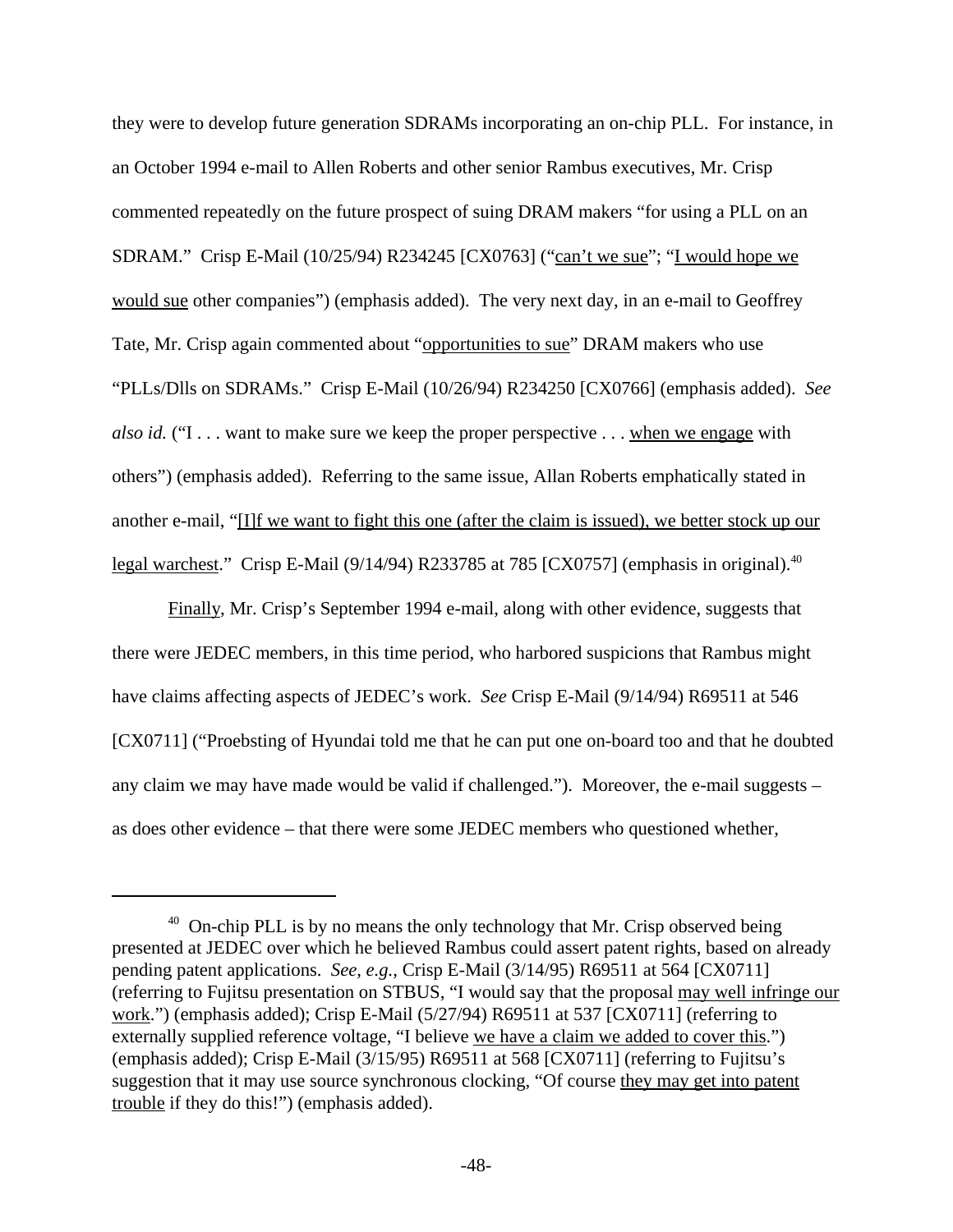assuming Rambus might have such patents, those patents would be upheld as valid by the courts, in light of possible prior art. Evidence that some JEDEC members may have, at times, possessed such doubts and suspicions is neither surprising, nor terribly significant. What is significant, on the other hand, is that when such doubts and suspicions gave rise to questions – including questions asked during JEDEC meetings – Rambus avoided making any statements that might have confirmed any member's fear that JEDEC's work could end up intersecting with Rambus patent rights.<sup>41</sup> On the contrary, Rambus's participation in JEDEC (through a combination of affirmative actions and omissions) served to convey quite the opposite impression – i.e., that JEDEC had nothing to fear from Rambus patents.

#### **d. PLLs and Samsung's "Other Use" Clause.**

During this same general time period – roughly, late 1994 – Rambus CEO Geoffrey Tate was in the process of negotiating with Samsung over their initial RDRAM license. In the course of those negotiations, questions arose having to do with the potential that Samsung, even inadvertently, might use Rambus technology in non-Rambus memory products, such as SDRAMs. Samsung was concerned that, if this were to happen, it might be sued by Rambus for patent infringement, and Samsung desired to mitigate such possible legal risks through the terms of the license. In response, Mr. Tate negotiated a provision in the Samsung license that provided Samsung protection against suit, provided that Samsung did not "intentionally" use Rambus technology in a non-compatible DRAM device, such as SDRAM. Tate E-Mail (10/25/94)

 $41$  For instance, there does not appear to be any evidence that Mr. Proebsting's suspicions were ever confirmed, even privately, through disclosures by Rambus. In fact, Mr. Crisp later informed his colleagues at Rambus that he had refused to tell Proebsting anything about Rambus's intellectual property. *See* Crisp E-Mail (2/26/95) R234377 at 378 [CX0783] ("I had lunch with him about 6 months ago. Of course I would not tell him anything regarding our IP portfolio . . . .") (emphasis added).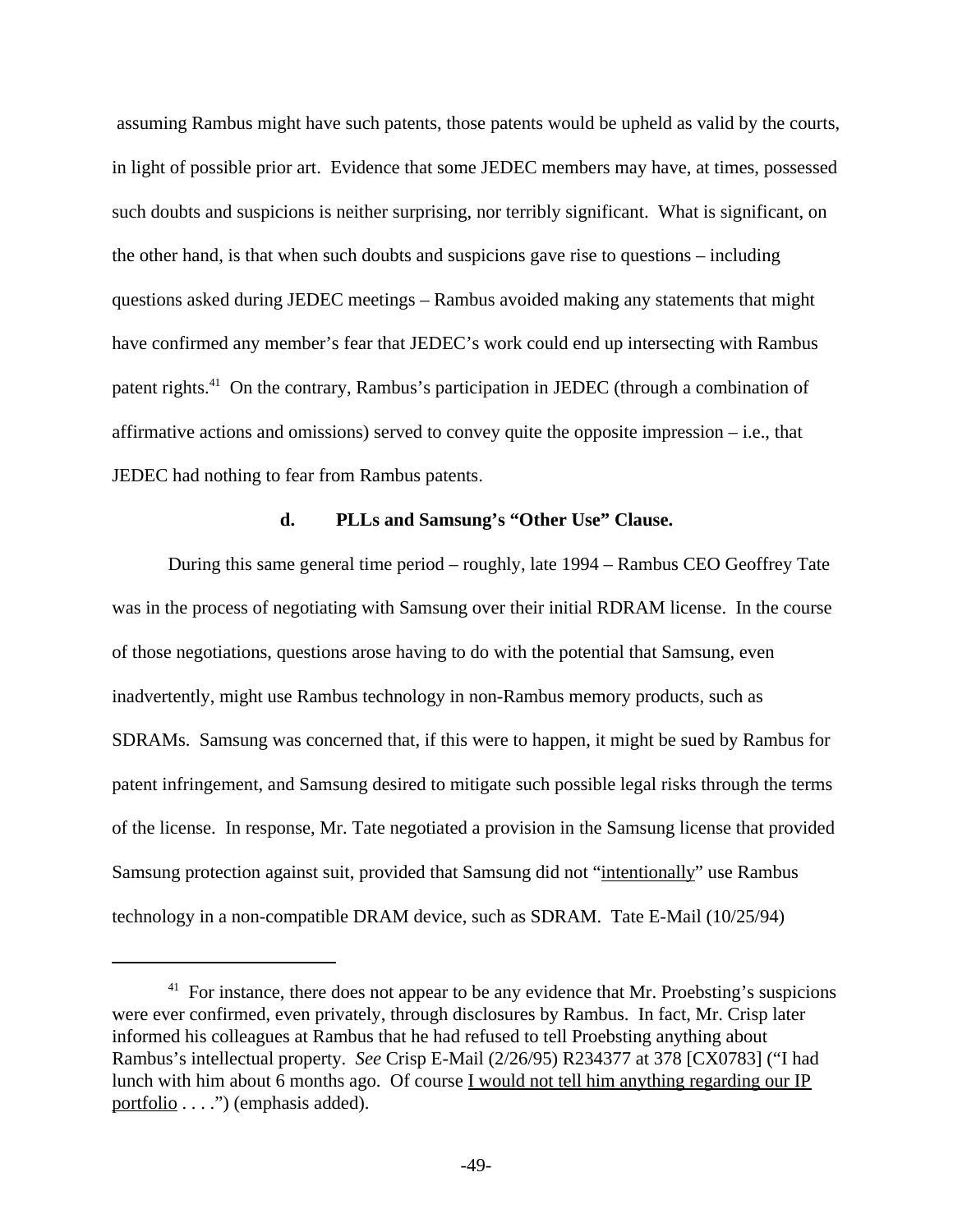R234242 [CX0762] (emphasis added). In explaining this "other use" provision to his Rambus colleagues, Mr. Tate stated in an e-mail, purely by way of example, "So if they put for example a PLL on an SDRAM we can't sue them." *Id.* On the other hand, Mr. Tate explained, if Samsung were intentionally to use Rambus technology for non-compatible DRAM products, Rambus could "sue them." *Id.*<sup>42</sup>

This approach to the Samsung license was met with strong reactions from others at

Rambus. Richard Crisp, for instance, responded to Mr. Tate's e-mail in part as follows:

I've felt for some time that we need to hold this [i.e., on-chip PLL] as one of our key technology patents. If it is allowed, we need to be able to collect on it.... I would hope we would sue other companies, in particular those that are not licensed.

Crisp E-Mail (10/25/94) R234245 [CX0763]. In response to Crisp, Geoffrey Tate offered the

following additional views:

we cannot get a samsung deal without something like the IP compromise we gave them. . . . I don't like the compromise but it's what we can get. . . . my other thinking is that no one else has these rights – so if samsung tries to use our technology on sdrams, there will have to be  $2<sup>nd</sup>$  sources for customers to be interested. we can block the  $2<sup>nd</sup>$  sources or make money off of them.

Tate E-Mail (10/25/94) R234248-249 [CX0765] (emphasis added). This line of thinking appears

to have persuaded Mr. Crisp of the merits of Mr. Tate's approach. "In a way it is good having

Samsung licensed to do it as they will pull the market along that direction," Mr. Crisp wrote.

<sup>42</sup> *See also* Tate E-Mail (10/25/94) R234248 at 248 [CX0765] ("my thinking is that the agreement wording only gives them the non-suit rights if they are applying continuing best efforts on rambus drams and only if they don't intentionally use our technology to compete with us"). Note that this version of the Rambus-Samsung RDRAM license was superseded with a new license, with a narrower scope of use, in late 1996. *See* Tate E-Mail (12/9/96) R234953 [CX0914] (reporting an "agreement on a much narrower deal," pursuant to which Samsung was forbidden to use Rambus IP for any "competitive DRAMs").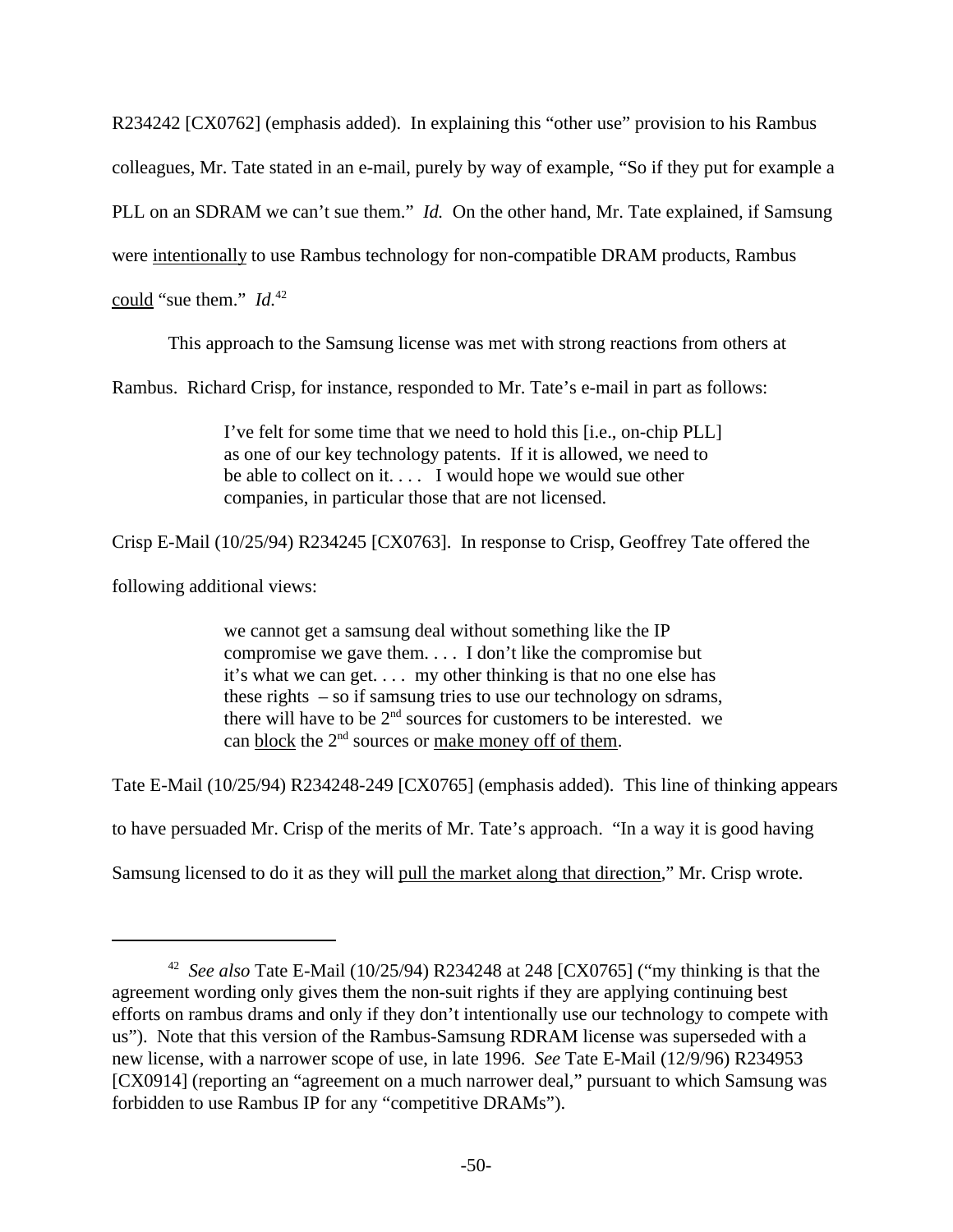Crisp E-Mail (10/26/94) R234250 [CX0766] (emphasis added). He then added, "As others that we have not made the covenant not to sue follow, we get opportunities to sue them." *Id.* (emphasis added).

Thus, it appears that one of the reasons Rambus ultimately did agree to grant Samsung (at the time, the world's largest DRAM manufacturer<sup>43</sup>) rights, under very limited circumstances, to use Rambus technology in non-compatible products was that it hoped, by doing so, it might lead other companies (lacking such contractual protections) to do the same, making them easy targets for patent infringement suits. This certainly suggests that Rambus had no reason to believe that the "others" Mr. Crisp spoke of suing – and that Mr. Tate spoke of "blocking" or "making money off of" – would have known of Rambus patent claims extending to PLLs on an SDRAM.

Nor for that matter would it appear that Samsung, at this stage – if ever – was made aware of such Rambus patent claims. In fact, within a few weeks of the e-mail exchanges summarized above, Allen Roberts – Rambus's VP of Engineering – inquired with Gary Harmon, the CFO, whether he should "write a letter to Samsung . . . explaining that we consider the idea of clock compensation on a DRAM [in apparent reference to PLL technology] . . . is a Rambus 'invention.'" Roberts and Harmon E-Mails (11/10/94) R234281 [CX0770]. Harmon's response is particularly noteworthy:

> My instant response is <u>let's not rock the boat</u> until the money is in the bank. Your concern, I suspect, is that we must deliver an implementation package which lets the cat out of the bag 10 days after the effective date which is before the money is due . . . .

> I think the best we can do is sometime early next year put them on notice with a letter in which the PLL is just one of several items in

<sup>43</sup> *See* Crisp E-Mail (4/9/92) R45724 at 730 [CX1708] ("Samsung is now the largest supplier of DRAM (passed Toshiba)").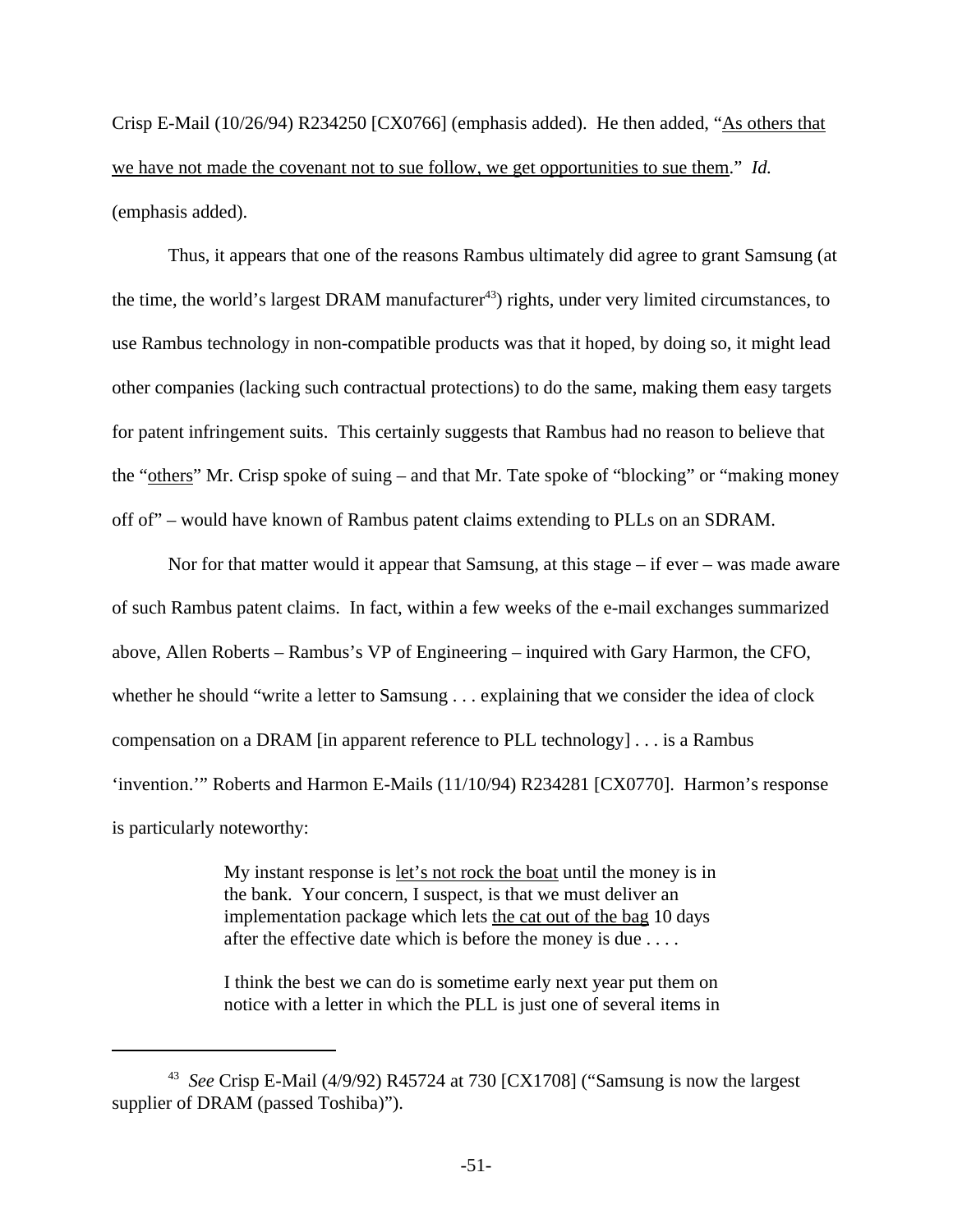a general "we consider these things to be part of the proprietary Rambus technology" claim which references the contract's nonassertion clause.

*Id.* (emphasis added).

### **e. A Third Competitive Threat to RDRAM: Mosys.**

During 1994, another competitive threat to RDRAM emerged – a "Multi-Bank DRAM" being developed by a company called Mosys, or MOST. *See* Rambus Strategic Plan, 1995-1999 (12/17/94) R46520 at 523 [CX0548] (listing "mosys" under heading "Competition") (emphasis in original). As Rambus had done with respect to "countering" the SDRAM and Ramlink threats, the company initially dealt with the Mosys threat by working with its attorneys to develop a "patent defense." *See, e.g.,* Roberts Note attaching Correspondence from Lester Vincent (8/1/94) R204436 [CX0746] ("This is Lester's attempt to work [up] claims for the MOST/SDRAM defense. Please comment.").

It appears that Rambus's work on the "MOSYS Defense" may have been the impetus for a new idea, in terms of features in competitive DRAM designs that could be covered through amendments to pending Rambus patent applications. The idea was to write claims designed to cover a technology feature known as "auto-precharge." In a June 1994 e-mail – the subject line of which read, "an overlooked patent claim?" – John Dillon wrote:

> Several sync DRAMs and the MOST DRAM include the autoprecharge feature. In this, the DRAM is automatically precharged after a red or write column operation. I believe we might be able to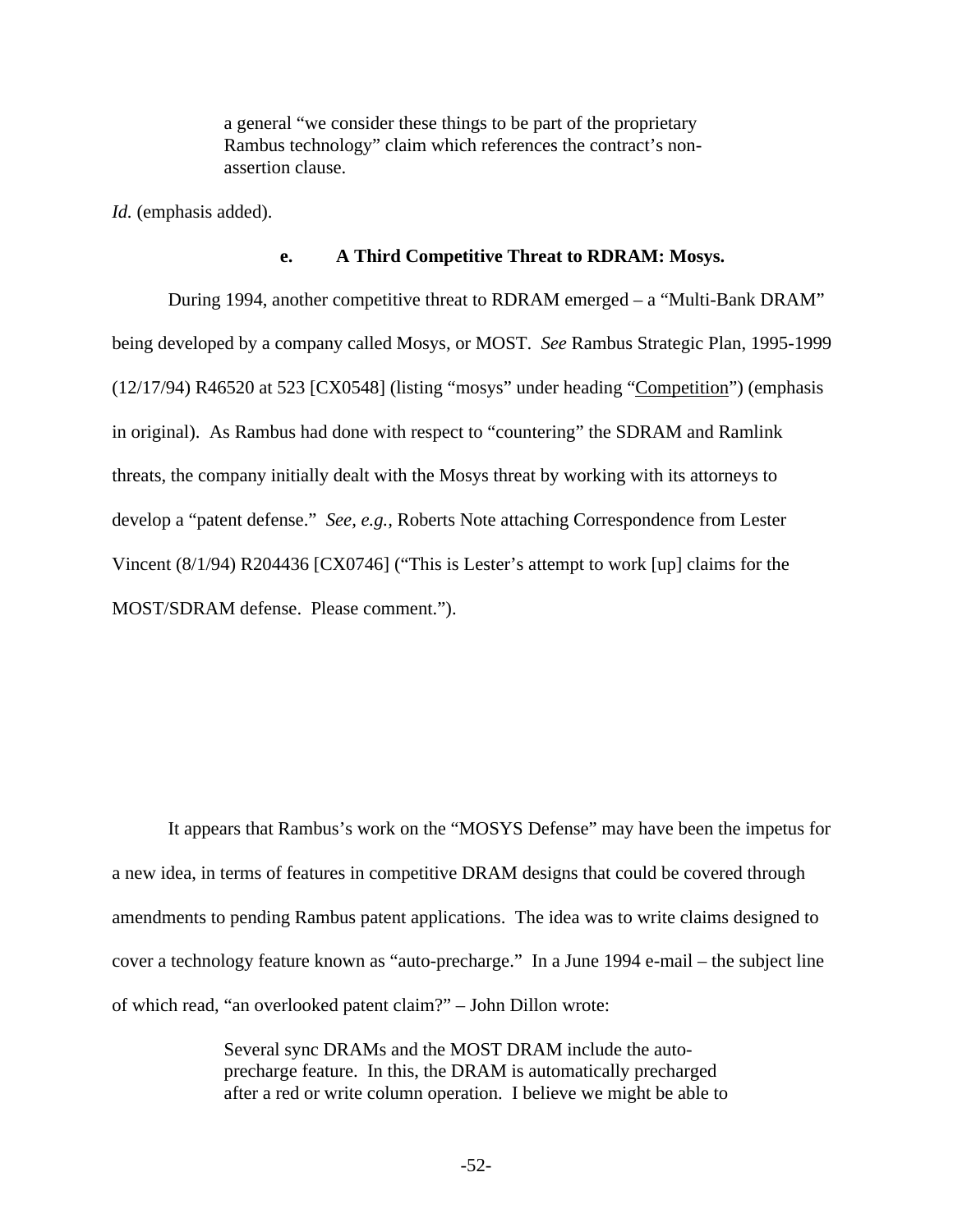claim this idea. . . .

The original Rambus patent application clearly describes this feature on page 27 of the teachings. Today, the claim on this is part of divisional P008, which is pending.

Claim 89 actually claims this feature. However, claim 89 is deopendent on the much narrower claim 82 of a DRAM with internal select decoding. We may be able to make a broader claim on auto-precharge for "any" DRAM and therefore gain leverage over SDRAM and MOST.

For SDRAMs, auto-precharge is mostly a convenience. It is not fundamental to the performance or usefulness of SDRAM or MOST. But patenting this feature would have high harassmant value, especially to the extent that third-party SDRAM controllers depend on it.

Dillon E-Mail (6/16/94) R233773 [CX0738] (emphasis added).<sup>44</sup>

There is at least some evidence that  $-$  by contrast to its strategy to avoid disclosing

SDRAM-related patents – Rambus was somewhat more willing to volunteer to customers that it

believed the MOST product would infringe Rambus's intellectual property. For instance, in an

April 1994 e-mail, Geoffrey Tate reported the following discussion with Toshiba representatives

in Japan:

MOST – Saito asked at lunch. I said we didn't know much but thought we beat them whenever we competed; that customers tell us we're credible and cheapest solution' and that they probably violate our patent claims. He seemed satisfied. I said that SDRAM's are still our real competition. I don't think he's heard much about MOST.

<sup>&</sup>lt;sup>44</sup> As further evidence of how closely Rambus CEO Geoffrey Tate followed such issues, note that in April 1995 – nearly a year after this e-mail was sent – Mr. Tate responded, inquiring, "[W]hat did we end up doing about this idea?" Tate E-mail (4/3/95) R233810 [CX0791].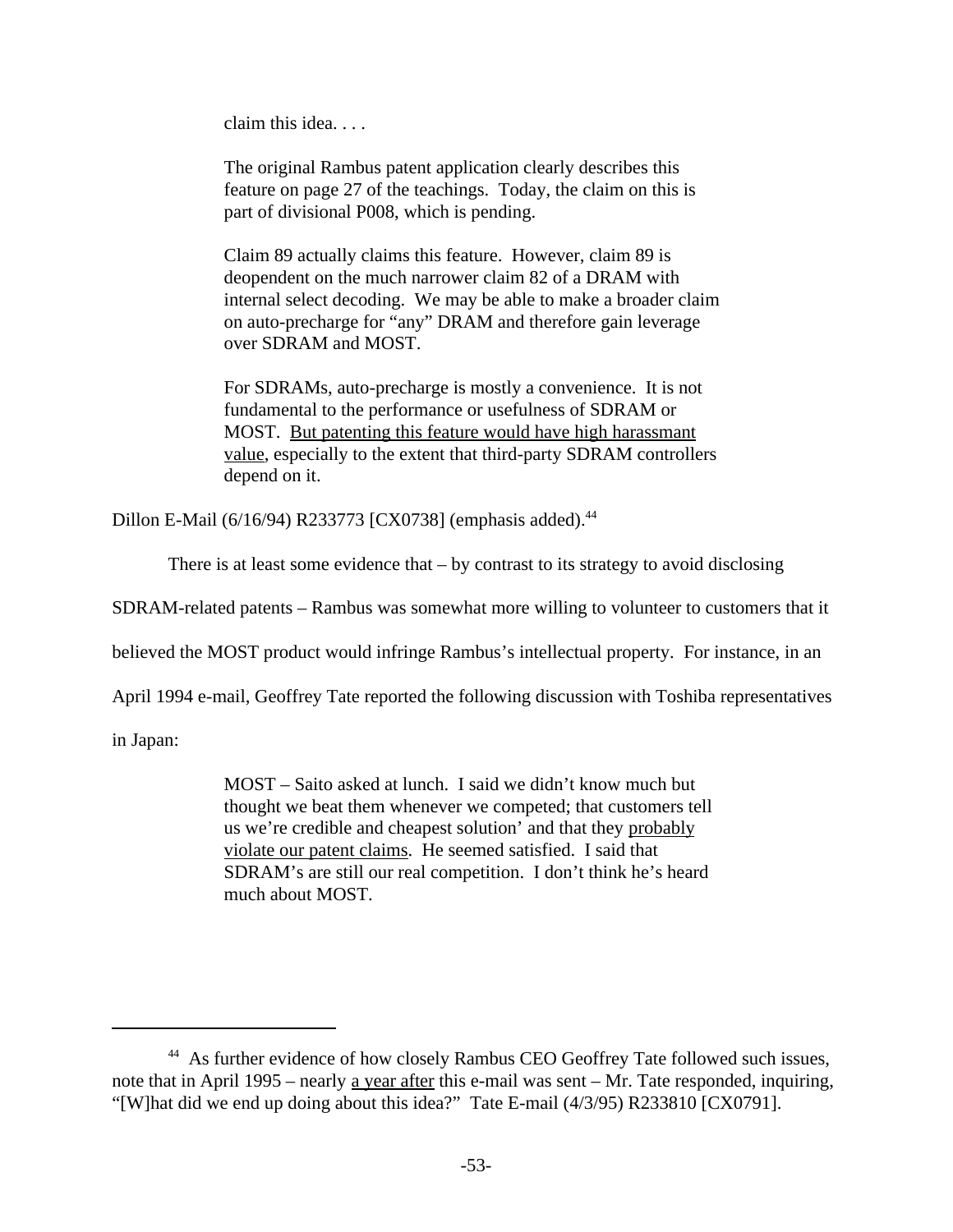Tate E-mail (4/21/94) R234090 at 93-94 [CX1241] (emphasis added).<sup>45</sup>

### **f. Continued Focus on "IP Maximization."**

Rambus's "IP maximization strategy" – targeted at SDRAMs and other competitive DRAM devices – continued to be a high priority throughout 1994 and 1995. Mooring E-Mail (3/15/94) R233764 [CX0726]. *See, e.g.*, Roberts E-Mail (1/14/94) R233758 [CX0718] ("I have scheduled Lester to come and talk about patent strategies"); Vincent Notes (1/10/94) R203314 [CX1970] (under the heading "Enforcement: Sync DRAMs," refers to claims regarding "low swing signals" "config[urable] registers," "programmable latency," and "PLLs") (emphasis added).

Far from being complacent about securing patent claims over features in SDRAMs and other competitive designs, Rambus continued to ride herd over it patents lawyers to ensure that these matters were being handled appropriately. This is evident, for instance, from a May 1994 letter that Allen Roberts sent to Lester Vincent, in which he stated as follows:

> We have reviewed the teachings of the original Rambus patent application and feel we can enhance our claim coverage. We like you to consider the following areas as inclusion into the current divisional patents . . . or potentially a new divisional(s). It is possible that some of these enhancements are already in the existing applications , but we would like to re-assess the strength of those claims.

Could you please review these enhancements and propose how

<sup>&</sup>lt;sup>45</sup> By January of 1996, Rambus had concluded that the Mosys design raised a variety "Potential Intellectual Property Issues" relating to Rambus patents (or pending patents) – including, but not limited to, Mosys's use of "Dual edge transport" and "DLL/PLL timed Data transport." Mosys Competitive Summary (1/19/96) R43942 at 947 [CX1316]. Of course, these are two of the same features that, as used by JEDEC's DDR SDRAM standards, Rambus claims to infringe its patents. By March of 1996, Rambus views on Mosys infringement appear to have strengthened. *See* Mosys Competitive Summary (3/29/96) R43963 at 971 [CX1319] (adding additional language referring to "Infringement on Rambus Intellectual Property").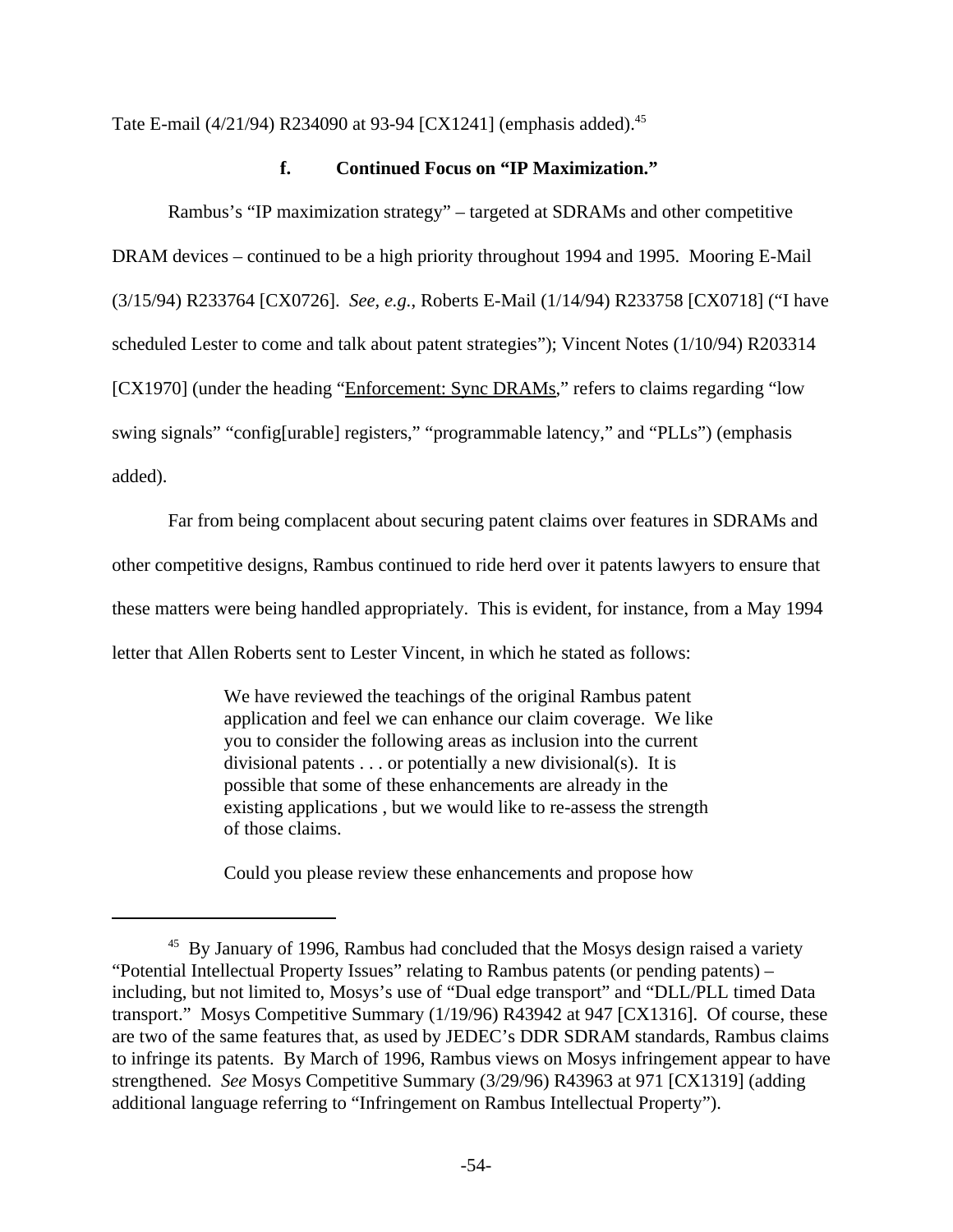would be best to incorporate these ideas? The following is the list of enhancements:

1.0 Use of both edges of the clock for transmission of address, commands, or data (or any combination) on DRAM device to increase effective bandwidth/pin. . . .

2.0 Multiple and independently controlled and addressed internal DRAM memory reions (banks). . . .

6.0 Use control registers to to contain values which control RAS and CAS access timing.

7.0 Use of multiplexed address and data pins on a DRAM to reduce the total number of I/Os on a DRAM

Roberts Letter (5/5/94) R202763-764 [CX0734]. Other evidence shows that Mr. Vincent followed up on this request by drafting additional amendments addressing these points. Roberts Note attaching Correspondence from Lester Vincent (8/1/94) R204436 [CX0746] ("This is Lester's attempt to work [up] claims for the MOST/SDRAM defense. Please comment.") (emphasis added). $46$ 

To say that Rambus CEO Geoffrey Tate was aware of this effort to "enhance" Rambus's "claim coverage" over competitive DRAM devices would be an understatement. On the contrary, it appears that he was closely involved in monitoring the status of this work. For instance, in June 1994, Mr. Tate drafted an e-mail to Allen Roberts, with the subject line, "sdram and most patent claims." Tate E-Mail (6/17/94) R233775 [CX0740]. In the e-mail, Mr. Tate admonished Mr. Roberts of the importance of broadening Rambus's patents, and also made clear that he intended to personally monitor the work that Roberts was doing in this regard, along with

<sup>&</sup>lt;sup>46</sup> Maria Sobrino, one of Rambus's outside patent attorneys, recording a meeting with one of the recipients of this note, Rick Barth, made a note in February 1995 referring to "claims to prevent Sync DRAM mftgrs" in connection with use of "PLL/DLL on DRAMs." Notes (2/2/95) R203055 [CX1978] (emphasis added).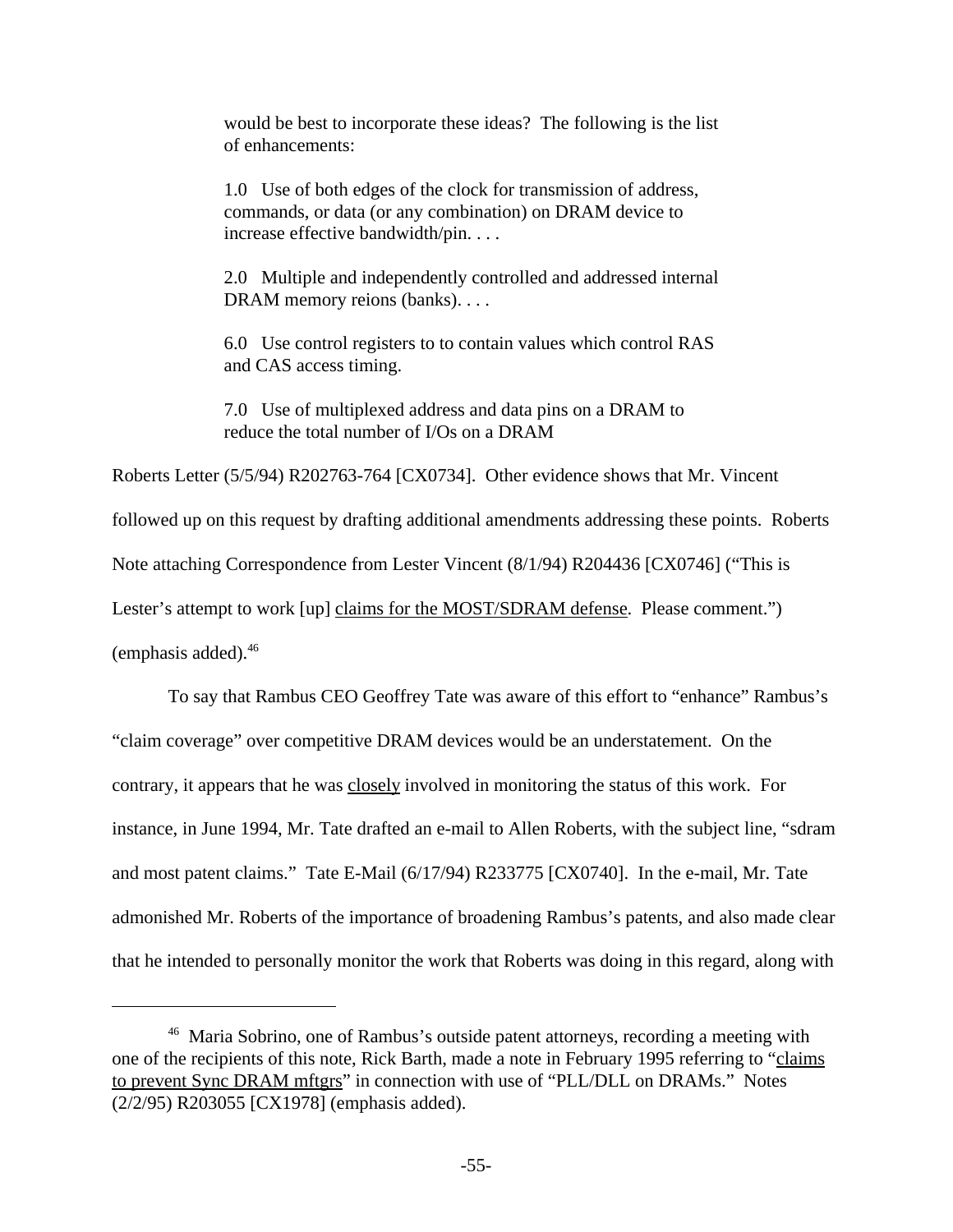Lester Vincent. In Mr. Tate's words, "this stuff is real critical – I'd like a list of which claims we are making that read directly on current planned sdrams and on what most might be, so i can track progress from lester's periodic status lists." *Id.* (emphasis added). In January 1995, Mr. Tate made further inquiries with Mr. Roberts on the status of certain claims: "do we have a patent/claim on a dram with 2 different clock inputs? multiple banks on a dram? when we were looking at pll on a dram claim there were a couple conflicting pieces of paper and you said something about claim 80 eliminating all the rest, etc – is everything ok and clear?" Tate E-Mail (1/27/95) R234357-358 [CX1242].

### **g. SyncLink.**

In September 1993, Richard Crisp reported that the IEEE-Ramlink discussions were being rechanneled in support of "an alternate, more Rambus like scheme, called SyncLink." Crisp E-Mail (9/29/93) R155824 [CX0709]. One of SyncLink's most active supporters was the Korean company Hyundai, which was also an active participant in JEDEC, as were many other SyncLink supporters. On the other hand, it was well-known that SyncLink – by contrast to SDRAM – bore some close resemblances to the Rambus design. *See, e.g.,* September 11, 1995 Letter from Rambus Inc., Attachment C to Minutes of JC-42.3 Meeting (9/11/95) R66450 at 462 [CX0091A] (noting that "the SyncLink DRAM proposal bears a strong resemblance to Rambus DRAMs"). For instance, like Rambus, SyncLink was a "narrow-bus," "packetized" architecture.

Even though SyncLink was the project of a separate standards organization, in May, Hyundai's JEDEC representative – Farhad Tabrizi – made a presentation to JEDEC's JC-42.3 Subcommittee regard SyncLink. As Mr. Crisp's notes from that meeting indicate, the "[b]asic motivation" behind SyncLink was "to develop [a] high density low pincount high bandwidth device that is presumably free of royalties." Crisp E-Mail (5/24/95) R155869 at 872 [CX0794].

-56-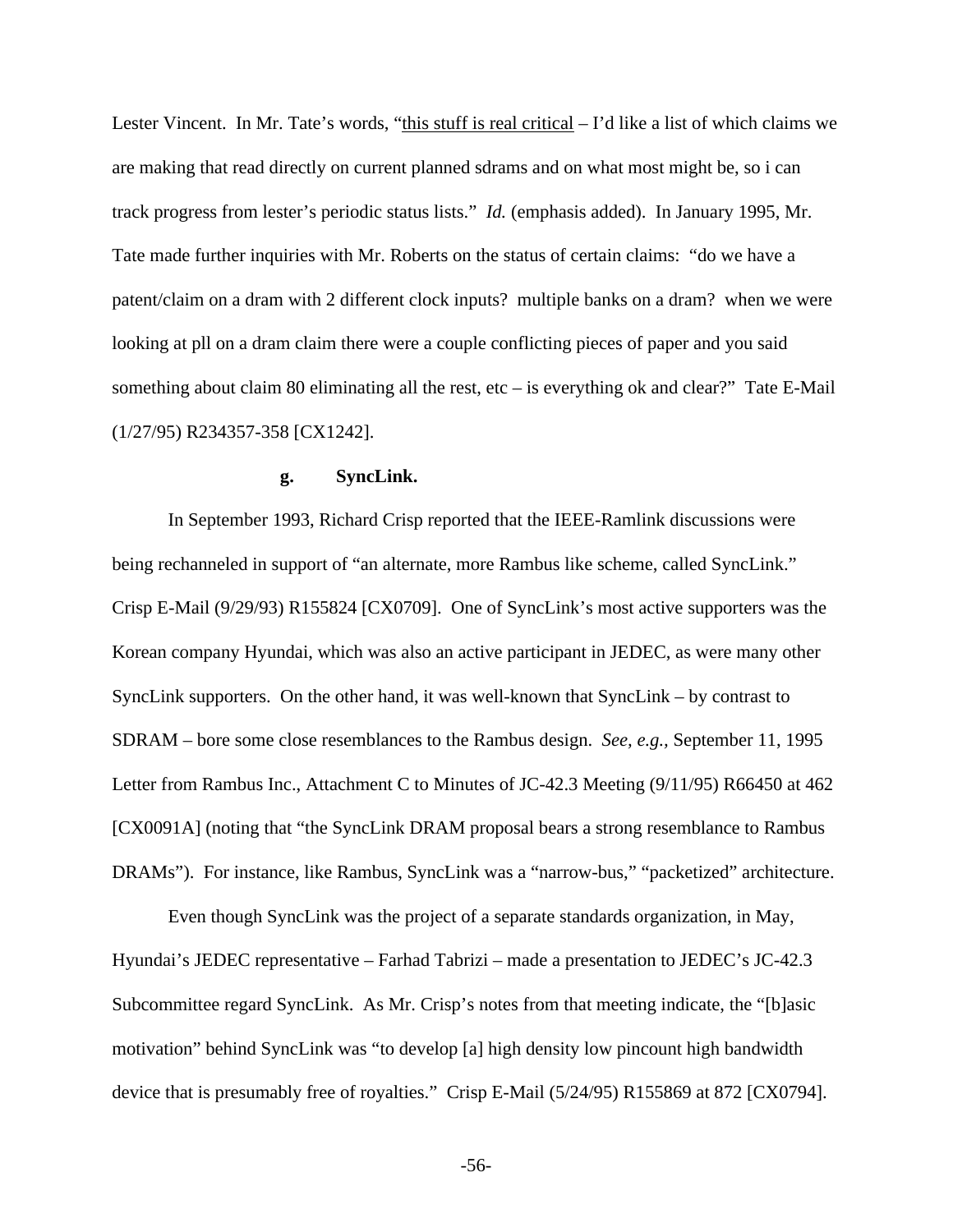"The operative assumption," in other words, was "that there [were] no patents." *Id.* Mr. Crisp's notes from the May 1995 JC-42.3 meeting also indicate that the commitee Chair, Gordon Kelley, "asked whether or not any companies have patent issues" relating to the SyncLink "material," to which Hewlett-Packard's representative apparently responded, "everything is public domain."

*Id.* Mr. Crisp's notes then recount the following:

Sam Calvin (Intel) asked whether or not there were Rambus patents covering it. . . . Kelley asked us to state whether or not Rambus knows of any patents especially ones we have that may read on SyncLink. Wiggers specifically mentioned that I have attended all of the SynchLink meetings and therefore should know exactly what will and will not be a Rambus patent issue.

*Id.* at R155872-873. Mr. Crisp's notes further mention that, as he was leaving the meeting, he

was asked by Intel's representatives "about the intellectual property issue," and that he responded

as follows:

[M]y personal opinion was that it would be virtually impossible for them to not infringe some aspect of what we had done. I reemphasized this was my personal opinion and was not to be taken as a definitive statement.

*Id.* at R155873.

At this point, Mr. Crisp's notes shift to a discussion of strategy – both in terms of

Rambus's strategy with respect to covering SyncLink through further amendments to Rambus

patent applications, and a strategy for dealing with patent-related disclosures:

As far as intellectual property issues go here are a few ideas:

- 1. DRAM on a packet oriented bus
- 2. DRAM with low swing signalling
- 3. DRAM with a two wire initialization system
- 4. DRAM with programmable access latency
- 5. DRAM with on chip address space decoding

I think it makes sense to review our current issued patents and see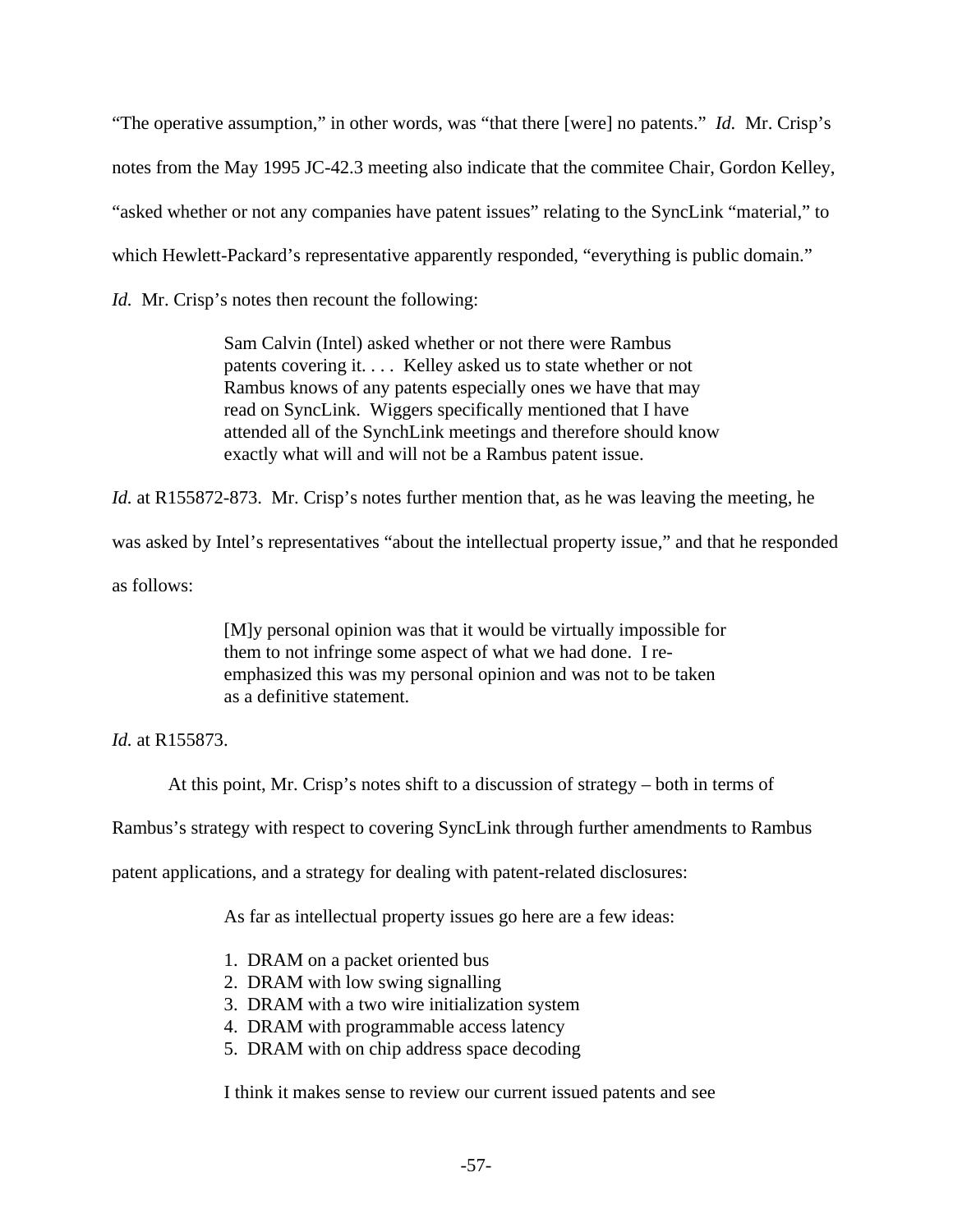what we have that may work against them. If it is something really key, then we may want to mention it to Hyundai in our attempts to get the negotiation underway again. If it is not a really key issue, such as the initialization issue, then I think it makes no sense to alert them to a potential problem they can easily work around.

We may want to walk into the next JEDEC meeting and simply provide a list of patent numbers which have issued and say "we are not lawyers, we will pass no judgment of infringement or noninfringement, but here are our issued patent numbers, you decide for yourselves what does and does not infringe". On the other hand we do not want to make it easy for all to figure out what we have especially if nothing looks really strong. If we have a really strong one that has issued that is key to the operation of the SLDRAM, then we may want to play that card, but again with the above suggested disclaimer.

### *Id.* at R155873-874.<sup>47</sup>

Within the following few weeks, Mr. Crisp personally carried through with his idea to "review our current issued patents and see what we have that may work against them." *Id.* at R155873. For instance, he contacted Allen Roberts inquiring about a divisonal application that he understood to have been abandoned, explaining, "The reason for the renewed interest is SyncLink. I am trying to understand exactly what we can claim against them and what we have already and what we might be able to still claim to ensure their plans infringe our IP." Crisp E-Mail (6/5/95) R233819 [CX0797]. On the following day, Mr. Crisp sent another e-mail, stating, "[I]f it is possible to salvage and get anything that helps us get a claim to shoot synclink in the

 $47$  As he had done before, Mr. Crisp then suggested that JEDEC's consideration of SyncLink could factor into Rambus's continuing "air war" against JEDEC in the industry trade press. "I'd like to somehow make it appear to the world that the JEDEC group moving in the SyncLink direction is an admission of failure for previous high profile work of JEDEC . . . . If all works well for us, this will have the effect of . . . creating an image that the JEDEC stuff is never successful." Crisp E-Mail (5/24/95) R69511 at 584 [CX0711].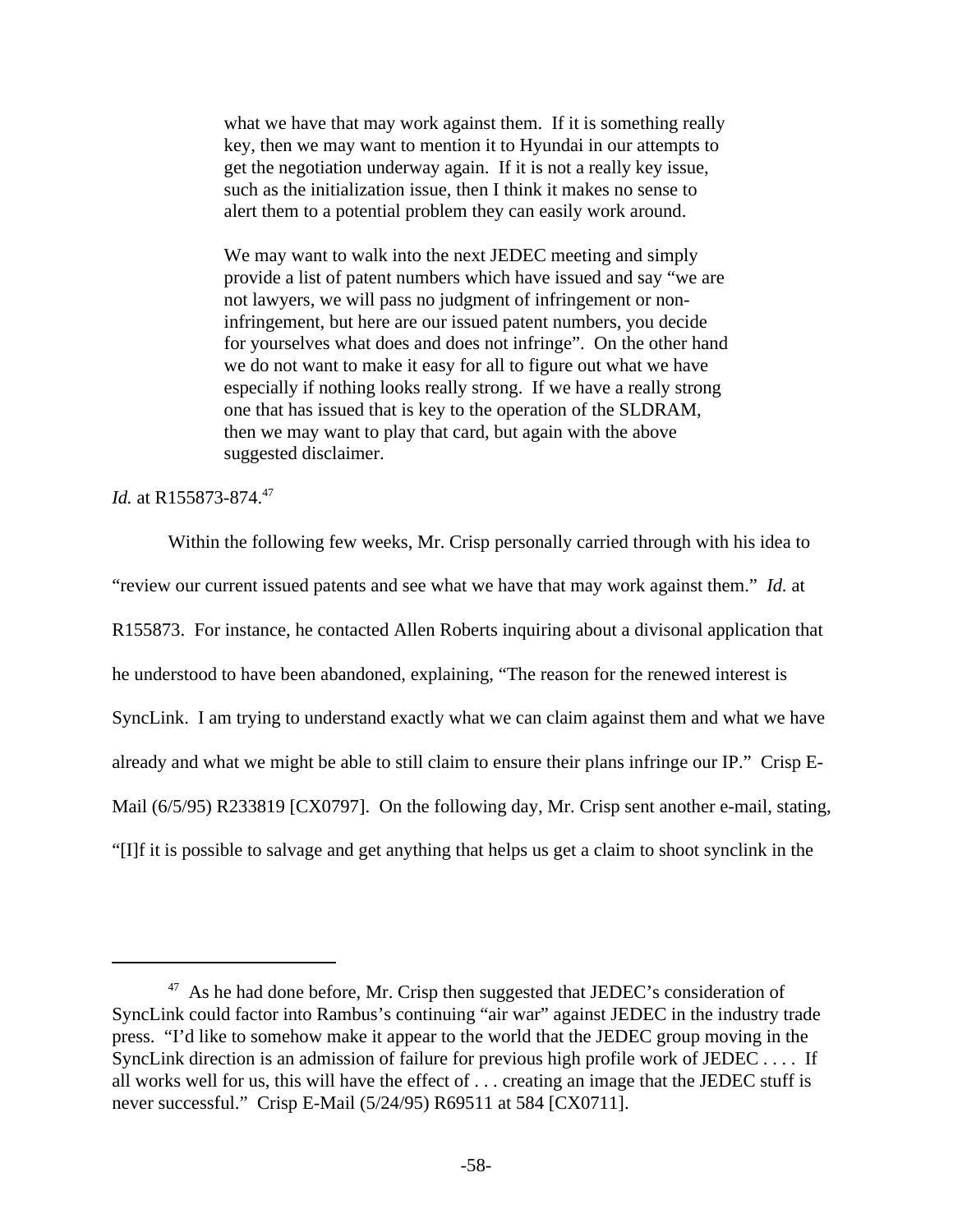head, we should do it and file what ever divisional is necessary." *Id*. 48

Mr. Crisp was not the only one focusing on the SyncLink issue at this point in time.

Rambus's CEO, Geoff Tate, raised the issue at a Rambus Board meeting in early June 1995. His

notes from that meeting record the following input from Rambus co-founders, and Board

members, Mike Farmwald and Mark Horowitz:

SyncLink Strategy

Mike: Says SyncLink violates patents but we'll be reasonable on license fees

Mark: Stirring the pot now makes us look like bad guys & gives them credibility

Tate Notes (6/8/95) R128501 at 504 [CX1727] (emphasis in original).

 $*<sup>49</sup>$  In addition to the general plan of talking to

<sup>&</sup>lt;sup>48</sup> It appears that Mr. Crisp's determination to secure the broadest possible patent rights over SyncLink was motivated in part by concerns that SyncLink would aggressively attempt to work around any patents relating to aspects of the SyncLink design. *See* Crisp E-Mail (6/22/95) R233824 [CX0819] (reporting that Proebsting of Hyundai had stated "very vehemently" that SyncLink would "work around anything that is patented").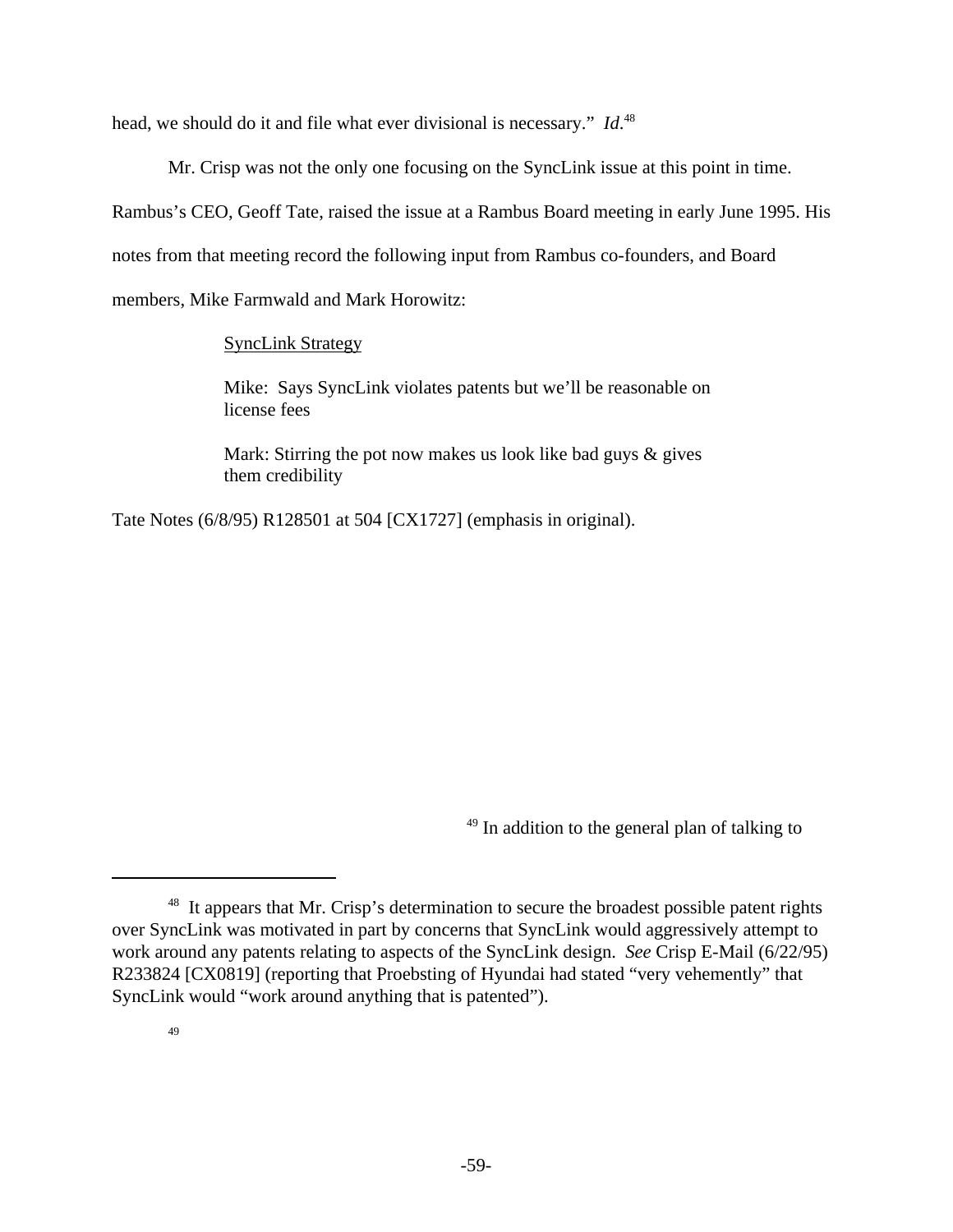Rambus's patent counsel – "Talk to Lester" – it appears that Mr. Tate and Mr. Crisp discussed two plans for going forward, as related to SyncLink:

- (1) Assess current cov -> det. all new claims that could not be filed to better describe the invention
- (2) Re OH -> don't want to advise at this time

## *Id*. at R128542.

With regard to the first item, in mid-July, Mr. Crisp sent an e-mail to Allen Roberts – the subject line of which reads, "I want to talk to lester vincent about some claims" – in which he reported: "I have done a review of several of our divisionals and our issued patents. I can see several opportunities for better describing our patents with some additional claims which I believe can be administered by a new divisional or an amendment of one of the pending ones." Crisp E-Mail (7/19/95) R233826 [CX0825].

The second item was in reference to Dr. K.H. Oh of Hyundai. As Mr. Crisp had referenced in his May 24 e-mail, Rambus was in this time frame seeking to negotiate an RDRAM license with Hyundai, and Mr. Crisp had suggested that Rambus might want to disclose aspects of its SyncLink-related intellectual property to Hyundai as a means of advancing those negotiations. *See* Crisp E-Mail (5/24/95) R155869 at 873-874 [CX0794] ("If it is something really key, then we may want to mention it to Hyundai in our attempts to get the negotiation underway again.").<sup>50</sup> In subsequent dealings with Hyundai, however, it does not appear that

<sup>&</sup>lt;sup>50</sup> Mr. Crisp had also suggested, in earlier e-mails, that by disclosing to Hyundai the breadth of its patent portfolio, Rambus might be able to deter Hyundai from pursuing SyncLink altogether. In his words, "One angle we can take to address the issue head-on with the Korea folks: Emphasize," among other things, "that when they get finished they will probably find themselves mired in a big intellectual property trap." Crisp E-Mail (2/26/95) R234377-378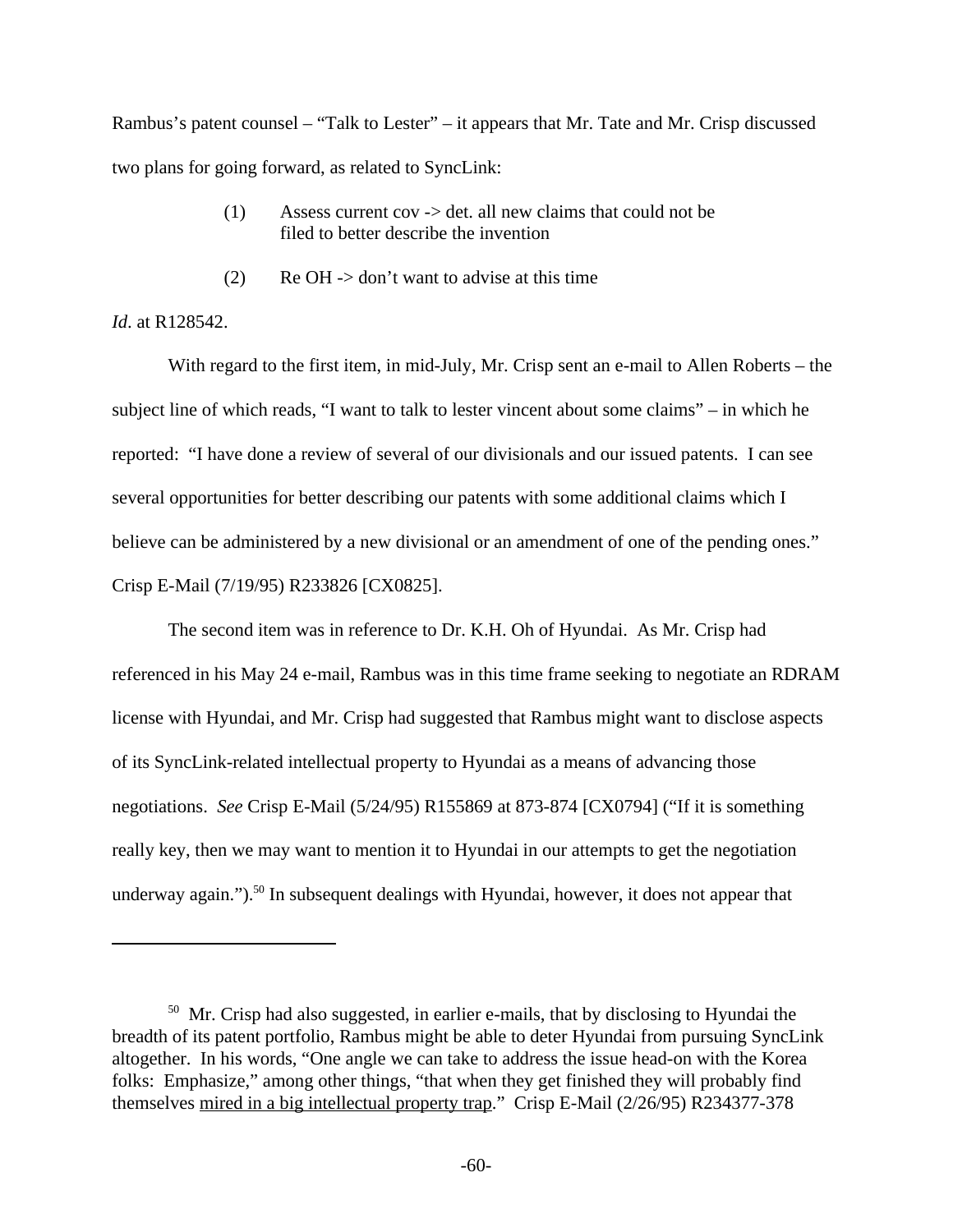Rambus did make any such revelation – consistent with the above statement: "Re OH -> don't

want to advise at this time." Tate Notes (6/8/95) R128501 at 542 [CX1727] (emphasis added).

*See also, e.g.,* Tate E-Mail (11/22/95) R234580 [CX0841] (reporting on Hyundai contract

negotiations; no reference to IP disclosures); Crisp E-Mail (10/10/95) R234538-539 [CX0839]

 $(same).$ <sup>51</sup>

In August 1995, Mr. Crisp attended an IEEE-SyncLink meeting, during which, the notes

of the meeting indicate, he made the following disclosure about potential Rambus patent issues:<sup>52</sup>

Richard Crisp, of RamBus, informed us that in their opinion both RamLink and SyncLink may violate RamBus patents that date back as far as 1989. Others commented that the RamLink work was public early enough to avoid problems, and thus might invalidate such patents to the same extent that they appear to be

<sup>51</sup> It appears that Hyundai had earlier inquired with Rambus whether it might have patent claims that would cover use of PLLs on a DRAM. *See* Mooring E-Mail (9/16/93) R233995 [CX0708] (noting that Hyundai representatives "asked some very pointed questions about the scope and status of [Rambus] patents. 'Do you have a patent on putting a PLL on a DRAM'? They seemed pretty worried about it."). Complaint Counsel is aware of no evidence, however, that Rambus ever confirmed that it did possess either pending or issued patents containing such claims – that is, until 2000, when it began to enforce its PLL-related patents against DDR SDRAMs.

 $52$  An interesting series of events led up to this disclosure. In the course of a heated email exchange with Hans Wiggers of Hewlett-Packard, the Chair of the SyncLink Committee, Mr. Crisp disclosed that it was his "personal opinion . . . that the Ramlink/SyncLink proposals will have a number of problems with Rambus intellectual property." Crisp E-Mail (6/13/95) R69511 at 643 [CX0711]. Mr. Crisp added, at the end of his e-mail, that he regarded his statements "to be a private communication" and that Mr. Wiggers was "not free to copy and distribute . . . without [his] permission." *Id.* at R69644. Mr. Wiggers responded that, as Chair of the committee, he had no choice but to report the patent-related information contained in Mr. Crisp's e-mails. Wiggers E-Mail (7/12/95) R69511 at 641 [CX0711]. Through a series of subsequent e-mails, Mr. Crisp and Mr. Wiggers, with input from their respective lawyers, negotiated a statement that was acceptable to Mr. Crisp, in part because it stressed these were his "personal" opinions. Crisp and Wiggers E-Mails (7/14/95) R69511 at 656-657 [CX0711].

<sup>[</sup>CX0783] (emphasis added). On the other hand, Mr. Crisp wrote, "I certainly do not want to bring this intellectual property issue up without careful consideration. I especially do not want it all over JEDEC." *Id.* at R234378.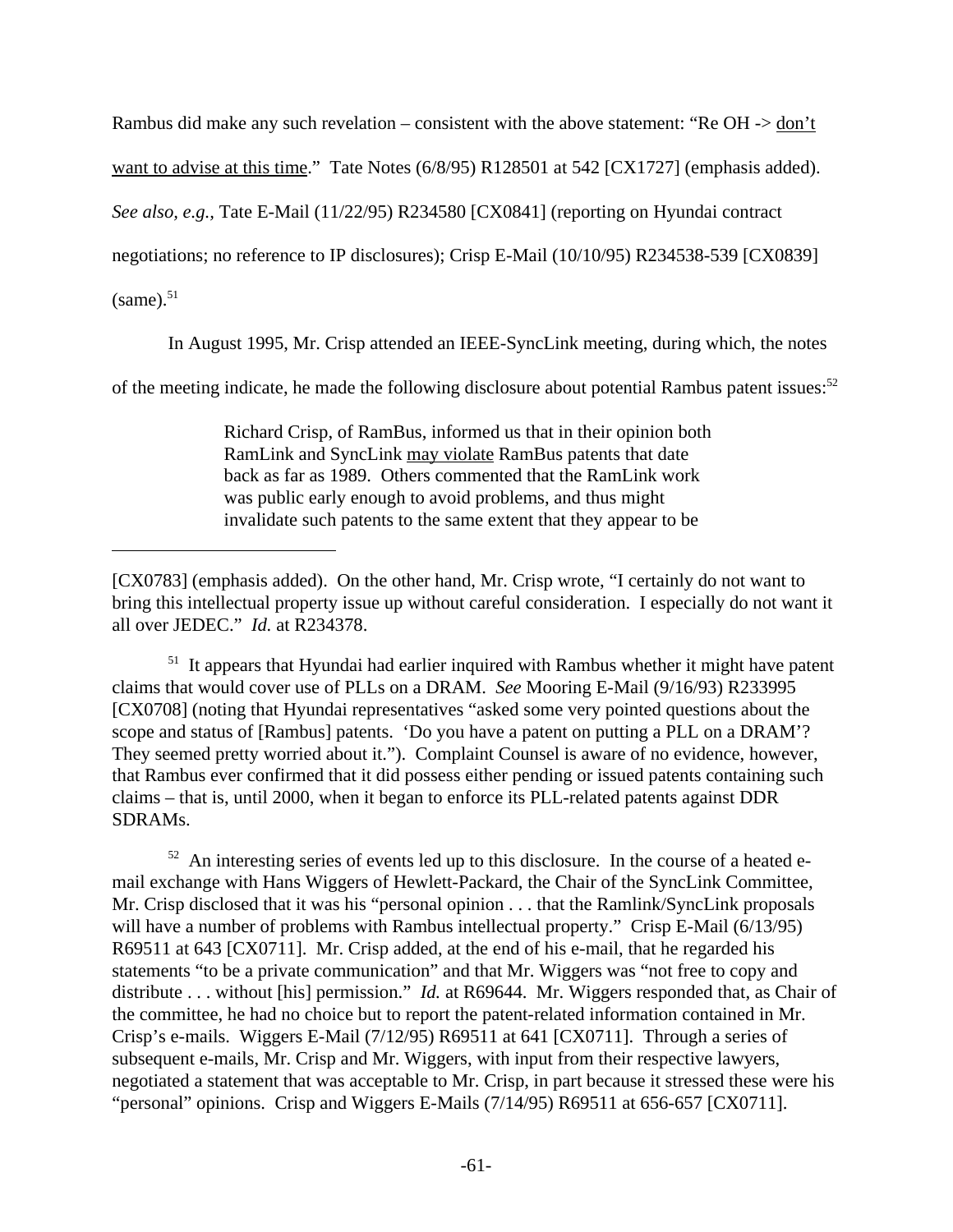violated. However, the resolution of these questions is not a feasible task for the committee, so it must continue with the technical work at hand.

Minutes of IEEE SyncLink Meeting (8/21/95) HY-FTC004756 at 57 [CX0486] (emphasis added $^{53}$ 

Mr. Crisp's statements to JEDEC about SyncLink were less forthcoming. At the

September 1995 JC-42.3 meeting, Mr. Crisp read the following carefully worded letter to the

committee, responding to the patent-related inquiry that had been posed by Gordon Kelley in

May 1995:

At that last JEDEC meeting, it was noted that the subject of the SyncLink DRAM proposal bears a strong resemblance to Rambus DRAMs and so I was asked to make a comment about the Rambus intellectual property position as it may relate to the SyncLink proposal.

The first Rambus patents were filed more than five years ago, with development starting years before. We have confirmed that the first Ramlink and Synclink committee meetings and draft proposals occurred years after Rambus began development.

<sup>&</sup>lt;sup>53</sup> Mr. Crisp's disclosure prompted IEEE to send a letter to Geoffrey Tate, in which IEEE requested that Rambus "advise whether or not your company will issue a letter of assurance, in accordance with IEEE Standards Patent Policy, which would state that Rambus will make a nondiscriminatory license to the technology available under reasonable rates, terms and conditions." Rowden Letter (12/13/95) R164891 [CX0487]. Rambus, however, was unwilling to provide such assurances, stating in response only that Rambus "will continue to license its technology in accordance with its existing business practices." Diepenbrock Letter (1/15/96) R156924 at 925 [CX0855] (emphasis added). *See also* Vincent Letter (1/11/96) R203877 at 878 [CX1243] (earlier draft of the IEEE response letter, drafted by Vincent, stating, "Rambus will not . . . issue the letter of assurance that you have requested regarding non-discriminatory license"). IEEE wrote back to Rambus after receiving this letter, claiming that it understood Rambus's letter to, in effect, state that Rambus was "willing to license applicants on a non-discriminatory basis under reasonable terms." Rowden Letter (2/16/96) R164886 [CX0490]. Yet in response, Rambus again reiterated that it was not willing to make any assurances beyond those contained in its earlier correspondence – i.e., it would only agree to license "in accordance with its existing business practices." Diepenbrock Letter (2/21/96) R164883 [CX0869].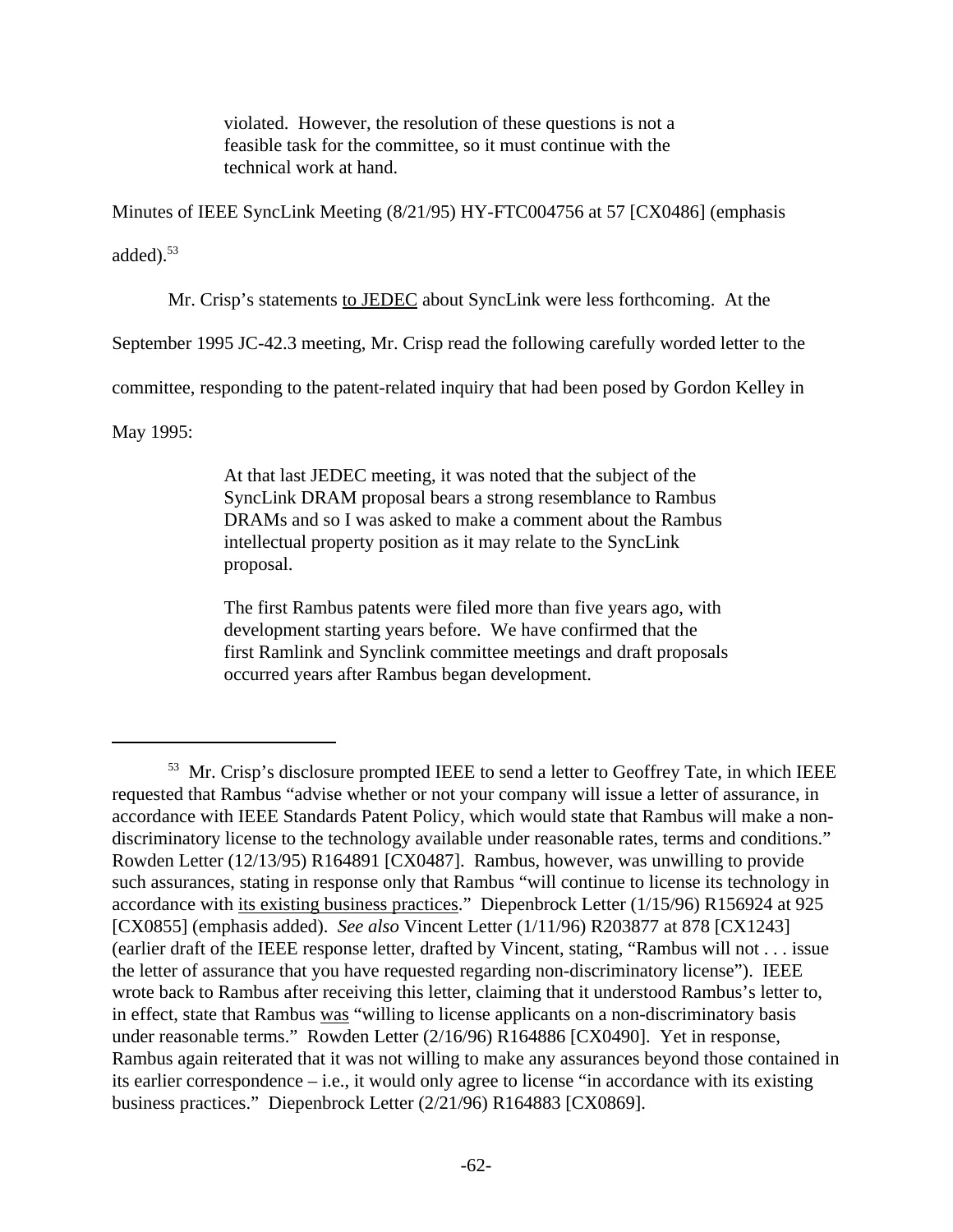Today there is no finalized Synclink specification or DRAMs to analyze for potential infringement. Best case, it will be several years before they will exist. So to fully determine Synclink patent risk, the committee should look not just to Rambus but internally.

For example, we are aware of 13 US patents relating to SDRAMs which were issued to member companies of this committee. All were active participants in the SDRAM standardization process. Included in this list are Hitachi, Mitsubishi, Mosaid, Motorola, Oki, Samsung, TI and Toshiba.

Additionally, Synclink is being sponsored by an organization with a less stringent patent policy than JEDEC. Under the bylaws of te IEEE working groups, attendees represent themselves only, not their employers. Furthermore, they are free to patent whatever they desire, and are not bound to relinquish any of their rights to their patents by presenting their ideas for standardization.

Therefore, we conclude that products defined by committees are not guaranteed to be free of patent encumbrances.

At this time, Rambus elects to not make a specific comment on our intellectual property position relative to the Synclink proposal. Our presence or silence at committee meetings does not constitute an endorsement of any proposal under the committee's consideration nor does it make any statement regarding potential infringement of Rambus intellectual property.

September 11, 1995 Letter from Rambus Inc., Attachment C to Minutes of JC-42.3 Meeting

(9/11/95) R66450 at 462 [CX0091A].

Mr. Crisp's notes from the September 1995 JC-42.3 meeting recount what transpired after

he read this letter:

The patent statement was read and generated some discussion. Basically, Kelley of IBM said that he heard a lot of words, but did not hear anything said. I reminded them that first of all we are in Washington DC, so it is in keeping with what one would expect to hear in this town (got a lot of laughs which helped to keep things civil) and that we actually did say something. . . . I also reminded them that we have actually reported a patent to the committee in the past and in so doing it put us in a league within JEDEC which has only a small number of members.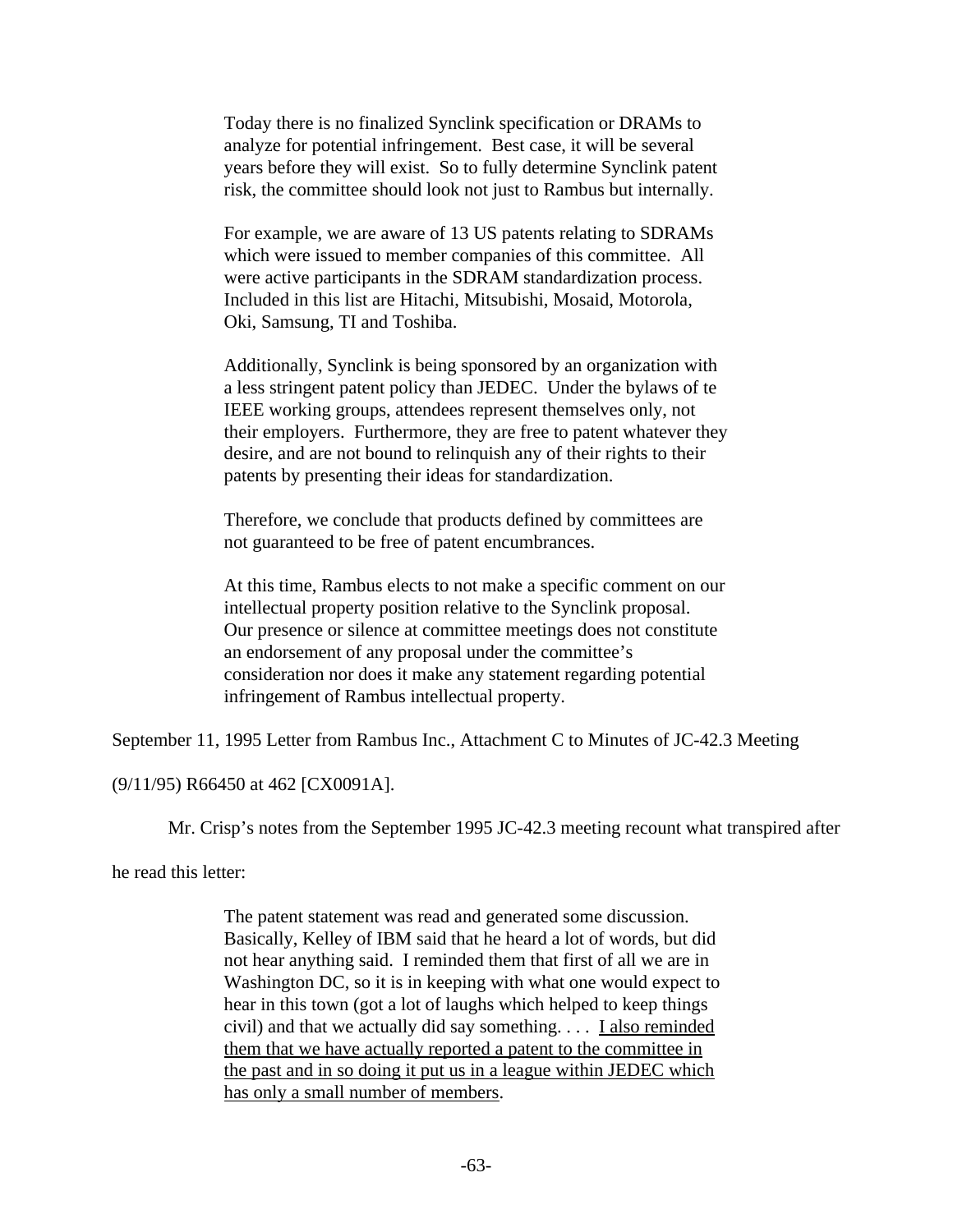Crisp E-Mail (9/11/95) R69511 at 676-677 [CX0711] (emphasis added). As this e-mail shows, Rambus's used its prior disclosure of the '703 patent, which Rambus has acknowledged was not relevant to JEDEC's work, to convey a misleading impression. In simple words, the message that Mr. Crisp conveyed was this: "You can trust us. If we have something to disclose, we will do so, just as we have done before."

Finally, with respect to SyncLink, it is important to note that Rambus's work to secure patent rights over this competing design continued in the years after it left JEDEC. Because SyncLink devices never reached production, it was perhaps less of a concern to Rambus than SDRAM and later DDR SDRAM. On the other hand, Rambus wanted to be prepared in the event that SyncLink had been successful. As Mr. Crisp explained:

> I want to again bring up the issue of IP and the importance that we have our issued patents and any pending claims looked at long and hard to do as much as we can to anticipate the SL [SyncLink] work. If they are successful (I doubt it) but we can collect royalties from them, then it probably doesn't matter other than our pride. As long as we collect big royalty checks every quarter, then we should be OK.

Crisp E-Mail (8/30/96) R69511 at 695 [CX0711] (emphasis added).

Among other things, this e-mail sheds light on how Rambus's strategic thinking may have changed over time. Without question, Rambus's prime business objective was to establish RDRAM "as a standard to effect large royalty payments." RamBus Business Plan (6/26/89) R114628 at 646 [CX0533]. But as this e-mail presages and later events showed, in the end Rambus did not care whether it collected royalties based on patents covering RDRAM or some other technology that became widely adopted as an industry standard, as long as it was able "collect big royalty checks."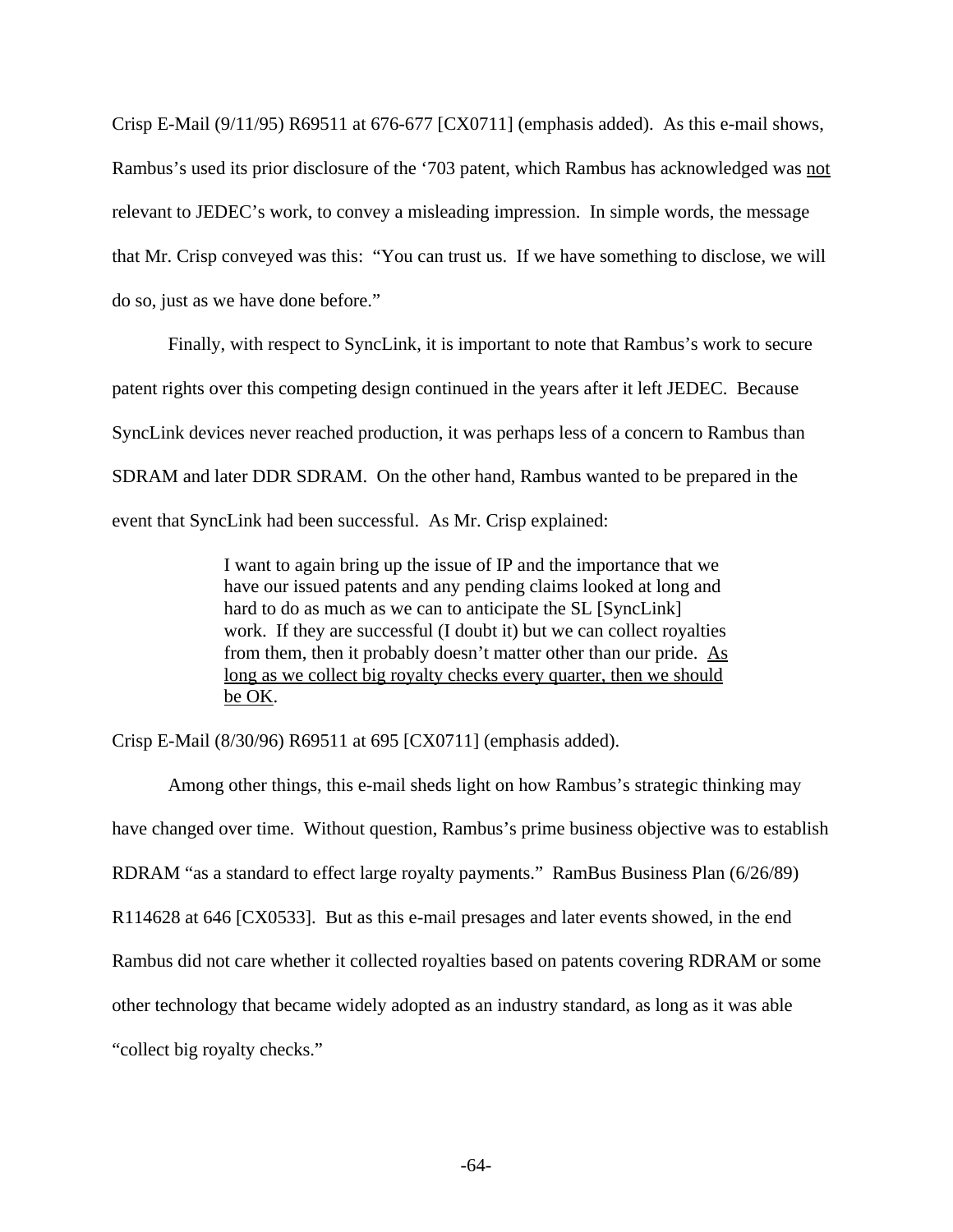### **a. Consideration of Giving "RAND" Assurance to JEDEC.**

Mr. Crisp's report from the September 1995 JC-42.3 meeting mentions that, following the events discussed immediately above, Desi Rhoden "suggested" to Mr. Crisp that if Rambus "would just make a statement such as the one Intel made this morning . . . everyone 'would get off of our backs.'" Crisp E-Mail (9/11/95) R69511 at 677 [CX0711]. Mr. Crisp then explained to his colleagues, "The Intel statement is as follows":

> A license shall be made available to applicants under reasonable terms and conditions that are demonstrably free of any unfair discrimination.

Any company desiring to license technology from Intel should contact Intel Corporate Legal, which will review Intel's policy with them.

John Kelly, EIA Legal, has reviewed Intel's policy and considers it fair and reasonable. License issues are in fact private and JEDEC has no formal requirements for nor program for reviewing individual members company policies. Intel complies with EIA/JEDEC Patent policy, a position supported by John Kelly.

### *Id.*

After explaining the nature of Intel's statement, Mr. Crisp made a pitch for Rambus

complying with JEDEC policies by providing similar assurances to the committee:

It is my opinion that we could and should make a statement exactly like Intel has done and I will volunteer to contact John Kelly and work this issue with him if we come to the conclusion that this is in our best interest.

My feeling is that if we were to do so at the next meeting, that it will pave the way for removing much of the animosity we experience from the JEDEC side of our partner companies and may even help us at the ones we do not currently have licensed. . . .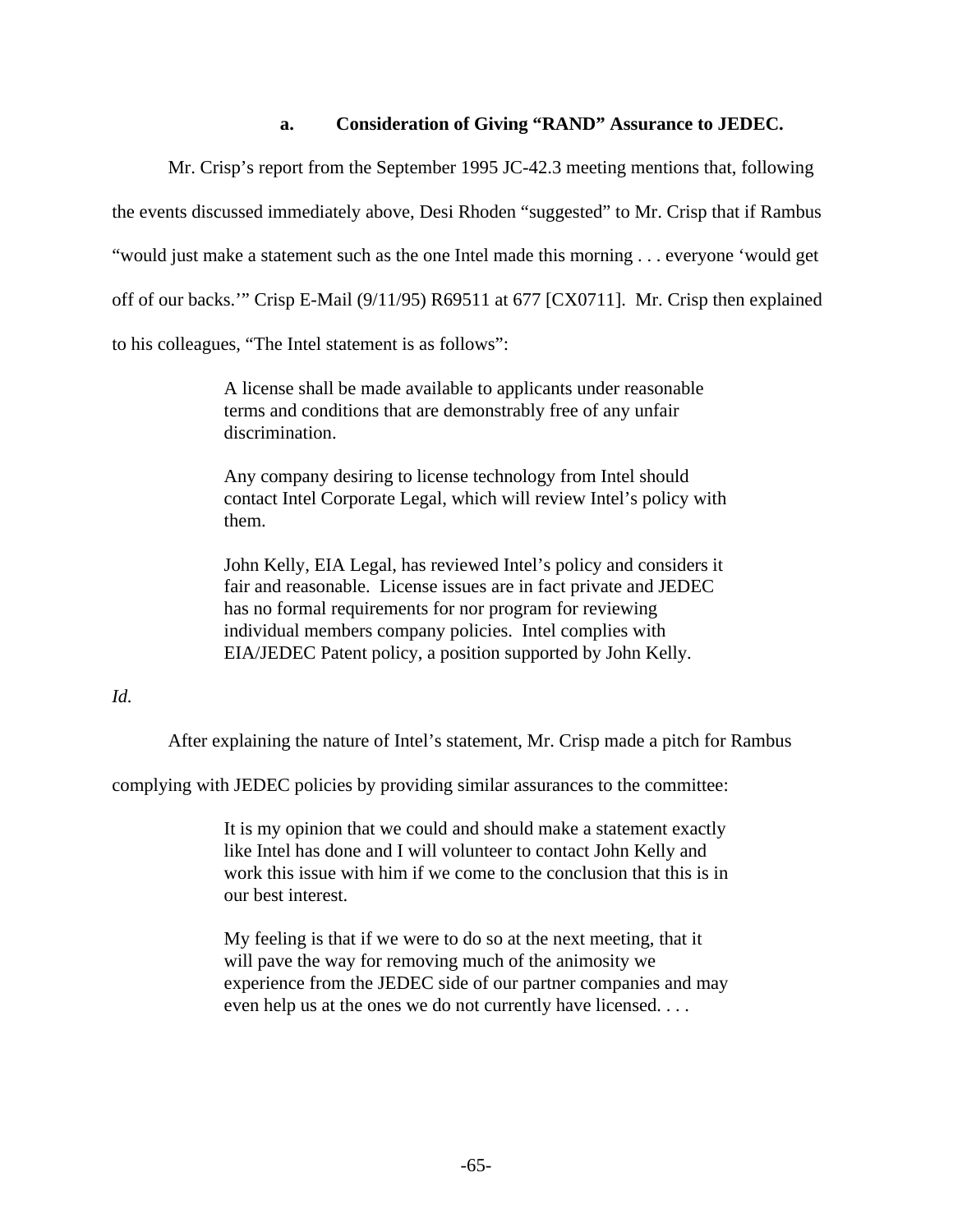*Id.*<sup>54</sup>

Several months later, Mr. Crisp reported to his Rambus colleagues that he had engaged various JEDEC leaders in conversations about the JEDEC patent policy, and about the nature of patent assurances that are required under the policy. It appears that, at this time, Mr. Crisp still had in mind that Rambus might want to provide such assurances to JEDEC – not in connection with its DRAM-related patents, however, but rather in connection with patents that Rambus possessed over certain memory module-related technologies:

> Townsend of Toshiba (general chairman of JEDEC JC 42) and I had lunch together and we talked a bit about the patent policy, and how we could get an R-Module standardized. Basically Jim stated that as long as Rambus was willing to state that we would be willing to abide by the patent policy as far as our modules are concerned, that there would be no problem. The policy requires that we state that we would license the patents necessary to build the module (but not the DRAM patents!) to all-comers on a nondiscriminatory basis for "reasonable" license fees and royalties. According to Howard Susman, "reasonable" can mean almost anything we want it to mean.

Sussman, for those that don't know him, is a long time JEDEC leader and the current task group chairman of JC42.4 (nonvolatile). . . . I talked with Rhoden of VLSI (also a long time JEDEC veteran and chair of the SDRAM group) about the patent policy. He says the same thing as Sussman: we can say on a case by case basis that we will abide by the policy where it is relevant, we can say when a showing is made that there may be patent activity in that are etc.

<sup>54</sup> Not long after writing this e-mail, Mr. Crisp sent another e-mail, again suggesting that perhaps Rambus should disclose at least its issued patents to JEDEC and to SyncLink. *See* Crisp E-Mail (9/23/95) R233837 at 838 [CX0837] ("It seems to me that we should re-evaluate our position relative to what we decide to keep quiet about, and what we say we have. . . . [W]e should tell the world what patents have issued (well at least JEDEC and perhaps SyncLink) to be clean on this. We should also redouble our efforts to get the necessary amendments completed, the new claims added and make damn sure this ship is watertight before we get too far out to sea.  $\ldots$ .").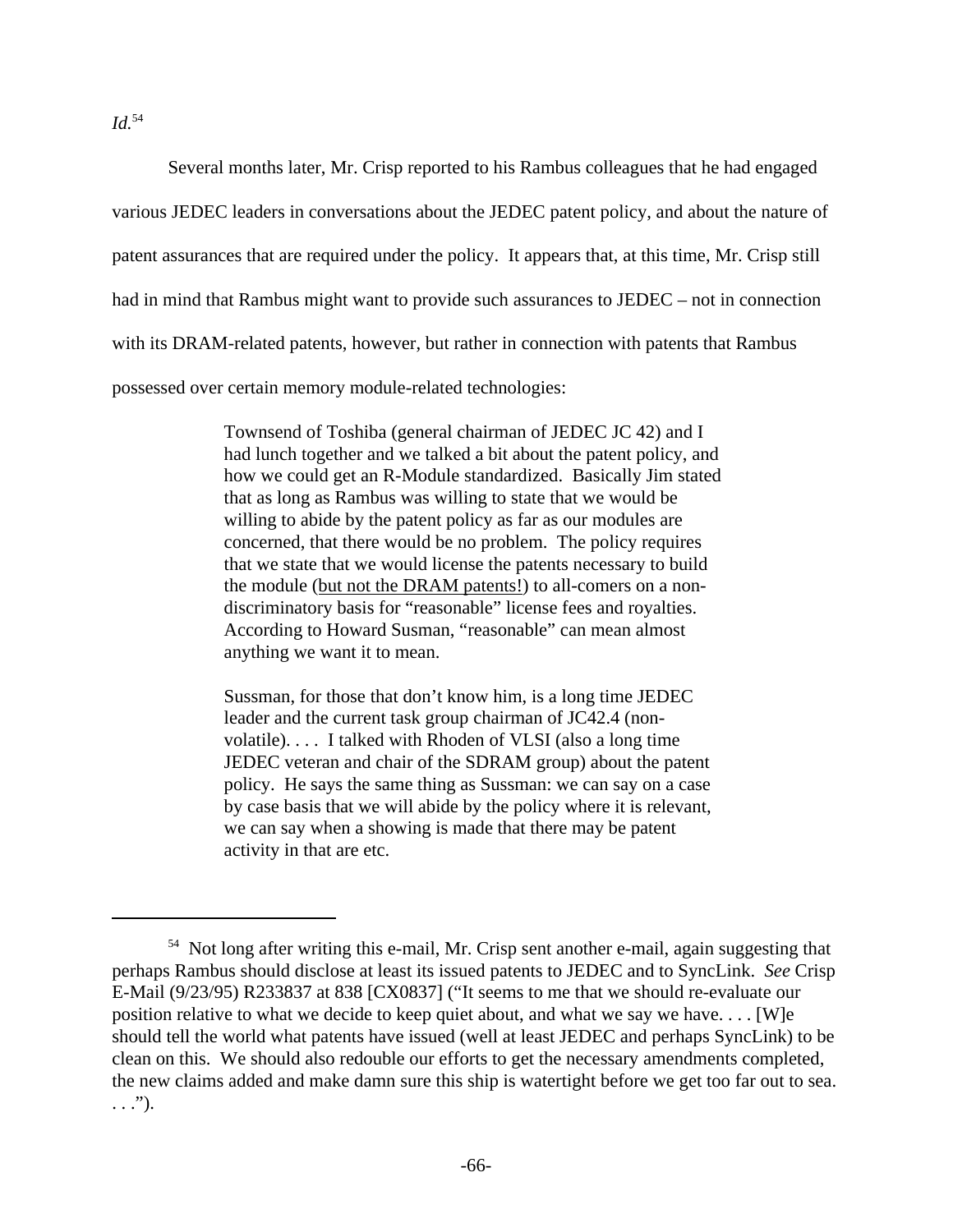So the conclusion I reach here is that we can abide by the patent policy on a case by case basis, are free to set the terms of our license arrangements to what we like (as long as we agree to license all-comers to build our modules), "and we give nothing else up in the process". So the patent policy is something you can deal with on a ballot by ballot basis as Sussman had recently advised me. Personally I don't think this is nearly as onerous as some of us had earlier believed. As long as we mention that there are potential patent issues when a showing or a ballot comes to the floor, then we have no engaged in "inequitable behavior."

Crisp E-Mail (12/5/95) R69511 at 698 [CX0711] (emphasis added).

This e-mail raises a number of important points. First, it is important to draw a distinction between two different aspects of the "JEDEC patent policy" that are both discussed here: (1) the "disclosure" policy, and (2) the "licensing" requirement. Most of Mr. Crisp's comments go the latter – that is, to the aspect of JEDEC's rules that forbids any JEDEC committee to adopt a standard incorporating technologies that are subject to "known" patents or patent applications without first receiving advance, written assurances from the patent holder (or applicant) that such technologies will be made available for license on "reasonable and nondiscriminatory" (often abbreviated as "RAND") terms. As Mr. Crisp notes, JEDEC members can determine "on a case by case" whether they chose to "abide by" this policy. In other words, JEDEC members are not required to agree to RAND licensing terms. However, if they do not, their patented or patent-pending technologies (which presumably have been disclosed to JEDEC) cannot be used in JEDEC's standards; the rules simply forbid this. The disclosure policy, on the other hand, is a mandatory requirement, as Mr. Crisp seems to acknowledge by the final statement quoted above: "As long as we mention that there are potential patent issues when a showing or a ballot comes to the floor, then we have no engaged in 'inequitable behavior.'" *Id.* Hence, with respect to disclosure of relevant patents and patent applications, JEDEC members do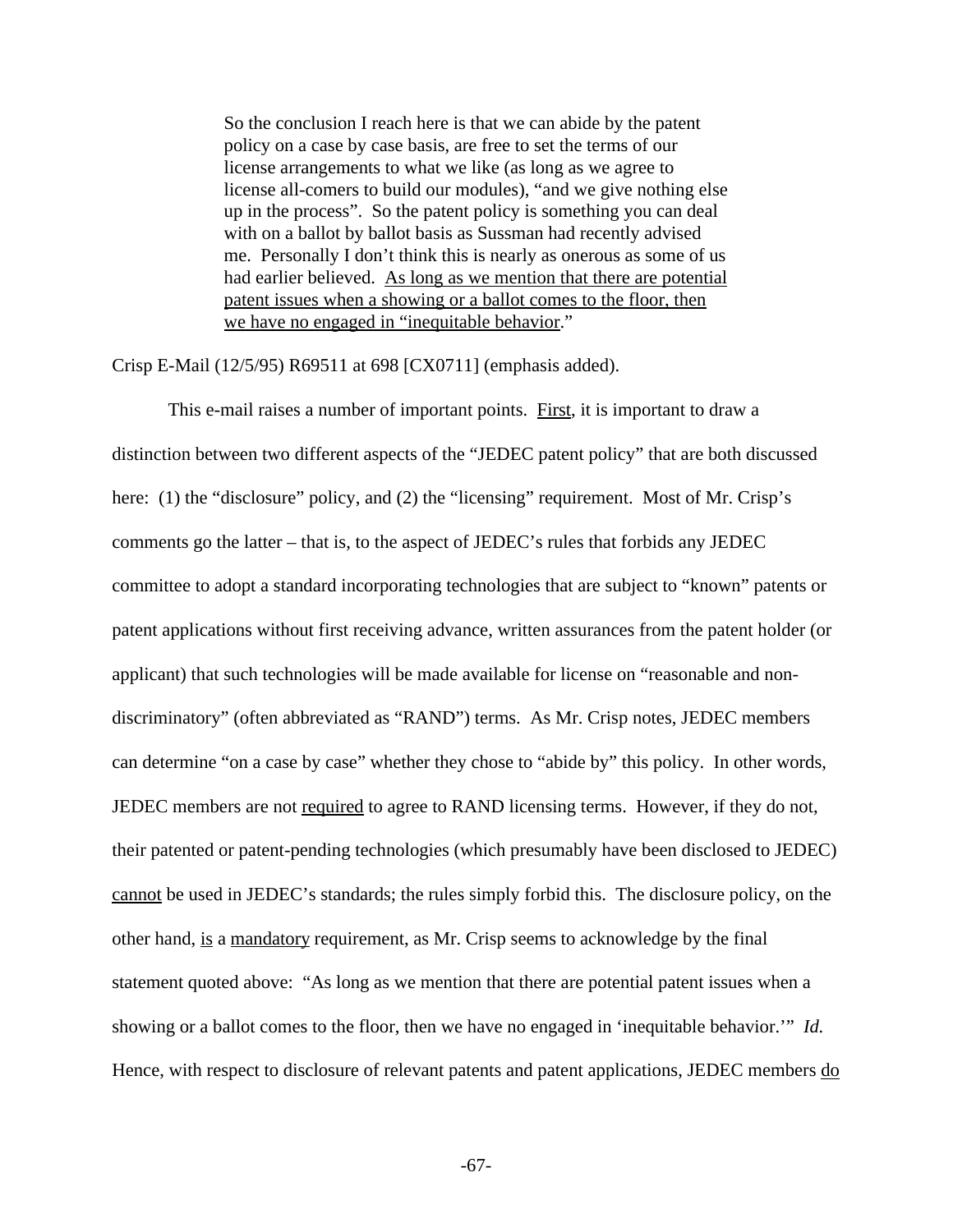not have the option to choose "on a case by case basis" whether to "abide by" JEDEC's policy. *Id.* Such disclosures are required.

Second, it is interesting to note that, although Mr. Crisp had earlier suggested (in a September 1995 e-mail) the possibility of Rambus making a RAND statement "exactly like Intel" with respect to the company's DRAM-related intellectual property, it does not appear that this was still being considered when Mr. Crisp wrote the e-mail quoted above (i.e., in December 1995). Crisp E-Mail (9/11/95) R69511 at 677 [CX0711]. At a minimum, what is clear from the above e-mail is that his comments were in reference to the idea of possibly making a RAND disclosure in relation to "patents necessary to build" a Rambus "module" – "but not the DRAM patents!," Mr. Crisp quickly and emphatically added. Crisp E-Mail (12/5/95) R69511 at 698 [CX0711] (emphasis added). Nor for that matter did Rambus ever provide any RAND assurances to JEDEC, in connection with either modules or DRAMs.<sup>55</sup>

Third, this e-mail suggests that Richard Crisp knew where to turn if he needed input on the effect or proper interpretation of JEDEC's patent policy. In this instance, to assure himself of what the policy required, he went to three very prominent leaders in JEDEC – Jim Townsend, Howard Sussman, and Desi Rhoden. Mr. Crisp's September e-mail discussing the RAND issue

<sup>&</sup>lt;sup>55</sup> As noted above, Rambus was expressly asked by IEEE to give RAND assurances in connection with possible intersection between Rambus patents and features in the SyncLink design, but Rambus refused to provide any such assurances to IEEE, not once but twice. *See, supra,* note 53. The fact that Rambus was so stern in refusing to give such assurances to IEEE, in connection with DRAM-related patents, suggests (as does substantial other evidence) that, had it been directly asked to do so, Rambus would have similarly refused to give such assurances to JEDEC. The manner in which Rambus dealt with the RAND issue within both JEDEC and IEEE suggests something else as well – namely, that the key decision makers within Rambus did not agree with the assessment that "'reasonable' can mean almost anything we want it to mean." Crisp E-Mail (12/5/95) R69511 at 698 [CX0711] (emphasis added). At a minimum, this was not a risk that Rambus was prepared to take.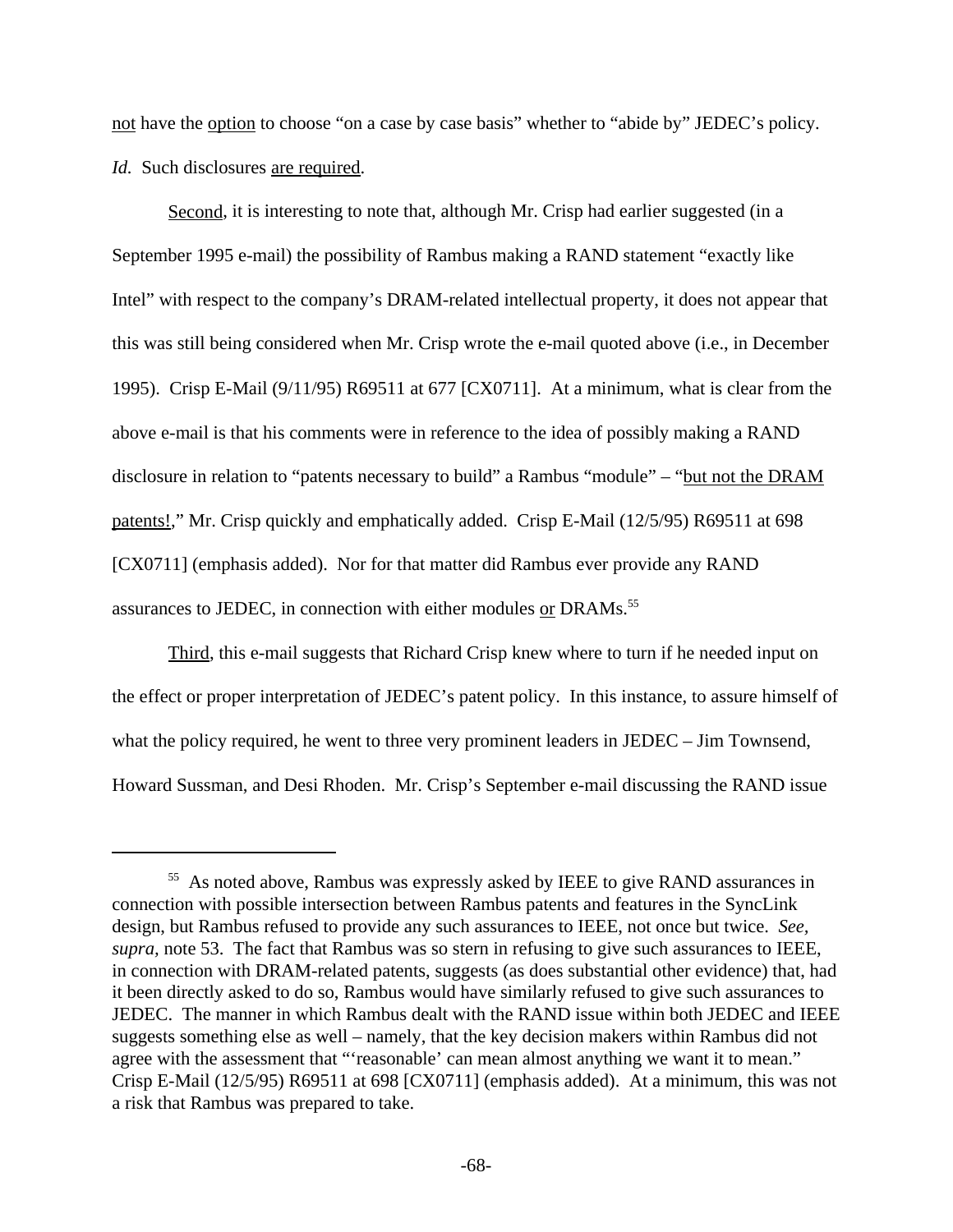suggested that he knew of another person to whom he could turn, if needed, for input on JEDEC's patent policy – i.e., John Kelly, who at that time was the EIA/JEDEC General Counsel (and is now also JEDEC's President). Crisp E-Mail (9/11/95) R69511 at 677 [CX0711] ("I will volunteer to contact John Kelly and work this issue with him if we come to the conclusion that this is in our best interest.").

Fourth, it is interesting to note the following statement from Mr. Crisp's e-mail, regarding JEDEC's patent policy: "Personally I don't think this is nearly as <u>onerous</u> as some of us had earlier believed." Crisp E-Mail (12/5/95) R69511 at 698 [CX0711] (emphasis added). At a minimum, this statement is consistent with other evidence showing that Rambus focused attention on the JEDEC patent policy at an early stage during its participation in the organization.  *See, e.g.,* Vincent Notes (3/25/92) R203251 at 251 [CX1941] (notes from conference between Mr. Roberts and Mr. Vincent referring to "Jedec . . . Standard for **DRAM's**," "Advising **JEDEC** of patent applications," and "Allen" getting "JEDEC bylaws re patents") (emphasis in original); Vincent Notes (3/27/92) R203254 [CX1942] (again referring to "Allen [Roberts] is ordering JEDEC bylaws"). The statement also seems to suggest that Rambus's early impression of the JEDEC patent policy was that it was "onerous," or demanding. Such statements stand in marked contrast to the arguments Rambus seeks to make in this proceeding, to the effect that JEDEC's policy was entirely "voluntary" and applied in only the narrowest of circumstances – i.e., when issued (as opposed to pending) patents contained express claims that, as an objective matter, literally covered or "read on" a final JEDEC standard.

Finally, it is interesting to note the last statement quoted above from Mr. Crisp's December 5, 1995, e-mail: "As long as we mention that there are potential patent issues when a showing or a ballot comes to the floor, then we have no engaged in 'inequitable behavior.'"

-69-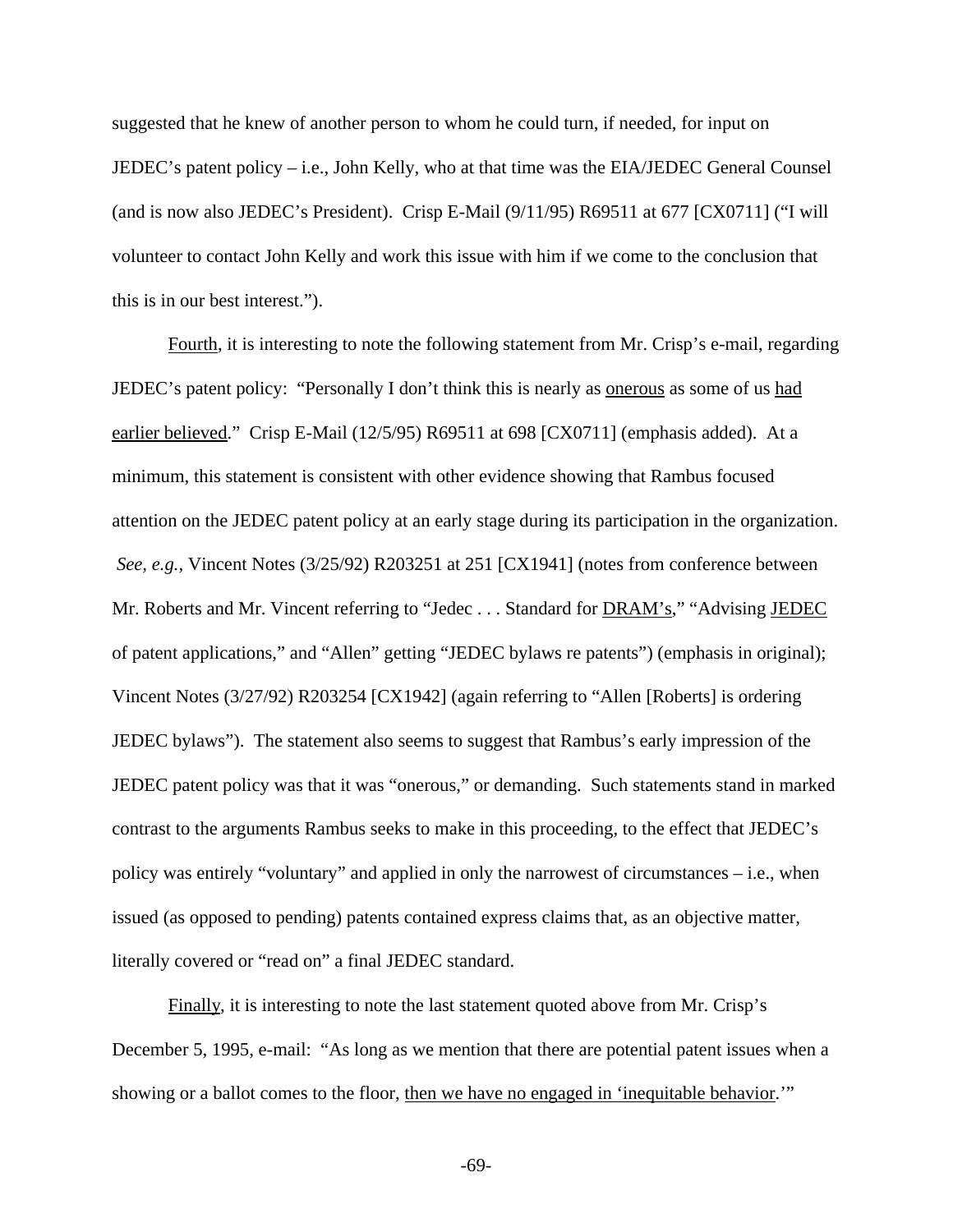Crisp E-Mail (12/5/95) R69511 at 698 [CX0711] (emphasis added). As this statement points out, during the last JEDEC meeting it attended (in December 1995) Rambus remained focused to some degree on the same legal concerns that its lawyers had raised nearly four years earlier – the potential for Rambus's JEDEC-related conduct to be held to constitute "inequitable behavior," in turn resulting in Rambus's JEDEC-related patents being held unenforceable on grounds of "equitable estoppel." As discussed immediately below, such legal risks were very much a focus of concern within Rambus in late 1995.

## **b. Rambus Decides to Withdraw from JEDEC Amidst Heightened Concerns About Legal Risk.**

During the final months of Rambus's participation in JEDEC, the company's focus turned back to the same sorts of legal issues that were a source of concern from the outset. As discussed above, in the first few months of its involvement in JEDEC, Rambus was told by its outside counsel that there was a risk that, through its participation in JEDEC, Rambus patents could be rendered legally unenforceable, under the patent-related doctrine of "equitable estoppel." *See* Vincent Notes(3/27/92) R203254 [CX1942] ("I said there could be equitable estoppel problem if Rambus creates impression on JEDEC that it would not enforce its patents or patent appln . . . cannot mislead JEDEC into thinking that Rambus will not enforce its patent"). In fact, based on this concern, Rambus's outside patent counsel – Lester Vincent – had encouraged the company to withdraw from JEDEC. *See* Vincent, *Rambus v. Infineon* Dep. Tr. (4/11/01) 320:6-321:4 (explaining that, because of "[t]he downside risk . . . of equitable estoppel," he told Rambus he "didn't think it was a good idea"; "Q. The downside risk was that someone was going to raise the issue of equitable estoppel if Rambus attended JEDEC? A. Right.  $\ldots$ ").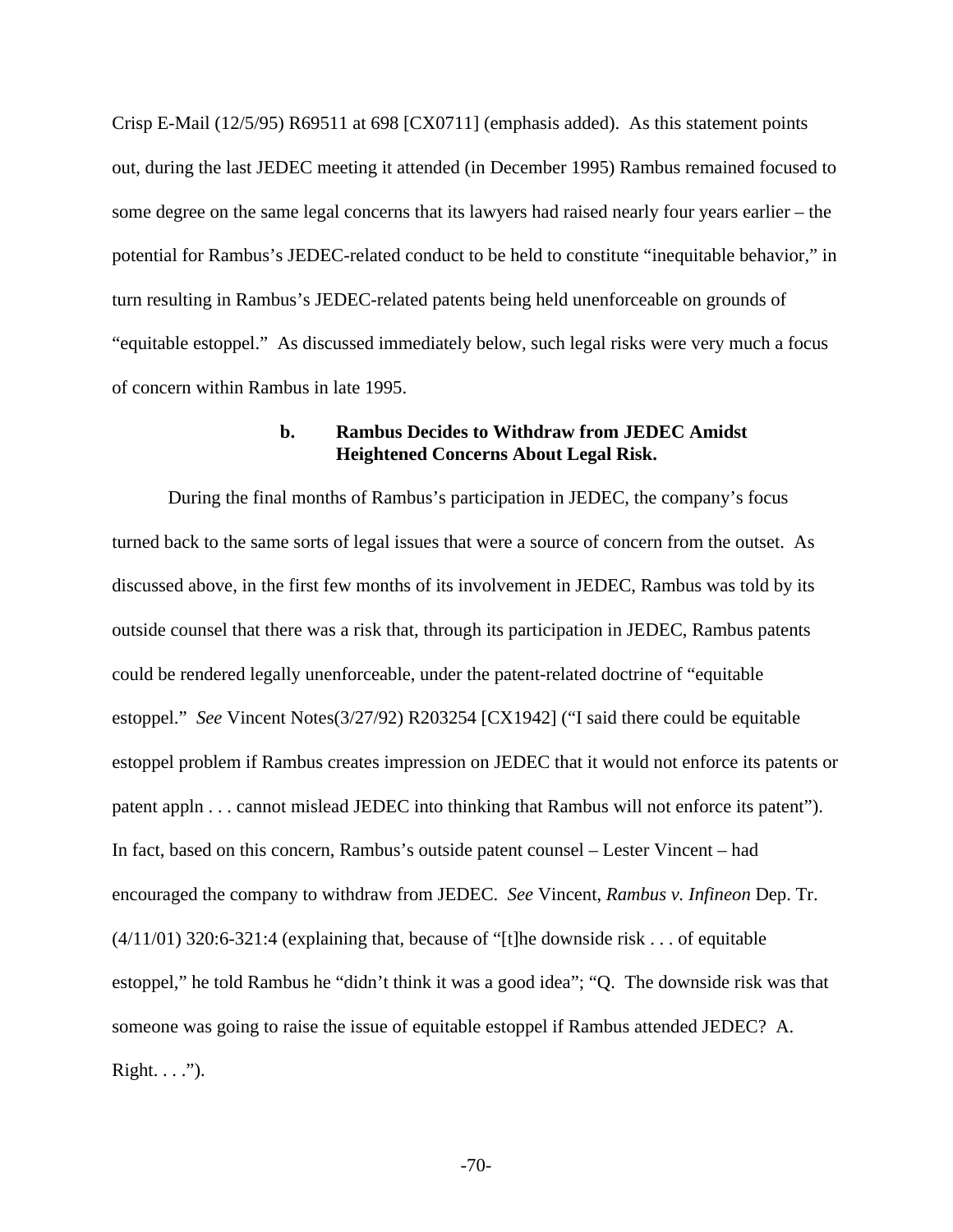During the intervening years of Rambus's involvement in JEDEC, Mr. Vincent would have occasion to raise such legal issues again. For instance, in May 1993 Mr. Vincent forwarded to Richard Crisp a detailed presentation underscoring the legal risks associated with "Patents and Industry Standards." Presentation Entitled "Patents and Industry Standards" attached to Vincent Letter (5/4/96) V1231 at 32 [CX1958]. Among other things, the presentation explained that, when a participant in a standard-setting process seeks to enforce patents covering the relevant standards, there are not one, but two "possible legal theories for non-enforcement":

- "Estoppel," and
- "Antitrust."

*Id.* at V1242 (emphasis added). The presentation further explained that affirmatively misleading conduct need not exist in order for such legal theories to apply; "intentionally misleading silence" might be sufficient if, for instance, the patent holder had a "duty to speak." *Id.* at V1244 (emphasis added).<sup>56</sup>

Between May 1993 and September 1995, the record does not appear to contain much if any evidence of legal advice regarding such legal risks. This changed, however, in mid-September 1995, when it was announced within Rambus that the company had hired a new inhouse patent attorney, Anthony Diepenbrock. The nature of what Diepenbrock was hired to do was clearly spelled out in a broadly addressed e-mail – entitled "keep tony informed of

<sup>56</sup> As Richard Crisp testified during the *Infineon* trial, he understood that simply being silent during JEDEC meetings was not enough to avoid risks of equitable estoppel. *See* Crisp, *Rambus v. Infineon* Trial Tr. Vol. 9 (5/2/01) 98:9-15 [CX2092] ("Q. So what he [Lester Vincent] told you is that even if you go to the JEDEC meetings and stay silent and you don't do anything else, you still have a risk that your patents will be unenforceable if you let the standard go forward and you don't tell them you have patents, right? Isn't that what Lester Vincent told you? A. Yes, that's what he said.").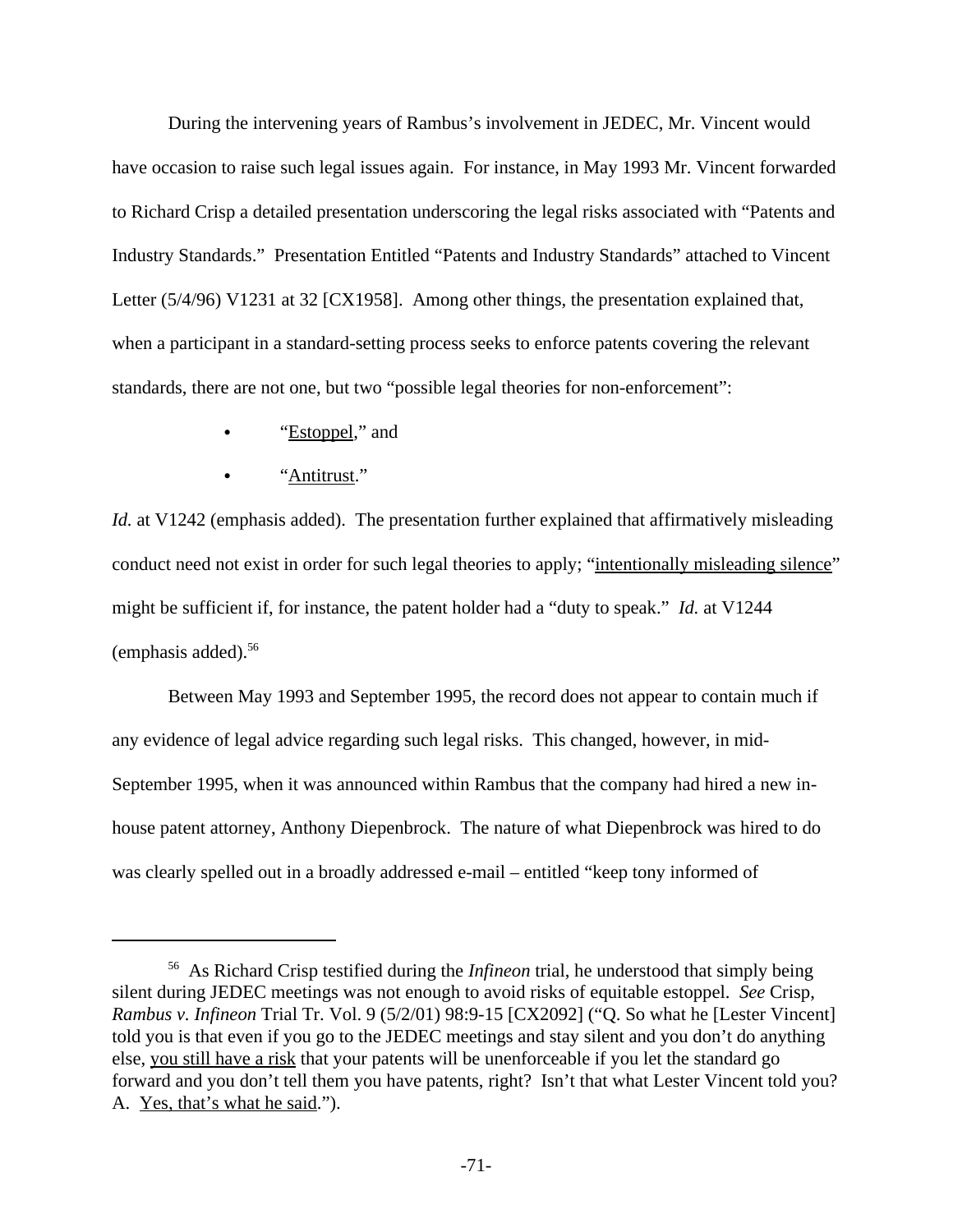competitive developments" – sent out by Geoffrey Tate:

tony's #1 objective right now is to understand competitive technology, get up to speed on all of our patents filed, assess how many and how strong our current patents/claims are vs competition, and determine what should proactively be done to strengthen our IP position relative to competition.

as part of this it would be very helpful if, any time you have any email talking about competitive technology developments/directions (e.g. JEDEC meeting reports, etc.) if you would add "adiepenb" to your distribution list.

### Tate E-Mail (9/12/95) R233832 [CX0831].

From all appearances, Mr. Diepenbrock hit the ground running. Within roughly a week of starting, Mr. Diepenbrock had sent an e-mail to Geoffrey Tate and others providing "an initial status of the situation . . . with regards to [Rambus's] coverage" of various competitive DRAM designs. Diepenbrock E-Mail (9/21/95) R233834 [CX0834] (noting, *inter alia*, that Rambus had patents pending that related to "DLL," "PLL," "clock synchronization," and "minimizing clockdata skew in a bus system"). Just as quickly as Mr. Diepenbrock immersed himself into these patent issues, however, he appears to have developed concerns about the legal risks associated with Rambus efforts to secure patents covering competitive DRAM designs, at least to the extent those designs were being established by open standards groups like JEDEC and IEEE-SyncLink.

Mr. Diepenbrock's precise concern, as he would later testify, was that Rambus could be judged to have engaged in "misleading conduct," and that other JEDEC participants, having "relied upon" such conduct "to the [ir] prejudice," could successfully assert the defense of equitable estoppel if sued by Rambus for patent infringement. Diepenbrock, *Rambus v. Infineon* Dep. Tr. (3/14/01) 141:7-8 . This was a risk that, in Mr. Diepenbrock's view, Rambus "did not want to take":

-72-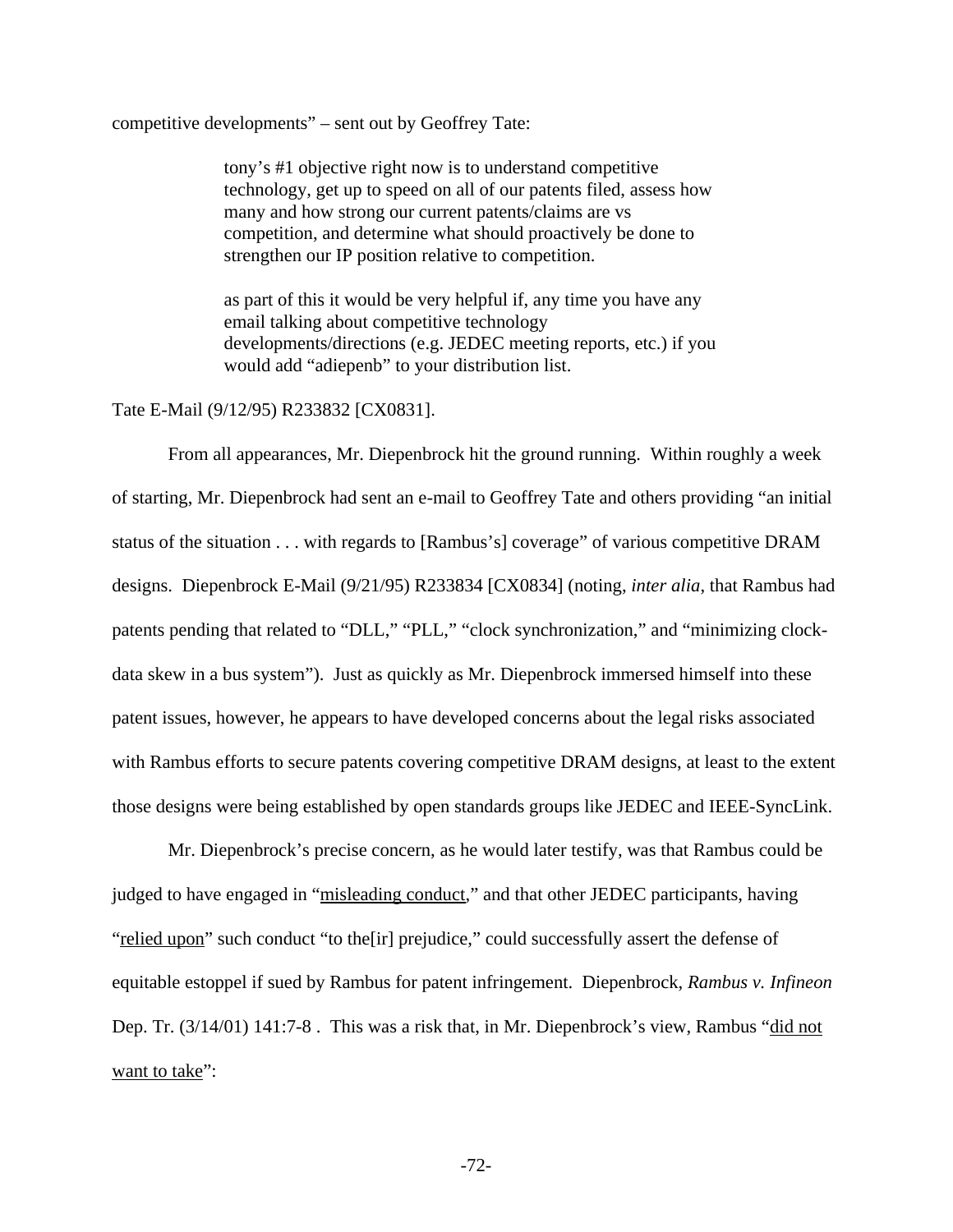I explained [to Richard Crisp] that there are certain doctrines in patent laws, equitable doctrines that can render a patent unenforceable. And one of those doctrines is laches, and the other is equitable estoppel, two of them. And that he was running a risk that equitable estoppel, which might have been construed by his actions, would render some or – some patents that had issued unenforceable, and that we did not want to take that risk.

*Id.* at 148:16-25.

Some of Mr. Diepenbrock's thoughts, and Richard Crisp's reactions to them, were

summarized in an e-mail drafted by Mr. Crisp in September 1995, the subject line of which read,

"some further thoughts regarding patent issues and a bit about SyncLink":

One other thought I had regarding Tony's worst case scenario regarding estoppel:

The only thing lost is the ability to enforce our rights against those that can prove estoppel applies: in this case perhaps SyncLink. We do not have our patent invalidated. It is still enforceable on other devices . . . .

Having said all of that, Tony brings up a good point regarding our patent position within the standards organizations. At the time we began attending JEDEC we did so to learn what the competition was working on and what sort of performance systems using that technology would be able to achieve and what sorts of issues would arise when designing with the devices (primarily SDRAM/SGRAM).

As time passed our reasons for attending JEDEC increased into gaining leads into who was working for what semiconductor company (contact points), and where they were putting their emphasis . . . .

During the beginning of this period, we had no issued patents. We decided that we really could not be expected to talk about potential infringement for patents that had not issued both from the perspective of not knowing what would wind up being acceptable t the examiner, and from the perspective of not disclosing our trade secrets any earlier than we are forced to.

As time passed some of the patents issued and then we have really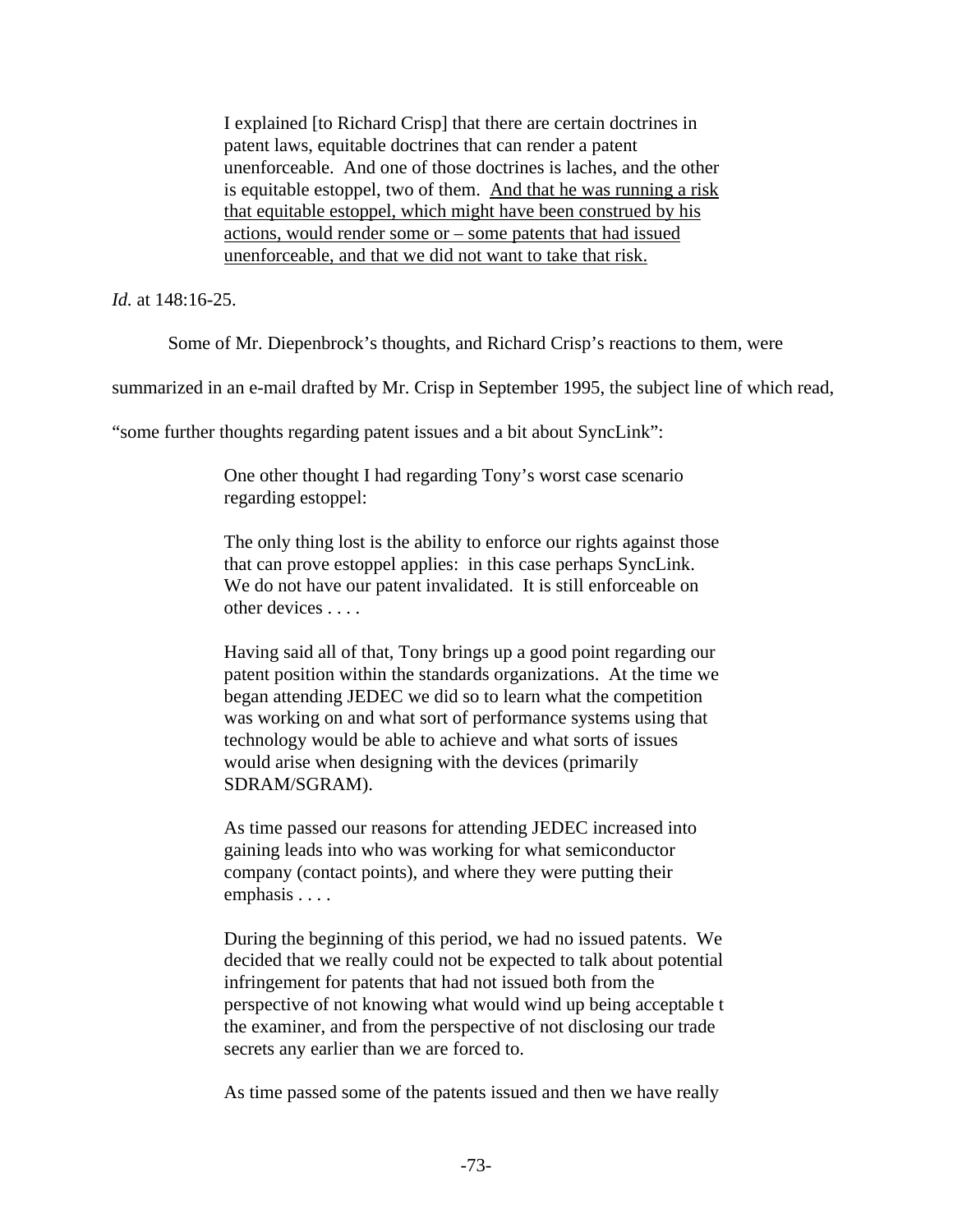not made the committees aware of this fact, except for once [referring to his disclosure of the '703 patent], when I did and later was castigated for doing so.

Crisp E-Mail (9/23/95) R233837 at 837-838 [CX0837].

Mr. Diepenbrock's advice to Rambus was clear, and it was consistent with the advice that Rambus received from Lester Vincent three and a half years earlier. As Mr. Crisp later testified, Mr. Diepenbrock "took the position that he thought [Rambus] shouldn't . . . continue going to any" standard-setting meetings, due to the "equitable estoppel . . . concern." Crisp, *Rambus v. Infineon* Dep. Tr. (4/13/01) at 804:7-9, 805:19-20 [CX2082]. Rambus initially chose to ignore this advice, just as it had ignored Lester Vincent's advice years earlier. As Mr. Crisp testified, "[W]e had to agree to disagree at that point in time." *Id.* at 805:15-16. Rambus's thinking began to change, however, when – in December 1995 – Mr. Vincent forwarded to Rambus a copy of the Federal Trade Commission's proposed consent order in *In the Matter of Dell Computer Corporation*. *See* Vincent Letter (12/19/95) R202778 [CX1990].

The *Dell* Consent Order not only provided tangible proof that conduct of the sort Rambus had been engaging in could be of significant interest to federal antitrust officials, but also demonstrated the breadth of potential antitrust-based remedies relating to such conduct – namely, orders rendering undisclosed patents unenforceable against any affected party. The possibility of such antitrust remedies being imposed against it was a serious concern to Rambus. Prior to the *Dell* decision, it appears that Rambus's management had justified ignoring Mr. Vincent's and Mr. Diepenbrock's advice to withdraw from JEDEC in part based on the perception that the legal remedies for equitable estoppel were considerably more narrow than this. As Richard Crisp reasoned,

The only thing lost [due to the successful assertion of equitable

-74-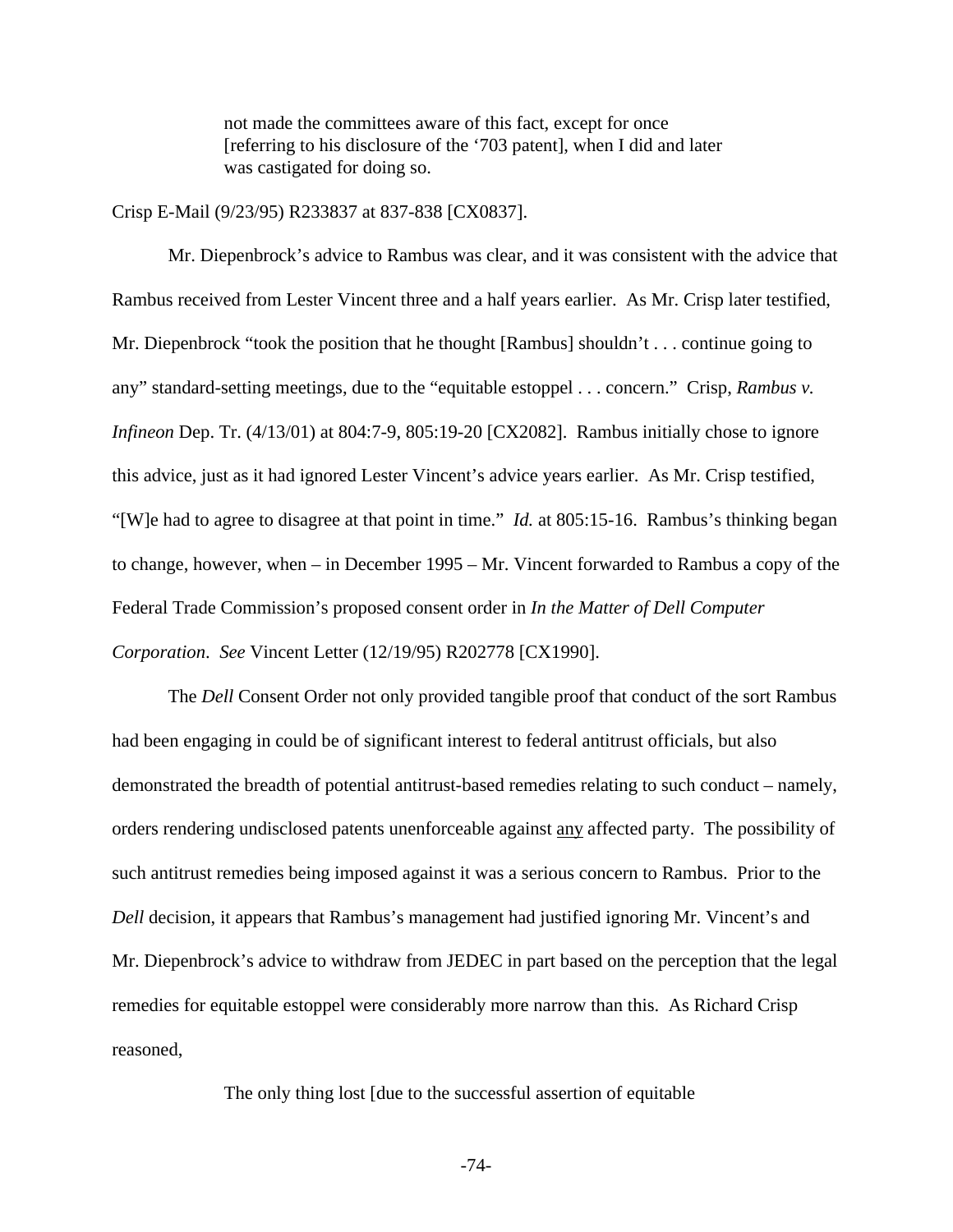estoppel] is the ability to enforce our rights against those that can prove estoppel applies . . . . We do not have our patent invalidated. It is still enforceable on other devices.

Crisp E-Mail (9/23/95) R233837 at 837 [CX0837] (emphasis added).

Although Mr. Vincent previously had advised Rambus to withdraw from JEDEC,<sup>57</sup> in the wake of *Dell* his calls for Rambus's withdrawal became far more emphatic. As recorded in Mr. Vincent's notes, his message to Rambus was unequivocal: "No further participation in any standards body . . . do not even get **close**!!" Vincent Notes (1/00/96) R203881 [CX1928] (triple underlining in original). This time, Rambus followed Mr. Vincent's advice. By late January 1996, the internal decision to withdraw from JEDEC had been made. As Richard Crisp reported, "in the future, the current plan is to go to no more JEDEC meetings due to fear that we have exposure in some possible future litigation." Crisp E-Mail (1/22/96) R234662 at 663 [CX0858] (emphasis added). Thus, it appears that, after learning of the Commission's *Dell* Consent Order, Rambus and its lawyers finally came to the mutual conclusion that the "downside risk" of continued participation in JEDEC was simply too great. *See* Vincent, *Rambus v. Infineon* Dep. Tr. (3/14/01) 191:20-23 ("given Dell's decision, my advice was . . . if you do a balancing of the upside potential versus the downside risk, it would be prudent to withdraw. . ."). As Mr. Crisp later wrote, "remain [ing] in an ownership position with our patent rights . . . was a show stopper for us in participating in JEDEC." Crisp E-Mail (8/26/96) R208394 at 395 [CX0903].

<sup>57</sup> *See* Diepenbrock, *Rambus v. Infineon* Dep. Tr. (4/11/01) 262:10-19 ("[H]e said that Dell had been estopped from enforcing [a] patent" and that this "supported his . . . previous statements to Rambus people that they should not participate" in standard-setting activities); *see also id.* at 263:7-12 ("He told me that he had advised – previously advised people, before I had arrived apparently, that they shouldn't attend those meetings" because "there's an equitable estoppel issue").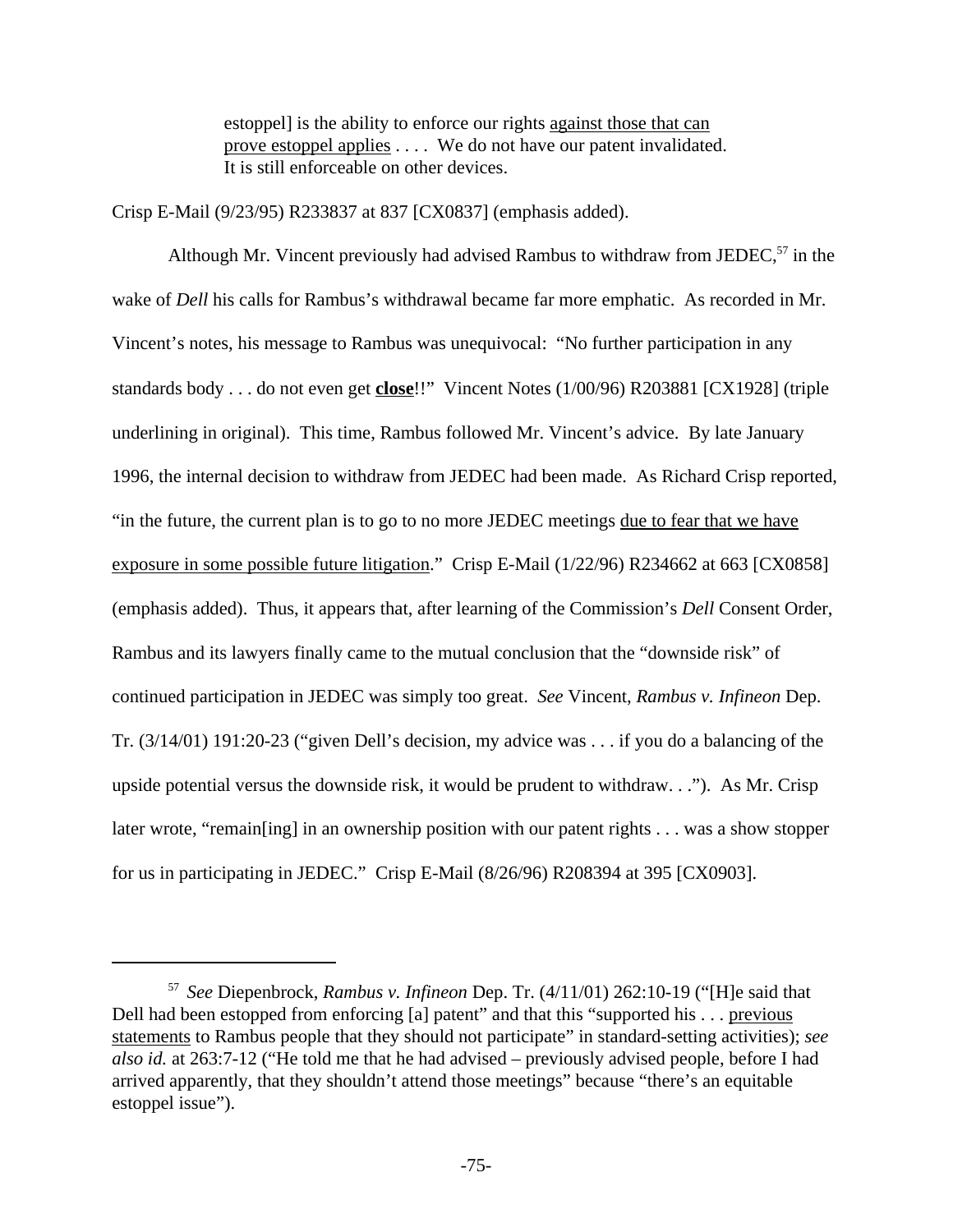#### **c. 200 Megahertz SDRAMs and Rambus's "IP Crush Plan."**

On September 21, 1995, Allen Roberts sent an e-mail to other senior Rambus executives

entitled, "Let the IP war begin." Roberts E-Mail (9/21/95) R233833 [CX0833] (emphasis

added). The issue that prompted this was not SyncLink, but rather a new, potentially far more

serious threat – 200 Mhz SDRAMs, which (by contrast to SyncLink) were not far off in terms of

actual production. The text of Mr. Roberts's e-mail read as follows:

During dinner last night Dr. Jun told me that LG is working of 200 Mhz SDRAM. I asked how he was going to solve the AC timing problem. He said they were going to use a DLL to compensate for output delay! . . . He said they are planning on having the parts next year (this probably means 1997). I did not ask, but I assume these parts have low swing signals as well.

He said that "several" companies are doing similar parts. Dr. Jun is good buddies with Dr. Lim of Samsung (they went to school together) and also is very chummy with Hitachi (LG does lots of production for Hitachi); so I assume this means that Hitachi and Samsung at least are doing similar parts.

I did not comment to Dr. Jun on his statements.

I think we are going to need to generate a IP crush plan on this. Both the idea of clock compensation and low swing signals are claims which we have filed but have not been issued.

*Id.* (emphasis added).

As noted by Mr. Roberts, the 200 Mhz SDRAM threat was not limited to this one

company – LG – but rather it was his understanding "that 'several' companies" were doing work

on "similar parts." *Id.* In the months that followed, Rambus would receive confirmation of this.

*See, e.g.*, Mooring E-Mail (12/18/95) R233845 [CX0847] ("ATI is using a DLL to run their

SDRAMs fast."); Tate Notes (10/25/95) R33935 at 34053 [CX1729] (notes of meeting with

NEC; refer to NEC developing "New SDRAM"). In the case of Samsung, Rambus came by this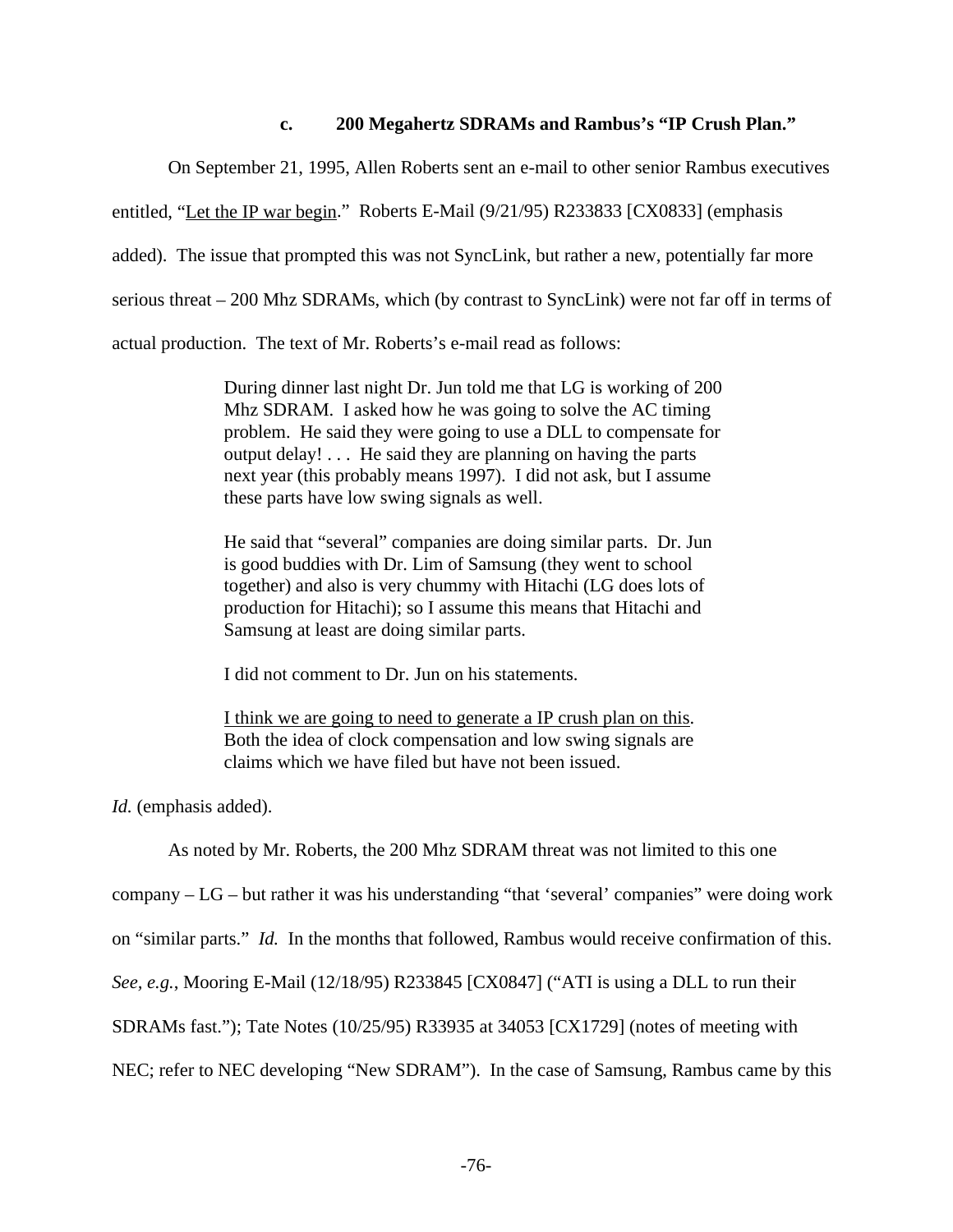information in an interesting manner. In January 1996, Allen Roberts sent an e-mail to other Rambus executives explaining as follows:

> This morning we met with Samsung. They also were meeting with Intel today. As it turned out, I met with CK Lee (Rambus project lead) for awhile in Mr. Choi's office (Lee's boss). On Choi's desk was a copy of a presentation being given to Intel on SDRAM enhancements. The list of enhancements included data transmitted on both edges (control and address on one edge), differential clocks and PLL's/DLL on die. The slide had pro had cons for the enhancements, so it was like Samsung explaining the ideas they are thinking about. I wasn't able to read everything, so I don't know what the conclusions were.

Roberts E-Mail (1/26/96) R234669 [CX0861].

Given that various DRAM manufacturers, who were also JEDEC members and RDRAM licensees, were working on 200Mhz SDRAMs in this time period<sup>58</sup> – devices that incorporated features, such as on-chip PLLs, over which Rambus had pending patent claims – Rambus was squarely faced with a decision as to what it would, and would not, say about the potential for such SDRAM devices to infringe its patents. In dealing with this issue, it appears that Rambus tried to balance two considerations. On the one hand, it was in Rambus's interest to discourage these firms from continuing to pursue these high-speed SDRAM devices, as opposed to dedicating more resources to RDRAM. On the other hand, it appears that Rambus – consistent with the policy it had followed to this point of not disclosing to JEDEC, or JEDEC members, the scope of its IP – did not want to disclose too much.

The first time this issue arose was in December 1995, when Geoffrey Tate and his Rambus colleague Subodh Toprani had a meeting with the Korean firm LG – the same firm that

<sup>58</sup> *See* Mosys Competitive Summary (3/29/96) R43963 at 970 [CX1319] (stating that "SDRAMs" are "going quickly to 200 MHz").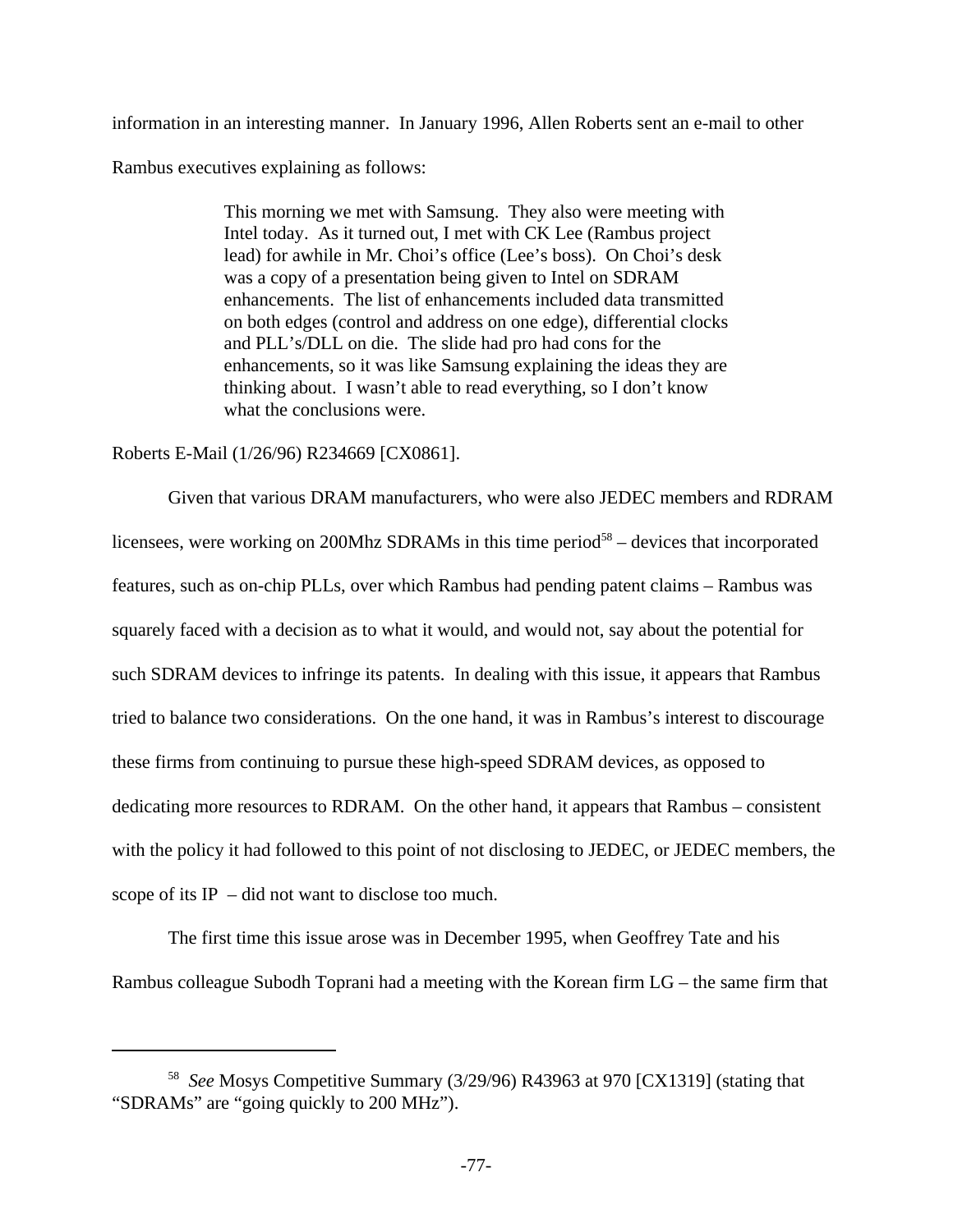Mr. Roberts had earlier reported was working on 200 Mhz SDRAM. In an e-mail reporting on that meeting, Mr. Tate noted that the subject of a "200Mhz" SDRAM device "with low swing/dll, etc." was again discussed. Tate E-Mail (12/10/95) R234618 at 618 [CX0844]. In addressing this issue with LG, Mr. Tate carefully chose his words: "We pointed out that by the time that could happen that a) rambus will be much improved and b) the sdrams would start looking a lot like rambus so why not go straight to rambus." *Id.* (emphasis added). That these words were carefully and strategically selected seems clear. In fact, commenting on this approach to addressing this issue with DRAM makers, Toprani stated,

> [I]mplying that sdrams with low voltage swings, terminated transmission lines and phase lock loops on both edges begin to look a lot like rambus may not be a bad ploy.

Toprani E-Mail (3/20/96) R234716 at 716 [CX0875] (emphasis added).<sup>59</sup>

There is some evidence in the record to suggest that Rambus may have believed that some of the companies developing 200 Mhz SDRAMs were knowingly using elements of Rambus intellectual property. *See id.* ("if they are out to screw us and use our IP for their sdram, there is nothing we can do now"). On the other hand, Complaint Counsel is aware of no evidence suggesting that any such concerns on Rambus's part were well justified. In fact, a Rambus document that addresses this subject seems to undercut the notion that the companies that were developing 200 Mhz SDRAMs in this time period were aware of any Rambus intellectual property issues pertaining to such devices. The document – entitled "200MHz

<sup>59</sup> Mr. Tate took the same approach in a meeting later in 1996 with Samsung. *See* Tate E-Mail (11/3/96) R234880 at 881 [CX0912] ("he asked our perception on sdram-2. i said we think 200mhz will be very hard due to interconnect issues . . . and that the solutions are to put PLL's on board, change addressing solutions, etc. but then it starts looking a lot like rambus so why bother") (emphasis added).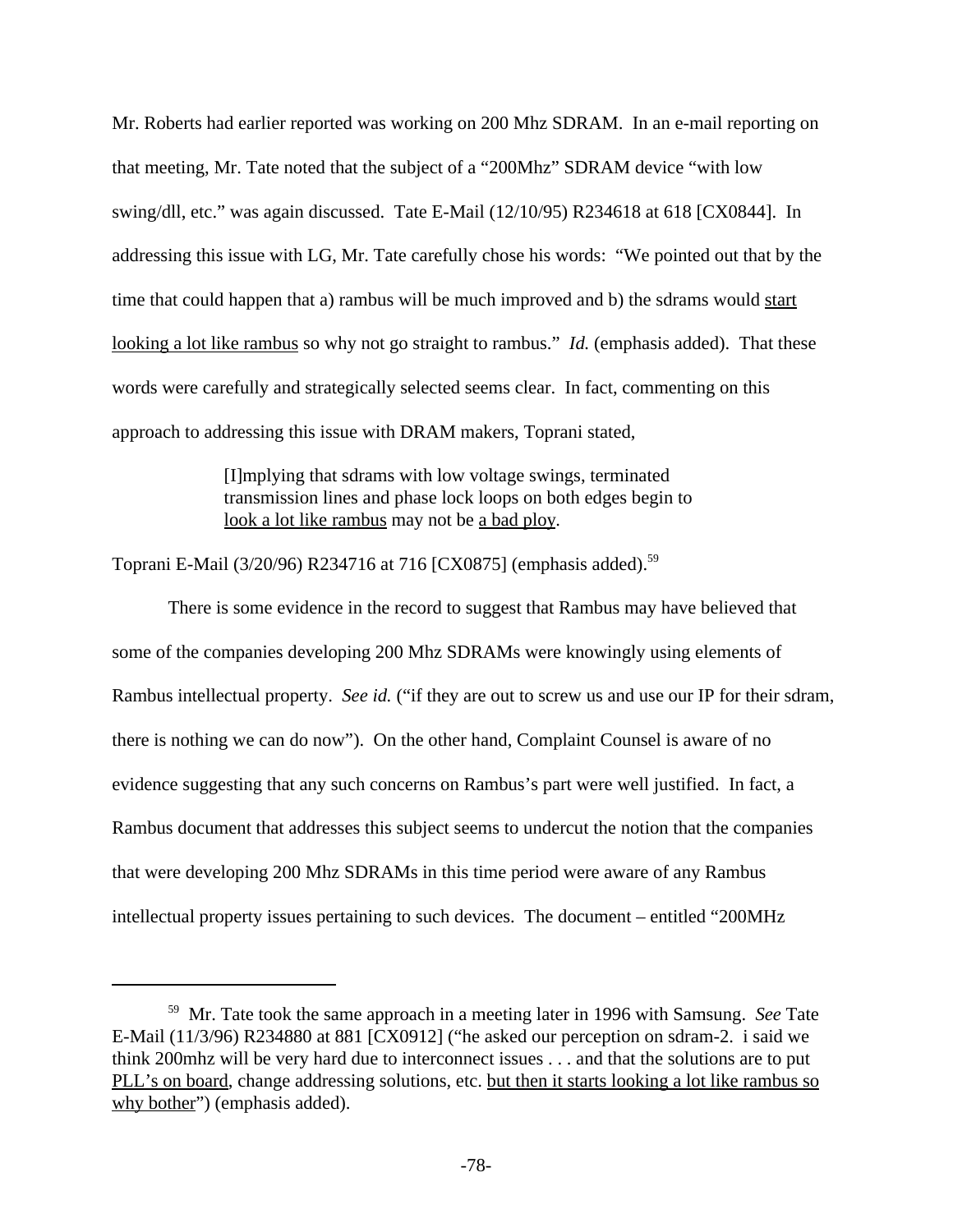SDRAM Myth?" – does suggest that the makers of such products might be seeking "to copy Rambus' implementation as much as possible hoping that Rambus ignores IP issues." (RF0485173 at 174 [CX1277].)<sup>60</sup> Yet immediately following this statement, the document reads:

# Challenges (do not tell them :-)

*Id.* (emphasis added).<sup>61</sup>

The presence of such a statement in a Rambus document, relating to this subject, in this time period, tends to suggest two things. First, it suggests that SDRAM makers at this time in fact did not know – or certainly were not told by Rambus, within or outside of JEDEC – that use of such things as DLLs and dual edge lock on an SDRAM would, or might in the future, infringe upon Rambus patents. Second, this statement suggests that Rambus, for strategic reasons, did not want DRAM makers to be aware that its intellectual property extended to use of such technologies in an SDRAM device.

# **d. Asynchronous Competition and "SDRAM Lite."**

In the years immediately following publication of the initial SDRAM standard, SDRAMs were slow to be embraced by the marketplace. As noted in the minutes of the September 1995

<sup>&</sup>lt;sup>60</sup> Notably, two aspects of Rambus's intellectual property explicitly referenced in this document are "Dual Edge . . . Clock" and "DLL." *Id.* at RF0485177.

<sup>&</sup>lt;sup>61</sup> As Your Honor may know, the symbol used here  $-$  :-)  $-$  is known as an "emoticon." As Random House's website explains, "Emoticons are a very clever use of standard punctuation marks to express human emotion." www.randomhouse.com/features/davebarry/emoticon.html. The specific type of emoticon used in this instance is typically used to express satisfaction, or a sarcastic joke. *See* www.muller-godschalk.com/emoticon.html ("A :-) emoticon is a standard smiley and means 'you are joking; satisfied.'"). It also happens to be the same symbol that Richard Crisp used when, in 1999, he joked about missing JEDEC-related documents having "fallen victim" to the company's document retention policy. *See* Crisp E-Mail (10/28/99) R221422 [CX1079] ("I'm looking for a copy (paper or electronic) of one of the original DDR datasheets from the 1996/1997 timeframe. Hopefully someone here has one that hasn't **fallen victim to the document retention policy :-)"** (emphasis added).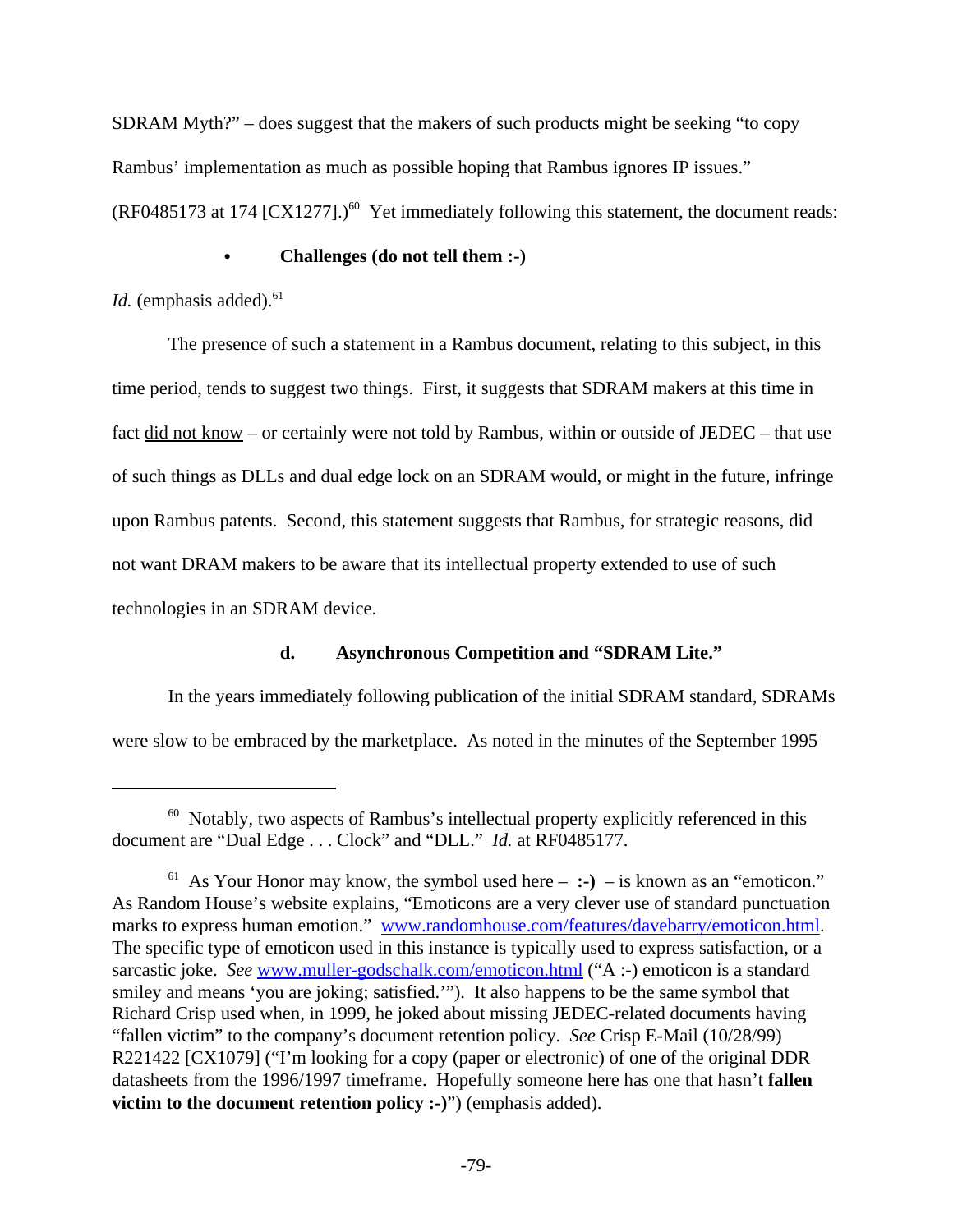JC-42.3 meeting, "SDRAMs [we]re being made, but a clear market [wa]s not yet there."

Minutes of JC-42.3 Meeting (9/11/95) R66450 at 455 [CX0091A]. The reasons for this are fairly clear. As Rambus co-founder Mark Horowitz has noted, in choosing between competing technologies or architectures, the DRAM industry seeks to end up with a solution that is "cheap enough to be competitive" but still "meets their needs." M. Horowitz, Merged DRAM/Logic (1996) MR0072786 at 800 [CX1323]. In the mid-1990s, it appears that many in the DRAM industry believed that they already had such a solution in the asynchronous DRAM architectures that predated SDRAM – namely, "EDO" and an enhanced version known as "Burst EDO."

Both inside and outside of JEDEC, there was a tremendous amount of discussion in this time period about the potential for these types of asynchronous DRAM designs to continue meeting the market's needs for years to come. *See, e.g.,* Crisp E-Mail (10/5/93) R69511 at 511 [CX0711] ("HP, Micron and Mitsubishi are now saying that EDO is the right thing to do that it offers better performance than DRAM at a much lower cost than SDRAM."); Tate Notes (1994) R34093 at 174 [CX1717] (notes from October 6, 1994: "Burst EDO => Nail if coffin for  $SDRAM$ ").<sup>62</sup> In fact, there were elements of JEDEC's membership who preferred to focus their attention on improving such asynchronous designs rather than pursue the synchronous DRAM path. *See* Crisp E-Mail (12/7/94) R69511 at 558 [CX0711] ("There will be a special meeting in

<sup>&</sup>lt;sup>62</sup> See also, e.g., Crisp E-Mail (7/13/94) R69511 at 543 [CX0711] ("the EDO threat is real"); *id.* at R69545 (noting that, because of cost concerns, DRAM makers were "having a very hard time getting users to adopt . . . SDRAMs"); Crisp E-Mail (9/16/94) R69511 at 552 [CX0711] (noting that a "recent survey . . . of DRAM suppliers" showed that they had "favorable" feelings to the EDO devices"); Crisp E-Mail (3/14/95) R69511 at 566 [CX0711] (noting that various JEDEC participants were "extolling the virtues of EDO"); Minutes of JC-42.3 Meeting (9/11/95) R66450 at 456 [CX0091A] (noting that "as compared to EDO, SDRAM is harder to make and the yields are lower," and that "[w]ith CAS latency of 3 SDRAM, is not faster than EDO").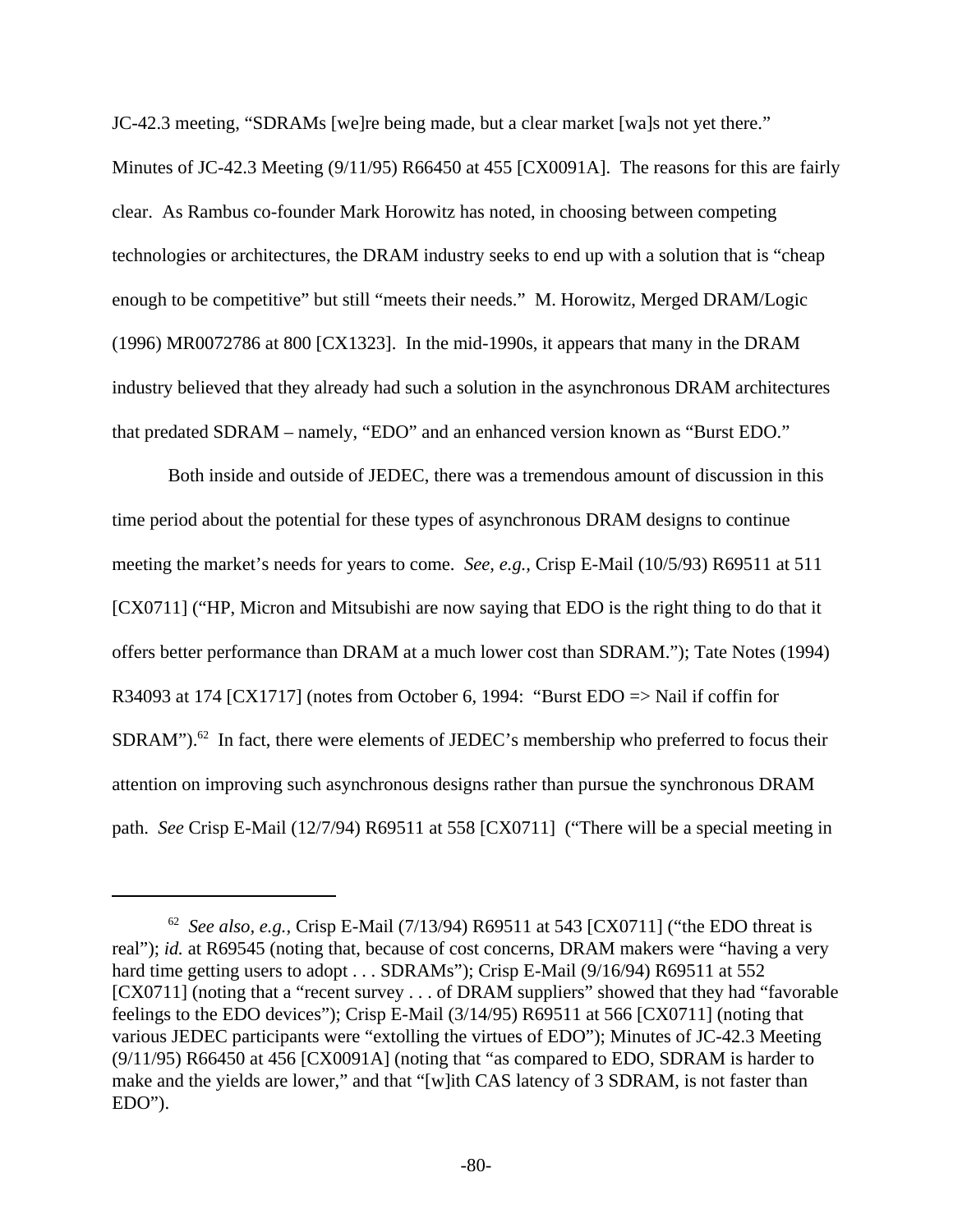San Jose during January to work on Burst DRAM issue. It appears that the Burst DRAM is beginning to build some momentum within JEDEC.") (emphasis added). By May 1995, Richard Crisp was predicting that "[t]he DRAM group will be split into two groups at JEDEC . . . . In the future they will have the Asynch DRAM group and the Synchronous DRAM group. The differentiation will be whether or not a clock is controlling the interface." Crisp E-Mail (5/24/95) R69511 at 579 [CX0711]. *See also id.* at R69580 (noting that some members "prefer" a "dual standard" – i.e., synchronous and asynchronous – and "feel the market will sort out what they want"). By July 1995, Mr. Crisp had become increasingly confident that Burst EDO would prevail over SDRAM. *See* Crisp E-Mail (7/18/95) R69511 at 660 [CX0711] ("What is Desi [Rhoden] going to do when the world rejects SDRAM in favor of Burst EDO?").<sup>63</sup>

Of course, the attractiveness of asynchronous DRAM designs, such as EDO and Burst EDO – as well as the slow acceptance of SDRAMs – related in large measure to cost. *See, e.g.,* Crisp E-Mail (12/7/94) R69511 at 555 [CX0711] ("Desi Rhoden lectured . . . that the real reason for the non-adoption of [SDRAMs] is the cost."). As noted above, the DRAM industry throughout the relevant time period had an almost singular preoccupation with controlling costs. Moreover, it was not just the DRAM vendors who were concerned about costs, but their customers as well. *See, e.g.,* Crisp E-Mail (7/13/94) R69511 at 544 [CX0711] ("The customers (Pentium type users) are saying . . . they want cheap cheap cheap. . . . Even 'Mr Synch DRAM,

 $63$  It is interesting to note that Rambus's experts have expressed doubts that EDO could have ever achieved the higher bandwidths that might have been necessary to make it, or similar asynchronous architectures, a more long-term alternative to synchronous DRAM. However, during the relevant time period, Rambus CEO Geoffrey Tate expressed confidence that EDO would be able to achieve higher bandwidths. *See* Tate E-Mail (11/2/94) R131933 at 934 [CX1246] ("What I expect directionally of competition is that EDO will have lower latencies . . . and that EDO will find ways to get higher bandwidth") (emphasis added).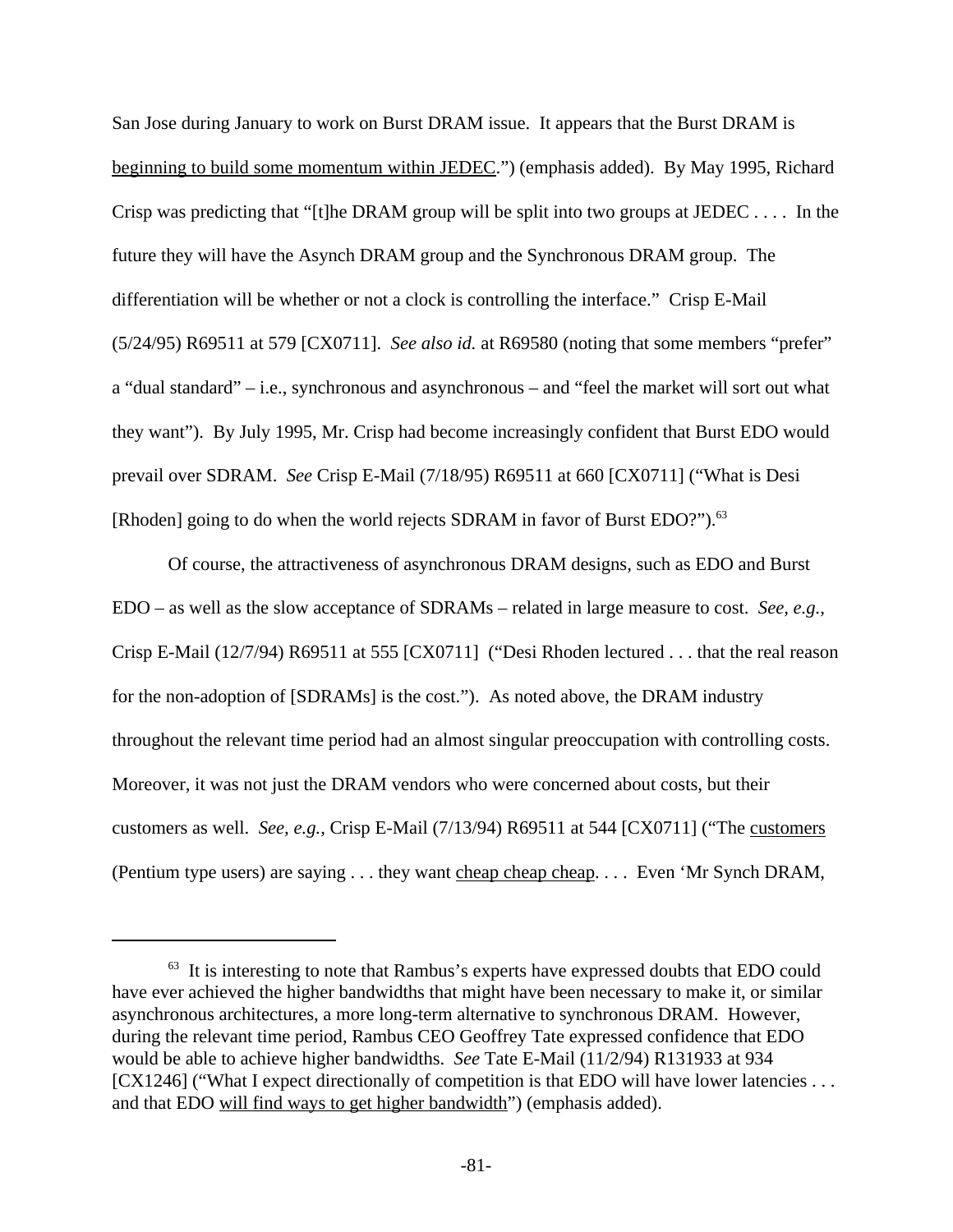Desi Rhoden', says they are going to have a helluva hard time getting synch parts introduced and used. His customers tell him they want the cheapest memory solution period.") (emphasis added).<sup>64</sup>

It was in this environment that JEDEC's JC-42.3 subcommittee commenced work on a new, scaled-down version of SDRAM – dubbed "SDRAM Lite" – in hopes that this might enable JEDEC to reduce the costs associated with SDRAM and hence motivate PC OEMs and others to begin to adopt SDRAM in lieu of competing technologies, such as EDO. As Richard Crisp observed, "the goal" of the SDRAM Lite initiative was "to develop a subset device for standardization which will be more acceptable to customers because it is cheaper." Crisp E-Mail  $(3/11/94)$  R69511 at 527 [CX0711].<sup>65</sup> As he also noted, in the market environment that prevailed at that time, "customers [we]re willing to leave performance on the table in exchange for having lower cost systems." Crisp E-Mail  $(7/13/94)$  R69511 at 544 [CX0711] (emphasis added).<sup>66</sup> And the record demonstrates that this was true inasmuch as, when confronted with such cost concerns, many JEDEC members showed a ready willingness to jettison features from the recently

<sup>64</sup> *See also, e.g.,* Mitchell E-Mail (4/7/94) R69511 at 534 [CX0711] ("It is also clear to me that many of the user community are starting to get concerned about how much the modules are really going to cost."); *id.* at R69535 (reporting that Mike Pearson of Apple Computer stated "the committee has just priced the SDRAMs out of the market from his perspective"); Crisp E-Mail (6/15/95) R69511 at 623 [CX0711] ("Walther of Micron says the target market should be PC main memory (desktop), no bells and whistles etc. Cheap. (he is probably right).") (emphasis added).

<sup>65</sup> In the same e-mail, Mr. Crisp underscored again the fact that JEDEC was worried about the costs of SDRAM, and other JEDEC-specified devices, slowing their marketplace adoption: "They are leaning heavily toward a simplified design . . . that will be inexpensive. They have been burned by the SDRAM experience and do not want to suffer the same fate in the graphics area. . . . . Seems like the committee feels under pressure to deliver as they know there is much competition out there waiting (like us!)." *Id.* at R69529.

<sup>66</sup> In fact, recognizing this, Mr. Crisp suggested that Rambus itself "should be emphasizing low cost and good performance, not highest performance." *Id.* at R69545.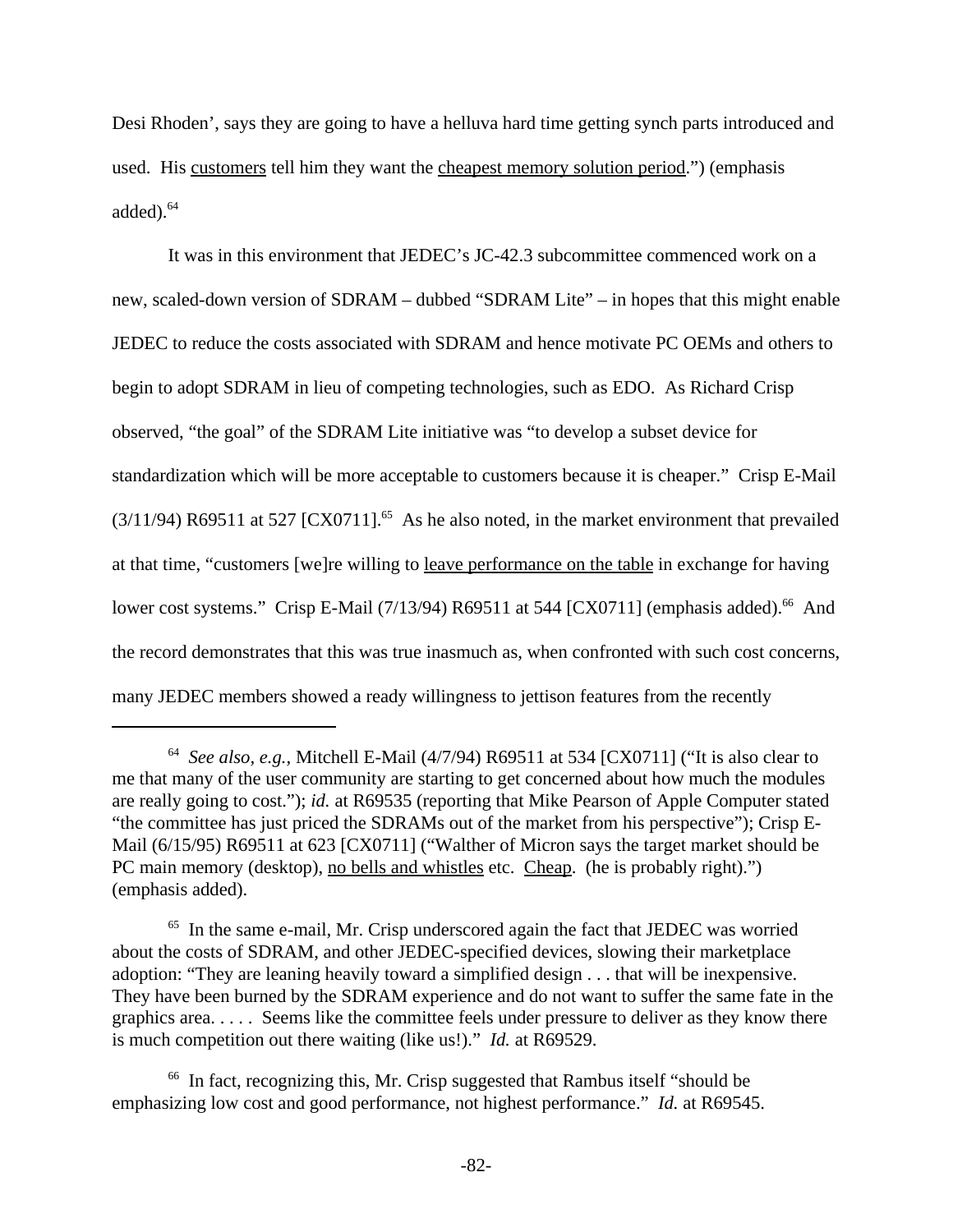completed SDRAM specification. *See* Crisp E-Mail (5/27/94) R69511 at 537 [CX0711] (noting that HP proposed cutting "Precharge" and "Cas latency of 3"; Siemens proposed cutting "auoprecharge, self refresh and power down," "RAS latency 6," "CAS latency 3," and "burst length of 4").

Part of the problem with the SDRAM standard – as many JC-42.3 members observed at the time – was that it had been developed in an environment of conflicting agendas and comprise, leading to inclusion of various features that were not truly needed. *See, e.g.,* Minutes of JC-42.3 Meeting (9/11/95) R66450 at 456 [CX0091A] (noting that "SDRAM lite was pursued because... . [t]here were too many conflicting agendas when the SDRAM spec was created so there were a lot of features added"). Removing these unneeded features was one of the central motivations for JEDEC's consideration of an "SDRAM Lite" standard. The whole idea was to strip away many of these unneeded features in order to pare the standard down to the most essential functions and thereby reduce the cost of SDRAMs. The minutes of the September 1995 JC-42.3 Meeting are very instructive on this point, in that they show how willing many members were to discard features of the SDRAM standard in order to reduce cost and speed market acceptance of SDRAM. For instance, several members expressed the view that they "[d]on't . . . care on CAS latency." *Id.* Others found no need for certain burst options. *See id.* ("Don't need burst of 1," "Don't need burst of 2," "Don't need burst of 4," "Don't need burst of 8," "Don't need autoprecharge").

By late 1995 or very early 1996, it was clear that the SDRAM Lite initiative would not result in the development of an alternative standard – partly, it appears, because JC-42.3's members had not yet reached consensus on which features should be withdrawn for the SDRAM

-83-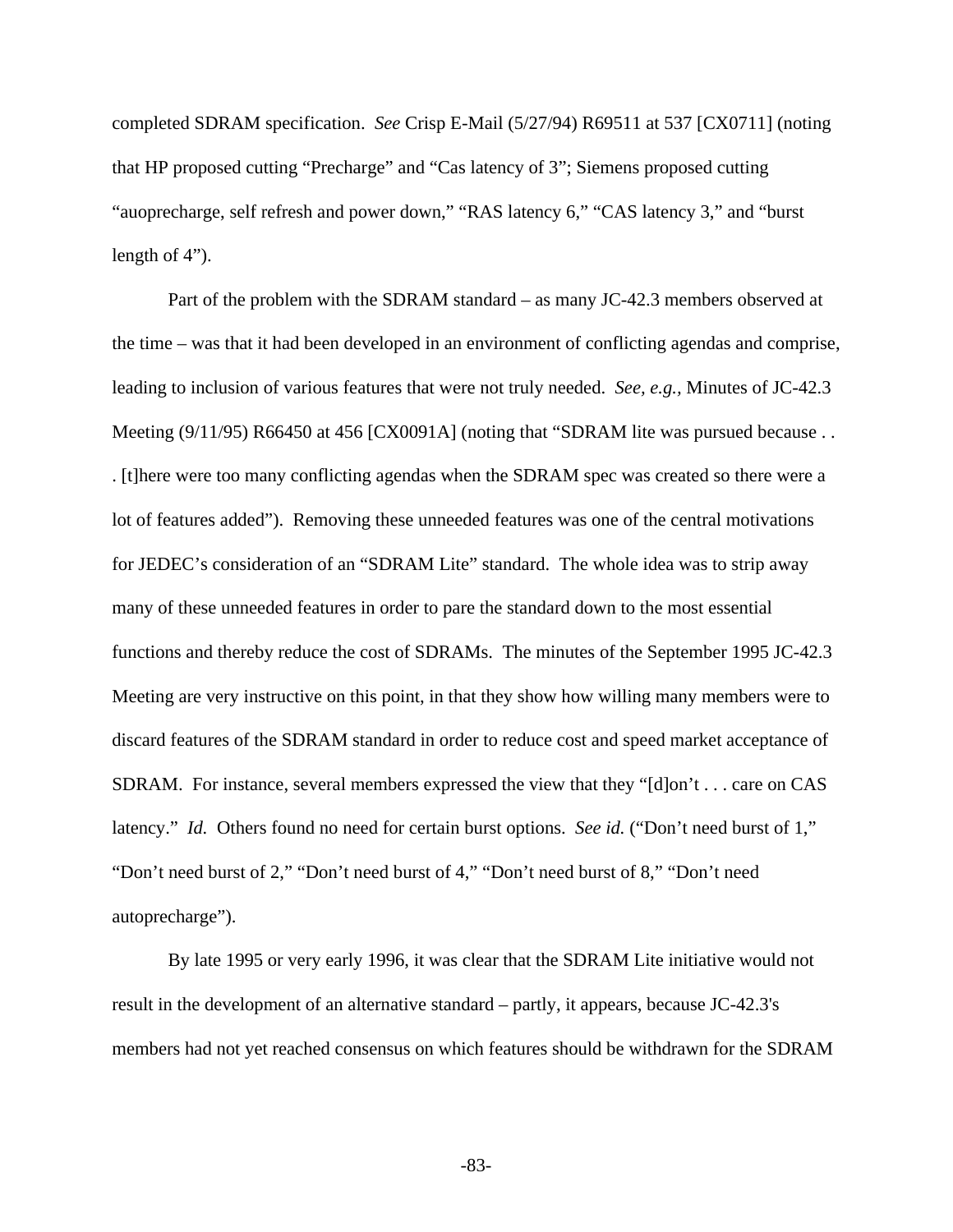standard,<sup>67</sup> and partly because (as discussed below) momentum was building at this time to complete JEDEC's work on the "next-generation" SDRAM standard, which work culminated in the development of DDR SDRAM.

### **e. SDRAM-II and Rambus's "Patent Minefield."**

During the first half of 1996 – that is, the last six months during which Rambus was a member of JEDEC – both JEDEC and the DRAM industry more generally were heavily concentrating their efforts on developing new, high-speed SDRAM devices. Rambus was well aware of what was occurring on both fronts. Among other things, Rambus was aware that various proposals for high-speed SDRAMs discussed within JEDEC in this time period, and the work being done on such devices outside JEDEC, tended to share certain common features – and that many of these features were ones over which Rambus had patents pending. In a March 1996 Rambus document summarizing the features of the "SDRAM-II" proposals, Rambus identified four key features:

Proposals to Achieve 200 MHz . . .

- Dual Edge data Transfer 100MHz Clock
- Change driver type from LVTTL to SSTL\_3
- Data Strobe
- DLL for Data Out (no input DLL)

 $67$  At an "interim" JC-24.3 meeting at the end of January 1996, there was a discussion of the results of the SDRAM "Lite" survey ballot. Minutes of JC-42.3 Interim Meeting, Attachment E (1/31/96) R66308 at 314-315 [CX0100A]. As that those results show, the members who participated in the survey – including 11 DRAM users and 13 DRAM suppliers – remained divided on whether various technical features were in fact necessary. For instance, some members commented that "[a] single fixed CAS latency is preferred," whereas others seemed to favor multiple CAS latencies. *Id.* (emphasis added).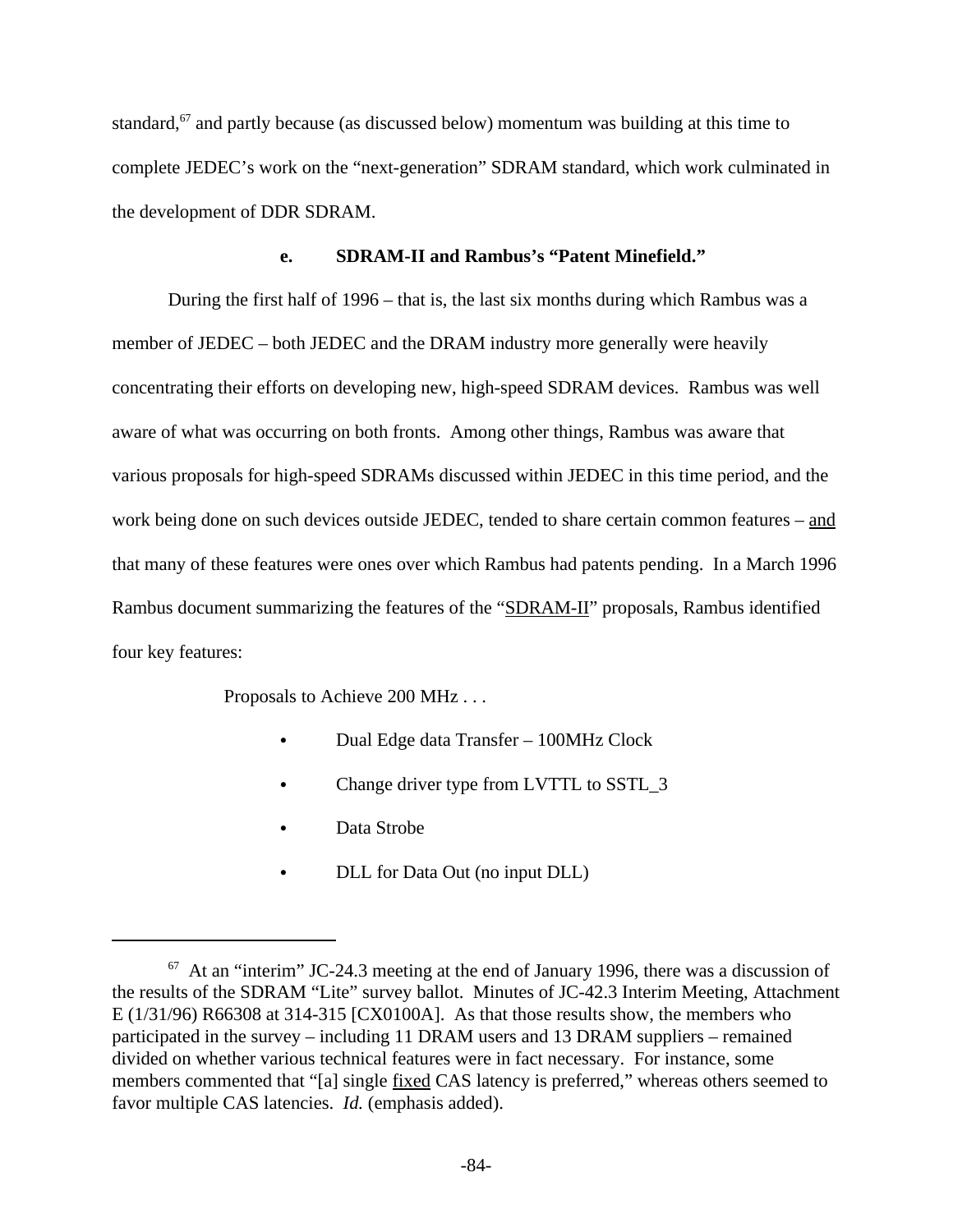Document Entitled "200MHz SDRAM Myth?"(RF0485173 at 177 [CX1277]) (emphasis added). Numerous other documents show that Rambus was well aware of the fact that the work being done on high-speed SDRAMs in this time period involved use of such features. *See, e.g.,* Roberts E-Mail (9/21/95) R233833 [CX0833] ("During dinner last night Dr. Jun told me that LG is working of 200 Mhz SDRAM. I asked how he was going to solve the AC timing problem. He said they were going to use a DLL to compensate for output delay!") (emphasis added); Roberts E-Mail (1/26/96) R234669 [CX0861] (noting that Samsung's "list of enhancements" to SDRAM "included data transmitted on both edges (control and address on one edge), differential clocks and PLL's/DLL on die") (emphasis added); Barth E-Mail (8/15/96) 930DOC00533 at 533 [CX0898] ("When LG was here in April they said they are working on 200MHz SDRAM with DLL") (emphasis added).

As explained above, insofar as JEDEC was concerned, initial work on "future SDRAMs" began in the spring of 1993, right as the JC-42.3 Subcommittee was finalizing the initial SDRAM specification. Yet for the first couple of years, that worked progressed slowly, without developing a next-generation standard. By the early part of 1995, JEDEC's slow progress on Future SDRAMs had become a cause for complaints. *See* Crisp E-Mail (3/14/95) R69511 at 564 [CX0711] (noting that Hans Wiggers of Hewlett-Packard "bluntly" complained that "JEDEC has been working for over two years to standardize a high speed interface and has not yet reached consensus") (emphasis added). By the end of 1995, however, it appears that a growing consensus had developed within JC-42.3 that the committee should buckle down and complete a new, high-speed SDRAM standard. As Richard Crisp reported, based on attending an early December 1995 JC-42.3 meeting,"The momentum is building for getting a new SDRAM standard . . . . They all say it must change." Crisp E-Mail (12/5/95) R69511 at 702 [CX0711].

-85-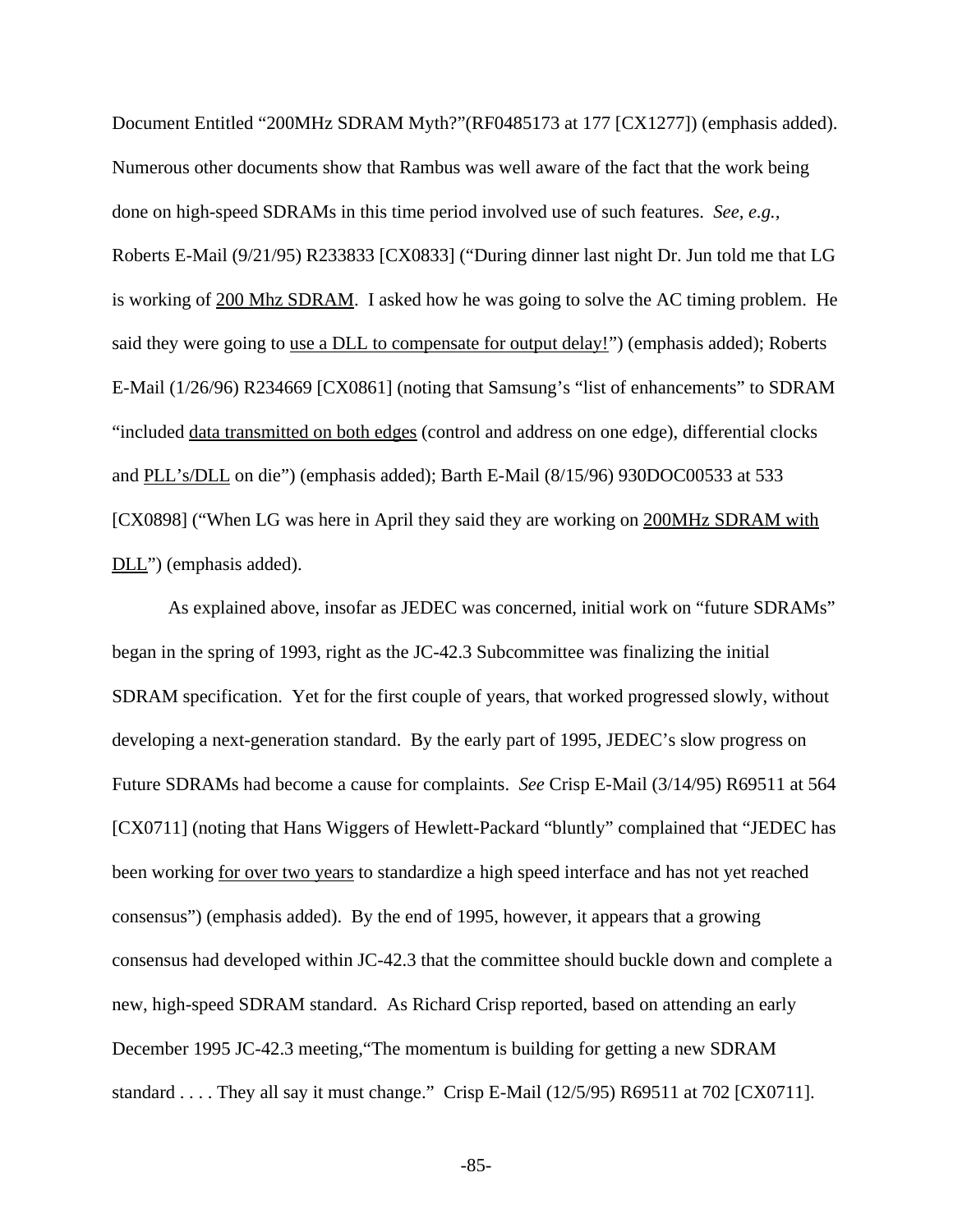Mr. Crisp's notes from this same December 1995 meeting also mention that a "special meeting" had been scheduled for "the end of January" to address "advanced SDRAM (next generation)." *Id.* (emphasis added).

Mr. Crisp did not attend that January 1996 meeting, although as explained below, he did receive and focus great attention on the minutes. Among other things, those minutes record that Micron made a "first presentation" on "Future SDRAM Clock Issues." Minutes of JC-42.3 Interim Meeting (1/31/96) R66308 at 309 [CX0100A]. The slides used with that presentation, which are attached to the minutes, discuss in some detail the use of "PLL/DLL Circuits and/or Echo Clocks" in "Future SDRAM" devices, and other "FUTURE SDRAM – CLOCK ISSUES." *Id.* at R66316-318.<sup>68</sup>

While Rambus did not attend this January 1996 meeting, it was still a member of JEDEC and thus continued to receive minutes. Moreover, during this time period, the company – through Richard Crisp – was continuing to closely monitor JEDEC activities, as it would for many years even after formally withdrawing from JEDEC in June 1996.<sup>69</sup> Given the high degree

<sup>&</sup>lt;sup>68</sup> The minutes from this January 1996 meeting also contain the following interesting statement: "A suggestion was made to call different versions of SDRAM specs with different names. The present spec was considered to be good up to 100 Mhz and the next generation would be good up to 200 Mhz." *Id.* at R66309 (emphasis added). As already noted, the term "DDR SDRAM," when it first emerged within JEDEC later in 1996, was simply a "name" invented to label the higher-speed SDRAM specification that JEDEC had been working on for years by that point. *See* JC-42.3 Committee Letter Ballot (4/23/97) HR905\_047484 at 91 and 95 [CX2256] (noting that "DDR SDRAM has been under discussion within JEDEC since the September 1996 meeting" but that "the concept of doubling the data rate by using both edges of the clock has been discussed in JEDEC for several years.") (emphasis added).

<sup>69</sup> *See, e.g.*, Crisp E-Mail (6/13/97) R210489 [CX0932] ("My 'deep throat' (DT) source told me that the DDR bandwagon is moving fast within JEDEC with all companies participating. the consensus seems to be forming around a data strobe rather than two clocks or no functionality change."); Crisp E-Mail (9/11/97) R213689 [CX0953] (reporting, based on information from "the Carroll contact," on JEDEC meeting in Taipei involving various "DDR discussions"); Crisp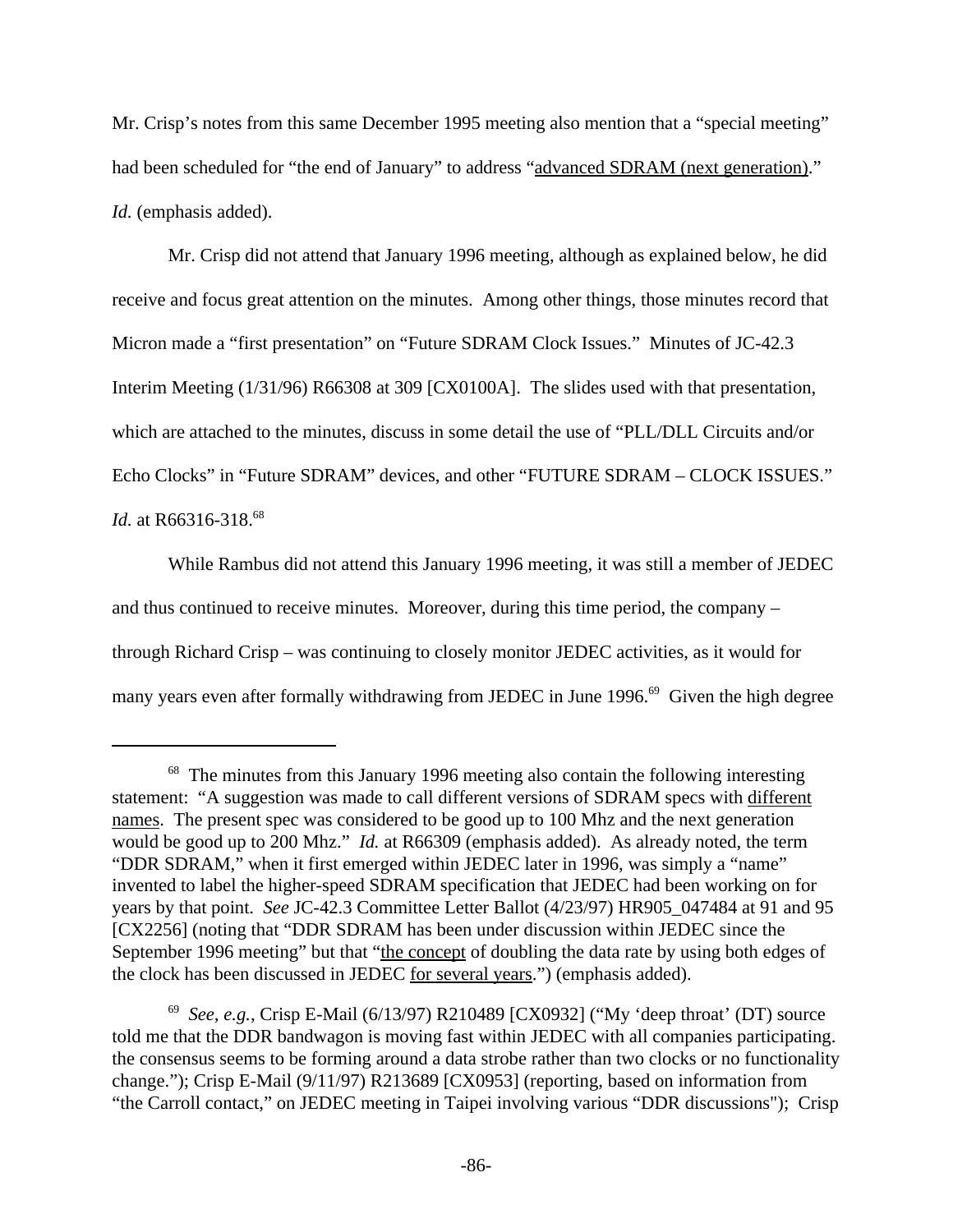of interest that Rambus had in the substance of what was discussed at the January 1996 JC-42.3 meeting – i.e., "Future SDRAMs" – it is not surprising that Richard Crisp distributed the meeting minutes to various others with Rambus as soon as he received them. In so doing, he was careful to draw his colleagues' attention to the Micron presentation on "FUTURE SDRAM – CLOCK ISSUES" discussed above. *See* Crisp E-Mail (2/20/96) R233849 [CX0868] (subject line reads, "JEDEC minutes from January interim meeting"; text reads, in part, "I have put copies of the JC42.3 meeting minutes in each of you mail slots. Notice the Micron presentation especially the part about transmit and receive clocks.") (emphasis added).

In the same e-mail in which he advised his Rambus colleagues of these JEDEC minutes,

Mr. Crisp returned to a thought he had expressed, by this point, on several prior occasions:

I think we should have a long hard look at our IP and if there is a problem, I believe we should tell JEDEC there is a problem. Other opinions?

*Id.* We know, of course, that Rambus did not "tell JEDEC there [wa]s a problem." *Id.*

However, the evidence from this same time period suggests that – in terms of conflicts between

JEDEC's work and Rambus's IP – there was not just a problem, but a major problem.

The record plainly shows that during this same time period Rambus was gearing up its "crush plan" for an upcoming ""IP war" against high-speed SDRAMs. Roberts E-Mail (9/21/95) R233833 [CX0833] (emphasis added). In late January 1996, Mr. Vincent's notes from a meeting with Anthony Diepenbrock record that they discussed ways to expand Rambus's claims over

E-Mail (12/12/97) R211797 [CX0979] ("I talked to a guy that attended the Tempe JEDEC meeting this week. HE said that JEDEC indeed has flip flopped and eliminated the unidirectional data strobe option . . . No discussion of any rambus patents that my source heard either officially or unofficially"); Crisp E-Mail (12/1/97) R211638 [CX0973] ("DDR is going down the bidirectional strobe path now, a complete reversal of what was done in the September meeting").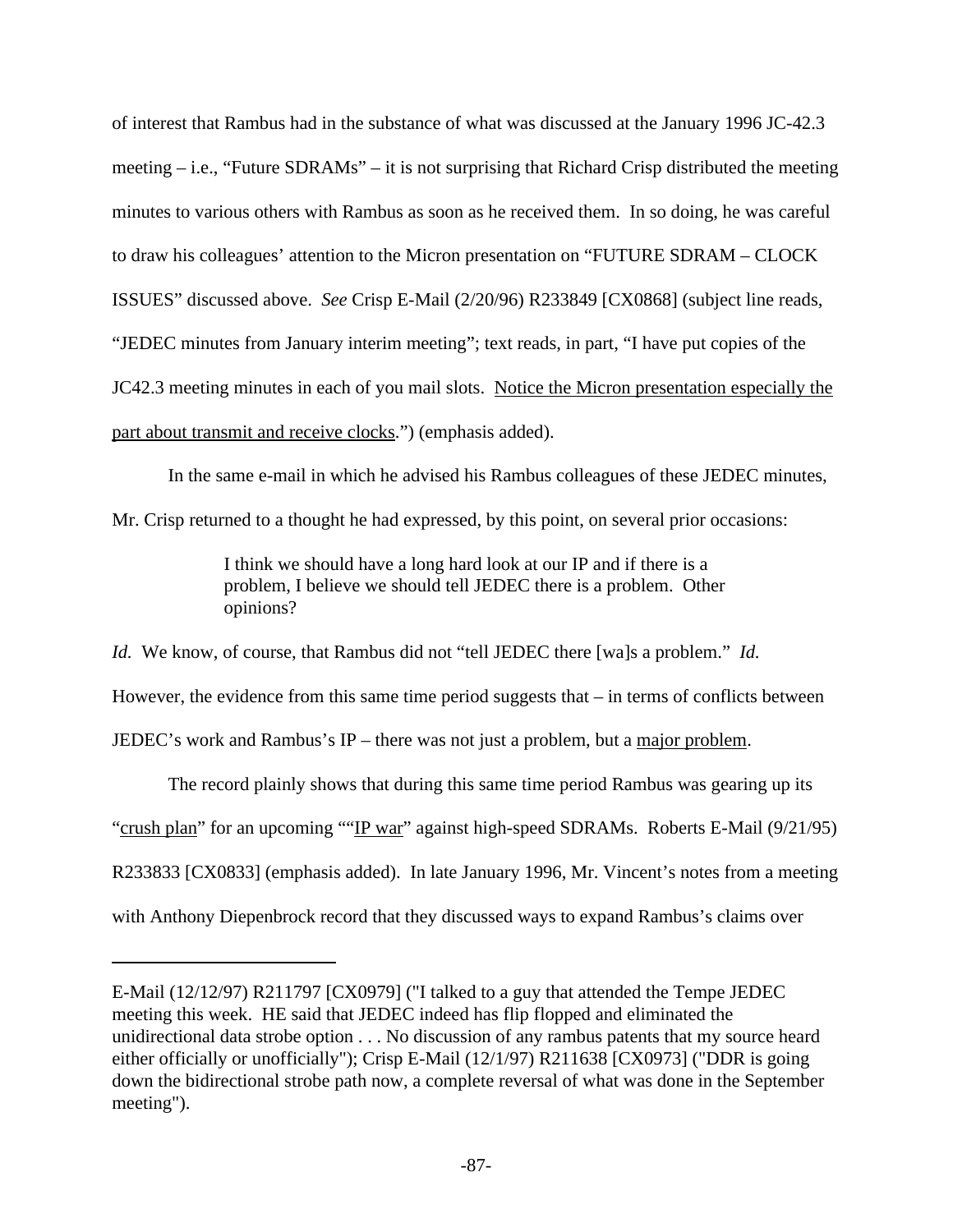DLL circuitry. *See* Vincent Notes (1/14/96) R204205 [CX1999] ("Get variety of claims => Try to get broad & narrow claims Say 'DLL' w clock recovery circuit"). In early February 1996, Mr. Diepenbrock and Mr. Vincent met again, and once more discussed adding claims directed at use of DLLs in connection "with synchronous DRAMs." Vincent Notes (2/5/96) R204207 at 210 [CX2001] ("Add Back up narrow claims" on "DLL"; "Add claims saying delay-lock loop"); *see also id.* at R204210 ("HP – putting PLLs on boards with synchronous DRAMs => next step is putting on chip!").

In mid-February, Rambus CEO Geoffrey Tate sent an e-mail to Anthony Diepenbrock referencing "rambus-like" SDRAMs and directing Mr. Diepenbrock to "prepare the minefield." Tate E-Mail (2/15/96) R233848 [CX0867] (emphasis added). This only five days before Mr. Crisp posed, to Mr. Tate and others, the question of whether "there [wa]s a problem" with the overlap between JEDEC's work on Future SDRAMs and "our IP." Crisp E-Mail (2/20/96) R233849 [CX0868].

In March 1996, Anthony Diepenbrock sent an e-mail to Allen Roberts, the subject line of which read, "Thoughts on clocks and DLL." Diepenbrock E-Mail (3/13/96) R233850 [CX0871]. In addition to reporting on his review of Rambus patent applications concerning use of a dual edge clock, Mr. Diepenbrock described his thoughts regarding desirable amendments to Rambus's pending patent claims "On the PLL/DLL on DRAMs" and gave instructions to Lester Vincent in this regard. *Id.* at R233851 ("I have instructed outside counsel to redraft the broad claimso that the functionality is claimed without the use of the words DLL or PLL.").

One day later, these issues were addressed in a Rambus Board meeting, as the reflected in the minutes of that March 1996 meeting:

-88-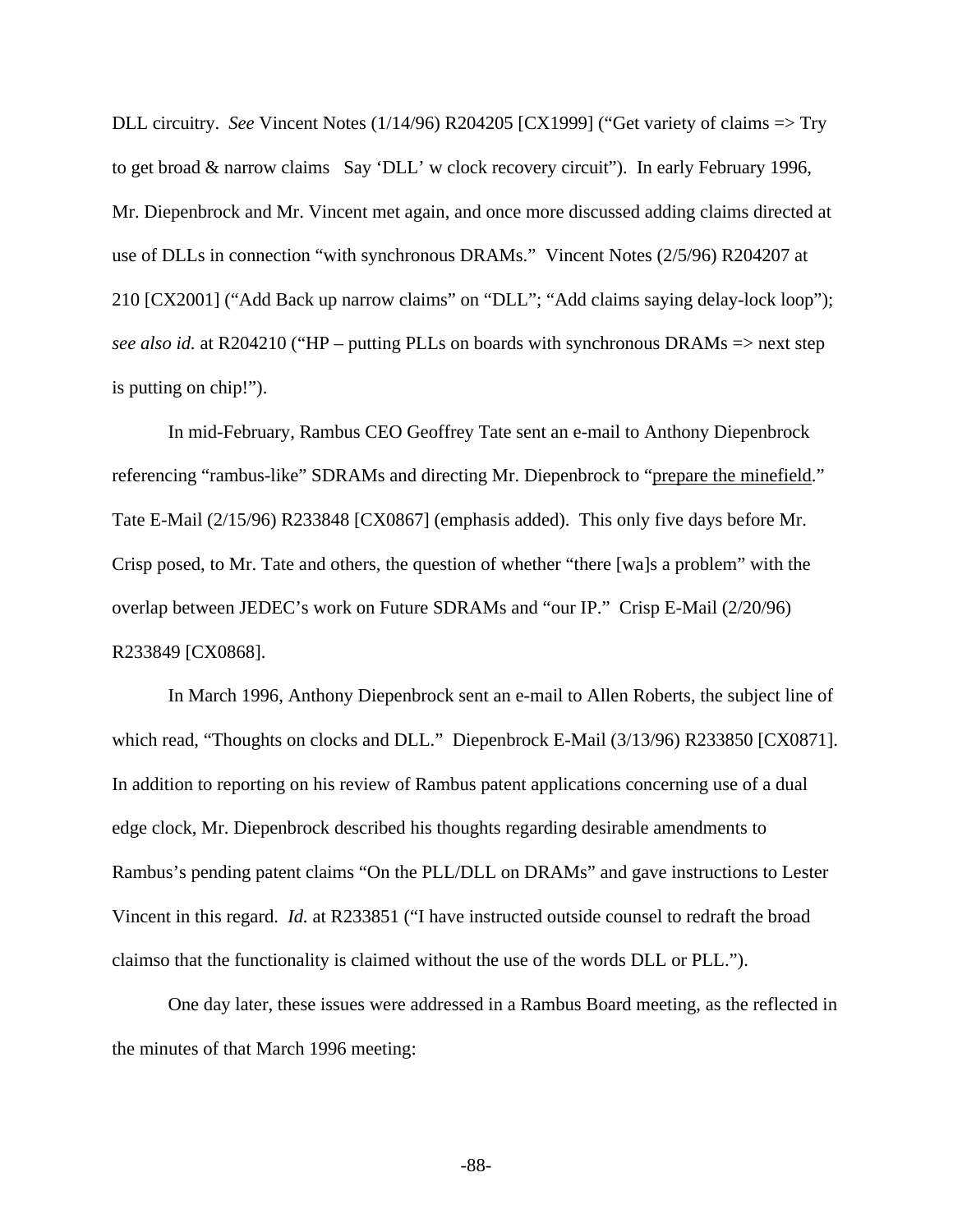# IP Strategy

Mr. Tate discussed strategy for the Company's intellectual property, including a review and broadening of key patent claims in current applications and analysis of potential infringement of the Company's issue patents.

Minutes of Rambus Board Meeting (3/14/96) RF0165475 at 476-477 [CX0607].<sup>70</sup> \*\*\*\*\*\*\*\*\*\*\*

\*\*\*\*\*\*\*\*\*\*\*\*\*\*\*\*\*\*\*\*\*\*\*\*\*\*\*\*\*\*\*\*\*\*\*\*\*\*\*\*\*\*\*\*\*\*\*\*\*\*\*\*\*\*\*\*\*\*\*\*\*\*\*\*\*\*\*\*\*\*\*\*\*\*

\*\*\*\*\*\*\*\*\*\*\*\*\*\*\*\*\*\*\*\*\*\*\*\*\*\*\*\*\*\*\*\*\*\*\*\*\*\*\*\*\*\*\*\*\*\*\*\*\*\*\*\*\*\*\*\*\*\*\*\*\*\*\*\*\*\*\*\*\*\*\*\*\*\*\*

\*\*\*\*\*\*\*\*\*\*\*\*\*\*\*\*\*\*\*\*\*\*\*\*\*\*\*\*\*\*\*\*\*\*\*\*\*\*\*\*\*\*\*\*\*\*\*\*\*\*\*\*\*\*\*\*\*\*\*\*\*\*\*\*\*\*\*\*\*\*\*\*\*\*\*

\*\*\*\*\*\*\*\* Meanwhile, on March 20, 1996, the JC-42.3 Subcommittee met again to discuss its

continuing work on Future SDRAMs. *See* Minutes of JC-42.3 Meeting (3/20/96)

JEDEC0016776 at 784 [JX0031] (noting presentations by Samsung, NEC, and others on "Future

SDRAM Concepts").

# **(3) Rambus's JEDEC Withdrawal Letter.**

In March 1996, Rambus also commenced the process of drafting an official letter to JEDEC notifying the organization of its decision to withdraw – a process that would take roughly three months to complete. The letter went through numerous (at least five) drafts before being finalized and sent in mid-June 1996. A March 20 draft (apparently the earliest existing draft) contained the following language:

> We feel that our interests are not being served by continuing our involvement with JEDEC. In particular the patent policy of JEDEC is something that we find inconsistently applied and at

 $70$  It was within days of this Rambus Board meeting that Subodh Toprani, as noted above, commented that "it was not a bad ploy" for Mr. Tate – as he had been doing, in RDRAM-related negotiations with memory vendors – to imply "that sdrams with low voltage swings, terminated transmission lines and phase lock loops on both ends begin to look a lot like rambus." Toprani E-Mail (3/20/96) R234716 at 716 [CX0875] (emphasis added).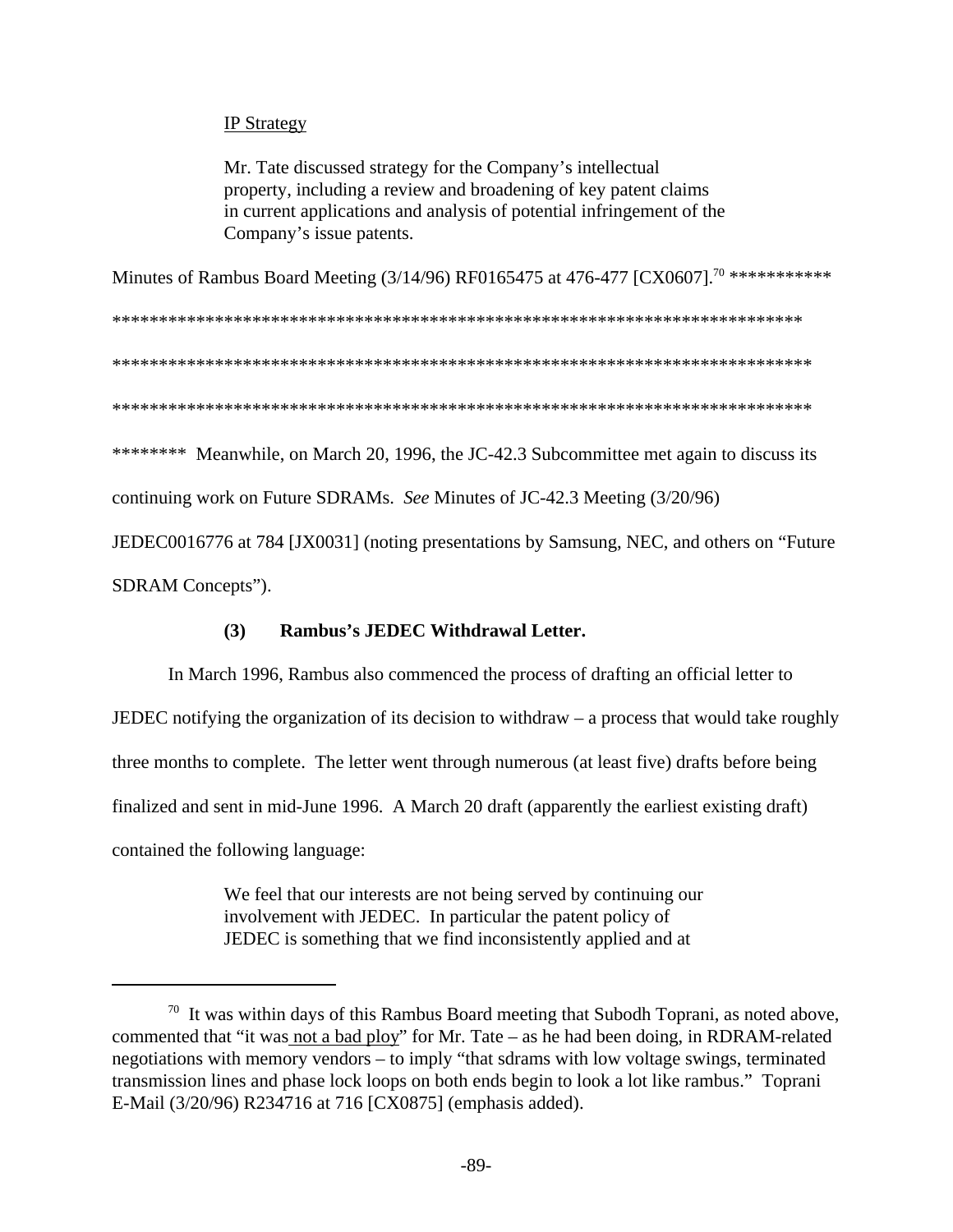odds with our business model. . . . It is our feeling that the JEDEC patent policy is inconsistently applied to material subject to standardization and is therefore arbitrary and unworkable.

Crisp Letter (3/20/96) R156926 [CX0873]. Much of this language was edited out of the next iteration, drafted later the same day, which in this regard stated only as follows: "We feel that our interests are not being served by continuing our involvement with JEDEC. In particular the patent policy of JEDEC does not comport with our business model." Crisp Letter (3/20/96) R156928 [CX0874]. In subsequent drafts, however, nothing at all was said about Rambus's views concerning the JEDEC patent policy, the manner in which it had been applied, or the extent to which it "comported" or was "at odds" with Rambus's business model.

On the other hand, the following language from the first March 20 draft was retained in several subsequent drafts:

> In the spirit of full disclosure, Rambus Inc. would like to bring to the attention of JEDEC all issued US patents held by Rambus Inc. This list is complete as of this writing and follows below.

Crisp Letter (3/20/96) R156926 [CX0873]. Immediately following this language, both March 20 drafts – as well as March 22 and March 27 drafts containing the same language – then listed a total of 19 issued U.S. patent. *See* Crisp Letter (3/20/96) R156928 [CX0874]; Crisp Letter (3/22/96) R156929 [CX0876]; Crisp Letter (3/27/96) R156933 [CX0880]. However, the second March 27 draft said nothing about a "spirit of full disclosure," nor did it represent that the list of issued patents it attached (at this point, 21 U.S. patents and two foreign patents) was "complete." Crisp Letter (3/27/96) R156930-932 [CX0879].<sup>71</sup>

 $71$  This draft of Rambus's JEDEC withdrawal letter was sent to Lester Vincent for his comments. Crisp Facsimile (3/27/96) R203864 [CX0882] (attaching draft JEDEC withdrawal letter and asking for input on "the wording").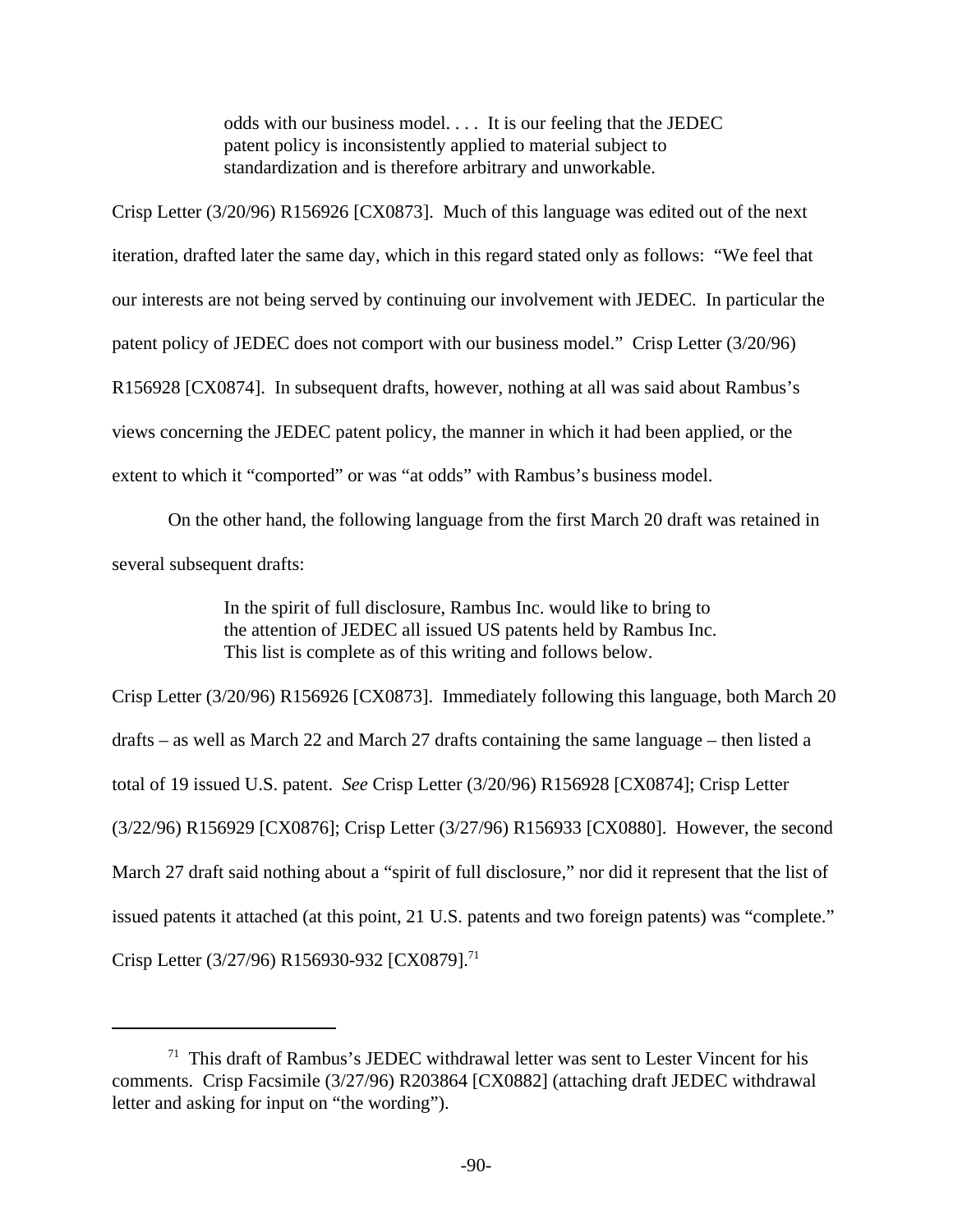The final withdrawal letter – sent from Mr. Crisp to JEDEC Secretary Ken McGhee on

June 17, 1996 – was virtually identical to the second March 27 draft, and read in substantial part

as follows:

I am writing to inform you that Rambus Inc. is not renewing its membership in JEDEC.

Recently at JEDEC meetings the subject of Rambus patents has been raised. Rambus plans to continue to license its proprietary technology on terms that are consistent with the business plan of Rambus, and those terms may not be consistent with the terms set by standards bodies, including JEDEC. A number of major companies are already licensees of Rambus technology. We trust that you will understand that Rambus reserves all rights regarding its intellectual property. rambus does, howeer, encourage companies to contact Dave Mooring of Rambus to discuss licensing terms and to sign up as licensees.

To the extent that anyone is interested in the patents of Rambus, I have enclosed a list of Rambus U.S. and foreign patents. Rambus has also applied for a number of additional patents in order to protect Rambus technology.

Crisp Letter (6/17/96) R157080 at 080 [CX0888].

The letter then attached the same list of 21 issued U.S. patents and two foreign patents that was attached to the second March 27 draft. Yet the letter said nothing to explain how, if at all, any of these Rambus patents related to JEDEC's work, nor does it appear that any of these patents (including the '703 patent, which Richard Crisp had previously disclosed) did relate in any way to JEDEC's work. Though the last sentence of Rambus's JEDEC withdrawal letter does refer to the fact that Rambus "had also applied for a number of additional patents," beyond this Rambus's JEDEC withdrawal letter said nothing with respect to Rambus's pending patent applications.

In addition, the list of issued patents attached to Rambus's withdrawal letter was not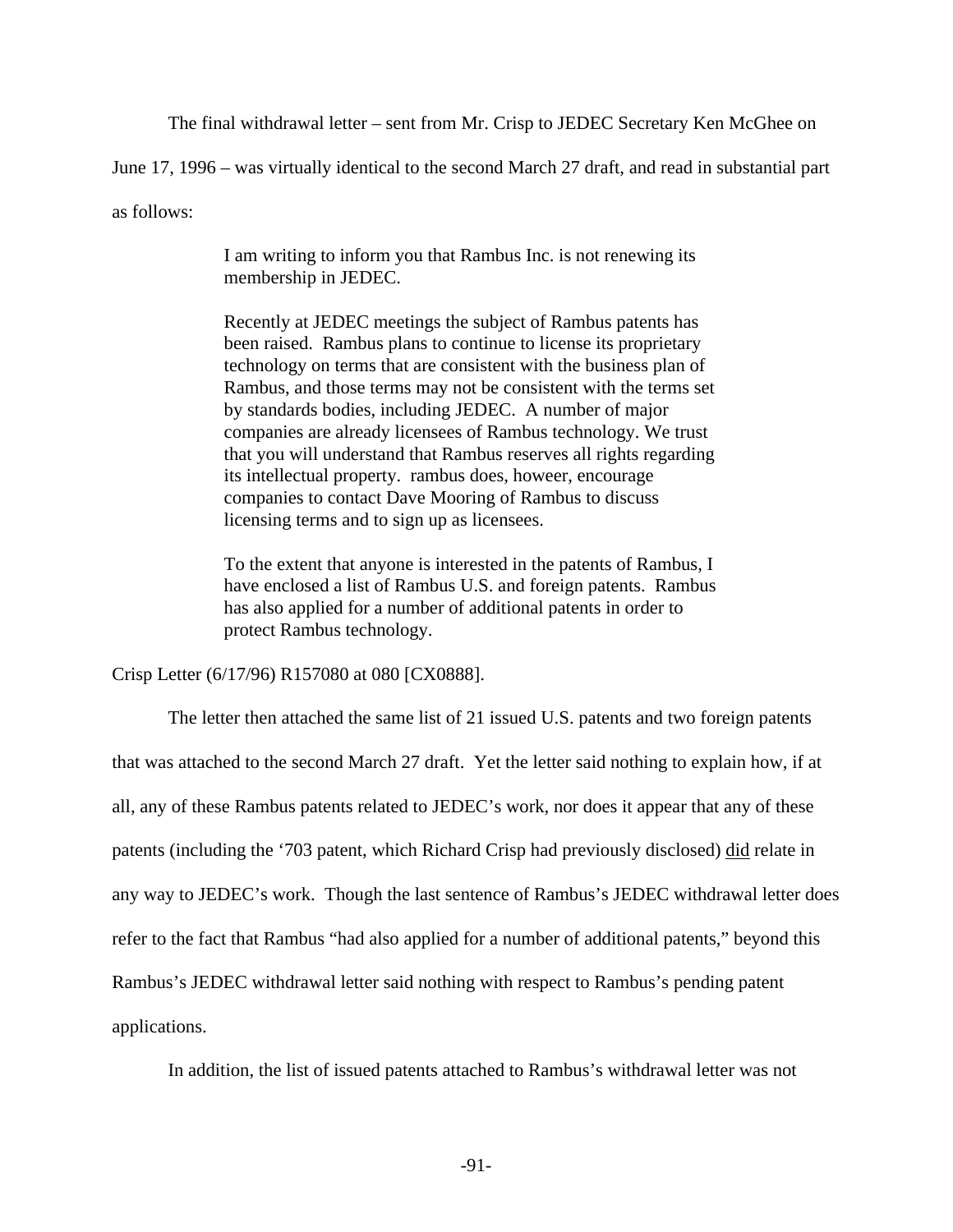complete. It omitted only one patent that had issued to Rambus by this point in time – U.S. Patent No. 5,513,327 (hereinafter, "the '327 patent"), which issued in April 1996 and related to use of a dual-edge clocking scheme on a DRAM. Notably, this was the only issued Rambus patent that did relate to JEDEC's work – that is, to the work on Future SDRAMs that was the principal focus of the JC-42.3 Subcommittee in this time period.

Clearly, Rambus was aware of the '327 patent when it sent its June 17, 1996 JEDEC withdrawal letter. In fact, by this time Rambus had already commenced working on efforts to enforce the '327 patent – not against SDRAMs (as SDRAMs with dual edge clocks were still a ways of  $f^{72}$ ), but against the Mosys "Multi-Bank DRAM" – a product that, like Future SDRAMs, used PLL/DLL circuitry and a dual edge clock.<sup>73</sup> See Vincent Letter (6/12/96) R302517 [CX2013] ("In response to your request, I have enclosed a copy of the prosecution history for . . . Rambus U.S. Patent No. 5,513,327").

In fact, on the very same day that Rambus's withdrawal letter was sent out – June 17, 1996 – another letter was sent, which did reference the '327 patent. It was a letter from Anthony Diepenbrock to Lester Vincent, relating to Rambus's consideration of enforcing the '327 patent against the Mosys product. The letter read in part as follows:

> Pursuant to our discussion of June 13, 1996, regarding our issued patent, U.S. 5,513,327 (P001C2) INTEGRATED CIRCUIT I/O USING HIGH PERFORMANCE BUS INTERFACE, we would like your firm to give a legal opinion on the enforcement readiness

 $72$  That said, Rambus fully expected that SDRAMs with dual-edge clocks would infringe the '327 patent as well. *See* Tate E-Mail (8/15/96) 930DOC00531 at 531 [CX0897] ("wouldn't a double-edge-clocked sdram violate our issued patent claim," referring to '327 patent).

<sup>73</sup> *See* Mosys Competitive Summary (1/19/96) R43942 at 947 [CX1316] (referring to Mosys's use of "Dual edge transport" and "DLL/PLL timed Data transport"); Mosys Competitive Summary (3/29/96) R43963 at 968 [CX1319] (same).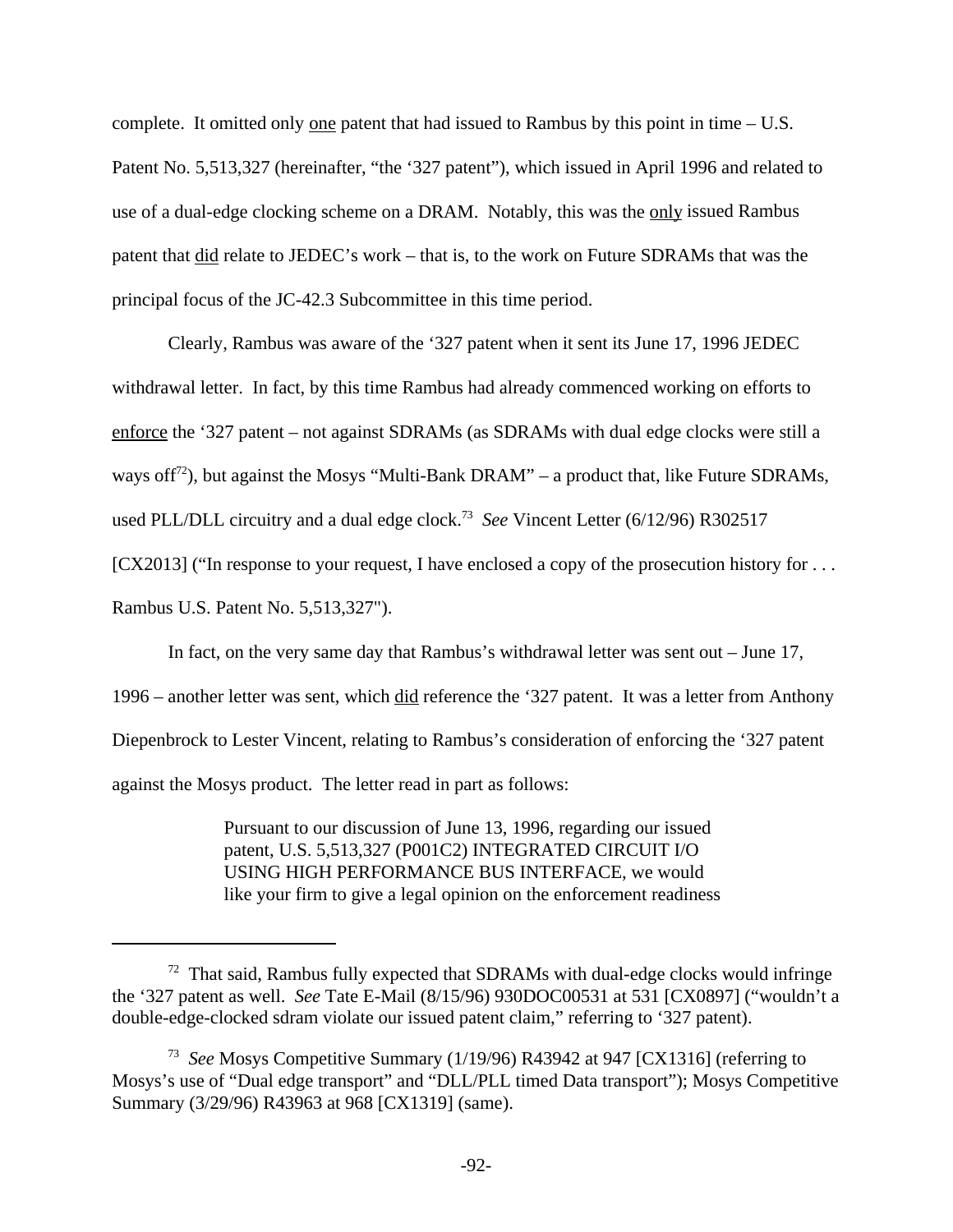of this patent. We would also like your firm's opinion regarding whether this patent would be infringed, literaly or otherwise, if a device were constructed according to information sent to you on June 14<sup>th</sup>. Management at Rambus would like to have this opinion by June  $24^{\text{th}}$  . . . .

Diepenbrock Letter (6/17/96) R204363 at 364 [CX0889]. A facsimile sent the next day by Mr. Diepenbrock to Mr. Vincent's law firm makes clear that Rambus's intention was to assert that the '327 patent was infringed by the Mosys device's use "both edges of the clock." Diepenbrock Facsimile (6/18/96) R204359 at 359 [CX0891]. By mid-August 1996, Rambus had informed Mosys about its infringement concerns with respect to the '327 patent. *See* Hsu Letter (8/23/96) R128267 [CX0901] (responding to Mr. Tate's August 16 letter).

#### **(4) Intel's Endorsement Breaths New Life Into RDRAM**.

Throughout the time that Rambus was a JEDEC member, it was far from certain that Rambus would succeed with its primary objective of making the proprietary RDRAM architecture an industry standard. Many of the customers that Rambus sought to interest in its RDRAM design voiced a preference for using JEDEC's standards. As Rambus CEO Geoffrey Tate put it, "JEDEC is a big deal" to DRAM vendors "because it represents the big users." Tate E-Mail (7/22/93) R233981 at 981 [CX0707].<sup>74</sup> Moreover, there were a number of companies that found RDRAM's performance claims intriguing, but at the same time were turned of by what Richard Crisp himself described as "extremely high license/royalty terms," which he feared could "scare" customers "away." Crisp E-Mail (7/13/94) R69511 at 545 [CX0711] (emphasis

<sup>74</sup> *See also, e.g.,* Tate E-Mail (4/28/92) R233949 [CX1227] (reporting that Samsung representatives, despite believing that RDRAM was "a very good technology," were "waiting on JEDEC to see what standard evolves and then support it").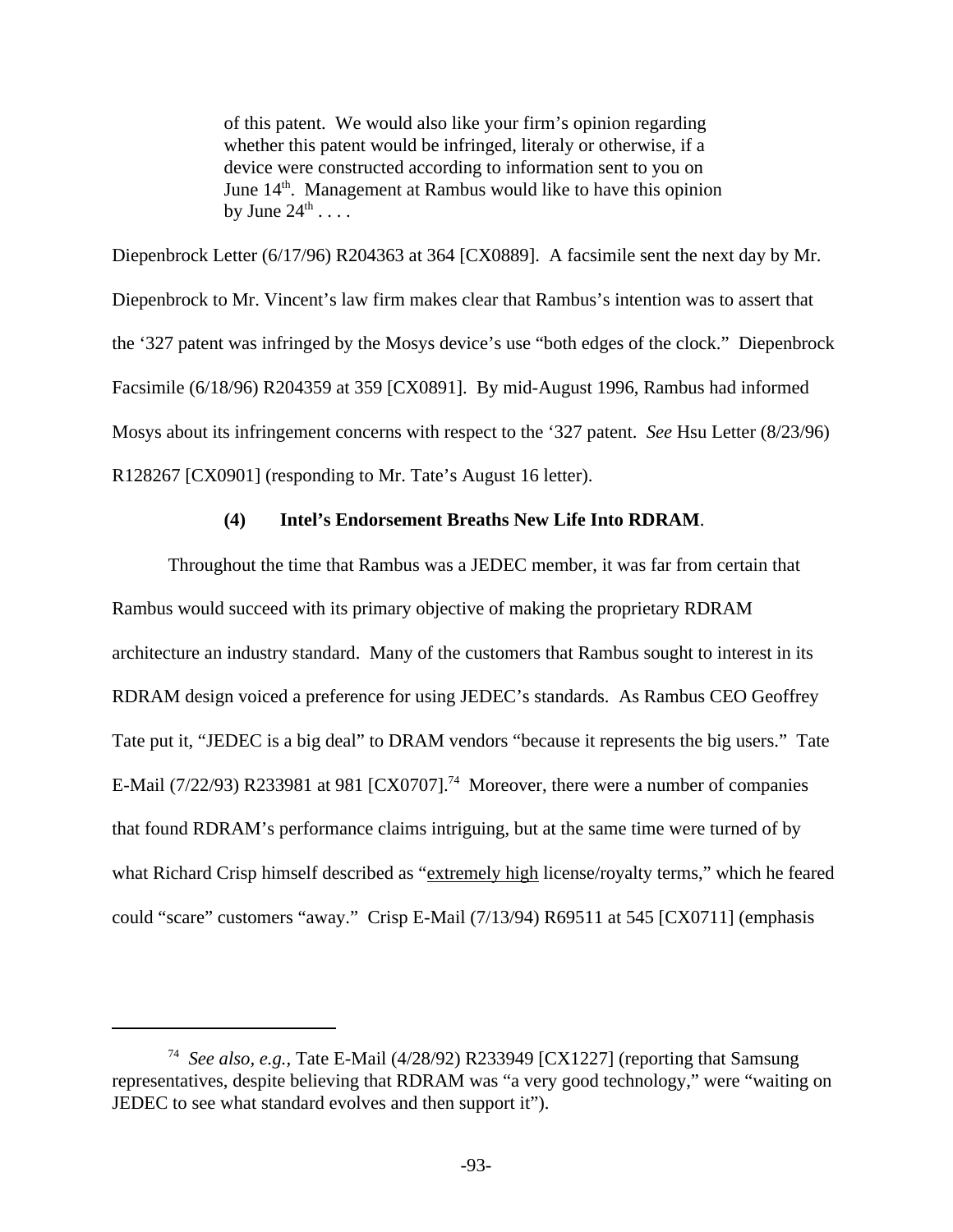added). $75$ 

Rambus's fortunes began to change, however, when at some point in 1996 Intel decided that it would support RDRAM with the next generation of Intel microprocessors. *See* Tate E-Mail (8/15/96) 930DOC00531 at 531 [CX0897] (referring to "intel's . . . initial let's-go-rambus decision"). By early 1997, Intel's support for RDRAM was a matter of public record. *See, e.g.,* S. Przybylski, *Intel's RDRAM Strategy a Sure Winner*, MICROPROCESSOR REPORT (4/21/97) MR0057650 at 650 [CX2634] (noting "Intel's adoption of Rambus's Direct RDRAM as its nextgeneration main-memory technology for PCs"). Intel's support for RDRAM came with some conditions, however. One of those conditions was that Rambus not seek to charge royalties for RDRAM exceed a level of two percent. *See* Tate E-Mail (11/3/96) R234880 at 881 [CX0912] ("intel's goal here is to keep rambus from driving up royalties"); Davidow E-Mail (7/11/97) R233898 at 898 [CX0936] (noting that Intel "limited the royalties" DRAM makers "have to pay" to Rambus).

Even with Intel's support, Rambus was not assured of success in making RDRAM an industry standard. Indeed, during the mid-to-late 1990s the competition between DDR and RDRAM – that is, competition to see which architecture would capture broad support as a standard for next-generation memory design – was extremely intense. With DRAM makers and others strongly backing DDR, Rambus feared that Intel would be forced to back DDR as well. Rambus appears to have done everything within its power to encourage Intel and the DRAM makers to "drop DDR" in favor of RDRAM. During this time period, however, Rambus stopped

<sup>75</sup> *See also, e.g.,* Crisp E-Mail (3/8/94) R69511 at 523 [CX0711] (noting that Terry Walther's statement that Micron did not "like license type business"); Crisp E-Mail (3/23/95) R69511 at 571 [CX0711] ("Farhad [Tabrizi of Hyundai] says their #1 issue with the Rambus business proposal is the royalty rate.") (emphasis added).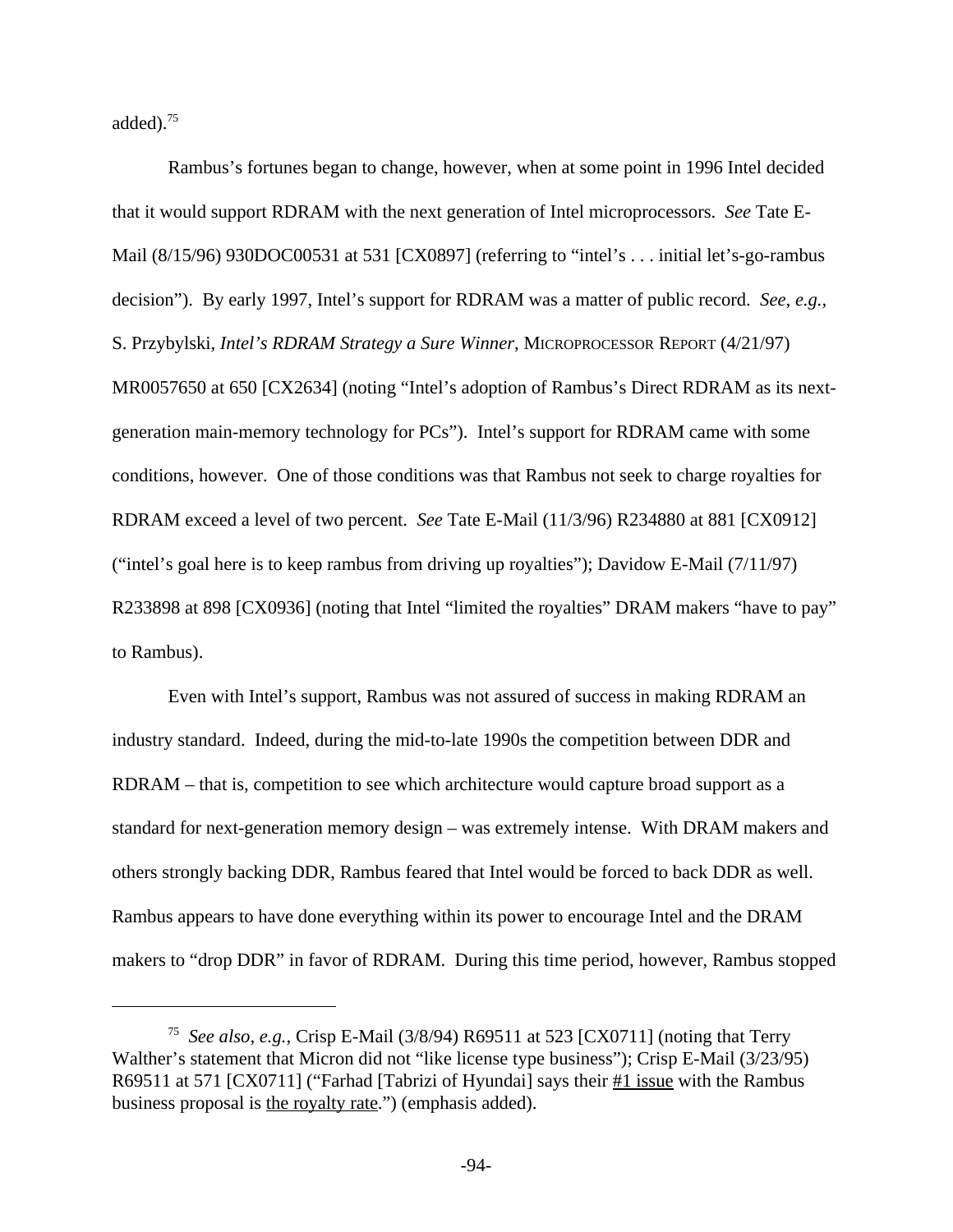short of actually disclosing to the DRAM industry the fact that it possessed patent rights covering aspects of JEDEC's SDRAM and DDR SDRAM standards.

## **(5) Rambus Continues to Conceal Its JEDEC-Related Intellectual Property.**

As discussed above, throughout the time that it participated as a member of JEDEC, Rambus concealed from the organization and its members the fact that it possessed various patent applications and at least one issued patent – the '327 patent – that closely related to specific aspects of JEDEC's standardization work on both SDRAMs and "Future SDRAMs," which later became known as "DDR SDRAMs." And Rambus did so despite the fact that, during this same time period, it was actively working to develop broader and broader patent rights to assert against SDRAMs in the future.

After leaving JEDEC, Rambus continued to conceal its JEDEC-related intellectual property from DRAM manufacturers. In fact, in early 1997 Rambus CEO Geoffrey Tate gave specific instructions to his team, "[D]o 'NOT' tell customers/partners that we feel DDR may infringe – our leverage is better to wait." Tate E-Mail (2/10/97) R200497 [CX0919] (emphasis added). On the other hand, it does appear that Rambus, for strategic reasons, was somewhat more forthcoming with Intel. In August of 1996, for instance, Rambus was concerned that Intel might throw its weight behind 200 Mhz SDRAMs. *See, e.g.,* Barth E-Mail (8/15/96) 930DOC00533 at 533 [CX0898] (discussing concern with Intel supporting 200MHz SDRAMs). At the time, Geoffrey Tate suggested that one way to deal with this threat might be to alert Intel that, among other "potential problems," these devices might infringe upon Rambus patents. *See, e.g.,* Tate E-Mail (8/15/96) 930DOC00531 at 531 [CX0897] ("my gut-level inclinations on an action plan . . . send intel a rambus assessment on 200mhz sdram raising the potential problems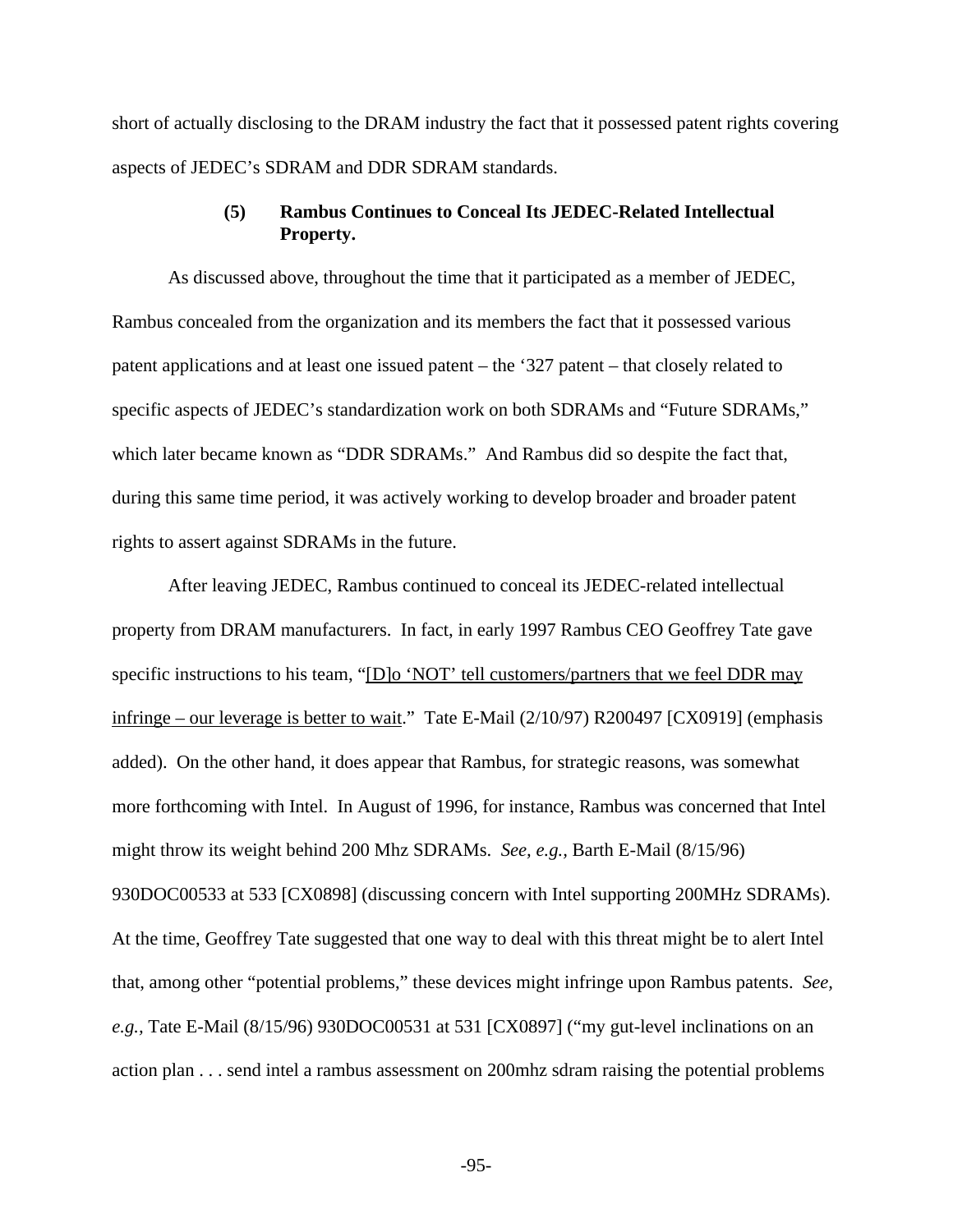we see with feasibility, risk and compatibility; 'AND' point out that we have issued patents that this proposal could very well infringe") (emphasis added). Whether Rambus did in fact inform Intel of this in August 1996 is unclear.<sup>76</sup>

On the other hand, there is evidence showing that roughly a year later, in July 1997,

Rambus privately disclosed to Intel representatives – in the context of confidential discussions

covered by non-disclosure agreements ("NDAs") – that it believed certain competitive DRAM

designs, including DDR SDRAM, would infringe Rambus intellectual property. It appears that

the first such disclosure was made via an e-mail sent by Rambus's Chairman, William Davidow,

to a senior counterpart at Intel, Gerry Parker. That e-mail read in part as follows:

Gerry, I have been discussing the DRAM Company problem with rambus. Below is one of my updates. One of the things we have avoided discussing with our partners is intellectual property problem . . . . We feel that it would drive a deeper wedge between us some of them and that maybe the problem will solve itself with time. We are hoping that they will either drop their competitive efforts or discover for themselves that they have violated Rambus patents an will conclude that getting around them will be either extremely difficult or impossible and will take a lot of time

BELOW IS THE RAMBUS UPDATE . . .

<sup>76</sup> As discussed above, Rambus was similarly strategic in what it told DRAM makers about 200 Mhz DRAMs, although in the case of DRAM makers Rambus's statements were, intentionally it would appear, far more vague. *See* Tate E-Mail (12/10/95) R234618 at 618 [CX0844] (upon hearing LG was developing a "200Mhz" SDRAM device "with low swing/dll, etc." Mr. Tate "pointed out that by the time that could happen that a) rambus will be much improved and b) the sdrams would start looking a lot like rambus so why not go straight to rambus") (emphasis added); Tate E-Mail (11/3/96) R234880 at 881 [CX0912] ("he asked our perception on sdram-2. i said we think 200mhz will be very hard due to interconnect issues . . . and that the solutions are to put PLL's on board, change addressing solutions, etc. but then it starts looking a lot like rambus so why bother") (emphasis added). *See also* Toprani E-Mail (3/20/96) R234716 at 716 [CX0875] ("[I]mplying that sdrams with low voltage swings, terminated transmission lines and phase lock loops on both edges begin to look a lot like rambus may not be a bad ploy.") (emphasis added).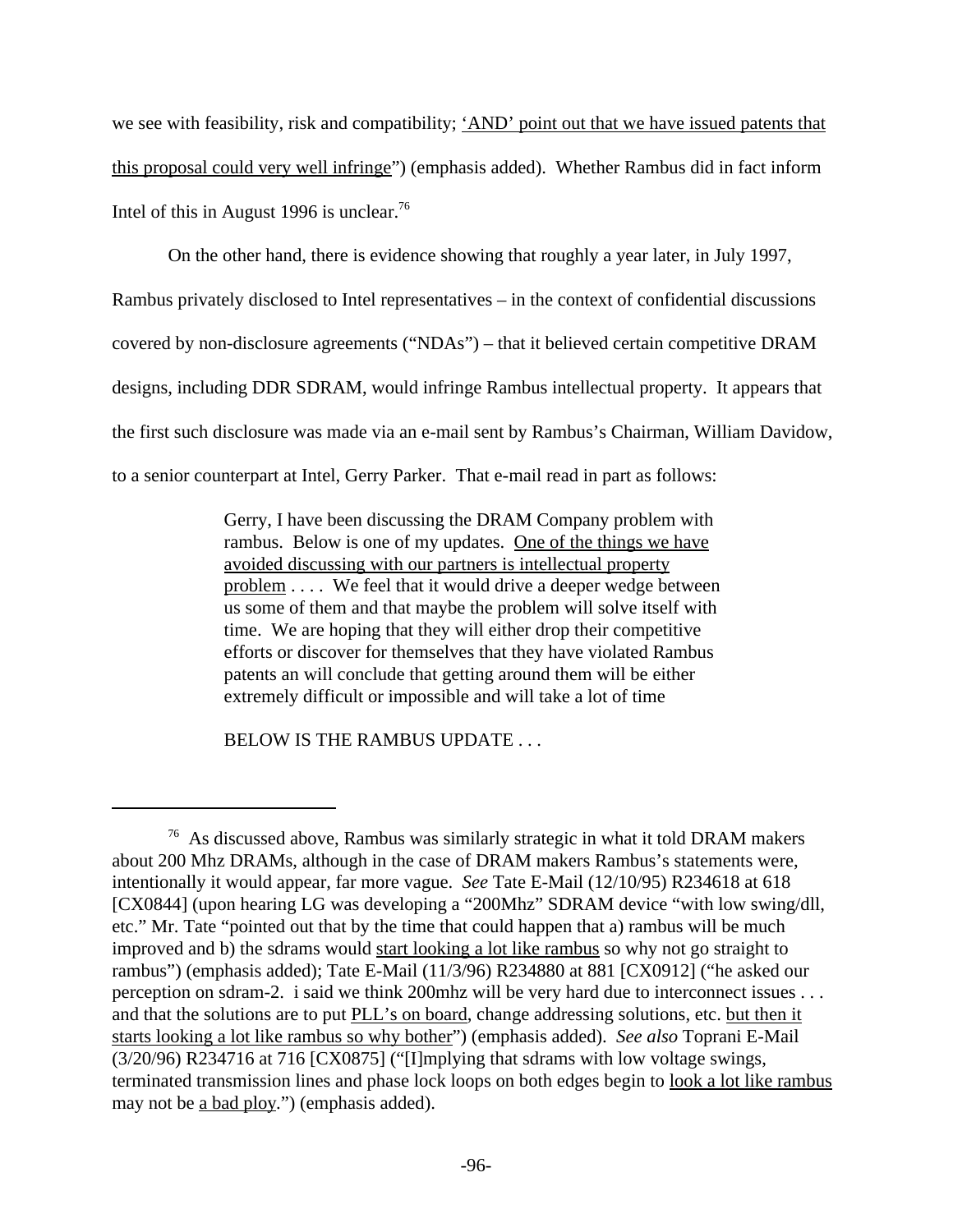We have not yet told Siemens that we think SLDRAM and SDRAM-DDR infringe our patents. We think that will just irritate them. Hopefully, SLDRAM and DDR will die due to their technical/infrastructure faults so we don't have to play that card.

Davidow E-Mail (7/11/97) R233902-903 [CX0938] (emphasis added).

Precisely what Mr. Parker of Intel said in response to this e-mail is unclear – Complaint

Counsel has been unable to locate any response in the record. However, later the same day, Mr.

Davidow sent the following "PROPOSED REPLY TO GERRY" to Geoffrey Tate, stating , "I

would like to send this to Gerry Parker. Is that OK?":

Gerry, we really need to talk about these issues. I agree that it accomplishes very little to get everyone angry with Intel and Rambus.

From Rambus's point of view, we have not tried to swing a big club even though memory manufacturers feel beaten up. Actually, Intel is their best friend in this deal. You limited the royalties they will have to pay.

Both Dennis and Gelsinger understand our patent portfolio. It is highly likely that anything the DRAM guys will do to produce high performance parts will violate it. If we knew a way to get around it, we would have already filed a patent for it.

At any rate, we are fairly confident that if Synclinc goes forward, they will have to do a lot of re-engineering to get around issued and soon to be issued patents. My guess is that this will delay their efforts from two to five years.

We have not discussed this with the DRAM manufacturers. We hope we never have to. We would rather have Synclinc just die of its own accord. We feel that threatening the DRAM guys will really piss them of.

Your pushing for a non-Rambus chip set will help to keep Synclinc alive and probably force Rambus to play the Synclinc infringement chip. I don't think this will be good for either of us.

At any rate, we would like to work with Intel to solve the problem and would like to have a chance to talk before you act so that we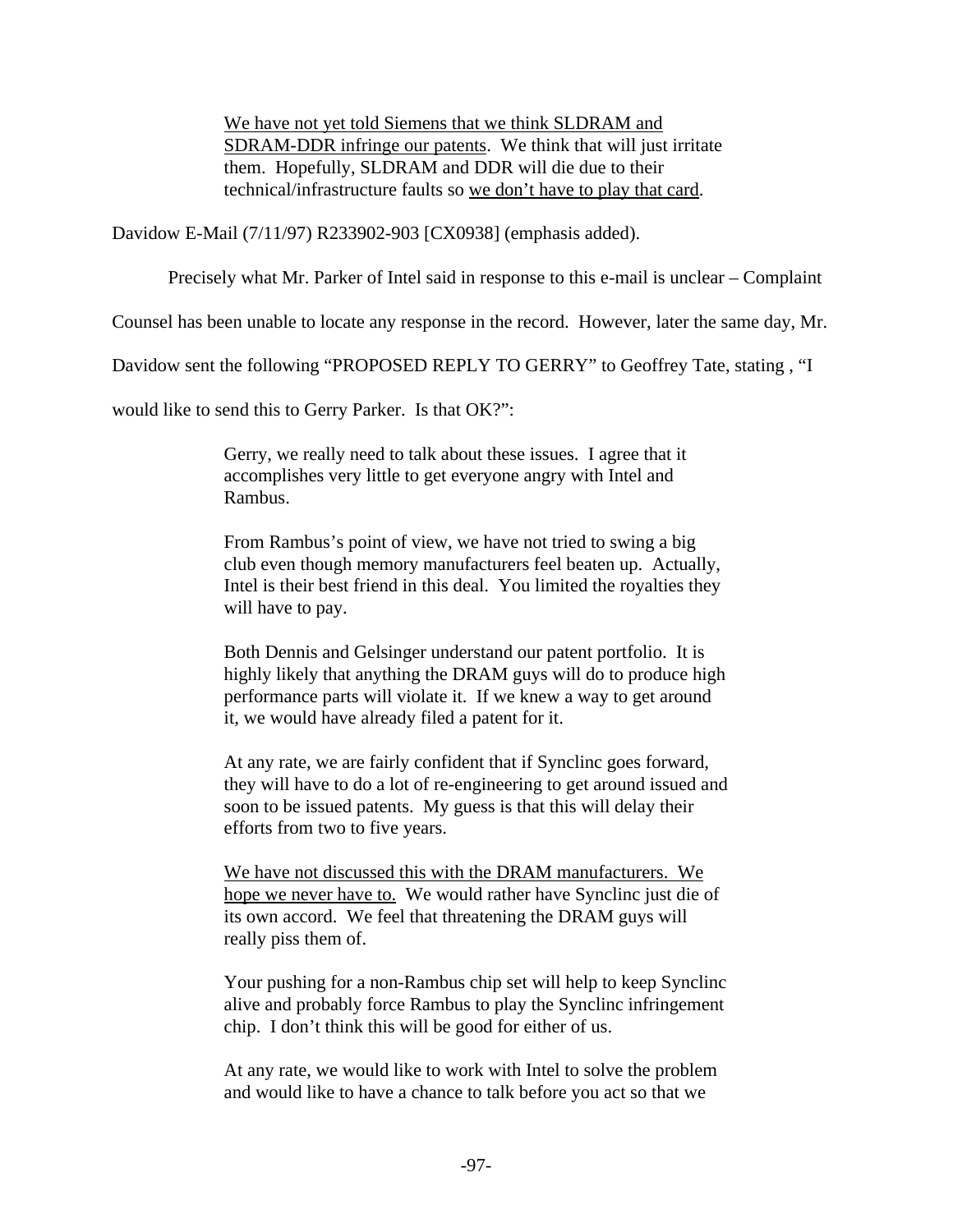can come up with the most effective solution from both of our points of view.

Incidentally, the royalties on Rambus patents as they apply to Synclinc are unlimited. Now that would really be a way to Helmut and Y W really pissed.

Davidow E-Mail (7/11/97) R233898-899 [CX0936] (emphasis added).

It is unclear to Complaint Counsel whether this e-mail was ever sent. The prior e-mail, however, does appear to have been sent to Intel. Therefore, Rambus – by this point in 1997 – had shared with Intel, in the context of confidential NDA discussions, that it thought "SLDRAM and SDRAM-DDR infringe [Rambus] patents," but that it also was hoping that it did not "have to play that card." Davidow E-Mail (7/11/97) R233902-903 [CX0938]. On the other hand, as both of these e-mails show, Rambus had not communicated this information to DRAM makers. *See id.* ("One of the things we have avoided discussing with our partners is intellectual property problem. . . . We have not yet told Siemens that we think SLDRAM and SDRAM-DDR infringe our patents.") (emphasis added). *See also* Davidow E-Mail (7/11/97) R233898 at 898 [CX0936] ("We have not discussed this with the DRAM manufacturers. We hope we never have to.") (emphasis added).

The fact that Rambus had not made such disclosures to DRAM manufacturers is further confirmed by an e-mail sent by Geoffrey Tate to his colleagues in early August 1997, after learning that Rambus had obtained another issued patent likely to be infringed by DDR SDRAMs – that is, in addition to the '327 patent, which issued in April 1996, two months before Rambus withdrew from JEDEC. That e-mail (portions of which Rambus has redacted) reads as follows:

> we already have the 327 patent but few people are aware of what it means. we are to officially get public allowance of our new patent with a much more descriptive title on  $8/12$ .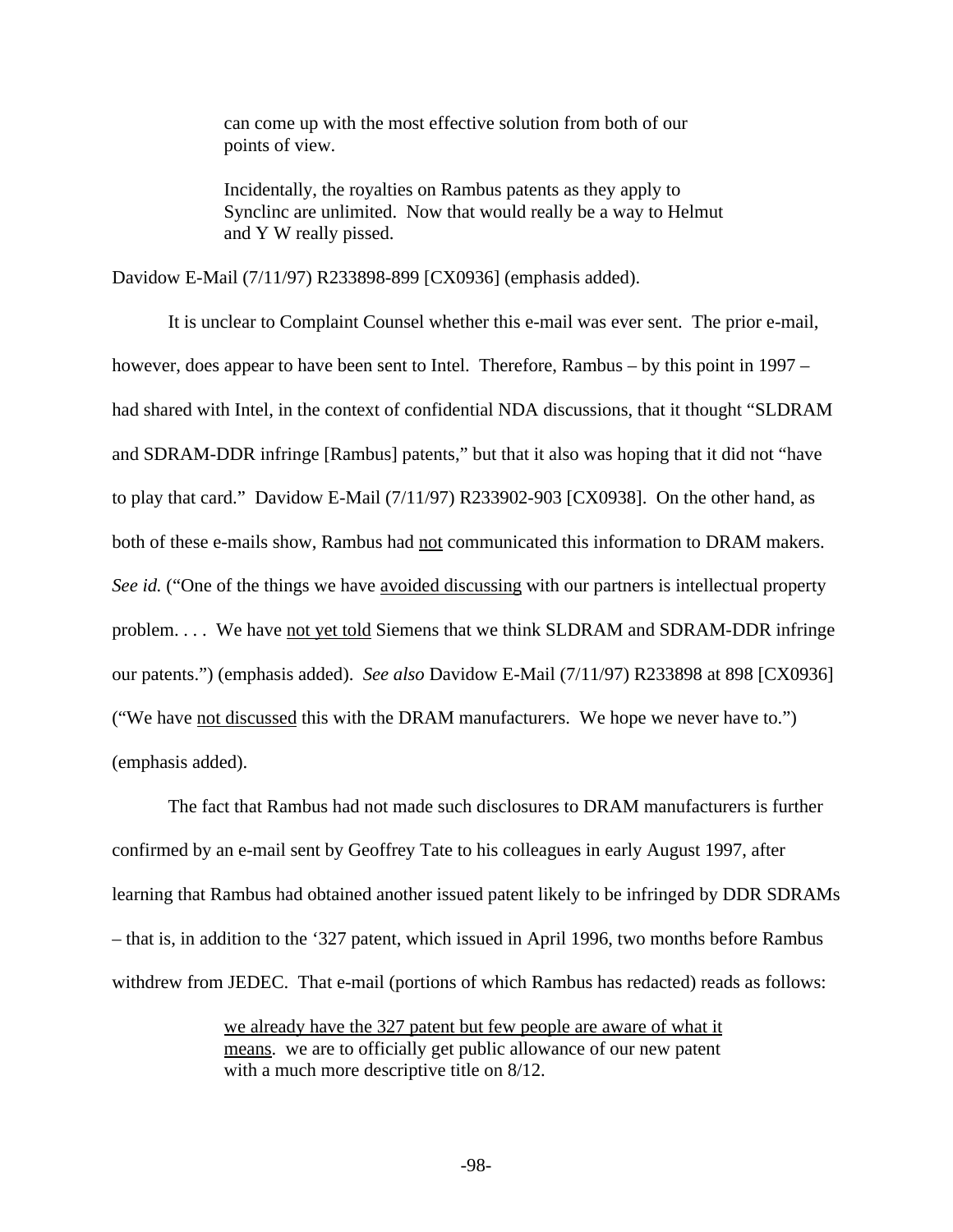our policy so far has been NOT to publicize our patents and i think we should continue with this.

. . . BUT i think this new patent MIGHT get public attention because the title is so obviously provocative (i forget the exact title but it's something like pll on a memory chip, or some such very fundamental sounding thing).

i think we should PREPARE our position IF we get calls from microprocessor report/etc asking us about this new patent when it issues . . . .

. . . [A]fter the new patent on pll/memory i public i think dave believes we should meet with intel pete macwilliams/dennis lenehan and educate them for 15-45 minutes on these two patents: what are the key claims, whay are they important, why competitive solutions like ddr/sldram are likely to infringe. reason is to back up our verbal claims that we have IP and to get them aware IF they were to consider a DDR chipset there is a minefield of 60+ rambus patents that would have to be avoided – we convince them 2 of the mines are real but not give them a map to the whole minefield. this should be done probbly mid-August.

Tate E-Mail (8/4/97) R233868 [CX0942] (emphasis added).

It is quite interesting to note Mr. Tate's comment that "few people are aware" of what "the 327 patent . . . means." *Id.* This, of course, is the same patent that Rambus omitted from its JEDEC withdrawal letter. Furthermore, it is interesting to note Mr. Tate's acknowledgment that Rambus, to this point, had a "policy . . . NOT to publicize . . . patents," a policy that Mr. Tate desired to "continue." *Id.* In terms of Mr. Tate's request that Rambus develop a "position" statement on this new patent, in the event of press calls inquiring about after issuance, other documents show that Rambus employees "created a 'party line' to help address any inquiries," the central thrust of which was to avoid comment directly on whether SDRAMs or DDR SDRAMs would be infringed:

Q2: Do synchronous DRAMs (SDRAMs) use this patent?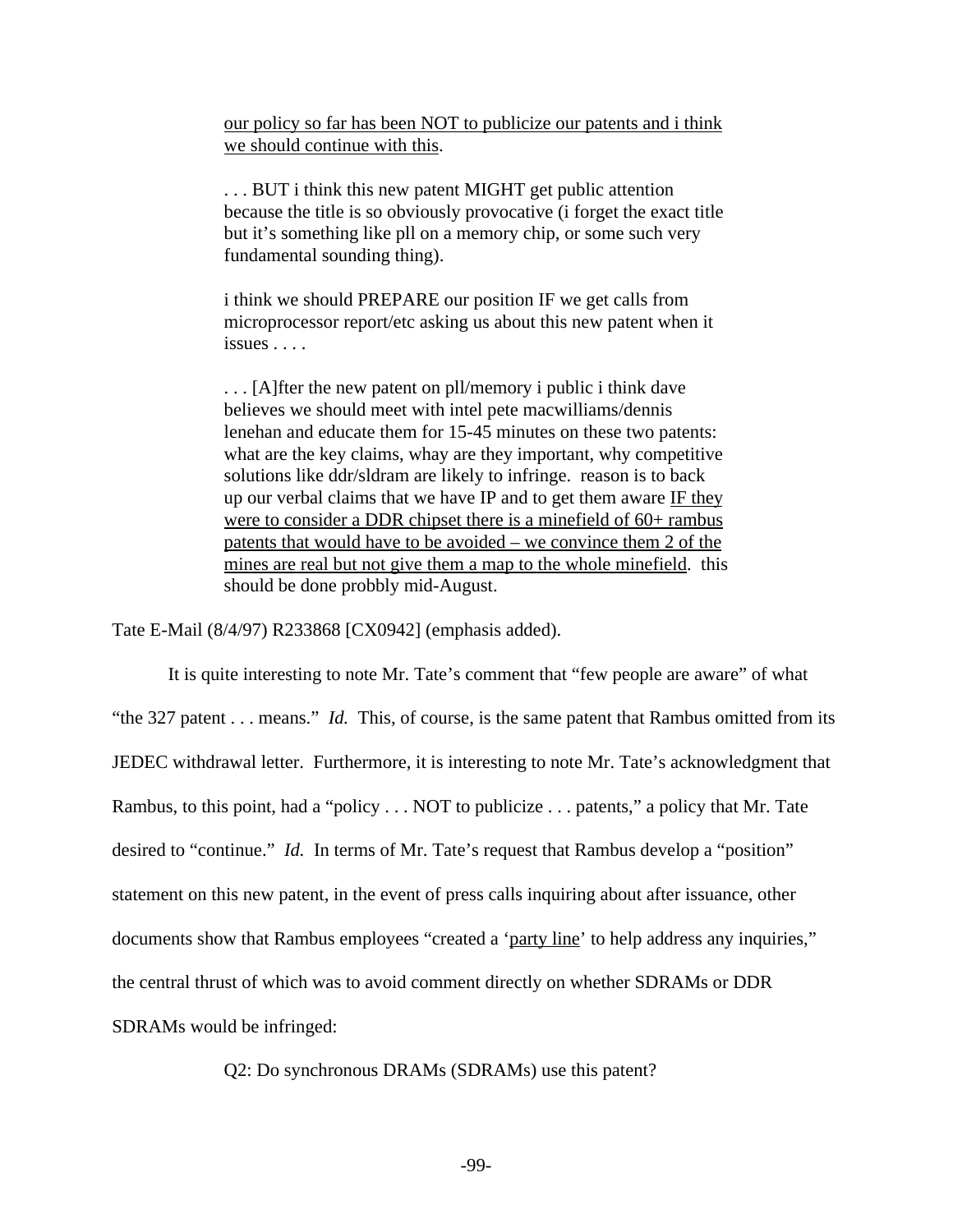A: If a memory device does not incorporate phase-locked loop circuitry, it doesn't come under the scope of this patent.

Q3: Do Double Data Rate (DDR) SDRAMs use this patent?

A: We don't know yet. No DDR products exist for us to evaluate.

Clarke E-Mail (8/15/97) R213296 at 296 [CX0947] (emphasis added).<sup>77</sup>

Turning to Mr. Tate's suggestion that Rambus "meet with intel . . . to get them aware IF they were to consider a DDR chipset there is a minefield of 60+ rambus patents that would have to be avoided," Tate E-Mail (8/4/97) R233868 [CX0942], other evidence shows that Rambus and Intel representatives did have such discussions. On August 14, 1997, Mr. Tate wrote to his colleague Dave Mooring laying out further strategies for convincing Intel not to develop a chipset that would support DDR SDRAM memory. *See* Tate E-Mail (8/14/97) 930DOC00535 at 535 [CX1244] ("i think we need to make it clear to them that we aren't going to make any significant further changes in our business deal with them without their decision they are not doing a ddr backup chipset period.") (emphasis added). As Mr. Tate stated, "they need to know that a ddr backup chipset is . . . real bad for their objectives," and in this regard Mr. Tate suggested that Mooring should "educate" himself on Rambus's "double-data-rate/327 and pll-on-a-memorydevice . . . /418 " patents. *Id.*<sup>78</sup> Mr. Tate and Mr. Mooring then met with Intel executives Gerry Parker and Pat Gelsinger on September 9, 1997.

 $77$  Apparently, it was not until early 1998 that Rambus even began to consider making public statements about DDR infringing Rambus patents. *See* Tate E-Mail (1/10/98) R233877 at 880 [CX0987] ("ddr infringes our patents (question: do we start saying this publicly?).").

<sup>78</sup> Note that one of the factors influencing Intel's consideration of supporting DDR through a DDR-compatible chipset was the fact that Intel's principal chipset rival – VIA – was itself "aggressively promoting DDR." Crisp E-Mail (11/11/97) R235277 [CX0968] (suggesting that VIA's support for DDR, along with the support of other companies, had "Intel worried" and could cause Intel to "be scared into doing a DDR program").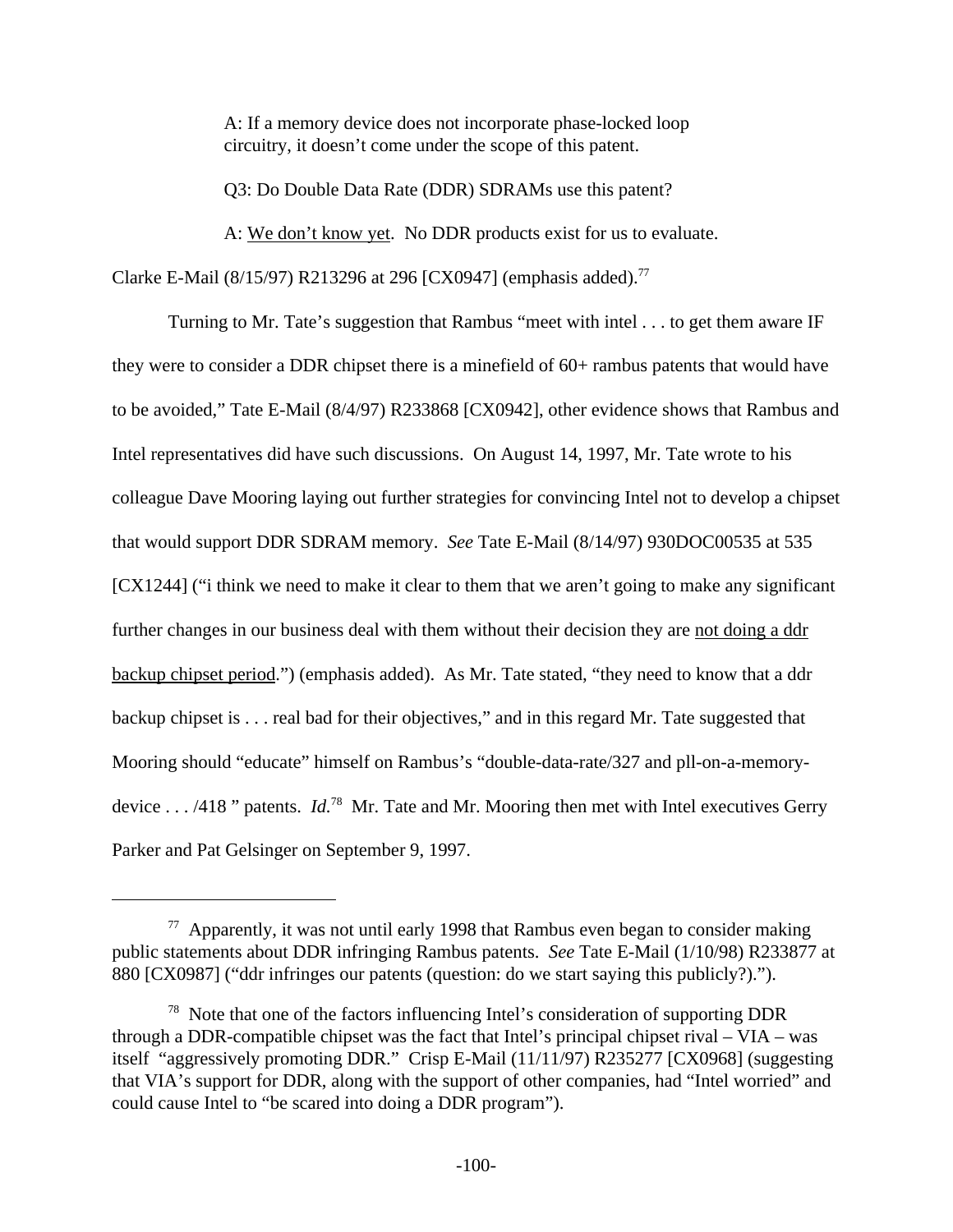Mr. Tate's summary of the meeting reveals that it was a contentious one. Intel was demanding that Rambus, among other things, lower its RDRAM royalties even further to help overcome DRAM maker resistance to producing RDRAM devices:

> NEW REQUEST: they want us to have license deals that reward time to market, etc (old request) AND have long term reduction of royalty based on volume going to less than 1/2% for rdrams (at this point i choked/gasped).

Tate E-Mail (9/9/97) R233895 at 896 [CX0952]. Intel went on to explain that if Rambus did not

lower its RDRAM royalties, this could cause DRAM makers "to find alternative solutions to

avoid paying rambus a royalty" and could cause Intel "to rearchitect things to be completely

different if necessary." *Id.* Mr. Tate's summary of the meeting indicates that he and Mooring

made the following points in response:

our response . . .

– for a dram company to pursue an alternative and be successful they have to

a) actually have a superior solution – so far the dram companies have proven themselves incapable of doing this

b) set an industry standard with multiple sources all 100% compatible – again, poor track record

c) avoid EVERY rambus patent or prove it invalid in court – we said this would be extremely hard to do, that all proposals we've seen violate several fundamental patents we have or that are in process

then we shut up . . . .

*Id.* R233896-897.79

 $79$  These notes provide Mr. Tate's contemporaneous account of what was said at this 1997 meeting with Intel. Precisely how clearly Rambus explained the scope of its intellectual property to Intel is not apparent, however. For instance, in 1998 Mr. Tate posed, for his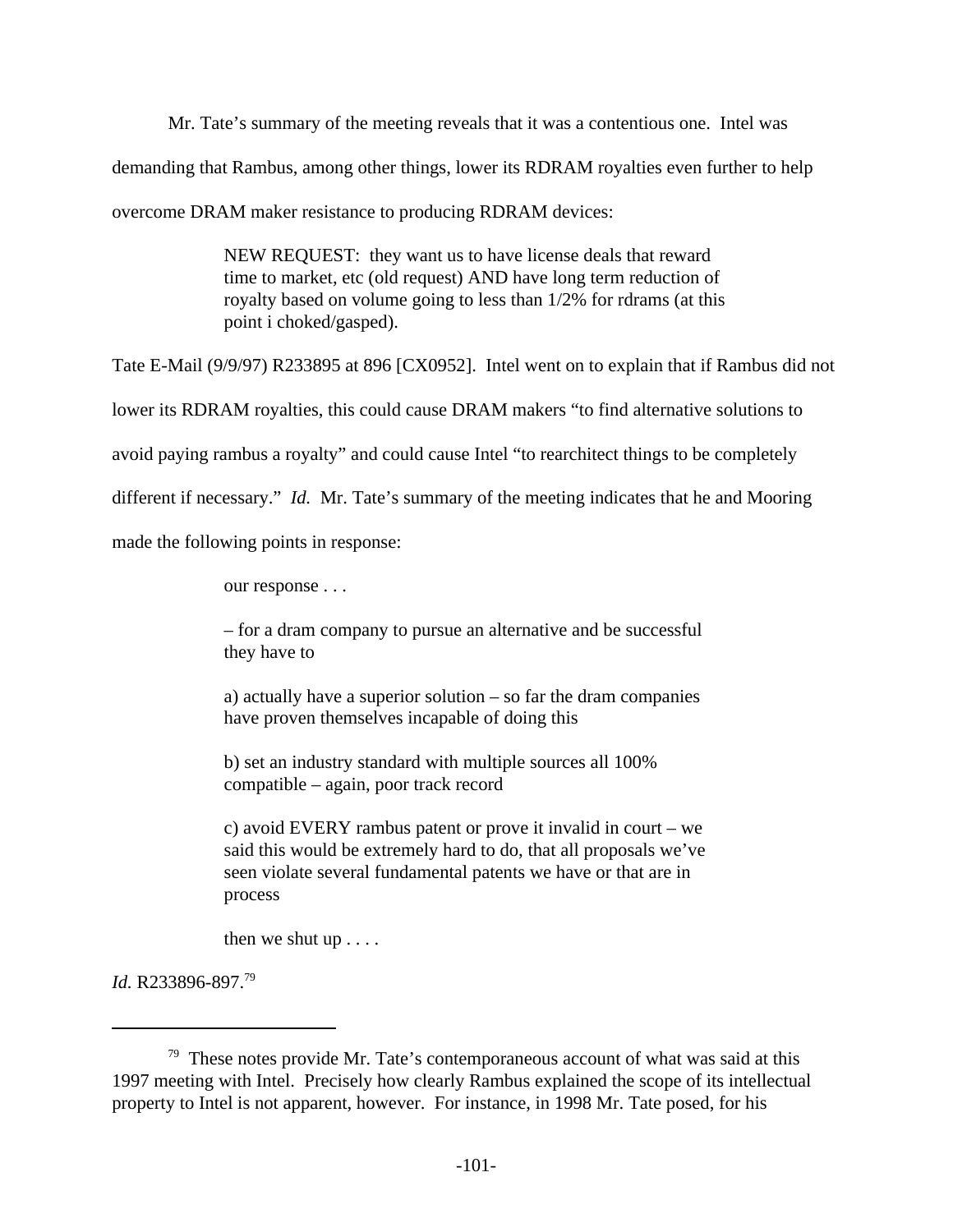In this same time period, Rambus was also seeking to persuade DRAM makers not to produce DDR. However, its strategy with DRAM makers was very different, consistent with Mr. Davidow's statement that Rambus was still hoping that it did not "have to play that card" against DRAM makers. Davidow E-Mail (7/11/97) R233902-903 [CX0938]. Thus, rather than directly threatening them with its "patent minefield," Rambus sought to persuade the DRAM makers to "drop" DDR by offering them preferential RDRAM license terms in exchange. For instance, in a meeting with Samsung Geoffrey Tate "said if samsung is willing to consider dropping ddr, synclink and announcing that after sdram-100 that rambus is their only dram strategy then we could talk about . . . rewards to samsung." Tate E-Mail (9/23/97) R235252 at 253-254 [CX0956] (emphasis added). Mr. Tate's e-mail account of that meeting makes no mention of any discussion of Rambus patents covering DDR or SyncLink.<sup>80</sup>

Mr. Tate's meeting with Korean DRAM maker LG, two days later, seems to have followed the same track. Again, Mr. Tate's proposal to LG was that if it were to "cancel ddr" and commit to fully support RDRAM, Rambus "could consider some [RDRAM] royalty breaks.

colleagues, the question, "should we tell Intel" that "we believe ddr/sldram/etc will likely infringe our patents?" Tate E-Mail (1/5/98) R233884 at 886 [CX0984]. Presumably, Mr. Tate would not have posed such a question if it had already been made clear to Intel that such devices would infringe Rambus patents.

<sup>&</sup>lt;sup>80</sup> A few months later, Mr. Tate again met with Samsung and again tried to convince Samsung to "drop DDR" – yet still without playing "the IP card." Tate E-Mail  $(12/15/97)$ R235314 at 316 [CX0981] ("i asked him if they would consider making a commitment to drop dDR and announced it and stop promoting it; and drop plans/activities for any competitive dram like sldram; and switch their customers from sdram ro rambus period"); *id.* at R235317 ("i think we should offer them 250K warrants in return for their commitment NOW to drop ddr"). *See also* Tate E-Mail (12/16/97) R235324-325 [CX0983] ("i asked if he'd commit . . . to not do any competitive memory and to switch the market from sdram–>direct rdram").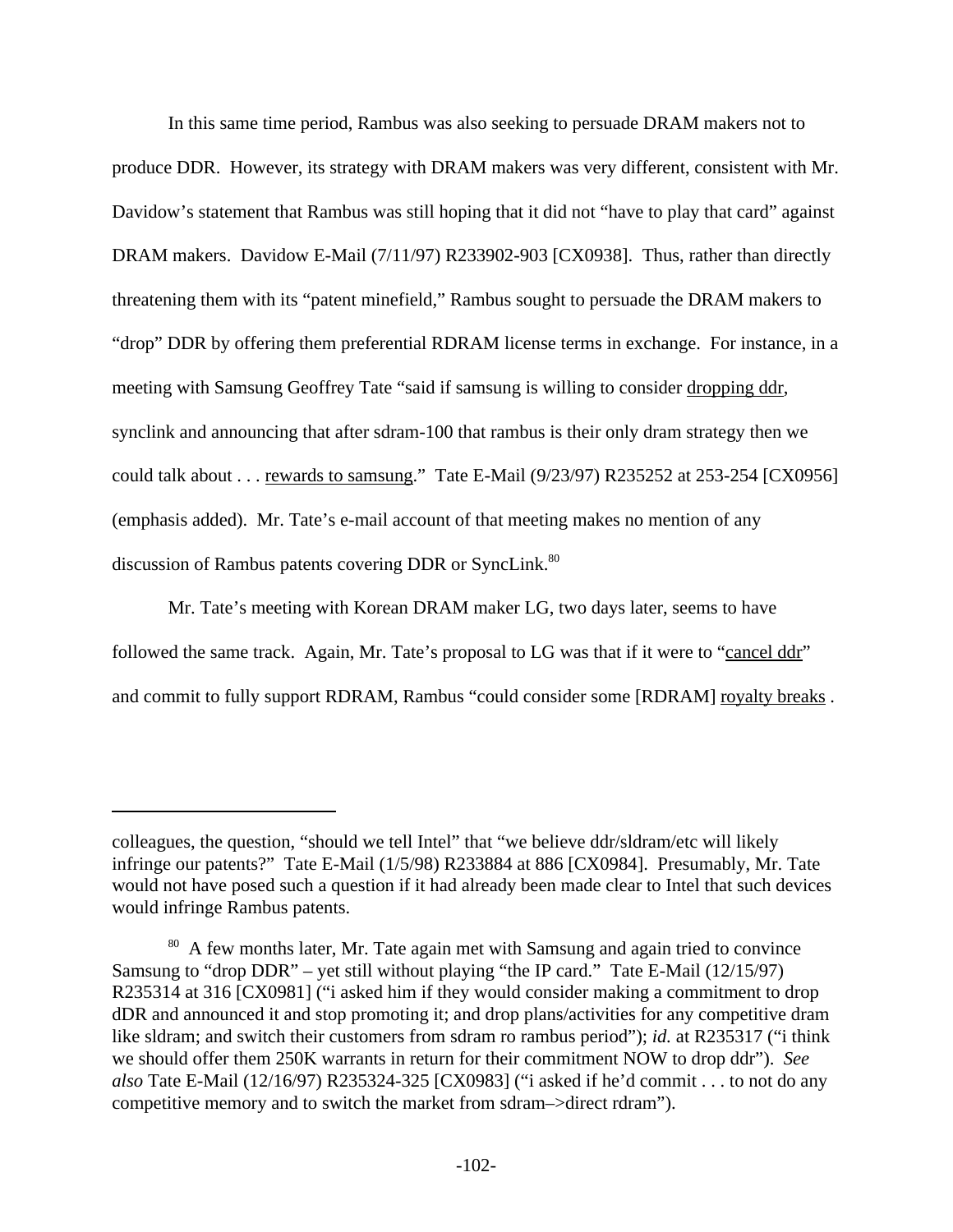. . in return." Tate E-Mail (9/25/97) R213937-938 [CX0957] (emphasis added).<sup>81</sup> In the LG meeting, however, LG indirectly did raise the issue of IP covering DDR. The head of LG's memory business, H. J. Chun, explained to Mr. Tate that LG's reason for favoring DDR was that it understood DDR to be a "royalty-free . . . open, jedec standard":

his thinking is a bunch of issues

– they are under very severe pricing and profit pressure and they already have to pay us lots of patent royalties [on RDRAM] so how can they pay more

– if rambus has a royalty then people will prefer royalty-free alternatives like ddr (we asked him why he thought ddr would be royalty-free?: he said it's an open, jedec standard)

*Id.* (emphasis added). From Mr. Tate's summary of the meeting, it would appear that he did nothing to disabuse Mr. Chun of his beliefs regarding the "open" and "royalty-free" nature of JEDECs DDR SDRAM standard.<sup>82</sup>

One can infer several things from the fact that Rambus – in this time period – took such

different approaches in its dealings with Intel, on the one hand, and DRAM makers, on the other,

relating to disclosures of Rambus intellectual property covering SDRAMs and DDR SDRAMs.

First, one can safely infer that Rambus, at this point in time, did not want DRAM makers to

know that it had patents covering SDRAMs and DDR SDRAMs. Second, one can just as safely

<sup>&</sup>lt;sup>81</sup> See also Tate E-Mail (11/8/97) R235273 [CX0966] (suggesting that Rambus "tie" lower RDRAM royalties "to agreement [by LG] to NOT do ddr/sldram and public announcement of this NOW") (emphasis added).

 $82$  In May 1998, Mr. Tate again met with LG, and he was directly asked by an LG executive whether SLDRAM would infringe Rambus patents. Mr. Tate answered, "I . . . can't tell one way or the other till we get silicon." Tate E-Mail (5/20/98) R216863 at 863 [CX1034]. In the same meeting, DDR was discussed, yet Mr. Tate's report makes no reference of any discussion of Rambus's intellectual property.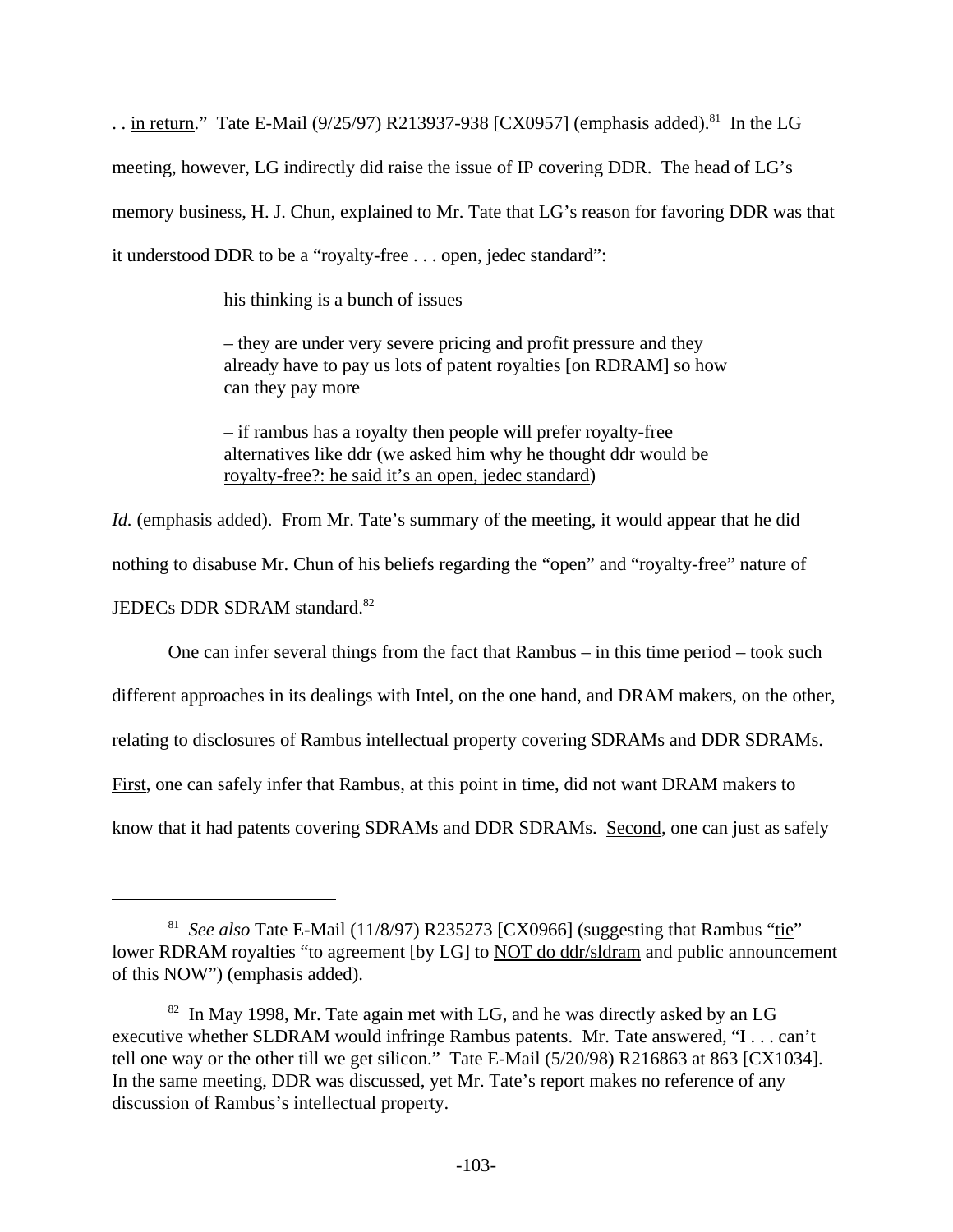infer that Rambus, at this time, had no reason to believe DRAM makers already did know that it possessed such patents. Finally, one can safely infer from this evidence that Rambus did not believe that, through making these facts known to Intel under confidential NDA discussions, it was at risk of having such facts become known to the DRAM makers, from whom Rambus continued to want to conceal such information.

With respect to this last point, it is important to understand that, throughout the relevant time period, Rambus insisted that any discussions it had with actual or potential business partners or licensees be conducted in strict confidence pursuant to NDAs. *See, e.g.,* Rambus Business Plan (11/1/90) R170065 at 65 [CX0535] (noting that Rambus sought to "protect [its] intellectual property through signing non-disclosures with all parties exposed to the technology"). In fact, not only did Rambus insist up the signing of such agreements before they would discuss Rambus intellectual property with other companies, but also, once such agreements were signed, Rambus insisted that the signatory companies strictly comply with their NDA obligations by holding in confidence all information that they obtained from Rambus. The seriousness with which Rambus took such issues is fully evident from the following e-mail written by Geoffrey Tate in January 1998.

> our rdram partners receive confidential information/IP from us under our contracts. they have the right to use the information/IP under the terms of the license. they CANNOT disclose our confidential information to  $3<sup>rd</sup>$  parties . . . .

our partners employee's working on competitive products, e.g. DDR, might have access to our confidential information. they might even go to committees like jedec to discuss DDR. BUT they are obligated as employees of our partners' to keep our confidential information secret and to not use our IP outside the license scope. this applied to our partners' employees working on 'SLDRAM consortium'.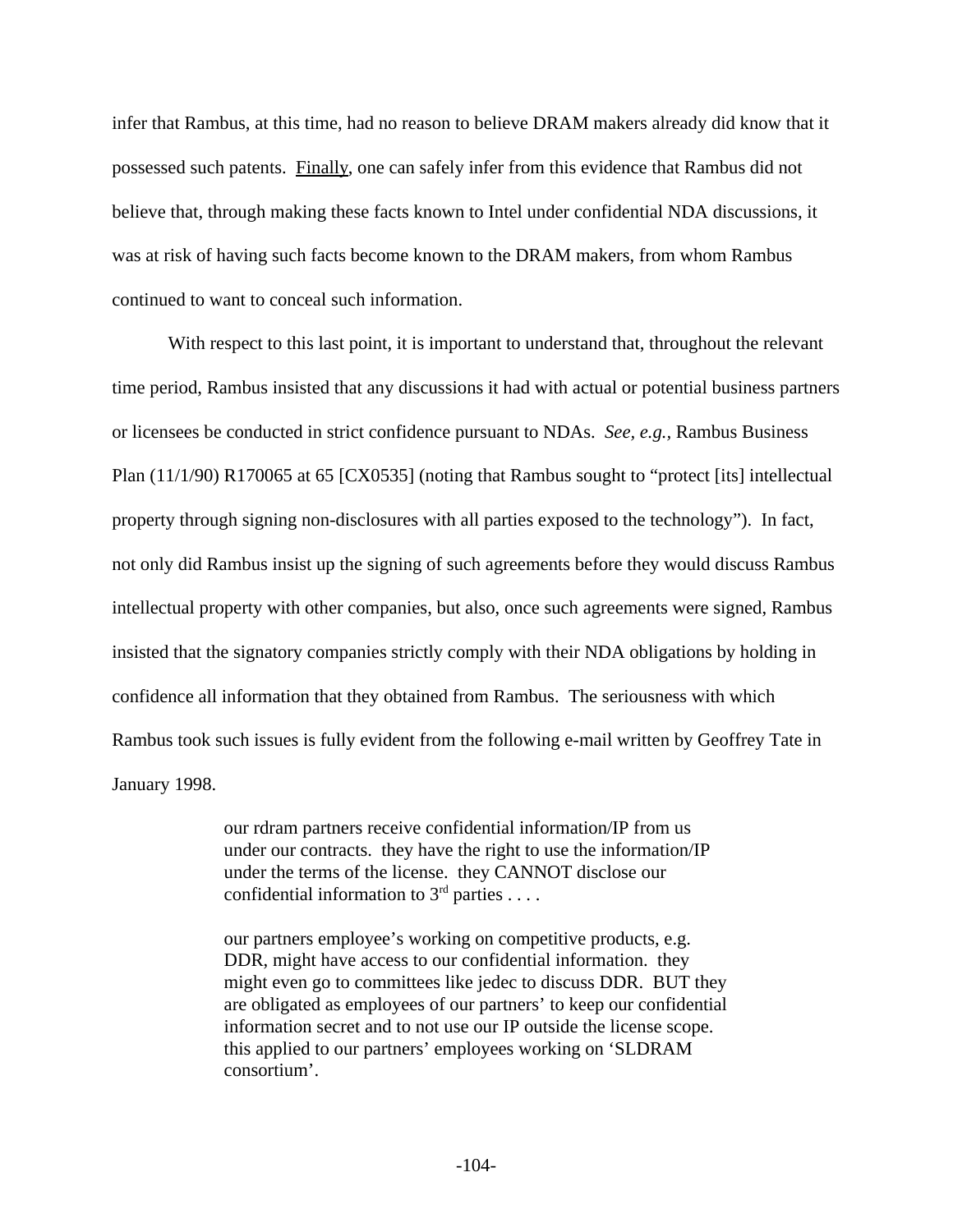Tate E-Mail (1/30/98) R212377 at 377 [CX0993]. Thus, through non-disclosure agreements, Rambus sought to preserve in strict confidence anything that it disclosed to its business partners, such as Intel, about Rambus intellectual property. Rambus's firm position was that its business partners were not at liberty to disclose such information to third parties, including – in particular – standard-setting organizations such as JEDEC and the SyncLink Consortium.

## **(6) Rambus Hires Joel Karp to Prepare to Enforce the Strategic Patent Portfolio.**

By early 1997, Rambus was focusing attention not only on securing patent rights against SDRAMs and DDR SDRAMS but also was preparing to enforce such rights. As relates to DDR, because the devices were not yet available, Rambus was not yet able to determine for certain in this time period whether it could establish infringement, but it was gearing up for enforcement actions nonetheless. As Geoffrey Tate wrote in February 1997: "There are many issued and inprocess patents that DDR SDRAMS . . . 'might' infringe, but with so little hard data and no silicon there are no patents that we can definitely say are infringed." Tate E-Mail (2/10/97) R200497 [CX0919]. Mr. Tate's marching orders at this point in time were clear:

ACTION:

1. keep pushing our patents through the patent office

2. do "NOT" tell customers/partners that we feel DDR may infringe – our leverage is better to wait

3. get hard data (data sheets, silicon) as they become available and re-assess periodically but wait on taking action till we see silicon (later this year maybe)

Id. (emphasis added).

By May 1997, it appears that Geoffrey Tate had concluded that Rambus would need additional resources in order to prepare itself for enforcing SDRAM- and DDR SDRAM-related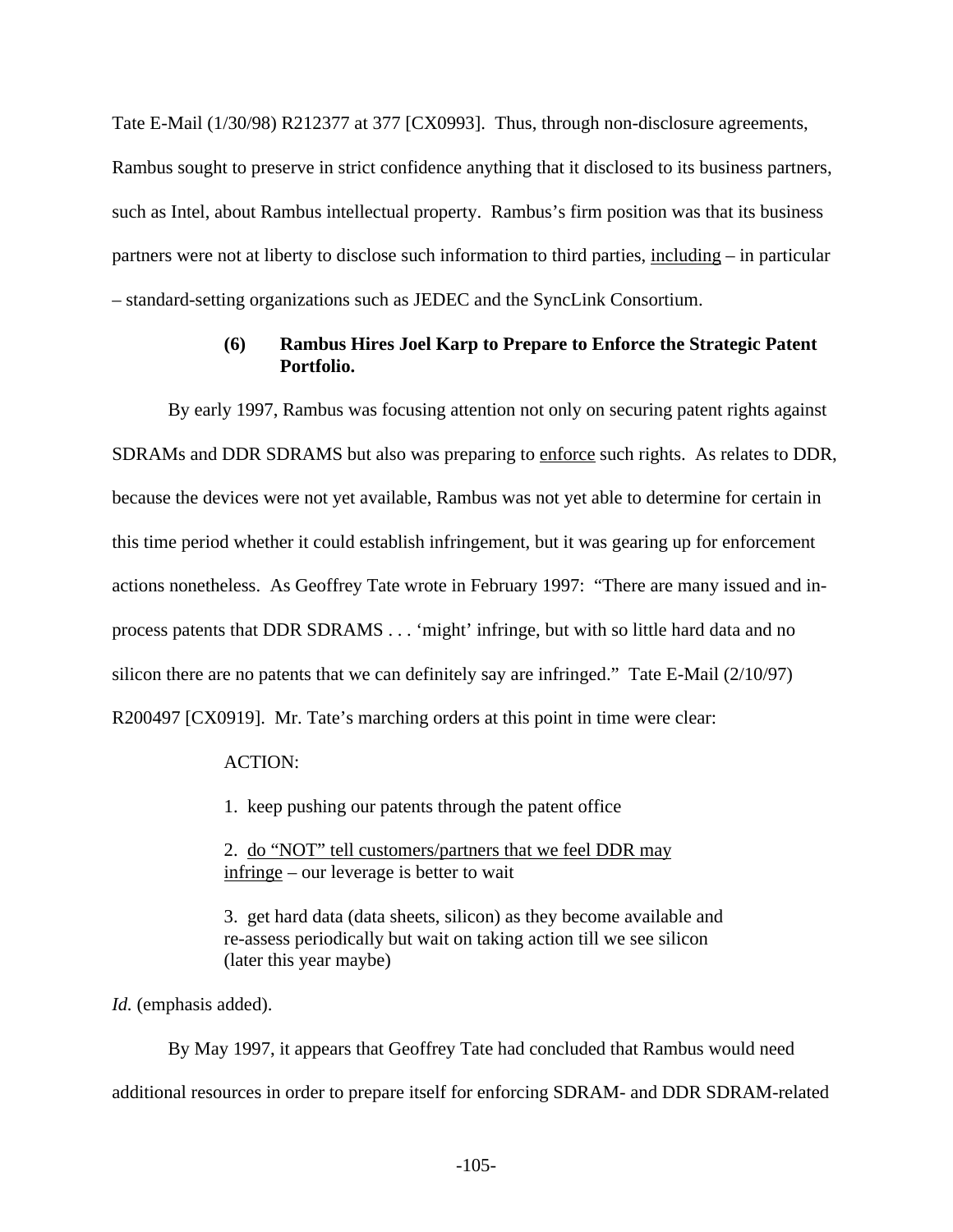patents. In late May, Mr. Tate reported to other senior Rambus executives that he was "inclined to make . . . an offer" of employment to Joel Karp, a former Samsung employee, with the intention of placing Mr. Karp in charge of Rambus's strategies vis-a-vis enforcing patent claims against non-Rambus, or what Rambus often referred to as "non-compatible," technologies. Tate E-Mail (5/23/97) R233866 [CX0928].<sup>83</sup> As Mr. Tate explained, Mr. Karp was "NOT a technologist" and thus would not be in a position "to determine who infringes [Rambus patents] and how." *Id.* On the other hand, Mr. Tate suggested that Mr. Karp's "real strength" would be in "negotiating deals with infringers." *Id.*<sup>84</sup>

Several months later, in October 1997, Mr. Tate informed Rambus's executive management team that "Karp called to accept our offer." Tate E-Mail (10/1/97) R233872 [CX0960]. "He will have the title of vp," Mr. Tate reported, and "his role" would be "to prepare and then to negotiate to license our patents for infringing drams (and potentially other infringing ic's)," with a particular emphasis on preparing patent actions against JEDEC-compliant DDR SDRAMs. *Id.* Yet Mr. Tate cautioned his team to "keep this confidential" – referring to Mr. Karp's acceptance of employment with Rambus – until Mr. Karp started later in October 1997. *Id.* Moreover, even after he started at Rambus, Mr. Tate suggested that the company should be

<sup>&</sup>lt;sup>83</sup> Mr. Tate and others within Rambus previously had dealt with Joel Karp in connection with RDRAM-related licensing negotiations with Mr. Karp's former employer, Samsung. *See* Tate E-Mail (7/22/93) R233981-982 [CX0707].

<sup>&</sup>lt;sup>84</sup> It is clear that Mr. Karp's primary mission at Rambus was to be overseeing efforts to enforce patents against DDR SDRAMs. In fact, it appears that briefly – in June 1997 – Mr. Tate reconsidered whether Rambus should hire Mr. Karp, considering that DDR devices were not likely to be available as early as he had predicted. *See* Tate E-Mail (6/6/97) R233867 [CX0931] ("I've decided to NOT make Joel an offer and NOT make him consultant. reasons: . . . DDR is not coming 2H/97 but more like 1H/98, mid-98 . . . if we get surprised and DDR happens sooner we can always . . . try to hire joel later").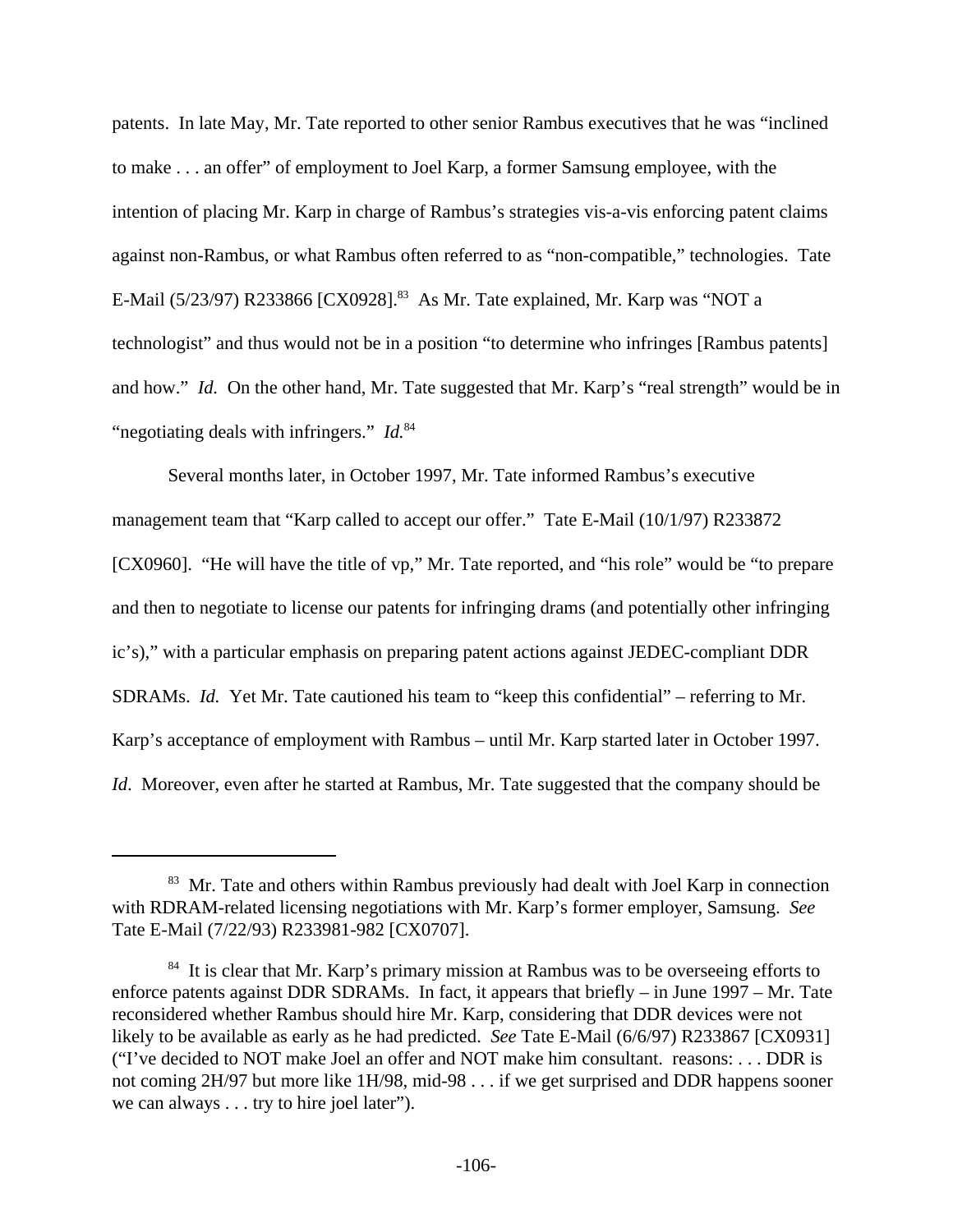careful not to make it known externally precisely what Mr. Karp was hired to do: "when joel starts we have to have our spin control ready for partners/etc as to why we are hiring him and what he will be doing. my thought is we say externally that joel is coming on board to help us with contracts and ip licensing." *Id.* (emphasis added).

With reference to the "non-compatible" DRAM licenses that Mr. Karp was responsible for negotiating, Mr. Tate made it clear that Mr. Karp was not to agree to any such license unless the royalty rate was greater than the rates Rambus charged for its proprietary RDRAM technology. *Id.* ("i advised clearly that if a chip co wants to license all of our present and future patents for use for any infringing dram, then the only acceptable deal is the royalty on infringing drams must be greater than the royalty on rambus drams.") (emphasis added). In this sense, Mr. Karp would be doing more than simply helping Rambus to obtain additional royalty revenues. In addition, he would be furthering Rambus's broader strategic objective to promote the adoption of RDRAM, in this case by raising the costs of competing technologies. Mr. Karp's handwritten notes indicate that he discussed these issues in a "one-on-one" meeting with Geoffrey Tate in October 1998. *See* Karp Notes (10/7/98) R300665 at 815 [CX1744] ("SDRAM Royalties – royalty rate dependent on . . . RDRAM,"and immediately following states, "idea . . . to prevent a new competitive device") (emphasis added).

Once on board at Rambus, Mr. Karp immediately commenced work on Rambus's "strategic license program," which was the term used within Rambus to refer to Mr. Karp's mission of preparing to assert Rambus patent claims against non-compatible products, such as SDRAM, DDR SDRAM, and SLDRAM (referring to SyncLink DRAM devices). In February 1998, Mr. Karp produced a draft document entitled "Strategic Patent Licensing Program" in which, for instance, he identified target royalty rates for DDR SDRAM (3.0-4.0%) and

-107-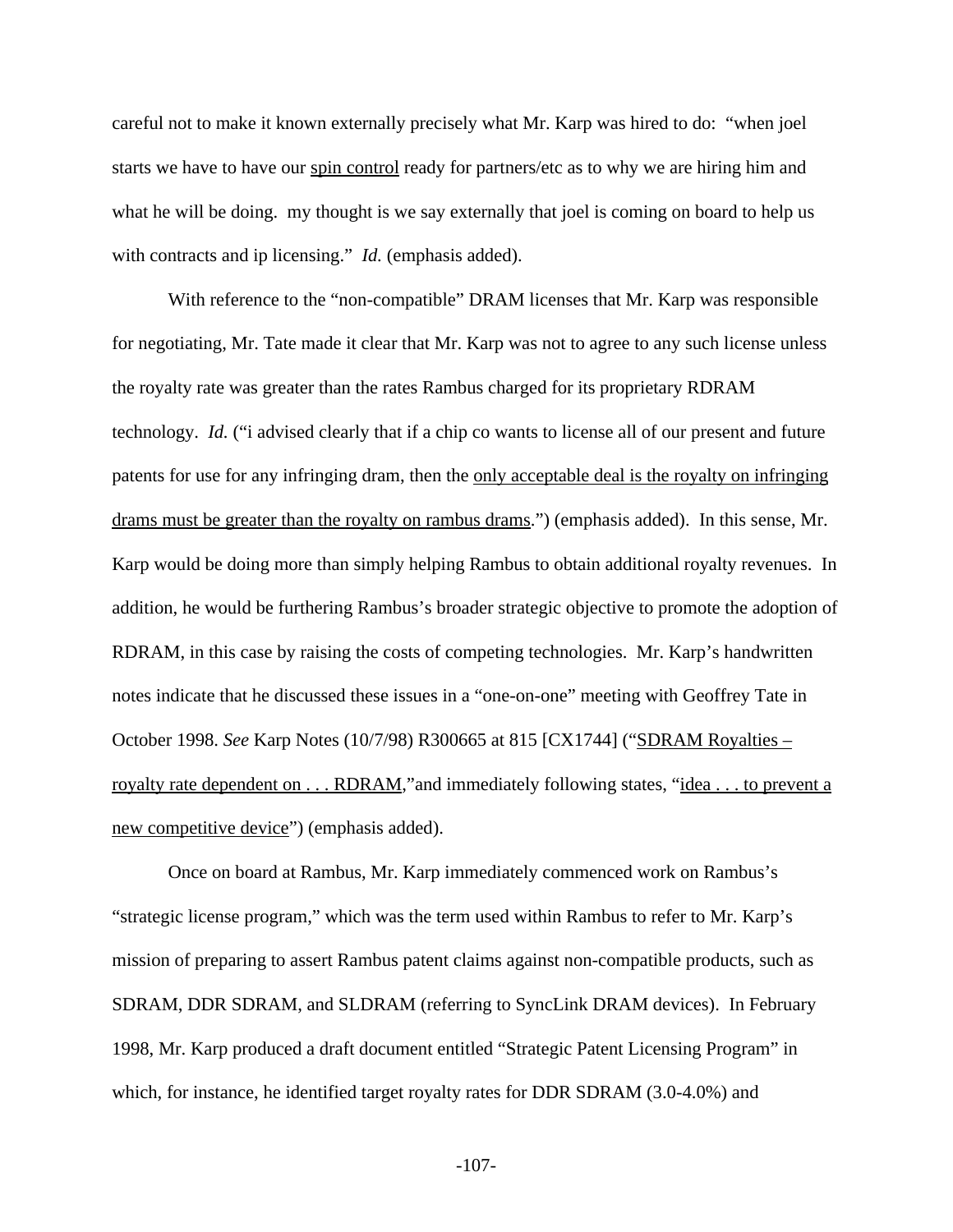SLDRAM (3.5-5.0%). Strategic Patent Licensing Program (2/12/98) R302512 [CX0551]. In the same time period, Mr. Karp formed an internal "Rambus Patent Council," which was to "meet once a month with the intent of discussing [Rambus's] overall patent strategy/directions from a strategic perspective." Tate E-Mail (4/14/98) R127188 [CX1017].

One question that arose early on in Mr. Karp's tenure at Rambus was whether the company should begin to discuss publicly the fact that Rambus held patents over RDRAM's principal competitor – DDR. As noted above, in 1998, Geoffrey Tate noted to his colleagues, "ddr infringes our patents," and then posed a "question: do we start saying this publicly?" Tate E-Mail (1/10/98) R233877 at 880 [CX0987]. As the person now chiefly responsible for enforcing Rambus's patents against DDR, Mr. Karp found it appropriate to respond, and his advice was clear. Mr. Karp thought it best that Rambus not make any such public disclosure, because this could cause DRAM manufacturers to band together in finding ways to avoid paying royalties to Rambus. The better approach, Mr. Karp suggested, was to "approach companies individually and without any publicity":

> I am very uncomfortable with any public statements regarding who or what infringes our patents. All we do is start a war with the entire industry. As long as we approach companies individually and without publicity, they will not be motivated to help each other against us. Once one or two sign up to strategic licenses it will be much easier to license the others but public announcements only stimulate a lot of negative emotion toward Rambus.

Karp E-Mail (1/10/98) R233882 at 882 [CX0988].

Roughly two months later, in March 1998, Joel Karp would attend a Rambus Board meeting in order to "update[] the Directors on the Company's strategic licensing and litigation strategy." Minutes of Rambus Board Meeting (3/4/98) RF0165751 at 752 [CX0613] . In other words, by this time, Rambus was not merely expecting to enforce its SDRAM-related patents in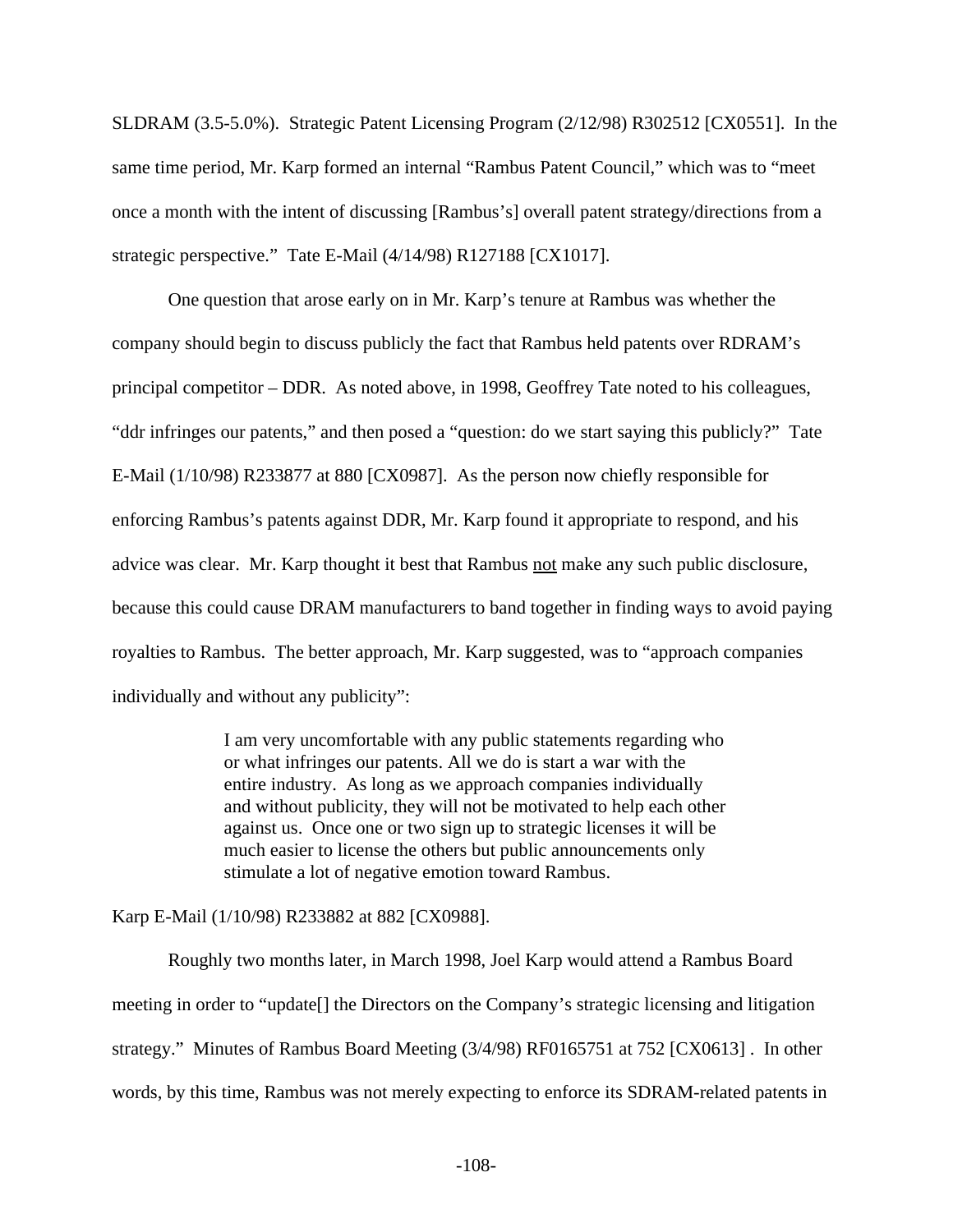the future, but was expressly contemplating litigation.<sup>85</sup> And it was in part due to concerns over such litigation that Rambus, in this same time period, made the decision to launch a massive document destruction program, resulting in the elimination of a variety of documents and computer files that would, at a minimum, have been discoverable in this litigation.<sup>86</sup>

## **(7) The Rambus-Intel Relationship "Blows Up," Causing Rambus to "Play" the JEDEC "IP Card."**

From the earliest stages of their relationship, there was tension between Intel and Rambus, much of it having to do with two related issues: (1) the percentage royalty levels that Rambus desired to charge to makers of RDRAM; and (2) the added costs of producing RDRAM compared to other, more conventional DRAM devices, which in turn led to higher relative prices. *See* Tate Notes (1994) R33776 at 848 [CX1715] (notes from a July 29, 1994 Intel-Rambus meeting, listing as first of "3 Major issues" raised by Intel, "Royalty won't play because margins aren't there  $\Rightarrow$  thinx more like 1%);

As noted above, Intel chose to proceed with Rambus

despite such concerns, but only after extracting certain commitments from Rambus. For

<sup>&</sup>lt;sup>85</sup> This is confirmed by other evidence. For instance, according to Rambus's privilege log in the *Micron* litigation, Mr. Karp jointly authored with Rambus's outside counsel, Dan Johnson, a memorandum dated March 2, 1998, entitled "Rambus Strategic Patent Litigation," which was addressed to Rambus's Board of Directors and senior executives. Rambus Privilege Log, Item 317, *Micron v. Rambus* (7/6/01) FTC30002621 at 2643 [CX1804]. The same Rambus privilege log withholds two additional documents, jointly authored by Messrs. Karp and Johnson in February 1992, describing the withheld documents as "Confidential attorney-client communications regarding legal strategy and reflecting work in anticipation of litigation." *Id.* (Items 320-21) (emphasis added).

<sup>&</sup>lt;sup>86</sup> Because the facts pertaining to Rambus's document destruction have been set forth in detail in various previous submissions relating to Complaint Counsel's motions for default judgment and additional adverse inferences, we will not restate those facts here.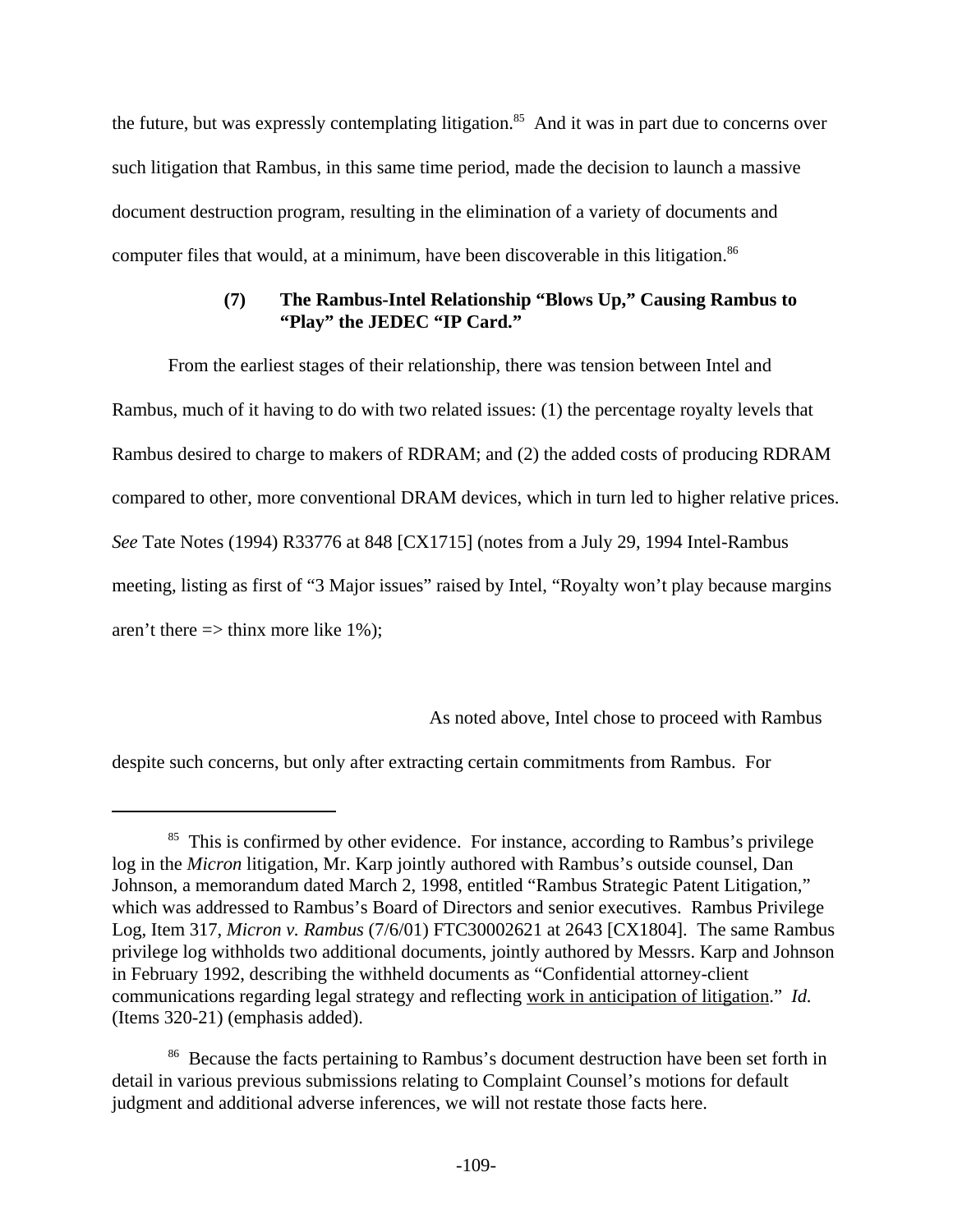instance, given its concerns about Rambus's DRAM-related royalties being too high, Intel insisted that Rambus cap its royalties at a maximum of two percent, and Intel later pressured Rambus to lower its royalty rates even further. *See, e.g.,* Tate E-Mail (9/9/97) R233895 at 896 [CX0952] (reporting on Intel's "NEW REQUEST" that Rambus institute "long term reduction of royalty based on volume going to less than 1/2% for rdrams").

The first signs of serious deterioration in the Rambus-Intel relationship seem to have surfaced in roughly mid-1997. This is apparent, in part, from the e-mail exchange discussed above between Rambus Chairman Bill Davidow and Gerry Parker of Intel. As that exchange makes rather clear, Intel was concerned by the extent to which the DRAM makers were unhappy with Rambus. *See* Davidow E-Mail (7/11/97) R233898-899 [CX0936] (noting that "memory manufacturers feel beaten up" by Rambus). It appears that Intel sought to influence Rambus, in this time period, to establish better relations with DRAM makers. *See* Tate E-Mail (8/11/97) R213228 at 229 [CX0944] (noting that he had met with Samsung and that "the main objective of this meeting was to start to address intel's 'dram vendor happiness' issue").

. But by the latter part of 1997, the problems seem to be getting

worse, not better.

In October 1997, Rambus CEO Geoffrey Tate had a one-on-one meeting with Pat Gelsinger, the senior Intel executive responsible for the Rambus relationship. The reason for the meeting, Mr. Tate explained, was to follow up on Mr. Gelsinger's earlier request that Rambus "lower . . . rdram royalties to  $\langle 0.5\% \rangle$ " and his suggestion that if Rambus failed to do so DRAM makers would "insist on developing alternatives" to RDRAM. Tate E-Mail (10/13/97) R229266 at 266 [CX0961]. Part of the discussion at this meeting focused on various technical and cost-

-110-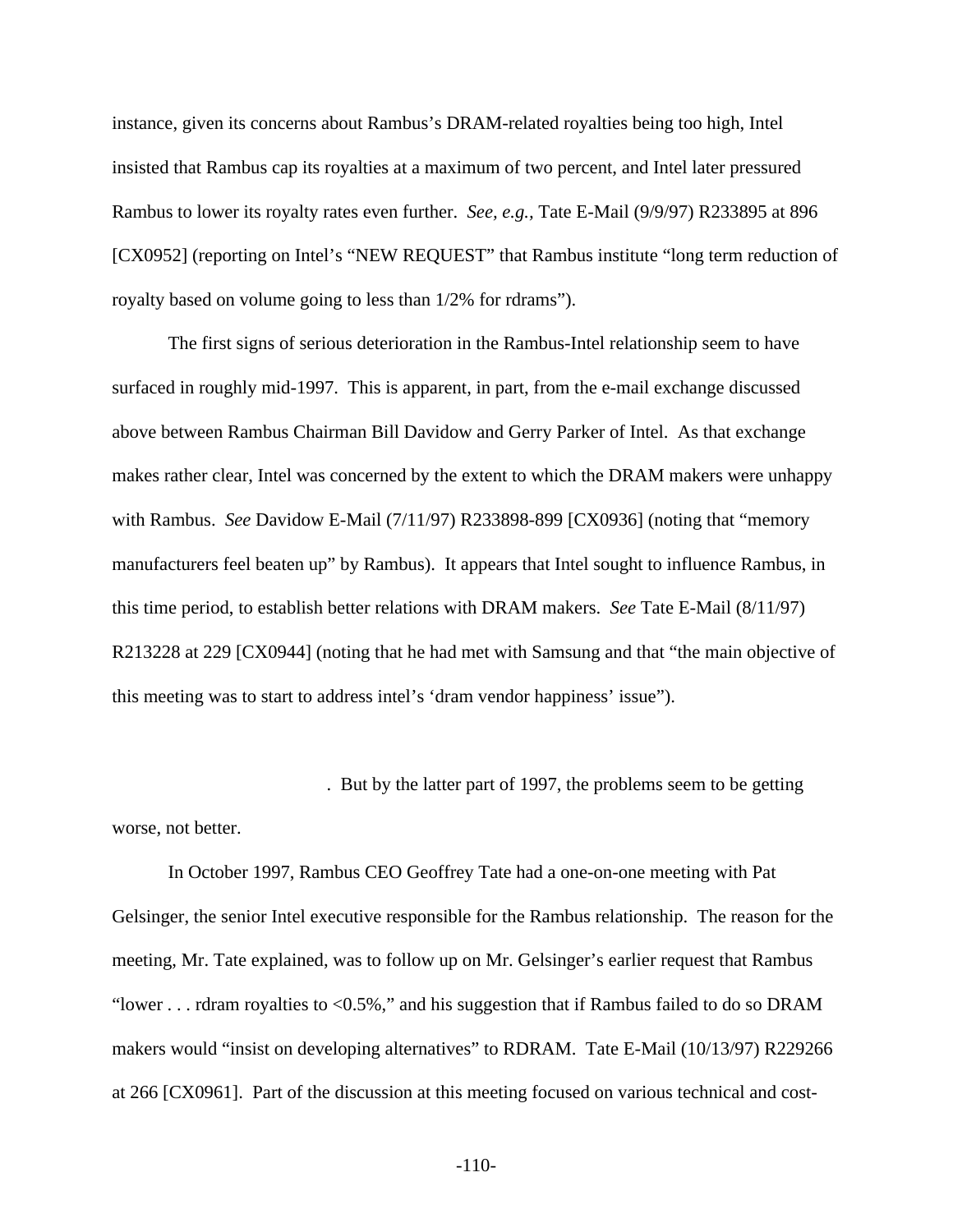related issues associated with RDRAM. *See, e.g., id.* at R229267 ("die size is the new BIG concern at pat's level – he's concern that our die size premium could price us out of much of the market in 99"). But much of the meeting focused on the extent to which DDR had "GAINED ground" with PC manufacturers and thus was a continuing "threat" to RDRAM. *Id.* at R229267- 268. In particular, Mr. Gelsinger was concerned by the increasing level of segmentation in the PC business, especially the emergence of new sub-\$1,000 PC segment – in Intel parlance, "segment-0" – where "cost is the critical factor." *Id.* at R229266. Mr. Gelsinger's precise concern seemed to be that DDR devices, because of their lower costs, would be a more natural fit for this low-price market segment, and that the DRAM market's propensity to concentrate "volume . . . in one device type" could result in "high-end users . . . find[ing] ways to use the segment-0 part!!!" *Id.* at R229269-270. In other words, Mr. Gelsinger conveyed that "the REAL issue is ddr as a threat in segment 0." *Id.* at R229270. According to Mr. Tate's report of the meeting, "they see ddr being aggressively pushed by samsung BECAUSE of rambus royalties." *Id.* During another meeting with Mr. Gelsinger in December 1997, many of the same issues were again discussed. *See* Tate E-Mail (12/1/97) RF0673372 at 372 [CX0974] [ ("COST – biggest issue"; "rdram price premiums of 20-30%!!"; "die size premium"; "royalty reduction").

Notwithstanding its various concerns with RDRAM, Intel continued to work to try to make RDRAM a market success. For instance, in March 1998 David Mooring of Rambus reported that Intel "would invest about \$1 billion in . . . several of the top DRAM companies with the funding tied to RDRAM execution." Mooring E-Mail (3/17/98) R124452 at 452 [CX1006]. Yet Intel fully expected Rambus to do its part as well – by lowering its RDRAM royalties. *See* Tate E-Mail (3/23/98) RF0179062 at 62-63 [CX1007] ("What Intel wants Rambus to do: Share in risk – offer royalty reduction for DRAM suppliers who are willing to risk starting

-111-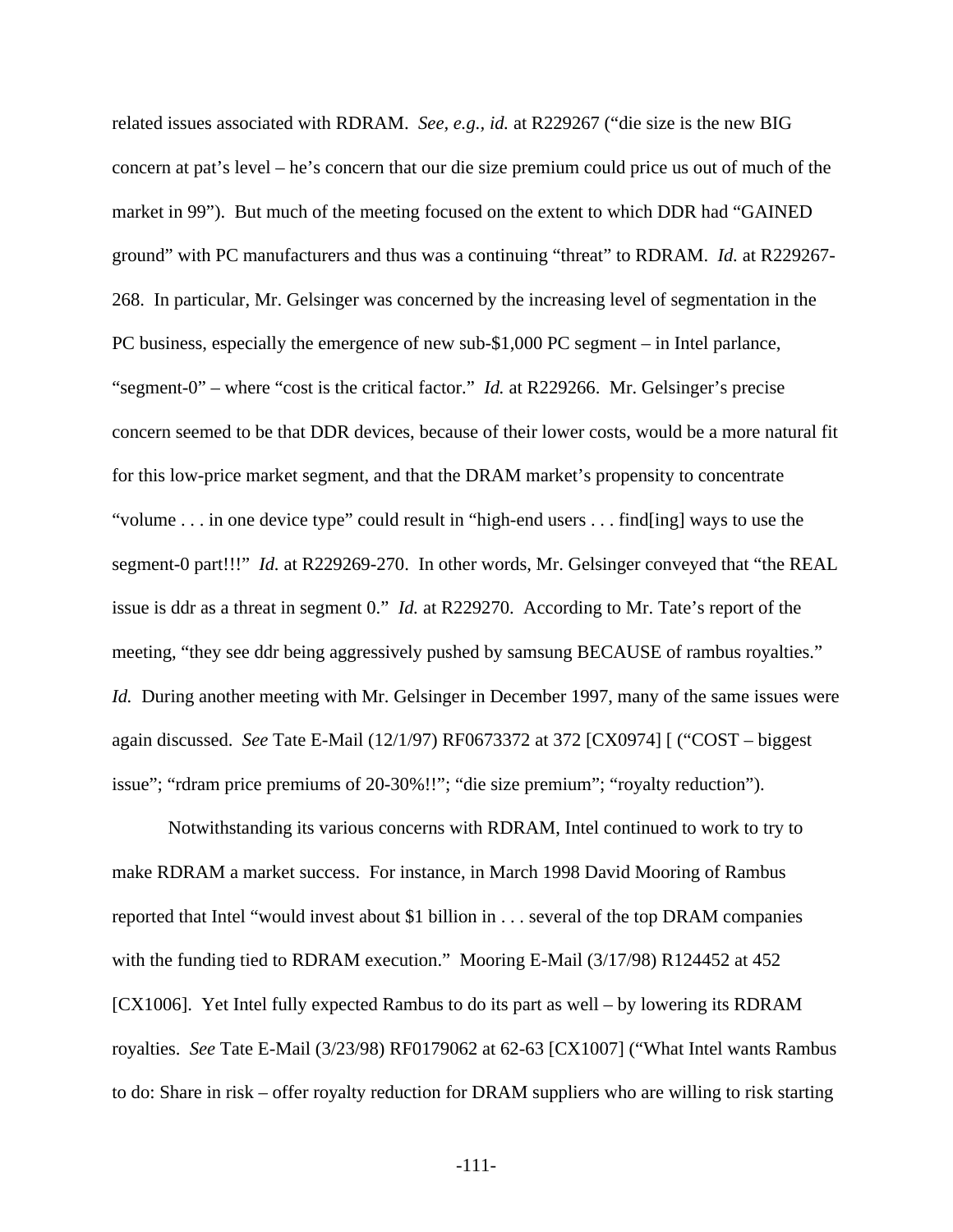RDRAM as directed by Intel/Rambus").<sup>87</sup>

Despite efforts to build market support for RDRAM, Intel's concerns with RDRAM persisted. In April 1998, Geoffrey Tate again met with Pat Gelsinger of Intel, and again the spirit of the meeting was contentious. As Mr. Tate alarmingly reported to his colleagues, "intel says they are basically going to compete with us on the next generation." Tate E-Mail (4/14/98) 930DOC00537 at 537 [CX1016]. The basic message of this meeting seemed to be that in the intermediate term, Intel was continuing to support RDRAM, but in the long term, it may not:

## LONG TERM

pat: big issue is this one. the dram industry doesn't like the rambus business model.

rambus business model is fundamentally at odds with what the dram industry wants

- free technology
- differentiation
- control of destiny
- $-$  etc.  $\ldots$

pat perceives that rambus business model has been what makes the rdram ramp so hard to manage – royalties

– control/rambus using intel as a club

*Id.* at 930DOC00539-540 (emphasis in original). This was a sobering message for Rambus to

hear, and it raised serious questions for Rambus's ongoing strategy, as Mr. Tate pointed out:

when will intel tell the dram companies that they are investigating next generation interface without rambus? if so, will the dram companies then not want to work with us (on next generation)? this could force us to play our IP card with the dram companies

<sup>&</sup>lt;sup>87</sup> The same e-mail suggests that Intel, at this time, was also seeking to obtain from Rambus "rights to Rambus IP for use in non-competing areas," and also in "competing areas after Intel introduces the broad range of products." *Id.* at RF0179063. In other words, Intel wanted "to eliminate any chance of IP-related litigation from Rambus." *Id.*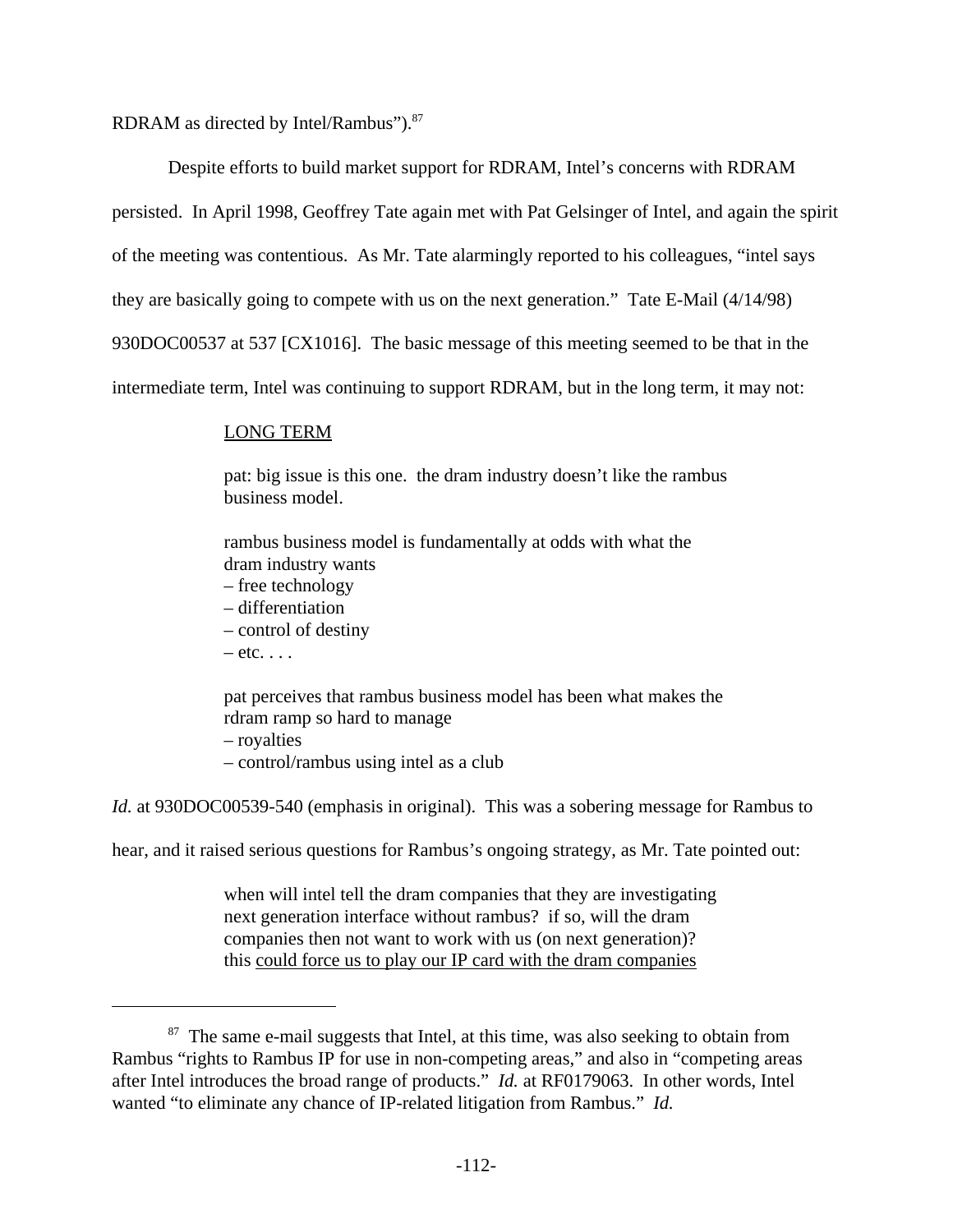earlier.

*Id.* at 930DOC00542 (emphasis added).

Rambus co-founder Michael Farmwald responded to Mr. Tate's e-mail, suggesting that

"[i]f it comes to all-out war" with Intel, Rambus might be "in a position to go after them for

royalties," or could produce documents that would make Intel "look extremely bad both to the

press, a court, and to the FTC." Farmwald E-Mail (4/15/98) R233893 at 893 [CX1021].

Rambus Chairman Davidow, in turn, commented, "I am concerned that Mike may be right

although I would prefer a more measured approach." Davidow E-Mail (4/16/98) R233890 at 890

[CX1022]. Mr. Davidow's thought was to "try to negotiate something" with Intel – as he stated:

The advantage of trying to negotiate something with them is that it will take months. In the process we gain time. We will not have to play the intellectual property card with Micron and SDRAMs during this time.

*Id.* at R233891. Mr. Davidow quickly added:

If things blow with Intel, then we can begin to pursue the intellectual property issue with these guys. That will get Intel really mad but they will already be really mad.

*Id.* (emphasis added).

Not long thereafter, however, things clearly did "blow up with Intel." In September 1999, several publications released stories reporting Intel's decision to abandon RDRAM, and instead support the 133Mhz version of JEDEC's SDRAM standard, for high-volume server applications. *See* E. Kinsella, *Intel to Back Alternative to Rambus Chips*, street.com (9/1/99) R218297 [CX1077] ("Ending months of speculation, Intel . . . embraced a low-cost alternative to Rambusbased . . . memory chips). Then, in October 1999, Pat Gelsinger sent a letter to Messrs. Tate and Davidow in which he bluntly summed up the status of the Intel-Rambus relationship. According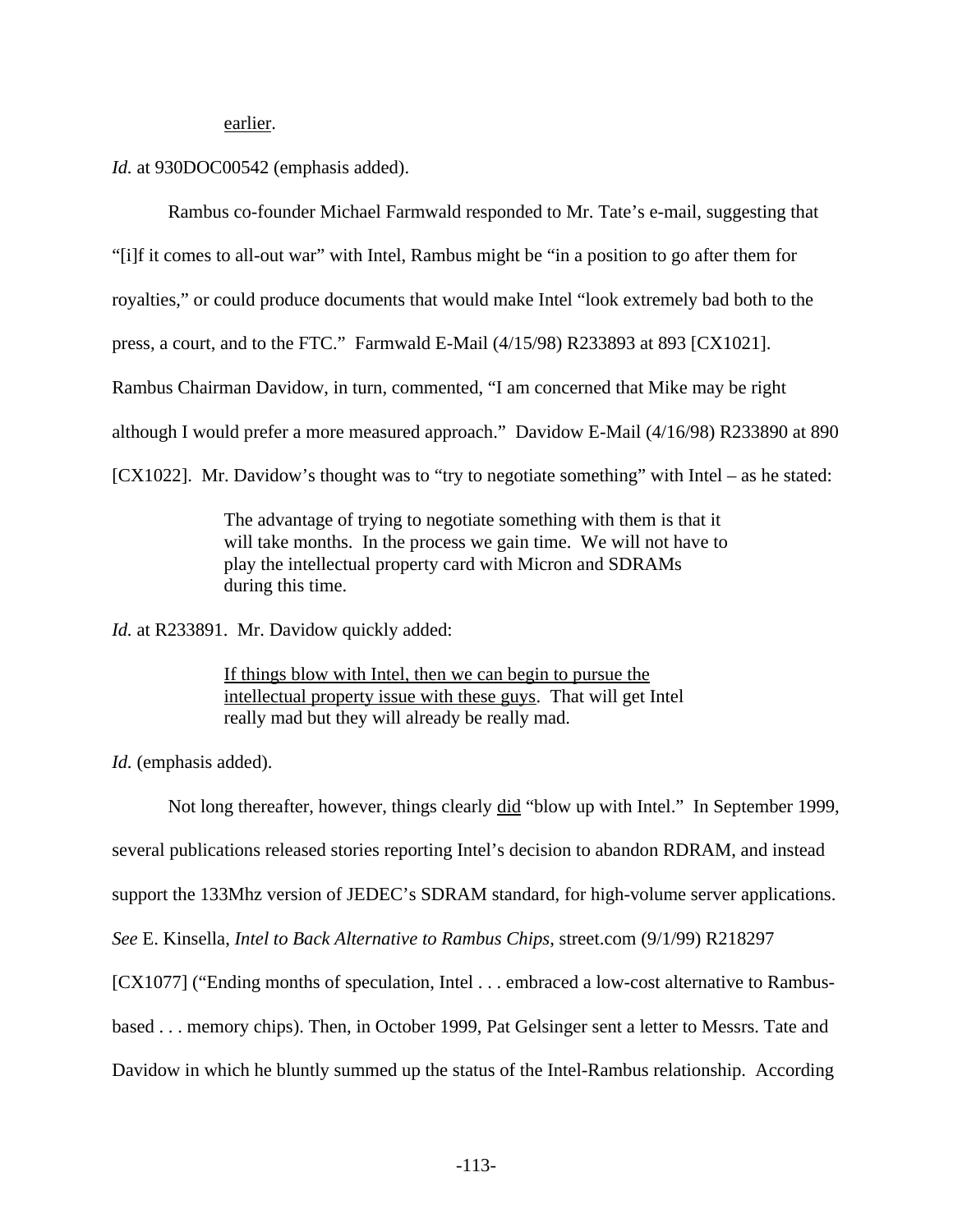to Mr. Gelsinger's letter.

- "Industry acceptance of RDRAM technology [was] poor, at best";
- "Rambus ha[d] failed to support [Intel's] efforts";
- Rambus had "grossly missed" its commitments in terms of projected cost reductions, and thus the RDRAM product continued to be significantly more expensive than competing SDRAM devices; and
- there were technical issues associated with RDRAM's designs that were "causing major concerns" for Intel's business partners, mainly personal computer manufacturers.

Gelsinger Letter (10/26/99) RF0638756-58 [CX2887]. For all of these and other reasons, and "as a direct result of Rambus's failure to adequately deal with these issues," Mr. Gelsinger explained that Intel had "been forced to re-architect its chipset roadmap to accommodate additional SDRAM products," and that it had "no choice but to continue re-assessing" its future relationship with Rambus. Id.

Consistent with the plan outlined by Messrs. Davidow and Tate several months earlier, Rambus responded to these development by immediately gearing up to "play" its "IP card with the dram companies." Tate E-Mail (4/14/98) 930DOC00537 at 542 [CX1016]. At the October 1999 Rambus Board meeting, Joel Karp made a presentation relating to the "selection" of "target" companies against which to begin asserting JEDEC-related patents, and a "timetable" for negotiating licenses. Minutes of Rambus Board Meeting (10/14/99) RF0165693 at 696 [CX0623]. With this, the process of Rambus enforcing, and ultimately going public, with its JEDEC-related patents had finally begun. But even at this stage, Rambus CEO Geoffrey Tate wanted to keep a tight lid on Rambus's plans, mindful of Mr. Karp's advice that Rambus should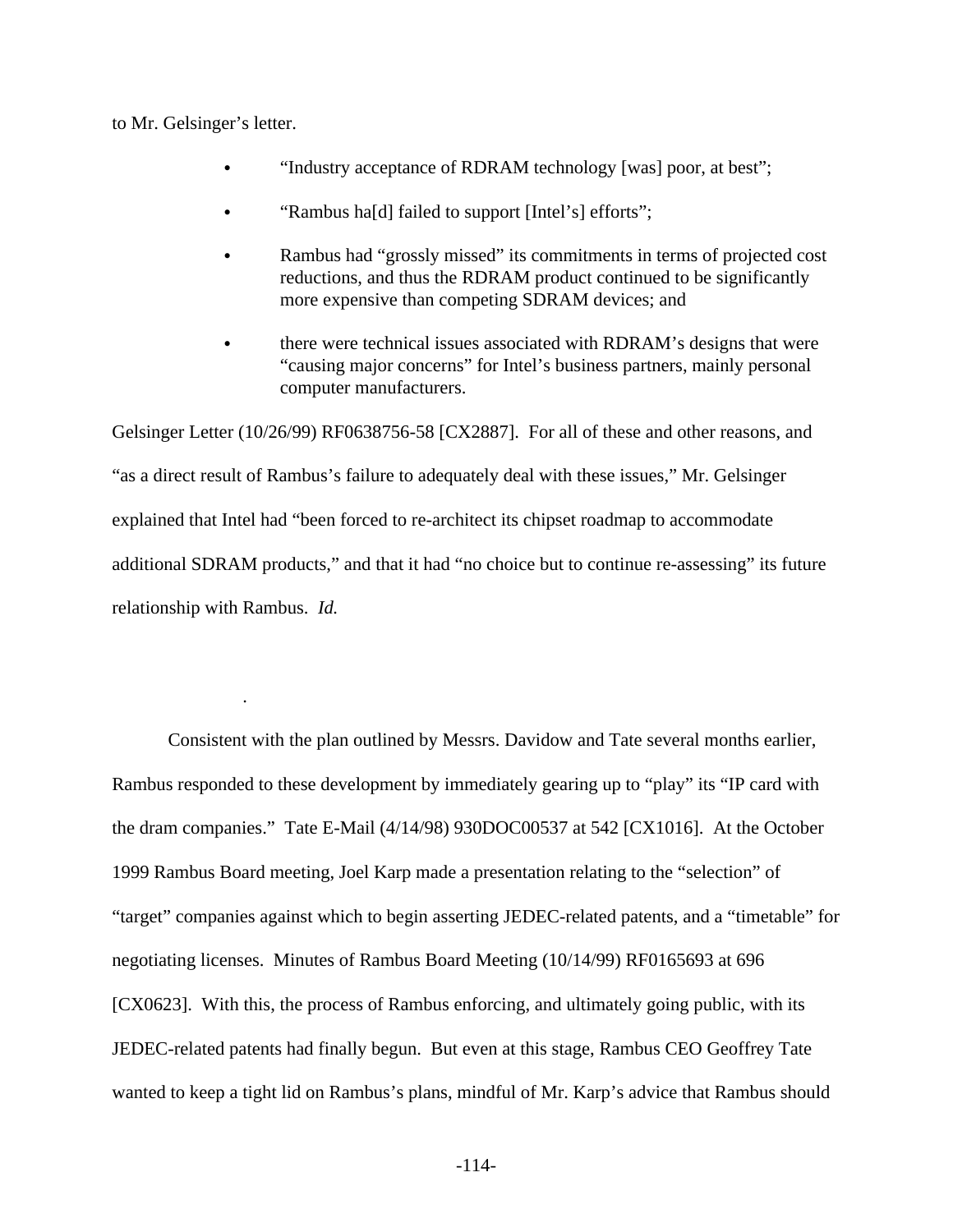"approach companies individually and without publicity" so "they will not be motivated to help each other." Karp E-Mail (1/10/98) R233882 at 882 [CX0988]. Thus, Mr. Tate advised his colleagues that, if asked questions about the potential for DDR to infringe Rambus patents, "it's important NOT to indicate/hint/wink/etc what we expect the results of our [infringement] analysis to be!!!" Tate E-Mail (12/9/99) R214755 [CX1089] (emphasis added).<sup>88</sup>

<sup>&</sup>lt;sup>88</sup> Again, one can infer from statements like these that Rambus, even as late as 1999, had no reason to believe that DRAM producers were aware that JEDEC's SDRAM standards embodying technologies that would infringe upon Rambus patents. Indeed, one need not infer this; Rambus's documents show this to be true. A document from somewhat earlier in 1999 is telling in this regard. In response to a trade press report that major DRAM industry players were throwing their weight behind JEDEC's DDR SDRAM as opposed to SyncLink DRAM, Joel Karp wrote, "They probably think they avoid our IP if they don't go 'packet based.'" Karp E-Mail (5/1/99) R228720 [CX1069]. In other words, though Rambus had given the DRAM industry reason to believe that SyncLink – which, like RDRAM, was a "narrow-bus," "packetized" design – would infringe upon its intellectual property, Rambus had successfully managed to conceal that its patents were broad enough to also cover JEDEC's "wide-bus," "nonpacketized" DRAM designs. *See also* Rambus Developer Forum (9/14/00) R157779 at 827 [CX1385] (noting that the "View from Outside" was that "DDR is Free," then adding, "Not really").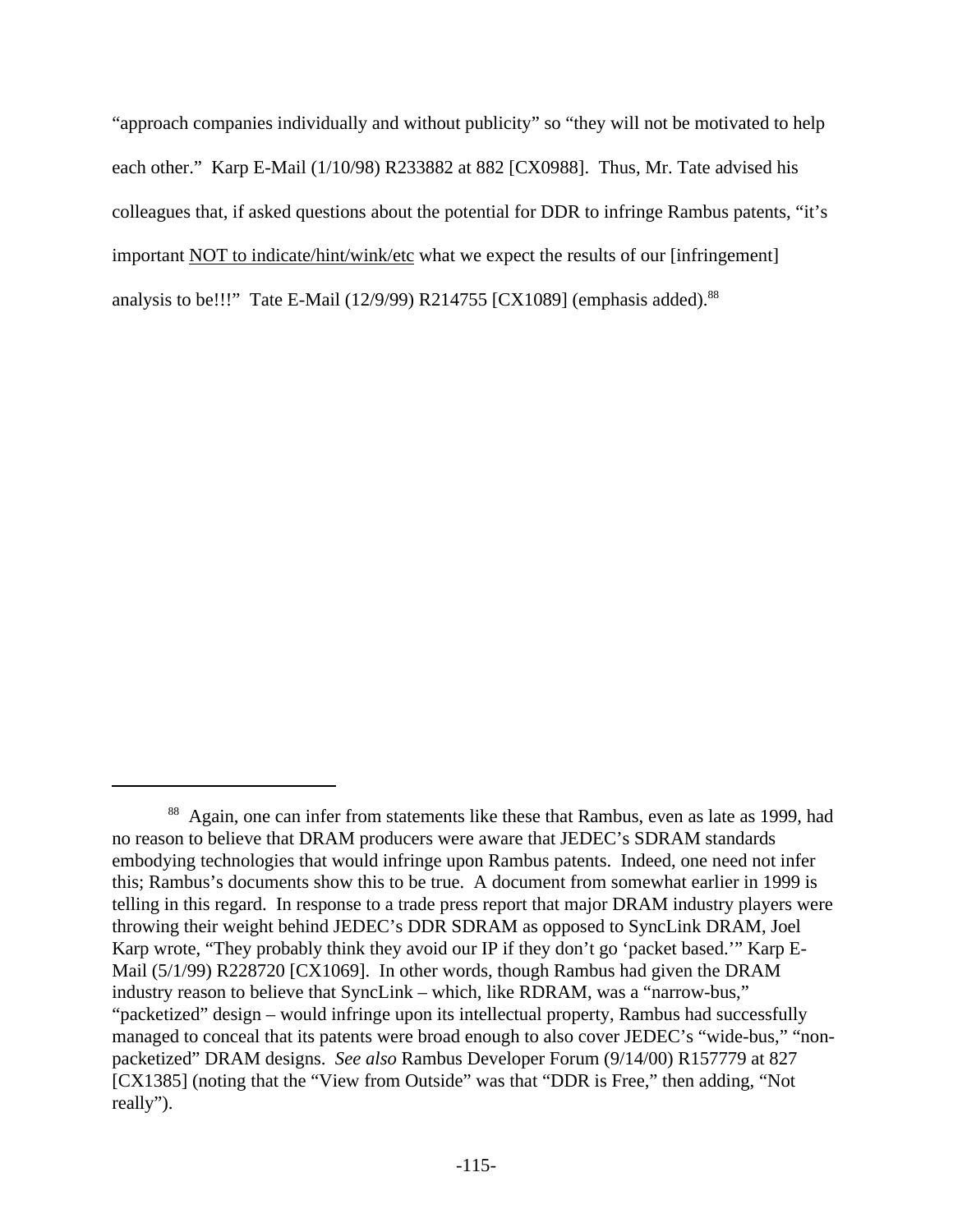89

#### $(8)$ **Enforcement of Rambus's SDRAM- and DDR SDRAM-Related** Patents.

In late 1999, Rambus certainly did become "proactive" concerning its JEDEC-related IP. Id. By January 2000, Rambus had already instituted litigation against Hitachi, relating to Hitachi's alleged infringement of Rambus patents in connection with its development and production of SDRAMs and DDR SDRAMs. See Complaint for Patent Infringement, Rambus v. Hitachi (1/18/00) FTC20002979 [CX1855] (asserting that Hitachi's JEDEC-compliant SDRAMs and DDR SDRAMs infringed Rambus's patents). Rambus took a hard line with Hitachi, as it later would with other companies. As Geoffrey Tate discussed with his fellow Rambus executives and Board members, "if they insist on a fight to the finish we have said we want an injunction: NO LICENSE." Tate E-Mail (1/18/00) RF0642825 at 825 [CX1097]. See, e.g., Analyst Meeting (9/14/00) R157779 at 877 [CX1385] ("Rambus Licensing Approach ... Those

89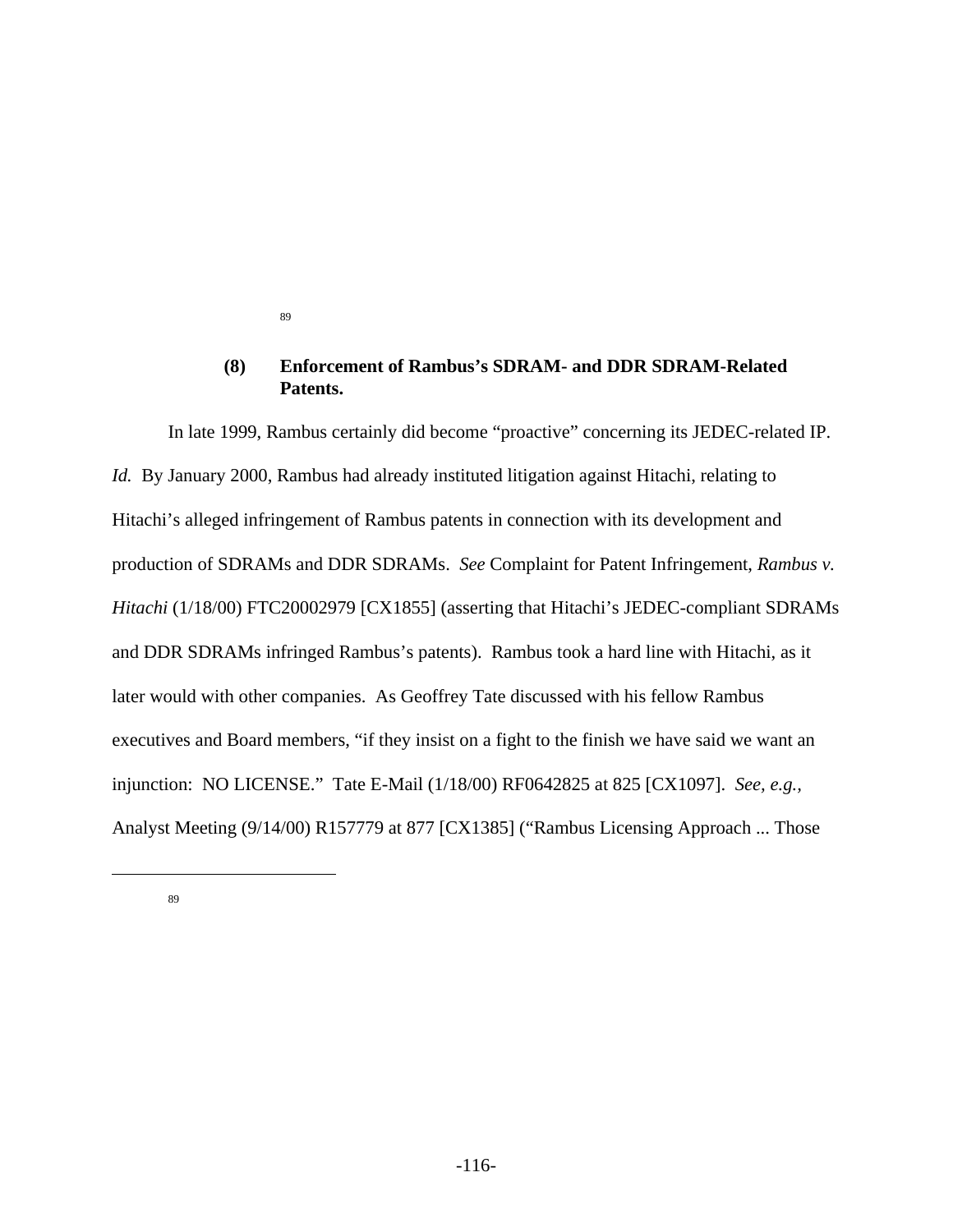companies that decide to litigate will pay higher royalty rates... Rambus may not license those companies that litigate and lose").

Ultimately, the Hitachi suit settled, with Hitachi agreeing to pay Rambus a 1.0% royalty

on SDRAMs and a 4.25% royalty on DDR SDRAMs. *See* Rambus-Hitachi Settlement and

Patent License Agreement (6/22/00) R105902 at 916 [CX1681]. In a press release on the Hitachi

settlement, Rambus made a point of publicizing the fact that the DDR royalty rate agreed to by

Hitachi was higher that Hitachi's RDRAM royalty rate:

Under the licensing agreement, the royalty rates for DDR SDRAM and the controllers, which directly interface with DDR SDRAM, are greater than the RDRAM compatible rates.

Rambus and Hitachi Settle Legal Dispute (6/22/00) RF0628412 at 412 [CX1864]. Talking

points prepared by Rambus in association with this press release shed further light on Rambus's

thinking with respect to the higher royalty rate for DDR:

# **Why lower royalty on SDRAM? Is it because there is less IP on SDRAM?**

Our position all along is that it is not acceptable that our own IP is used to compete against us without compensation. However, we have never viewed SDRAM as competition. . . . DDR on the other hand was created specifically to compete with Direct RDRAM. We don't think for the most part it is an effective competitor, but the intent is clear. Our policy is that competitive memory interface that utilizes our patented inventions to achieve its performance cannot have a lower royalty rate than the RDRAM compatible interface.

# **Why is it fair to charge a higher royalty rate on DDR when it uses fewer patents than Rambus?**

We have no obligation to license our patents at all.

*Id.* at RF0628417 (underscored emphasis added). Another question and answer appears to have

been designed to publicly signal the hard line that Rambus was prepared to take with those who,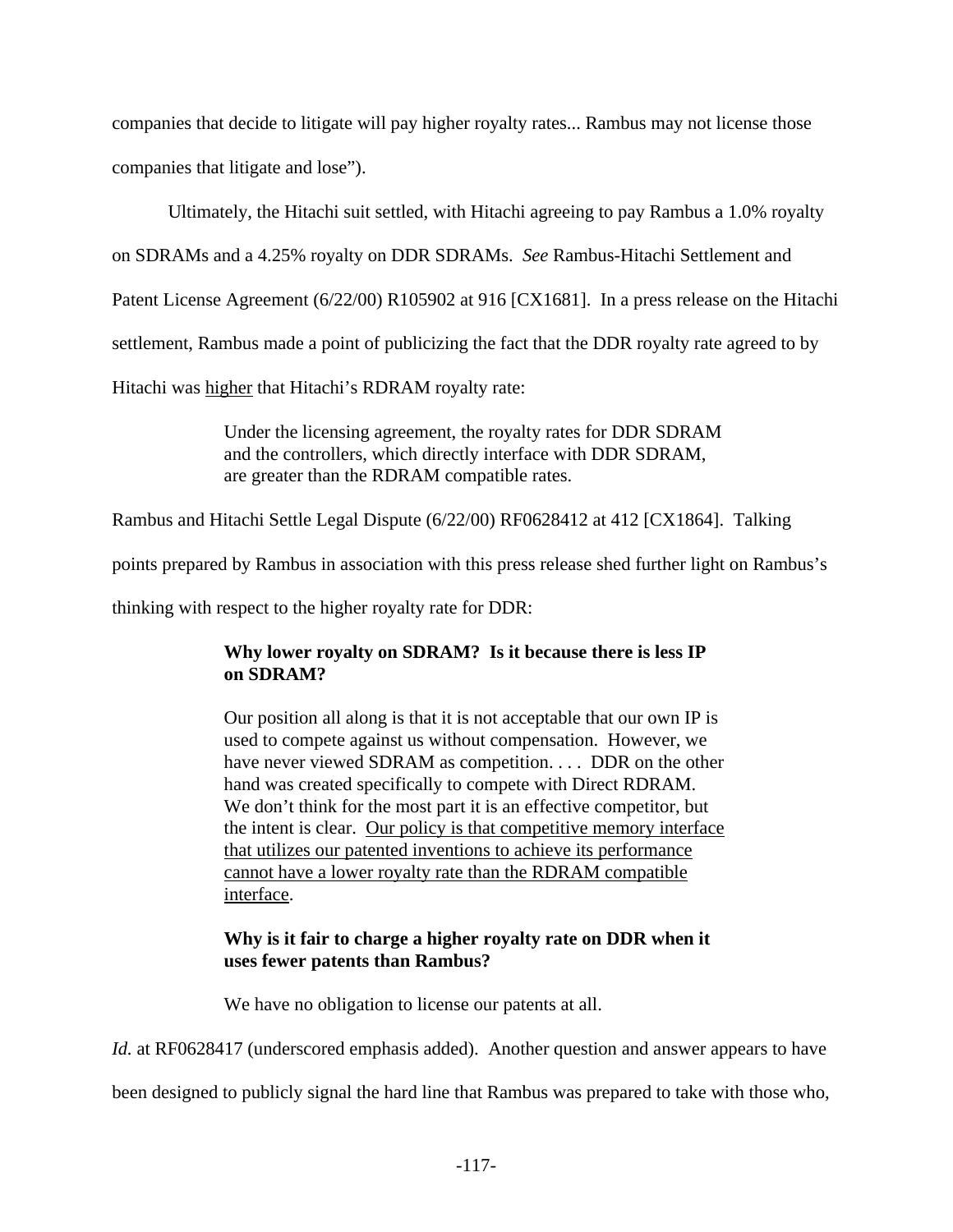unlike Hitachi, refused to settle and forced Rambus to litigate on its patents:

#### **Would you refuse to license companies that do not settle?**

Rambus prefers to negotiate and settle amicably. But if we are forced to litigate in court, we reserve the right to refuse to license.

*Id.* at RF0628414 (underscored emphasis added). *See also* Rambus Developer Forum (9/14/00) R157779 at 877 [CX1385] ("Those companies that decide to litigate will pay higher royalty rates . . . Rambus may not license those companies that litigate and lose").

Of course, Hitachi was not the only company that agreed to take an SDRAM/DDR license from Rambus. By September 2000, Rambus had succeeded in licensing NEC, Oki, Toshiba, and Hitachi, representing "20% of the Worldwide SDRAM Production." Rambus Developer Forum (9/14/00) R157779 at 879 [CX1385]. By November 2000, this number had risen to ">40%" of the "SDRAM/DDR market." Big Picture Update (11/20/00) RF0627031 at 038 [CX1391].

 $*^{90}$  As was true in Hitachi's case, all of the companies that have

taken SDRAM-related licenses from Rambus have agreed to pay royalties, on DDR, exceeding Rambus's RDRAM royalty rates. *See* Rambus Developer Forum (9/14/00) R157779 at 880 [CX1385] ("All agreements provide DDR memory and logic royalty rates which are greater than

 $90$  To date, three companies – Infineon, Hynix, and Micron – have refused to agree to Rambus's SDRAM/DDR licensing demands, and each of these companies remains embroiled in patent-related litigation with Rambus. In those suits, collectively, Rambus has sought to enforce a total of 12 patents. Rambus has stated publicly, however, that there are other patents, which it believes cover SDRAMs and DDR SDRAMs, that it has not yet asserted in any litigation. *See* Rambus Press Release (5/4/01) RF0152793 [CX1888] ("Rambus holds newly issued U.S. and European patents covering Rambus inventions used by SDRAMs and DDR SDRAMs that have not yet been asserted in any litigation and are not impacted by the [*Infineon* trial] Court's decision.").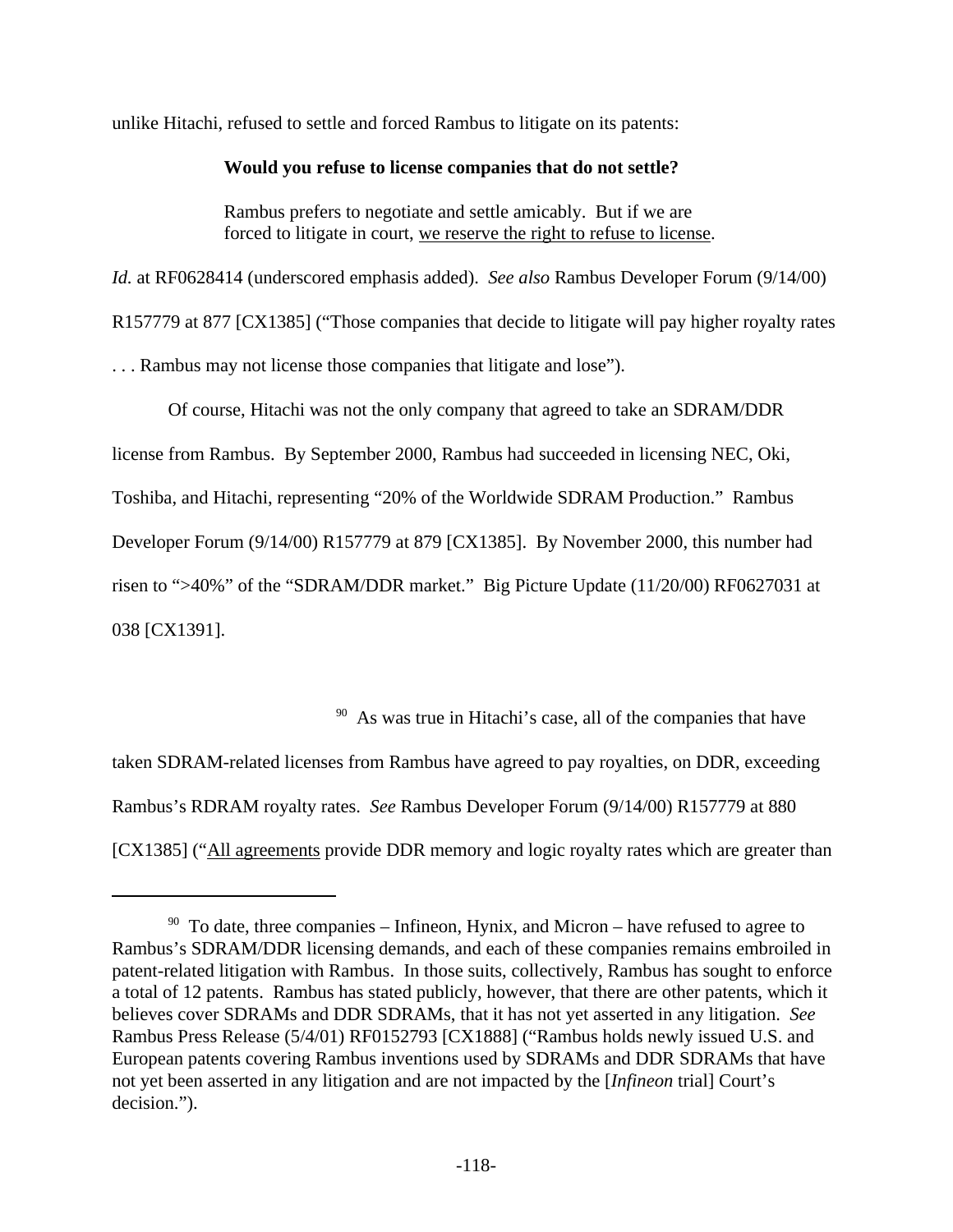the rambus compatible royalty rates") (emphasis added).

Several things appear reasonably clear with respect to Rambus's strategy relating to the licensing of its patents on SDRAMs and DDR SDRAMs.

First, through its DDR royalties in particular, Rambus has sought to reduce the competitive threat that SDRAM and DDR SDRAM pose to RDRAM. In Geoffrey Tate's words, Rambus strategy, through its SDRAM/DDR license terms, is to "reduce attractiveness of alternatives." Tate E-Mail (1/18/00) RF0642825 at 826 [CX1097] (emphasis added).

It appears to be Rambus's view that, by

taking this approach, it can overcome "What Went Wrong in 2000" – namely, Intel's decision to "Support SDRAM, DDR, [and] RDRAM" and to "let the market decide" which is "the best price/performance solution." Big Picture Update (11/20/00) RF0627031 at 37 [CX1391]. See also Rambus Developer Forum (9/14/00) R157779 at 890 [CX1385] (suggesting that one of the ways for Rambus "to win" was to decrease the RDRAM "[p]rice premium" through "[r]oyalties on alternative DRAMs (eg SDRAM and DDR)").<sup>91</sup>

Second, it is plainly true that, in negotiating SDRAM/DDR licenses, Rambus has sought to discriminate between licensees based on, among other things, how quickly they agree to take

<sup>&</sup>lt;sup>91</sup> Of course, this approach to licensing Rambus's SDRAM-related patents follows precisely along the lines of what Geoffrey Tate had outlined several years earlier. See Tate E-Mail (10/1/97) R233872 [CX0960] ("i advised [Karp] clearly that if a chip co wants to license all of our present and future patents for use for any infringing dram, then the only acceptable deal is the royalty on infringing drams must be greater than the royalty on rambus drams.") (emphasis added); Karp Notes (10/7/98) R300665 at 815 [CX1744] (notes from one-on-one meeting with Tate; "SDRAM Royalties – royalty rate dependent on. . . RDRAM," and immediately following states, "idea . . . to prevent a new competitive device" (emphasis added).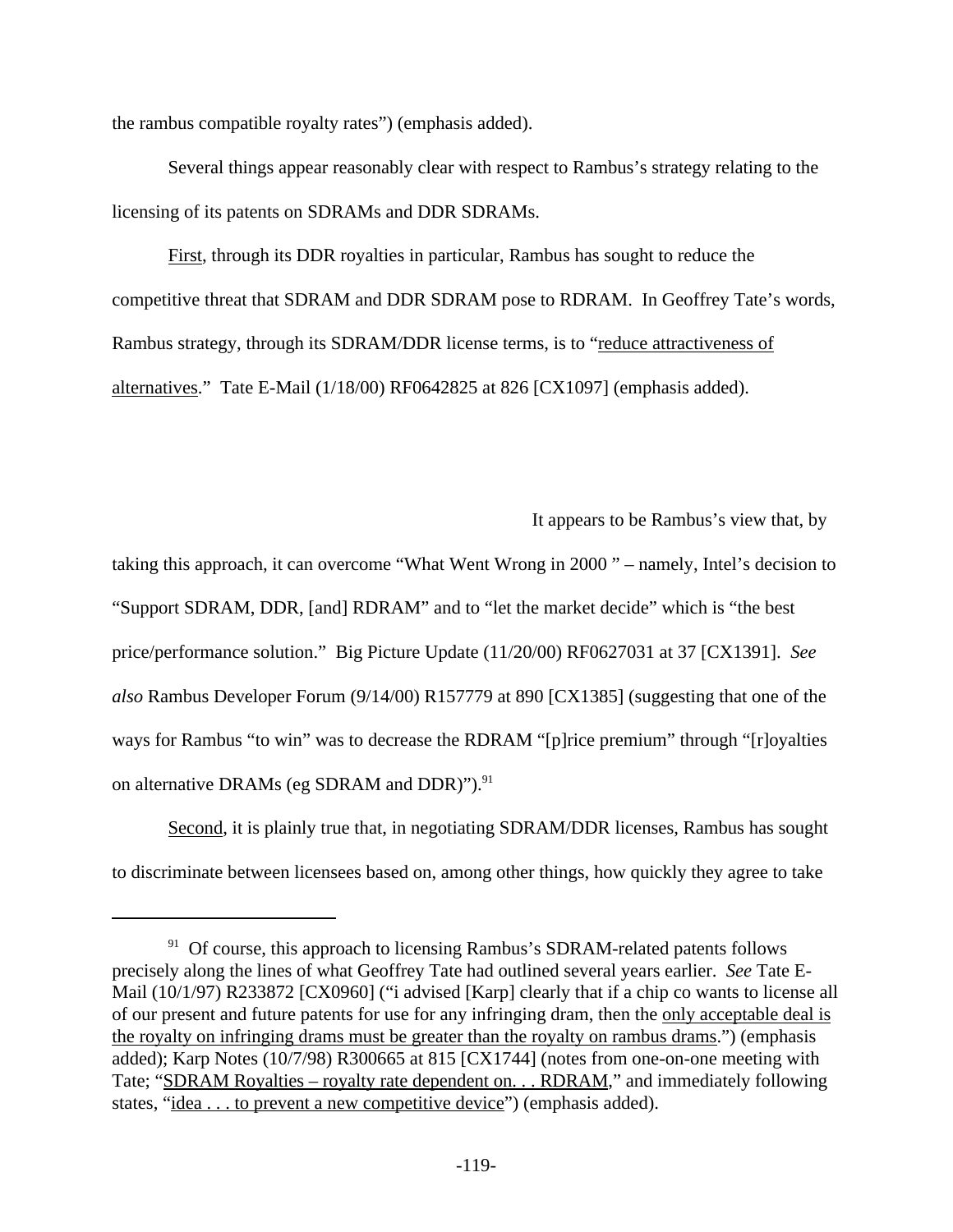licenses and whether they choose to litigate. Hitachi is a very good example of this in that Hitachi, which initially chose to litigate and later settled, was forced to accept higher royalty rates on both SDRAM and DDR SDRAM (1.0% and 4.25%, respectively) compared to the terms given to rival DRAM makers that agreed to take Rambus licenses without resorting to litigation. Compare Rambus-Hitachi Settlement and Patent License Agreement (6/22/00) R105902 at 916  $[CX1681]$ ,

; Rambus-Elpida Patent

License Agreement (10/31/00) R171530 at 546 [CX1686] (same); Rambus-Samsung Patent License Agreement (10/31/00) R171569 at 584 [CX1687] (same).<sup>92</sup> A presentation to the Rambus Board of Directors during this period summarized the varying terms and royalty rates Rambus was seeking from licensees. See "Rambus Licensing Update" R301148 at 1157-58  $[CX1273]$ .

Rambus made no secret about its willingness to discriminate in licensing terms among DRAM makers depending upon their level of cooperativeness and their willingness to avoid litigation.

<sup>&</sup>lt;sup>92</sup> Hitachi's higher royalty rates clearly place it at a competitive disadvantage compared to rivals that have secured licenses from Rambus at lower rates. In seeking to persuade others to take licenses without resorting to litigation, Rambus impressed upon them that the alternative was to go the route of Hitachi and suffer a competitive handicap. See Tate E-Mail (10/17/00) RF0730477 [CX1146] (encouraging Samsung to finalize and sign the agreement; noting that this will give Samsung the "most favored royalty rate," and "Samsung will have a substantial competitive advantage [over those who have sued Rambus rather than negotiate]") (emphasis added).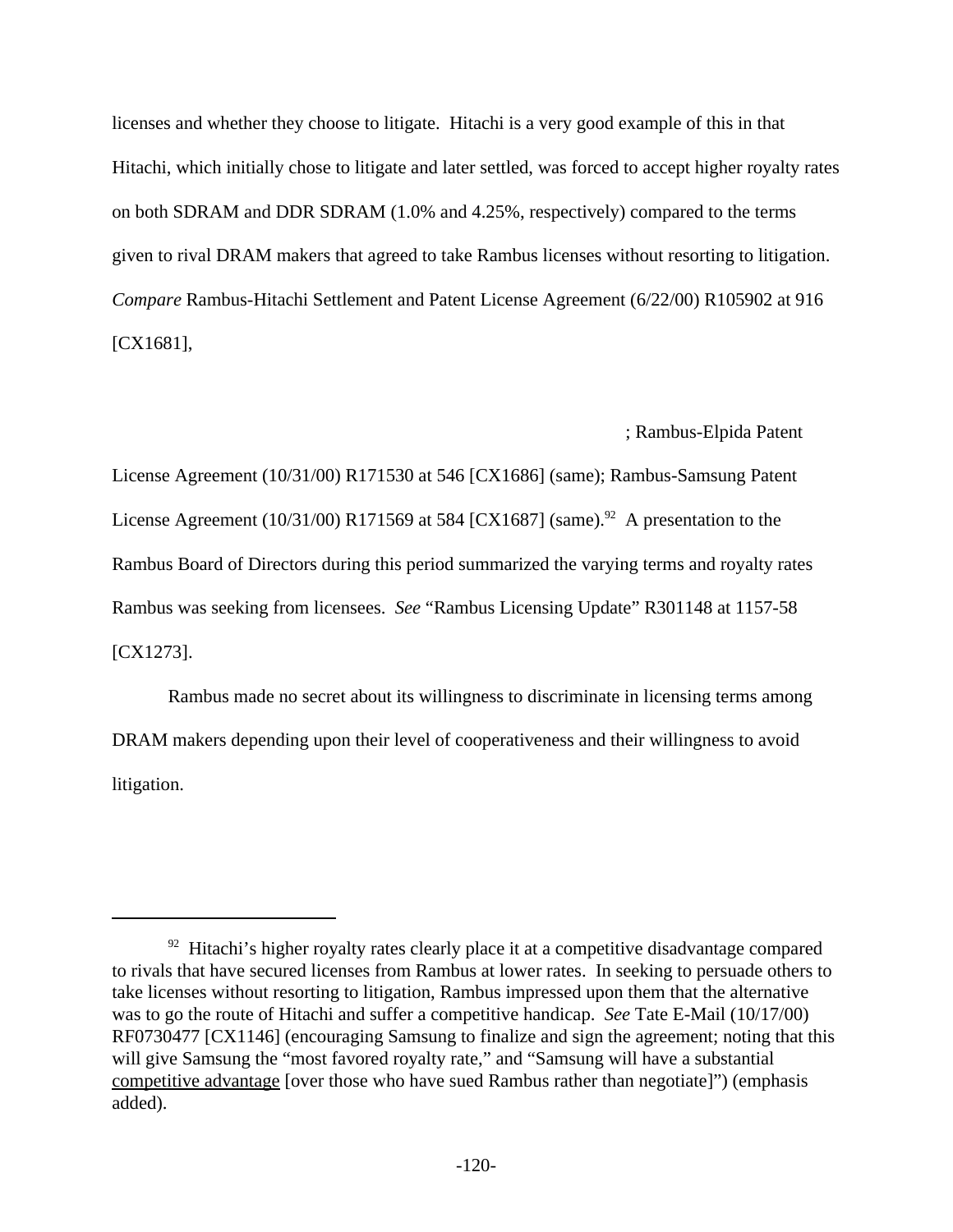93

Third, based on internal Rambus documents, it appears that part of Rambus's long-term strategy in licensing its SDRAM- and DDR SDRAM-related patents is to continue increasing not only its royalty rates on SDRAM/DDR licenses, but RDRAM royalty rates as well. See, e.g., KR01 Kickoff Meeting Framework Thoughts (8/24/00) RF0504486 at 488 [CX1380A] ("We are ratcheting up royalty rates over time to the value of the IP"); Big Picture Update (11/20/00) RF0627031 at 63 [CX1391] ("over time we can drive royalties [on RDRAM] from 1-2% average to 3-5% (DDR shows the value of our technology; price our own standards to value). <sup>94</sup>

Finally, it should be noted that Rambus's SDRAM/DDR licenses do not cover future

<sup>&</sup>lt;sup>93</sup> Note the SDRAM rate quoted here  $-1.25%$  – would have placed NEC at a competitive disadvantage even compared to Hitachi, which pays 1% to Rambus on SDRAMs.

<sup>&</sup>lt;sup>94</sup> See also id. (at RF0627062) (graphs showing, during the 2000-2005 period, (1) Rambus's "Market Share" increasing to 100%; (2) its "Average Royalty Rate" increasing from 1% to 5%; and (3) its annual royalty income increasing from \$90 million to \$3 billion). See also Undated Rambus Spreadsheets RF0453304 at 304 [CX0527] (projecting total Rambus royalty revenue – on SDRAM, DDR, and RDRAM – of \$2.8 billion by 2005);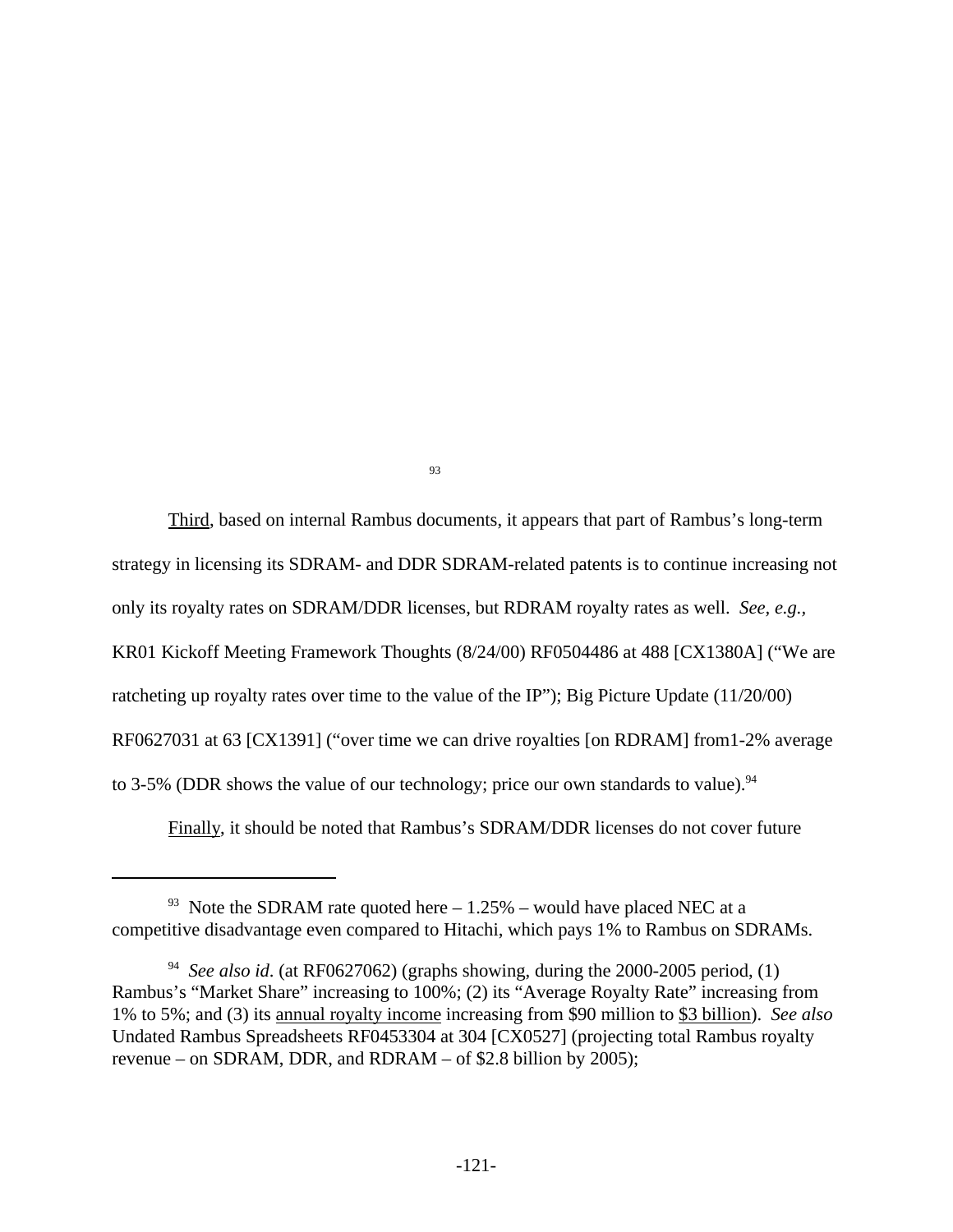generations of DDR. See, e.g., Intel Executive Meeting Presentation (8/8/00) RF0639434 at 444 [CX1379] ("The licenses explicitly exclude logic products for controlling future memory devices"). In fact, it appears that Rambus has considered a strategy whereby it would simply refuse to license its intellectual property to anyone in connection with future versions of DDR.

Were it successful in doing this,

Rambus not only will have succeeded in eliminating as a competitive threat essentially all other alternative DRAM designs, but in addition, it will have succeeded in eliminating the competitive threat posed to Rambus by JEDEC. In fact, it would appear that this may be precisely what Rambus has in mind. See MATD (10/5/00) RF0508213 at 219 [CX1387] (last slide states, "JEDEC Implodes") (emphasis in original).

With the foregoing chronology complete, we now turn to the legal issues raised by the Commission's Complaint.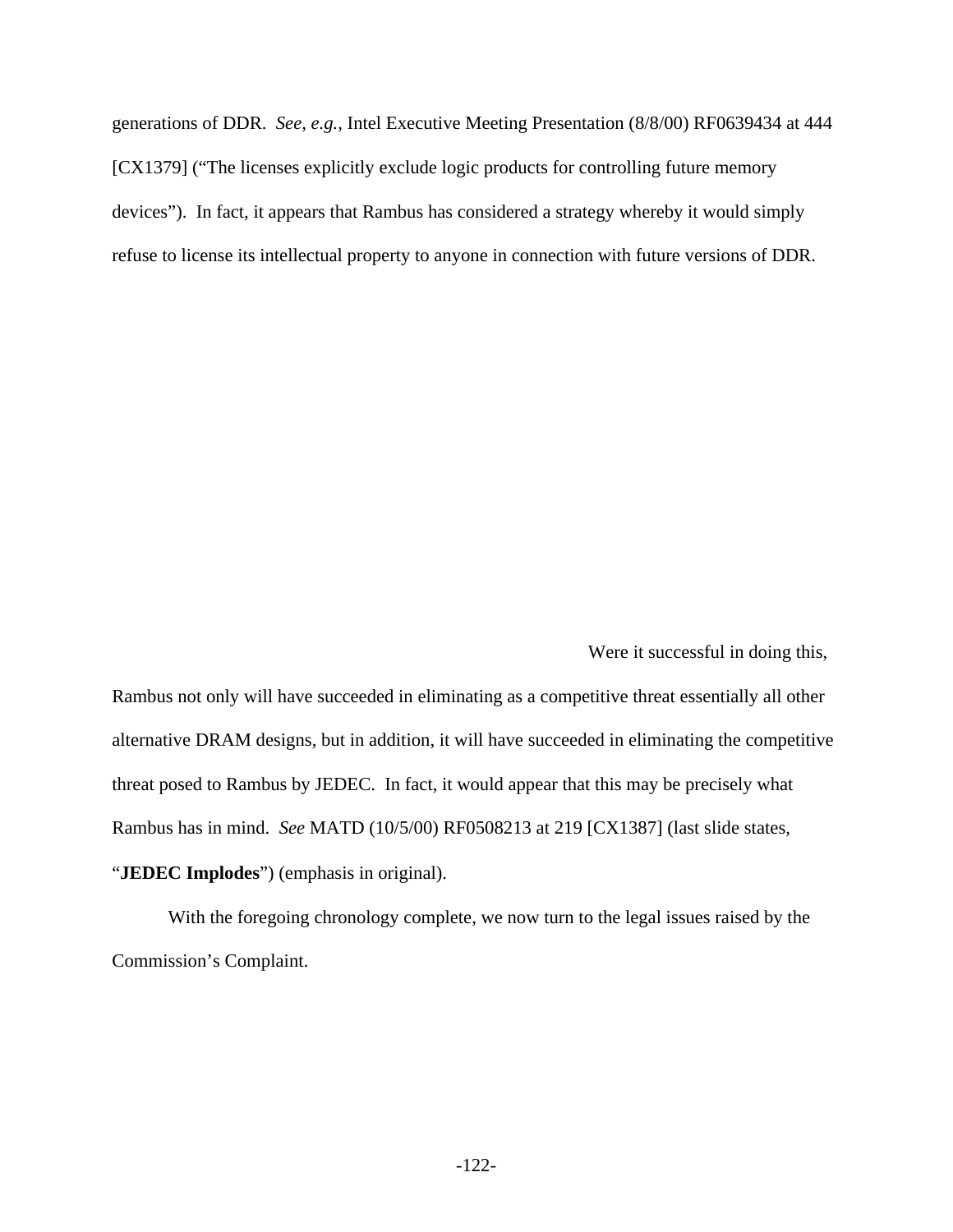## **III. Elements and Burdens of Proof Applicable to the Claims Set Forth in the Complaint.**

#### **A. Essential Elements of Proof.**

The Complaint alleges three claims under Section 5 of the FTC Act, which generally prohibits "unfair methods of competition." 15 U.S.C. § 45(a)(1). This prohibition includes "practices that violate the Sherman Act and the other antitrust laws," as well as "practices that the Commission determines are against public policy for other reasons." *FTC v. Indiana Federation of Dentists,* 476 U.S. 447, 454 (1986). Two of the three are based upon Section 2 of the Sherman Act, alleging that Rambus has engaged in monopolization and attempted monopolization. The third claim alleges that Rambus has engaged in "unfair methods of competition" in violation of Section 5.

#### **(1) Monopolization Claims.**

Section 2 of the Sherman Act makes it unlawful for any person to "monopolize, or attempt to monopolize . . . any part of the trade or commerce among the several States, or with foreign nations." 15 U.S.C. § 2. A Section 2 monopolization offense requires proof of only two elements: "(1) the possession of monopoly power in a relevant market, and (2) the willful acquisition, maintenance, or use of that power by anticompetitive or exclusionary means or for anticompetitive or exclusionary purposes." *Aspen Skiing Co. v. Aspen Highlands Skiing Corp.*, 472 U.S. 585, 595-96 (1985) (citing *United States v. Grinnell Corp.*, 384 U.S. 563, 570-71  $(1966)$ ).

The separate offense of attempted monopolization under Section 2 of the Sherman Act requires proof of three elements: (1) exclusionary or anticompetitive conduct; (2) a specific intent to monopolize; and (3) a dangerous probability of achieving monopoly power. *Spectrum*

-123-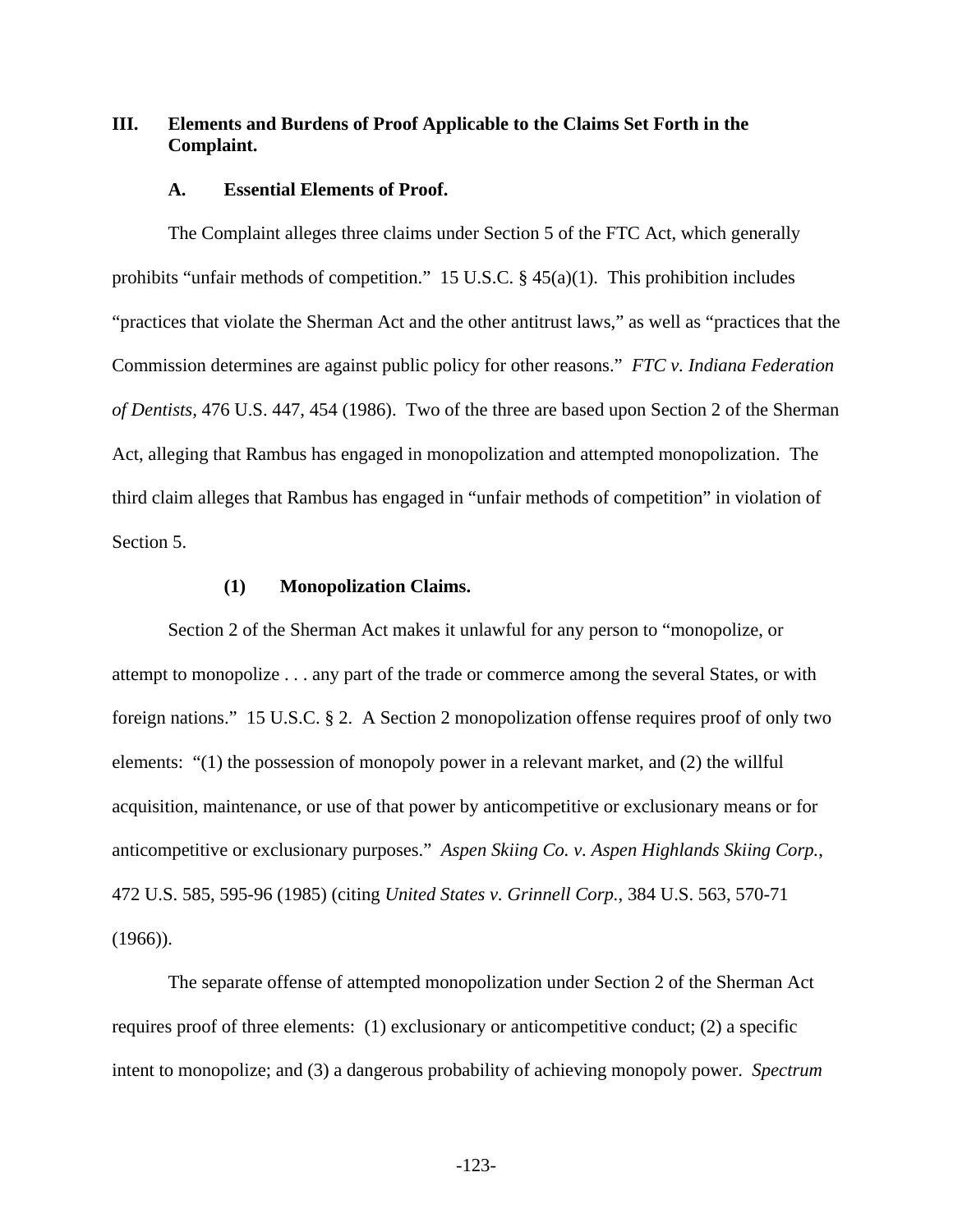*Sports, Inc. v. McQuillan*, 506 U.S. 447, 456 (1993). Accordingly, exclusionary or anticompetitive conduct is an element of both monopolization claims.

#### **(2) Unfair Competition Claim.**

Section 5 of the FTC Act authorizes the Federal Trade Commission to define and proscribe "unfair methods of competition." 15 U.S.C.  $\S$  45(a)(1). Thus, the Commission may sanction "conduct which, although not a violation of the letter of the antitrust laws, is close to a violation or is contrary to their spirit." *E.I. Du Pont de Nemours & Co. v. FTC*, 729 F.2d 128, 136-37 (2d Cir. 1984); *see also FTC v. Sperry & Hutchinson Co.*, 405 U.S. 233, 239 (1972); *Grand Union Co. v. FTC*, 300 F.2d 92, 98-99 (2d Cir. 1962). This empowers the Commission with broad authority to "declare trade practices unfair." *FTC v. Brown Shoe Co.*, 384 U.S. 316, 321 (1966). Specifically, "Congress intentionally left development of the term 'unfair' to the Commission rather than attempting to define 'the many and variable unfair practices which prevail in commerce.'" *Atlantic Refining Co. v. FTC*, 381 U.S. 357, 367 (1965) (citing S. Rep. No. 592, 63d Cong., 2d Sess., 13 (1914)). Indeed, the Commission has acted on this authority to attack "collusive, predatory, restrictive [and] deceitful conduct that substantially lessens competition," *Du Pont*, 729 F.2d at 137, and "activities that violate the spirit of certain Sherman and Clayton Act sections that were clearly intended to promote competition and deter anticompetitive acts." *In the Matter of General Motors Corp.*, 103 F.T.C. 641, 701 (1984).

Of particular relevance here, the FTC has found that exclusionary conduct which results in anticompetitive effects, even if it fails to satisfy all the elements of a Section 2 offense, violates Section 5 of the FTC Act. *See In the Matter of Ethyl Corp.*, 101 F.T.C. 425, 597 (1983), *vacated sub nom. E.I. Du Pont de Nemours & Co. v. FTC*, 729 F.2d 128, 136-37 (2d Cir. 1984) (noting that "single-actor conduct which is unfair competitive behavior but which falls short of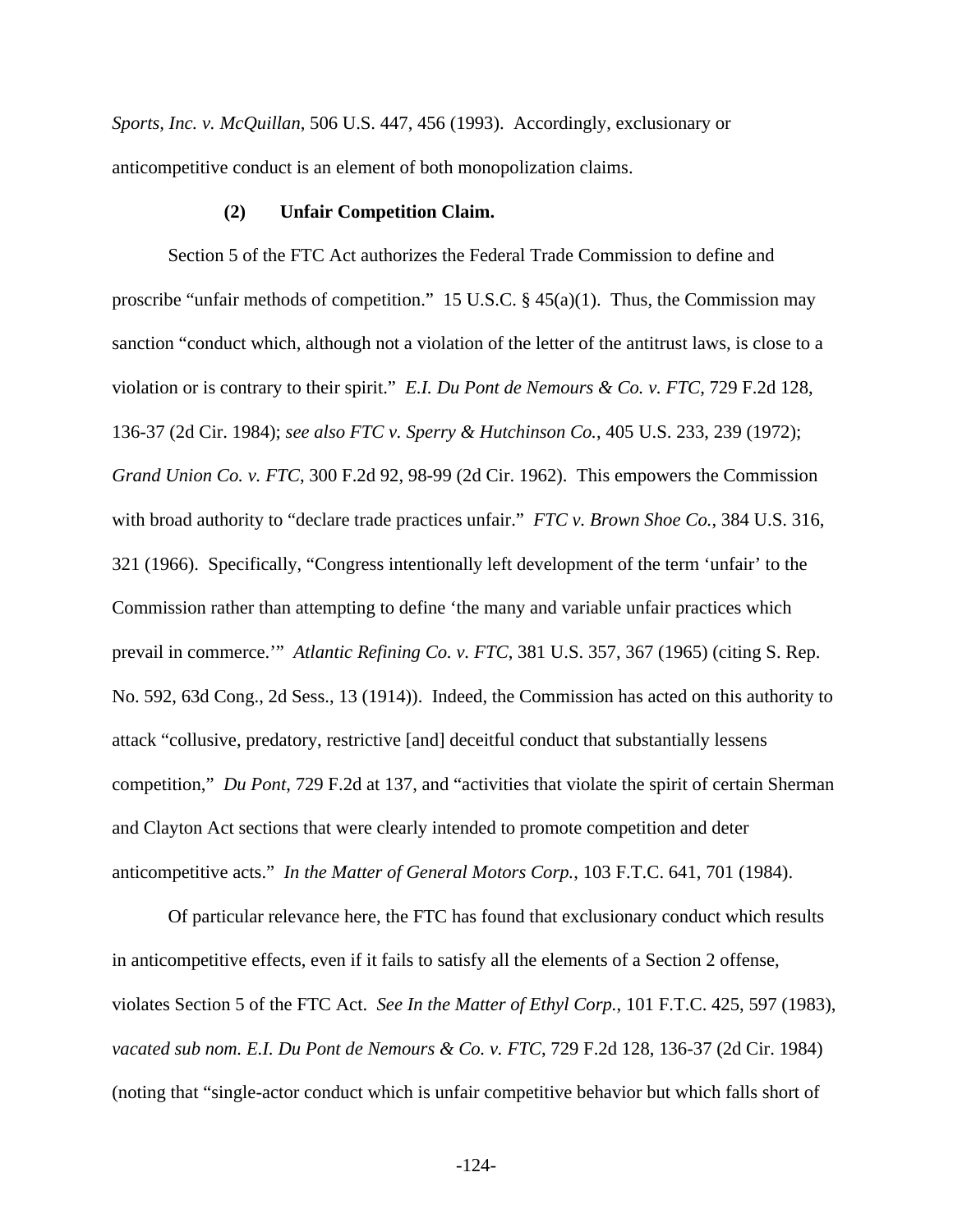an attempt to monopolize under Section 2 of the Sherman Act" violates Section 5). In *Ethyl*, the Commission held expressly that "Section 5 was not intended to be subject to the same limitations as the Sherman Act and the Clayton Act when there is good evidence that the [c]hallenged practices have anticompetitive effects very similar to those prohibited by those two Acts." *Ethyl*, 101 F.T.C. at 597. It concluded that, "conduct which excludes competitors unfairly," and "in turn . . . lead[s] to monopoly pricing," is unlawful under Section 5. *Id.* at 598.<sup>95</sup>

Complaint Counsel's third claim alleges unfair competition, here the use of exclusionary, unfair conduct to gain a marketplace advantage that adversely affected competition. In addition to demonstrating that Rambus's conduct was "unfair," as that term has been defined by the case law, Complaint Counsel will show that Rambus's conduct has actually harmed competition.

## **B. General Burden of Proof.**

Complaint Counsel must prove its case by a preponderance of the evidence. Commission Rules of Practice provide that Complaint Counsel "shall have the burden of proof, but the proponent of any factual proposition shall be required to sustain the burden of proof with respect thereto." 16 C.F.R. § 3.43(a) (2003). Complaint counsel discharges its burden by proving its allegations with a "preponderance of credible evidence." *In the Matter of Bristol-Myers Co.*, 1983 FTC LEXIS 63, \*373 (1983) (Initial Decision; Conclusions of Law) (requiring proof by

 $95$  A requirement that the Commission show anticompetitive effects fully satisfies the limitations various courts have placed on the FTC's authority to prevent an abuse of the FTC's power. *See Du Pont*, 729 F.2d at 137. For example, *Du Pont* demands that any conduct that the Commission deems unlawful have a line of demarcation between "conduct that is anticompetitive and legitimate conduct that has an impact on competition." *Id.* at 138; *see also Boise Cascade Corp. v. FTC*, 637 F.2d 573, 581-82 (9th Cir. 1980) (court would not uphold violation in "absence of some reliable indicator that the practice had an effect on overall price levels"). As Complaint Counsel will demonstrate at trial, Rambus's conduct threatens further anticompetitive effect in several relevant markets.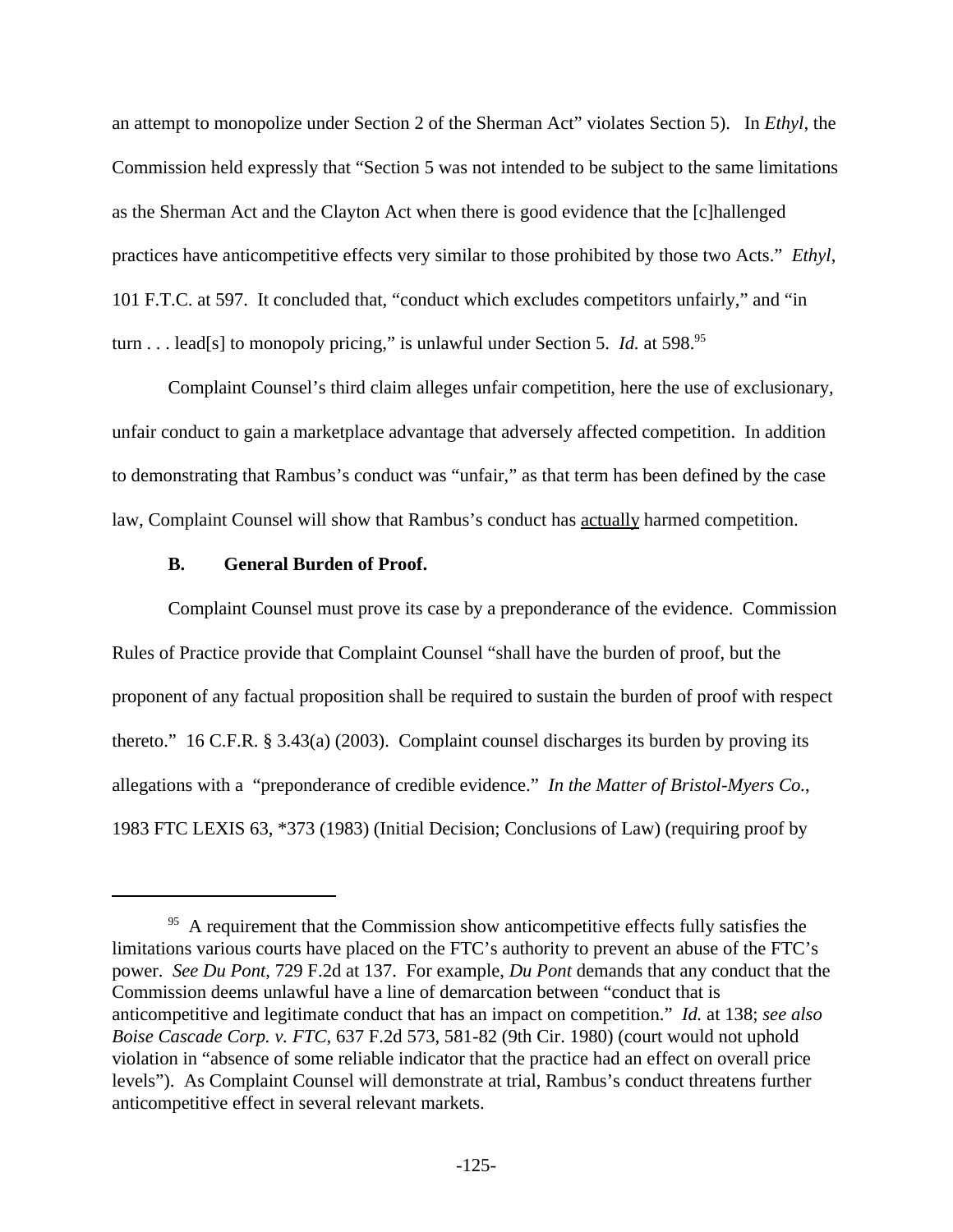"preponderance of credible evidence."); *In the Matter of Washington Crab Assn.*, 1964 FTC LEXIS 86, \*23 (1960) (Initial Decision) (holding that complaint counsel satisfied its burden by showing "by a preponderance of the reliable, probative and substantial evidence and the fair and reasonable inferences drawn therefrom, . . . the material allegations of the complaint") (emphasis added). This standard comports with the general rule that litigants in civil cases are required to prove facts by a preponderance of the evidence. See FTC v. Abbott Laboratories, 853 F. Supp. 526, 535 (D.D.C. 1994) (holding that "the government has failed to show by a preponderance of the evidence that its action was the result of collusion with its competitors."); *see also* C. McCormick, McCormick on Evidence § 339 (2d ed. 1972); 9 J. Wigmore, Wigmore on Evidence § 2498 (Chadbourn ed. 1981).

The policy reasons underlying the preponderance-of-the-evidence standard apply here with full force. Courts employ this standard in conventional litigation so that both parties "share" the risk of error in roughly equal fashion." *Herman & MacLean v. Huddleston*, 459 U.S. 375, 390 (1983) (citations omitted). "Any other standard expresses a preference for one side's interests." *Id.* In *Herman & MacLean,* the Supreme Court expressly noted that the preponderance-of-the-evidence standard is appropriate in cases involving the violation of federal antitrust statutes. In reversing the lower court's decision to impose a clear-and-convincing standard, the Court explained that the higher standard of proof in civil law fraud actions at common law involved allegations

> that were unenforceable at law because of the Statute of Wills, the Statute of Frauds, or the parol evidence rule. . . . Concerned that claims would be fabricated, the chancery courts imposed a more demanding standard of proof. The higher standard subsequently received wide acceptance in equity proceedings to set aside presumptively valid written instruments on account of fraud.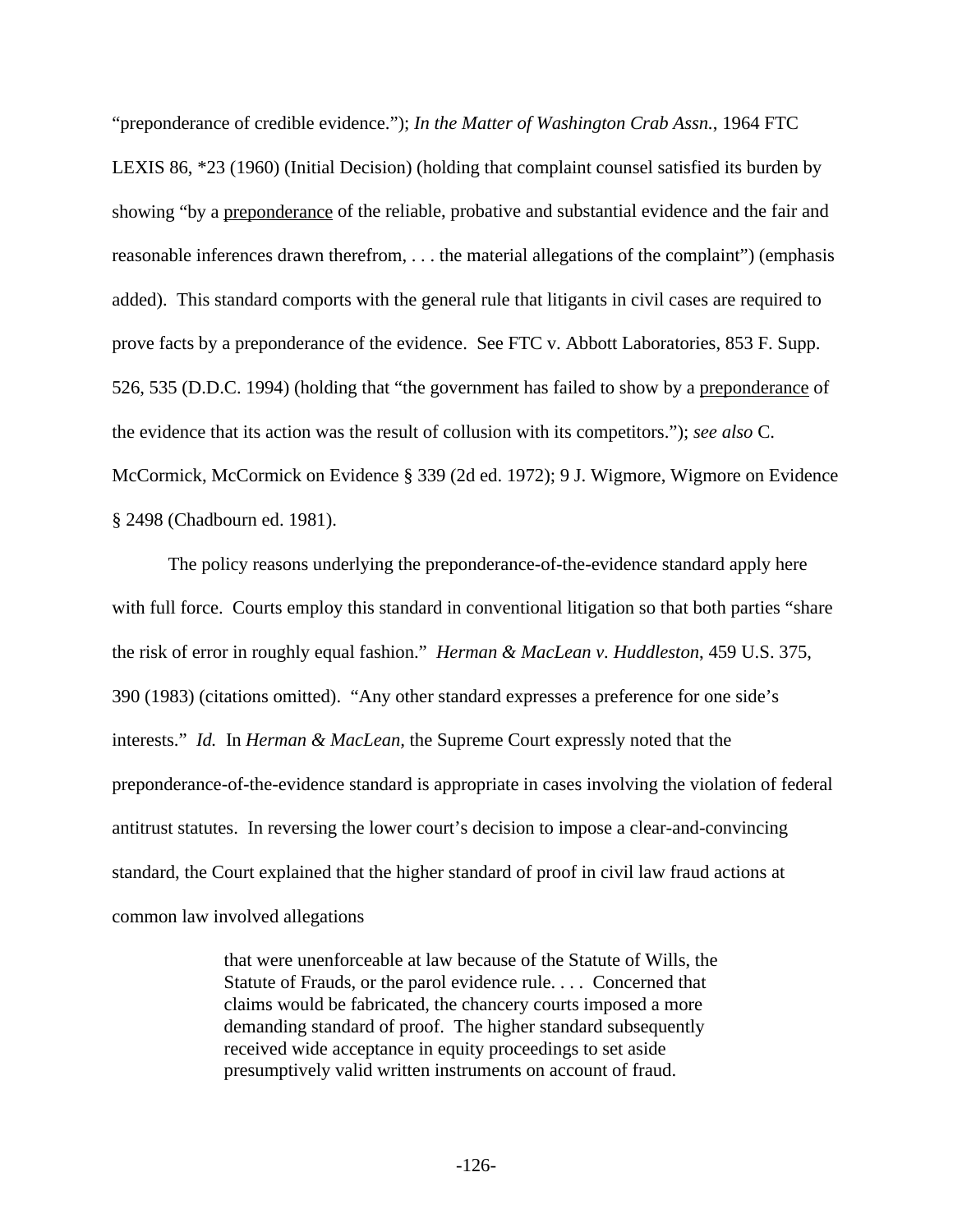459 U.S. at 388 n.27 (citations omitted). The Court stated that the context of those older proceedings "bear little relationship to modern lawsuits under the federal securities laws." *Id.* It opined that interests of defendants in a securities case "do not differ qualitatively from the interests of defendants sued for violations of other federal statutes such as the antitrust or civil rights laws, for which proof by a preponderance of the evidence suffices." *Id.* at 390 (emphasis added).The Court further noted that the lower standard was appropriate even in cases that contemplate severe civil sanctions. *Id.* at 389-90.

Courts have recognized, in circumstances not applicable here, certain narrow exceptions to the general rule that a preponderance-of-the-evidence standard suffices to prove violations of federal antitrust law. The only such exception that is plausibly relevant here involves antitrustbased challenges to the fraudulent procurement and assertion of patents.<sup>96</sup> For example, courts have held that claims of monopolization based on alleged fraud on the patent office must be established by clear-and-convincing evidence. *See, e.g.*, *Walker Process Equipment, Inc. v. Food Machinery & Chemical Corp.*, 382 U.S. 172 (1965). Courts similarly impose this heightened standard in monopolization claims based on sham infringement actions. *See, e.g.*, *Handgards, Inc. v. Ethicon, Inc.,* 601 F.2d 986, 996 (9th Cir. 1979) (*en banc*), *cert. denied*, 444 U.S. 1025 (1980).

The expressed rationale underlying the imposition of a higher burden in such cases is to "provide reasonable protection for the honest patentee who brings an infringement action to protect his legal monopoly." *Handgards*, 601 F.2d at 996; *see also CVD, Inc. v. Raytheon Co.*,

<sup>&</sup>lt;sup>96</sup> Other exceptions, which are not at all relevant here, include cases involving predatory pricing, s*ee, e.g.*, *Southern Pacific Communications v. American Telephone and Telegraph Co.*, 740 F.2d 980 (D.C. Cir. 1984), and trade secrets, *see, e.g.*, *CVD, Inc. v. Raytheon Co.*, 769 F.2d 842, 850 (1st Cir. 1985), *cert. denied*, 475 U.S. 1016 (1986).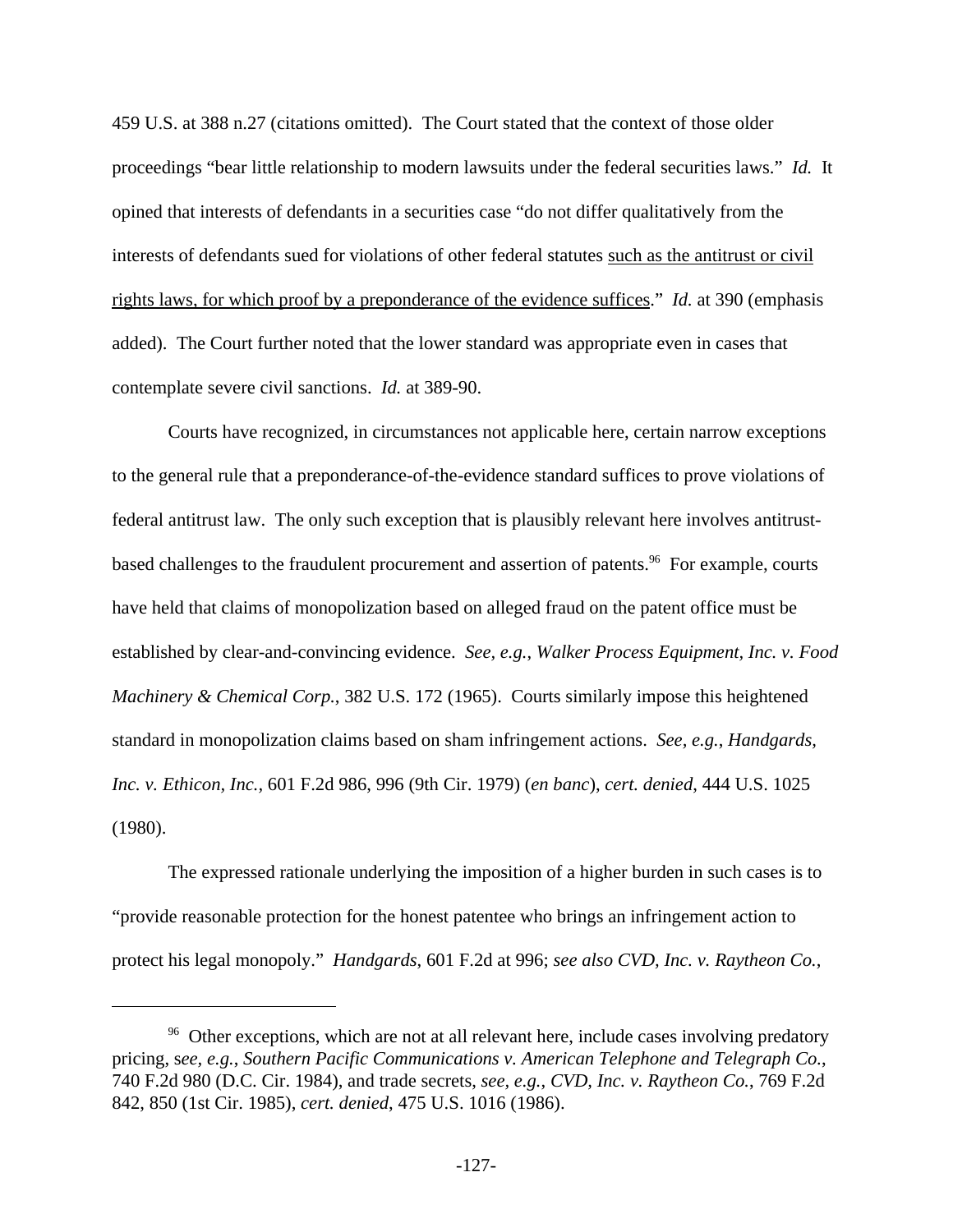769 F.2d 842, 850 (1st Cir. 1985), *cert. denied*, 475 U.S. 1016 (1986) (clear-and-convincing standard "ensures the free access to the courts by allowing honest patentees to protect their patents without undue risk of incurring liability for asserting their rights."). The higher standard gives effect to a presumption that a patentee's infringement suit is in good faith and accords the patentee a presumption commensurate with the statutory presumption of patent validity set forth in the patent laws, 35 U.S.C. § 282, which can be rebutted only by a showing of clear-andconvincing evidence. *Handgards*, 601 F.2d at 996.

In terms of balancing the interests of patent law and antitrust law specifically, the policy rationale is to "prevent frustration of patent law by the long reach of antitrust law." *Handgards,* 601 F.2d at 996. However, the higher standard is not a "barrier . . . intended to be utilized in antitrust litigation generally. It is fashioned in response to the unique characteristics of proceedings in which the alleged violation of the antitrust law consists solely of one or more infringement actions initiated in bad faith." *Handgards*, 601 F.2d at 996.<sup>97</sup>

382 U.S. at 179-80 (Harlan, J., concurring) (emphasis added).

<sup>97</sup> As Justice Harlan explained in his concurrence in *Walker Process*:

To hold, as we do, that private suits may be instituted under § 4 of the Clayton Act to recover damages for Sherman Act monopolization knowingly practiced under the guise of a patent procured by deliberate fraud, cannot well be thought to impinge upon the policy of the patent laws to encourage inventions and their disclosure. Hence, as to this class of improper patent monopolies, antitrust remedies should be allowed room for full play. On the other hand, to hold, as we do not, that private antitrust suits might also reach monopolies practiced under patents that for one reason or another may turn out to be voidable under one or more of the numerous technicalities attending the issuance of a patent, might well chill the disclosure of inventions through the obtaining of a patent because of fear of the vexations or punitive consequences of treble-damage suits.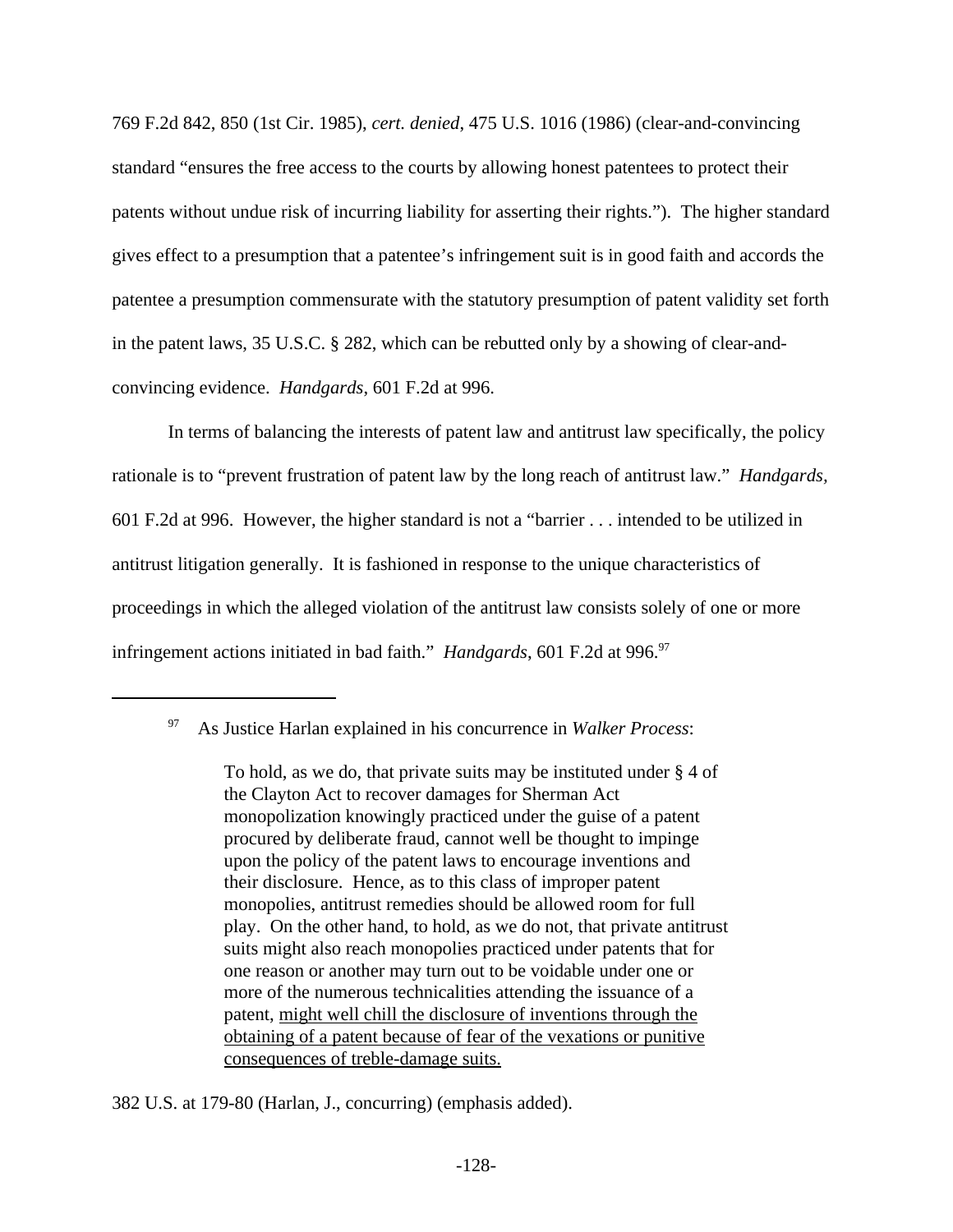The *Walker Process* line of cases are not apposite here for several reasons. First, the complaint does not challenge in any way the validity of Rambus's patents or its conduct before the PTO in obtaining the patents. Further, it does not allege "a violation of antitrust law [that] consists solely of one or more infringement actions initiated in bad faith," as described in the *Handgards* case, 601 F.2d at 996. What is at issue is Rambus's anticompetitive conduct as a member of a standard-setting organization while that group was promulgating standards potentially incorporating technologies that might be covered by existing or anticipated future Rambus patents. Although Rambus's attempts to enforce its patent rights are one piece of Rambus's larger anticompetitive and exclusionary scheme, the Complaint does not allege that this practice, in and of itself, violates the FTC Act. Nor does it challenge that Rambus pursued these enforcement efforts in bad faith, *i.e.,* believing that it did not have legitimate patents. Accordingly, the policies sought to be vindicated through the imposition of the higher burden of proof in the *Walker Process* cases – not chilling the enforcement of legitimate patents and not frustrating patent law – do not come into play here.<sup>98</sup>

Indeed, the policies at issue in this case much more closely align with those at issue in *Indian Head, Inc. v. Allied Tube & Conduit Corp*, 486 U.S. 492 (1988), *affirming Indian Head, Inc. v. Allied Tube & Conduit* Corp., 817 F.2d 938 (2d Cir. 1987), discussed below. *Allied Tube*, like this case, involved the subversion of the standard-setting process in a way that harms competition and consumers. In that case, the courts did not require proof of anticompetitive conduct by clear-and-convincing evidence. Accordingly, in this case, where the anticompetitive

 $98$  The "chilling effect" of this litigation would be upon deceptive, bad faith participation in standard-setting organizations. As this litigation will demonstrate, chilling such anticompetitive activity is beneficial for consumers and the economy, and will not deter goodfaith participation in such organizations that have social and economic benefit.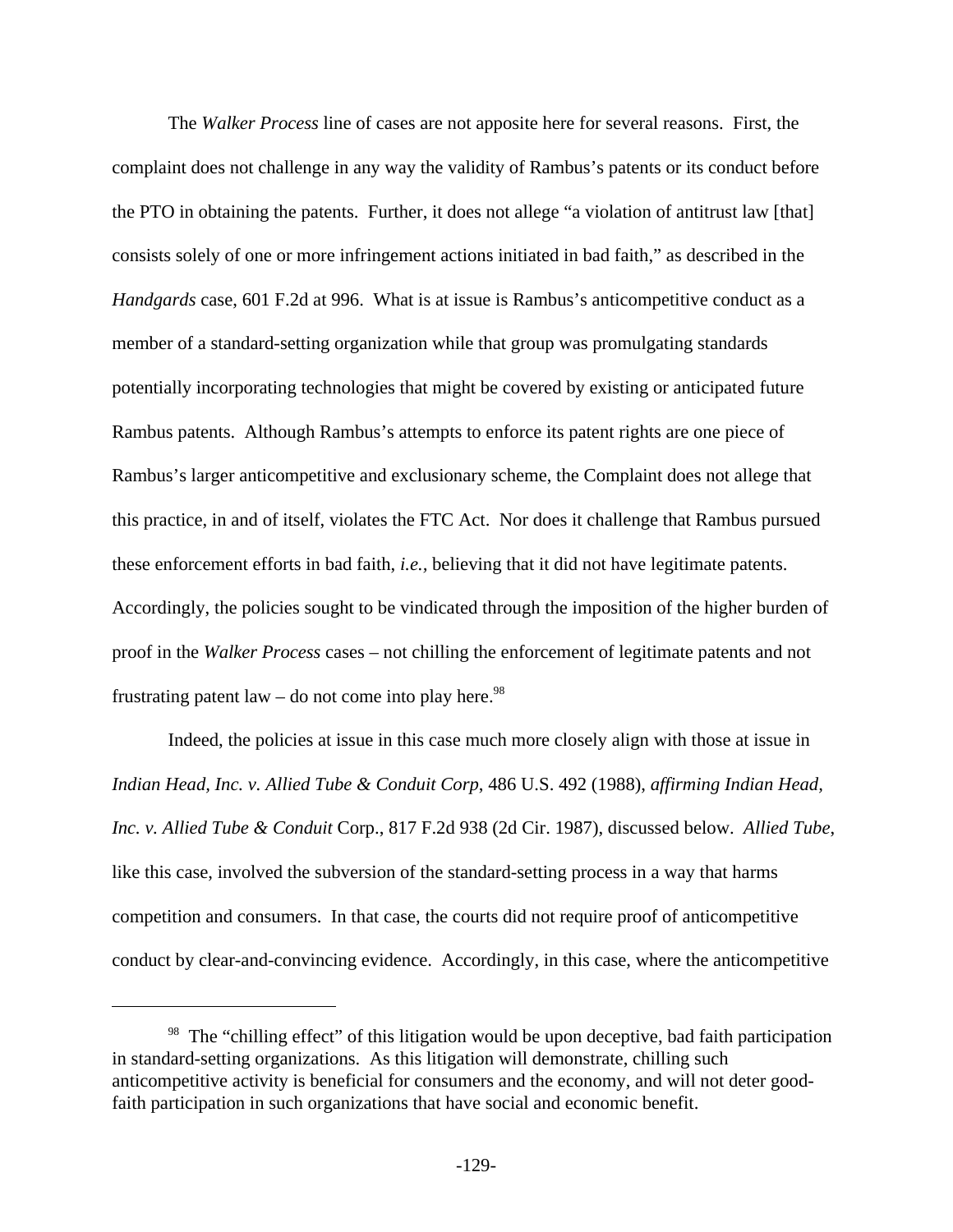conduct at issue is the undermining of the standard-setting process, not the bad-faith acquisition or enforcement of patents, a clear-and convincing standard of proof is not appropriate.

Second, the Complaint alleges violations of the FTC Act, not violations of the Sherman Act. Although, as discussed above, violations of Section 2 of the Sherman Act violate Section 5 of the FTC Act, the Commission had brought this case under the Sherman Act. Indeed, even in FTC cases in which the Section 5 allegations involve Sherman Act offenses, the preponderanceof-the-evidence standard applies. *See, e.g.*, *In the Matter of Washington Crab Assn.*, 1964 FTC LEXIS 86 (1964). In *Washington Crab*, the FTC alleged that actions of an association of crab fishermen constituted an attempt to monopolize. The ALJ held that the FTC had established "a violation of [Section 2] of the Sherman Act [which] is also a violation of the Federal Trade Commission Act . . . by a preponderance of the reliable, probative and substantial evidence . . . ." *Washington Crab*, 66 F.T.C. at 23, 156 n.33.

Significantly, the Sherman Act , unlike FTC Act cases, can result in the imposition of treble damages. Indeed, as the Ninth Circuit explained in a case in which it declined to require clear-and-convincing evidence to prove a malicious prosecution counterclaim in a patent infringement case: "one of the reasons that we found it necessary in *Handgards* to protect patentees from antitrust actions [through the imposition of the clear-and-convincing standard] was that they posed the threat of treble damages. . . . The chilling effect of that potential remedy upon the good faith actions of patentees is far greater than that posed by the enforcement of state malicious prosecution laws." *U.S. Aluminum Corp./Texas v. Alumax, Inc.*, 831 F.2d 878, 818 (9th Cir. 1987). As with a malicious prosecution claim, a Section 5 allegation does not risk the chilling effect threatened by the Sherman Act's provision of treble damages.

The one plausibly relevant, though inapplicable, exception to this general rule is that if

-130-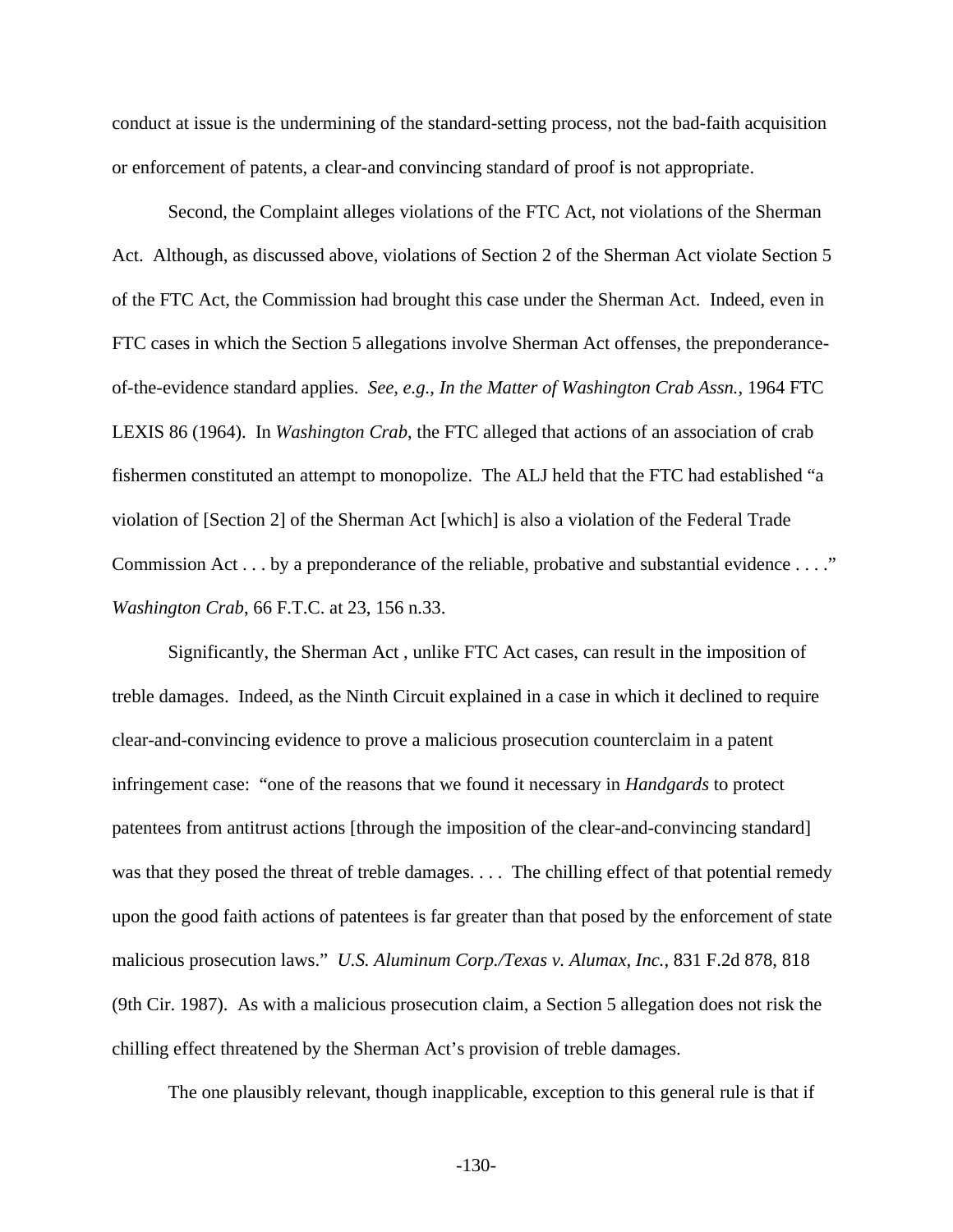the complaint specifically alleges fraud, then fraud must be established with clear-and-

convincing evidence.<sup>99</sup> Unlike in this case, in *In the Matter of VISX, Inc.*, the FTC specifically alleged that the defendant had violated Section 5 of the FTC Act by committing fraud against the PTO in the patent application process. 1999 WL 33577396 (F.T.C.). In essence, the Commission was bringing a *Walker Process* case. Accordingly, the ALJ, consistent with *Walker Process*, applied a clear-and-convincing evidentiary standard to the fraud element, but not to the other elements of the case. *Id.*<sup>100</sup> Indeed, requiring clear-and-convincing evidence only for the fraud element but not the other elements of an antitrust violation is characteristic of *Walker Process*-type cases. *See, e.g.*, *Loctite Corp. v. Ultraseal Ltd.*, 781 F.2d 861 (Fed. Cir. 1985); *State of North Carolina v. Chas. Pfizer & Co.*, 384 F. Supp. 265 (E.D.N.C. 1974); *Phillip Morris, Inc. v Brown & Williamson Tobacco Corp.*, 641 F. Supp. 1438 (M.D. Ga. 1986).<sup>101</sup> The

<sup>100</sup> Moreover, the court specifically distinguished the standard of proof required to establish fraud, clear and convincing, from the preponderance standard required to establish "inequitable conduct," which the complaint also alleged. *In the Matter of VISX, Inc.*, 1999 WL 33577396 (F.T.C.).

<sup>&</sup>lt;sup>99</sup> Courts have established that an FTC Act Section 5 violation does not require a showing of intent to defraud or bad faith. *See FTC v. World Travel Vacation Brokers, Inc.* 861 F.2d 1020, 1029 (7th Cir. 1988); *Beneficial Corp. v. FTC*, 542 F.2d 611, 617 (3d Cir. 1976), *cert. denied*, 430 U.S. 983 (1977). Even if Your Honor were to find that the deceptive and misleading practices alleged were so severe as to rise to the level of fraud, even though fraud has not been pled, imposing the clear-and-convincing standard would represent a sharp departure from the general rule. Courts have found that the preponderance-of-the-evidence standard is sufficient even in FTC Act, Section 5 cases in which the court perceives that the practices alleged, although not pled as such, amount to fraud. *See, e.g., FTC v. Renaissance Fine Arts, Ltd.*, 1994 WL 543048, \*8 (N.D. Ohio 1994) (finding, by preponderance of evidence, that the defendants had violated Section 5 through "a lucrative scheme to defraud," although fraud had not been pled); *In the Matter of Amrep Corp.*, 102 F.T.C 1362, \*265 (1983) (applying preponderance standard to practices described by court as "land sale fraud," although fraud had not been pled).

<sup>&</sup>lt;sup>101</sup> Similarly, in cases alleging bad faith or sham patent infringement cases, courts require clear-and-convincing evidence only as to that element. *See, e.g., Neumann v. Reinforced Earth Co.*, 786 F.2d 424 (D.C. Cir. 1986); *Handgards, Inc. v. Ethicon, Inc.*, 701 F.2d 986, 996 (9th Cir. 1979); *Argus Chemical Corp. v. Fibre Glass-Evercoat Co.*, 645 F. Supp. 15 (C.D. Cal. 1986).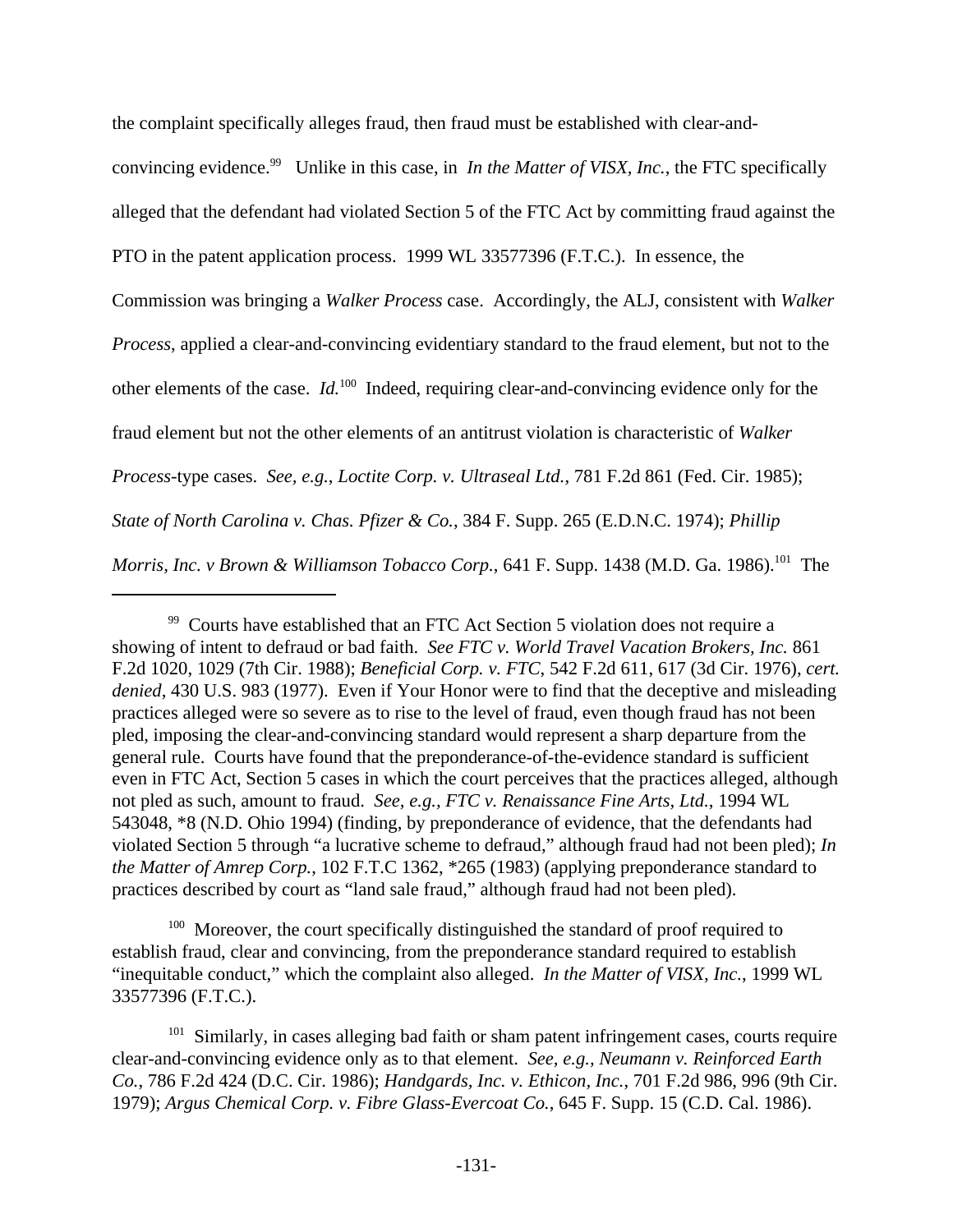Supreme Court, in comparable circumstances, took this approach. In *Ramsey v. United Mine Workers of America,* 401 U.S. 302 (1971), a case involving an antitrust action by coal mine operators against a union, The Supreme Court held that Section 6 of the Norris-LaGuardia Act, 29 U.S.C.A. § 106, required use of the clear-and-convincing standard only as to one element of proof (the union's authorization, participation in, or ratification of the acts allegedly performed on its behalf). 401 U.S. at 311. The Court rejected the defendant's argument that the higher standard should apply to all elements of the case. *Id.* Because the statute did not require a higher standard as to the other elements of the case, the Court could not "discern any basis for our fashioning a new standard of proof applicable in antitrust actions against labor unions." *Id.* As explained above, the complaint in this matter does not allege fraud, in the procurement or enforcement of patents, or otherwise. Thus, given that the clear-and-convincing standard would apply, at most, only to proof of fraud allegations, and that such allegations have not been pled, the heightened standard has no relevance in this case.

Because the Complaint challenges anticompetitive behavior in connection with standard setting, not fraudulent conduct in connection with procuring or enforcing patents, is brought under the FTC Act, not the Sherman Act, and does not allege fraud, Complaint Counsel need establish its case only by a preponderance of the evidence.

These cases are also easily distinguishable. Not only were they brought pursuant to the Sherman Act rather than the FTC Act, they refer specifically to bad faith in the bringing of a patent infringement action.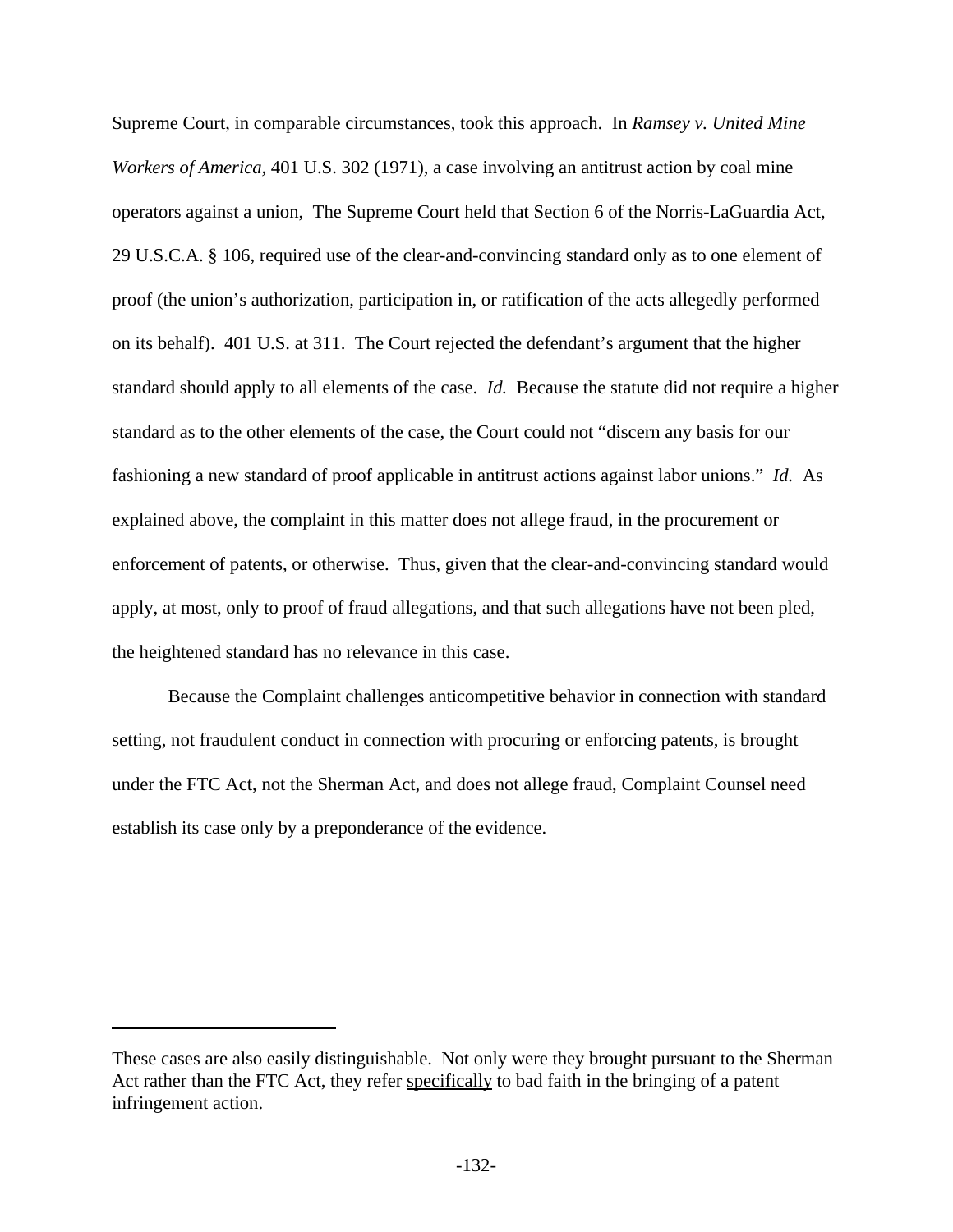# **C. The Effect of Rebuttable Adverse Presumptions on Complaint Counsel's Burden of Proof.**

As Complaint Counsel has detailed in various submissions,<sup>102</sup> in 1998, Rambus embarked on a broad campaign to destroy documents that might be harmful in litigation with DRAM manufacturers and the Federal Trade Commission. Beginning on "Shred Day 1998," when Rambus destroyed 20,000 pounds of material in just five hours, Rambus intentionally purged millions of documents relating to almost every issue in this case. *See* Complaint Counsel's Adverse Inference Mem. at 3-5.

After reviewing over 150 pages of briefing material and 120 exhibits, Judge Timony

concluded that Rambus engaged in "spoliation of evidence."<sup>103</sup> Accordingly, Judge Timony

sanctioned Rambus by imposing the following seven adverse presumptions:

(1) Rambus knew or should have known from its pre-1996 participation in JEDEC that developing JEDEC standards would require the use of patents held or applied for by Rambus; $^{104}$ 

<sup>103</sup> See Judge Timony's February 26, 2003, Order on Complaint Counsel's Motions for Default Judgment and for Oral Argument at 4 (finding that Rambus engaged in "spoliation of evidence")("Adverse Inference Order"); s*ee also* Judge Timony's February 26, 2003, Order Granting Complaint Counsel's Motion for Collateral Estoppel (reconsideration denied) at 5 (finding that Rambus "instituted its document retention policy" for the "purpose of getting rid of documents that might be harmful in future litigation.") ("Collateral Estoppel Order").

<sup>104</sup> On February 27, 2003, Complaint Counsel filed a Motion to clarify several "implicit understandings" in the Adverse Inference Order. *See* Complaint Counsel's Request for Immediate Clarification of February 26, 2003 Order on Complaint Counsel's Motions for Default

<sup>&</sup>lt;sup>102</sup> See Memorandum in Support of Complaint Counsel's Motion for Default Judgment Relating to Respondent Rambus Inc.'s Willful, Bad-Faith Destruction of Material Evidence ("CC Default Judgment Mem."); Complaint Counsel's Corrected Reply to Rambus Inc.'s Memorandum in Opposition to Motion for Default Judgment ("CC Reply"); Memorandum in Support of Complaint Counsel's Motion for Additional Adverse Inferences and Other Appropriate Relief Necessary to Remedy Rambus Inc.'s Intentional Spoliation of Evidence ("CC Adverse Inference Mem."); Reply in Support of Complaint Counsel's Motion for Additional Adverse Inferences and Other Appropriate Relief Necessary to Remedy Rambus Inc.'s Intentional Spoliation of Evidence ("CC Adverse Inference Reply").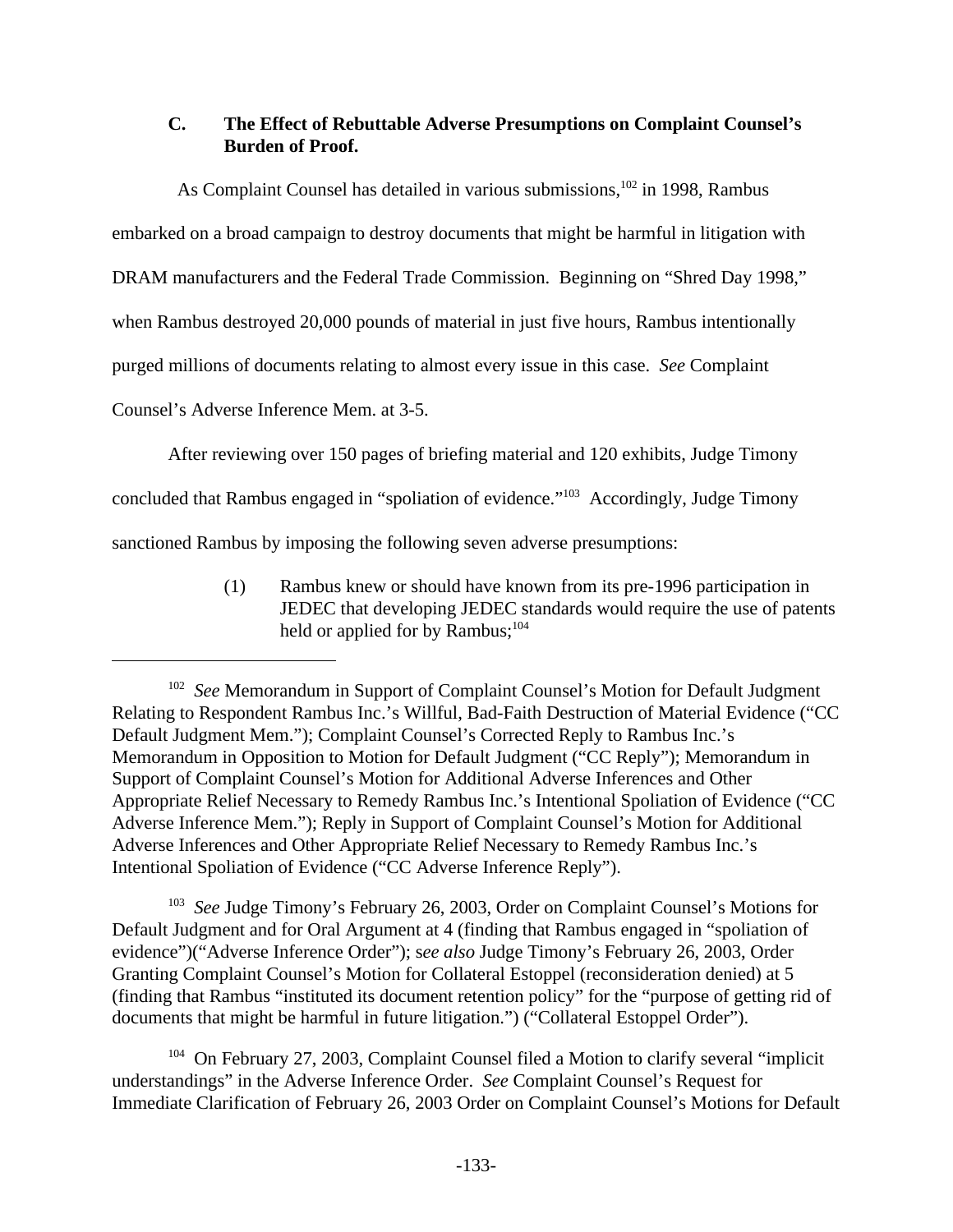- (2) Rambus never disclosed to other JEDEC participants the existence of these patents;
- (3) Rambus knew that its failure to disclose the existence of these patents to other JEDEC participants could serve to equitably estop Rambus from enforcing its patents as to other JEDEC participants;
- (4) Rambus knew or should have known from its participation in JEDEC that litigation over the enforcement of its patents was reasonably foreseeable;
- (5) Rambus provided inadequate guidance to its employees as to what documents should be retained and which documents could be purged as part of its corporate document retention program;
- (6) Rambus's corporate document retention program specifically failed to direct its employees to retain documents that could be relevant to any foreseeable litigation; and
- (7) Rambus's corporate document retention program specifically failed to require employees to create and maintain a log of the documents purged pursuant to the program.

Adverse Inference Order at 8-9. Moreover, on the same day he issued his Adverse Inference Order, Judge Timony separately ruled that Rambus should be barred, by principles of collateral estoppel, from contesting that it destroyed documents to eliminate evidence that the company feared could be harmful in anticipated JEDEC-related litigation. *See* Collateral Estoppel Order at 5. Thus, Judge Timony ruled that the following fact findings shall be binding upon Rambus for purposes of this litigation:

(1) When "Rambus instituted its document retention policy in 1998," it did so,

Judgment and for Oral Argument at 1-3 ("Clarification Mem."). Complaint Counsel asked Judge Timony to clarify this inference by modifying it as follows: "While participating in JEDEC's development of RAM standards, Rambus knew or should have known that JEDEC RAM standards being developed at that time (i.e., prior to mid-1996) would require the use of patents held or applied for by Rambus." Complaint Counsel also asked that references to patents in the adverse inferences be broadened to cover patents applied for by Rambus. Judge Timony, in denying Complaint Counsel's Motion, stated that these modifications were unnecessary because it would add self-evident detail. Order Denying Request for Clarification, February 27, 2003.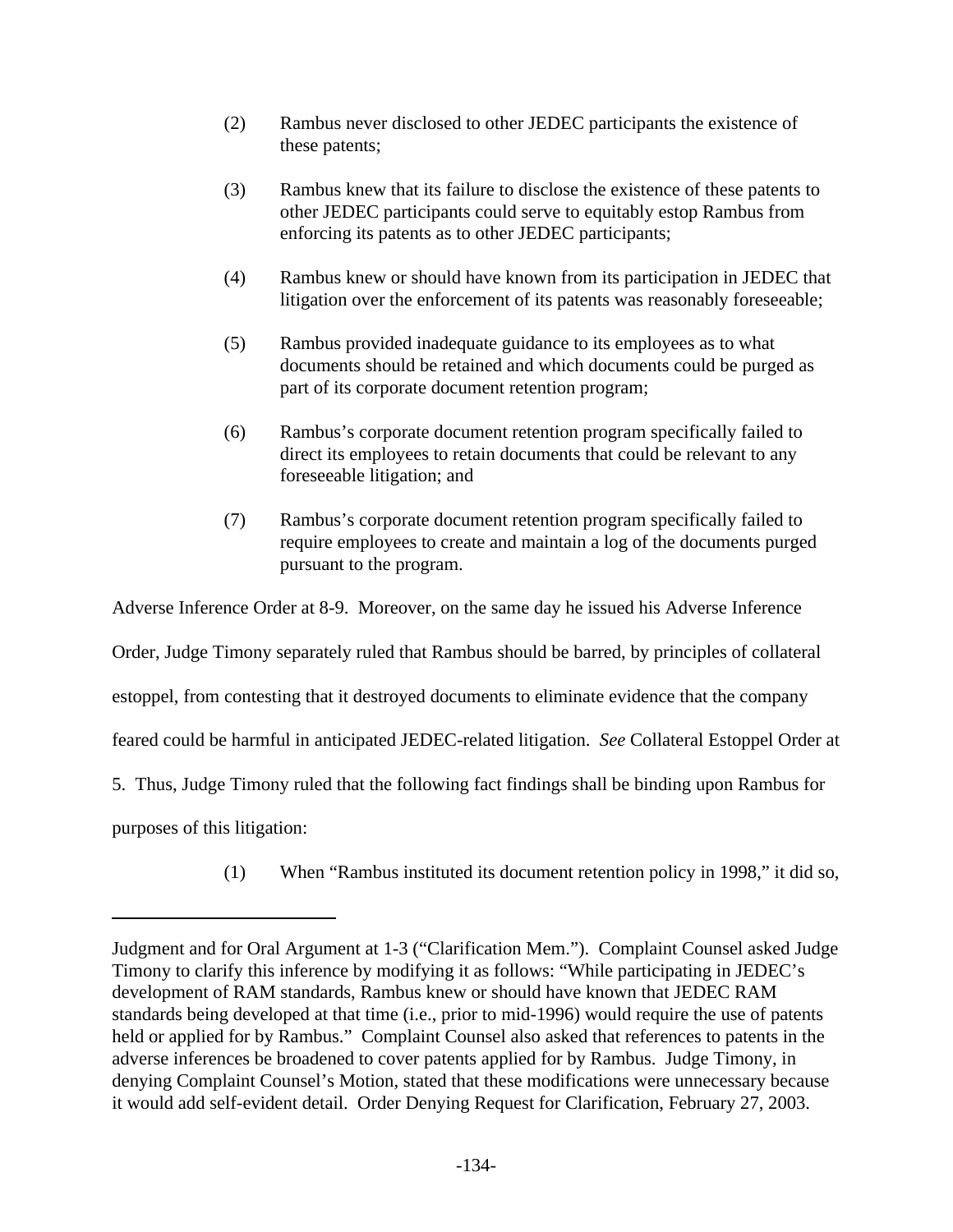"in part, for the purpose of getting rid of documents that might be harmful in litigation."

- (2) Rambus, at the time it implemented its "document retention policy," "[c]learly . . . contemplated that it might be bringing patent infringement suits during this time frame" if its efforts to persuade semi-conductor manufacturers to license "its JEDEC-related patents" "were not successful."
- (3) Rambus's "document destruction" was done "in anticipation of litigation."
- *Id.*

The burden of proof has shifted to Rambus to rebut these presumptions. Moreover, because of "Rambus's utter failure to maintain an inventory of the documents its employees destroyed," the findings as to Rambus's intentional spoliation should have a much more pervasive impact on the burdens of proof in this case. Adverse Inference Order at 7. Rambus's bad acts and the resulting loss of evidence have handicapped Complaint Counsel's ability to prove each issue of fact which may have been affected by the document destruction.<sup>105</sup> Yet the truth is we cannot identify with certainty any category of evidence not tainted by spoliation. Thus, it is profoundly inappropriate to identify with certainty any issues on which the risk of erroneous outcome should not be born by Rambus: "It has long been the rule that spoliators should not benefit from their wrongdoing." *West v. Goodyear Tire & Rubber Co.*, 167 F.3d 776, 779 (2d Cir. 1999). Accordingly, Complaint Counsel respectfully requests, and equity demands, that Your Honor not reward Rambus for its bad acts by holding Complaint Counsel to an unreasonable standard of proof as to any issue for which the supporting evidence may have fallen prey to Rambus's "document retention" policy.

<sup>&</sup>lt;sup>105</sup> As Your Honor recognized, "Respondent's spoliation places Complaint Counsel in a most difficult situation." Order Denying Complaint Counsel's Motion for Additional Adverse Inferences and Other Appropriate Relief, at 4 n.2 (April 15, 2003).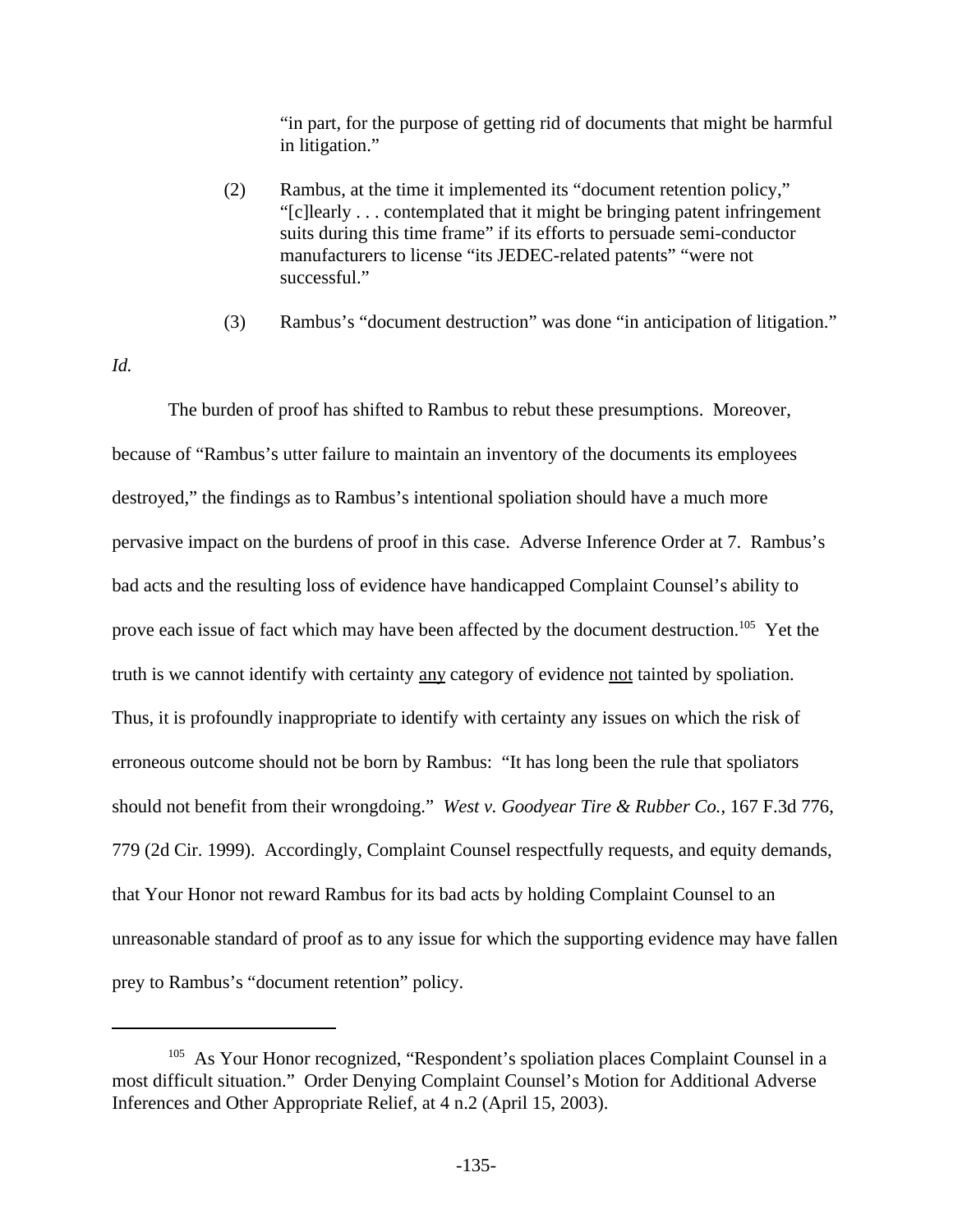#### **(1) Rambus Bears the Burden of Proof on Several Core Issues.**

As a sanction for its intentional destruction of documents, Rambus now bears the burden of proving several key factual issues in this case. When courts impose an adverse presumption as a sanction for destruction of evidence, the presumption shifts the burden of persuasion to the spoliating party. *See Welsh v. United States*, 844 F.2d 1239, 1245-46 (6th Cir. 1988); *Nation-Wide Check Corp. v. Forest Hills Distributors, Inc.*, 692 F.2d 214, 216-20 (1st Cir. 1982) (adverse inference from document destruction is sufficient to shift to the spoliator the burden of tracing proceeds of money order sales).<sup>106</sup> In *Welsh*, a medical malpractice case, several hospital employees destroyed evidence. The district court created a rebuttable presumption of negligence and causation, which the Sixth Circuit affirmed, holding that "[t]he burden thus shifts to the defendant-spoliator to rebut the presumption and disprove the inferred element of plaintiff's prima facie case." 844 F.2d at 1248.

As in *Welsh* and *Nation-Wide Check*, the sanctions imposed by Judge Timony shift the burden of proof to Rambus with respect to each rebuttable presumption. Rambus bears the burden of rebutting, among other things, that while participating in JEDEC's development of RAM standards, Rambus knew or should have known that JEDEC RAM standards being developed at that time (*i.e.*, prior to mid-1996) would require the use of patents held or applied for by Rambus; that Rambus never disclosed to other JEDEC participants the existence of these patents or patent applications; and that its failure to disclose the existence of these patents or patent applications to other JEDEC participants could serve to equitably estop Rambus from

<sup>&</sup>lt;sup>106</sup> Even courts that do not specifically impose a heightened rebuttal standard, such as the D.C. Circuit, recognize the mitigating effect such presumptions should have on the plaintiff's burden. *See, e.g.*, *Battocchi v. Washington Hospital Center*, 581 A.2d 759, 765 (Ct. App. D.C. 1990) ("[S]uch [a] presumption aids the case of an opposite party having the burden of proof.").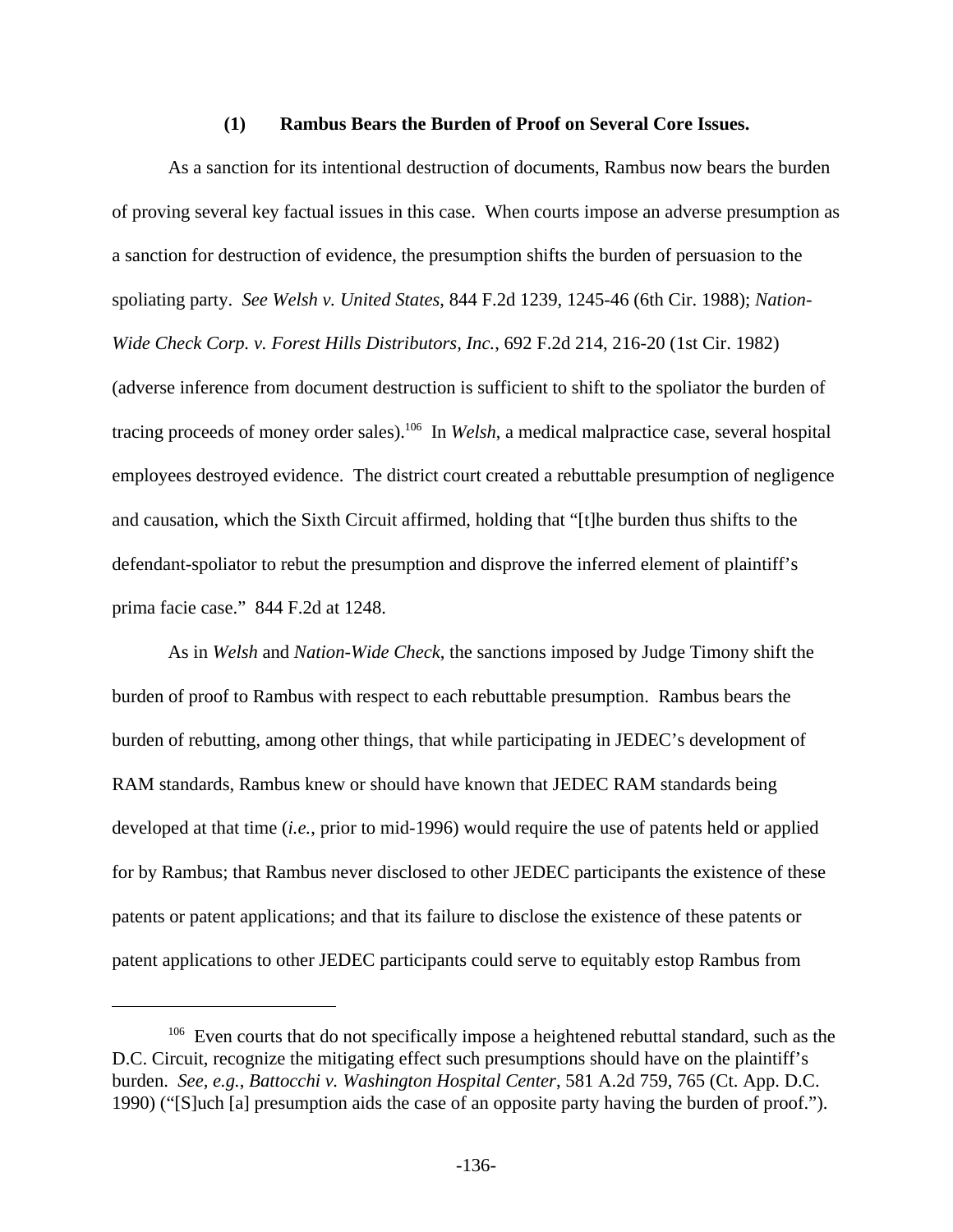enforcing its patents as to other JEDEC participants. Shifting the burden of proof on these issues ensures that Rambus will not benefit from its intentional destruction of documents and sends a message to similarly tempted entities that the FTC will not tolerate spoliation of evidence affecting its adjudicative proceedings.

## **(2) Judge Timony's Spoliation Findings Ease Complaint Counsel's Burden of Persuasion.**

Judge Timony's findings that Rambus destroyed documents in anticipation of litigation should also lessen Complaint Counsel's burden in proving other issues potentially affected by Rambus's destruction of documents.<sup>107</sup> As recognized by Judge Timony, sanctions for spoliation of evidence serve three policy rationales, "(1) deter parties from destroying evidence; (2) place the risk of an erroneous evaluation of the content of destroyed evidence on the party who destroyed it; and (3) place the party injured by the loss of evidence helpful to its case to where the party would have been in the absence of spoliation."<sup>108</sup> Adverse Inference Order at 4-5. One way to satisfy these objectives is to ensure that the innocent party bears a reasonable burden in light of the spoliation. *See Welsh* at 1249 (holding that the spoliator should bear the onus of proving a fact placed into doubt by the destruction of evidence); *Anderson v. Cryovac, Inc.*, 862 F.2d 910, 925 (1st Cir. 1988) ("As between guilty and innocent parties, the difficulties created by

<sup>&</sup>lt;sup>107</sup> See Complaint Counsel's Adverse Inference Proposed Order, Attachment A (listing 100 issues impacted by Rambus's document destruction campaign).

<sup>108</sup> The importance of these three rationales is ancient and well-established law. *See Pomeroy v. Benton*, 77 Mo. 64, 86 (1882); *Armory v. Delamirie*, 1 Strange 505, 93 Eng. Rep. 644 (1722) (cited by then-appellate-Judge Breyer in *Nation-Wide Check*, 692 F.2d at 218, to illustrate that adverse inferences serve both prophylactic and punitive purposes). Thus, "the critical question for the courts is not whether some kind of adverse consequence should flow from the fact of destruction of evidence, but rather how best to integrate the teachings of *Armory* into a coherent scheme of 20th century evidentiary principles, that includes inferences, presumptions, and shifting burdens of production and persuasion." *Welsh*, 844 F.2d at 1246.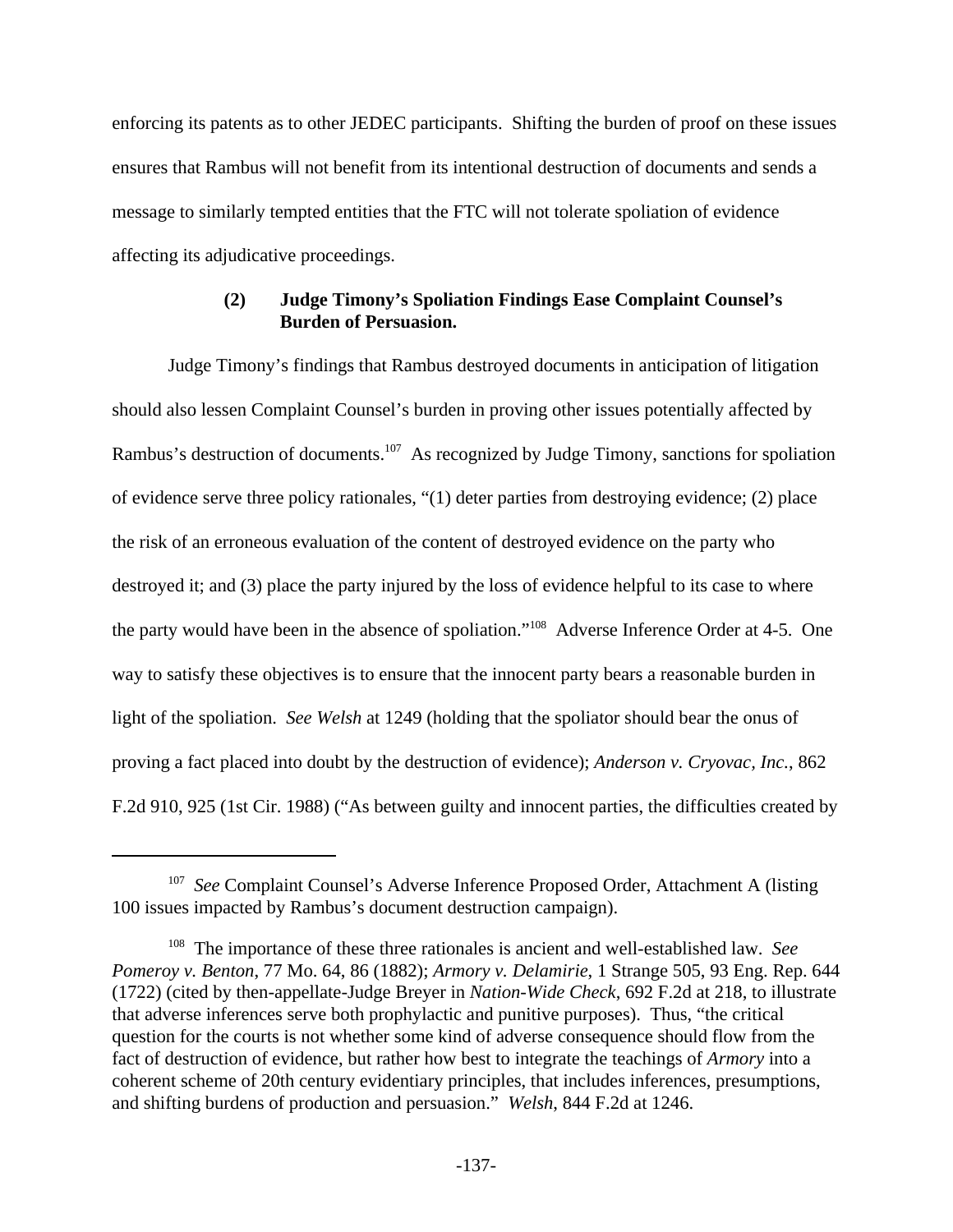the absence of evidence should fall squarely upon the former.").

Although Complaint Counsel expect to establish all the elements by a preponderance of the evidence at trial, Rambus's document destruction must be considered when evaluating whether Complaint Counsel has met its burden of proof. To the extent that Your Honor finds Complaint Counsel's proof on any issue to be lacking, Rambus should be required to show that the record as it pertains to that issue has not been affected by Rambus's spoliation of evidence. Rambus cannot be permitted to exploit any insufficiency in proof created by its own misconduct.

#### **IV. Rambus Engaged in A Course of Conduct That Was Exclusionary and Anticompetitive.**

The antitrust laws have long condemned exclusionary conduct. Broader legal principles condemn the type of exclusionary conduct at issue here. Whether the issue arises in an antitrust context, in a patent context, or in the context of common-law fraud claims – as was true in the *Infineon* case – the remedy typically has been the same: patent holders who engage in wrongful conduct in order to cover standards have been forbidden from enforcing their patents or are otherwise forced to forgo their ill-gotten gains. Rambus's exclusionary, misleading, subversive conduct violated the antitrust laws and should result in a bar on the future enforcement of its relevant patents.

## **A. Manipulation of a Standard-Setting Process in Order to Restrict Competition or Attain a Monopoly Violates the Antitrust Laws, and Leads to the Unenforceability of Patents.**

Rambus engaged in conduct that has been held unlawful in the patent context, the common-law-fraud context, and, most important, the antitrust context. Rambus's conduct will be shown at trial to be of a type that has been held inequitable and to erect a bar on the enforcement of the patent. Its conduct will also be shown to have been fraudulent, or, at a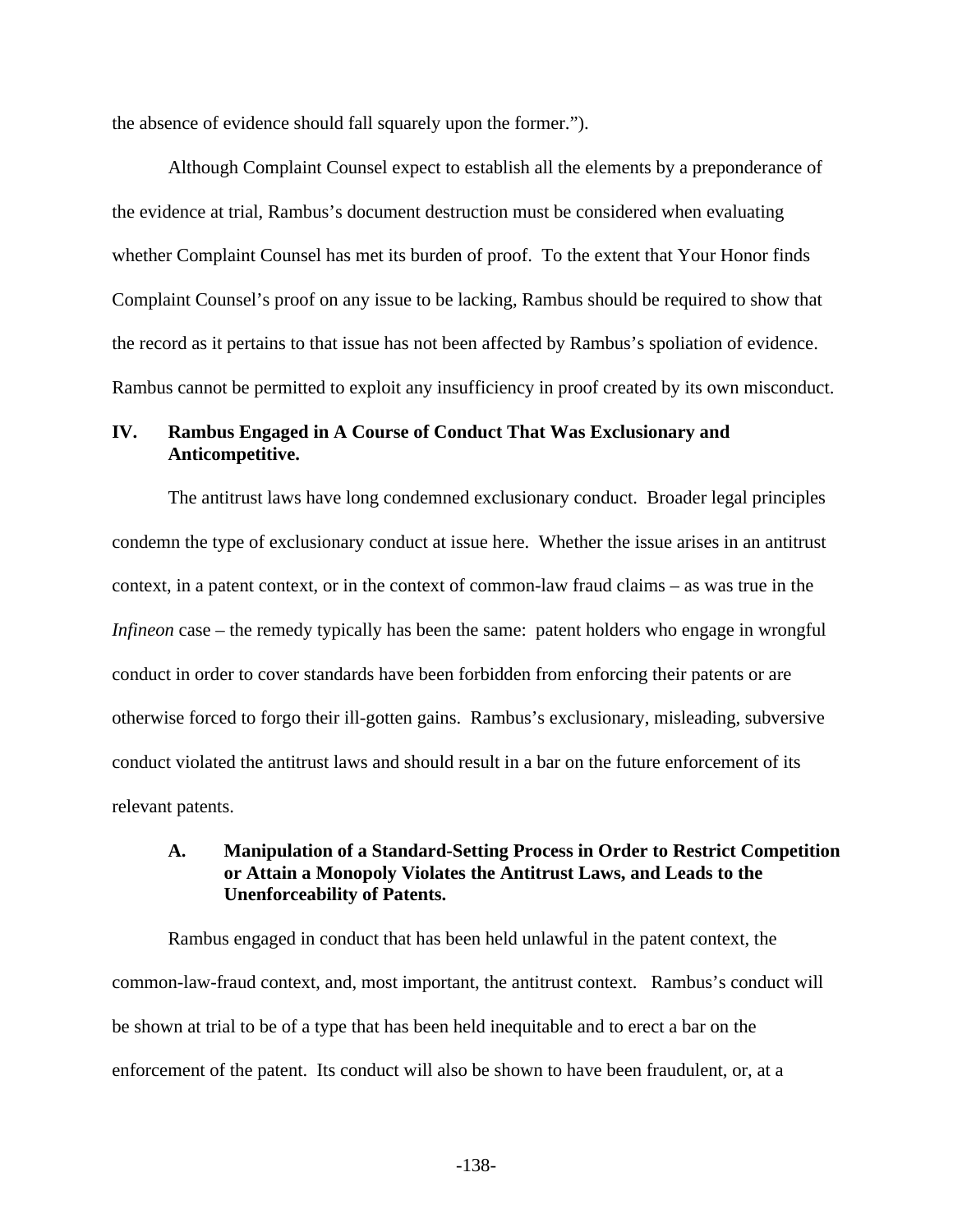minimum, sufficiently misleading as to be deceptive. And, most important, these legal wrongs will be shown to violate basic principles of antitrust law.

Rambus's conduct, and types like it, has been established in patent cases as unlawful. *Stambler v. Diebold, Inc.*, 11 U.S.P.Q.2d 1709, 1988 WL 95479 (E.D.N.Y., Sept. 2, 1988), *aff'd mem.*, 878 F.2d 1445 (Fed. Cir. 1989), is one example. That case dealt with an inventor who participated in a standard-setting organization ("SSO") for automatic-teller machines, where he became aware that the SSO was considering the adoption of technology that would infringe his patent. He left the SSO without informing the organization of his patent, and did not seek to enforce the patent until roughly ten years later, once the standard incorporating his patent had been widely adopted throughout the industry. The court held that the inventor's failure to identify his patent was an affirmatively misleading breach of a duty to speak. 1988 WL 95479, at \*6. On this basis, the court estopped the inventor from enforcing his patent.

In another case, *Wang Laboratories, Inc. v. Mitsubishi Electronics America, Inc.*, 103 F.3d 1571 (Fed. Cir. 1997), the court deemed Wang to have granted an implied license to Mitsubishi after it deceived Mitsubishi into adopting its patented technology for Mitsubishi's new memory chips. Mitsubishi met with Wang on several occasions to discuss the design of its new memory chips, which Wang was negotiating to purchase from Mitsubishi. Wang offered several suggestions, which happened to involve the use of technology for which Wang held patents. Wang did not disclose its patent position to Mitsubishi, however, and Mitsubishi adopted Wang's proposals. Mitsubishi subsequently began to mass-produce these chips, selling many of them to Wang, and in the process establishing a *de facto* industry standard. Several years later, Wang sued Mitsubishi for patent infringement. The court held that Wang's course of conduct entitled Mitsubishi to an implied license to practice the patents. 103 F.3d at 1582. It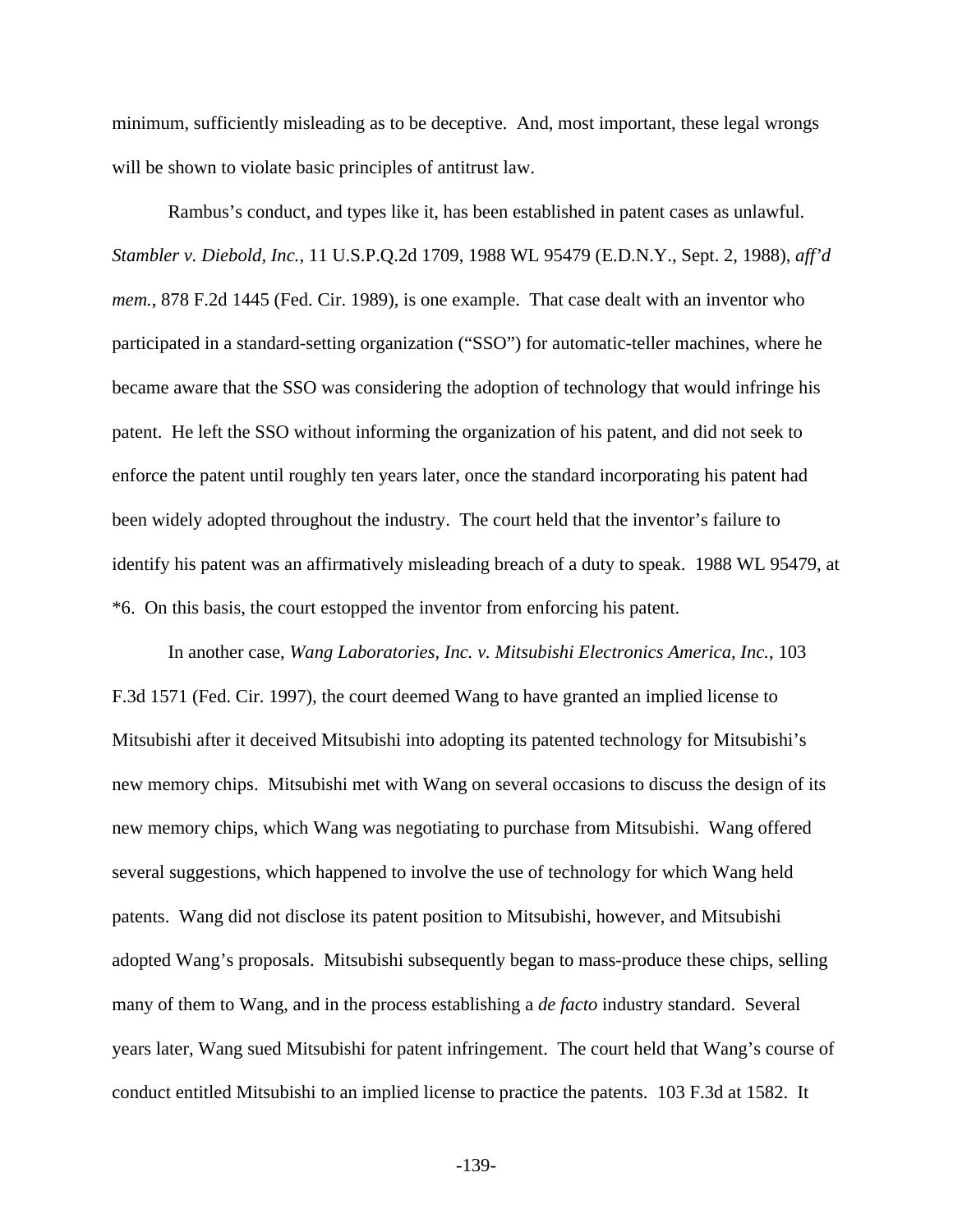thus precluded Wang from using its deceptive conduct to enrich itself through royalty payments.

Just as courts, in the patent context, have condemned deceptive conduct designed to capture patent rights over an industry standard, antitrust law has sanctioned such conduct – deceptive or otherwise – through which a firm seeks to manipulate the activities of an SSO to achieve an anticompetitive result. Standard-setting activities, properly focused and contained, serve to promote consumer welfare. *See Indian Head, Inc. v. Allied Tube & Conduit Corp.*, 486 U.S. 492, 501 (1988). Yet courts recognize that, because of the influential nature of standards, such organizations often wield "great power in the Nation's economy." *American Soc'y of Mech. Eng'rs, Inc. v. Hydrolevel Corp.*, 456 U.S. 556, 570 (1982). Because of that power, antitrust law has been applied to SSO activities to ensure that their activities have not been co-opted to benefit some or all of the association's members to the detriment of consumers. *See Hydrolevel,* 456 U.S. at 571 (SSOs are "rife with opportunities for anticompetitive activity"); *Radiant Burners, Inc. v. Peoples Gas, Light and Coke Co.*, 364 U.S. 656, 658 (1961). Accordingly, an SSO and its participants must operate within certain prescribed areas of conduct that are reasonable and applied with an even hand. When an SSO's activities "are not based on 'objective standards,'" thereby allowing it to act as an exclusionary mechanism, the Sherman Act is violated. *See Radiant Burners*, 364 U.S. at 658. Similarly, where an SSO fails to take adequate safeguards to protect the integrity of its decisions, allowing its members "to frustrate the competition in the marketplace," this too can lead to a violation of the antitrust laws. *Hydrolevel*, 456 U.S. at 571. Indeed, the Supreme Court has upheld antitrust liability against companies that manipulate or subvert a standard-setting process in order to cause the adoption of standards they favor, or the rejection of standards they oppose. *See Indian Head, Inc. v. Allied Tube & Conduit Corp.*, 486 U.S. 492 (1988).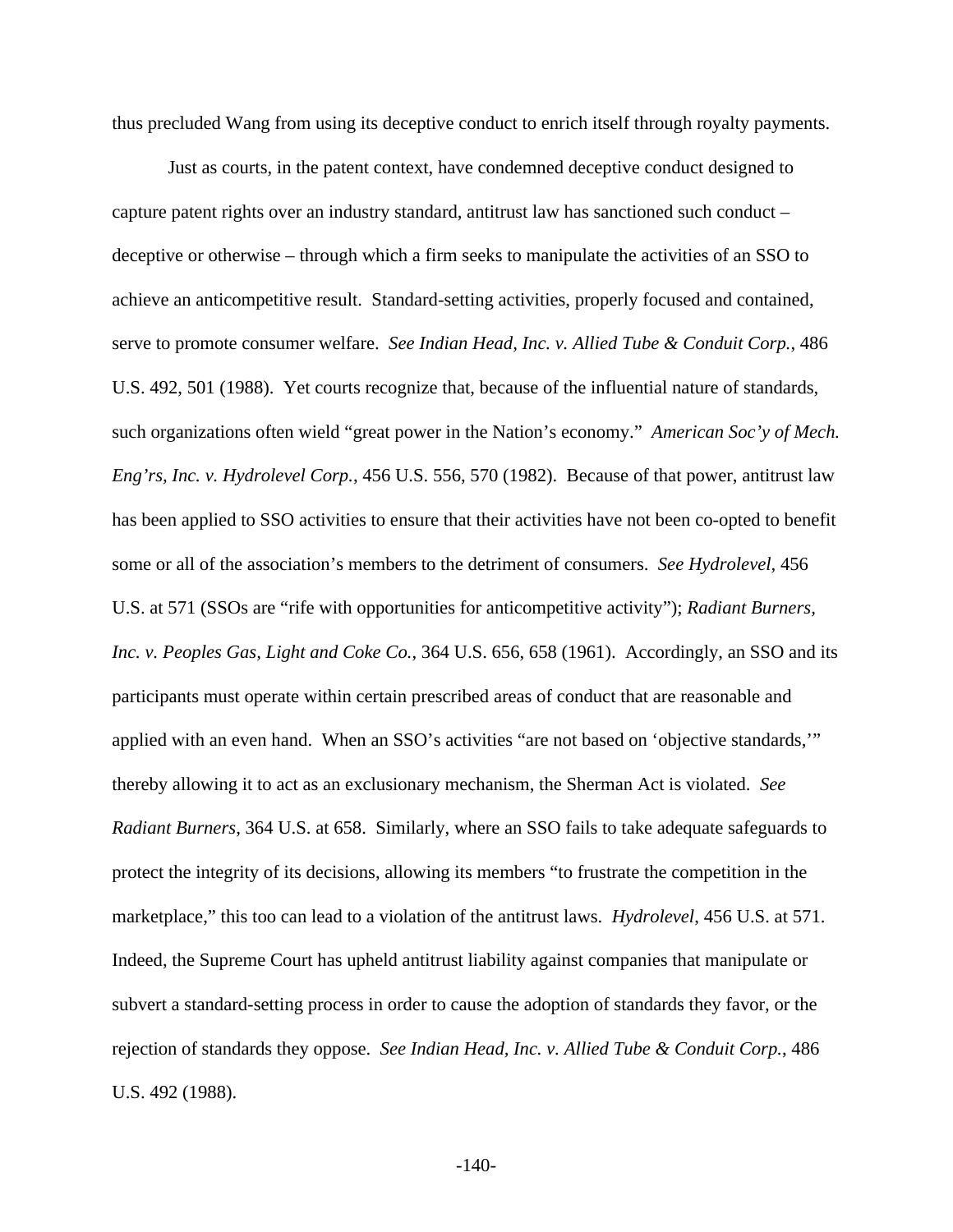Similarly, the Commission has previously taken enforcement action against a firm that misled a standard-setting group into selecting a standard over which the company held patent rights. It charged Dell Computer Corporation ("Dell") with engaging in unfair methods of competition by undermining the standard-setting process for the standard governing signals between a computer and its peripherals – a standard established by an organization known as VESA. *See In the Matter of Dell Computer Corp.*, 121 F.T.C. 616, 1996 FTC LEXIS 291 (1996). After allowing VESA to promulgate a standard and letting computer companies adopt it, Dell threatened to exercise patent rights that it had not previously disclosed to the association.<sup>109</sup> The FTC majority, in approving a consent decree that barred Dell from enforcing the patent at issue, determined that the wide acceptance of the standard "effectively conferred market power upon Dell as the patent holder," and that this market power "was not inevitable," as evidence showed that had VESA been aware of Dell's patent, it would have implemented a different, nonproprietary design. *Dell*, 121 F.T.C. at 624 n.2. More generally, it concluded that the deceptive conduct before an SSO, resulting in the requisite market impact, violated the Sherman Act and the FTC Act.<sup>110</sup>

 $109$  As part of the approval process, a Dell representative allegedly certified that he knew of no patent, trademark, or copyright that the bus design would violate.

<sup>&</sup>lt;sup>110</sup> Deceptive conduct, when it results in marketplace injury, is reachable under the antitrust laws, regardless of the factual context in which it occurs. *See, e.g.*, *Conwood Co. v. United States Tobacco Co.*, 290 F.3d 768, 783-84 (6th Cir. 2002) (destroying and removing competitors' racks and point-of-sale advertising, providing misleading sales information to store managers in order to minimize space made available to competitors, and entering into exclusive arrangements with retailers violated Section 2); *National Ass'n of Pharmaceutical Manufacturers, Inc. v. Ayerst Labs.*, 850 F.2d 904, 916 (2d Cir. 1988) (deceptive advertising used to perpetuate patent monopoly potentially violated the Sherman Act); *United States v. Microsoft Corp.*, 253 F.3d 34, 76-77 (D.C. Cir. 2001) (deceiving applications developers using Sun's Java programming language by falsely telling the developers that Microsoft's software would allow applications using them to work on all computer platforms constituted a violation of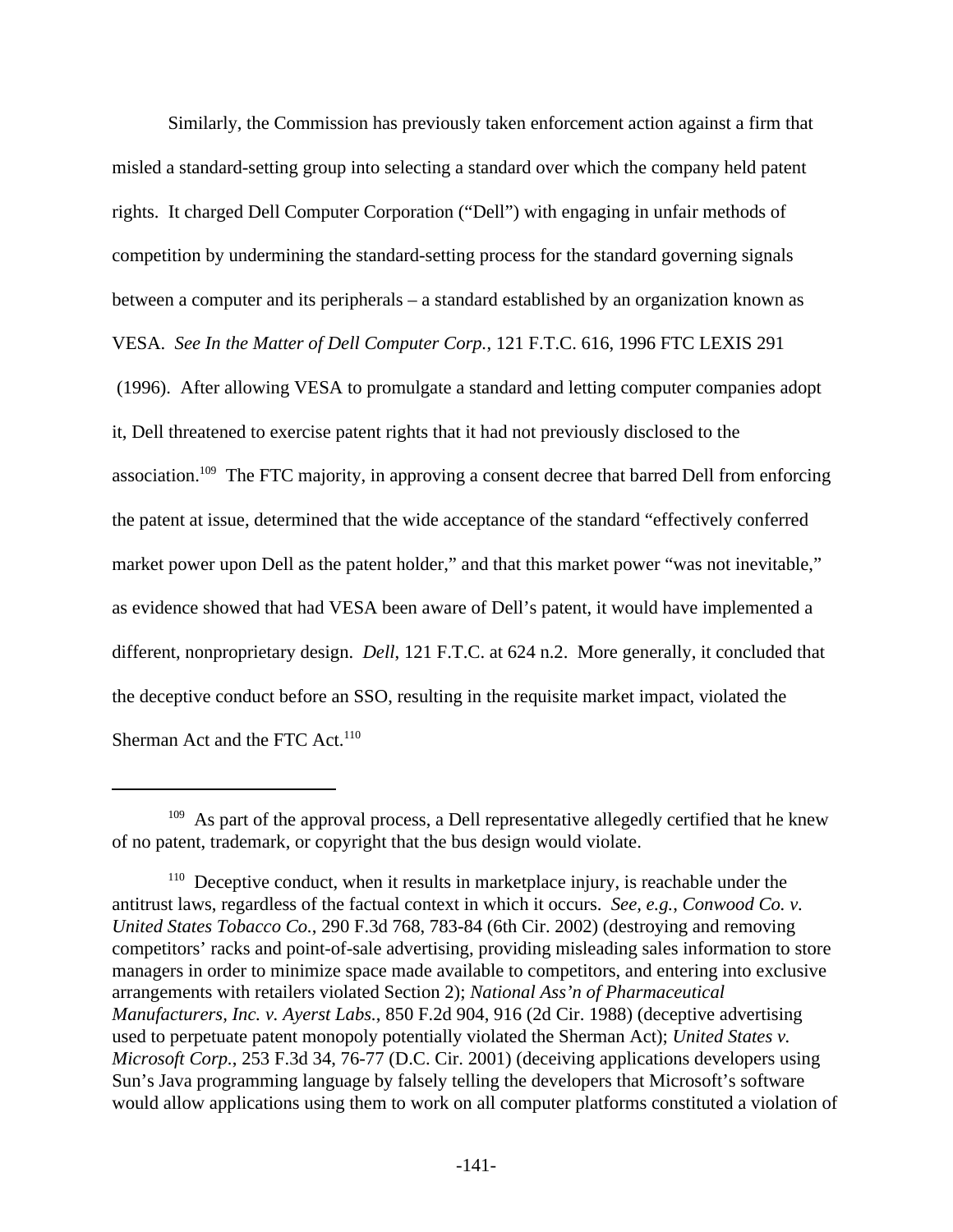The paramount objective of the forgoing legal principles is to preserve the neutrality and fairness of the standard-setting process to ensure that the public value of industry standards is not misappropriated to serve the private ends of a single firm, or group of firms, bent on achieving an undeserved monopoly. There is no prescribed form of conduct that must exist before antitrust law can take effect as a mechanism for ensuring that the public interest is served through an industry standard-setting process. Any form of conduct — deception or otherwise — that subverts the proper ends of a standard-setting collaboration, causing the process to be corrupted, and the public interest to be harmed, gives rise to antitrust concerns. Indeed, *Indian Head, Inc. v. Allied Tube & Conduit Corp.*, 817 F.2d 938 (2d Cir. 1987), *aff'd*, 486 U.S. 492 (1988), establishes this proposition. *Allied Tube* also establishes that when a firm or group of firms, with the purpose "of achieving an anticompetitive result," has "subverted," "undermined," and "violated the integrity" of a standard-setting association's processes, "literal compliance" with the organization's rules will not serve as a defense to antitrust liability. *See* 817 F.2d at 947 ("We refuse to permit a defendant to use its literal compliance with a standard-setting organization's rules as a shield to protect such conduct from antitrust liability").

*Allied Tube* concerned a private standard-setting process overseen by the National Fire Protection Association ("NFPA"). Allied Tube, a steel conduit producer, was concerned by the prospect that the plaintiff, Indian Head, a polyvinyl chloride ("PVC") conduit producer, might

Section 2), *cert. denied*, 534 U.S. 952 (2001); *Taylor Publishing Co. v. Jostens, Inc.*, 216 F.3d 465, 482 (5th Cir. 2000) (defendant's hiring of its competitor's employees combined with a practice of steering the competitor's customers to the company could be predatory); *Caribbean Broadcasting System, Ltd. v. Cable & Wireless PLC*, 148 F.3d 1080, 1087 (D.C. Cir. 1998) (misrepresentations to advertisement purchasers about competitor's radio-signal coverage are sufficient to state a claim under Section 2); *Du Pont*, 729 F.2d at 137 ("collusive, predatory, restrictive [and] deceitful conduct that substantially lessens competition" violates the FTC Act).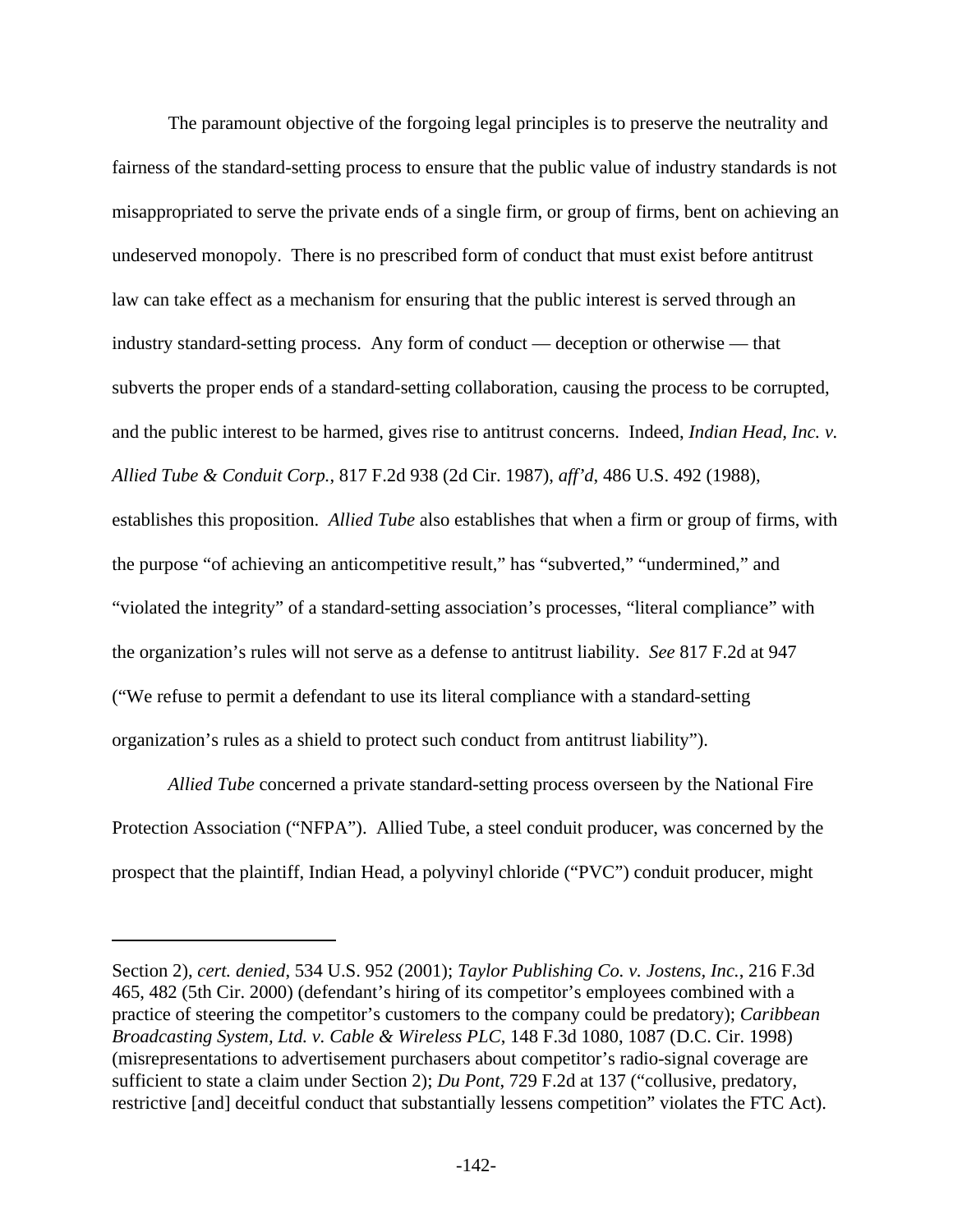succeed in persuading the NFPA to revise its standards code to permit PVC-based electrical conduit, in addition to the already permissible steel conduit. Allied Tube enlisted the help of other steel-pipe manufacturers in an effort to block the adoption of a PVC-accepting standard. The scheme they used to achieve this end essentially involved "stuffing the ballot box." Although in doing so Allied was technically "[a]cting within the letter of NFPA rules," it alone "arranged for 155 persons . . . to join the NPFA, to register as voting members, and the attend the annual meeting to note against the [PVC] proposal," at a cost of over \$100,000, much of that covering membership fees. *Allied Tube*, 817 F.2d at 940. Other steel-pipe manufacturers did the same, and in the end they succeeded in defeating the PVC proposal.

The court of appeals affirmed a jury verdict and finding that "Allied's conduct subverted the consensus standard-making process of the NFPA, and constituted an unreasonable restraint of trade in violation of the antitrust laws." 817 F.2d at 941.<sup>111</sup> The Second Circuit thus rejected Allied Tube's argument that, "as a matter of law, its conduct did not constitute an unreasonable restraint of trade." *Id.* at 946. The court held that, "although Allied acted within the letter of the NFPA's rules," its conduct nonetheless

- "circumvented' NFPA rules."
- "subverted" NFPA's process,
- "violated the integrity" and was "inconsistent with the intent" of "NFPA's procedures,"
- was "inconsistent with the concept of 'consensus' standard-making," and
- was done with the purpose "of achieving an anticompetitive result the

<sup>&</sup>lt;sup>111</sup> Indian Head had appealed the negative vote to NFPA's "Standards Council," which in turn referred the matter to the "Board of Directors." *Id.* at 941. Yet the Board denied the appeal, "[f]inding that the NFPA rules had been circumvented, but not violated." *Id.*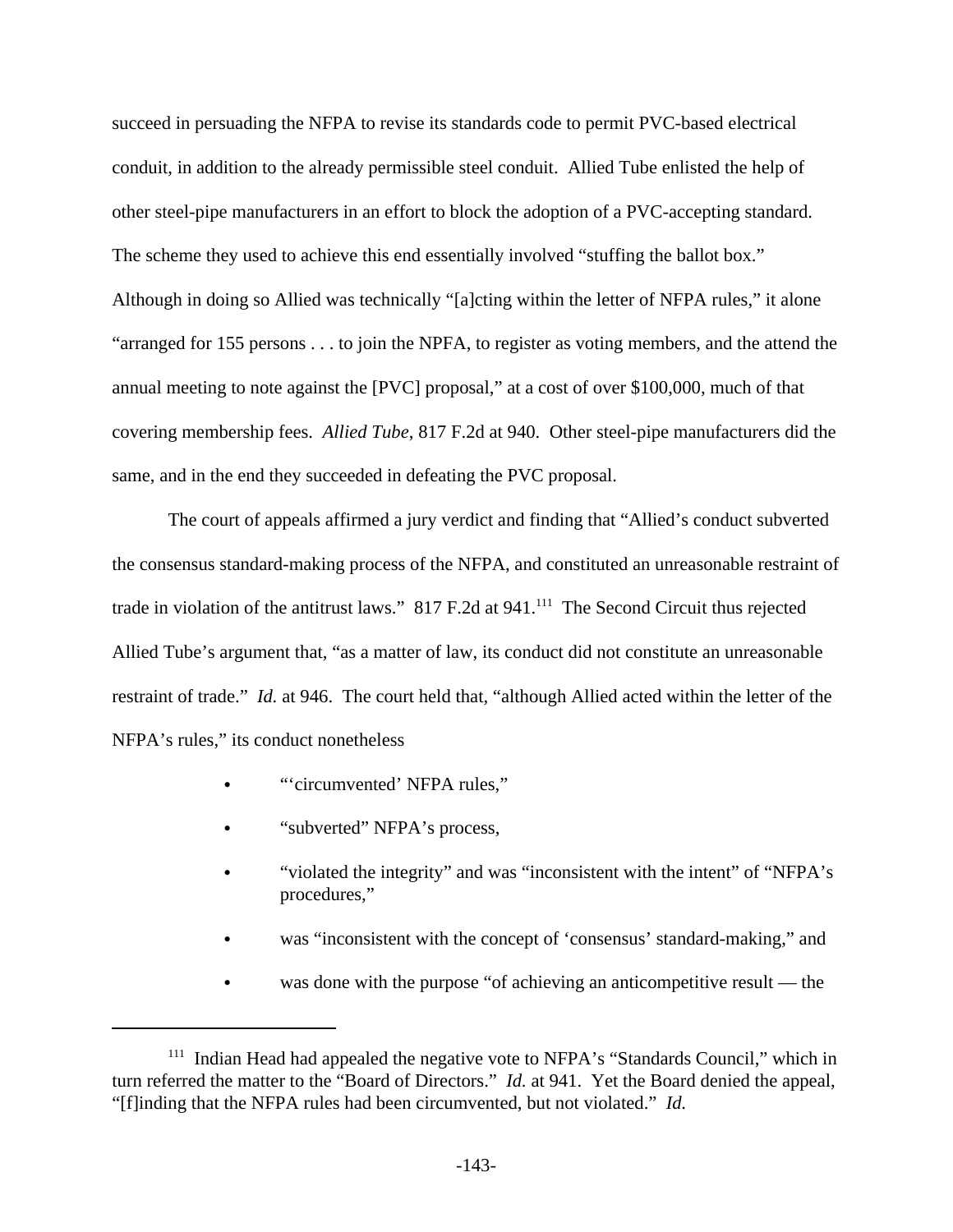exclusion of PVC conduit from the marketplace."

817 F.2d at 947. It thus concluded that "We refuse to permit a defendant to use its literal compliance with a standard-setting organization's rules as a shield to protect such conduct from antitrust liability." *Id.* The Supreme Court subsequently affirmed the holding of Sherman Act liability, echoing the words of the Second Circuit, stating: "The antitrust validity of these efforts is not established, without more, by petitioner's literal compliance with the rules." *Allied Tube & Conduit Corp. v. Indian Head, Inc.*, 486 U.S. 492, 509 (1988).

*Allied Tube*'s holding is not limited to cases involving "subversion" of a standard-setting process through means such as those employed by Allied Tube. The Commission's majority statement in *Dell* expressly relied upon *Allied Tube* for the proposition that "a standard-setting organization may provide a vehicle for a firm to undermine the standard-setting process in a way that harms competition and consumers." *Dell*, 121 F.T.C. at 626. Courts likewise have applied *Allied Tube* to purely unilateral conduct. *See Stearns Airport Equip. Co. v. FMC Corp.*, 170 F.3d 518, 526 (5th Cir. 1999) (applying *Allied Tube* in the context of claims of unilateral monopolization, and noting that the Second Circuit in *Allied Tube* found that the behavior at issue "constituted exclusionary conduct").<sup>112</sup> Commentators as well generally recognize that deceptive conduct before standard-setting organizations violates the antitrust laws. *See* Herbert Hovenkamp, FEDERAL ANTITRUST POLICY: THE LAW OF COMPETITION AND ITS PRACTICE 23-24 (2d ed. 1999) (discussing *Allied Tube* as an example of the sort of "exclusionary conduct" that, when used as a means to achieve monopoly, can impose a substantial "social cost"); Mark R.

<sup>&</sup>lt;sup>112</sup> It is of no consequence that Indian Head brought its case under Section 1 of the Sherman Act, alleging that Allied Tube had acted in concert with other members of NFPA. The conduct is exclusionary, with a harmful effect on competition, under either Section 1 or Section 2 of the Sherman Act (and, as explained below, Section 5 of the FTC Act).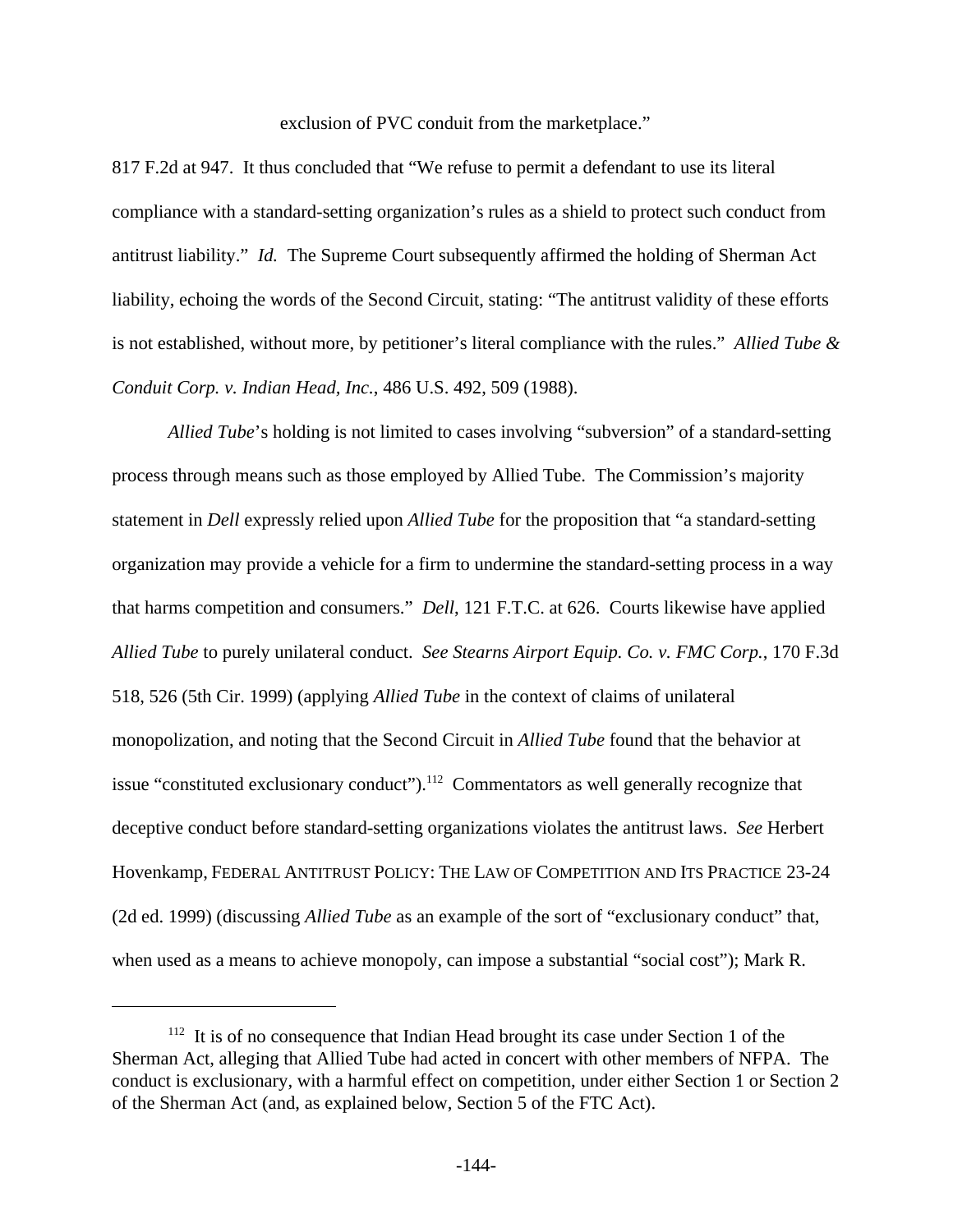Patterson, *Antitrust Liability for Collective Speech: Medical Society Practice Standards*, 27 IND. L. REV. 51, 84 (1993) (interpreting *Allied Tube* as "show[ing] little tolerance for deception in the standard-setting process"); A. Douglas Melamed, *Network Industries and Antitrust*, Address Before The Federalist Society 1999 WL 1257308, \*6 (Apr. 10, 1999) (discussing *Allied Tube* as an example of various types of "anticompetitive tactics" through which firms may seek "to give themselves preferential access to controlling standards at the expense of competitors and sometimes at the expense of superior standards").

Legal commentators recognize the potential for manipulation of a standard-setting process, resulting in anticompetitive harms. As one expert in the field has noted, "The literature on antitrust and SSOs is voluminous." Mark A. Lemley, *Intellectual Property Rights and Standard-Setting Organizations*, 90 Cal. L. Rev. 1889, 1894 n.11 (2002). Furthermore, one of Rambus's economic experts – Professor David Teece – has written that "the 'evil' that the antitrust law seeks to address" in this context is "manipulation" of a standard-setting process in a way that leads to the "enhanced value" of relevant patents. David J. Teece & Edward Sherry, *Standards Setting and Antitrust*, at 45-46 (Business and Public Policy Working Paper) (Aug. 28, 2002) [CX1902]. This enhanced value results, as Professor Teece explains, from "lock-in" that can occur when a standard-setting organization adopts, and the relevant industry implements, an industry-wide standard. *Id.* at 16. As he explains, "*Ex ante*, prior to the adoption of the standard, there will typically be a range of feasible alternatives available," and hence if the existence of relevant patents is known, "choosing an alternative proposed standard" that works around the patents is not difficult. *Id.* at 15-16. On the other hand, "*ex post*, once firms have committed to the standard and made the requisite investment in complementary assets to make and sell the standardized product, switching to an alternative may be much less feasible." *Id.* at 16. This is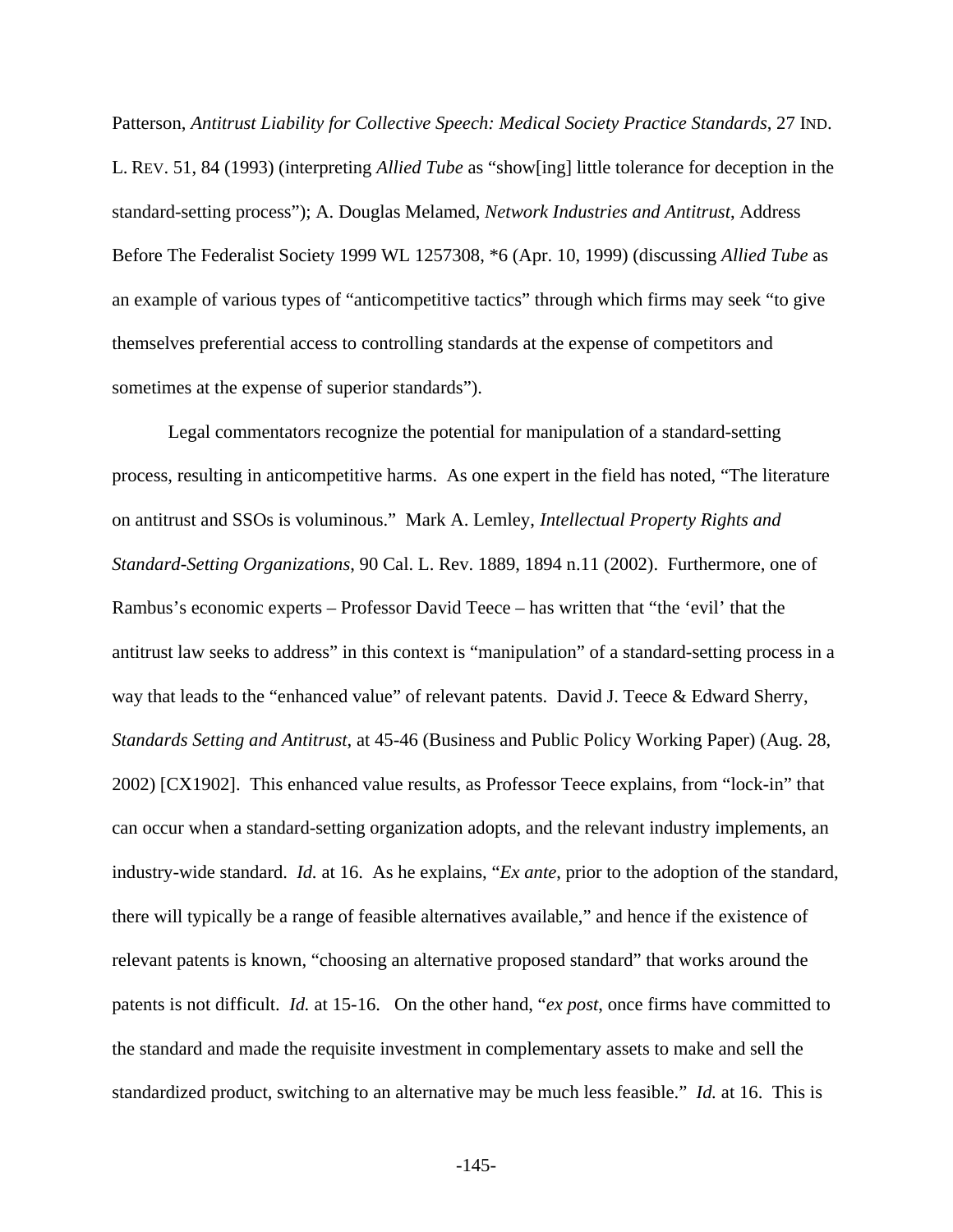true, Professor Teece explains, for three reasons:

First, the industry may have made investments in implementing the (patented) standard. . . . While from an economic standpoint those costs are often "sunk costs" (not recoverable), manufacturers clearly do not want to incur the additional costs associated with switching to another alternative.

Second, the need/desire for compatibility (especially backwards compatibility with the existing installed product base) may make it costly to switch to a different standard.

Third, there is often a significant coordination problem in getting all interested parties to switch to an alternative. For example, . . . switching to a different chip design would require changes, not only to the chips themselves, but to the motherboards and computers. The difficulties associated with coordinating the necessary changes may make it impracticable to switch away from the patented standard.

*Id.* Professor Teece not only acknowledges that antitrust law has an important role to play in policing anticompetitive conduct occurring in the context of private standard-setting activities, but in defending this proposition he essentially describes this case.

Rambus's conduct falls well within the parameters of *Allied Tube*. As explained in the next section, Rambus's conduct was unlawful and deceptive, such that it can be reached under the antitrust laws. As explained, Rambus's conduct reached the level of fraud or, at a minimum, came sufficiently close to demonstrate that it was misleading and deceptive, ultimately allowing it to acquire a monopoly over relevant markets that, absent its conduct, it would not have acquired. Indeed, its conduct directly contravened the policies of JEDEC and subverted the organization's fundamental purpose of avoiding standards that are covered by patents.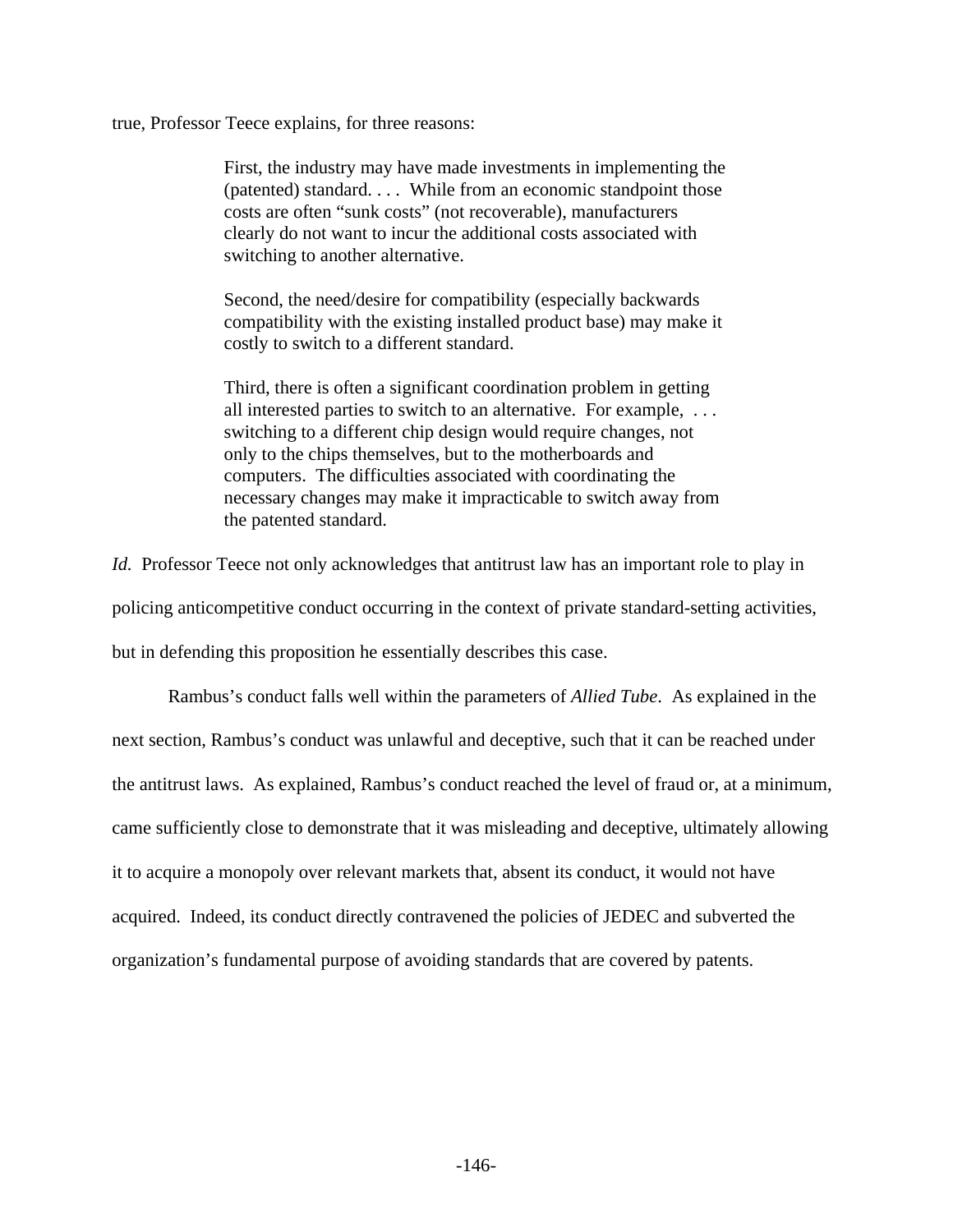- **B. JEDEC Operates Under a Broad Collection of Policies, Rules, and Procedures Designed to Achieve the Fundamental Objective of Open Standards.**
	- **(1) JEDEC Is Committed to Developing "Open Standards" and Avoiding Patents Wherever Possible.**

The fundamental purpose of the JEDEC organization, in the words of Rambus's representative to JEDEC, Richard Crisp, "is to create standards which steer clear of patents which must be used to be in compliance with the standard whenever possible." Crisp E-Mail (8/26/96) R208394 at 395 [CX0903]. Creating "open" standards, free to be used by anyone, and unencumbered — whenever possible — by private patent rights, is JEDEC's main goal. Crisp, as explained above, plainly understood this, as would anyone who spent time attending JEDEC meetings or reviewing JEDEC's written policies.

The EIA Legal Guides, under which all JEDEC standardization programs operate,

articulate the basic principles of the organization:

All EIA standardization programs shall be conducted in accordance with the following basic rules: (1) They shall be carried on in good faith under policies and procedures which will assure fairness and unrestricted participation . . . (5) They shall not be proposed for or indirectly result in . . . restricting competition, giving a competitive advantage to any manufacturer, excluding competitors from the market.

EIA Legal Guide (3/14/83) JEDEC0009277 at 9282 [CX0202].

As JEDEC's rules themselves make clear, the organization's patent disclosure policy is

part of a broad set of rules and procedures through which JEDEC seeks to achieve a more

fundamental set of purposes and objectives, namely:

- (1) "setting open standards";
- (2) preventing "a single entity from stifling competition";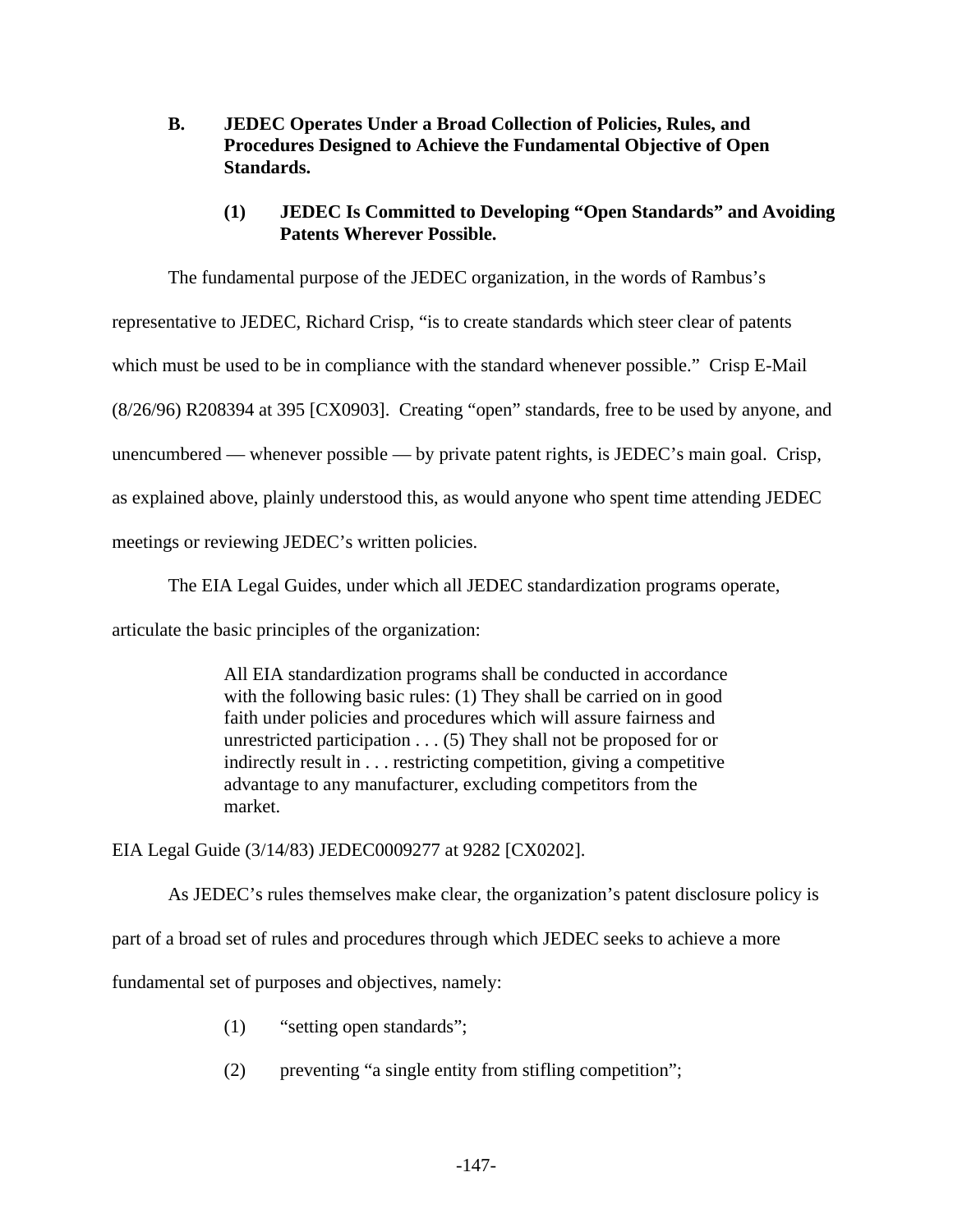- (3) being "especially careful not to unintentionally standardize patented technology";
- (4) "prohibiting the incorporation of patented technology into a standard unless the patent owner is willing to grant a license on reasonable terms"; and
- (5) requiring "JEDEC committee members to disclose, as early in the standard development process as possible."

Amicus Curiae Brief of JEDEC Solid State Technology Association in Support of Defendants-Appellees' Petition for Rehearing and Rehearing En Banc ("JEDEC Amicus Br.") at 2-3 (record citations omitted; emphasis added).

Attendance at JEDEC meetings or review of JEDEC's written policies demonstrates that the organization is firmly committed to these core principles. Indeed, Joel Karp, Rambus's Vice President of Intellectual Property, like Crisp, fully appreciated the nature of JEDEC's process. Before joining Rambus in 1997, Karp served as a JEDEC representative for his prior employer, Samsung, during roughly the same period when Rambus was a JEDEC member.<sup>113</sup> Karp explained his understanding of JEDEC's objectives and philosophy when Samsung sought to counter patent infringement claims filed against it by Texas Instruments. That suit focused largely upon Texas Instruments' failure to disclose patent-related materials to a standards body, and its subsequent effort to enforce such patents over standardized products. In a sworn declaration, Karp talked about his experience at JEDEC:

> I am familiar with the EIA (Electronics Industry Association) patent policy and I understand that other standard-setting groups have similar policies. My understanding of the EIA patent policy is that standards promulgated by standard-setting groups are "open" standards, unless the holder of an intellectual property right

<sup>113</sup> *See* Karp, *Micron v. Rambus* Dep. Tr. (8/7/01) at 313 [CX2102] (confirming that he participated in JEDEC from "December 1990 to March 1996").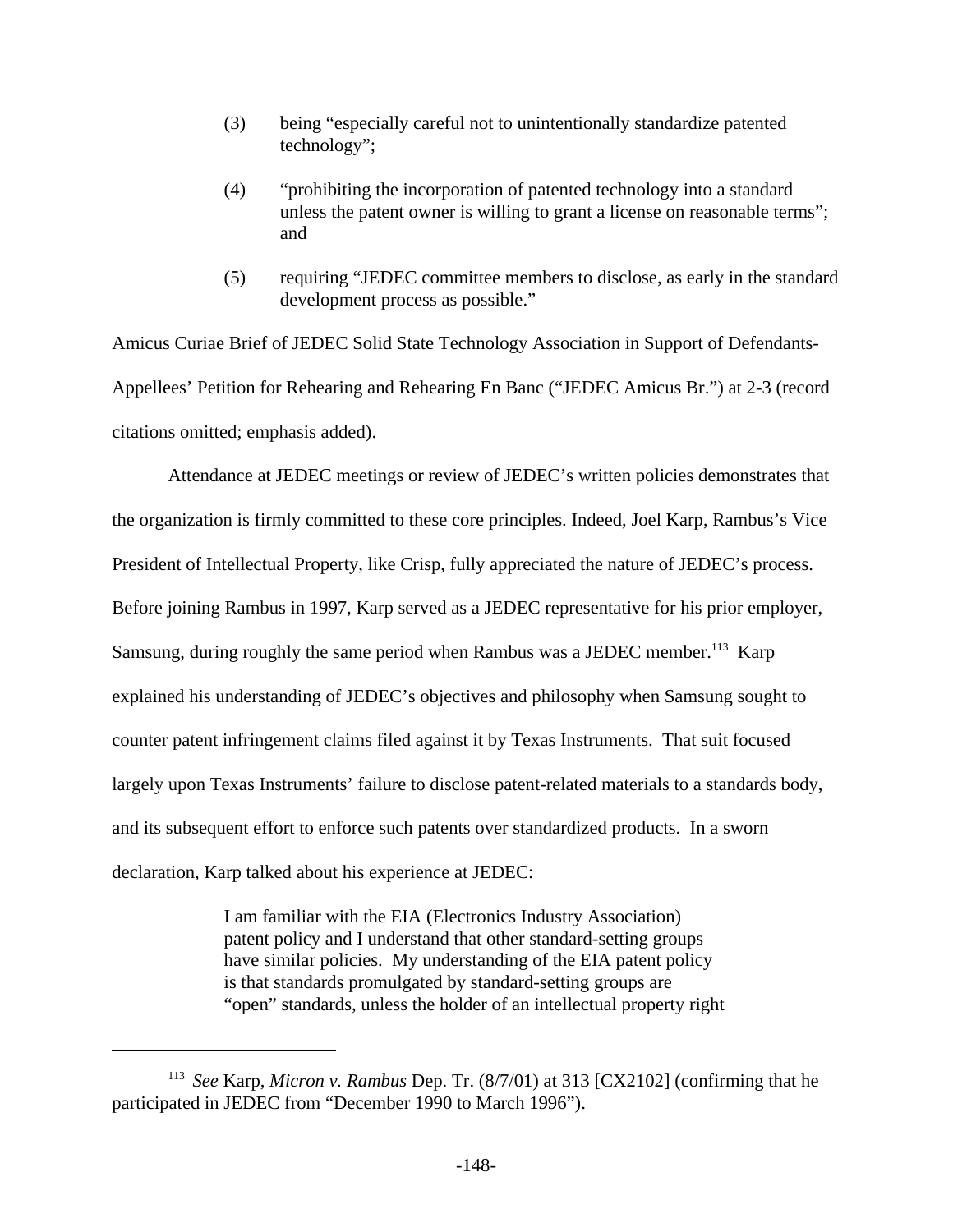has previously disclosed during the standard-setting process its property interest and agreed to license its intellectual property rights on reasonable and non-discriminatory terms, or waive them altogether. . . . It is contrary to industry practice and understanding for an intellectual property owner to remain silent during the standard-setting process – and then after a standard has been adopted and implemented – later attempt to assert that its intellectual property covers the standard and allows it to exclude others from practicing the standard.

Declaration of Joel A. Karp, *In re Certain Electronic Products* (5/15/96) F-SEC00049 at 050

[CX2957]. In short, JEDEC's preference for non-proprietary standards were readily understood.

## **(2) JEDEC's Patent Disclosure Policy Was Well Understood by JEDEC Members.**

## **a. JEDEC Undertook Extensive Efforts to Inform Its Members of the Applicable Disclosure Rules.**

In order to carry out the basic purposes of the organization and ensure that the "basic rules" were observed during its standard-setting work, JEDEC adopted and applied a number of specific provisions. First, JEDEC specifically provided that all of its meetings are to "be conducted within the current edition of EIA legal guides . . . incorporated herein by reference." JEDEC Manual of Organization and Procedure, JEP 21-I, § 9.1 (10/00/93) JEDEC0009323 at 9340 [CX0208] ("JEDEC Manual" or "JEP 21-I"). As the JEDEC Manual explains, JEDEC standards "that require the use of patented items should be considered with great care." *Id*. § 9.3, at 9341. In addition, JEDEC's rules provide that "committees should ensure that no program of standardization shall refer to a product on which there is a known patent unless all the relevant technical information covered by the patent is known to the formulating committee or subcommittee, or working group." *Id*. The JEDEC Manual further provides:

> If the committee determines that the standard requires the use of patented items, then the committee chairperson must receive a written assurance from the organization holding rights to such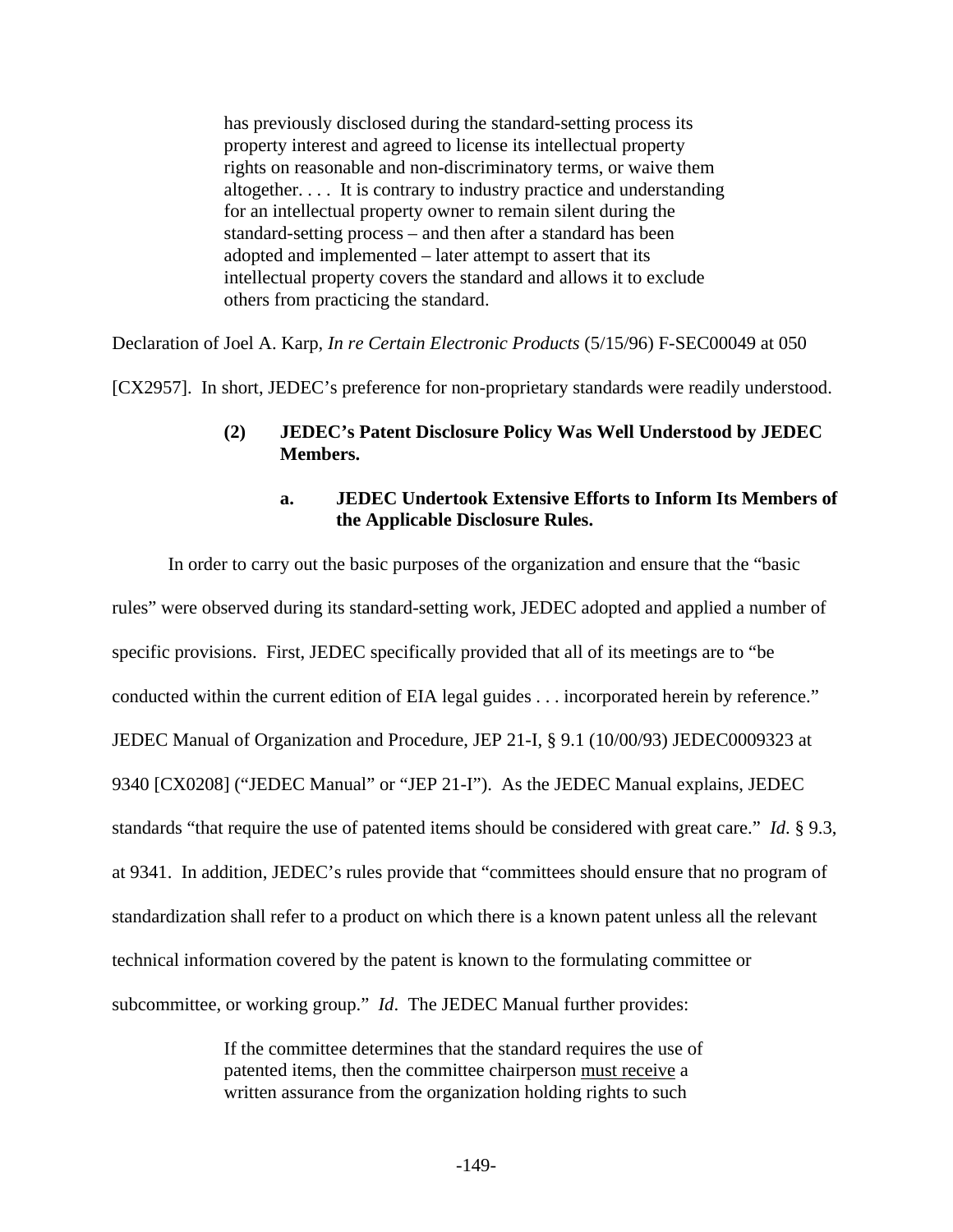patents that a license will be made available without compensation to applicants desiring to implement the standard, or written assurance that a license will be made available to all applicants under reasonable terms and conditions that are demonstrably free of any unfair discrimination.

*Id*. (emphasis added); *see also* JEDEC Manual JEDEC0009349 [CX0208]; EIA Style Manual for Standards and Publications of EIA, TIA, and JEDEC, EP-7-A, § 3.9 (8/00/90) JEDEC0009401 at 9409-10 [JX0054].

To implement these policies, JEDEC adopted a disclosure rule, pursuant to which all members had an obligation to disclose patents and patent applications that might involve the work of a JEDEC committee. As set forth in the JEDEC Manual:

> The Chairperson of any JEDEC committee, subcommittee, or working group must call to the attention of all those present the requirements contained in EIA Legal Guidelines, and call attention to the obligation of all participants to inform the meeting of any knowledge they may have of any patents, or pending patents, that might be involved in the work they are undertaking.

JEDEC Manual, § 9.3.1 JEDEC0009341 [CX0208]. This disclosure rule ensured that JEDEC committees and their members would be informed of relevant patents; indeed, only with such knowledge could members fulfill the requirements to consider "the use of patented items . . . with great care," to "ensure that . . . all the relevant technical information covered by the patent is known," and to obtain "a written assurance from the [patent holder] . . . that a license will be made available . . . under reasonable [and non-discriminatory] terms and conditions." *Id.* § 9.1, 9.3 at JEDEC0009341-42.

JEDEC for many years, long predating Rambus's involvement in the organization, has had rules relating to the disclosure of relevant intellectual property. But in the early 1990s, JEDEC's leadership – and in particular, the leadership of JEDEC's JC-42.3 subcommittee –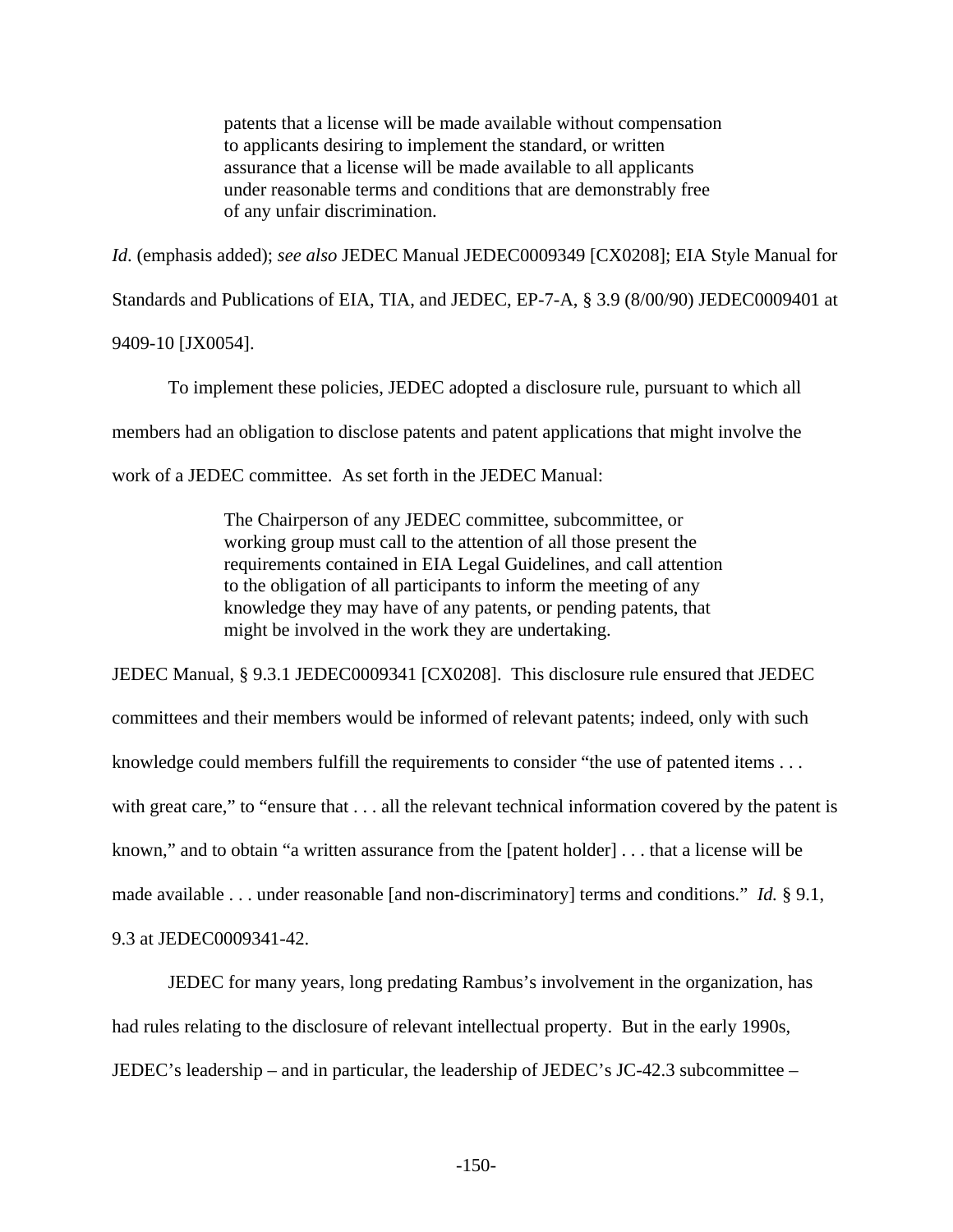began to focus increased attention on ensuring that the rules were clearly articulated and explained at each meeting. The goal was to create a heightened level of awareness among JEDEC's members, new and old, concerning what JEDEC's rules and procedures required in terms of disclosure of relevant patents and patent applications. The person largely responsible for spearheading JEDEC's efforts in this regard was Jim Townsend, who served as Toshiba's JEDEC representative and was a long-time, active member of the JC-42.3 subcommittee. Townsend's efforts to draw increased attention to JEDEC's disclosure rules appear to have started, in earnest, around the time of JC-42.3's May 1991 meeting in Anchorage, Alaska, the minutes of which state:

> INTELLECTUAL PROPERTY: Toshiba noted that some of the procedure documents have been issued a long time ago but because of high Committee turnover many reps don't know what the policies are. Toshiba recommended that at each meeting a showing be made to explain what the intellectual property policies are. . . . The important thing is disclosure. If it is known that a company has a patent on a proposal then the Committee will be reluctant to approve it as a standard.<sup>114</sup>

Minutes of JC-42.3 Meeting (5/9/91) JEDEC0013930 at 932-933 [JX0005].<sup>115</sup> As reflected in the minutes from the next meeting of the JC-42.3 subcommittee, in September 1991, Townsend followed through with his proposal to "explain" JEDEC's intellectual property policies "at each

<sup>&</sup>lt;sup>114</sup> This excerpt references "Attachment B," which is a document entitled, "PATENT TRACKING, JIM TOWNSEND, TOSHIBA." Minutes of JC-42.3 Meeting (5/9/91) JEDEC0013949-51 [JX0005]. It thus appears that the May 1991 meeting was the first occasion on which Townsend presented the JEDEC "Patent Tracking List," which is a practice that he and others followed for many years thereafter.

<sup>&</sup>lt;sup>115</sup> The same portion of the minutes from the May 1991 JC-42.3 meeting also state, "It was noted that the Wang patent case on Memory Modules has gone to trial and the JC-42 Committee minutes were subpoenaed in the case." *Id.* at JEDEC0013933. As explained below, Townsend's zeal on the patent disclosure issue had a great deal to do with his, and his company's (Toshiba's), experience in the *Wang* litigation.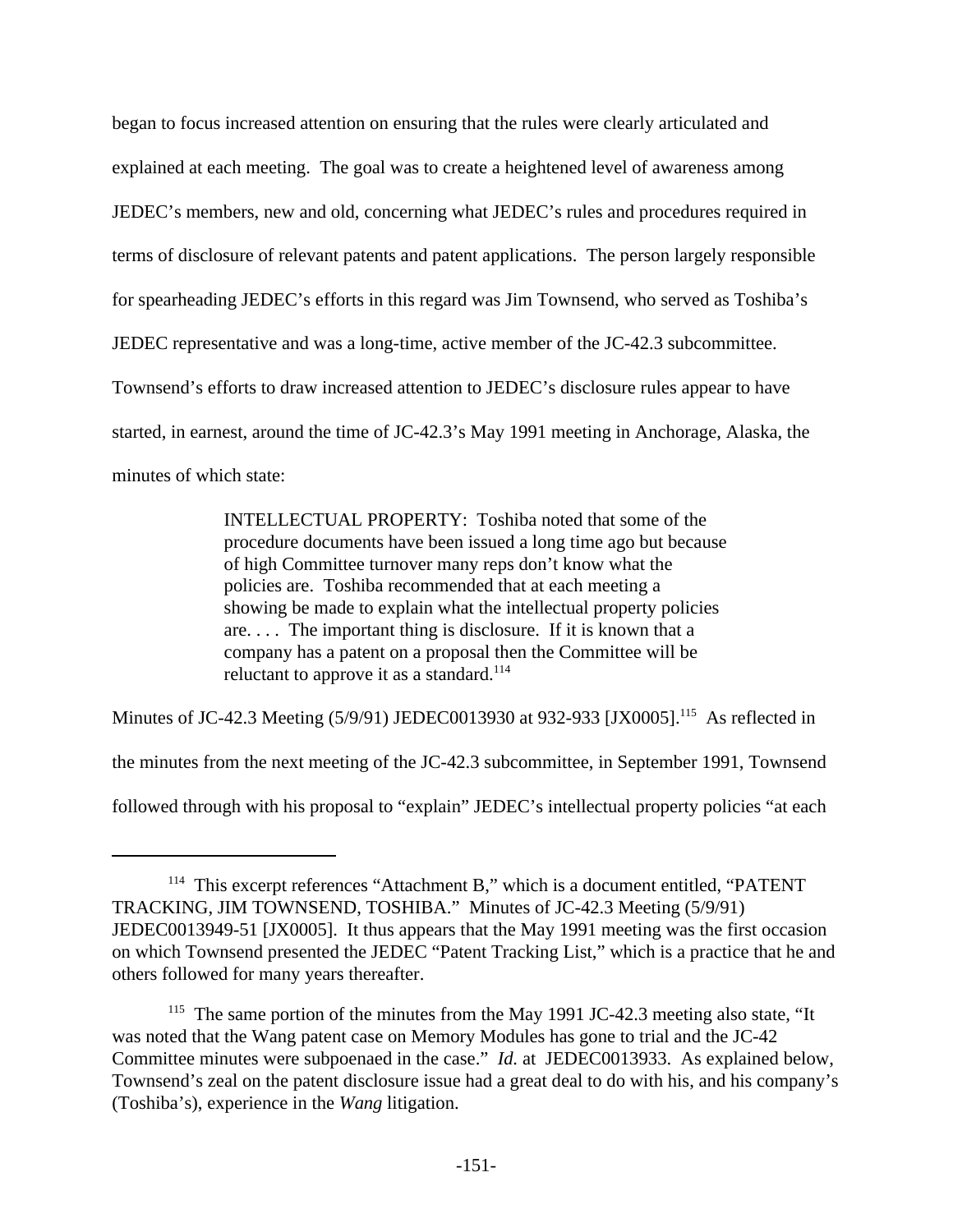meeting":

PATENT TRACKING: Mr. Townsend gave a presentation (see Attachment C). He reminded everyone of the responsibility to inform.

Minutes of JC-42.3 Meeting (9/18/91) JEDEC0013989 at 991 [JX0007]. At the next meeting of the JC-42.3 subcommittee, in December 1991, Jim Townsend was selected as the next Chairman of the 42.3 subcommittee. *See* JC-42.3 Meeting Minutes (12/4-5/91) JEDEC0014181 at 192 [JX0010]. His selection coincided with the first meeting attended by a representative of Rambus, Billy Garrett. *See id.*, at JEDEC0014182 (noting that Mr. Garrett was in attendance on behalf of Rambus). The JC-42.3 subcommittee's work on a synchronous DRAM standard really began to take focus at this meeting.<sup>116</sup> The December 1991 meeting otherwise followed much the same pattern as previous and subsequent JC-42.3 meetings, including a presentation by Townsend to all members, reminding them of their obligations to disclose relevant patents and patent applications. *See id.* JEDEC0014191 ("PATENT MATTERS: Mr. Townsend presented the patent policies and a list of patents identified.").

Between December 1991 and June 1996, the period Rambus was a member of JEDEC, JEDEC leadership and members took a series of steps to ensure that all members understood these obligations. JEDEC staff and leadership conveyed the existence and scope of the patent policy and rules to members orally at every meeting, in every set of minutes, in JEDEC and EIA Manuals, at the top of ballots for standards, and through the application of the policy to the real-

<sup>&</sup>lt;sup>116</sup> Mr. Garrett's "Trip Report" from the meeting makes this clear. That report notes, among other things, that there was fairly wide support for certain technological features to be included in "the definition of synchronous DRAMs," including programmable "[l]atency" and programmable "[b]urst sequence and wrap length." Garrett Trip Report (12/4/91) R200468 at 468 [CX0670].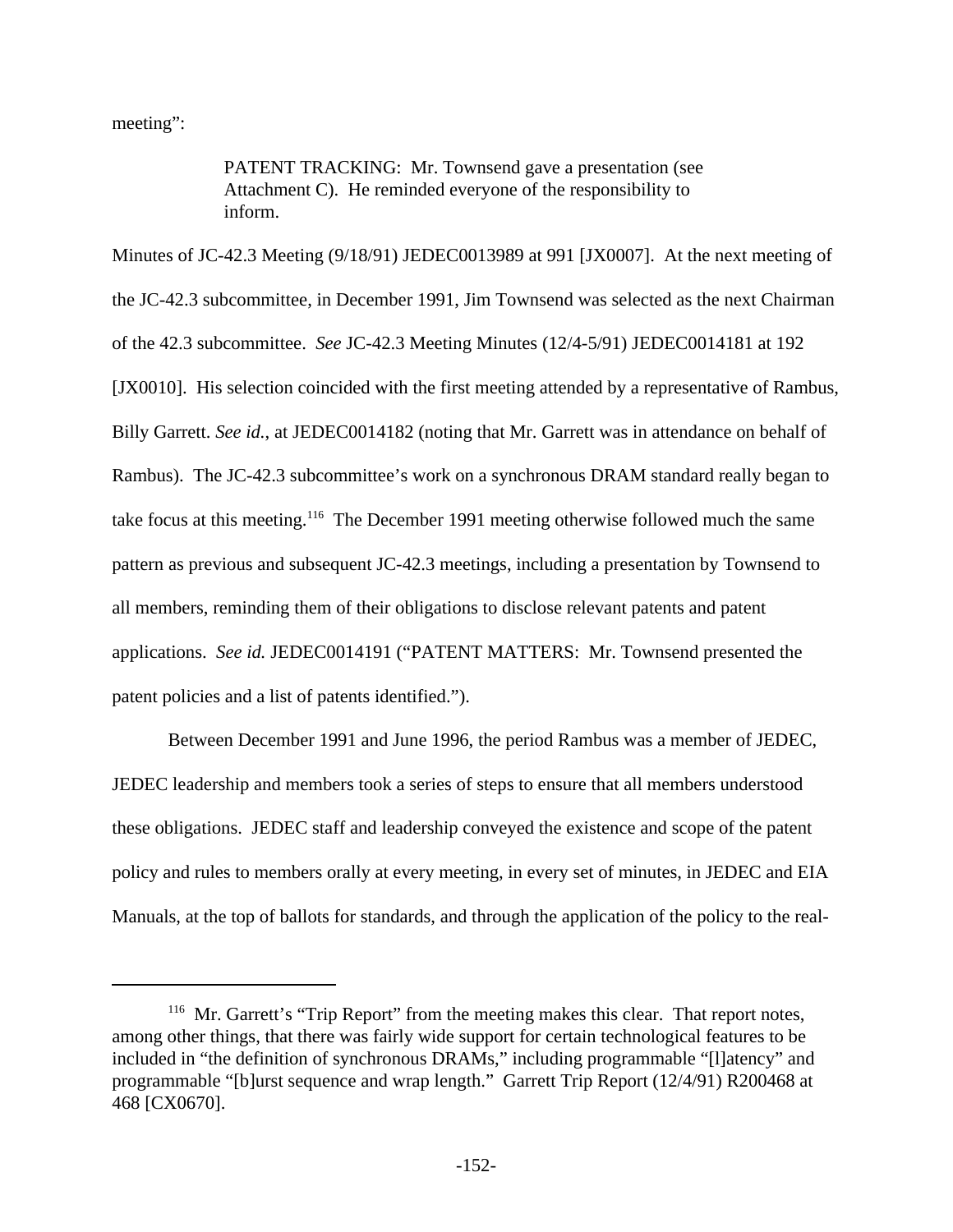life disclosure (and in some cases non-disclosure) of patents and patent applications. Every step of the JEDEC process contained some statement – either oral or written – that informed members of their obligations as a voluntary member of an organization, the primary purpose of which was to develop standards that were free of cumbersome intellectual property claims. Through presentations, documents, and actual practice, all JEDEC members became aware of their obligations under the patent policy.

Townsend spearheaded the JC-42 committee's effort to educate its members. Townsend's views on patent disclosure were well known to anyone who attended JEDEC meetings in the early through mid-1990s. As some have said in deposition testimony, Townsend was a zealot on this issue. As the evidence at trial will make abundantly clear, Townsend was committed to do everything possible to draw attention to, and highlight the importance of, JEDEC's patent disclosure policy. This is evident not only from the minutes of JC-42.3 meetings throughout the period of Townsend's involvement, but also from correspondence between Townsend and various JEDEC participants, staff, and officials. *See, e.g.*, Kinn Letter (3/11/91) JEDEC0012906-07 [CX0317] (in responding to Townsend's earlier "query" on various patent policy questions, Kinn, Vice President of EIA's Engineering Department, identified "[t]he basic documents containing our policy on patents," including "The JEDEC Manual JEP-21-H," and expressed mutual interest in taking steps to "sensitize members" to the importance of patentrelated disclosures).

Beginning in mid-1991, before the JEP 21-I Manual was adopted, Townsend made an oral presentation of the JEDEC patent and disclosure policies at the beginning of every meeting of the JC-42.3 subcommittee. JEDEC participants uniformly remember the Townsend presentations as one of the most important sources of information about the JEDEC disclosure

-153-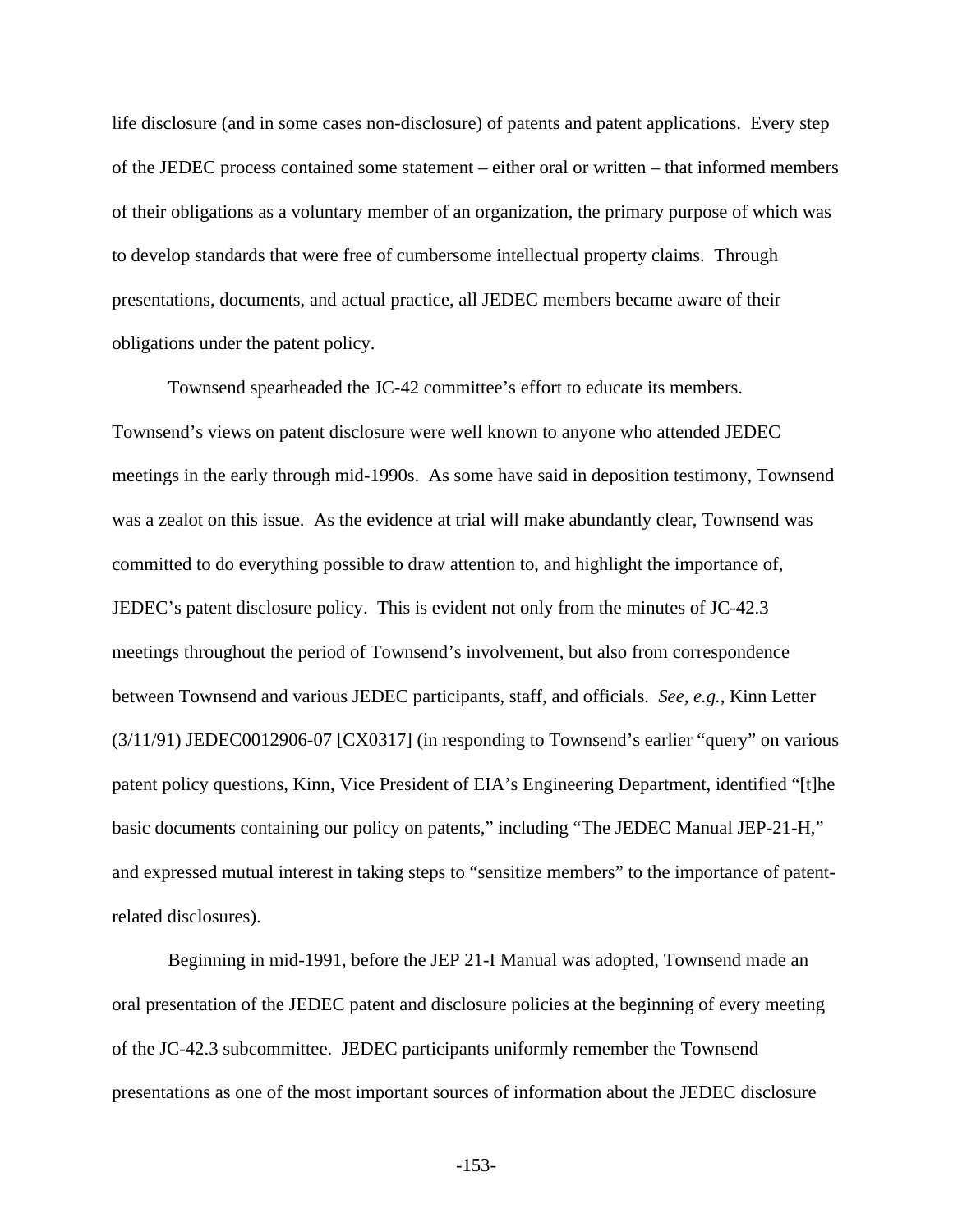policy:

- Q: And how was the policy communicated to the members?
- A: Jim Townsend ran a session that ran one hour and sometimes more that presented the policy, asks – asked for any new issues and showed a tracking record of all of the past and with the addition of new issues. He kept that going for every meeting.

Kelley, *Rambus v. Infineon* Dep. Tr. (1/26/01) at 94-95.

- Q: How did you come to have an understanding of the contents of the JEDEC patent policy?
- A: Through several means. Early on those means would have included discussions with Gordon Kelley. In 1990 I believe a new style manual was published which included a more detailed policy. And at least by 1991 Jim Townsend was regularly reviewing policy at the start of meetings and in fact, including a patent tracking list.

Kellogg, *In the Matter of Rambus* Dep. Tr. (2/24/03) at 14-15.<sup>117</sup>

The patent presentations were not the only means that Townsend utilized to keep JEDEC members well aware of their obligations under the patent policy. He also developed a memorandum soliciting patent-related information that, although nominally directed to members who previously had disclosed patent information, was included in the minutes of each meeting. The minutes of the September 1992 meeting (which Rambus attended) include a memorandum entitled "Patent Issues in JEDEC." These "Patent Issues" memoranda requested that members "report your company's position on patents held or applied for." *E.g.*, JC-42.3 Committee on

<sup>&</sup>lt;sup>117</sup> Townsend was not the only participant to provide patent presentations to the membership. The chairpersons of every committee and subcommittee were charged with giving a patent presentation at the beginning of each session. *See* Tabrizi, *Micron v. Rambus* Dep. Tr. (3/12/01) at 272-73 (stating that he discussed the obligation to disclose patent applications in his role as a chairman).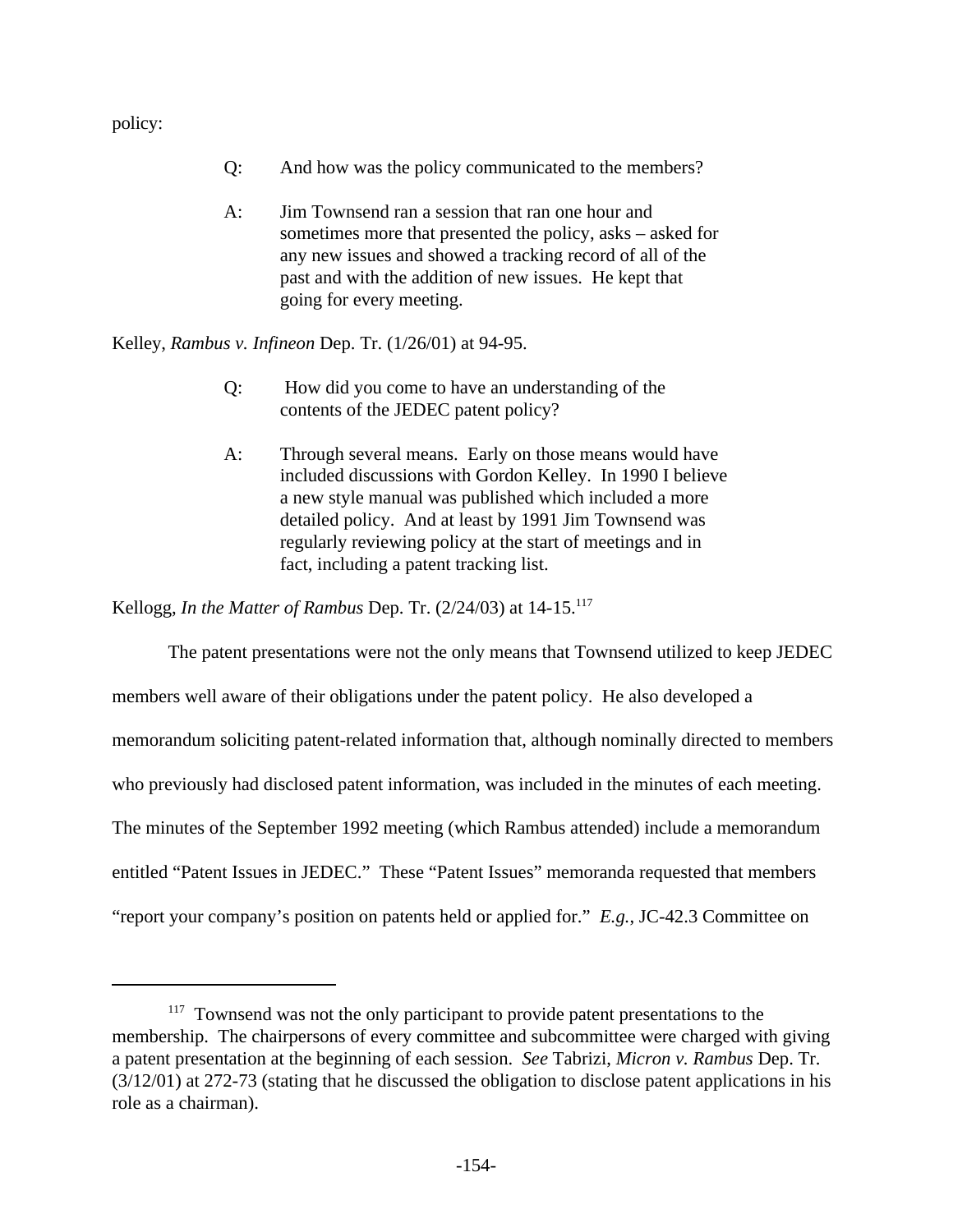RAM Memories, Minutes of Meeting No. 64, Attachment A (9/16-17/92) JEDEC0014916 at 14928 [CX0042]. The memoranda, which were regularly attached to meeting minutes, also attached the patent tracking list that alerted participants to patent-related information that had been disclosed.<sup>118</sup>

Members were also informed of the patent policy through the various JEDEC and EIA publications that addressed the policy. The JEDEC Manual set forth in the most specific terms members' obligations under the JEDEC disclosure rule. In October 1993, the Manual was revised to emphasize to members that the disclosure rule was obligatory, that it applied to all participants, and that it applied with equal force to patent applications:<sup>119</sup>

> **9.3.1 Committee Responsibility Concerning Intellectual Property** The Chairperson of any JEDEC committee, subcommittee, or working group must . . . call attention to the obligation of all participants to inform the meeting of any knowledge they may have of any patents, or pending patents, that might be involved in the work they are undertaking.

JEDEC Manual of Organization and Procedure, JEP 21-I (10/00/93) JEDEC0009323 at 9341

[CX0208]. JEDEC also added a footnote to Section 9.3 of the JEDEC Manual, which refers to

the use of a "patented item," to clarify that the term "patented" also refers to items covered by a

<sup>&</sup>lt;sup>118</sup> The existence of pending patents on the patent tracking list confirms that JEDEC members understood their obligations included disclosure of patent applications. *See, e.g.*, *id.* at JEDEC0014931.

<sup>&</sup>lt;sup>119</sup> The 1993 revision did not entail a change in the patent policy; rather it was a mere clarification of what the members and the JEDEC staff previously understood. *See, e.g.*, Meyer, *Rambus v. Infineon* Dep. Tr. (12/13/00) at 177-79 [CX2057]; Tabrizi, *Micron v. Rambus* Dep. Tr. (3/12/01) at 280-81; Russell, *Rambus v. Infineon* Dep. Tr. (1/31/01) at 296-97. Furthermore, the 21-I Manual is entirely consistent with longstanding EIA policy. As explained by John Kelly, JEDEC's President and General Counsel, his understanding since he began working at EIA in 1990 was that the EIA patent policy required the disclosure of patent applications. Kelly, *In the Matter of Rambus* Dep. Tr. (2/26/03) at 41-42.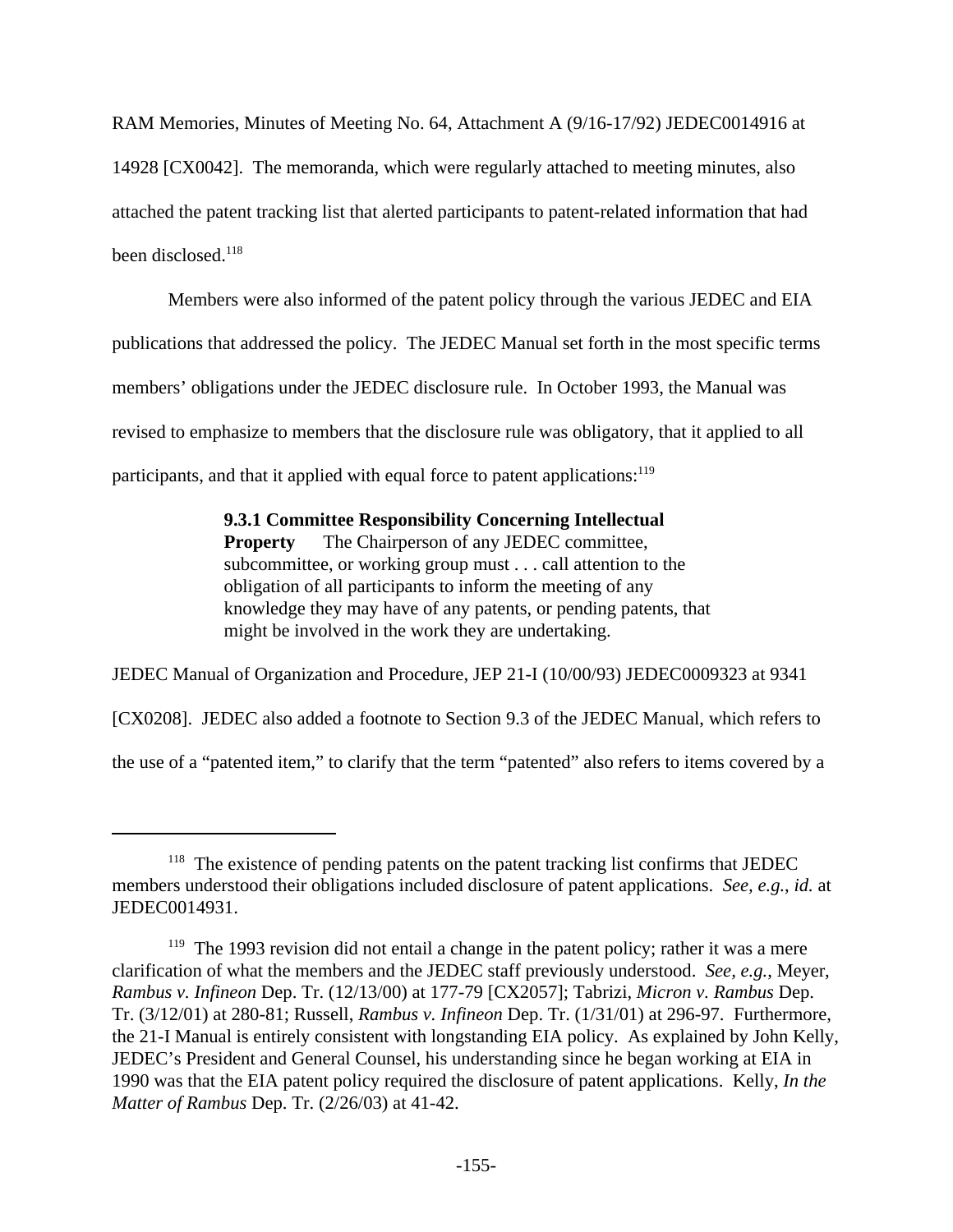pending patent:

\**\*For the purpose of this policy, the word "patented" also includes items and processes for which a patent has been applied and may be pending*.

*Id.*, § 9.3 at JEDEC009341. In addition to the operative language contained in the body of the Manual, Appendix E to the 21-I Manual contained the following summary of the EIA/JEDEC patent policy.

> Standards that call for the use of a patented item or process may not be considered by a JEDEC committee unless all of the relevant technical information covered by the patent or pending patent is known to the committee, subcommittee, or working group.

*Id.*, Appendix E, JEDEC009349.

JEDEC further advanced its policy by placing a reminder notice on the top of the

"Meeting Attendance Roster" that each participant in a JEDEC meeting was required to sign. The caption at the top of the Meeting Attendance Roster contained the following language: "Subjects involving patentable or patented items shall conform to EIA Policy . . . Consult EIA General Counsel about any doubtful question." *See* JEDEC Meeting Attendance Roster with Part I, General Guides Applicable to all EIA activities, I140075-76 [CX0306]. JEDEC also added a separate set of boxes to the ballot form again indicating the obligations of participants to disclose relevant patent information. *See, e.g.*, JEDEC Ballot JC-42.3-92-83, item 376.1 (6/11/92) J0009473-75 [CX0253].

Members also understood their obligations by participating in or observing discussions of patent-related issues within JEDEC. One particularly memorable event was the controversy involving the alleged failure of Texas Instruments to disclose properly its issued patent relating to Quad CAS technology. After JEDEC adopted the standard, Texas Instruments began to assert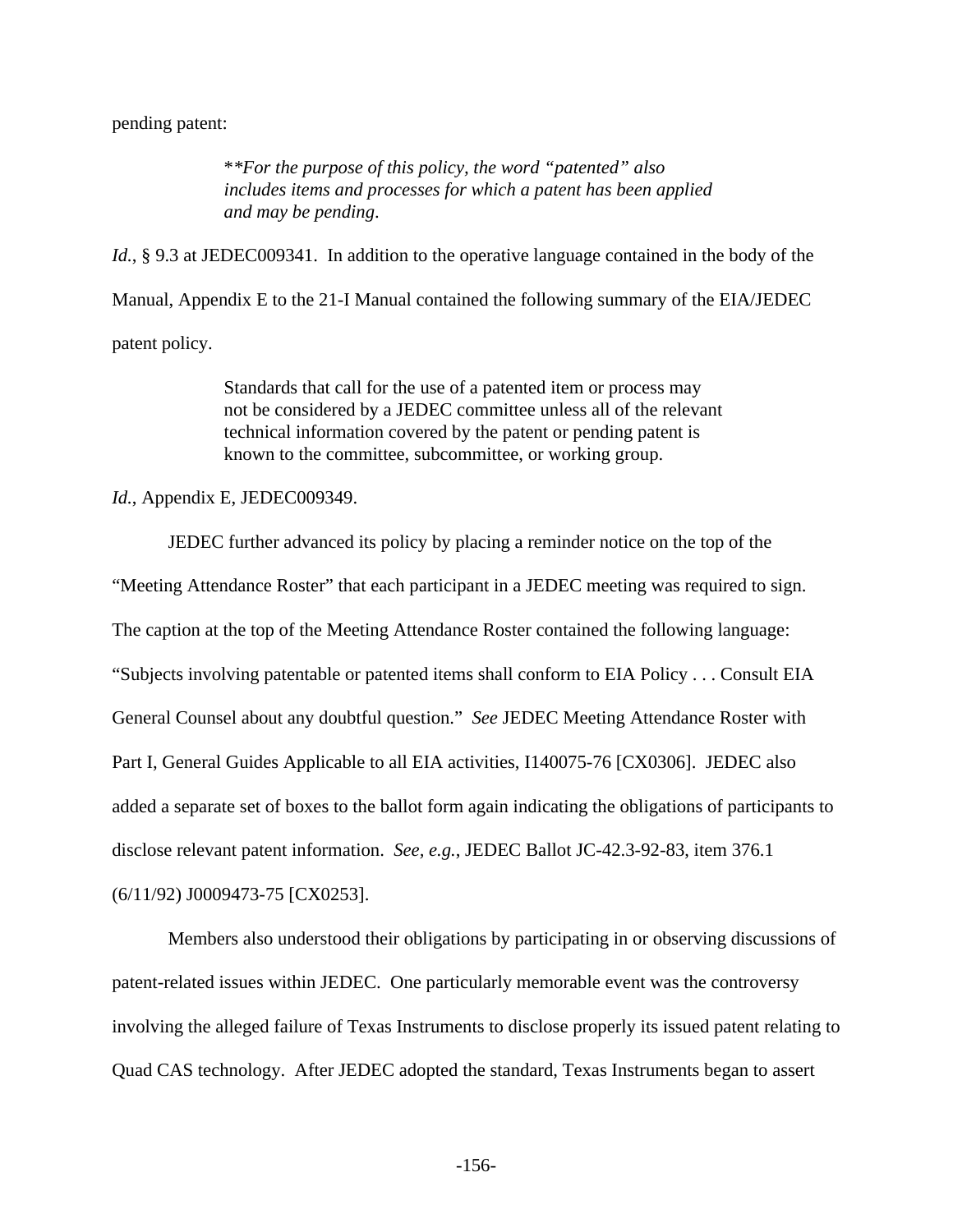patent rights over devices using its patented Quad CAS technology. The issue first arose at the JC-42.3 subcommittee meeting in September 1993, when Micron accused Texas Instruments of having failed to comply with the JEDEC disclosure policy. JEDEC Secretary Ken McGhee summarized the incident in a memorandum to JEDEC and EIA General Counsel John Kelly:

> TI did not disclose to the Committee that they had this patent until JEDEC approved some standards. The Committee is very suspicious of TI because TI did not pursue any requests for royalties until after the JEDEC standard was approved.

McGhee Memorandum (11/2/93) JEDEC0000343 at 343 [CX0346]; *see also* McGhee Letter

(11/3/93) JDC001761-762 [CX0452] (distributing to all JC-42.3 members a memo, discussed by

Jim Townsend at the September 1993 meeting, drawing their attention to "the existing rules of

the EIA governing patentable matters," and reminding them of their obligation to relevant

"patents held and applied for").

The Quad CAS issue came to a head at the December 1993 meeting of the JC-42.3

subcommittee. The meeting minutes summarize in formal terms what many witnesses recall as a

heated debate:

Mr. Kelley noted that the letter from TI [explaining its position] does not address the key issue that the Committee was not informed of TI's patent. TI was asked why the Committee was not informed of the patents. TI did not respond because litigation is going on. . . . –Samsung: We are reluctant to vote yes [on the ballot relating to the proposed standard] because we do not think TI is following the patent policy. . . . Micron noted that all companies should have equal access to a standard developed by the Committee. . . . –Sanyo: It is understood that if and when TI conforms to the EIA policy, work should continue. . . . if TI has knowingly and intentionally violated the EIA/JEDEC patent policy, EIA may need to consider additional actions/discussions with TI.

JC-42.3 Committee on RAM Memories, Minutes of Meeting No. 69 (12/8-9/93) JEDEC0015652

at 0015659 [JX0018]. The following month, Gordon Kelley of IBM wrote to Buf Slay of Texas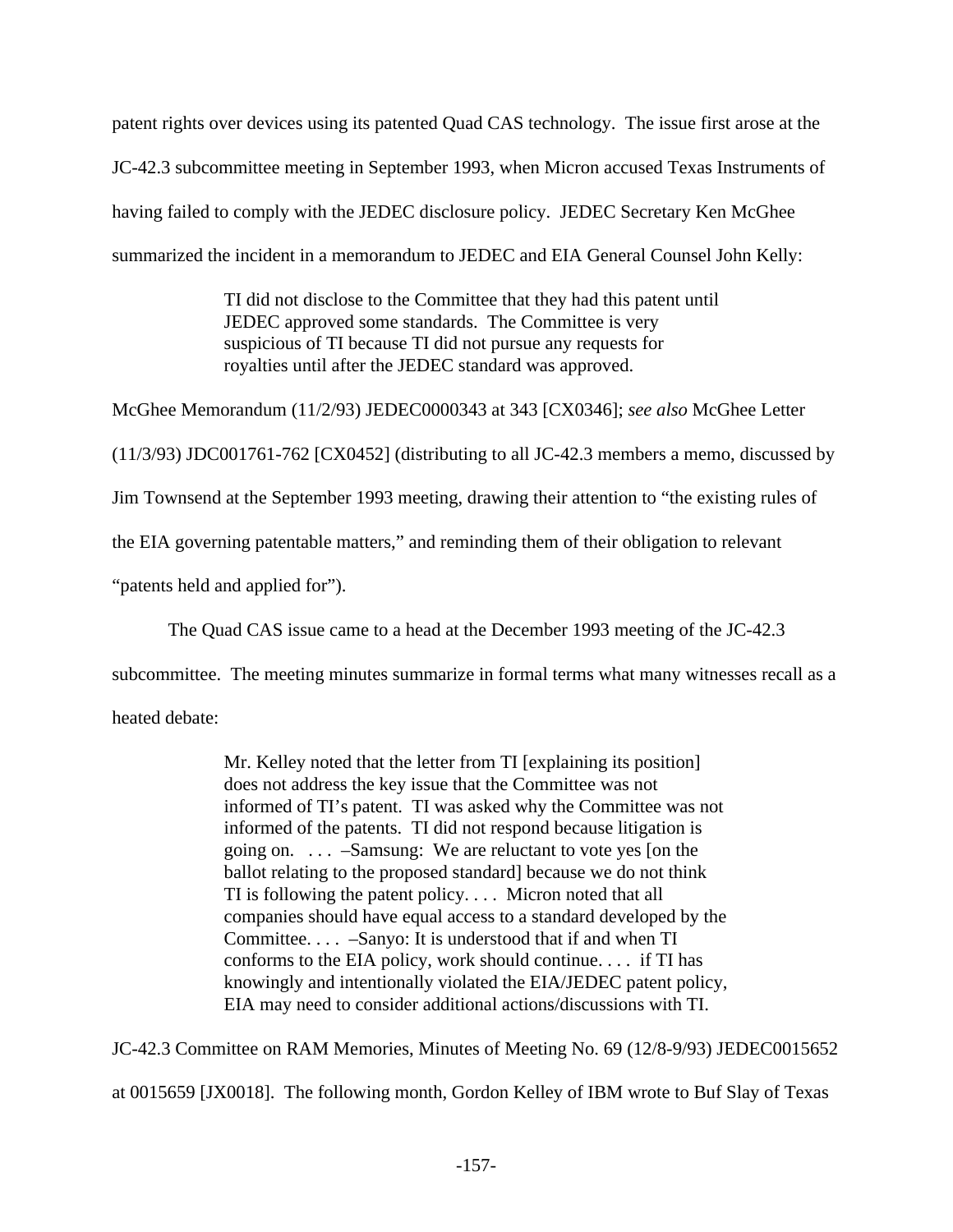Instruments, expressing concern about the impact that TI's conduct could have on JEDEC's

work:

I am and have been concerned that this issue can destroy the work of JEDEC. If we have companies leading us into their patent collection plates, then we will no longer have companies willing to join the work of creating standards; i.e., widely used designs. . . .

Our DRAM work on JC-42 is particularly exposed. . . . If we allow JC-42 standards to be used for patent collection purposes, then we do a great disservice to the very sort of industry that feeds us.

This issue on the Quad CAS patents has brought my concern to the surface. If we on JEDEC council do not deal with it completely, we set ourselves up for bigger problems in the future.

Kelley Letter (1/14/94) JEDEC0000002 [CX2384].

At the following meeting in March 1994, the issue was revisited. TI requested a

clarification of the Committee's interpretation of the patent policy, which was provided:

Applicability of patents to use of JEDEC standards was discussed. The issue is warning, IBM noted. Failure to disclose a patent prevents the Committee from considering the standard.

The Committee was asked if the patent policy is clear. The Committee felt it was clear.

JC-42.3 Committee on RAM Memories, Minutes of Meeting 70 (3/9/94) JEDEC0015797 at

15800-01 [JX0019]. Kelly elaborated, explaining that "[w]ritten assurance must be provided by

the patent holder when it appears to the committee that the candidate standard may require the

use of a patented invention." Kelly Memo (3/29/94) JDC013843 at 844 [CX0355]. On May 12,

1994, JC-42 Secretary, Ken McGhee, forwarded Mr. Kelly's response to all members of the JC-

42 committee. *Id.*, JDC013843. Richard Crisp was present to witness the whole episode, and

reported the details back to others at Rambus: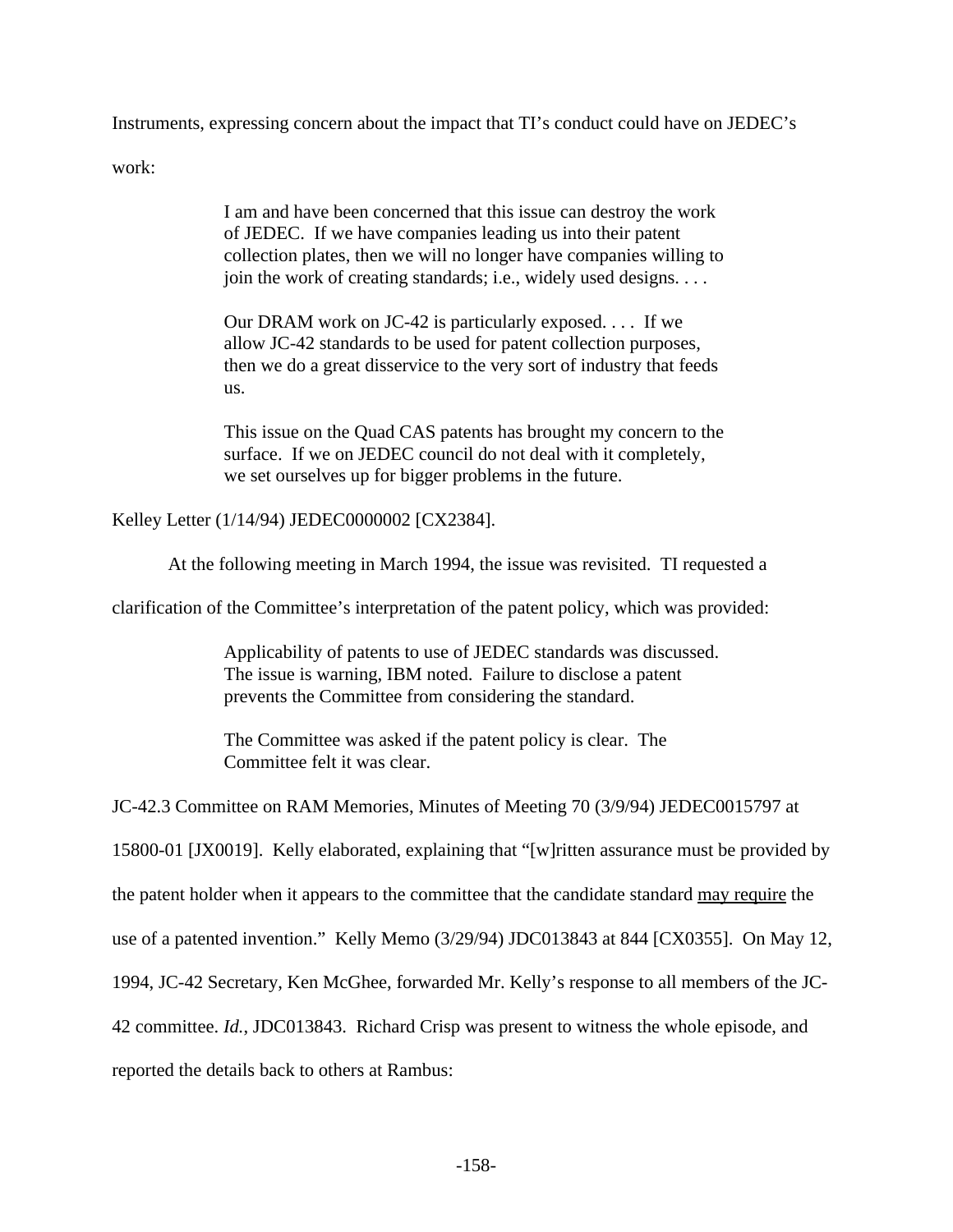TI was chastized for not informing JEDEC that it had a 1987 patent on quad CAS devices. . . . The bottom line is that all quad CAS devices will be removed from standard 21C.

Crisp E-Mail (10/5/93) R155825 at 825 [CX0710].

JEDEC's multiple efforts to inform members of the requirements of its disclosure policy were, in total, very effective. The combination of the sign-in sheet, the JEP 21-I Manual, the ballot forms, Jim Townsend's oral presentations at the beginning of each meeting, Mr. Townsend's follow-up memoranda to members holding relevant patents or applications, and discussion and debate within JEDEC (both written and oral) were more than adequate to ensure that each and every member of JEDEC was fully aware of the substance or their obligations under the JEDEC rules.

# **b. JEDEC's Members Understood the Rule to Require All Members to Disclose Patents and Patent Applications of Which They Were Aware That Were Relevant to Standards Under Consideration.**

JEDEC representatives and members understood clearly that JEDEC implemented a patent policy, consisting of a disclosure obligation and an assurance with respect to licensing terms, in support of JEDEC's goal of setting "open" standards that do not unintentionally permit one company to obtain monopoly power and collect royalties by means of asserting a patent over a technology used in the standard. Reese Brown, a former consultant to JEDEC and long-time attendee of the JC-42.3 subcommittee, explained the two components of the JEDEC patent policy:

- Q. Can you tell me what the patent policy is?
- A. Well, there are two parts. One that says that whenever material comes up in the committee for discussion and for voting, any members who are aware of any patent position or potential patent positions on the material should and are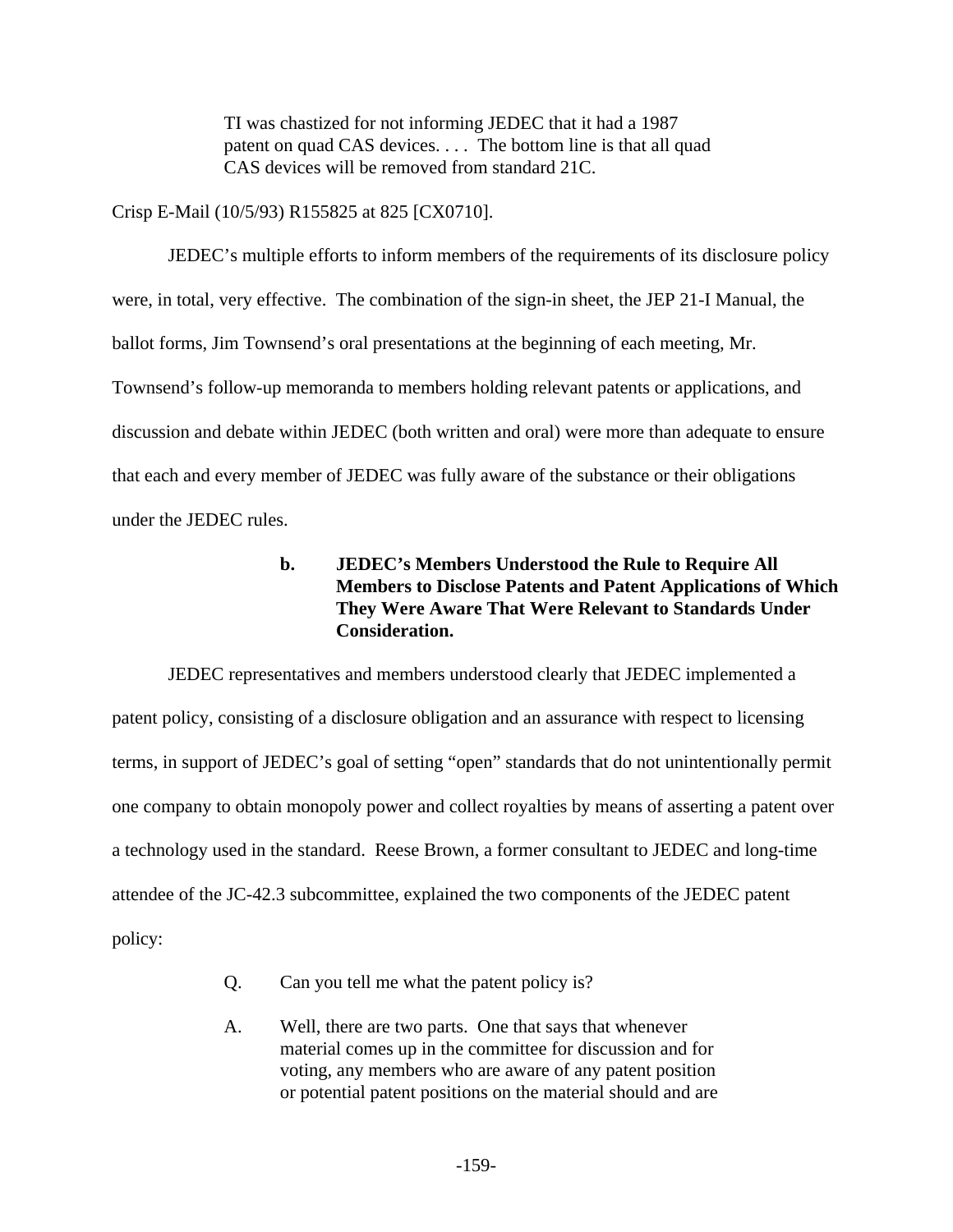obligated to reveal that to the committee at that time.

- Q. When you say "patent positions or potential patent positions," does that mean either issued patents or pending patent applications?
- A. Issued patents or pending patent material. The other portion of the policy has to do with if a specific patent material has been -- or patent positions have been identified in connection with a proposal that is in the process of being approved for a ballot for standardization, the owner of that patent is obligated to adhere to the JEDEC policy and issue a letter stating that they will license that in a nondiscriminatory fashion and a reasonable royalty. And lacking that letter, the committee has the option of withholding the approval of that standard.

Brown, *Rambus v. Infineon* Dep. Tr. (4/5/01) at 80-81 [CX2076]. Thus the policy had two

components, a disclosure rule and a licensing rule. In this case, the disclosure rule, and

Rambus's failure to comply with it, is principally at issue.

The purpose behind this rule was well recognized as necessary to avoid precisely the

circumstancs presented in this litigation. John Kelly, President and General Counsel of JEDEC,

explained the purpose of the JEDEC policy:

My understanding of the reason for the patent policy is that the patent owner in effect is given a monopoly by the federal government over a particular technology, and that the patent policy is designed to disclose the existence of those rights or the claim to those rights as early in the process as possible so that EIA and its standard developing committees do not inadvertently give that patent owner additional market power over and beyond that which was conferred by the federal government and thereby create a real monopoly over a particular line of commerce or over a particular technology. So it's designed in general to avoid the serious antitrust problems that could arise if a patent owner were to embed its technology or that technology were to be embedded in a standard without the knowledge of the other players in the industry.

Kelly, *Rambus v. Infineon* Dep. Tr. (1/9/01) at 37-38. Other JEDEC members have described the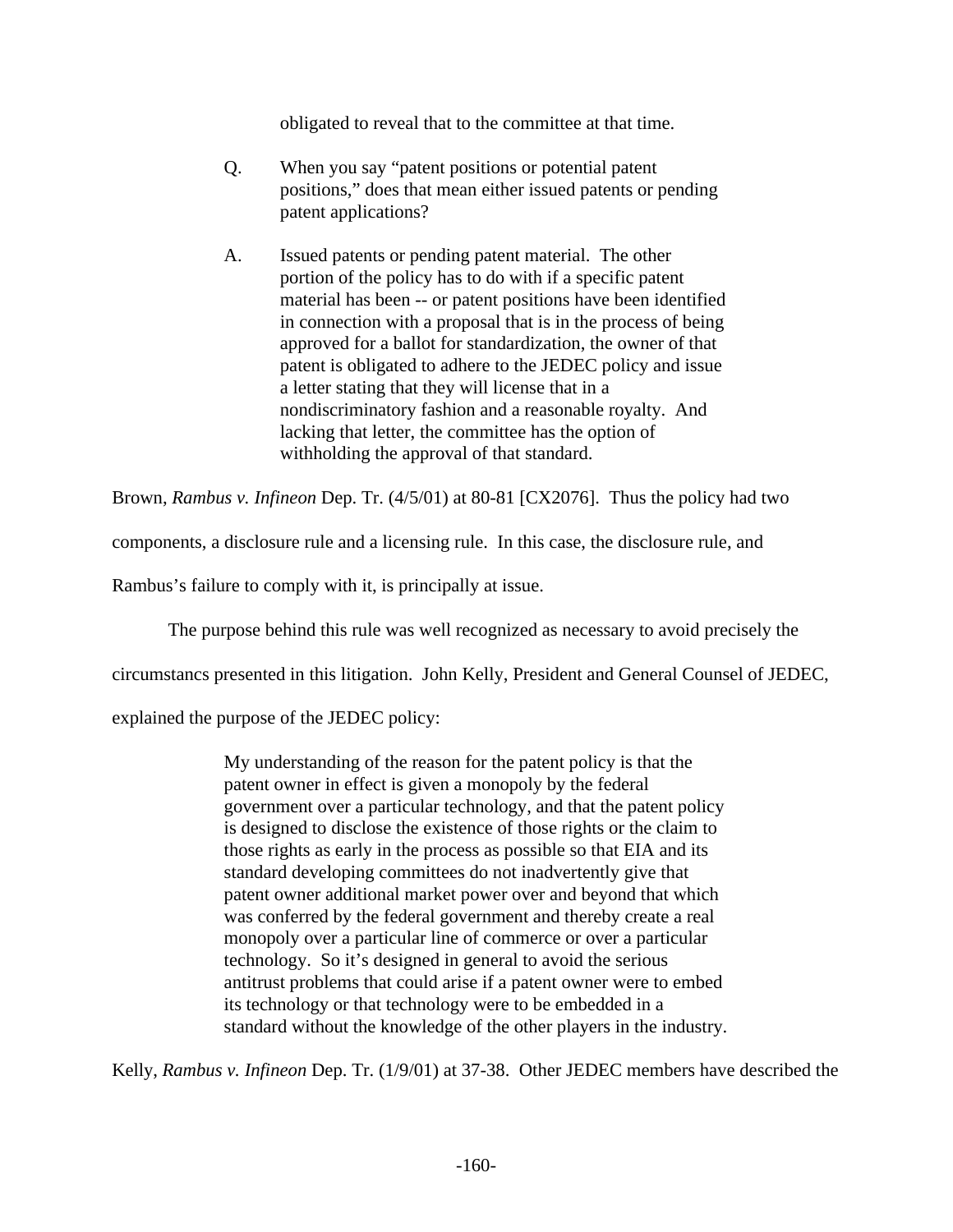purpose of the policy in similar terms. For example, Samuel Calvin and Kevin Ryan, long-time representatives of Intel and Micron, respectively, at the JC-42.3 subcommittee and both included on Rambus's preliminary witness list, each described the purpose of the policy simply. *See* Calvin, *In the Matter of Rambus* Dep. Tr. (1/13/03) at 81 ("The rationale is to not issue a standard for general use unless you were aware of any of the patent liabilities that might affect it.").<sup>120</sup> Ken McGhee, JEDEC Secretary to the JC-42.3 subcommittee, described the disclosure policy similarly. McGhee, *Micron v. Rambus* Dep. Tr. (8/10/01) at 65-66 ("[T]he policy was basically that if a standard in development related to a patent that somebody that was a member of the committee was either in the process of getting or already had issued, a pending or issued patent, there was a responsibility to disclose that to the committee."); *see also* Brown, *Rambus v. Infineon* Dep. Tr. (4/5/01) at 81 [CX2076] ("[W]henever material comes up in the committee for discussion and for voting, any members who are aware of any patent position or potential patent positions on the material should and are obligated to reveal that to the committee at that time."). Moreover, the testimony at trial will confirm that the policy effectuated a binding rule, not merely a generic hope.

- Q. OK. In other words, it was not your understanding that the policy was to simply encourage reporting?
- A. No, it was mandatory.

Russell, *Rambus v. Infineon* Dep. Tr. (1/31/01) at 294. The rule was therefore well understood to

<sup>&</sup>lt;sup>120</sup> See also Wagner, *In the Matter of Rambus* Dep. Tr. (1/16/03) at 49-50 ("My understanding is the spirit of the policy is to make sure that if we're standardizing something that is going to have an issue that people need to get a license for any aspect of it, the group has an obligation to make that public so the group can decide whether or not they want to proceed down that path or go in a different direction, the main goal being not to waste everybody's time developing things that everybody is going to have to pay royalties on. That's not the objective of the group.").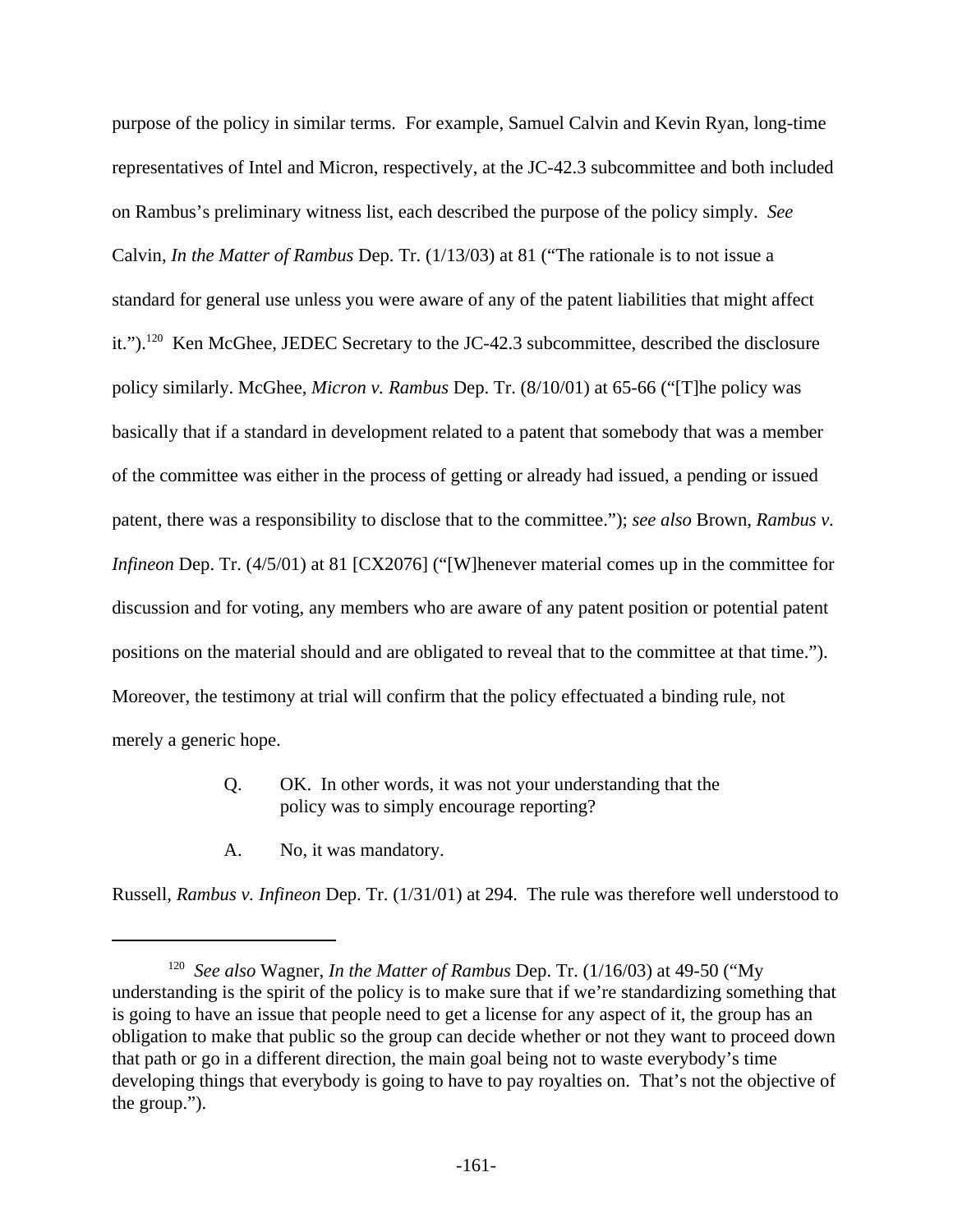require the disclosure of intellectual property.

The policy applied both to patents and patent applications. *See* Russell, *Rambus v. Infineon* Dep. Tr. (1/31/01) at 294-295. ("Q. And it was your understanding that the policy applied to both patents as well as patent applications, correct? A. Absolutely.") (emphasis added); Tabrizi, *Micron v. Rambus* Dep. Tr. (3/12/01) at 279 ("Q. Okay. And was it the policy of JEDEC to require disclosure of patent applications during the entire period of time that you were attending JEDEC meetings? A. Yes.") (emphasis added). Moreover, that understanding of the policy was well established early in Rambus's period of membership at JEDEC. *See* Donohoe, *Micron v. Rambus* Dep. Tr. (2/6/01) at 174 ("Q. And how long has JEDEC's patent policy required disclosure of patent applications? A. Well, I think it's gone back a long time, but it was formally put into writing, I believe, in early 1993, or sometime in 1993."). As summarized by Mr. Landgraf:

> Well, the way I always treated this was that it applied to both patents that – that were being applied for as well as patents that were owned because . . . the intention of the policy is to standardize things without any kind of hidden agendas, if you will . . . .

I think the distinction between patent applications and patent pending was -- I mean, I think if you make a distinction between the two, then you're really violating the spirit of how the entire organization works, and, so, we didn't attempt to make that distinction, that's how we operated, and I think the vast majority of the companies in JEDEC would probably come – agree with  $my$ my assessment on this.

Landgraf, *In the Matter of Rambus* Dep. Tr. (12/17/02) at 118-20. The policy, as will be shown

at trial, unquestionably required disclosure of patents and patent applications.

Members understood the duty to apply universally, not just to members making

presentations. John Kelly, President and General Counsel of JEDEC, Ken McGhee, the JEDEC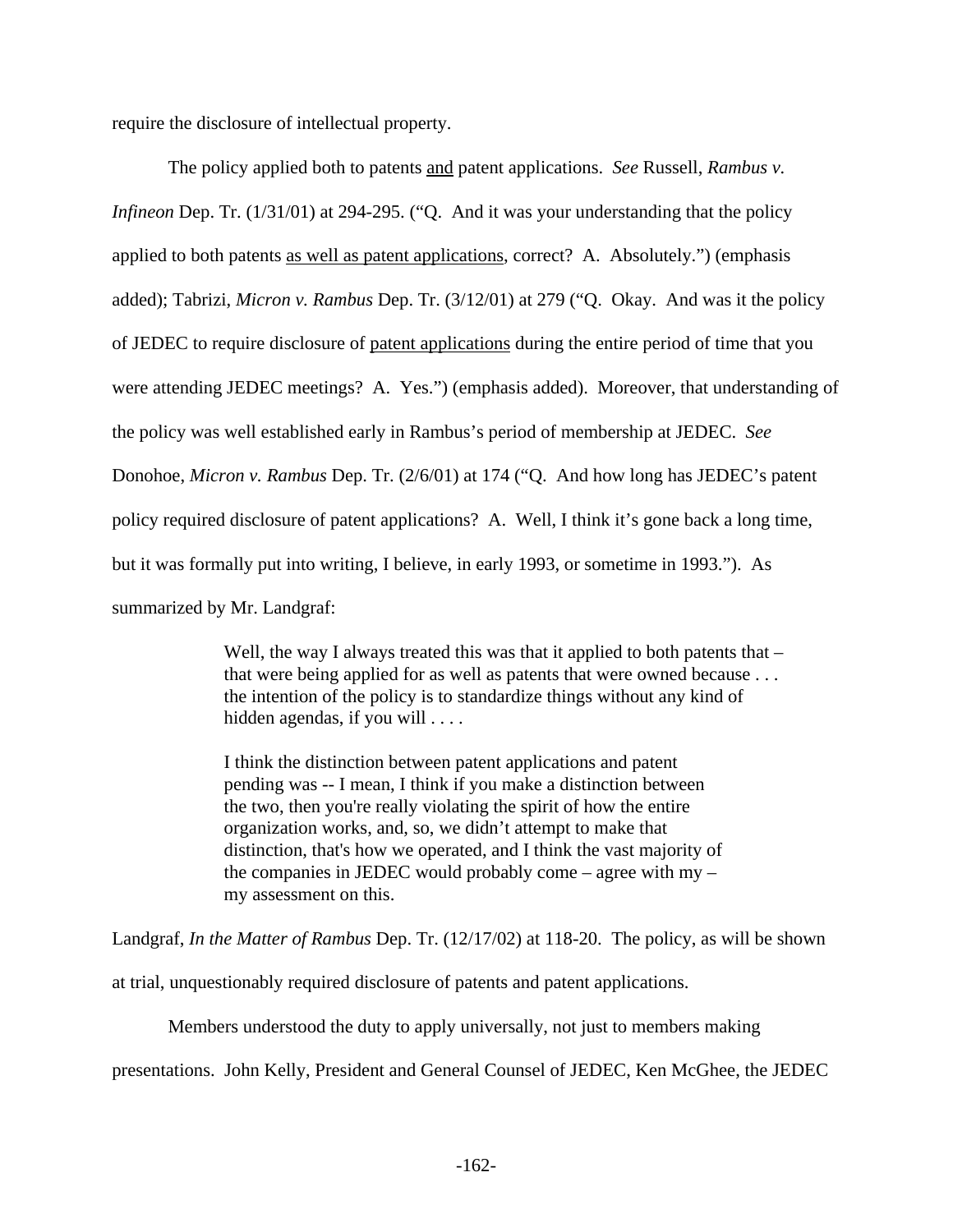Secretary to the JC-42.3 subcommittee, and Reese Brown, a consultant to JEDEC regularly

present at JC-42.3 subcommittee meetings, all state that the policy is not so limited:

- Q. And I asked you earlier if there was any different duty for a sponsor of a standard to disclose patents or patent applications if in fact there's a duty to do that?
- . . . .
- A.  $\ldots$  [T]he duty is based on knowledge and the duty is not higher or different for a sponsor per se unless they have a higher degree of knowledge. It's all tied to knowledge.

Kelly, *Rambus v. Infineon* Dep. Tr. (1/9/01) at 68-69. McGhee shared this view:

- Q. . . . . Any difference in the disclosure requirements for patents or applications for patents that pertained to a sponsor, as opposed to any other member of JEDEC?
- A. No.

McGhee, *Rambus v. Infineon* Dep. Tr. (12/19/00) at 126; *see also* Brown, *Rambus v. Infineon* Dep. Tr. (4/5/01) at 126-127 [CX2076] ("If the person was a member, I believe that he has the obligation."). The rule therefore applied to any member, not just one advancing a particular technology proposal for inclusion in a standard.

The JEDEC policy, as will be shown at trial, was mandatory. It required all members with knowledge of relevant patents or patent applications to disclose that information to JEDEC when those patents were relevant to technology under consideration for inclusion in a standard. As explained in the next section, Rambus breached that policy, and simultaneously misled the other members in JEDEC into believing that it was, in fact, complying fully with the rules.

#### **(3) JEDEC's Rules Require Members to Act in Good Faith.**

Through its participation in JEDEC, Rambus not only violated and subverted JEDEC's rules — including but not limited to the patent disclosure rules — but also engaged in conduct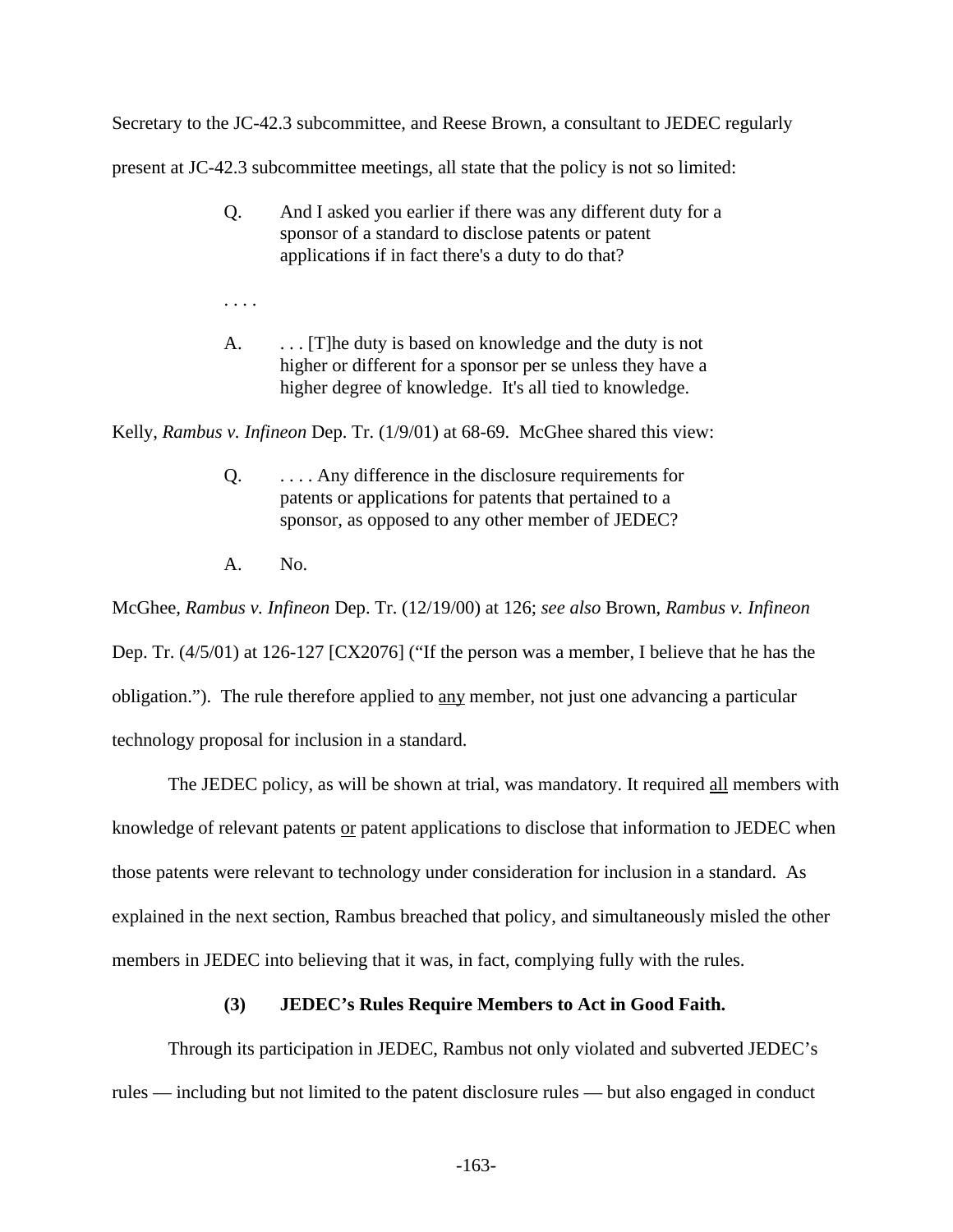that can fairly be characterized as exhibiting bad faith. The bad-faith nature of Rambus's conduct is relevant to the application of antitrust law in this setting. It is also relevant as a purely factual matter, however, for JEDEC's rules and procedures themselves create an expectation and duty requiring JEDEC members to act in good faith. Thus, by acting in bad faith – with the purpose of subverting JEDEC's open standards process – Rambus was violating an additional duty incumbent upon all JEDEC members.

There is abundant evidence establishing that JEDEC members, by virtue of their voluntary participation in the organization, committed themselves to comply in good faith with the organization's principles, rules, and procedures. Rambus's lead attorney in this case has acknowledged, for instance, that "it's only reasonable to expect all members of JEDEC to have acted in good faith." Scheduling Conference Tr. (8/2/02) at 41. It is also apparent from documents written by Richard Crisp that Rambus itself expected fellow JEDEC members to comply at all times with the organization's policies in good faith. *See* Crisp E-Mail (6/13/95) R69511 at 614 [CX0711] ("I think it is only fair to ask, in fact demand, that you and others play by the rules," referring to possible disclosure within JEDEC of statements made by Crisp within the SyncLink group). Joel Karp's declaration also alludes to a requirement of good faith, stating that it "is contrary to industry practice and understanding for an intellectual property owner to remain silent during the standard-setting process – and then after a standard has been adopted and implemented – later attempt to assert that its intellectual property covers the standard and allows it to exclude others from practicing the standard." Declaration of Joel A. Karp, *In re Certain Electronic Products* (5/15/96) F-SEC00049 at 50 [CX2957].

Numerous JEDEC participants from companies other than Rambus, as explained above, will testify that there is indeed a strong expectation of good faith among JEDEC members, and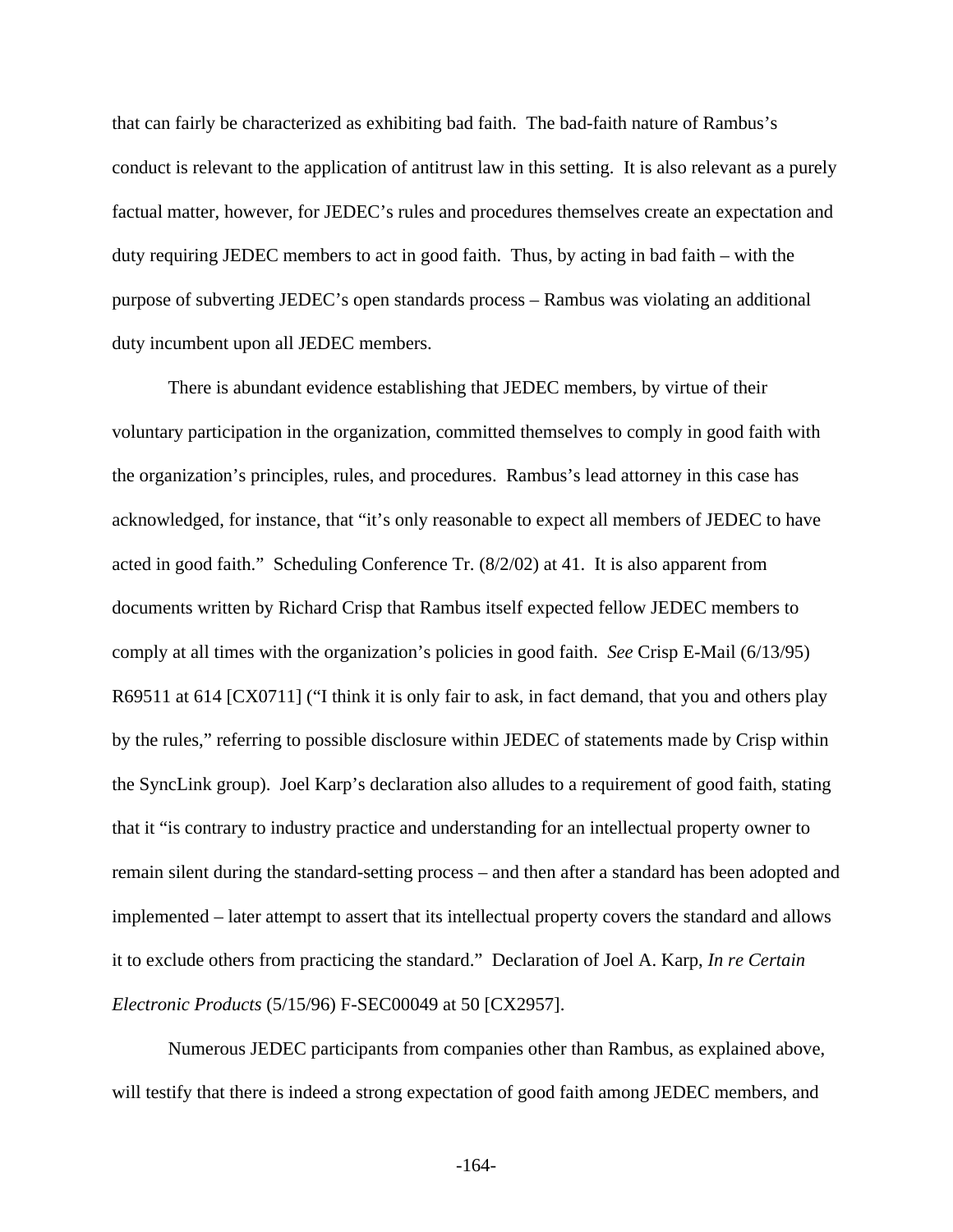that it would violate a member's duty of good faith if it were consciously to act in ways that were at odds with JEDEC's fundamental goal of developing open standards. Other JEDEC participants have expressed the same concept in terms of business ethics. Regardless of how the obligations of JEDEC members are described, it is clear that members of JEDEC expected each other to act in good faith, and, as will be shown at trial, Rambus failed woefully to meet those expectations.

# **C. Rambus Undertook to Subvert the Policies and Rules of the JEDEC Standards Process.**

The evidence to be introduced in the upcoming hearing will establish that Rambus's conduct subverted the policies of the JEDEC standard-setting organization, and violated the rules of that organization, for Rambus's anticompetitive gain. The subversion fundamentally took the form of a fraudulent plan to deceive JEDEC and its members so that JEDEC would adopt a standard for computer memory chips that required technology covered by patents that Rambus had or planned to obtain. By joining JEDEC, but failing to comply with its rules and by engaging in misleading and deceptive non-disclosure and partial disclosures, Rambus subverted the JEDEC standard-setting process, and, ultimately, monopolized the relevant markets set out above.

#### **(1) The Development of Rambus's Scheme to Subvert the JEDEC Standard-Setting Process.**

As explained above, two electrical engineers founded Rambus in 1990.<sup>121</sup> Rambus was conceived purely as a design company that would license its technology and provide technical

<sup>&</sup>lt;sup>121</sup> Rambus Inc. Business Plan 1992-1997 (9/00/92) R169923 at 927 [CX0545].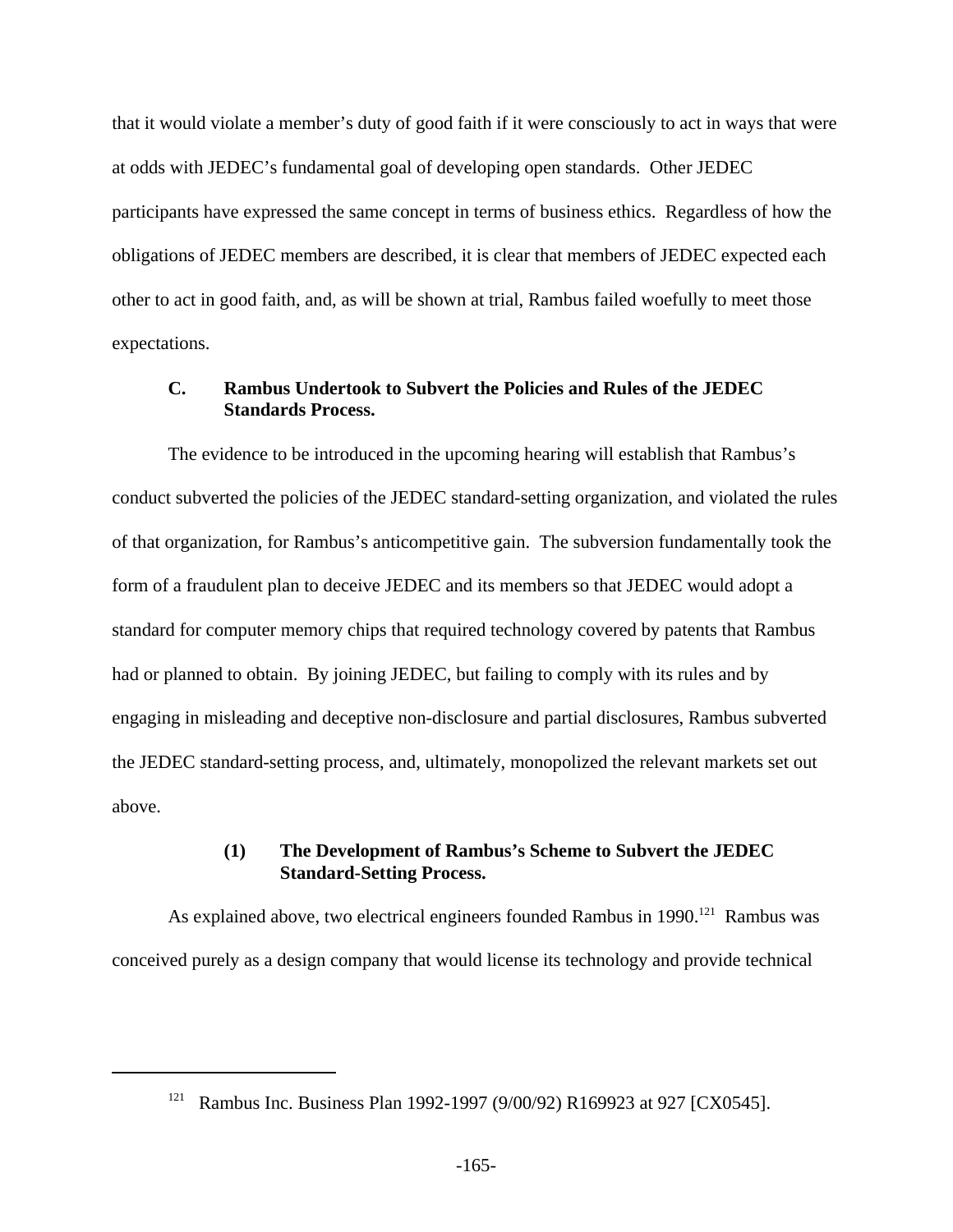support to other companies that manufacture memory.<sup>122</sup> In April 1990, Rambus filed a lengthy patent application (Application 07/510,898, referred to as the '898 application), which contained a 62-page specification and 15 drawings describing the invention, as well as 150 claims.<sup>123</sup>

Even before this, Rambus's founders recognized that Rambus would have a tremendous advantage over competing technologies if the Rambus architecture were adopted as an industry standard.<sup>124</sup> Adoption as a standard would likely lead to widespread commercial acceptance. To accomplish its standardization goal, in late 1991, Rambus decided to join and participate in the ongoing standard-setting activities of JEDEC and IEEE.

Rambus attended its first JEDEC meeting on December 4-5, 1991, and continued to attend quarterly meetings on a regular basis through December of 1995. It officially withdrew from JEDEC on June 17, 1996. Richard Crisp, Rambus' DRAM Project Manager, was Rambus's primary representative to JEDEC during the years of its membership, although, on occasion, Rambus's future President, David Mooring, and an engineer, Billy Garrett, also attended meetings. Rambus quickly learned that JEDEC already was working to solve some of the same problems that Rambus was tackling with its RDRAM architecture. To this end, JEDEC was focusing its efforts on establishing standards for synchronous DRAM ("SDRAM").<sup>125</sup> SDRAM was intended to be a version of the traditional, wide bus, non-packetized DRAM

<sup>123</sup> *See* Rambus Patent Application 07/510,898 (4/18/90) R12895 [CX1451].

<sup>124</sup> Handwritten Notes (9/28/89) R114340 at 342 [CX1702] ("Much depends upon getting a standard which depends on our patents.") .

 $125$  JEDEC had already issued two releases of its 21-C standard, covering memory. The JC-42.3 subcommittee ("JC-42.3") was working towards future releases of the 21-C standard, which would set the basic standards for SDRAM.

<sup>122</sup> *Id.* R169923 at 924.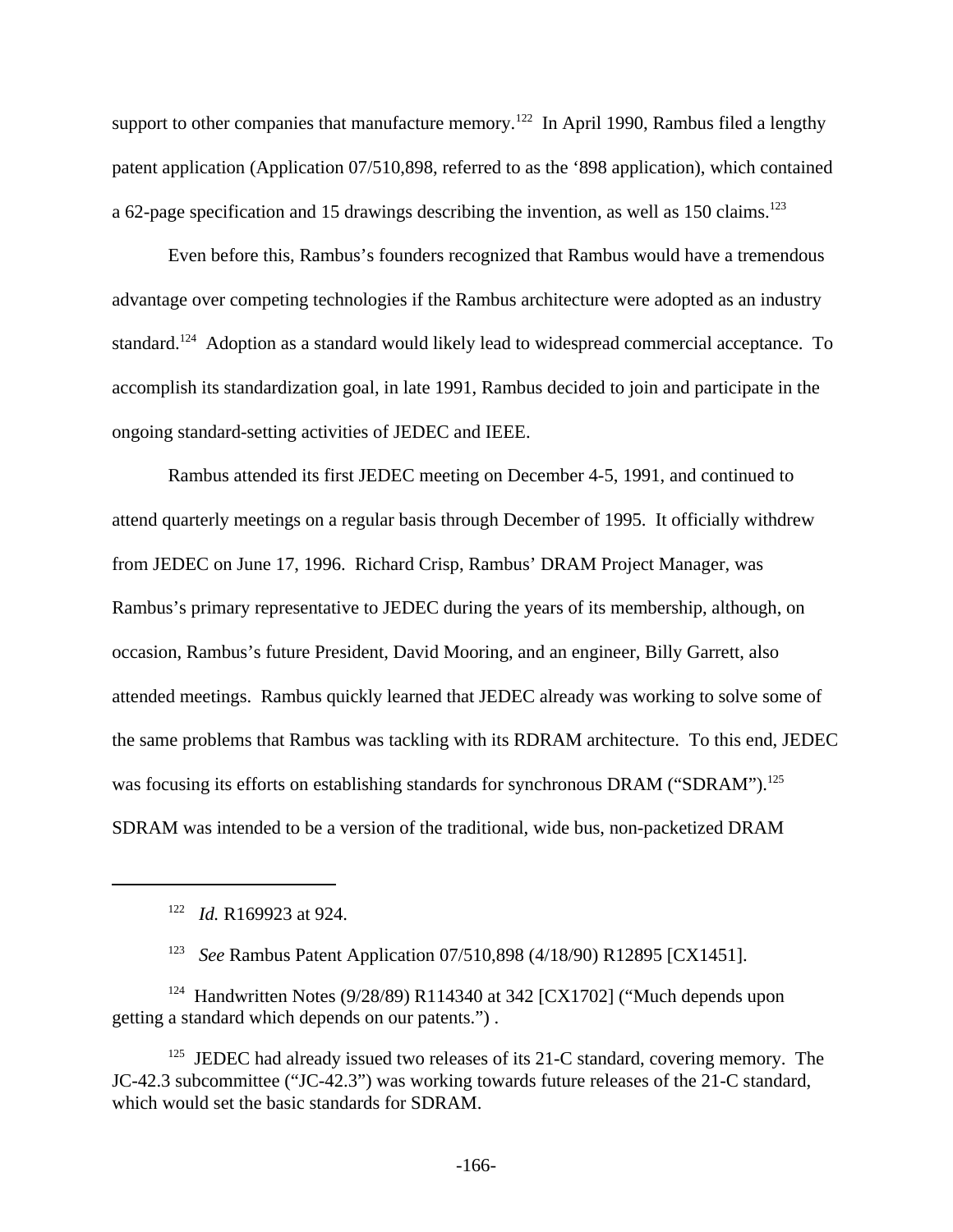architecture. Rambus, therefore, faced the disconcerting prospect that SDRAM, rather than

RDRAM, would become the standard and therefore the memory technology of choice for

memory manufacturers and their customers.<sup>126</sup>

Rambus thus embarked on its scheme to capture the SDRAM standard. Rambus's CEO,

Geoff Tate, laid out this scheme in a draft of the Rambus 1992-1997 Business Plan. In the June

18, 1992, draft of the Plan, Tate noted:

For about 2+ years a JEDEC committee has been working on the specifications for a Synchronous DRAM. No standard has yet been approved by JEDEC. Our expectation is a standard will not be reached until end of 1992 at the earliest.<sup>127</sup>

\* \* \*

[W]e believe that Sync DRAMs infringe on some claims in our filed patents; and that there are additional claims we can file for our patents that cover features of Sync DRAMs. Then we will be in position to request patent licensing (fees and royalties) from manufacturers of Sync DRAMs. Our action plan is to determine the exact claims and file the additional claims by the end of Q3/92. Then to advise Sync DRAM manufacturers in  $Q4/92$ .<sup>128</sup>

By the time that he wrote the final draft of the plan in September 1992, Tate was even

more certain that SDRAMs infringed Rambus intellectual property:

Rambus' [*sic*] expects the patents will be issued largely as filed and that companies will not be able to develop Rambus-compatible or Rambus-like technology without infringing on multiple fundamental claims of the patents . . . Rambus' patents are likely to have significant applications other than for the Rambus

<sup>&</sup>lt;sup>126</sup> Garrett E-Mail (2/28/92) R200470 [CX0672] ("SDRAMs will happen. They may happen sooner than we want, and they may become quite standardized and highly multisourced.").

<sup>&</sup>lt;sup>127</sup> RAMBUS Inc. 1992-1997 Business Plan (6/18/92) R46394 at 408 [CX0543A].

<sup>128</sup> *Id.* R46394 at 410.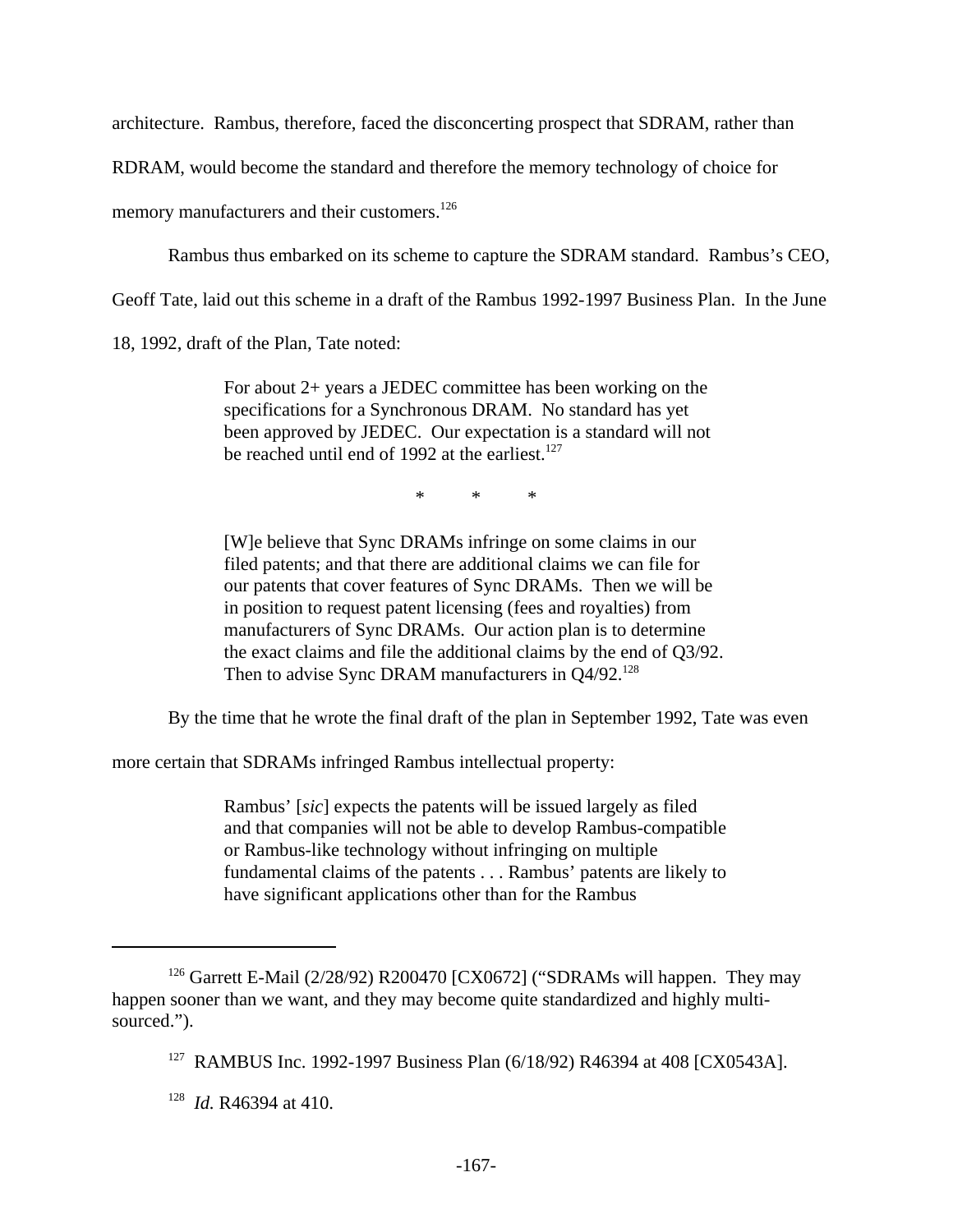Interface.<sup>129</sup>

Later in the same document, Tate explained that:

Sync DRAMs infringe claims in Rambus' filed patents and other claims that Rambus will file in updates later in  $1992$ <sup>130</sup>

Rambus systematically pursued its plan to amend patent claims to cover JEDEC's SDRAM standards throughout its membership at JEDEC. Rambus representatives attended JEDEC meetings during which they observed what technologies were being considered for adoption in the standards. These same Rambus representatives, along with top Rambus management, then met with Lester Vincent, Rambus's patent attorney, to determine whether Rambus's patent claims covered such technologies.<sup>131</sup> When Rambus believed its claims fell short, it had its patent attorneys draft and file new claims specifically designed to cover these technologies. Although Tate had indicated in the business plan that Rambus would advise SDRAM manufacturers at the end of 1992 that it had applicable patents, it did not do so. Instead, Rambus intentionally stayed silent.

# **(2) Rambus Engaged in Deceptive and Misleading Conduct, Both During and After Its Membership in JEDEC.**

Rambus's conduct violated JEDEC's "basic rule" that standardization programs conducted by the organization "shall not be proposed for or indirectly result in . . . restricting competition, giving a competitive advantage to any manufacturer, [or] excluding competitors

<sup>&</sup>lt;sup>129</sup> Rambus Inc. Business Plan 1992-1997 (9/28/92) R169923 at 929 [CX0545].

<sup>130</sup> *Id.* at R169923 at 943

<sup>&</sup>lt;sup>131</sup> Geoff Tate, Rambus CEO, testified that from 1991 through 1995 Crisp and others were sending e-mails from JEDEC meetings reporting on SDRAM standardization and that it was those features that Rambus was trying to claim in its patents. *See* Tate, *Rambus v. Infineon* Trial Tr. Vol. 4 (4/25/01) at 143-144 [CX2088].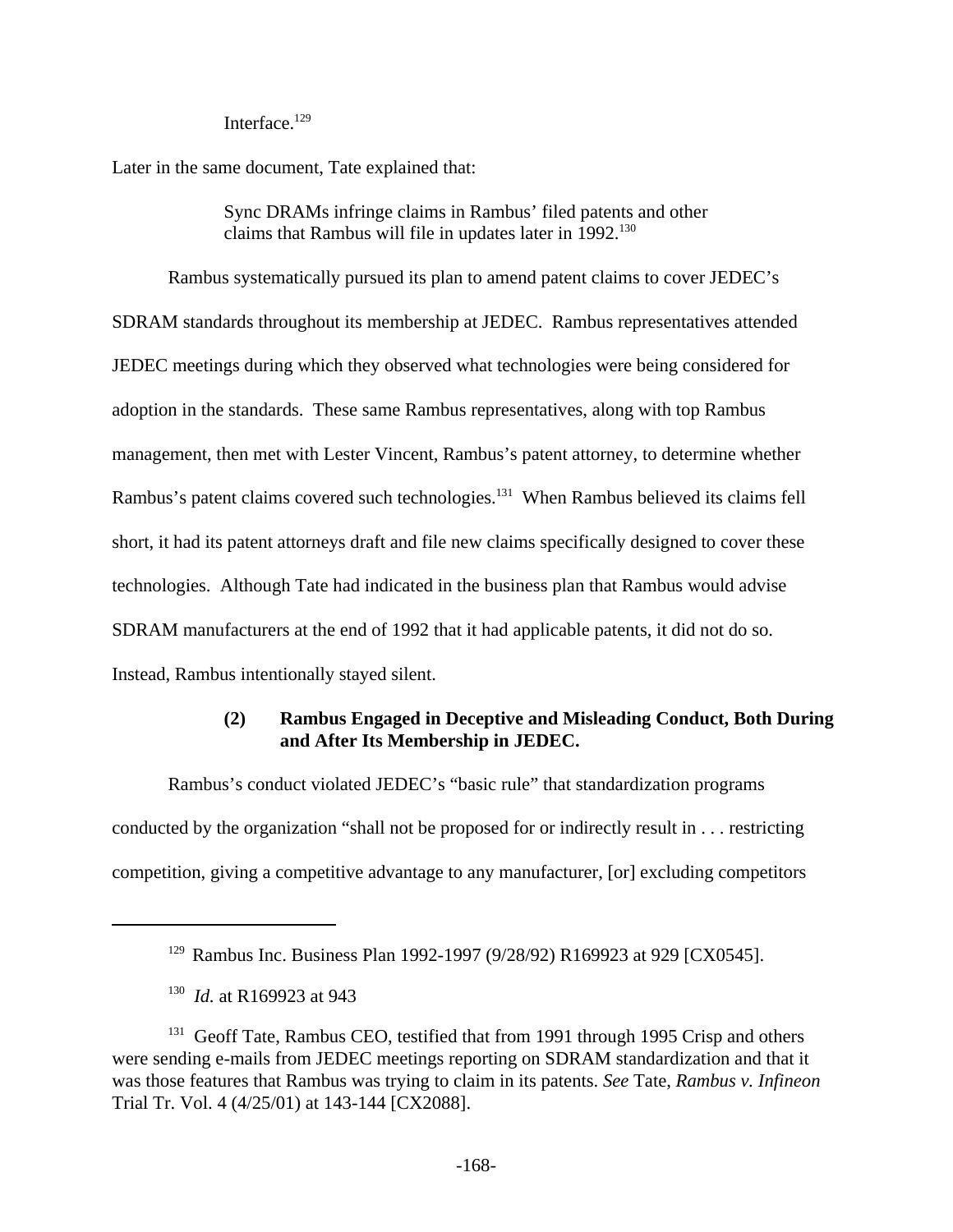from the market." EIA Legal Guides (3/14/83) JEDEC0009277 at 9282 [CX0202]. Rambus's conduct also circumvented JEDEC rules designed to avoid, where possible, the incorporation of patented technologies into its published standards, or at a minimum to ensure that such technologies, if incorporated, will be available to be licensed on royalty-free or otherwise reasonable and non-discriminatory terms. Finally, Rambus's conduct violated the general requirement of good faith. By depriving JEDEC of critically important, patent-related information, Rambus subverted an otherwise pro-competitive, open standards process, causing that process to become a vehicle for endowing monopoly power upon a single firm, to the enduring detriment of JEDEC and its broader membership, not to mention the relevant markets at issue in this case, and all consumers of computer memory chips.<sup>132</sup>

Although Complaint Counsel will show that JEDEC's rules are directly breached when one of the organization's members knowingly engages in conduct such as Rambus's, it would not matter for purposes of antitrust liability if these actions were found to comply with the literal terms of JEDEC's rules. Even if Rambus's conduct did not technically violate JEDEC's rules, Rambus's actions subverted, undermined, and violated the integrity of JEDEC's central purposes, rules, and procedures. Here, Rambus's conduct clearly did subvert, undermine and violate the integrity of JEDEC's rules, inasmuch as Rambus engaged in a pattern of misleading conduct that was fundamentally in conflict with JEDEC's open standards process, and did so

 $132$  The organization's recent amicus submission to the Federal Circuit suggests that JEDEC agrees with this assertion. *See* JEDEC Solid State Technology Association's Motion for Leave to File Brief of Amicus Curiae in Support of Defendants-Cross-Appellants for Rehearing, and Rehearing en Banc, ("JEDEC *Amicus* Br.") (2/28/03) FTC3-0002858 at 2871-72 [CX3089] (stating that the majority's "narrow" interpretation of JEDEC's rules "flies in the face of JEDEC and its members' long-held understanding that the patent policy broadly requires committee members to disclose patents 'that might be involved in the work they are undertaking'").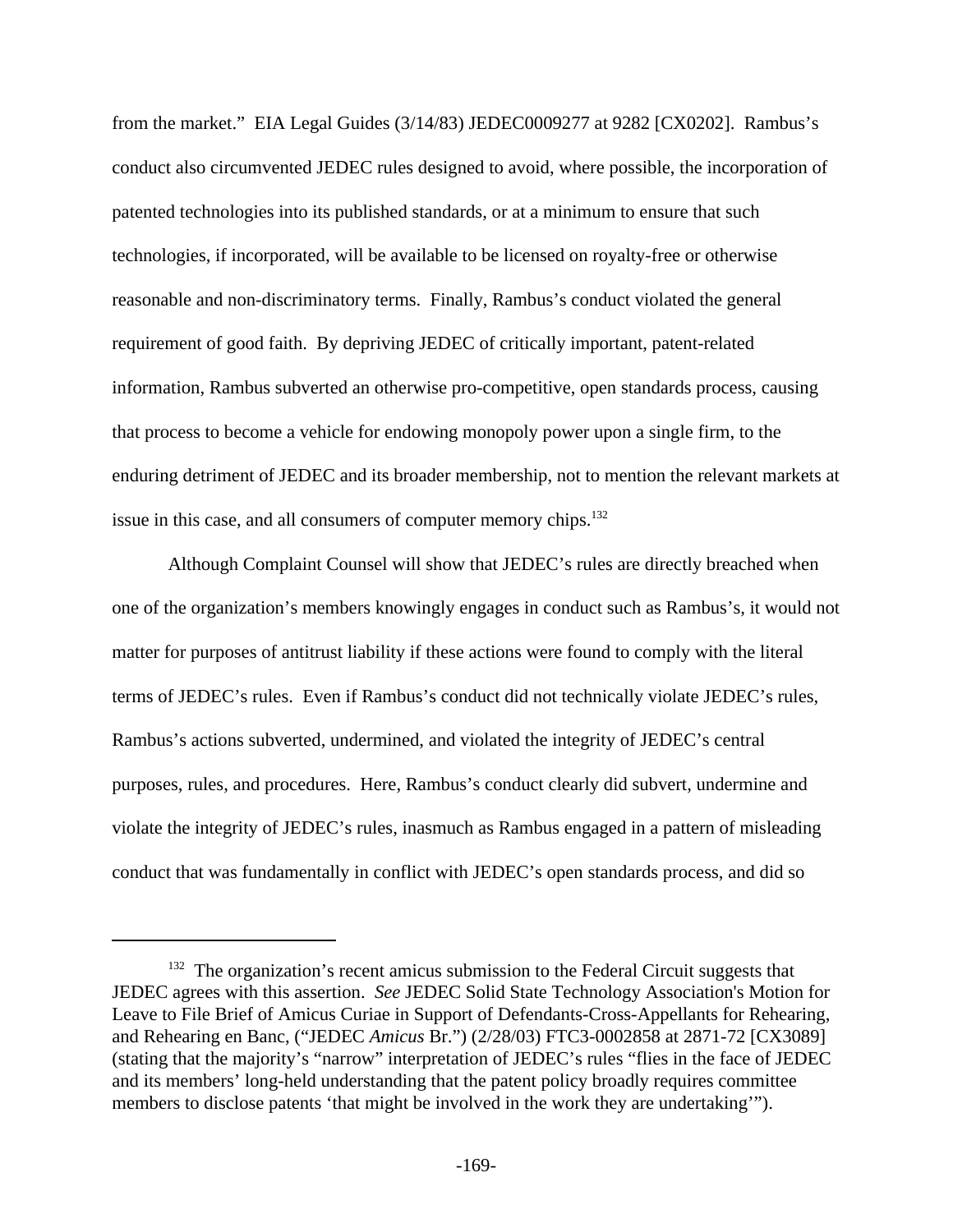with an anticompetitive purpose and intent.

## **a. Rambus Intentionally Made Material Misrepresentations Through Silence and Partial, Misleading Disclosures.**

JEDEC's rules required members to disclose patents and patent applications that related to standards under consideration. To implement its policy and associated rules, JEDEC adopted a disclosure policy, pursuant to which all members had an obligation to disclose patents and pending patent applications that might involve the work of a JEDEC committee. JEDEC leadership and its members, during the entire time that Rambus was a member, took steps to ensure that all members understood these obligations. As explained above, JEDEC ensured that all members were aware of their obligations under the disclosure rules through presentations, documents, and regular reminders. The scope of the policy was confirmed by observation of actual practice. Together, these regular explanations ensured that all JEDEC members became aware of their obligations under the patent policy. Documentary and testimonial evidence will confirm that Rambus understood the obligations it assumed as a JEDEC member. JEDEC's disclosure policy required members to disclose patents that relate to the standards under consideration at JEDEC.

# **b. Rambus Knew It Had Patents and Patent Applications Relevant to the Standards Under Consideration at JEDEC, But Rather Than Disclosing, Worked to Perfect Its Claims Over the Standards.**

Despite the existence of a well-established policy requiring disclosure, Rambus failed – indeed refused – to disclose the existence of a patent and a number of patent applications that related to the technologies under consideration for inclusion in JEDEC standards. At the same time, Rambus made continual efforts to perfect its patent claims to cover the standards it observed under development.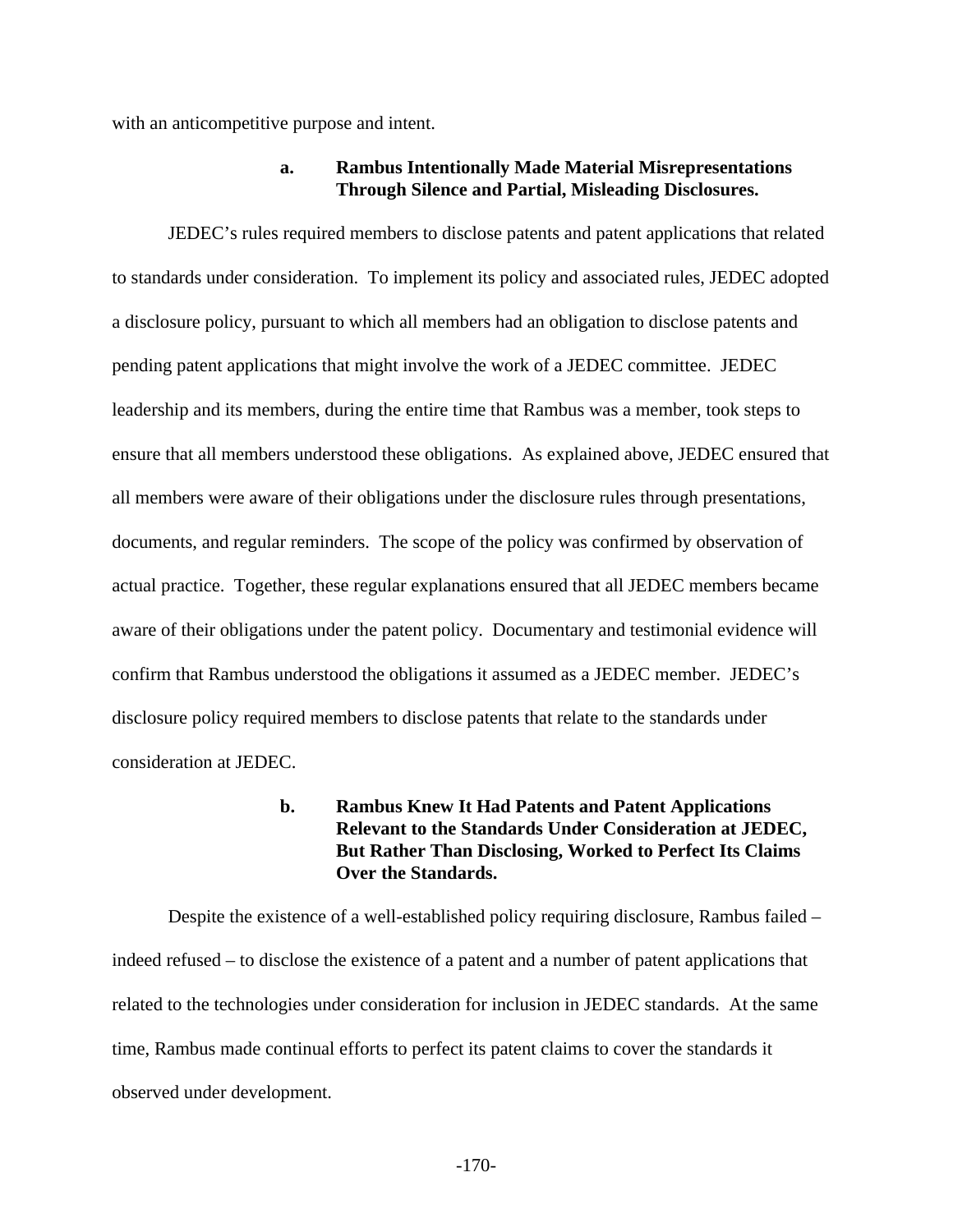### **(1) SDRAM Technology.**

Rambus was well aware from near the outset of its membership in JEDEC that it had patent rights that potentially related to technologies contained in the developing SDRAM standard. Specifically, these involved CAS latency technology, which is technology used to set the latency period following a read request made to a memory chip; and burst length technology, which is technology used to determine the number of transmissions of data sent by a memory chip in response to a single instruction. Programmable CAS latency and programmable burst length are technologies specified in the JEDEC standard and over which Rambus claims patent rights.

As early as 1992, as explained above, Rambus representatives at JEDEC (Crisp and Garrett) observed proposals at JEDEC to incorporate programmable CAS latency and programmable burst length into the proposed SDRAM standard. *See, e.g.*, EIA/JEDEC Minutes Meeting No. 61 (2/27/92) JEDEC0014358 at 396 [JX0012] (Presentation of NEC: "Programmable RAS, CAS latency"); *id.*, JEDEC0014358 at 426 (Presentation of Hitachi: "Programmable RAS, CAS latency"); *id.*, JEDEC0014358 at 443 (Presentation of Fujitsu: "programmable burst type and wrap [burst] length (4, 8, full column)"); EIA/JEDEC Minutes Meeting No. 62 (5/7/92) JEDEC0014547 at 605 [CX0034] (Presentation of NEC: "Programmable RAS, CAS latency using Register Command + Address key"); *see also* Crisp, *Rambus v. Infineon* Trial Tr. Vol. 9 (5/2/01) at 118:10-23 [CX2092] (Crisp acknowledges observing presentations of programmable CAS latency and burst length technologies at JEDEC).

Rambus, upon seeing those presentations, instructed its patent counsel, Lester Vincent, to add claims to Rambus's pending patent applications to cover those two technologies. *See* Vincent Notes (5/2/92) R202989 [CX1946] ("Richard Crisp wants to add claims to original

-171-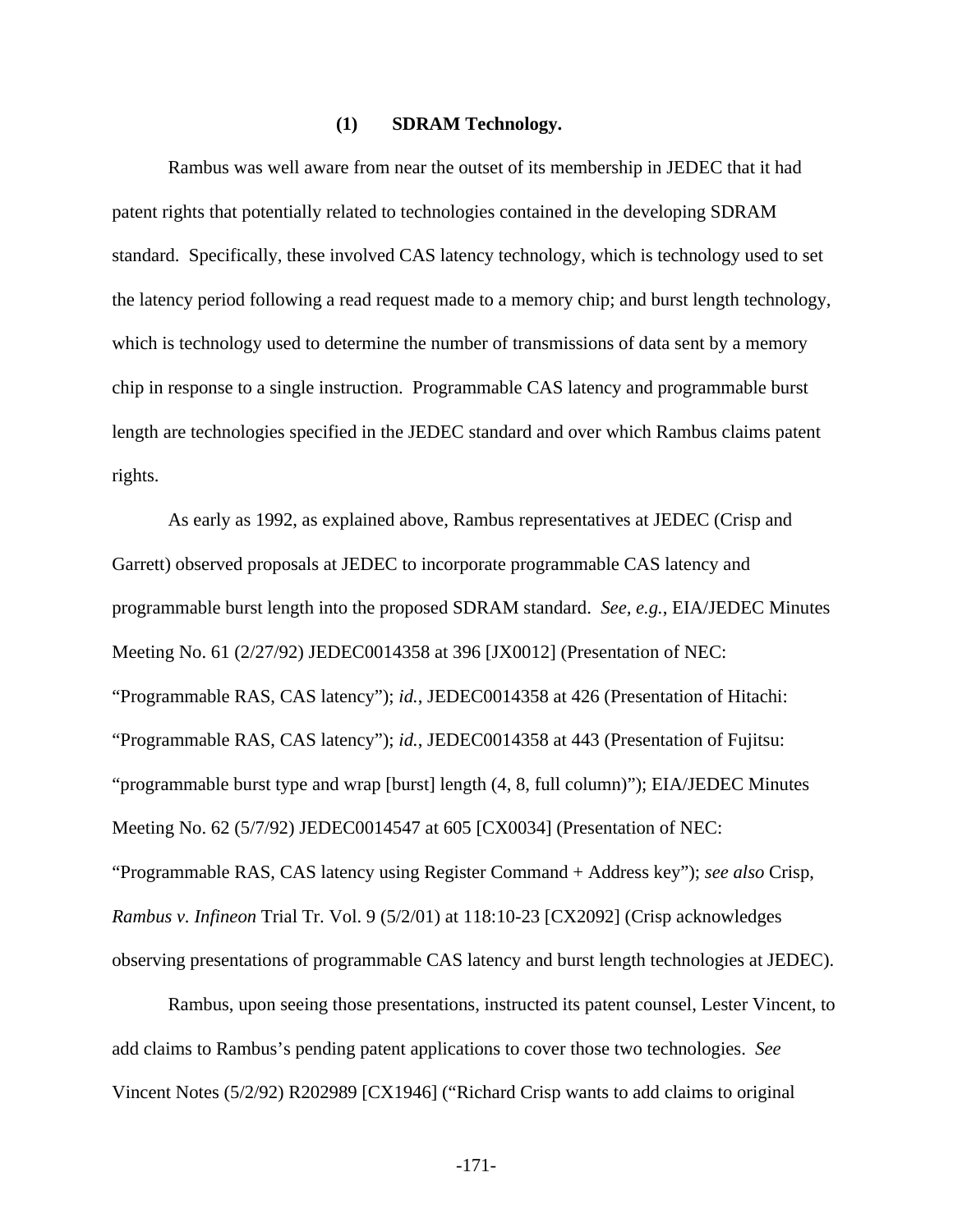application => add claims to mode register to control [CAS] latency"). Indeed, Crisp has admitted that the ideas he had to add claims to Rambus's pending patent applications were "spurred on" by his attendance at the April and May 1992 JEDEC meetings.<sup>133</sup>

In July 1992, Richard Crisp voted on the JEDEC ballot proposing to add programmable CAS latency and burst length to the JEDEC standard. EIA/JEDEC Minutes of Meeting No. 63, paragraph 16.3 (7/21/92) R65401 at 5405 [CX0037A]. Although Mr. Crisp voted against the proposal, he observed as the JC-42.3 Subcommittee approved including programmable CAS latency and burst length in the SDRAM standard. *Id.* Mr. Crisp said nothing about Rambus's potential patent rights.

In September 1992, after observing yet more discussion at JEDEC involving programmable CAS latency, Richard Crisp met with its outside patent counsel Lester Vincent to go over his proposed claims again.<sup>134</sup> In October, 1992, Richard Crisp was asked to give a report at the meeting of the Rambus Board of Directors on "the SDRAM status at JEDEC, [and] the

- Q. And the ideas that you had to add claims to the Rambus patent applications for the mode register and for programmable CAS latency, those were ideas that were spurred on by your attendance at the JEDEC meeting in April and May and participating in this SDRAM standardization effort, right?
- A. Yeah. Those were our inventions. We had invented those for the RDRAM.

Crisp, *Rambus v. Infineon* Trial Tr. Vol. 9 (5/2/01) at 132:18-25 [CX2092].

<sup>134</sup> See Vincent Notes (9/25/92) R203940 [CX1949] ("w/ Richard Crisp . . . What to include in divisional applications: . . . 2) DRAM – programmable [CAS] latency via control reg[ister] . . . => so cause problem w/ synch DRAM and Ramlink"); *id.* R203943 ("Richard => will get me copy of the Ramlink spec and synch DRAM spec").

<sup>&</sup>lt;sup>133</sup> Mr. Crisp testified: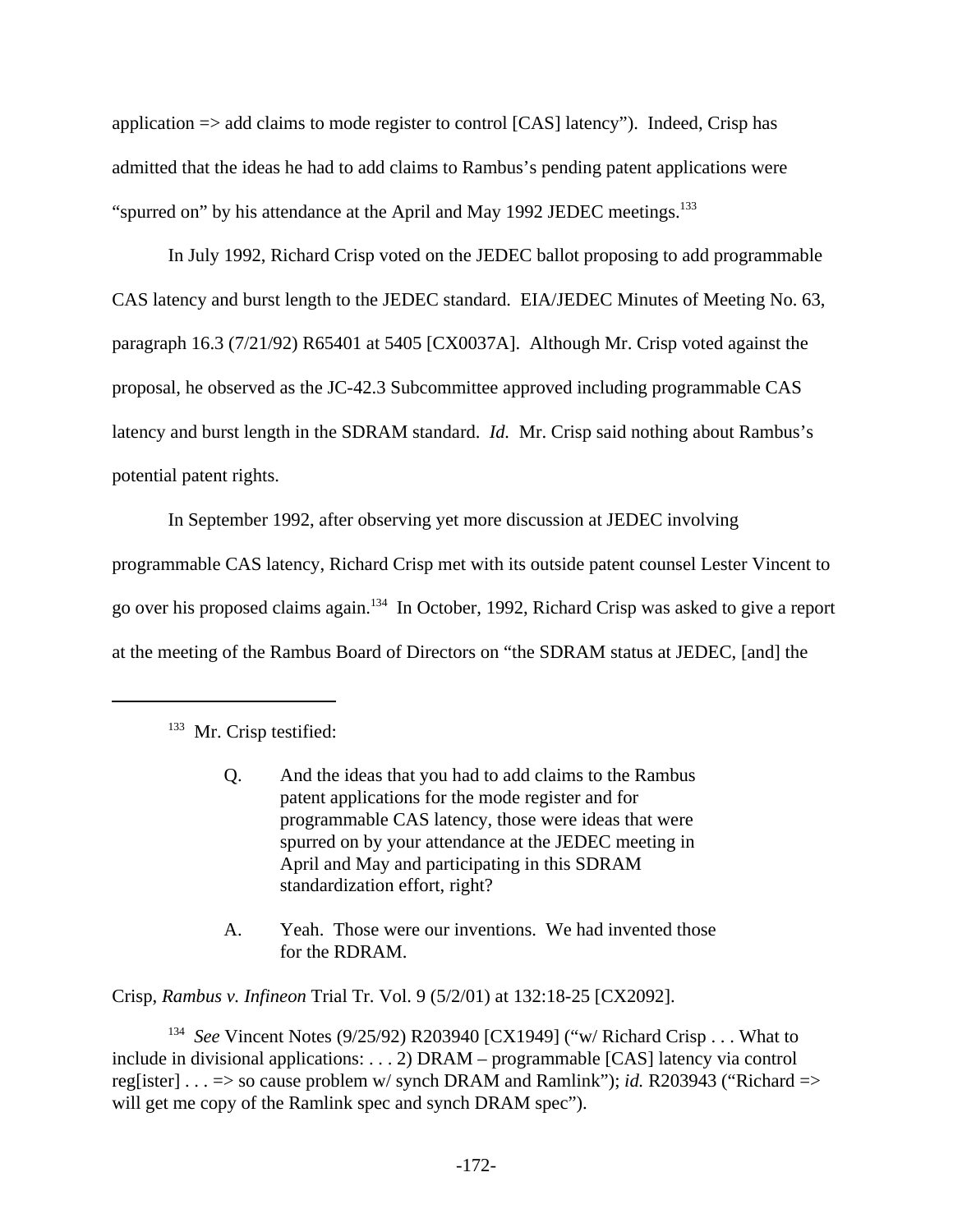Rambus patent strategy." Minutes of a Regular Meeting of the Board of Directors of Rambus, Inc. (10/22/92) R28106 at 107 [CX0606]. In November 1992, Lester Vincent met for two hours with Richard Crisp and Rambus founder and director Michael Farmwald regarding additional claims. Blakely, Sokoloff, Taylor & Zafman Time Sheets (1/31/93) V1321 at 1379 [CX1930] (entry for 11/05/92).

In December 1992, Rambus Vice President David Mooring accompanied Rambus engineer Billy Garrett to the JEDEC JC-42.3 meeting, and informed Rambus executives and others that JEDEC was likely to complete its SDRAM standard in early-to-mid 1993. Mooring E-Mail (12/11/92) R155815 [CX0685] ("The SDRAM features have almost consolidated. Probably March 93 for the consensus and June when the committee blesses the spec.").

In February 1993, Richard Crisp turned responsibility for pursuing additional claims over to Rambus engineer Fred Ware. In response to Mr. Ware's request for "a list of claims which were under consideration for addition to the original patent," Richard Crisp included as the first item in his list, "1) DRAM with programmable access [CAS] latency." Crisp E-Mail (2/9/93) R233742 [CX0686].

In March 1993, Billy Garrett attended the JEDEC meeting on behalf of Rambus and observed the JC-42.3 Subcommittee adopt the SDRAM standard, including the earlier-approved item incorporating programmable CAS latency and burst length into the standard. JC-42.3 Committee Minutes Meeting No. 66, ¶ 13 (3/3/93) JEDEC0015199 at 5211-212 [JX0015]. Shortly thereafter, Rambus, through its patent counsel Lester Vincent, filed a preliminary amendment with the Patent and Trademark Office. *See* Preliminary Amendment, Application No. 07/847,651 (5/17/93) R14106 [CX1458]. Reporting on this action, Fred Ware informed Richard Crisp and others at Rambus: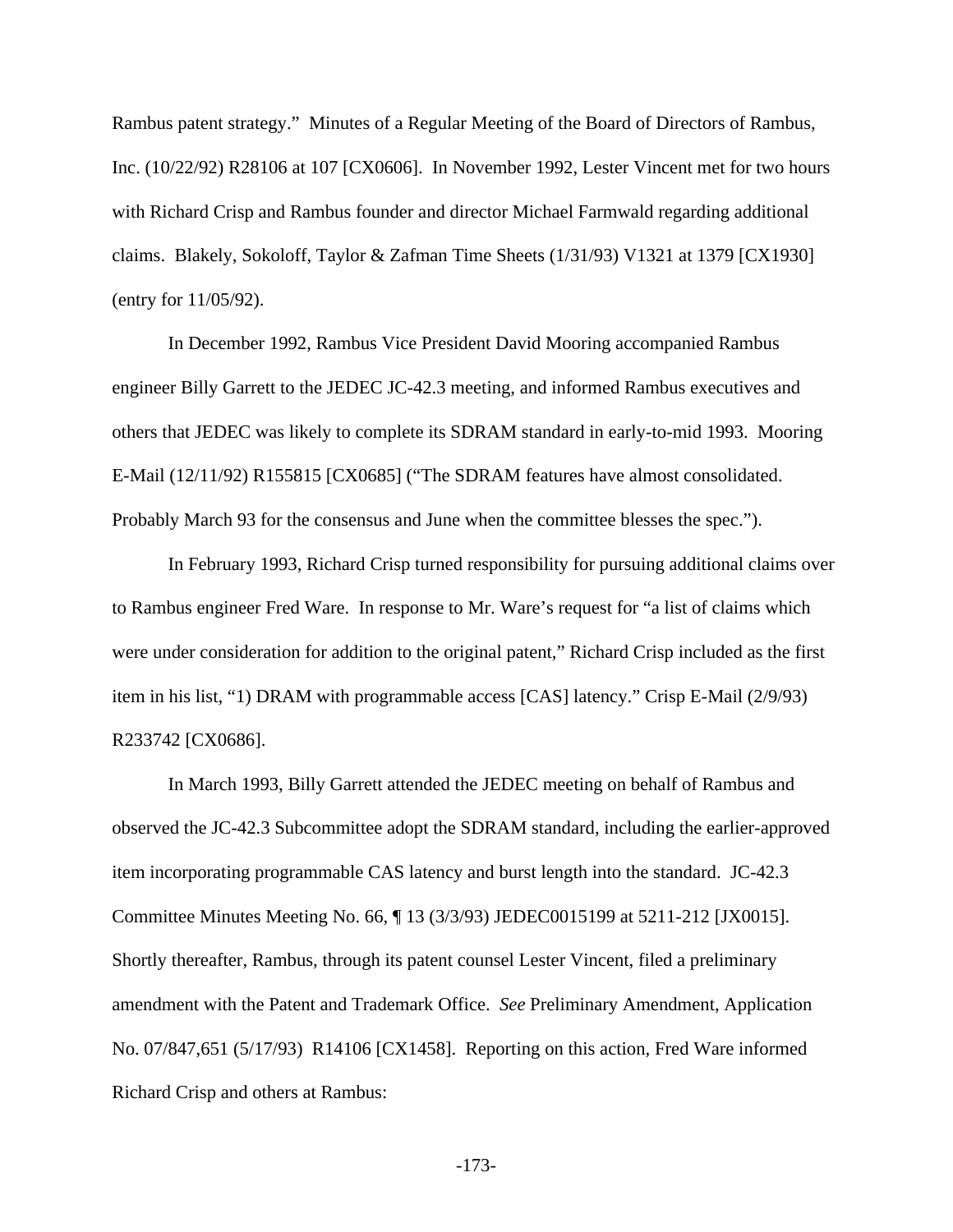The current status of the additional claims that we want to file on the original (P001) patent follows. . . . (1) Writable configuration register permitting programmable CAS latency. This claim has been written up and filed. This is directed against SDRAMs.

Ware E-Mail (6/18/93) R202996 [CX1959]. Rambus thereby acted to obtain patents that

covered JEDEC's SDRAM standard, though it later determined that the application had a flaw

that did not achieve the desired objective.<sup>135</sup>

After this application was filed, Rambus and Lester Vincent focused their efforts on

[T]he fundamental fact is this: when we got to JEDEC we saw that our inventions were being used by the standards, we tried, but failed, to protect ourselves by improving our patents. For periods of time we thought we had improved our patents to cover these technologies by filing applications that better understanding – in fact we failed.

Rambus Webcast Teleconference (6/20/02) FTC30003785 at 3804 [CX1901]. Regardless of this mistake, Rambus executives and employees at the time believed that its patent applications contained claims covering the on-going work at JEDEC. As Fred Ware, who was responsible for working with Lester Vincent to file the appropriate claims, testified:

> Q. . . . Is that correct that with respect to the programmable CAS latency claim . . . as far as you were concerned, and as far as you knew, Rambus had successfully asserted claims that were broad enough to cover SDRAMs? [Objection omitted.]

THE WITNESS: Yes, that's what I believed.

- Q . That was your intent; correct?
- A. Correct. Yes.

Ware, *Micron v. Rambus* Dep. Tr. (8/9/01) at 220:12-221:2 [CX2103]. This belief was sufficient to trigger a duty to disclose at JEDEC.

<sup>&</sup>lt;sup>135</sup> Rambus asserts that Lester Vincent inadvertently included a narrowing limitation in the claims of the '651 application that prevented them from covering the on-going JEDEC work. Indeed, Rambus trumpets this mistake as though it somehow absolves Rambus of any disclosure obligation: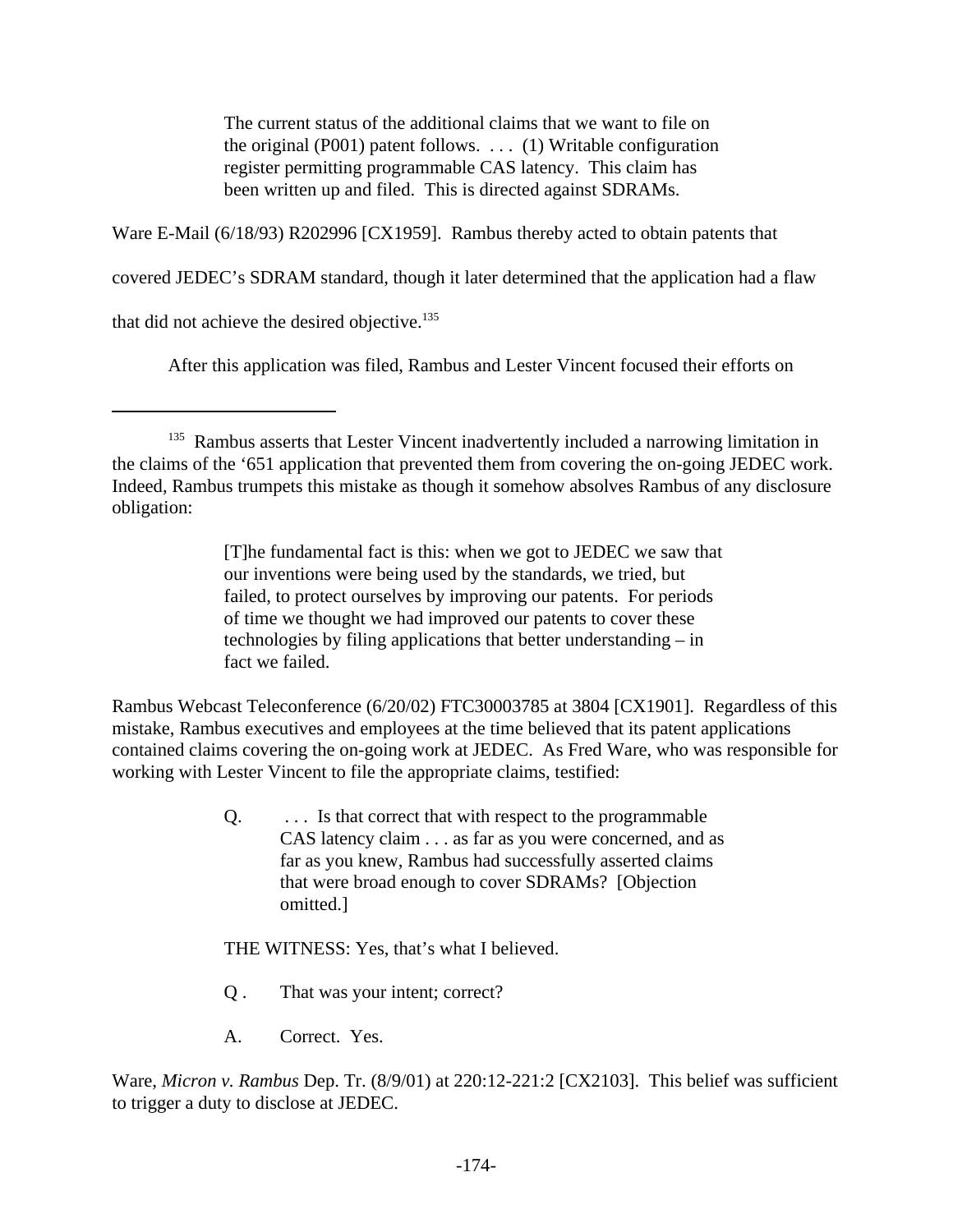drafting and filing claims covering other technologies. In late 1994, however, attention returned to programmable CAS latency and burst length, and in January 1995 Lester Vincent filed another preliminary amendment to one of Rambus's pending patent applications to ensure coverage of the programmable CAS latency and burst length features. See Amendment, Application No. 07/847,961 (1/6/95) R14454 at 456-457 [CX1470] (claim 151: "A computer system comprising: . . . at least one register operative to store information specifying a manner in which the semiconductor device is to respond to transaction requests received from the bus . . ."); *see also id.* at R14459-461 (claims 160, 164, 165). This time, Lester Vincent got it right; the new claims were not limited to Rambus's narrow bus architecture, and clearly covered programmable CAS latency and burst length as used in the JEDEC SDRAM standard. *See* Expert Report of Prof. Bruce L. Jacob (12/10/02) at 41-44[CX3081]; Rebuttal Expert Report of Prof. Bruce L. Jacob (1/31/03) at ¶¶ 4, 7-9 [CX3082]; Expert Report of Mark E. Nusbaum (12/9/02) at 27-30 [CX3080]; Rebuttal Expert Report of Mark E. Nusbaum (1/31/103) at 8-10 [CX3084].

Rambus withdrew its '961 application in June 1995, but three weeks later Lester Vincent filed another amendment to Rambus's follow-on application that also contained claims reading on programmable CAS latency as used in the JEDEC SDRAM standard. Preliminary Amendment, Application No. 08/469,490 (6/23/95) R14496 at 14502-504 [CX1476] (claims 183-185: "A computer system comprising . . . a semiconductor device comprising an access-time register operative to store a value indicative of an access time for the semiconductor device . . ."); *see also* Jacob Report (12/10/02) at 44-46 [CX3081]; Jacob Rebuttal (1/31/03) at ¶¶ 7-9 [CX3082]; Nusbaum Report (12/9/02) at 30-31 [CX3080]; Nusbaum Rebuttal (1/31/03) at 11-13 [CX3084].

In the latter half of 1995, Richard Crisp observed further work at JEDEC involving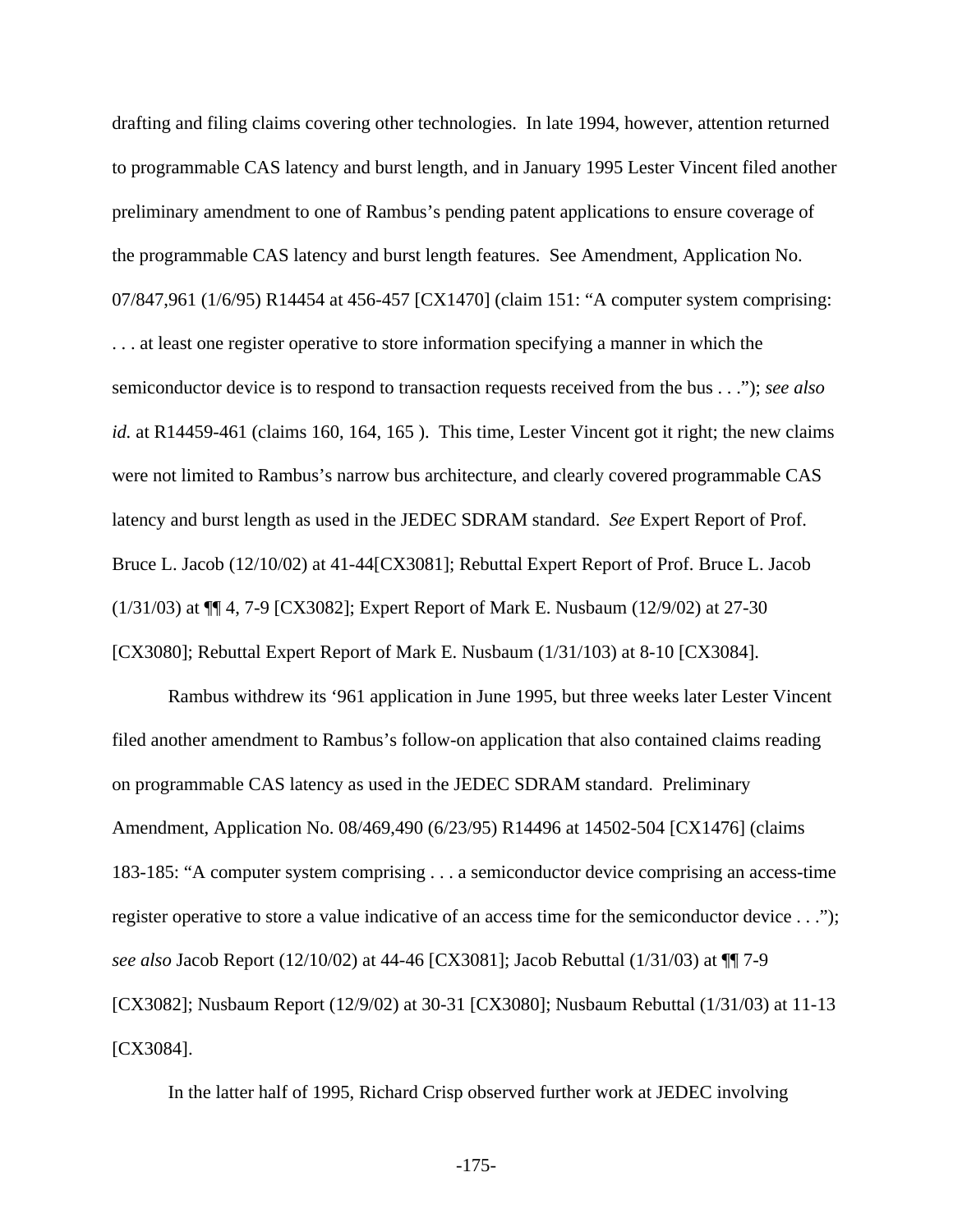programmable CAS latency and burst length. During that time period, there was a spirited debate among JEDEC members as to whether they should adopt a simplified standard, known as SDRAM Lite, that would either use fewer CAS latency and burst length values or eliminate programmability entirely and use fixed CAS latency and burst length. *See, e.g.*, Minutes of Meeting No. 76 (9/11/95) R66450 at 6455-56 [CX0091A]. Richard Crisp also observed work directed toward the standard for "Future SDRAM" (which later became known as the DDR SDRAM standard) involving programmable CAS latency and burst length. *See, e.g.*, Minutes of Meeting No. 77 (12/6/95) R66493 at 6513 [CX0098A] ("3.6.3 CAS Latency Survey Results").

Rambus clearly understood at the time that the claims contained in the '961 and '490 applications covered technology incorporated in JEDEC's SDRAM standard and proposed for use in JEDEC's Future (DDR) SDRAM standard. For example, at the May 1995 meeting of the JEDEC JC-42.3 Subcommittee, Chairman Gordon Kelley of IBM specifically asked Richard Crisp to "state whether or not Rambus knows of any patents especially ones we have that may read on" a presentation of SyncLink made at the JEDEC meeting. Crisp E-Mail (5/24/95) R69511 at 69583 [CX0711]. Crisp refused to answer. In his e-mail to Rambus executives, however, he stated: "As far as intellectual property issues go here are a few ideas: . . . 4. DRAM with programmable access [CAS] latency." *Id*.

Although JEDEC already had adopted its SDRAM standard, Rambus had an ongoing obligation to disclose relevant patents and applications. *See, e.g.*, JEDEC Manual of Organization and Procedure. JEP-21-I, Appendix F (10/00/93) JEDEC0009323 at 9351 [CX0208] ("By its terms, the EIA Patent Policy applies with equal force to situations involving: 1) the discovery of patents that may be required for use of a standard subsequent to its adoption . . ."). At no time did Rambus disclose to JEDEC that it was working with its lawyers to draft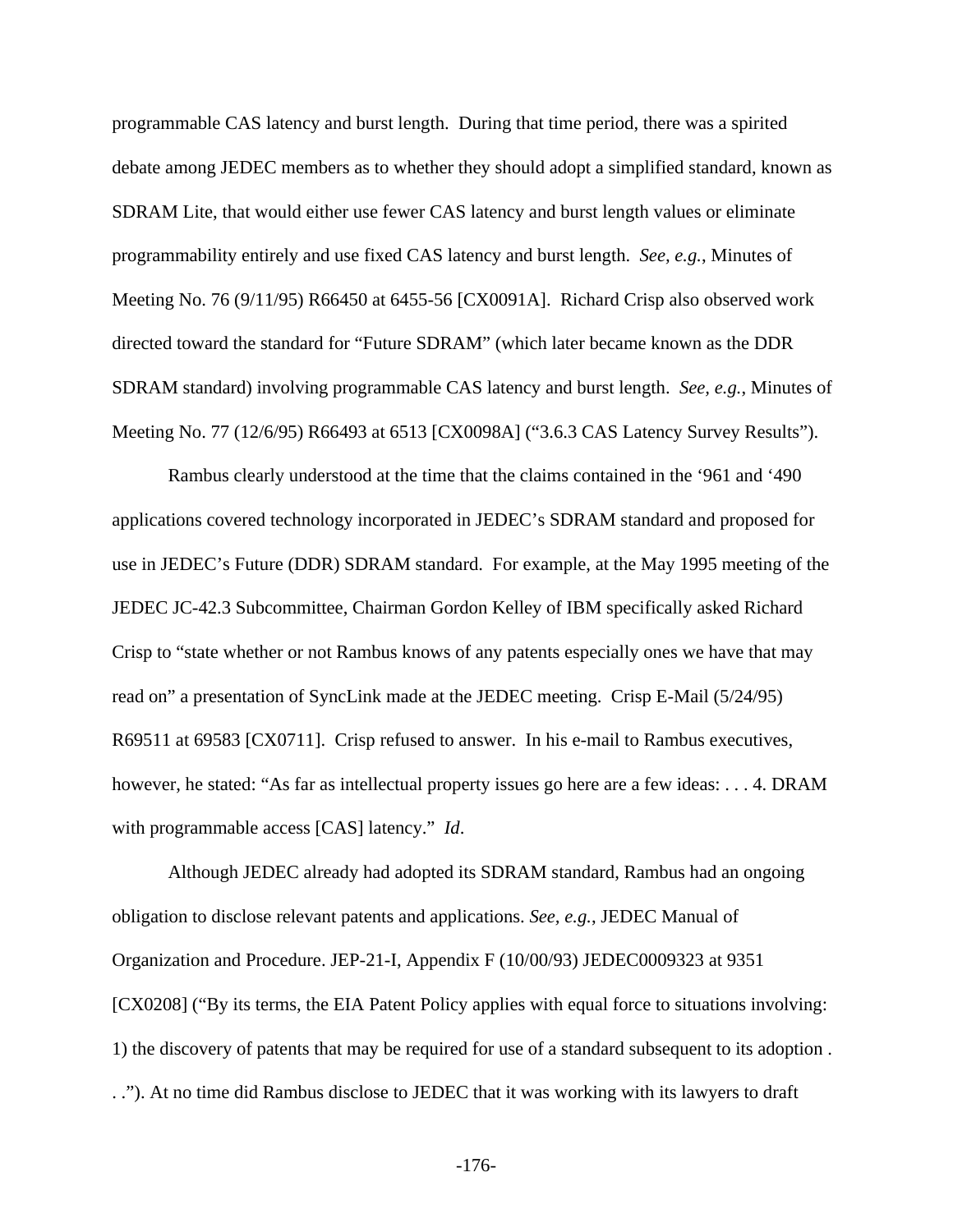claims to cover programmable CAS latency or burst length, or that it had it had such claims pending in applications before the Patent and Trademark Office.

### **(2) DDR Technology.**

Rambus also worked to perfect patent applications relating to on-going work involving other technologies that ultimately were incorporated into JEDEC's DDR SDRAM standard. In addition to programmable CAS latency and burst length, which were carried over from the SDRAM standard first adopted in the early 1990s, the DDR standard includes two additional technologies relevant here: The first is so-called "dual-edge clock" technology, which is a technology used to speed up data transfer along the memory bus, or pathway between the memory chip and the device in which it operates. The second is a form of technology intended to synchronize the timing of the memory chip and the device in which it operates, consisting of an on-chip delay lock loop circuit ("DLL"); a variant of this that also was considered by JEDEC was an on-chip phase lock loop circuit ("PLL"). Both dual-edge clock and on-chip DLL are technologies specified in the JEDEC standard and over which Rambus claims patent rights.

From the very first JEDEC meetings attended by Billy Garrett of Rambus in 1991, certain JEDEC members were proposing to use a technology called "toggle mode," which is the functional equivalent of dual-edge clocking technology. *See* Minutes Meeting No. 60 (12/4/91) JEDEC0014181 at 264 [JX0010] (IBM presentation comparing "Synchronous DRAM -vs- HST Toggle"); EIA/JEDEC Minutes Meeting No. 61 (2/27/92) JEDEC0014358 at 376 [JX0012] (item 312.1, "Toggle Mode"). By April 1992, IBM was proposing to combine its toggle-mode concept with other proposals for synchronous DRAMs to create what would have been an SDRAM with dual-edge clocking. *See* EIA/JEDEC Minutes Meeting No. 62, Attachment E (JEDEC Special Meeting, Apr. 9-10, 1992) (5/7/92) R65286 at 300-01 [CX0034A] (presentation of William

-177-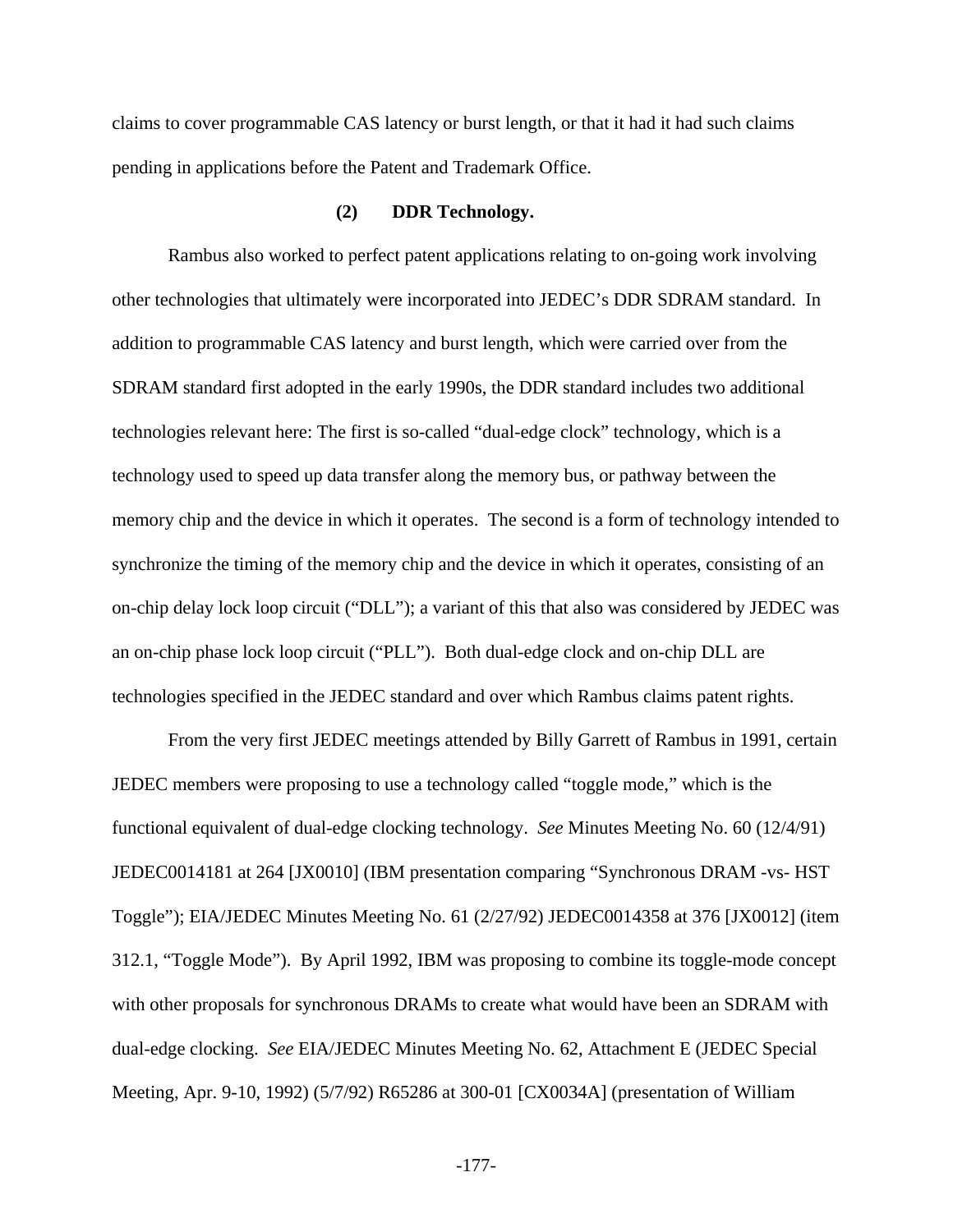Hardell of IBM, "dual clock edge").<sup>136</sup> However, a number of companies in the industry had difficulty generating symmetric clock signals (a prerequisite to implementing dual-edge clock technology), so JEDEC postponed consideration of a dual-edge clock, opting for a single-edge clock in its SDRAM standard, with a plan to revisit dual-edge-clock technology for its nextgeneration standard. *See* Sussman, *In the Matter of Rambus* Dep. Tr. (1/15/03) at 45:21-49:17. At no time during this consideration of possible dual-edge clock technologies for the firstgeneration SDRAM standard did Rambus disclose any potential intellectual property claims in this technology.

After learning that JEDEC had postponed consideration of dual-edge clock for the SDRAM standard, Rambus continued its efforts to add claims to its pending patent applications directed at the next generation of SDRAMs. In September 1994, Rambus filed an amendment containing claims covering dual-edge clock technology. *See* Preliminary Amendment, Application No. 08/222,646 (9/6/94) R15155 at 156 [CX1466] ("Please add the following new claims: 151. A dynamic random access memory (DRAM) . . . comprising . . . [a] receiver circuit for latching information received . . . in response to a rising edge of the clock signal and a falling edge of the clock signal."). As with all the other relevant applications, this application claimed a priority date dating back to the original 1989 '898 Rambus patent application.

Rambus, led by Richard Crisp working with Lester Vincent, also began in 1992 to add claims to Rambus's pending patent applications covering on-chip PLL/DLL, which Crisp thought

<sup>&</sup>lt;sup>136</sup> See also Crisp E-Mail (undated) R45724 [CX1708] ("The IBM folks (led by a contingent of three very sharp technical guys . . . ( . . . William Hardell and Mark Kellog [sic]) really contributed heavily to the discussion. The Hardell from Austin had a proposal for what was basically an asynchronous DRAM with a dual edge triggered output register.").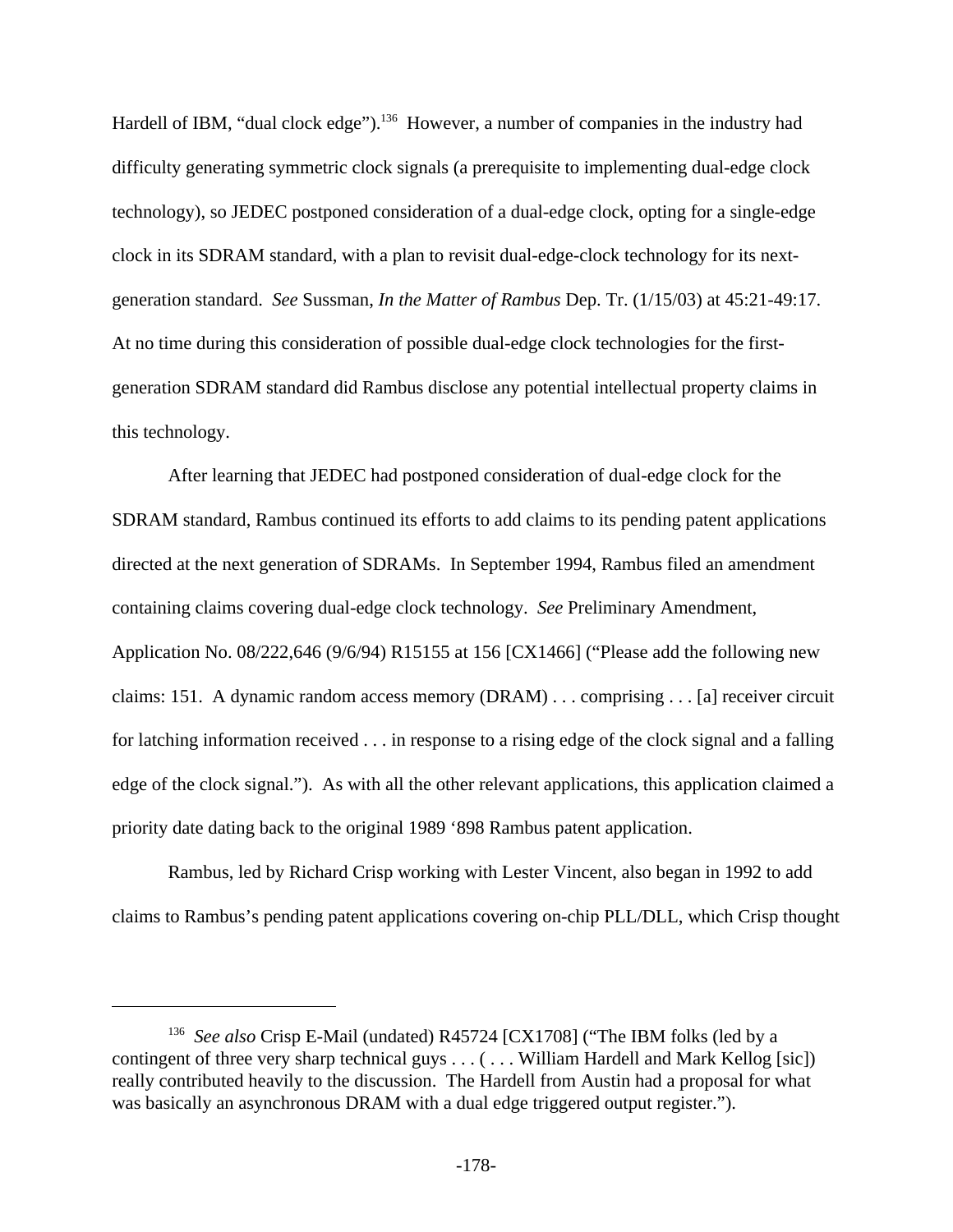JEDEC might try to use in the future.<sup>137</sup> Rambus ultimately filed an amendment in June 1993. *See* Preliminary Amendment, Application No. 07/847,692 (6/28/93) R12110 at 113 [CX1459] ("Add the following claims: 151. A memory device . . . comprising . . . a phase locked loop (PLL) coupled to the clock signal receiving circuit and the memory array.").

In the meantime, after JEDEC adopted the SDRAM standard in 1993, it began preliminary work to develop the next-generation standard, known at first as "Future SDRAM" or "Next Generation SDRAM," and ultimately as "DDR SDRAM." At the September 1994 JEDEC meeting, as part of this work, NEC gave a presentation proposing to include on-chip PLL in the next generation SDRAM standard.<sup>138</sup> Crisp recognized immediately the potential significance to Rambus of NEC's proposal. He wrote an e-mail to Rambus executives with the subject line, "NEC PROPOSES PLL ON SDRAM!!!" Crisp E-Mail (9/14/94) R69511 at 546 [CX0711]. In the text he explained that JEDEC "plan[s] on putting a PLL on board their SDRAMs . . . . Obviously we need to think about our position on this for potential discussion with NEC regarding patent issues here. . . . What is the exact status of the patent with the PLL claim?" *Id.* at R69546-47.139 As it turns out, NEC's proposal for use of on-chip PLL was covered by claim

<sup>&</sup>lt;sup>137</sup> See Vincent Notes (9/25/92) R203940 at 944 [CX1949] ("=> many different ways of designing PLL => want to cover concept of having concept [sic] of deskewing input"); Crisp, E-Mail (2/9/93) R233742 [CX0686] (including in the "list of claims which were under consideration for addition to the original patent" sent to Fred Ware "4) DRAM using PLL/DLL circuit to reduce input buffer skews"). Fred Ware confirmed Rambus's intentions to amend its patent claims to cover PLL/DLL. *See* Ware, E-Mail (6/18/93) R202996 [CX1959] (regarding the status of additional claims Rambus wanted to file, "(3) DRAM with PLL clock generation. This claim is partially written up. . . . This is directed against future SDRAMs and RamLink.").

<sup>138</sup> *See* JC-42.3 Committee Minutes Meeting No. 72 (9/13/94) R66143 at 189 [CX0074A] ("PLL Enable Mode . . . On-Chip-PLL Improves Access Time").

<sup>&</sup>lt;sup>139</sup> Crisp's e-mail set off a flurry of e-mails within Rambus. Allen Roberts responded, "So if we want to fight this one (after the claim is issued), we better stock up our legal warchest." Roberts E-Mail (embedded in Crisp E-Mail) (9/14/94) R233785 [CX0757]. Crisp responded: "It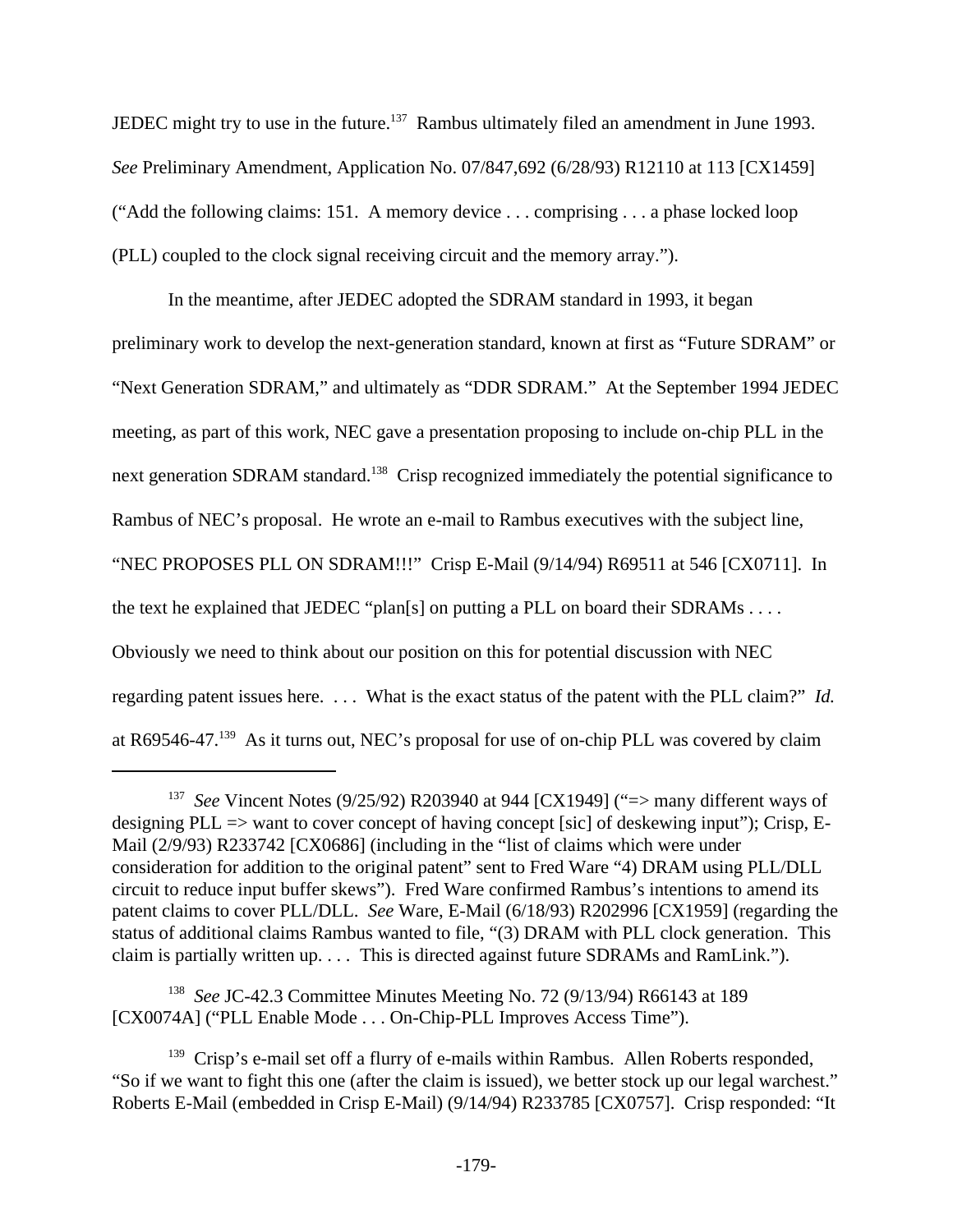151 in Rambus's '692 application, as amended in June 1993. *See* Jacob Expert Report (12/10/02) at 46-47 [CX3081]; Jacob Rebuttal Expert Report (1/31/03) ¶ 10 [CX3082]; Nusbaum Expert Report (12/9/02) at 36-37 [CX3080]; Nusbaum Rebuttal Expert Report (1/31/03) at 13 [CX3084]. Rambus, however, did not disclose to JEDEC this pending patent application.

During the latter part of 1995 and early 1996, work at JEDEC involving both dual-edge clock and on-chip PLL/DLL technology picked up. In May 1995, Hyundai (now Hynix), Mitsubishi, and TI presented proposals at JEDEC on a technology called SyncLink. One of the proposals involved a reference clock using "both edge[s] for input, positive edge for output." Minutes Meeting No. 75 (5/24/95) JEDEC0016433 at 544 [JX0026]. In September 1995, JEDEC decided to issue a survey ballot to gauge member interest in certain "next generation issues." Minutes Meeting No. 76 (9/11/95) R66450 at 456 [CX0091A]. Issues with strong support included "On-chip PLL/DLLs to reduce clock access time;" issues with mixed support included "Using both edges of the clock for sampling inputs." Minutes Meeting No. 77

Crisp E-Mail (10/25/94) R234245 [CX0763].

seems likely we will have to fight litigation at some point in the future. . . . I think it is very important to go after one we are certain we can win first." *Id.* The following month, license negotiations with Samsung raised the prospect that Rambus might feel compelled to grant Samsung (but not other companies) a license broad enough to permit Samsung to use Rambus technology not only for RDRAM, but also for other products in certain circumstances. Richard Crisp wrote to Rambus executives:

Why can't we sue for using a PLL on an SDRAM if we [are] granted that patent? . . . I've felt for some time that we need to hold this as one of our key technology patents. If it is allowed, we need to be able to collect on it. . . . I hope we would sue other companies, in particular those that are not licensed. For those that are licensed, I would like to see us collect a similar royalty as for RDRAMs.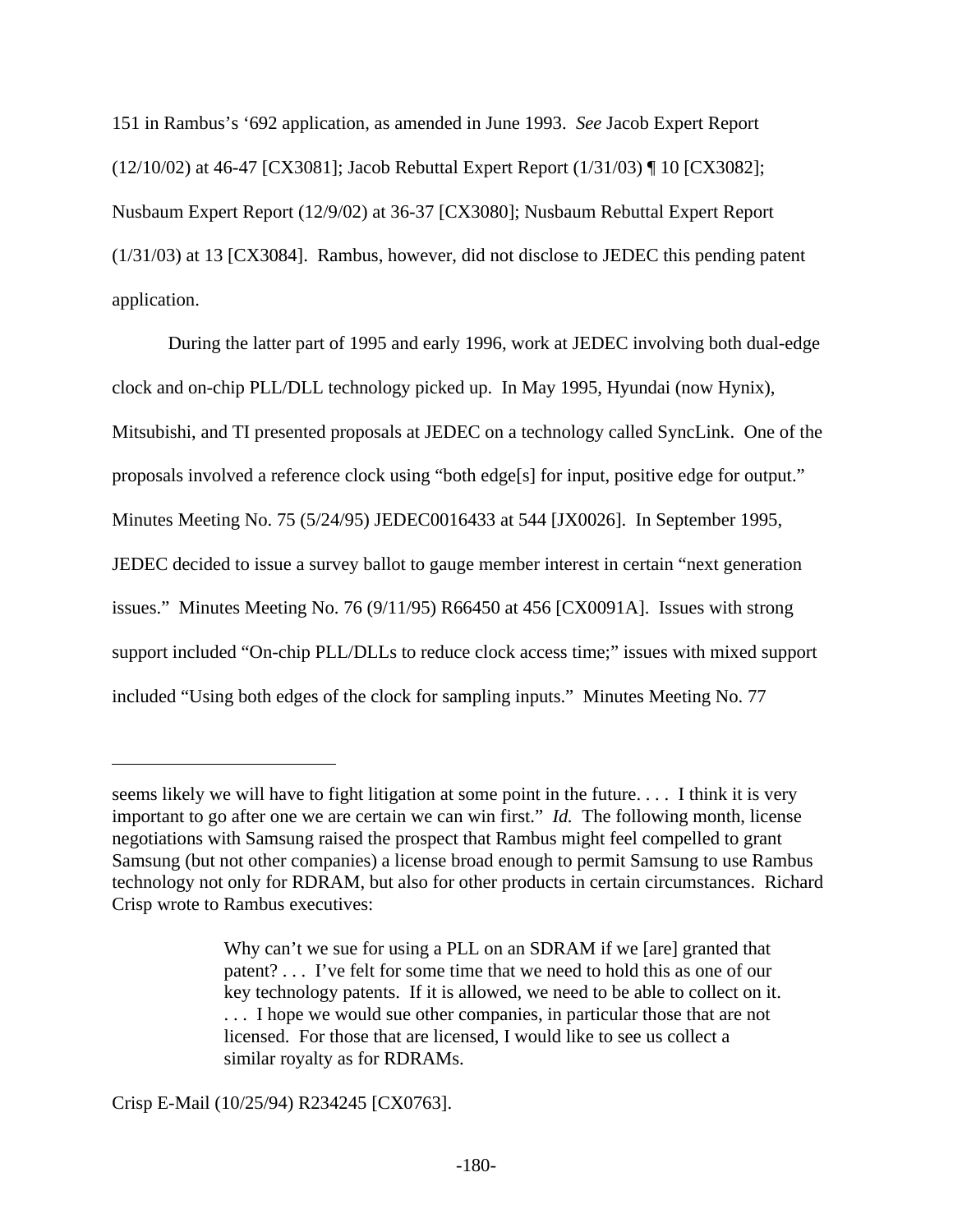$(12/6/95)$  R66493 at 510 [CX0098A].<sup>140</sup> Subsequently, at JEDEC meetings in early 1996, the organization heard a series of presentations incorporating dual-edge clock and on-chip PLL/DLL technologies, as explained above. Technology in several of these proposals, including the dualedge clock proposal in March 1996, were covered by claims in Rambus's pending '646 application. *See* Jacob Expert Report (12/10/02) at 50-51 [CX3081]; Nusbaum Expert Report (12/9/02) at 41-42 [CX3080].

During this time, Rambus continued its efforts to broaden its patents to ensure that they would cover future generations of SDRAM. In February 1996, Rambus in-house counsel Diepenbrock met with its outside patent lawyer Vincent to discuss, among other topics, adding more claims covering delay lock loops. Vincent Notes (2/5/96) R204207 at 208-09 [CX2001]. In early 1996, Rambus also learned that the '646 application had formally issued as U.S. Patent No. 5,513,327. *See* Vincent Letter (5/10/96) R171630 [CX2010]. On June 17, the day on which Rambus formally withdrew from JEDEC, Mr. Diepenbrock requested from Mr. Vincent a legal opinion on the enforcement readiness of the '327 patent, thus taking a principal formal step to ensure that a patent is ready to be asserted against an alleged infringer. Diepenbrock Letter (6/17/96) R204363 at 364 [CX0889].

In short, throughout the time it was a member of JEDEC, Rambus knew it had patents and patent applications relevant to the standards under consideration at JEDEC. But rather than disclosing, Rambus worked to perfect its claims over the standards and prepare for infringement litigation against those who adopted the standards.

<sup>&</sup>lt;sup>140</sup> At this meeting, Mosaid (a JEDEC member that engaged in technology development and licensing) announced that it had a pending patent application relating to on-chip DLL, but noted that "it was a particular implementation and may not be required to use the standard." *Id*. at R66495.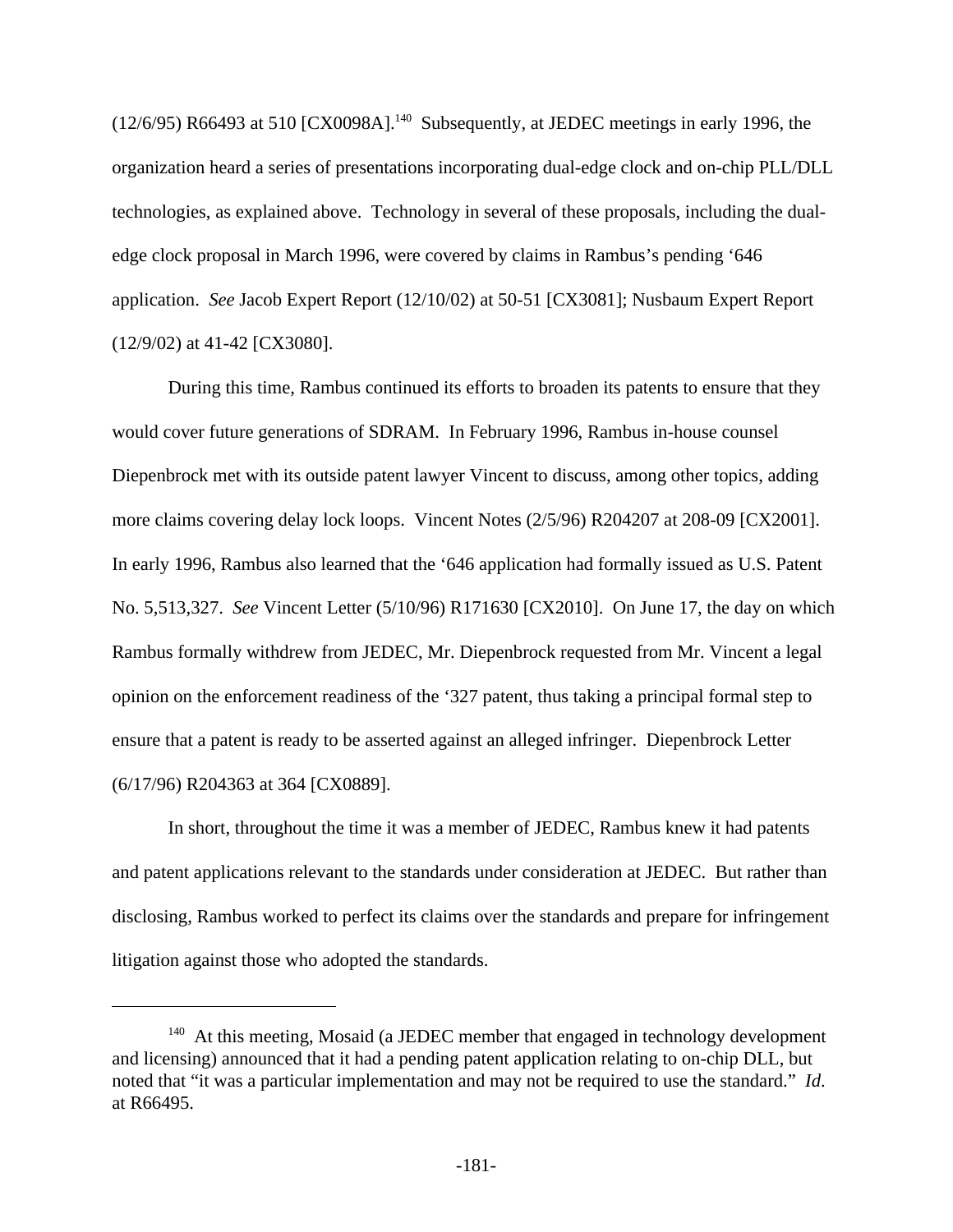### **c. Rambus Made Limited and Misleading Disclosures.**

Throughout the entire time of its involvement in JEDEC, Rambus never informed JEDEC that the technologies it had adopted or was considering for adoption into JEDEC standards were covered by Rambus intellectual property. Rambus did not disclose that it had patents that covered the SDRAM technologies of programmable CAS latency and programmable burst length. It did not reveal its patent applications covering on-chip PLL/DLL and dual-edge clock, which were later incorporated in the DDR standard and issued as patents. As Richard Crisp bluntly testified:

- Q. Did you ever stand up in JEDEC in the four years that you attended meetings and watch the SDRAM standardization, did you ever stand up and say, Stop doing this; I own it?
- A. No, I never said that.
- Q. You never told them that?
- A. That's correct.

Crisp, *Rambus v. Infineon* Trail Tr. Vol. 9 (5/2/01) at 148:20-149:1 [CX2092]. In short, Rambus never disclosed the existence of patents or patent applications. Indeed, it has already been presumptively established that Rambus did not disclose any patents or patent applications relevant to the JEDEC standards. *See* Adverse Inference Order at 8 (Rebuttable Presumption 2).

Rambus's misleading conduct was not limited to silence in the face of a disclosure obligation, however. Rambus did speak, in order to allay concerns about the scope of its intellectual property, and did so in a manner that misled JEDEC and its members. At a JEDEC meeting in September 1993, Rambus disclosed its '703 patent to JEDEC. Rambus knew, however, that the patent did not relate to any work going on in the JEDEC committee. *See* Crisp, *Rambus v. Infineon* Trial. Tr. Vol. 9 (5/2/01) at 198:3-6 [CX2092] ("Q: But you characterized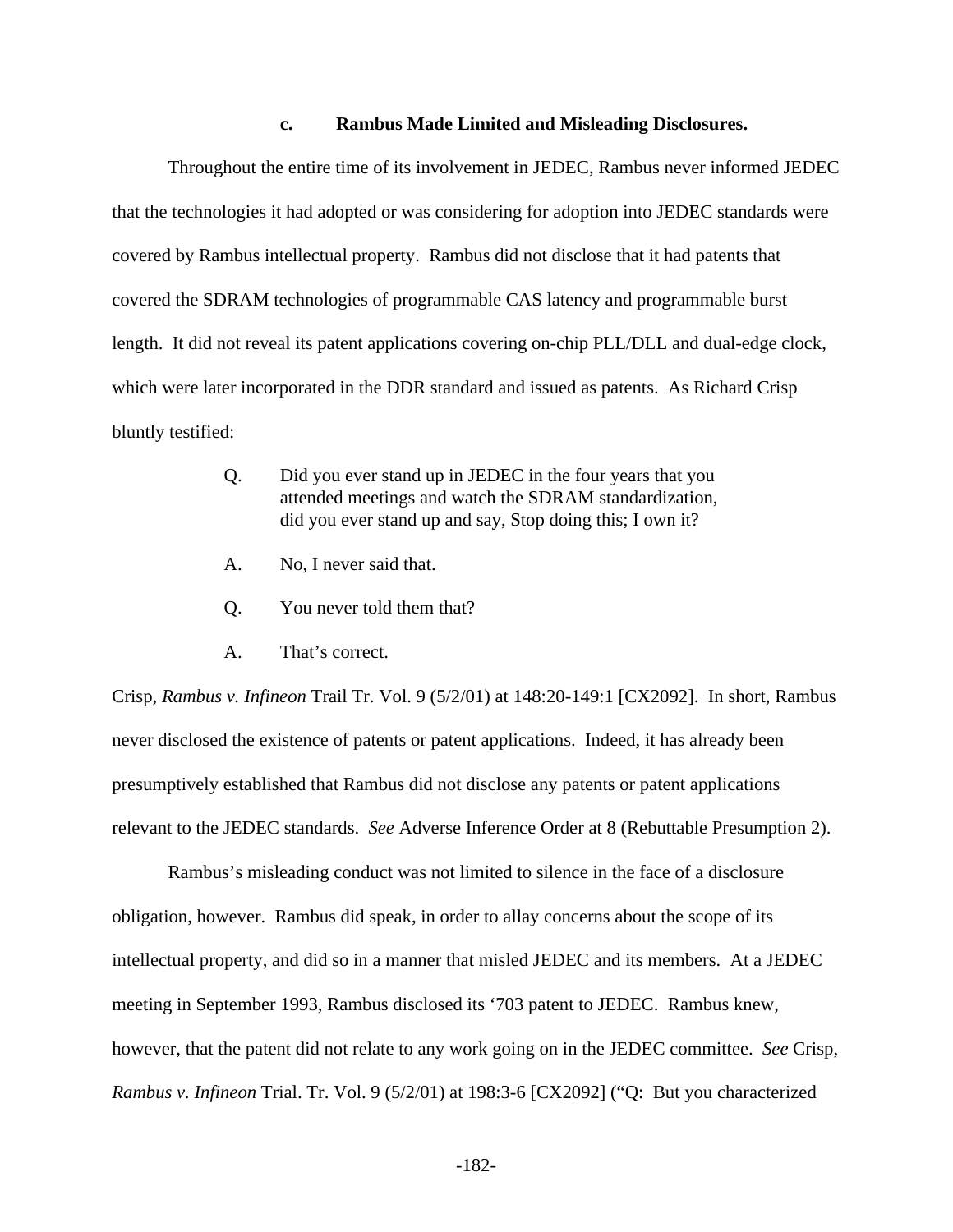[the '703 patent] at your deposition as being totally unrelated to JEDEC's SDRAM work, right? A: I think I did, yes."). By disclosing this irrelevant patent (the irrelevance of which was not immediately known to JEDEC), Rambus actively led JEDEC's membership to believe that Rambus was disclosing patents in compliance with JEDEC rules, and that it had told the "whole truth," by disclosing all relevant patents.

Later, at the JEDEC meeting in September 1995, Crisp, on behalf of Rambus, failed to respond directly to Gordon Kelley's question as to whether Rambus had patent rights relating to the SyncLink presentations at JEDEC. As Crisp subsequently acknowledged to his colleagues at Rambus, he successfully defused concerns his non-response created among JEDEC's members by "remind[ing] them that we have actually reported a patent to the committee in the past." Crisp E-Mail (9/11/95) R69511 at 676-77 [CX0711]. Crisp's statement to Rambus not only avoided disclosing relevant patents and applications, it also led JEDEC's members to believe that Rambus was willing to disclose relevant patents, if it possessed any, but had nothing to disclose.

Finally, Rambus disclosed a number of patents in June 1996, contained in a lengthy list submitted when it resigned from JEDEC. Absent from this list, however, was the critical '327 patent, which contained the claims covering dual-edge clock. *See* Crisp Letter (6/17/96) I140022 at 023 [CX0887]. Indeed, the '327 patent was Rambus's sole issued patent relevant to JEDEC's work. Also missing from this list was any mention of specific patent applications containing claims covering JEDEC's work. *See id.* These incomplete, misleading disclosures of irrelevant patents served to reinforce the impression Rambus sought to make upon JEDEC's members: that Rambus did not have any patents or patent applications relevant to JEDEC's work.

Rambus's affirmatively misleading conduct did not cease when Rambus withdrew from JEDEC. For years thereafter, Rambus continued to conceal the patent-related information that it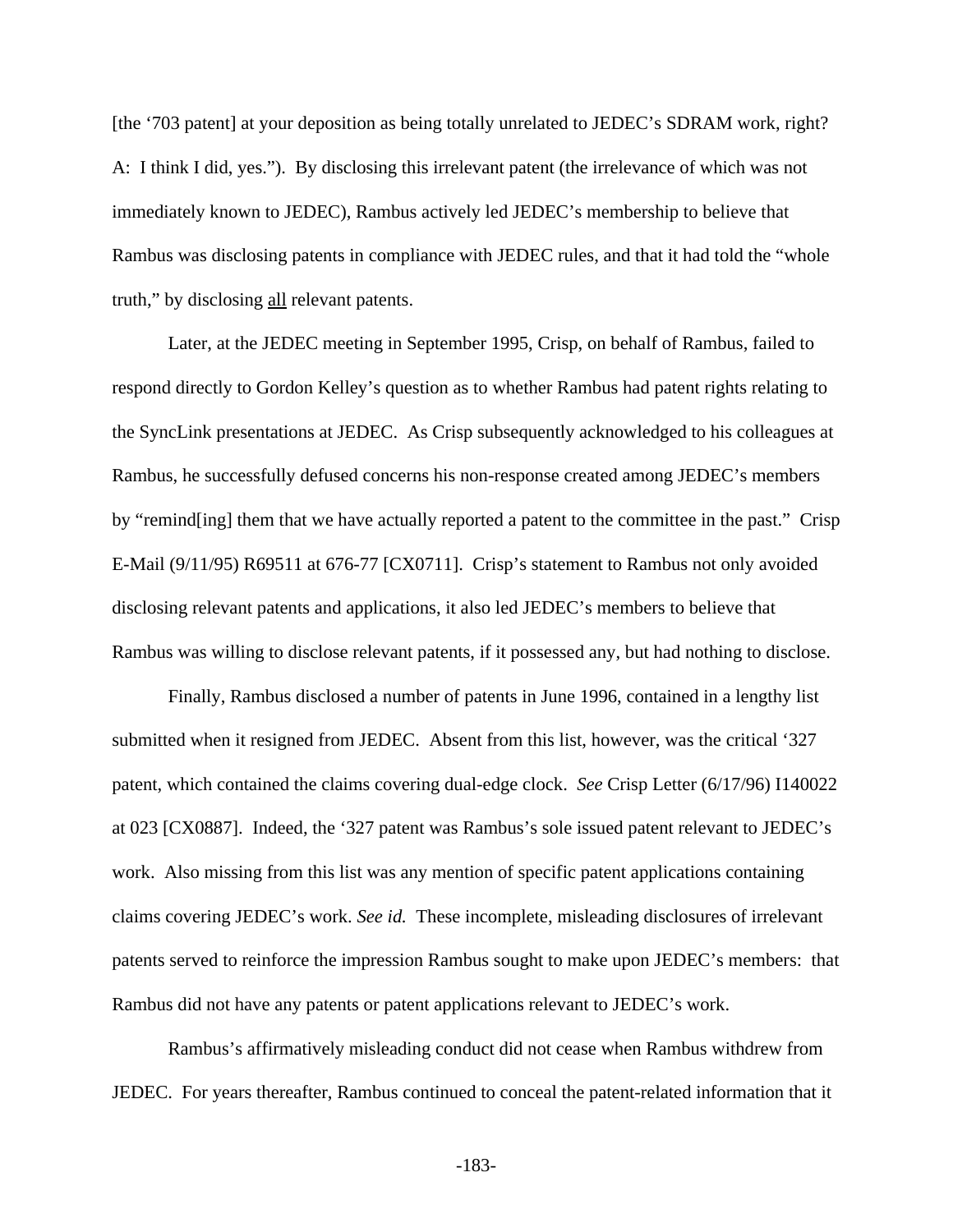had wrongfully withheld from JEDEC, and it purposely conveyed misleading messages in the press and elsewhere in an effort to squelch suspicions that Rambus might possess patents rights covering aspects of the JEDEC standards. *See, e.g.*, Karp E-Mail (1/10/98) R233882 [CX0988] ("I am very uncomfortable with any public statements regarding who or what infringes our patents."); Clarke E-Mail (8/15/97) R233869 [CX0948] (re: "Rambus Confidential: Approved Q&A for Latest Patent...Q3: Do Double Data Rate (DDR) SDRAMs use this patent? A: We don't know yet. No DDR products exist for us to evaluate."). Rambus's continued failure to inform JEDEC of its patents prevented JEDEC and its members from reversing course before irrevocably committing and being locked into the standards it promulgated.

### **d. Rambus's Misrepresentations Were Intentional.**

Documentary evidence will demonstrate that Rambus followed a cold, calculated decision not to disclose its relevant patents or applications at JEDEC. For example, when Chairman Gordon Kelley specifically asked Mr. Crisp to state whether Rambus had patent rights relating to the SyncLink presentations at the May 1995 JEDEC meeting, Mr. Crisp wrote to high-level Rambus executives that "If it is not a really key issue . . . then I think it makes no sense to alert them to a potential problem they easily can work around . . . we may not want to make it easy for all to figure out what we have especially if nothing looks really strong." Crisp E-Mail (5/24/95) R155869 at 873-74 [CX0794]; *see also* Crisp E-Mail (9/23/95) R233837 at 838 [CX0837] ("As time passed some of the patents issued and then we have not really made the committees aware of this fact . . . . It seems to me that we should re-evaluate our position relative to what we decide to keep quiet about, and what we say we have."). Even after leaving JEDEC, Rambus continued with its carefully orchestrated, strategic silence. As CEO Geoff Tate instructed employees: "do \*NOT\* tell customers/partners that we feel DDR may infringe [Rambus patents]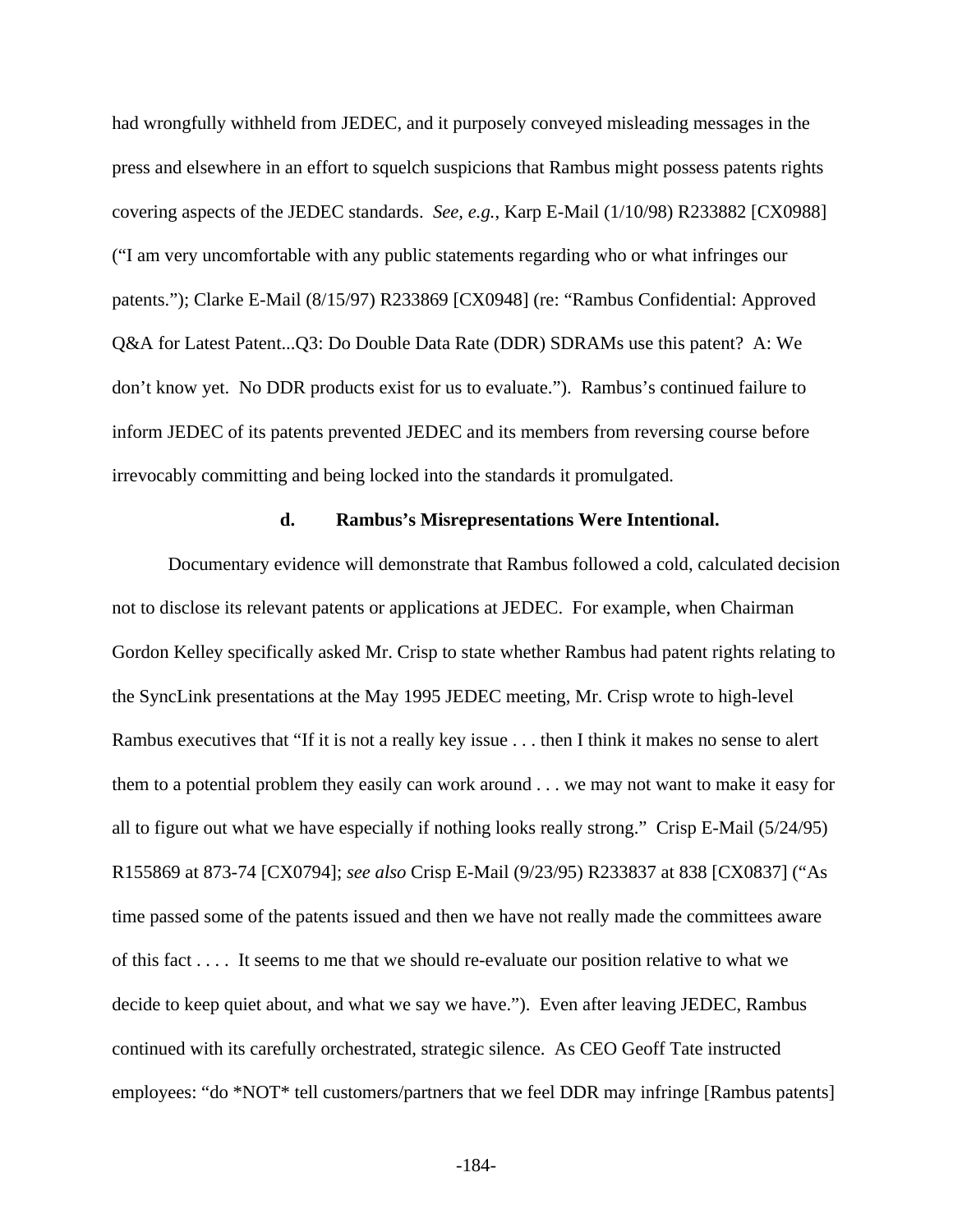– our leverage is better to wait." Tate E-Mail (2/2/97) R200497 [CX0919]. Rambus's actions (or, in most instances, inactions) were unquestionably intentional, with a specific intent to hide the truth from JEDEC and its members.

Rambus may not hide behind its claims that it was not immediately aware of the scope of its intellectual property. If changed factual circumstances render a previous statement false, the speaker is obliged to correct that earlier statement, even if it was initially made without intent to defraud. *See Ware v. Scott*, 257 S.E.2d 855, 858 (Va. 1979). Courts have therefore recognized that one who has made a statement that becomes misleading by reason of intervening circumstances is under a duty to make corrective disclosure if another is relying on the misleading statement. *Koch v. Williams*, 193 Cal. App. 2d 537, 541 (Cal. App. 4 Dist. 1961) ("One who learns that his statements, even if thought to be true when made, have become false through a change in circumstances, has the duty before his statements are acted on to disclose the new conditions to the party relying on his original representations."); *see also Donovan v. Aeolian Co.*, 200 N.E. 815 (N.Y. 1936) (piano seller created fraudulent misrepresentation by failing to disclose that piano sold from showroom floor was actually used, not new; where conduct creates "mistaken belief" then seller is "under a duty to speak to correct mistaken impression"). Rambus's duty to correct the misperceptions created by its omissions and deceptively incomplete disclosures did not terminate when it left JEDEC. Indeed, it left JEDEC members with a demonstrably false impression that Rambus did not correct until it began to seek royalty payments for practicing its patents in 1999.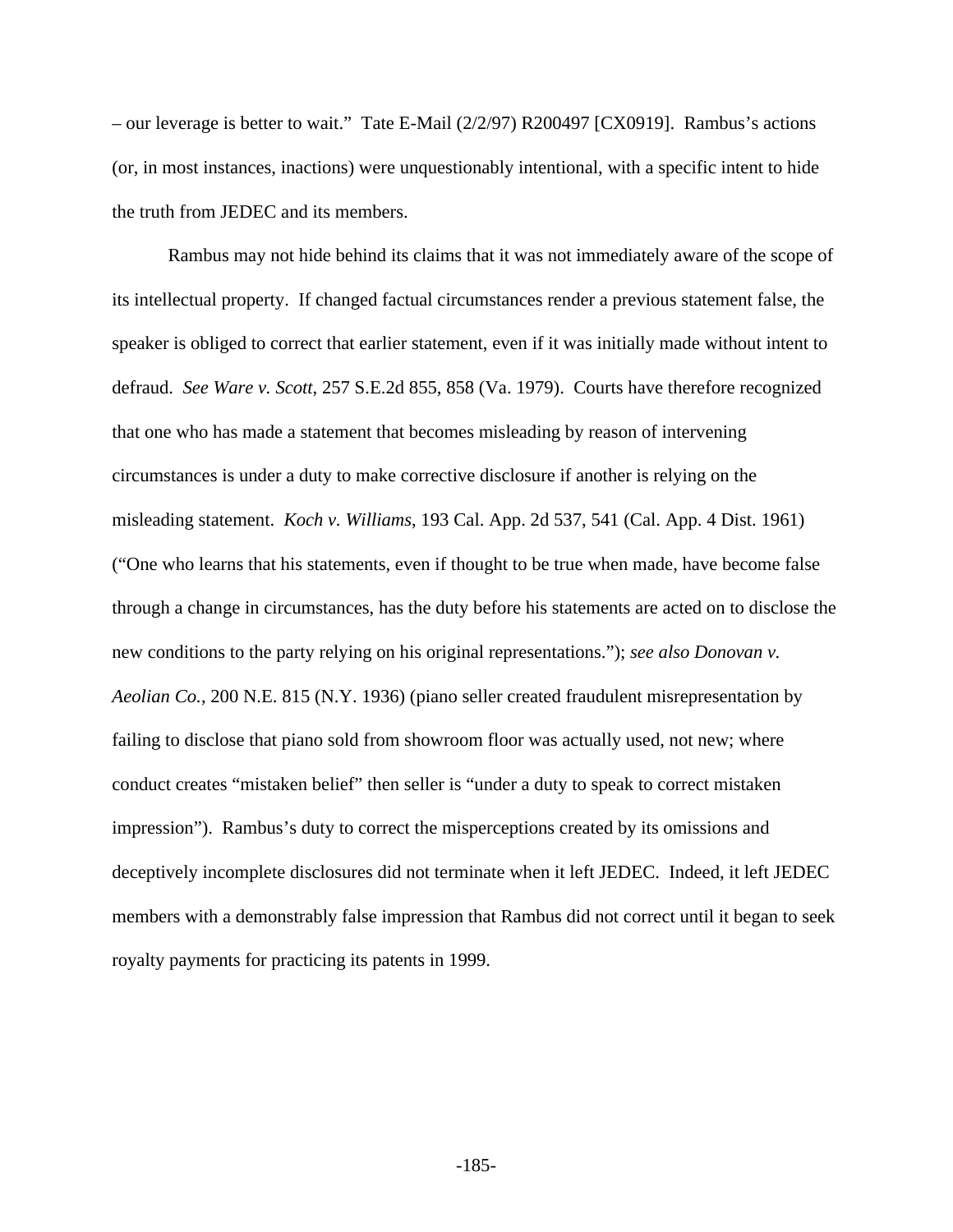## **e. JEDEC and Its Members Relied upon Rambus's Silence and Incomplete Disclosures.**

As Allied Tube establishes, where a defendant, with the purpose "of achieving an anticompetitive result," "subvert[s]," "undermines[s]," and "violate[s] the integrity" of a standard-setting association's processes, "literal compliance with a standard-setting organization's rules" will not serve "as a shield to protect such conduct from antitrust liability." *Allied Tube*, 817 F.2d at 941. In this case, Rambus subverted JEDEC's "open" standards process through a pattern of conduct that was fundamentally misleading and that had the effect of depriving JEDEC of critical information that it needed in order to fulfill a core organizational objective  $-$  i.e., the objective of avoiding, where possible, the establishment of standards incorporating patents or pending patents known to JEDEC's members. Moreover, as discussed below, Rambus engaged in this pattern of conduct with a clear anticompetitive intent – namely, the intent to eliminate, or at a minimum limit, competition from a competing DRAM design. Although Complaint Counsel submits that, in this context, it is not necessary to prove that Rambus's deceptive conduct satisfies the elements of common-law fraud, as noted in the following discussion, principles of fraud law help to bolster the conclusion that Rambus's actions were deceptive, and did have the effect of subverting JEDEC's process. We note, in this regard, that Courts – without requiring technical proof of the elements of fraud – have imposed antitrust liability based on deceptive or misleading conduct leading to anticompetitive market effects. *See* cases cited *supra*, n.110.

It is well established that a false representation can be demonstrated by showing, *inter alia*, "affirmative misrepresentations" and "omission" or "concealment." *Bank of Montreal*, 193 F.3d at 827; *accord Allen Realty Corp. v. Holbert*, 318 S.E.2d 592, 597 (Va. 1984)

-186-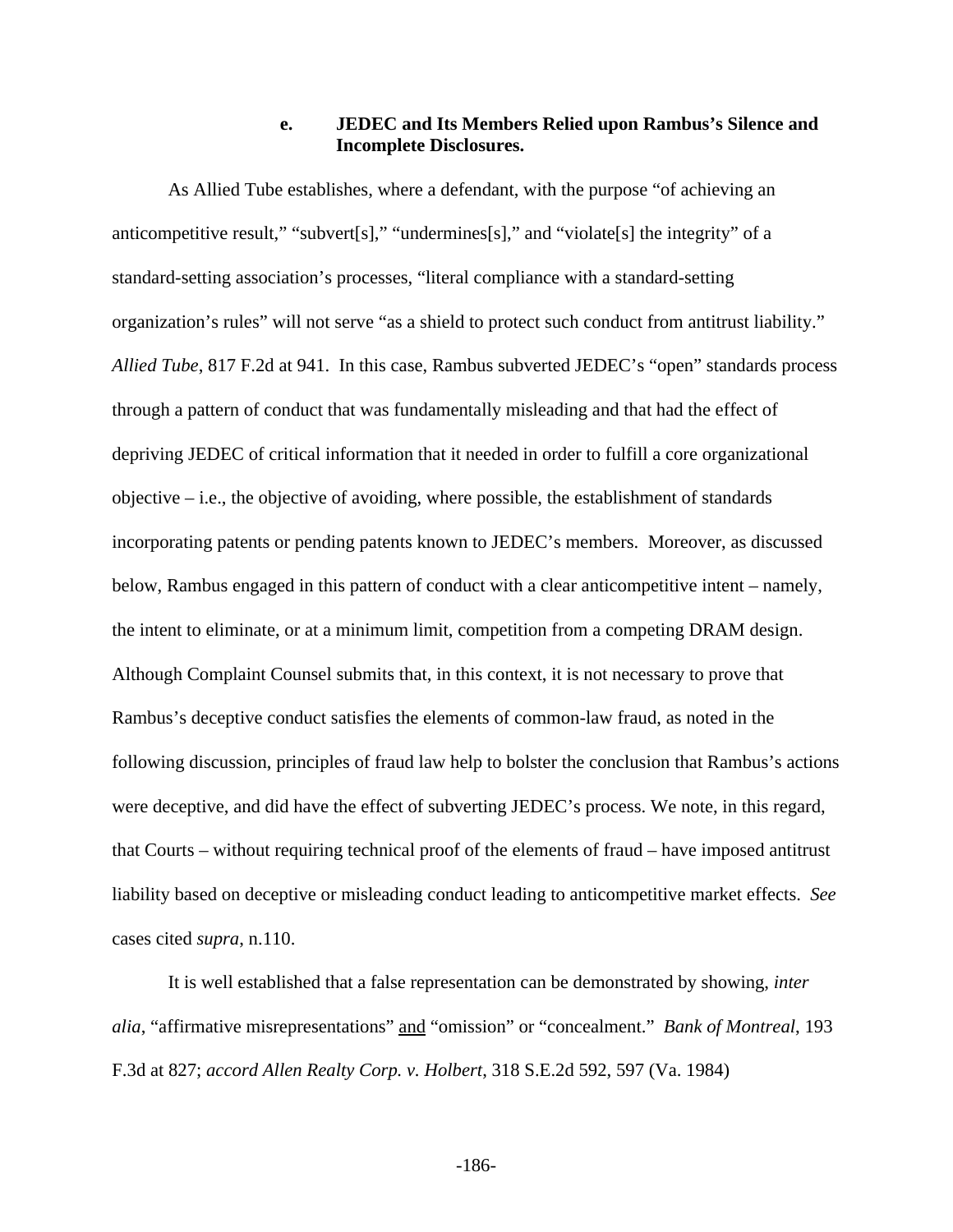("Concealment of a material fact by one who knows that the other party is acting upon the assumption that the fact does not exist constitutes actionable fraud."). Indeed, nondisclosure or concealment may be misleading when, among other circumstances, "the defendant makes partial representations but also suppresses some material facts." *Wilkins v. National Broadcasting Corp.*, 71 Cal. App. 4th 1066, 1082 (1999); *see also Meade v. Cedarapids, Inc.*, 164 F.3d 1218, 1222 (9th Cir. 1999) ("One who makes a representation that is misleading because it is in the nature of a 'half-truth' assumes the obligation to make a full and fair disclosure of the whole truth.") (quoting *Gregory v. Novak*, 855 P.2d 1142, 1144 (Or. Ct. App. 1993)); *United States v. Keplinger*, 776 F.2d 678, 697 (7th Cir. 1985) ("Omissions or concealment of material information can constitute fraud . . . without proof of a duty to disclose the information pursuant to a specific statute or regulation."). Rambus engaged in misleading conduct of both types. First, it failed to disclose in the face of a duty to do so. Second, it made misleading partial disclosures and diversionary statements that were intended to (and succeeded in) persuade JEDEC and its members that Rambus did not have patents or patent applications that covered the technologies under consideration.

Rambus's participation in JEDEC alone indicated to others that it agreed to comply with the organization's rules. Indeed, Rambus continued to attend JEDEC meetings, yet never explicitly disavowed an intention to comply with JEDEC's rules. Rambus, while itself plotting internally not to disclose intellectual property relevant to the standards under consideration, never informed JEDEC of its true intentions. Rambus's failure to disavow compliance with the JEDEC policy merely set the stage, however, for its later non-disclosures and partial, misleading disclosures.

Through the manner in which it participated in JEDEC, Rambus reinforced, in the minds

-187-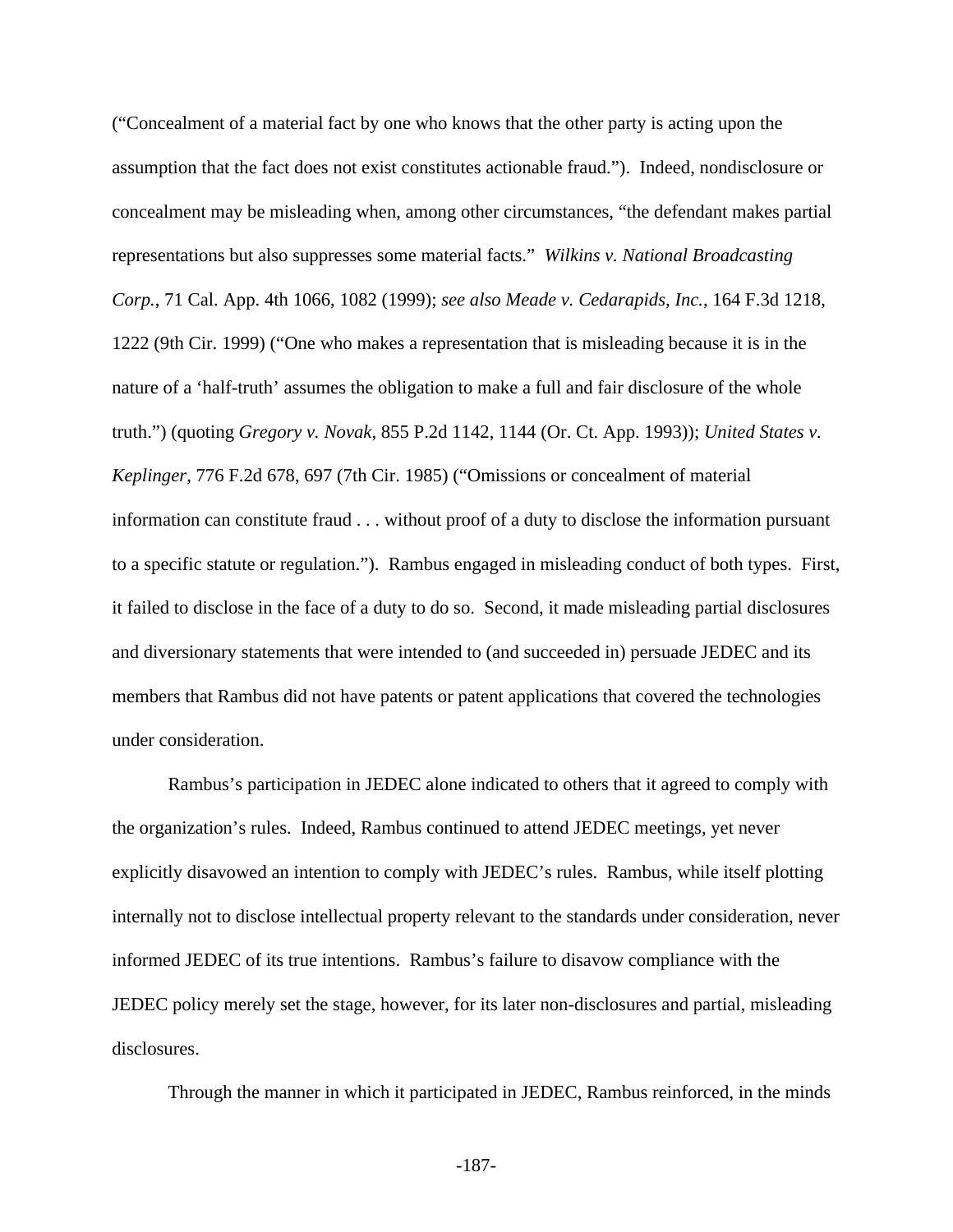of other JEDEC members, the expectation that it would "play by the rules." Crisp E-Mail  $(6/13/95)$  R69511 at 614 [CX0711]. The following affirmative acts — among others — served to reinforce the misleading impression that Rambus could be trusted to make appropriate patented-related disclosures:

- (1) In 1992, Rambus voted "no" on several ballot items relating to the work of JEDEC's JC-42.3 subcommittee, and then he later explained the basis for his "no" votes:
- (2) in September 1993, Rambus disclosed to the JC-42.3 subcommittee the fact that Rambus had recently obtained a new patent – U.S. Patent No. 5,423,703 ("'703 patent'");
- (3) in September 1995, Rambus read a letter to the JC-42.3 subcommittee purporting to respond to patent-related issues pertaining to the SyncLink technology, which was the subject of a presentation at a previous JC-42.3 meeting, in May 1995; and,
- (4) in June 1996, when it withdrew from JEDEC, Rambus provided an additional letter that, among other things, purported to list all of the patents that had been issued to Rambus by that date.

These actions, taken together with Rambus's very presence at JEDEC, served to convey the impression that Rambus was a full-fledged participant in JEDEC, and that it could be trusted to abide by the obligations associated with JEDEC membership. This in itself was misleading, since Rambus privately knew that it had no intention of complying with such obligations. Yet these actions were made all the more misleading as a result of Richard Crisp's efforts to draw attention to Rambus's past JEDEC participation in an effort to assuage concerns about potential Rambus patent claims relevant to the SyncLink technology. Rambus's message conveyed not only a misleading impression regarding its patent portfolio, but also a misrepresentation about its compliance with JEDEC's patent policy. In simple words, the message Mr. Crisp sought to convey was: You can trust us. If we have something to disclose, we will do so, just as we have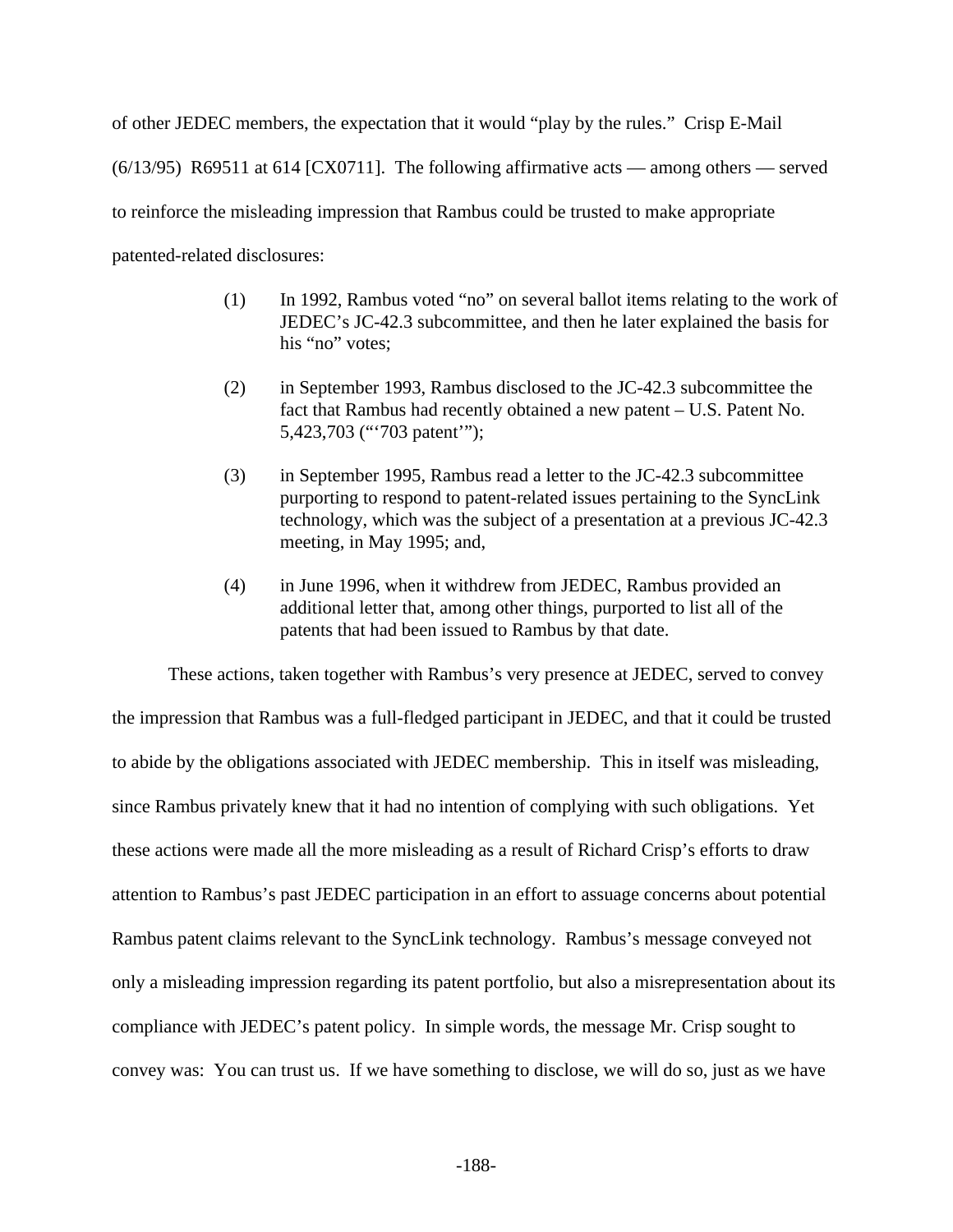done before. This could not have more fundamentally mischaracterized Rambus's true plans.

 Rambus has previously contended that members of JEDEC were aware that Rambus had patents that potentially related to the technologies under consideration for inclusion in the SDRAM standard, and therefore it was not reasonable for them to have relied on Rambus's nondisclosure. Where a defendant throws another person "off guard" or "diverts" that person from learning the truth, however, reliance is readily justified. *See Bank of Montreal*, 193 F.3d at 830; *Hitachi Credit*, 166 F.3d at 629 ("A buyer may therefore recover for fraud if the seller does or says anything to divert the buyer 'from making the inquiries and examination which a prudent man ought to make.'"). Thus, even with possible knowledge that Rambus patents may have covered the technologies under consideration, any suspicions "were allayed by [Rambus's] subsequent reassurances," which would entitle JEDEC members to rely upon them. *Garrett v. Perry*, 346 P.2d 758, 760 (Cal. 1959)*.* This is particularly true because Rambus had "superior knowledge" of the relevant facts. *Id.*

Any suspicions that JEDEC members may have had about Rambus's patents were allayed by Rambus's failure to inform JEDEC that it did, in fact, have patent rights that potentially covered the technologies under consideration at JEDEC, and by other affirmatively misleading conduct by Rambus. "[T]he receipt of some unfavorable information [does not] preclude" reliance when "suspicions . . . arising from the information [a party] has obtained upon his investigations were allayed by defendant's subsequent reassurances." *Garrett*, 346 P.2d at 760. Indeed, "one 'must not say or do anything to throw another off his guard or to divert him from making the inquiries and examination which a prudent man ought to make.'" *Wells v. Wells*, 401 S.E.2d 891, 893 (Va. App. 1991) (quoting *Horner v. Ahern*, 153 S.E.2d 216, 219 (Va. 1967)); *see Hitachi Credit*, 166 F.3d at 629 (quoting *Horner*); *see also United States v. Autuori*, 212 F.3d

-189-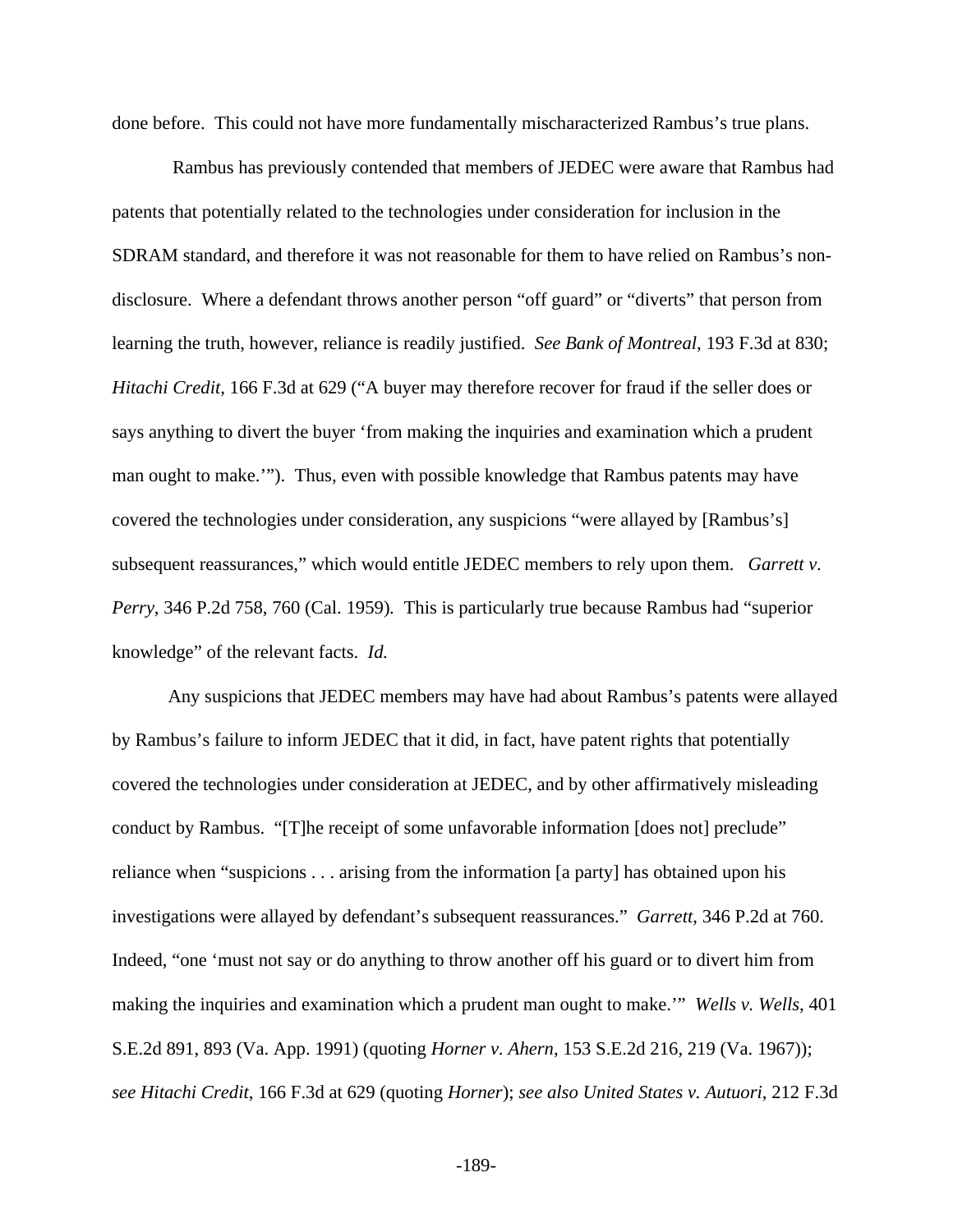105, 119 (2d Cir. 2000) ("A duty to disclose can also arise in a situation where a defendant makes partial or ambiguous statements that require further disclosure in order to avoid being misleading.") (citing *Remington Rand Corp. v. Amsterdam-Rotterdam Bank, N.V.*, 68 F.3d 1478, 1484 (2d Cir. 1995)). In short, JEDEC and its members did, and were permitted to, rely upon Rambus's misrepresentations about its patent portfolio.

# **(3) Rambus's Deceptive Conduct Has Not Been Excused by the Federal Circuit's** *Infineon* **Ruling.**

The ruling in the Court of Appeals for the Federal Circuit in *Infineon*<sup>141</sup> — much discussed in motions in this case — in no way limits or undermines Complaint Counsel's proof of deceptive conduct. That court's conclusion that Rambus did not engage in fraud is not binding by collateral estoppel or *res judicata* principles on the Commission or Complaint Counsel, who were not a party to that proceeding. *Parklane Hosiery Co., Inc. v. Shore*, 439 U.S. 322 (1979) (neither res judicata nor collateral estoppel binds a person who was not a party to the proceeding in which the ruling was rendered). Furthermore, "collateral estoppel . . . simply does not apply against the government." *United States v. Mendoza*, 464 U.S. 154, 162 (1984). Indeed, the *Infineon* ruling, though addressing the same underlying conduct, is only marginally relevant to this case because (among other things) the ruling involved a different issue of law, a more limited factual record, and a different standard of proof than pertains here.<sup>142</sup>

<sup>141</sup> *Rambus Inc. v. Infineon Technologies AG*, 318 F.3d 1081 (Fed. Cir. 2003), *affirming in part, reversing in part, vacating in part, and remanding Rambus Inc. v. Infineon Technologies AG*, 164 F.Supp.2d 743 (E.D.Va. 2001).

<sup>&</sup>lt;sup>142</sup> Complaint Counsel's previous motions seeking to invoke collateral estoppel to bar Rambus from relitigating issues it lost in that litigation are in no way inconsistent with this position. Rambus, unlike Complaint Counsel, had a full opportunity to litigate many issues relating to fraud in the *Infineon* litigation, and is appropriately bound to its previous losses.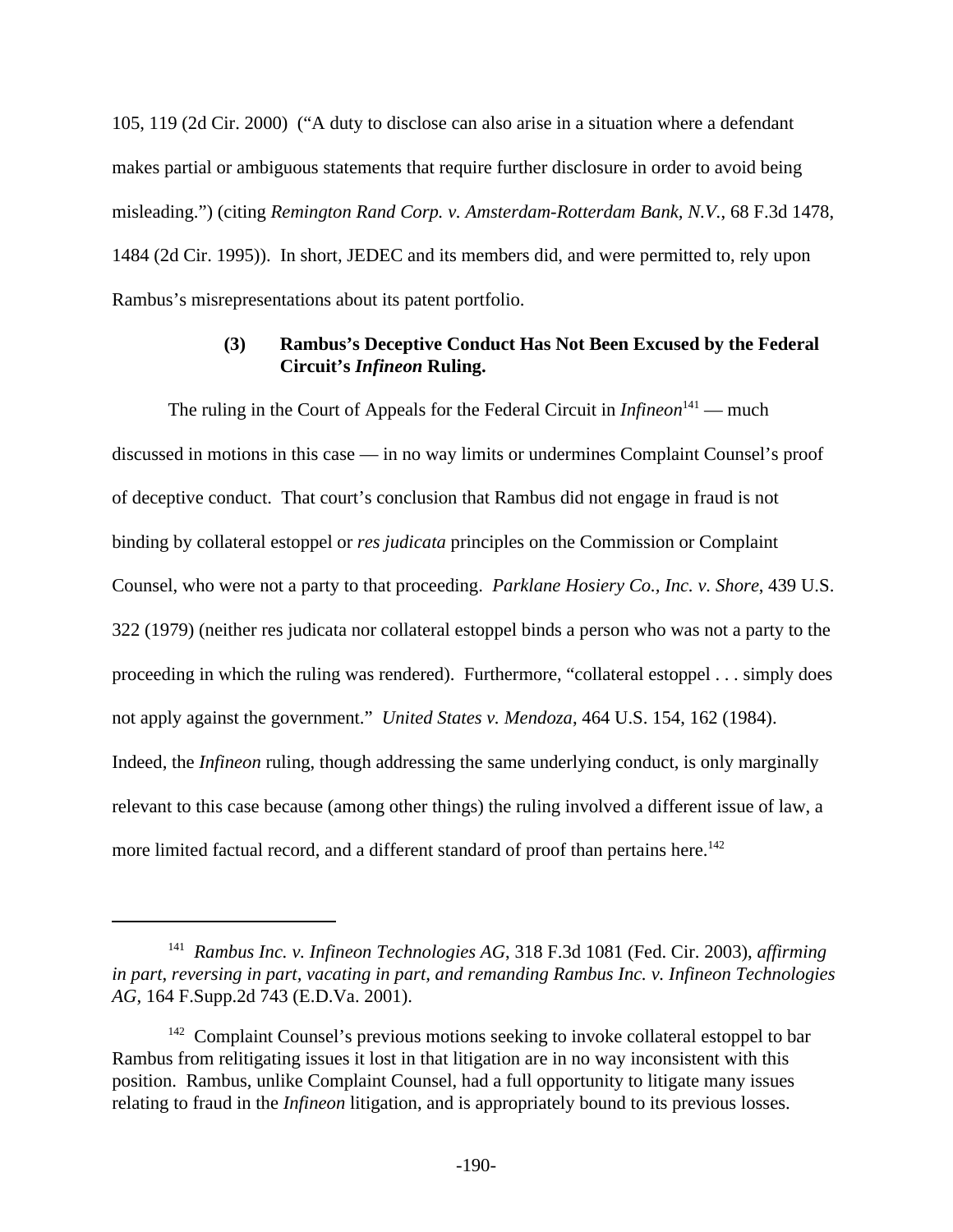The *Infineon* case differs, however, in at least two critical respects from this one. First, both the district court decision and the court of appeals decision rest expressly on an interpretation of the Virginia law of fraud, not on antitrust law principles pertaining to the subversion of the standard-setting process for anticompetitive gain. Second, the ruling rests on an interpretation of the JEDEC rules alone. The ruling makes no attempt even to consider the possibility that Rambus might have complied with the literal requirements of the JEDEC rules but nonetheless subverted the purposes of JEDEC for anticompetitive ends – the conduct explicitly recognized by the Supreme Court as the basis for antitrust liability in *Allied Tube*. 143 Given the different legal standards and more limited factual record, Complaint Counsel's case should not be undermined by the Federal Circuit ruling.

It is particularly appropriate not to hold the *Infineon* court's conclusions against Complaint Counsel in the circumstances here. Infineon litigated its fraud claims in the context of a patent-infringement suit filed by Rambus. Infineon, understandably, was reluctant to submit any proof which might have the effect of demonstrating that Rambus's patents in fact do cover, or "read on," the JEDEC standards. Complaint Counsel, on the other hand, has no reason to show such reluctance in submitting proof concerning the scope and coverage of Rambus's patents. The different litigation incentives facing Infineon render the holding against it of limited relevance to Complaint Counsel's case.

Finally, even if the *Infineon* ruling is deemed to have relevance, Complaint Counsel will

<sup>&</sup>lt;sup>143</sup> This is particularly true with respect to its holding on DDR, which rested on a conclusion that Rambus had no obligations of disclosure until formal work was begun with respect to DDR. As explained above Rambus failed to disclose DDR technology when it was under consideration for inclusion in SDRAM, and never corrected the misimpression that it did not have relevant patents once DDR began to be considered formally.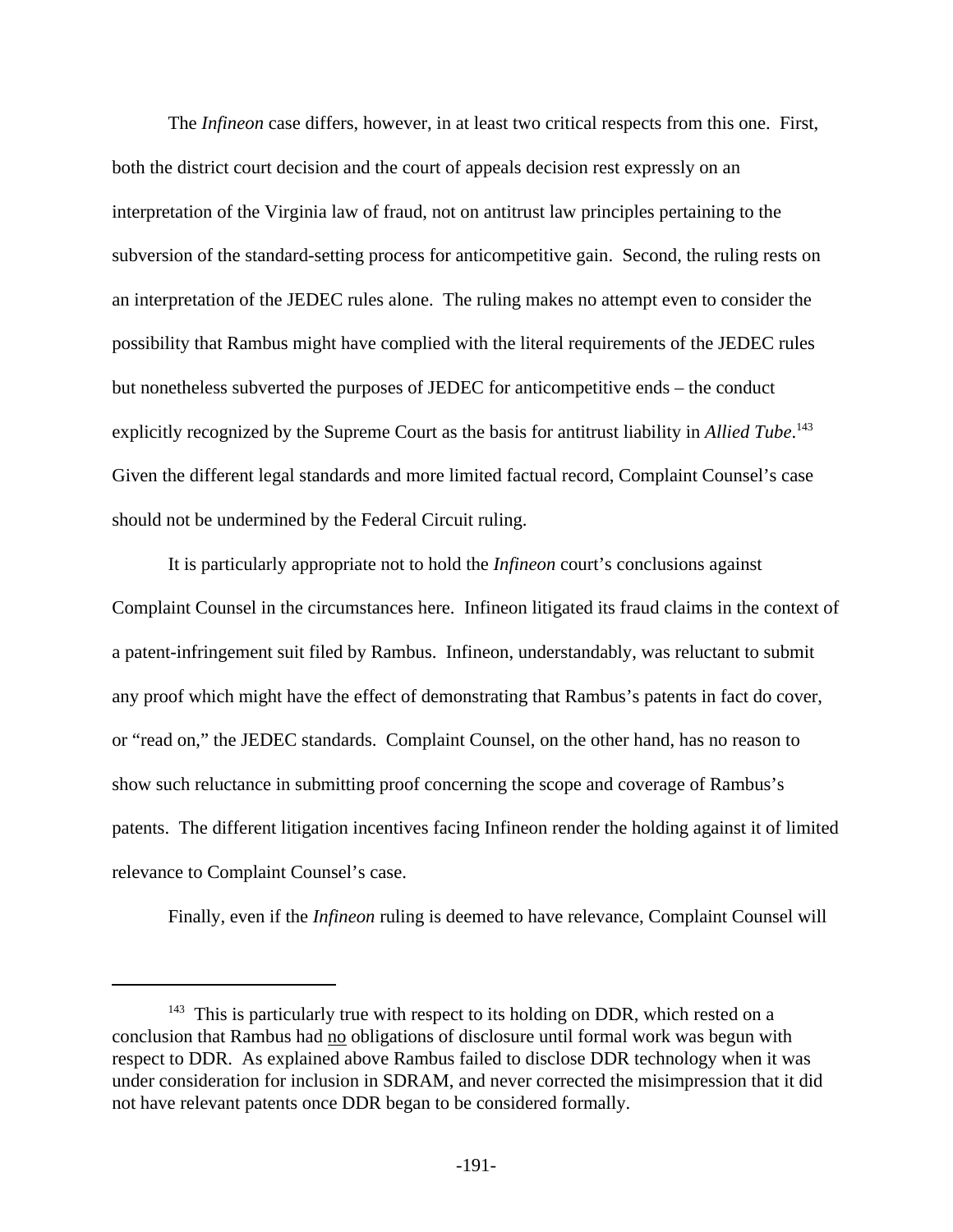present evidence at trial demonstrating that, even if the JEDEC disclosure rule were to be construed in the manner held by the Federal Circuit majority in *Infineon*, Rambus did – while participating as a member of JEDEC – possess at least one patent and several patent applications that "reasonably might [have been] necessary to practice the [JEDEC] standard." *Rambus Inc. v. Infineon Technologies AG*, 318 F.3d 1081, 1100 (Fed. Cir. 2003). Complaint Counsel will therefore prove not only its own case, but Infineon's as well.

## **(4) Rambus's Deceptive Conduct Was in Bad Faith.**

Rambus's violation of the terms of its participation in JEDEC also breached its duty of good faith and fair dealing. "Every contract imposes upon each party a duty of good faith and fair dealing in its performance and its enforcement." Restatement of Contracts (2d) § 205.<sup>144</sup> Indeed, the JEDEC rules expressly require members to participate in "good faith." This requires "faithfulness to an agreed common purpose and consistency with the justified expectations of the other party." *Id.*, comment a. Accordingly, the parties may not "'do anything which will injure the right of the other to receive the benefits of the agreement.'" *Kransco v. American Empire Surplus Lines Insurance Co.,* 23 Cal. 4th 390, 400 (2000) (quoting *Comunale v. Traders & General Ins. Co.*, 50 Cal. 2d 654, 658 (1958)).<sup>145</sup> The doctrine thus "forbid[s] the kinds of

<sup>&</sup>lt;sup>144</sup> California courts recognize a covenant of good faith and fair dealing inherent in all contracts. *Carma Developers (California), Inc. v. Marathon Development California, Inc.,* 2 Cal. 4th 342 (1992) (citing Restatement 2d, Contracts, § 205). Likewise, this duty is recognized under Virginia law. *See McMullen v. Entre Computer Centers, Inc.*, 819 F.2d 1279 (4th Cir. 1987) (applying Virginia law and citing § 205 of the Restatement), *overruled on other grounds, Busby v. Crown Supply, Inc.,* 896 F.2d 833 (4th Cir. 1990); *Pennsylvania Life Ins. Co. v. Bumbrey,* 665 F. Supp. 1190 (E.D. Va. 1987) ("Under Virginia law, every contract contains an implied covenant of good faith and fair dealing in the performance of the agreement.") (citing *McMullen*).

<sup>&</sup>lt;sup>145</sup> The covenant of good faith can be breached for "objectively unreasonable conduct, regardless of the actor's motive." *Carma,* 2 Cal. 4th at 373. "The essence of the good faith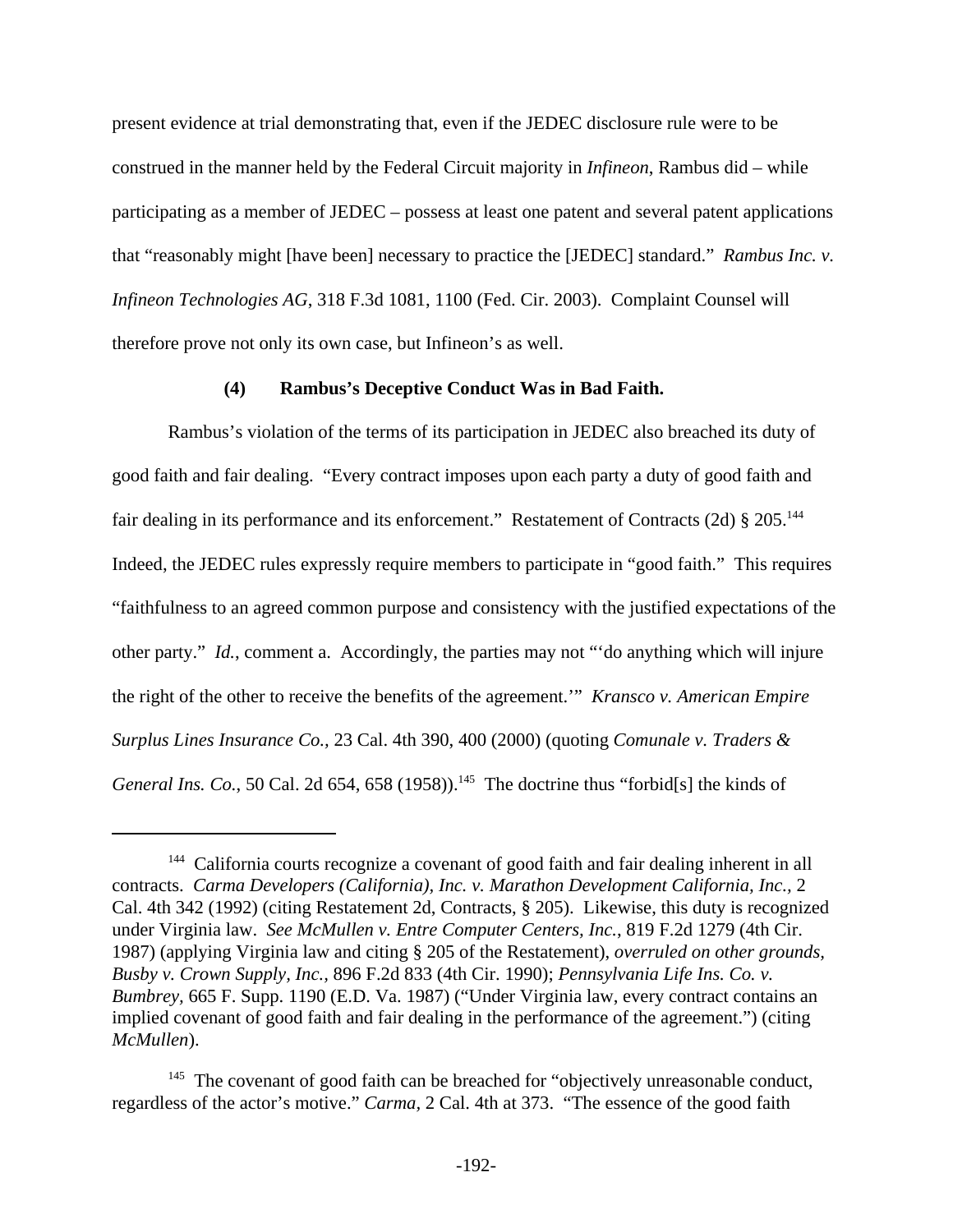opportunistic behavior that a mutually dependent, cooperative relationship might enable in the absence of rule." *Market St. Assoc. Ltd. Partnership v. Frey,* 941 F.2d 588, 595 (7th Cir. 1991). Rambus's conduct completely violated this duty, which it undertook by joining JEDEC and subjecting itself to the organization's rules of conduct.

The obligation of good faith applies particularly strongly where the parties are engaged in a cooperative venture such as JEDEC. *See Universal Sales Corp. v. California Press Mfg. Co.*, 20 Cal. 2d 751, 772 (1942) (where "the cooperative arrangement of the parties partook of the nature of a joint venture, the defendant owed to the plaintiff the duty of fair, open, honest disclosure, and it cannot by connivance, deceit or suppression of facts within the right or to the advantage of the plaintiff to know, secure or accept secret gains."). Accordingly, where a partner to a joint venture "withhold[s] information . . . [it] is a violation of the contract in letter and spirit." *Id.*; *accord Miller v. Ferguson*, 57 S.E. 649, 651 (Va. 1907) (partners breached duty of good faith by "availing themselves of [the third partner's plan to purchase land] and eliminating him as a possible competitor, carr[ying] on negotiations behind his back and withh[olding] from him information of the gravest importance vitally affecting his interests."); *see also MacIsaac v. Pozzo,* 26 Cal. 2d 809, 813 (1945) (joint venturers "occupied a fiduciary relationship similar in many respects to that of partners, and each owed to the other the duty of highest loyalty and utmost good faith, being charged not to take any unfair advantage or secret profit"). Rambus violated the duty to its co-members in JEDEC by not complying with the organization's rules. It thereby further subverted the purpose and policies of JEDEC's rules to further its anticompetitive scheme.

covenant is objectively reasonable conduct." *Lazar v. Hertz Corp*., 143 Cal. App. 3d 128, 141 (1983).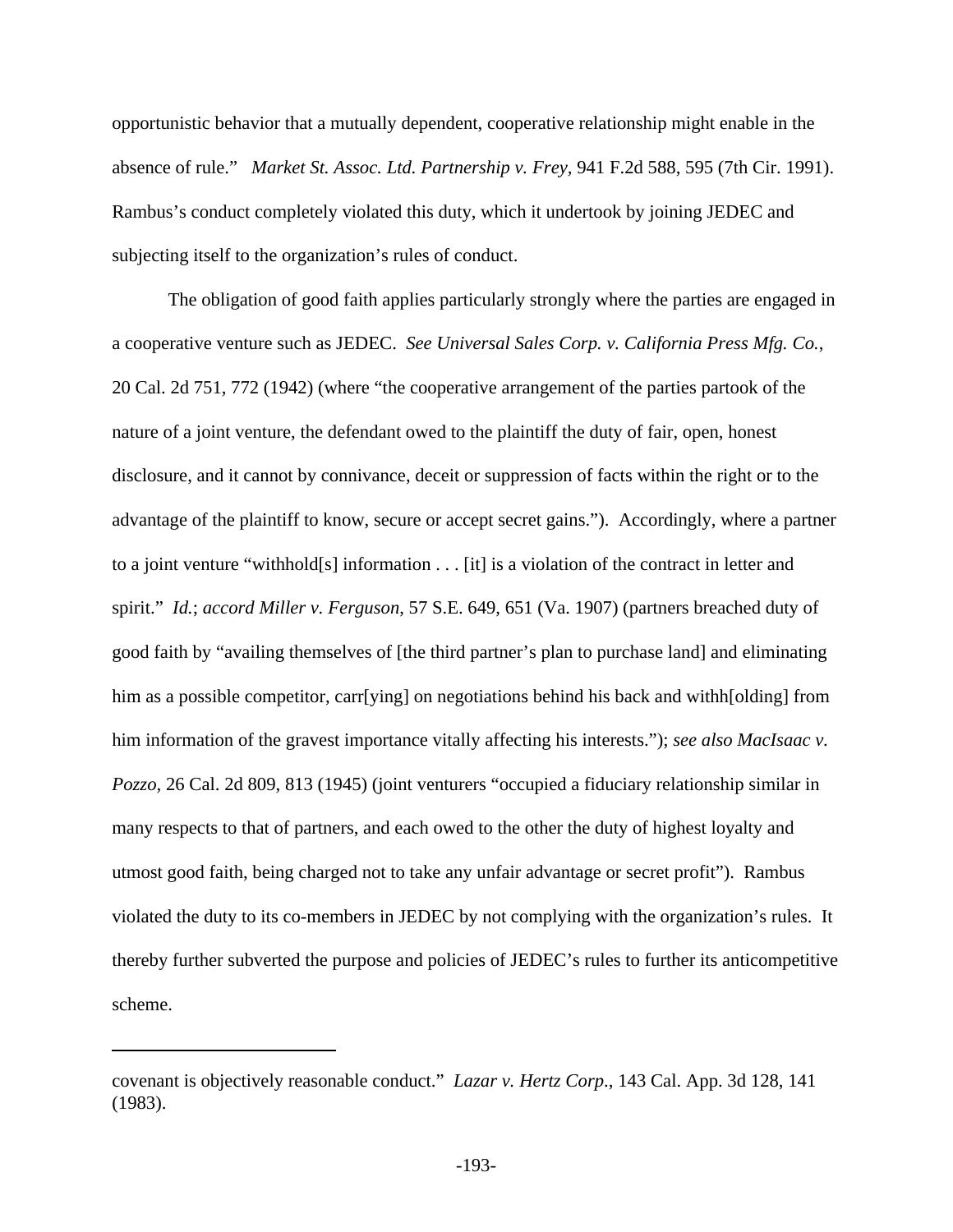### **D. The Antitrust Rule Applicable to This Case is Amply Clear.**

The clarity of the JEDEC rules is not determinative of this case. Even full literal compliance with the JEDEC rules, if that could be demonstrated here, would not shield Rambus from antitrust liability. As discussed above, antitrust law recognizes that the private standardsetting process can be "rife with opportunities for anticompetitive activity," including the risk that members of a standard organization may seek to harm competitors "through manipulation of [the organization's] codes." *American Society of Mechanical Engineers, Inc. v. Hydrolevel Corp.*, 456 U.S. 556, 571 (1982). *Allied Tube* makes clear that even full literal compliance with the rules of a standard-setting organization does not preclude antitrust liability where a defendant has manipulated the purposes and rules of the organization in order to achieve anticompetitive effects in the market as a whole. The clarity of the organization's rules, and the defendant's literal compliance with them, is not dispositive of the issue of antitrust liability.

Rambus has previously cited contract and antitrust cases to support its claim that the lack of clarity in JEDEC's rules make a finding of liability for their violation improper as a matter of law. *See* Rambus Memorandum in Support of Summary Decision 14-15. As explained in Complaint Counsel's response thereto, these cases are inapposite.<sup>146</sup> This is not a contract suit; it is a conduct case, challenging as anticompetitive Rambus's deceptive conduct. The antitrust cases are likewise inapposite. The relevant antitrust rule is a bar on conduct that subverts a standard-setting process. That rule was set out clearly in *Allied Tube*, and, as Complaint Counsel will demonstrate at trial, Rambus's conduct violated that rule.

<sup>&</sup>lt;sup>146</sup> Complaint Counsel's Memorandum in Opposition to Respondent Rambus Inc.'s Motion for Summary Decision, at 55-57 (Mar. 25, 2003).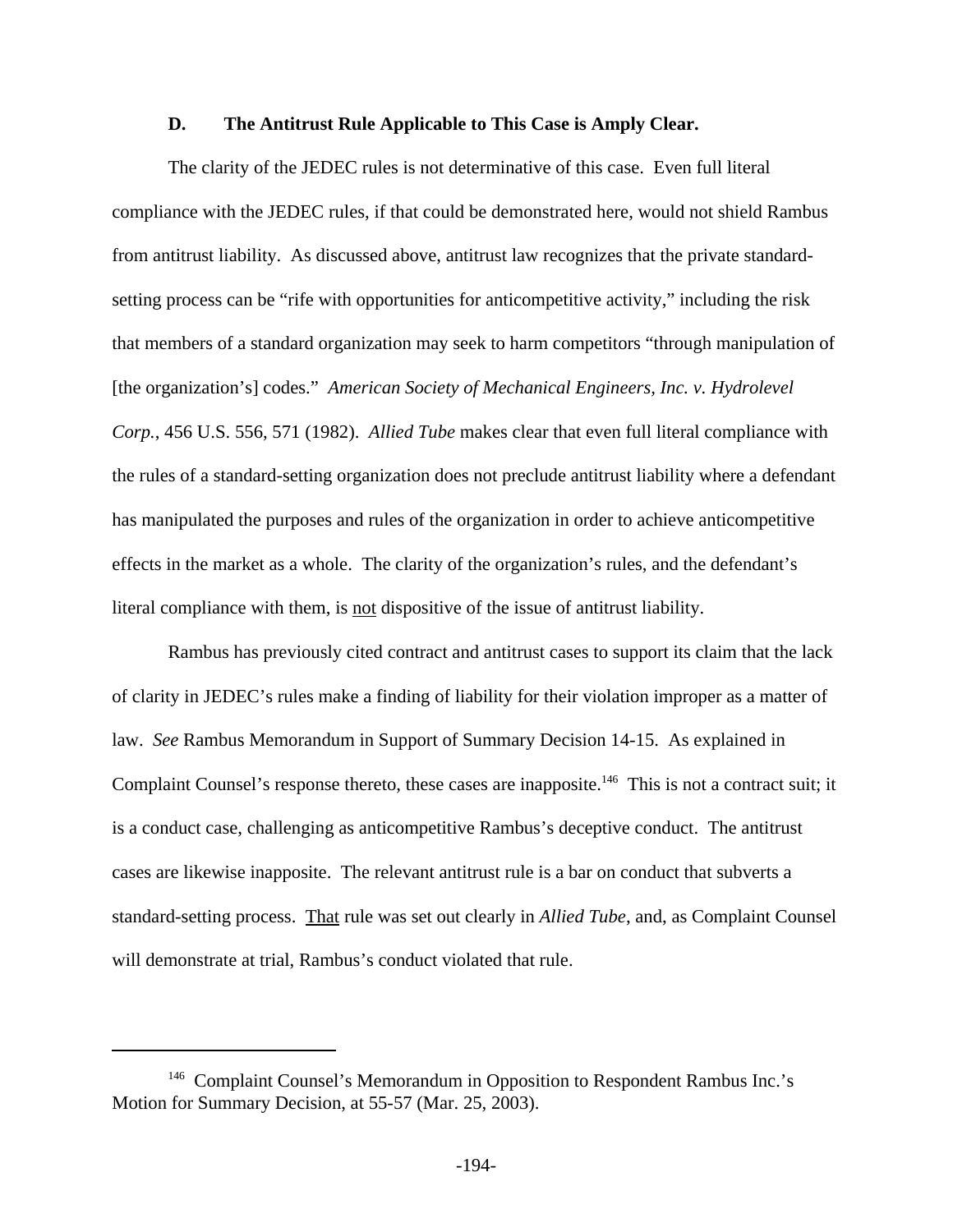### **V. Rambus Acted with Specific Intent to Monopolize.**

#### **A. Intent as an Element of the Alleged Violations.**

To find a violation of the Sherman Act's strictures against monopolization, a plaintiff must prove "(1) the possession of monopoly power in the relevant market and (2) the willful acquisition or maintenance of that power as distinguished from growth or development as a consequence of a superior product, business acumen, or historic accident." *United States v. Grinnell Corp.*, 384 U.S. 563, 570-71 (1966). A plaintiff need not show, to prove monopolization, that the defendant specifically intended that result, but merely that the defendant had "an intent to bring about the forbidden act." *United States v. Aluminum Co. of America*, 148 F.2d 416, 432 (2nd Cir. 1945) (hereinafter "*Alcoa*"); *Aspen Skiing Co. v. Aspen Highlands Skiing Corp.*, 472 U.S. 585, 602 (1985). That is, "the completed offense of monopolization under § 2 demands only a general intent to do the act, for no monopolist monopolizes unconscious of what he is doing." *Times-Picayune Publ'g Co. v. United States*, 345 U.S. 594, 626 (1953) (internal quotations omitted).

The offense of attempted monopolization, in comparison, requires, *inter alia*, proof also that the defendant had a specific intent to monopolize.<sup>147</sup> *Times-Picayune Publ'g Co.*, 345 U.S. at 626 ("a specific intent to destroy competition or build monopoly is essential to guilt" for the charge of attempted monopolization). Courts have interpreted specific intent to mean "an intent which goes beyond the mere intent to do the [exclusionary] act." *Alcoa*, 148 F.2d at 432. In particular, the plaintiff must also show that the defendant engaged in the challenged conduct with

 $147$  In order to prove attempted monopolization, a plaintiff must show "(1) that the defendant has engaged in predatory or anticompetitive conduct with (2) a specific intent to monopolize and (3) a dangerous probability of achieving monopoly power." *Spectrum Sports, Inc. v. McQuillan*, 506 U.S. 447, 456 (1993).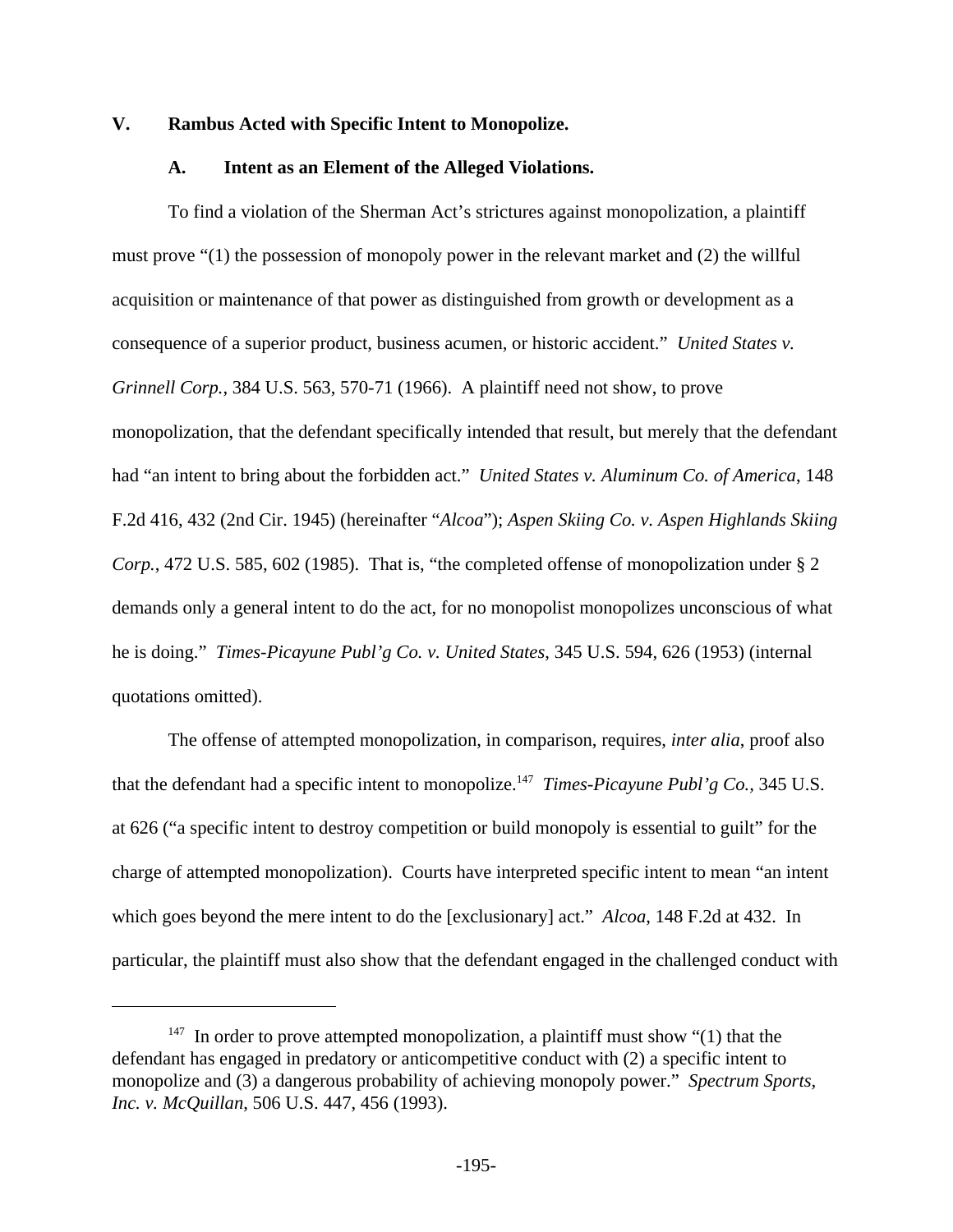"the intent to control prices or unreasonably restrict competition." *Conoco Inc. v. Inman Oil Co.*, 774 F.2d 895, 905 (8th Cir. 1985). In other words, the plaintiff must demonstrate that the defendant undertook the challenged conduct with a purpose to further anticompetitive ends. *Aspen Skiing*, 472 U.S. at 602 ("[For a claim of attempted monopolization], it is necessary to prove a 'specific intent' to accomplish the forbidden objectives.").

The element of specific intent may be proved not only by direct evidence of intent such as statements of the defendant or its agents, but also by inferences drawn from the defendant's conduct. *M&M Medical Supplies & Service, Inc. v. Pleasant Valley Hosp.*, 981 F.2d 160, 166 (4th Cir. 1993) (*en banc*) ("Specific intent may be inferred from the defendant's anticompetitive practices."), *cert. denied,* 508 U.S. 972 (1993); *Volvo N. Am. v. Men's Intern. Pro. Tennis Coun.,* 857 F.2d 55, 74 (2d Cir. 1988) ("Proof of the first element of an attempted monopolization claim, anticompetitive or exclusionary conduct, may be used to infer the second element, specific intent to monopolize. . . ."); *Conoco Inc.*, 774 F.2d at 904 n.6 ("The intent element [in an attempted monopolization case] is often proven by inferences drawn from the defendant's conduct."); *id.* at 905 ("Specific intent may be shown either by direct evidence of intent or by inference from proof of unlawful conduct."); *H.J., Inc. v. Intern. Telephone & Telegraph Corp.*, 867 F.2d 1531, 1542 (8th Cir. 1989) (finding that evidence of defendant's anticompetitive conduct supported the jury's inferential conclusion that the defendant consciously intended to monopolize the relevant market).

The evidence will demonstrate that Rambus not only acted with knowledge that it was violating the purposes and rules of JEDEC, but with the specific intent of ensuring that the JEDEC standards embody its patented technology, and pursuing claims of infringement against firms that followed the standards.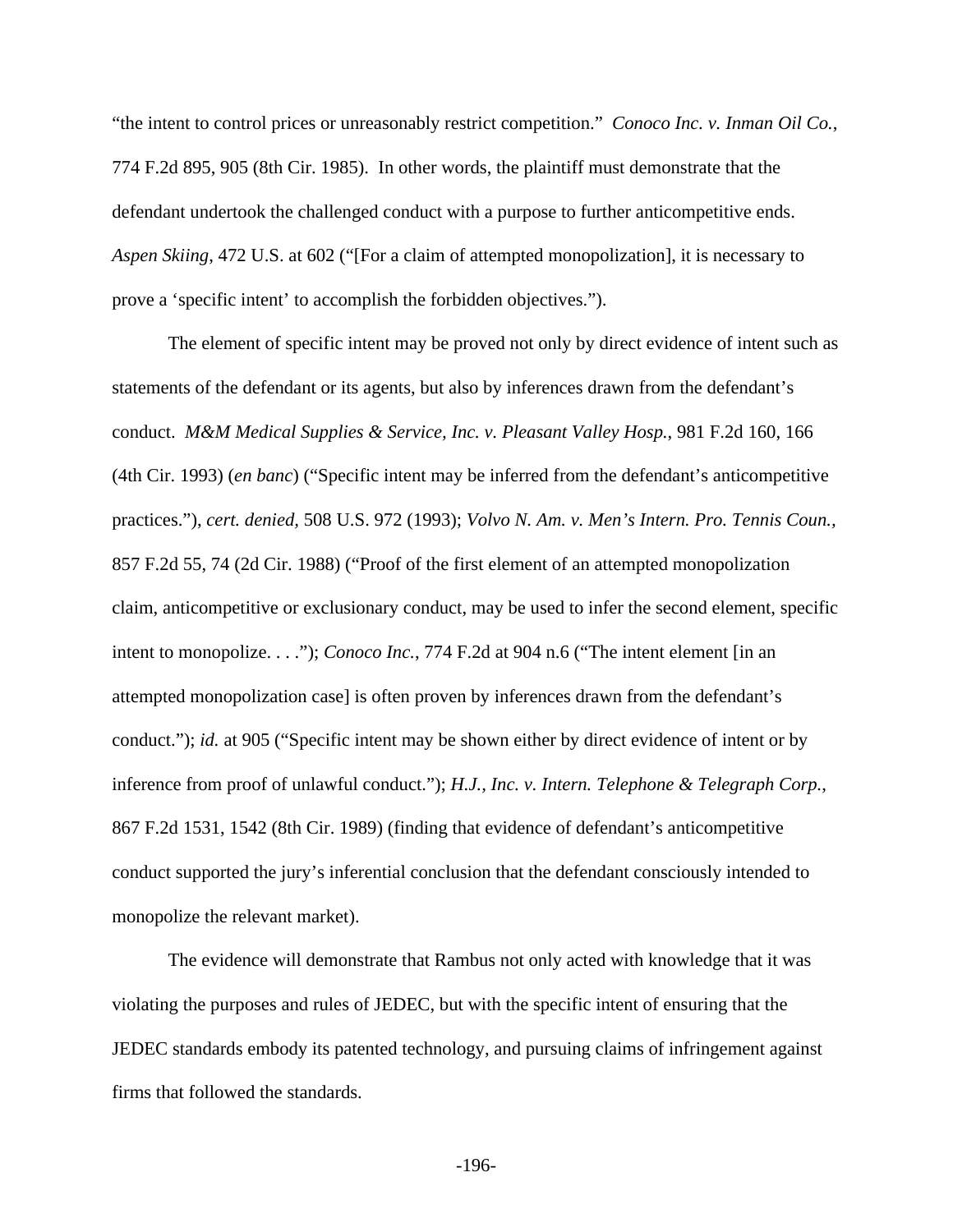## **B. Rambus Was Well Aware of the JEDEC Policy Against Standards Based on Patented Technology and the JEDEC Disclosure Policy.**

The evidence will show that Rambus itself plainly understood JEDEC's policy against the inclusion of proprietary technology in its standards, and the JEDEC patent disclosure policy. Its effort to subvert those policies could not remotely be considered inadvertent.

Richard Crisp, Rambus's designated JEDEC representative, understood well the purposes and rules of JEDEC. He once explained JEDEC's purpose in these succinct terms, in a communication to others at Rambus: "The job of JEDEC is to create standards which steer clear of patents which must be used to be in compliance with the standard whenever possible." Crisp E-Mail (8/26/96) R208394 at 395 [CX0903]. Rambus also well understood the requirements of the JEDEC patent disclosure policy. Rambus produced from its own files (despite its extensive document destruction efforts) a nearly complete copy of the JEP 21-I Manual, setting out the JEDEC patent disclosure policy, bearing Rambus production numbers.<sup>148</sup> Indeed, Crisp has testified (1) that he not only received the JEP 21-I Manual, but also that it was given to him at his specific request; (2) that it was the material that JEDEC provided to members for the purpose of understanding their obligations under the JEDEC disclosure policy; and (3) that he in fact read the document and understood the disclosure obligations set forth in that document:

- Q. Did you ever get a copy of 21-I while you were at JEDEC?
- A. I think I did.
- Q. When did you get a copy of 21-I?
- A. It was in 1995.

<sup>148</sup> JEDEC Manual of Organization and Procedure JEP 21-I, R173458 *et seq.* [CX0208A].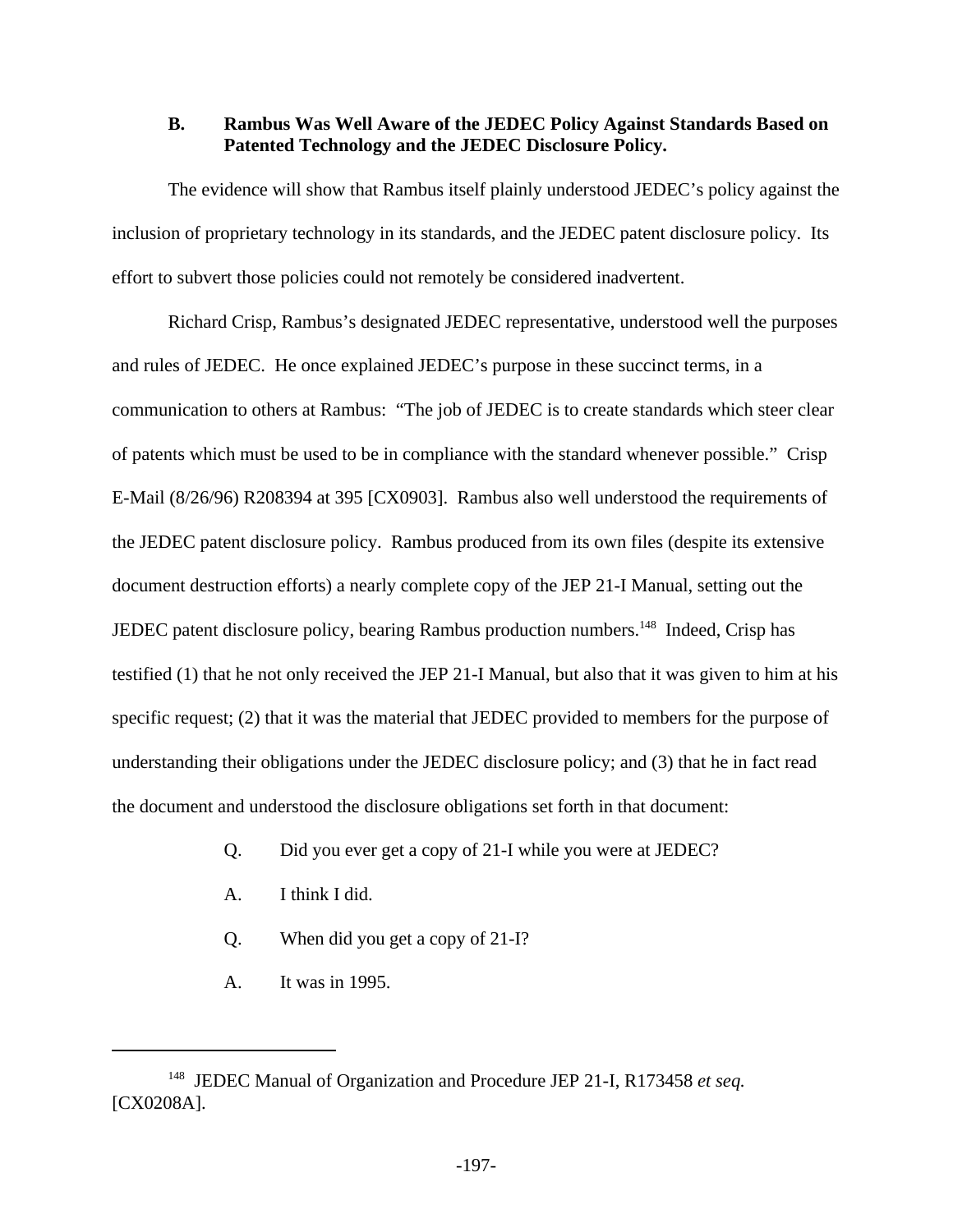- Q. And how did you come to get that copy in 1995?
- A. I had made a request to be given whatever kind of manual they must have had there for members that outlined what the patent policy was.

Crisp Dep. Tr. *Rambus v. Micron* (8/10/01) at 851-52 [CX2104].

Crisp's receipt of the JEDEC Manual permitted him to learn the patent disclosure rules of

JEDEC:

- Q. And when you got a copy of 21-I, did you read it?
- A. I read I didn't read all of it, but I looked through it, I believe – I believe I read a lot of it. I don't think I read all of it.
- Q. Okay. Based on your reading of 21-I, did you come to some understanding of what the written patent policy was of JEDEC?
- A. I think I did, yes.
- Q. What was that understanding?
- A. Well, they wanted to know about both patents and patent applications that might relate to the works that were going on within JEDEC.

*Id.* at 852-53 [CX2104].

The JEP 21-I Manual was not the only way Crisp learned about JEDEC's purposes and

rules. As explained in Section IV.B.2.a, *supra*, JEDEC, and particularly Jim Townsend,

undertook extensive efforts to educate JEDEC members about the disclosure rules. Crisp

observed Townsend's presentations, which explaining the JEDEC patent policy, at each of the

meetings that he attended:

Q. Did Chairman Townsend or anyone else regularly start these JEDEC meetings with a presentation on the patent policy of JEDEC?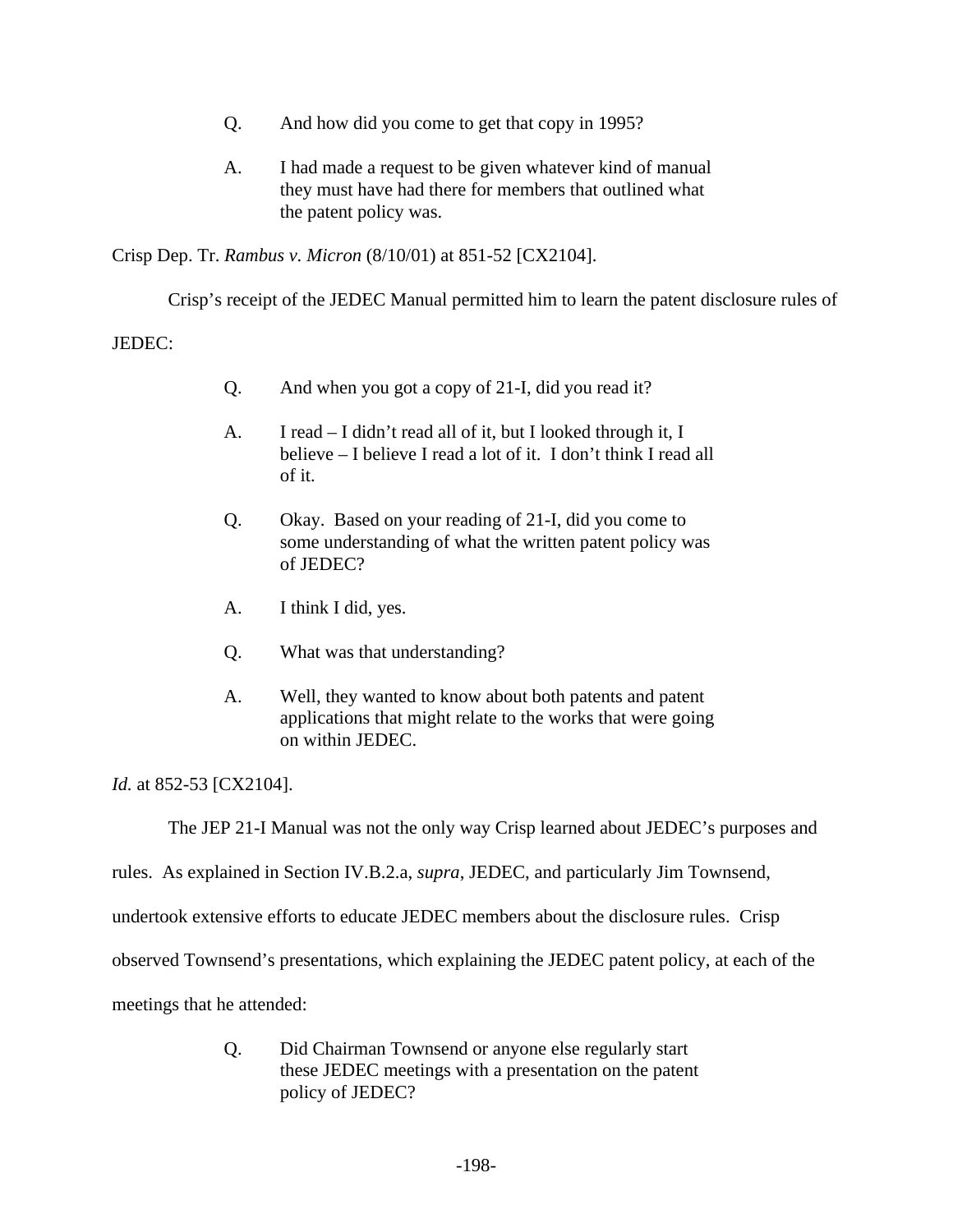. . . .

THE WITNESS: I believe that he generally made some sort of a presentation about patent policy.

. . . .

Q. At each of the meetings you attended he did, right? . . . .

THE WITNESS: I believe that he did.

Crisp Dep. Tr. *Rambus v. Infineon* (11/9/00) at 306-07 [CX2053].<sup>149</sup>

The efforts other than Townsend's oral presentations also reached Rambus. Crisp acknowledges that when attending at least some JEDEC meetings, he saw the JEDEC sign-in sheet stating that "Subjects involving patentable or patented items shall conform to EIA Policy (reverse side). Consult the EIA General Counsel about any doubtful question." *See* Crisp Dep. Tr. *Rambus v. Micron* (7/20/01) at 439-40 [CX2094] (discussing document contained in CX0356).

Crisp also observed the debate within JEDEC concerning Texas Instruments' alleged failure to disclose the existence of a relevant patent on a timely basis. Indeed, Crisp commented in an e-mail to others at Rambus commented in detail upon, Mr. Crisp wrote, "TI was chastized [sic] for not informing JEDEC that it had a 1987 patent on quad CAS devices . . .. The bottom line is that all quad CAS devices will be removed from [JEDEC] standard 21-C." Crisp E-mail (10/5/93) R69511 [CX0711]. At a subsequent meeting, Crisp observed further debate on the

<sup>&</sup>lt;sup>149</sup> Crisp became aware that JEDEC had a disclosure requirement near the beginning of his involvement in JEDEC. Crisp Dep. Tr. *Rambus v. Micron* (7/20/01) at 434 [CX2094] ("I believe that I became aware of that at some point in time near the beginning of my involvement.").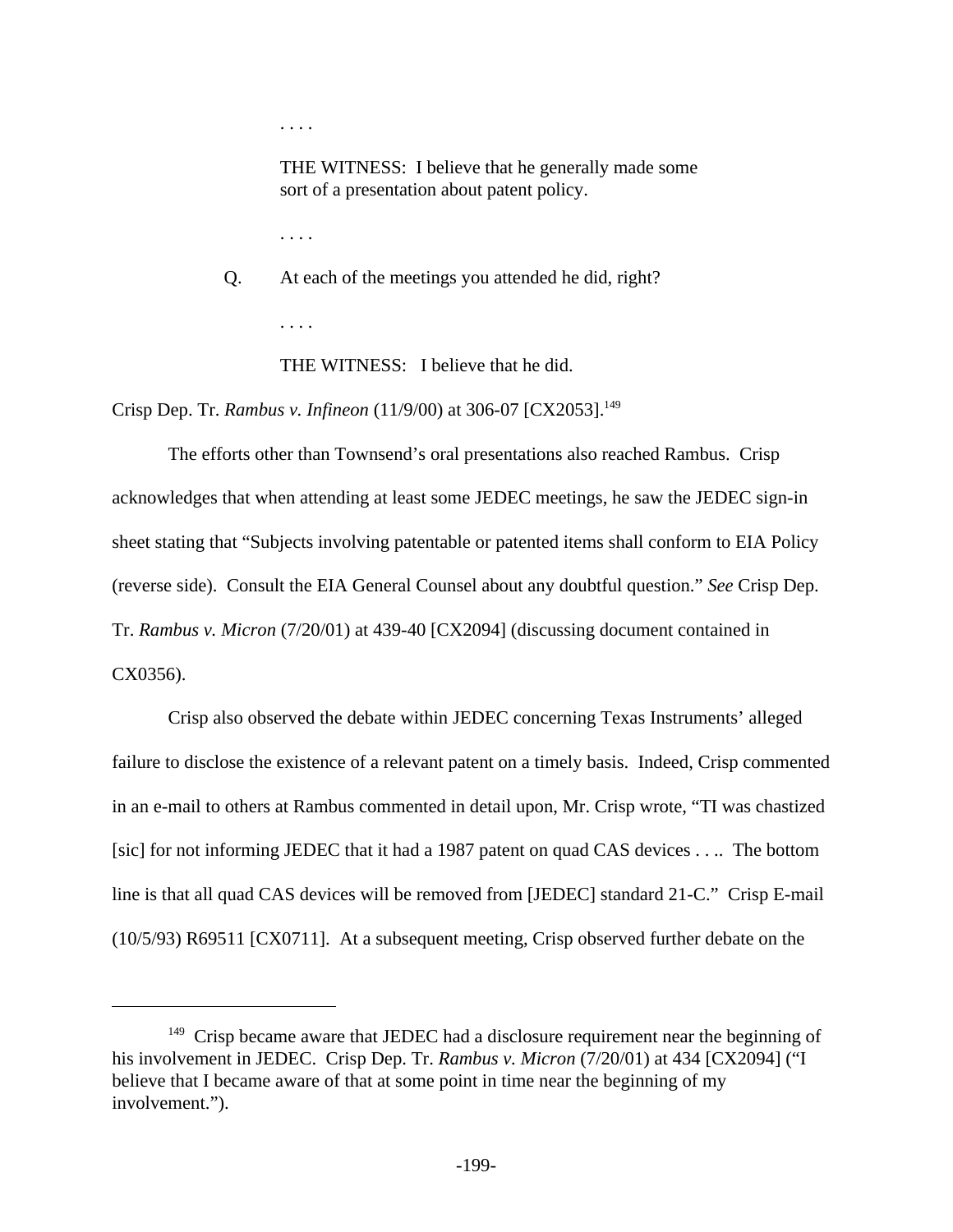issue. He described the debate as follows:

The meeting opened with a lot of controversy regarding Patents... Micron says the policy exists due to anti-trust concerns. That if a group of companies wanted to keep out competition they could agree amongst themselves to standardize something that is patented and not license those that they do not want to compete with.

Crisp E-mail (3/9/94) R155836 [CX0724]. Crisp later testified that the discussions of the quad CAS incident he observed in JEDEC caused him to come to understand the JEDEC disclosure policy. Crisp Dep. Tr. *Rambus v. Infineon* (11/8/00) at 199 [CX2052]; *see also* Crisp E-mail (12/5/95) R155901 [CX0842] ("SSTL passed 30/0 and was sent to council. However Hitachi stated that they had a patent relating to it. This created a big ruckus. The major thrust of the criticism of Hitachi was that they waited until the ballots had been passed before mentioning that they had a patent."). Based on the Townsend presentations at every meeting, the sign-in sheet, the quad CAS debate spanning a number of meetings, the 21-I Manual, and other events and discussions within JEDEC, Richard Crisp and others at Rambus came to have an accurate understanding of the JEDEC disclosure policy. *See* Crisp E-mail (8/26/96) R208394 at 395 [CX0903] ("The job of JEDEC is to create standards which steer clear of patents which must be used to be in compliance with the standard whenever possible.").<sup>150</sup>

The testimony of Crisp and others flatly contradicts Rambus's current assertion that the

<sup>&</sup>lt;sup>150</sup> See also Crisp E-mail (12/5/95) R155901 at 102 [CX0842] ("So the conclusion I reach here is that we can abide by the patent policy on a case by case basis. . . . As long as we mention that there are potential patent issues when a showing or a ballot comes to floor, then we have not engaged in "inequitable behavior. . . . The things we should not do are to not speak up when we know that there is a patent issue."); Crisp E-mail (9/23/95) R233837 at 838 [CX0837] ("As time passed some of the patents issued and then we have not really made the committees aware of this fact. . . . It seems to me that we should re-evaluate our position relative to what we decide to keep quiet about, and what we say we have.").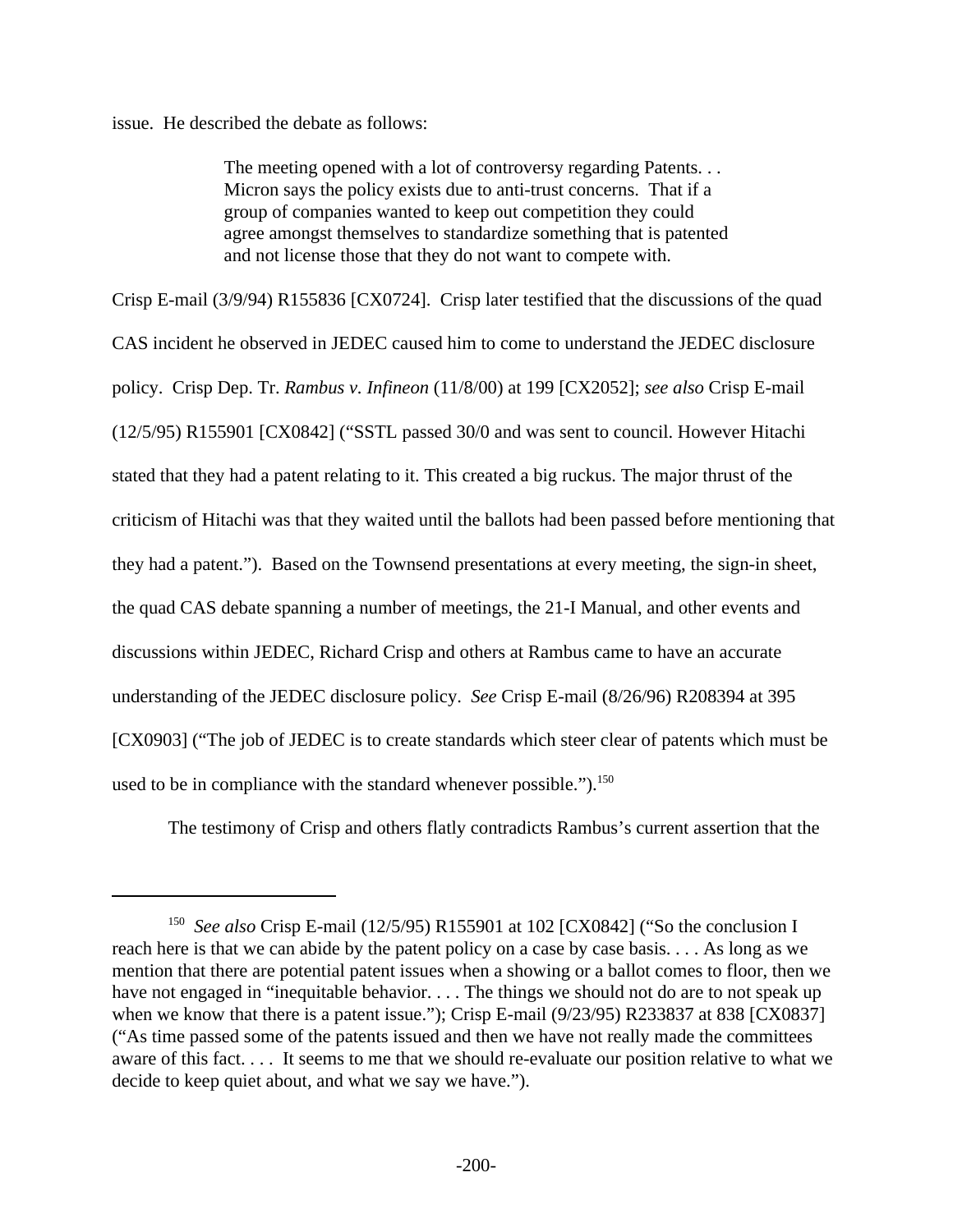JEDEC disclosure policy did not require the disclosure of patent applications. Crisp's testimony,

on three separate occasions, could not be clearer:

- Q. As of September 1995 . . . did you understand the JEDEC patent policy to also require disclosure of patent applications?
- A. I understood it to apply to applications as well, yes.

Crisp Dep. Tr. *Rambus v. Infineon* (11/8/00) at 190 [CX2052].

- Q. When is the first time, sir, that you believed patent applications had to be disclosed under the JEDEC patent policy?
- A. Sometime in 1995 I received a copy of the patent policy as part of the users in the manual that they had that was to be used to tell people what the rules were. And I read in there that it applied to patent policies.
- Q. Patent applications?
- A. Patent applications, that's right.

Crisp, *Rambus v. Infineon* Trial Tr. (Vol. 9) (5/2/01) at 60 [CX2092].

- Q. Okay. Based on your reading of [the JEP] 21-I [Manual], did you come to some understanding of what the written patent policy was of JEDEC?
- A. I think I did, yes.
- Q. What was that understanding?
- A. Well, they wanted to know about both patents and patent applications that might relate to the works that were going on within JEDEC.

Crisp Dep. Tr. *Rambus v. Micron* (8/10/01) at 853 [CX2104].

Others at Rambus shared this understanding. For example, Anthony Diepenbrock, former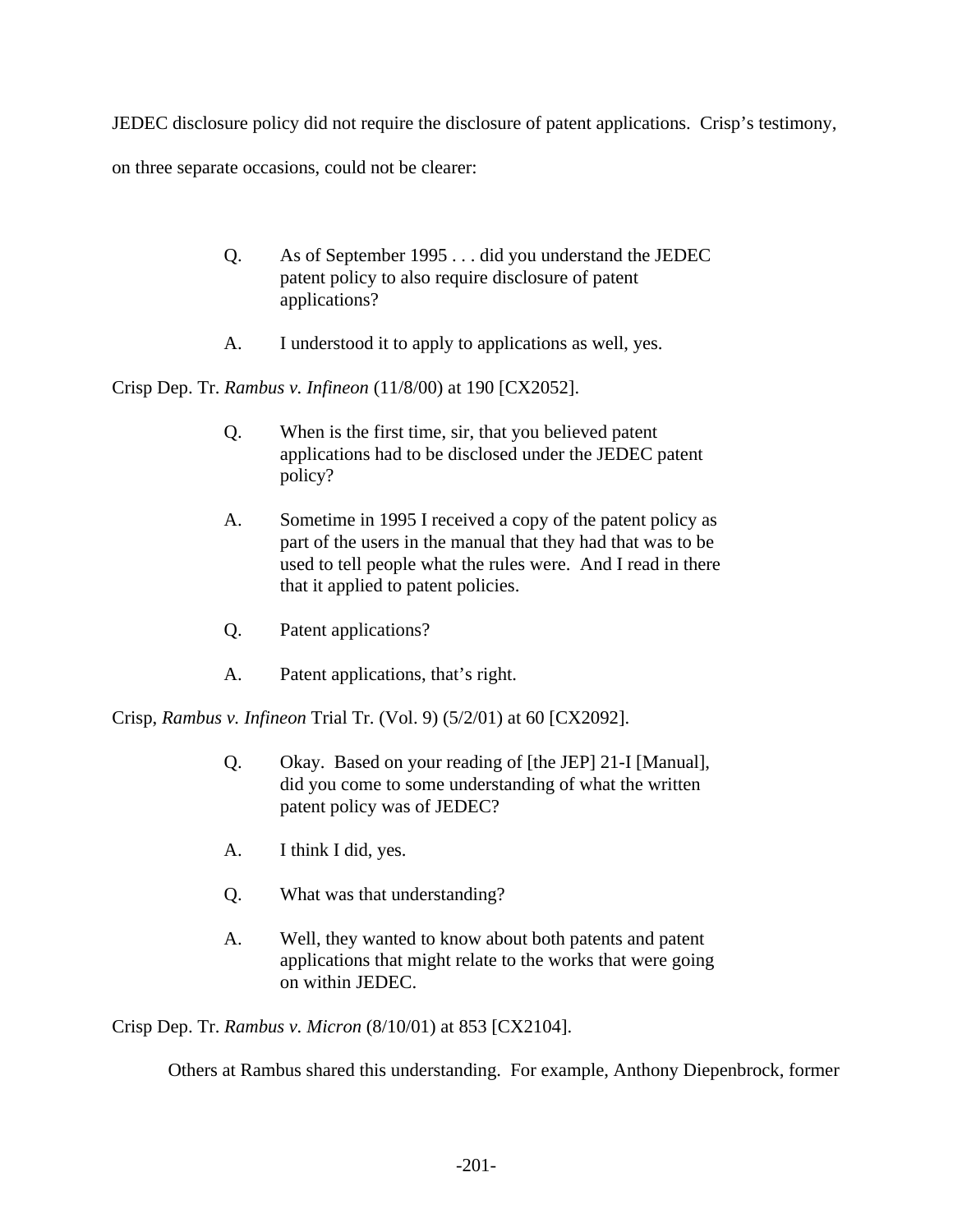in-house counsel at Rambus, has admitted that, based on information provided to him by Richard Crisp, he thought that the JEDEC disclosure policy might require disclosure of patent applications:

- Q. When you say "a duty might attach," you mean a duty to disclose pending applications?
	- . . . .
- A. As I recall thinking about it, there I believe that the JEDEC disclosure policy might have required that not just issued patents but pending applications be made available to members of the meetings, if there were a duty to disclose that information, that possibly pending applications might have to be disclosed.

Diepenbrock *Rambus v. Infineon* Dep. Tr. (3/14/01) at 155.<sup>151</sup>

Rambus also understood that the JEDEC disclosure obligation was not limited to

companies making presentations. Diepenbrock testified that the JEDEC disclosure duty might

attach based on Rambus's attendance at JEDEC meetings, even though Rambus was not

presenting any proposals at JEDEC:

- Q. My question is: What was the conclusion?
- A. The conclusion is that a duty -- there was a risk that a duty might attach if he were attending those meetings.

Diepenbrock *Rambus v. Infineon* Dep. Tr. (3/14/01) at 154-55. In a subsequent deposition, he

Q. How did you come to learn about the JEDEC patent policy, patent disclosure policy?

> THE WITNESS: That's my recollection, that Mr. Crisp told me that such a policy existed.

Diepenbrock, *Rambus v. Infineon* Dep. Tr. (3/14/01) at 152-53.

<sup>&</sup>lt;sup>151</sup> Mr. Diepenbrock testified: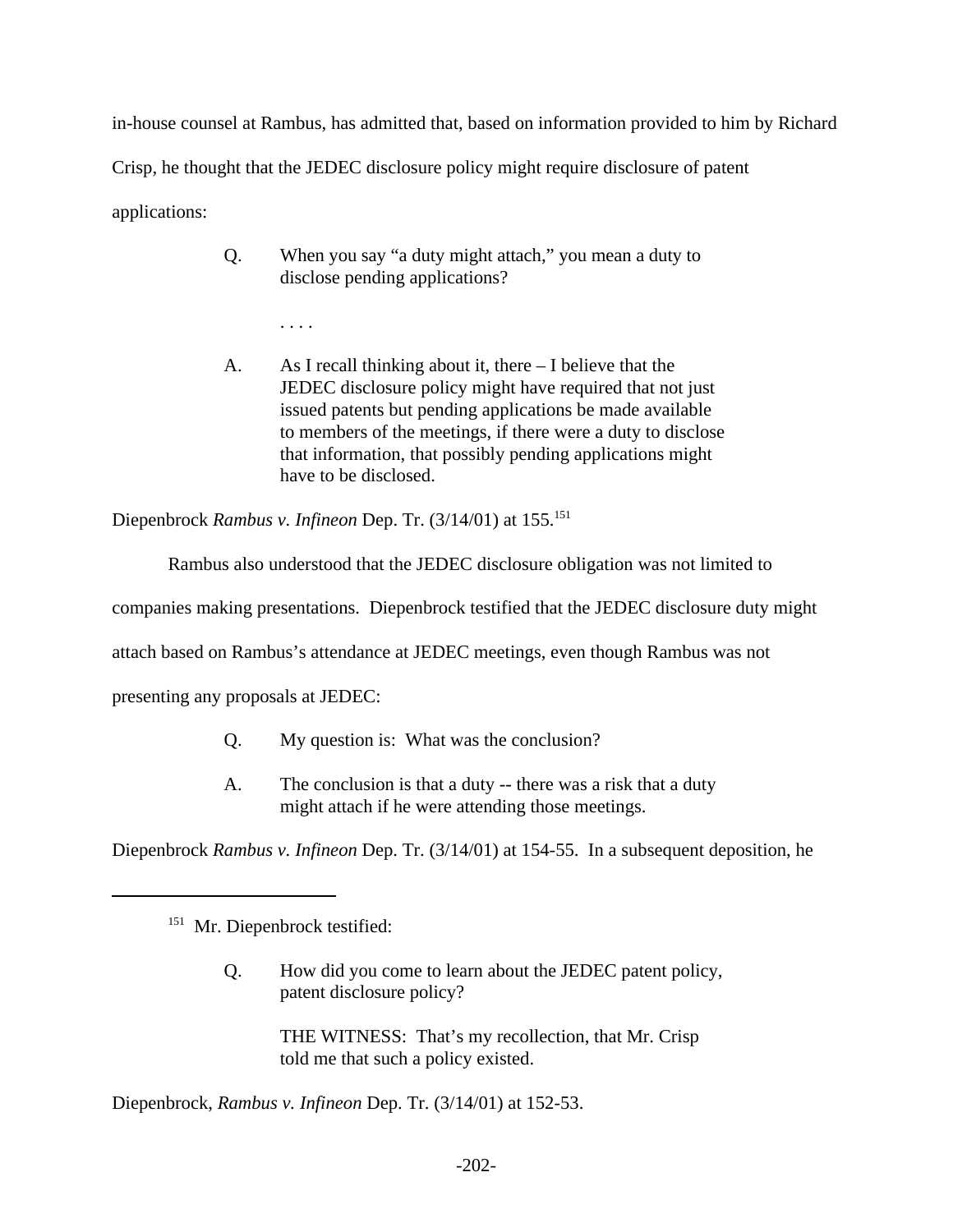expanded on his testimony, and clarified that the IEEE rules did not make any distinction between active participants and observers:

- Q. And what did you conclude in that regard? Is that where you said that you didn't want to take the risk, so you just decided to get out?
- A. What I recall is that after reading these rules, it appears that you can't sit on the fence; either you are participating or you are not participating the rules would like to have it. And because the rules have that kind of tone to them, that raises the risk that Richard's participation is active participation because there's no – there's no observing status. That's enough for me to have a risk.
- Q. So what you are saying is the rules contemplate people who attend and people who don't attend, and that's really the only distinction?
- A Right. They don't make a distinction about someone who's there but not attending.

Diepenbrock, *Rambus v. Infineon* Dep. Tr. (4/11/01) at 278-79.

Rambus's lawyers advised Rambus that the company might well incur obligations that, if not fulfilled, could render their patents unenforceable. Lester Vincent, Rambus's outside counsel, informed Rambus representatives of concerns with respect to equitable estoppel if "Rambus creates impression on JEDEC that it would not enforce its patent[s] or patent appl[ication]s." Vincent, Handwritten Notes (3/27/92) R203254 [CX1942]. Both Vincent and Diepenbrock recognized that Rambus ran a serious risk that its patents would be held to be unenforceable due to its participation in, and lack of disclosure to, JEDEC. Lester Vincent testified:

> Q. Did you tell Richard Crisp and Allen Roberts that at this March 27th, 1992 meeting, that they should not participate in JEDEC?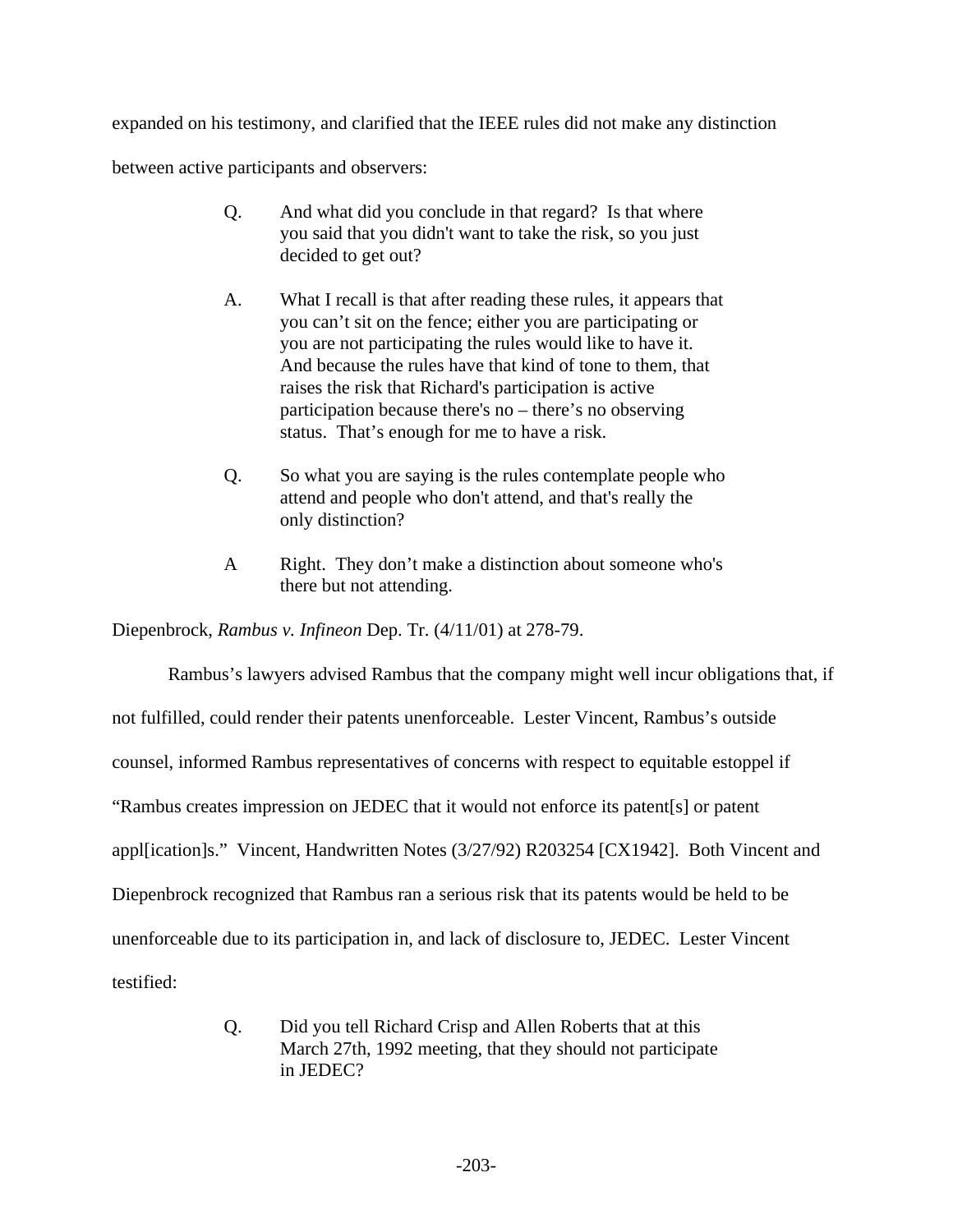- A. I'm having trouble remembering what I said at this specific meeting beyond [the handwritten notes]. But I do want to say that I believe at some point early on, and I don't know whether it was at this particular meeting, that I believe I said I didn't think it was a good idea. . . .
- Q. The downside risk was that somebody was going to raise the issue of equitable estoppel if Rambus attended JEDEC?
- A. Right. I mean, we were having this meeting about the implications, that's right.

Vincent, *Rambus v. Infineon* Dep. Tr. (4/11/01) at 320-21. Diepenbrock provided similar advice:

- Q. Did you discuss with Mr. Crisp whether or not the JEDEC policies, by attending the JEDEC meetings, he was obligated under the JEDEC patent disclosure policies to disclose Rambus patents or patent applications related to what was being discussed at the meetings he attended?
	- . . .
- A. We never discussed whether he was under any particular duty or not. We just simply said there was a risk of equitable estoppel or other legal problems if he continued to attend those meetings. We were not presenting legal conclusions.

Diepenbrock, *Rambus v. Infineon* Dep. Tr. (4/11/01) at 147-48.

In sum, the evidence will confirm that Rambus shared the common understanding of the

JEDEC disclosure policy.<sup>152</sup> Its actions in contradiction of that policy were not inadvertent.<sup>153</sup>

<sup>&</sup>lt;sup>152</sup> Rambus pursued its strategy after leaving JEDEC, even contemplating its own standard-setting organization from which it could appropriate the value of standards. In August 1996, Crisp discussed with others at Rambus the possibility of Rambus creating something called "REDEC," referring to a Rambus-sponsored standards organization designed to compete against JEDEC. *See* Garrett E-Mail (8/23/96) R208371 [CX0902]. In another email about REDEC sent three days later, Crisp acknowledged the fundamental economic principle such an organization could satisfy. In his words, "The most valuable patents are ones that must be used in order to be in compliance with a standard." Crisp E-Mail (8/26/96) R208394 at 395 [CX0903]. He described the fundamental purpose of JEDEC as creating "standards which steer clear of patents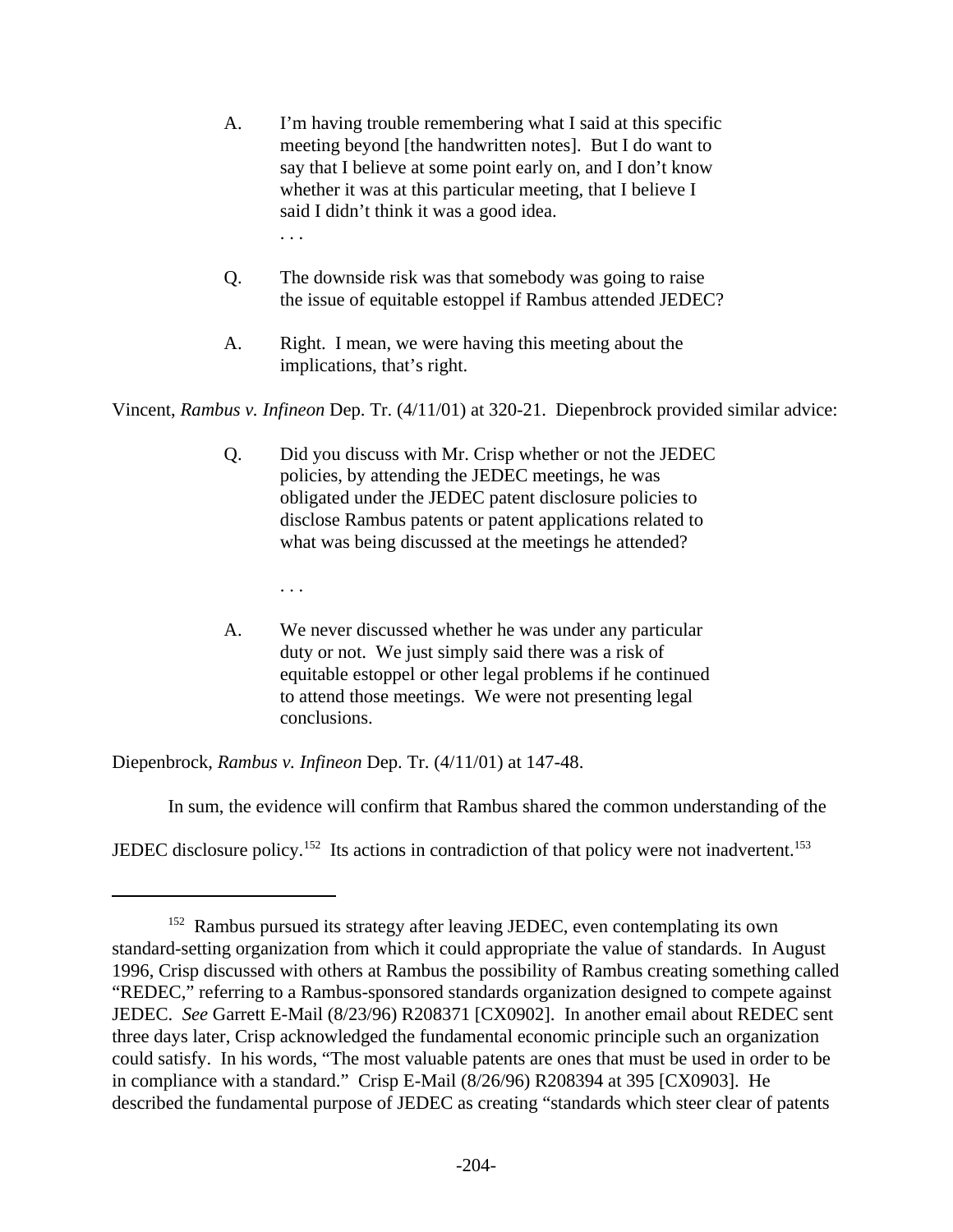# **C. Rambus Specifically Intended To Subvert JEDEC Policy, Ensure that the JEDEC Standards Embody Its Patented Technology, and Pursue Claims of Infringement Against Firms that Followed the Standards.**

Rambus, throughout much of the 1990s, worked to position itself to assert patent claims against the manufacturers of JEDEC-compliant synchronous DRAM devices. As the company's June 1992 Business Plan explained, "For about 2+ years a JEDEC committee has been working on the specifications for a Synchronous DRAM. No standard has yet been approved by JEDEC. Our expectation is a standard will not be reached until end of 1992 at the earliest." Rambus Inc. 1992-1997 Business Plan, (June 1992) R46394 at 6408 [CX0543A]. Two pages later, Tate outlined Rambus's "action plan" with respect to claiming patent rights over synchronous

DRAMs:

[W]e believe that Sync DRAMs infringe on some claims in our filed patents; and that there are additional claims we can file for our patents that cover features of Sync DRAMs. Then we will be in position to request patent licensing (fees and royalties) from any manufacturer of Sync DRAMs. Our action plan is to determine the exact claims and file the additional claims by the end of Q3/92. Then to advise Sync DRAM manufacturers in Q4/92.

*Id.* R46410 [CX0543A]. In a September 1992 version of Rambus's Business Plan, Mr. Tate

added: "Sync DRAMs infringe claims in Rambus' filed patents and other claims that Rambus

which must be used to be in compliance with the [JEDEC] standard whenever possible." *Id*. He also acknowledged that open standards are "at odds with [Rambus's] business model" because "Rambus would want to retain ownership of IP developed so that we could tax the makers." *Id*. Mr. Crisp concluded that he could not visualize how Rambus could establish "anything resembling JEDEC" that would not be in "direct conflict with [Rambus's] business model." *Id*. at 396.

<sup>&</sup>lt;sup>153</sup> Judge Timony has already entered presumptions that "Rambus knew or should have known from its pre-1996 participation in JEDEC that developing JEDEC standards would require the use of patents held or applied for by Rambus," and that "Rambus never disclosed to other JEDEC participants the existence of these patents." Order On Complaint Counsel's Motions for Default Judgment and for Oral Argument at 9 (Feb. 26, 2003).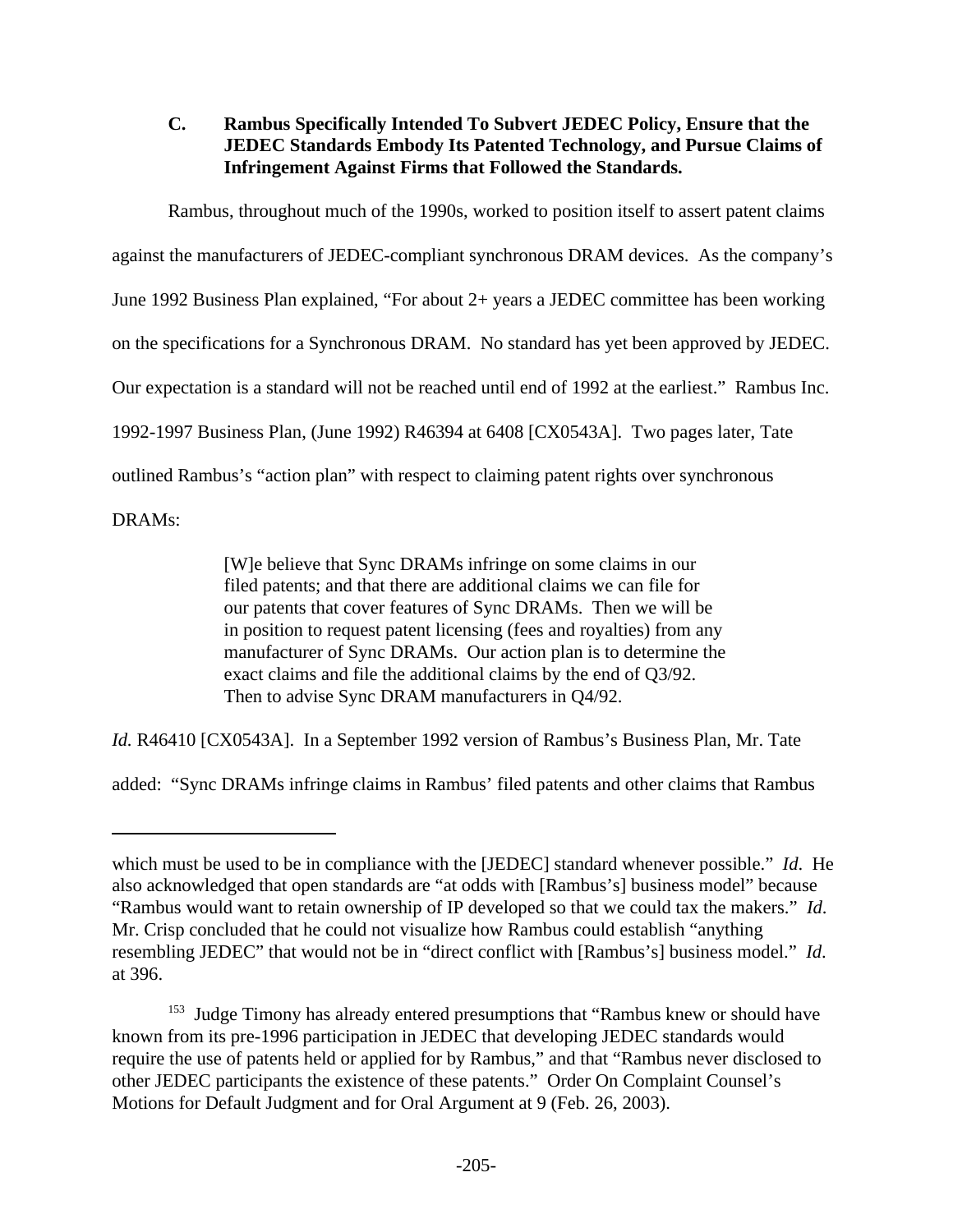will file in updates later in 1992." Rambus Inc. 1992-1997 Business Plan (Sept. 1992) R169923 at 943 [CX0545].

In the months, and indeed years, that followed, Vincent, working with Crisp, Allen Roberts, and others, followed through on Tate's plan to "file . . . additional claims" intended to "cover features of Sync DRAMs," so that Rambus would be "in position to request . . . royalties."<sup>154</sup> Tate himself remained personally involved in monitoring this work. *See, e.g.*,Tate E-Mail (6/17/94) R233775 [CX0740] ("this stuff is real critical – I'd like a list of which claims we are making that read directly on current/planned sdrams . . . , so i can track progress from lester's periodic status lists.").

At the same time that this process of amending Rambus patent applications to cover aspects of JEDEC-compliant SDRAM was moving forward, Crisp on numerous occasions commented in e-mails addressed to Rambus colleagues that various DRAM-related technologies discussed within JEDEC infringed, appeared to infringe, or otherwise might infringe Rambus's patents or pending patent applications.<sup>155</sup> Crisp also commented on one occasion, in an internal

<sup>&</sup>lt;sup>154</sup> See, e.g., Ware E-Mail (6/18/93) R202996 [CX1959] (reporting on a phone conference "with Lester Vincent" regarding "current status of the additional claims that we want to file," many of which were "directed against SDRAMs" or "against future SDRAMs"); Vincent, Handwritten Notes (1/10/94) (R203314) [CX1970] (reporting on conference with Mr. Tate and others concerning "Enforcement: Sync DRAMs"); Roberts Letter (5/5/94) R202763-64 [CX0734] (providing Mr. Vincent a "list of enhancements" that Rambus desired to have covered through amended patent applications, including "[u]se of both edges of the clock"); Tate, Handwritten Notes (7/21/94) R33831 [CX1720] ("SDRAM . . . CLAIMS – Allen gave Lester a list of claims we need"); Handwritten Note of Roberts to Rick Barth, Fred Ware, et al., attaching August 1, 1994, Correspondence from Lester Vincent (R204436) [CX1959] ("This is Lester's attempt to work [up] claims for the . . . SDRAM defense. Please comment."); Barth, Handwritten Notes (2/2/95) R203055 [CX1978] (referring to "claims to prevent Sync DRAM m[anufacturers]").

<sup>&</sup>lt;sup>155</sup> See, e.g., Crisp E-Mail (5/27/94) R69511 at 69537 [CX0711] (referring to externally supplied reference voltage, "I believe we have a claim we added to cover this."); Crisp E-Mail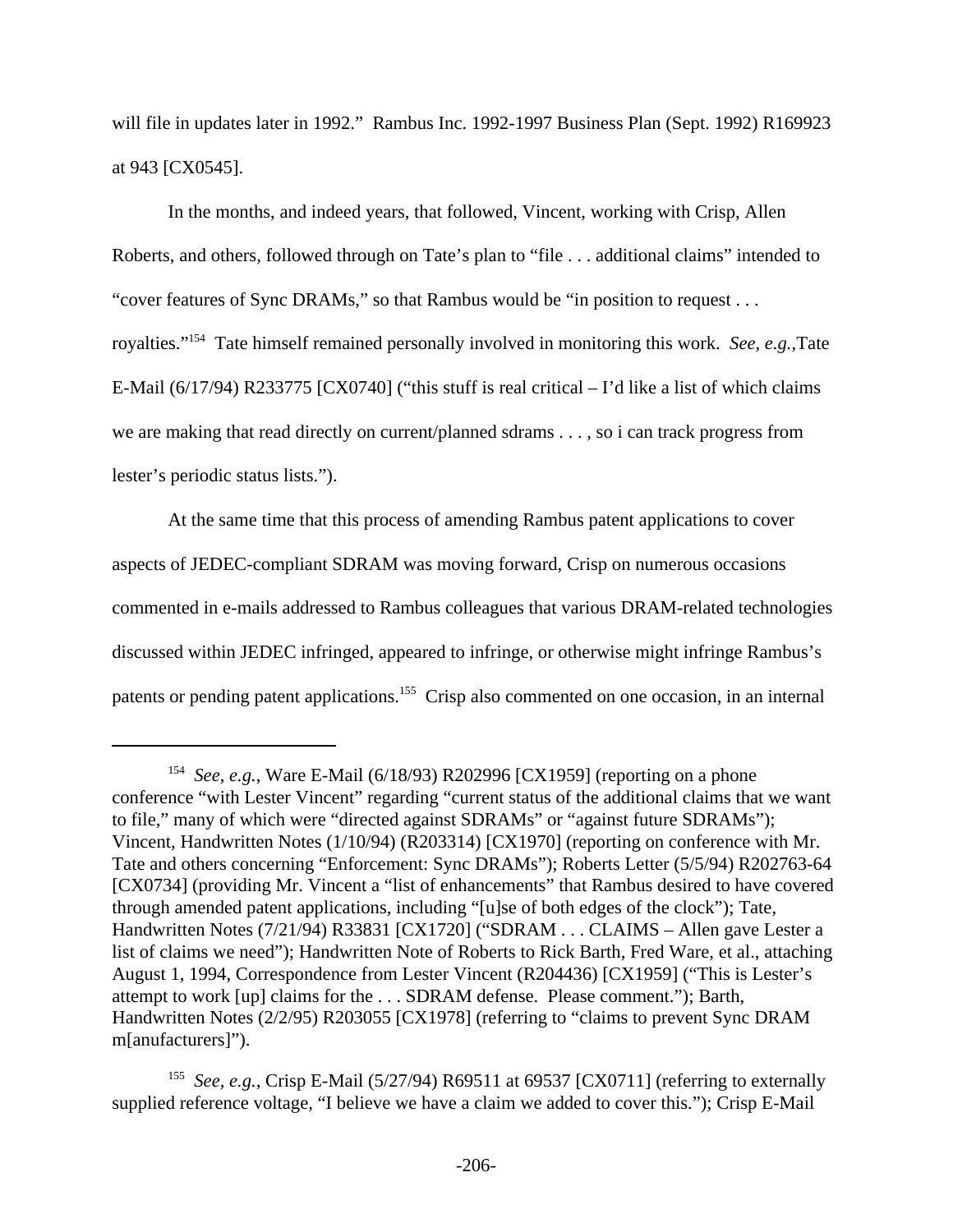e-mail to his Rambus colleagues, that Rambus should seek to "collect big royalty checks" on the SyncLink technology, which was the subject of a May 1995 JEDEC presentation attended by Crisp. *See* Crisp E-Mail (8/30/96) R69511 at 69695 [CX0711].

Tate also acknowledged to his colleagues, on many occasions, that Rambus held patents and patent applications that would likely be infringed by products built in compliance with JEDEC's SDRAM and DDR SDRAM standards. *See, e.g.*, Tate E-Mail (8/4/97) R233868 [CX0942] ("competitive solutions like ddr/sldram are likely to infringe"); January 10, 1998, Tate E-Mail (1/10/98) R233877 at 233880) [CX0987] ("ddr infringes our patents"); Tate E-Mail (1/5/98) R233884 at R233886) [CX0984] ("we believe ddr/sldram/etc will likely infringe our patents"). Meanwhile, Tate and others within Rambus worked hard to keep this information confidential until the right strategic moment arrived. *See, e.g.*, Karp E-Mail (1/10/98) R233882 [CX0988] ("I am very uncomfortable with any public statements regarding who or what infringes our patents."); Transcript of "Approved Q&A for Latest Patent" R233869 [CX0948] ("Q3: Do Double Data Rate (DDR) SDRAMs use this patent? A: We don't know yet. No DDR products exist for us to evaluate."). As Mr. Tate himself described it, the company's goal was to prepare a "minefield" of SDRAM-related patents that no DRAM manufacturer, or related component supplier, could successfully navigate without agreeing to pay royalties to Rambus. *See, e.g.*, Tate E-Mail (2/15/96) R233848 [CX0867]; *see also* Tate E-Mail (8/4/97) R233868 [CX0942] ("IF [Intel] were to consider a DDR chipset . . . there is a minefield of 60+ rambus patents that would

<sup>(9/14/94)</sup> R157024 [CX0756] (referring to on-chip PLL, "What is the exact status of the patent with the PLL claim?"); Crisp E-Mail (3/15/95) R69511 at 69568 [CX0711] (referring to Fujitsu's suggestion that it may use source synchronous clocking, "Of course they may get into patent trouble if they do this!"); *see also* Crisp E-Mail (6/5/95) R233819 [CX0797] ("I am trying to understand exactly what we can claim against [SyncLink] ensure their plans infringe our IP").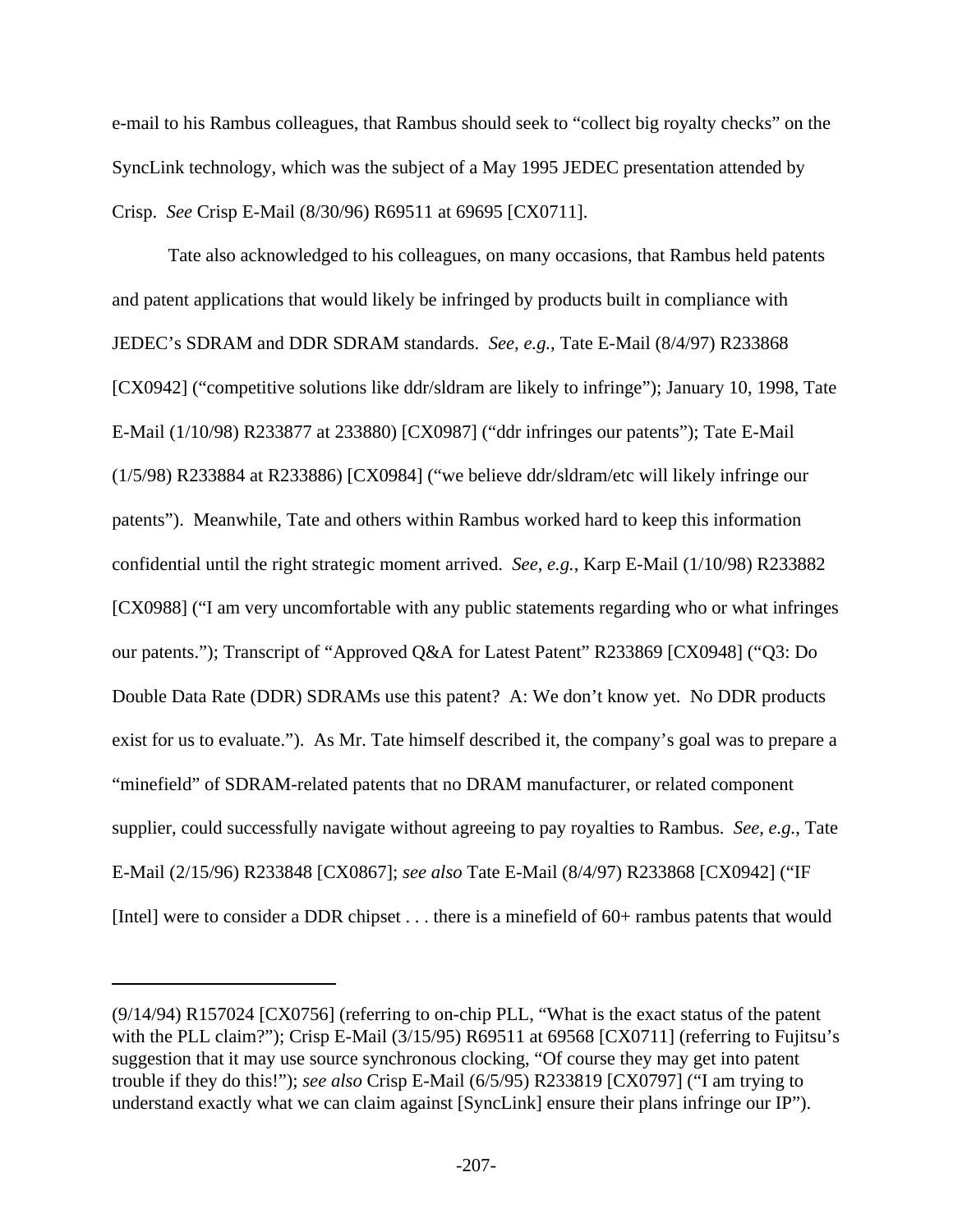have to be avoided."). Mr. Tate wanted to ensure that, once Rambus began asserting its patents, manufacturers of SDRAM would be forced to take a Rambus license, and agree to pay high royalties, given the high costs of avoiding the patents or proving them invalid in court. *See* Tate E-Mail (9/9/97) R233895 at 233897 [CX0952] (speculating it would be "extremely hard" for DRAM companies to "avoid EVERY rambus patent or prove it invalid in court"); *See also* Karp, Handwritten Notes (11/9/98) R300665 at 826 [CX1744] (Positioning for future – IP Rights – secure strategic portfolio – convince industry that paying royalties to Rambus is a fact of life."). As Tate and others recognized, this strategy would be successful only if Rambus waited long enough to gain needed "leverage" before playing its "IP card." *See* Tate E-Mail (2/10/97) R200497 [CX0919] ("1. keep pushing our patents through the patent office 2. do \*NOT\* tell customers/partners that we feel DDR may infringe – our leverage is better to wait."); Tate E-Mail (1/10/98) R233877 at 878 [CX0987] ("we should get patents/contracts/etc in place so that dram companies/module companies/pc companies cannot build/use" JEDEC-related products "without legal agreements with us. then we have leverage to get royalties . . . in return."); Tate E-Mail (4/14/98) 930DOC00537 at 542 [CX1016] (referring to Rambus playing "our IP card with the dram companies").<sup>156</sup> Rambus was very much aware that when it did begin to assert patent claims over JEDEC-compliant SDRAM, litigation was virtually inevitable.

<sup>&</sup>lt;sup>156</sup> At times, some within Rambus optimistically hoped that the company's strategy of "playing the IP card" against DRAM manufacturers would prove unnecessary, as might be the case if RDRAM succeeded in the marketplace while SDRAM and other competitive technologies failed. *See* Mooring E-Mail (7/11/97) R233900 [CX0937] ("We have not yet told Siemens that we think . . . SDRAM-DDR infringe our patents. . . . Hopefully, . . . DDR will die due to their technical/infrastructure faults so we don't have to play that card."); Davidow E-Mail (4/16/98) R233890 at 891 [CX1022] ("We will not have to play the intellectual property card with Micron and SDRAMs during this time. If things blow up with Intel, then we can begin to pursue the intellectual property issue with these guys.").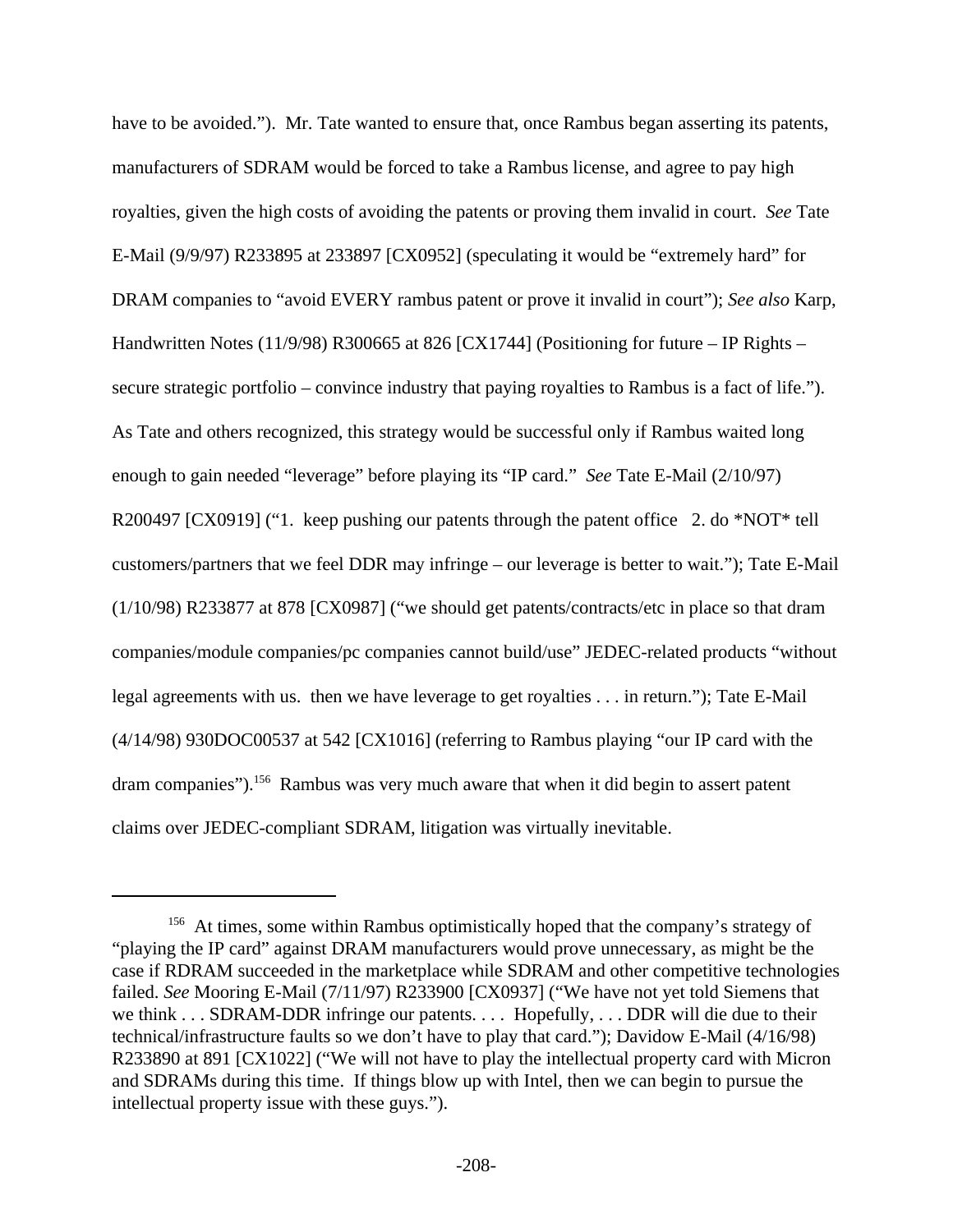Because the prospect of litigation was so closely intertwined with Rambus's "action plan" to assert patent rights over JEDEC-compliant SDRAMs, references to possible litigation frequently arose in internal Rambus correspondence during the period during which Rambus was a member in JEDEC. For instance, in an October 1994 e-mail to Allen Roberts and other senior Rambus executives, Crisp commented repeatedly on the future prospect of suing DRAM makers "for using a PLL on an SDRAM." Crisp E-Mail (10/25/94) R234245 [CX0763] ("can't we sue"; "I would hope we would sue other companies"). The next day, in an e-mail to Geoffrey Tate, Crisp again commented about "opportunities to sue" DRAM makers who use "PLLs/Dlls on SDRAMs." Crisp E-Mail (10/26/94) R234250 [CX0766]; *see also id.* ("I . . . want to make sure we keep the proper perspective . . . when we engage with others"). Crisp, indeed, had previously warned that "if we want to fight this one (after the claim is issued), we better stock up our legal warchest." Crisp E-Mail (9/14/94) R233785 [CX0757] (emphasis omitted). In the same e-mail, Crisp also stated, "It seems likely we will have to fight litigation at some point in the future." *Id.*; *see also* Roberts E-Mail (9/21/95) R233833 [CX0833] ("I think we are going to need to generate an IP crush plan on this.").

Others within Rambus also fully understood that litigation was likely to ensue when Rambus began asserting its SDRAM-related patent claims. An e-mail exchange between Rambus's VP of Engineering, Allen Roberts, and Rambus's Lead Architect, Rick Barth, in early 1995 demonstrates this. At the time, Roberts was seeking to persuade (and ultimately succeeded) Anthony Diepenbrock to leave his job as in-house patent attorney with Intel in order to join Rambus in a similar capacity.<sup>157</sup> Relating to his ongoing discussions with Diepenbrock, Roberts

<sup>&</sup>lt;sup>157</sup> The reason for hiring Mr. Diepenbrock, as Rambus's CEO Geoffrey Tate explained, was to have someone "focused full time" on analyzing Rambus's "IP position vs competitive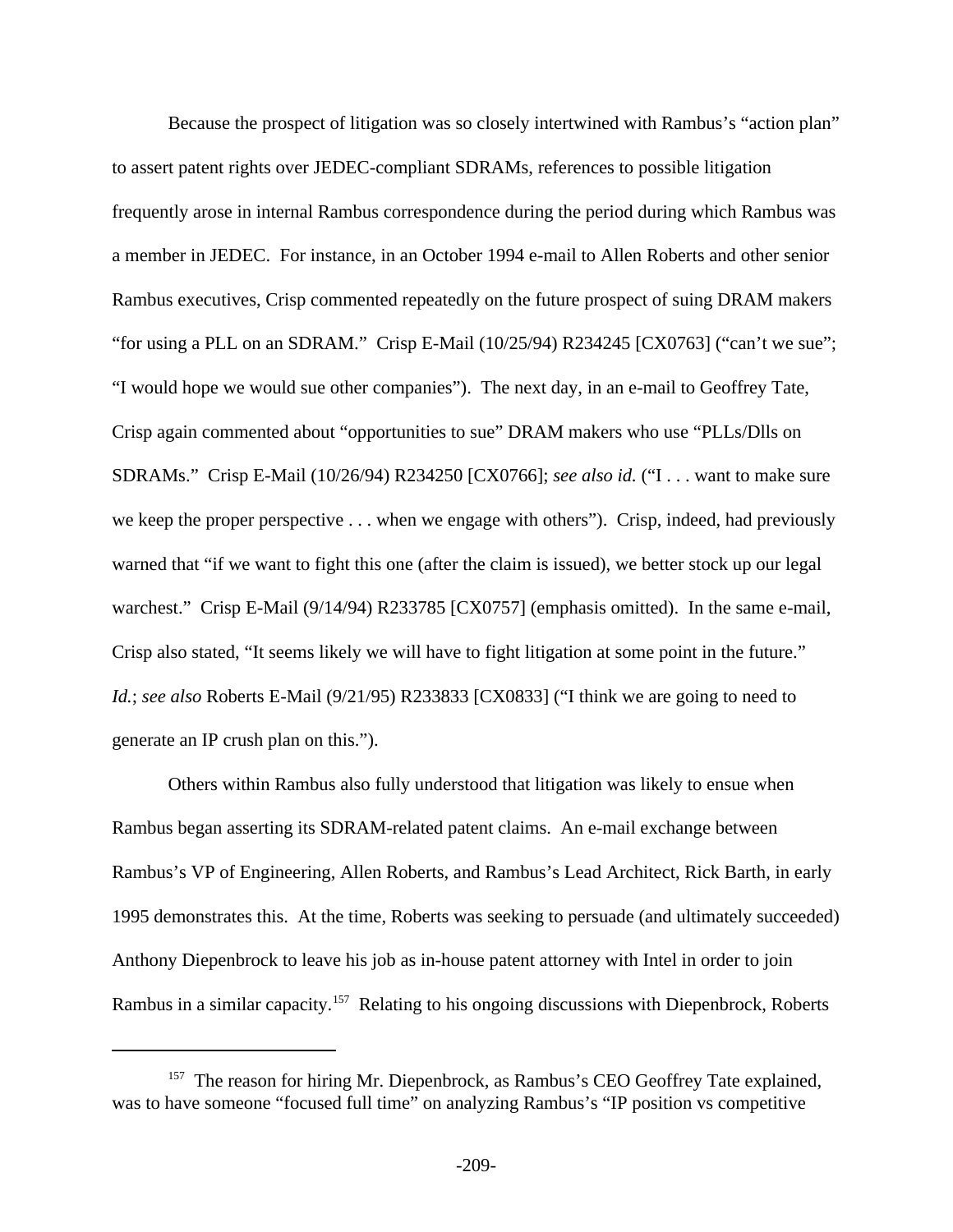reported to Barth and others that "Tony . . . is wondering if what he should do is to get a position writing and litigating patents. He has correctly concluded that he will not get to do too much of that at Rambus." Roberts E-Mail (2/17/95) R233804 [CX0779]. In response, Barth made it clear that. Diepenbrock would be able to pursue his interest in patent litigation: "Do you really think there won't be litigation once products start shipping? In my view there will be plenty" *Id.*

Tate also was conscious of the likelihood of future patent litigation involving Rambus's SDRAM-related patents. For instance, in negotiating with Samsung over their initial RDRAM license agreements, Tate agreed to terms that might have allowed Samsung to use Rambus technology for non-Rambus memory products, provided Samsung did not do so "intentionally." *See* Tate E-Mail (10/25/94) R234242 [CX0762]. As Tate explained to his colleagues, in advocating for a license, if Samsung were intentionally to use Rambus technology for noncompatible DRAM products, Rambus could "sue them." *Id.*; *see also* Tate E-Mail (10/31/94) R46195 [CX0768] ("we can clearly terminate the deal and go after them 100% for any infringement").<sup>158</sup>

To advance its litigation plans, Tate reported, in May 1997, to other senior Rambus executives that he was "inclined to make . . . an offer" of employment to Joel Karp, who at that

technologies." Tate E-Mail (8/28/95) R233828 [CX0827]. In that capacity, he was to report directly to Tate, and his ultimate responsibility would be "maximizing [Rambus's] Intellectual Property protection." *Id.*

<sup>&</sup>lt;sup>158</sup> Indeed, it appears that one of the reasons Rambus ultimately did agree to grant Samsung rights to practice Rambus technology in non-compatible products was that it hoped, by doing so, it might lead other companies (lacking such contractual protections) to do the same, making them easy targets for patent infringement suits. *See* Crisp E-Mail (10/26/94) R234250 [CX0766] ("In a way it is good having Samsung licensed to do it as they will pull the market along that direction. As others that we have not made the covenant not to sue follow, we get opportunities to sue them.").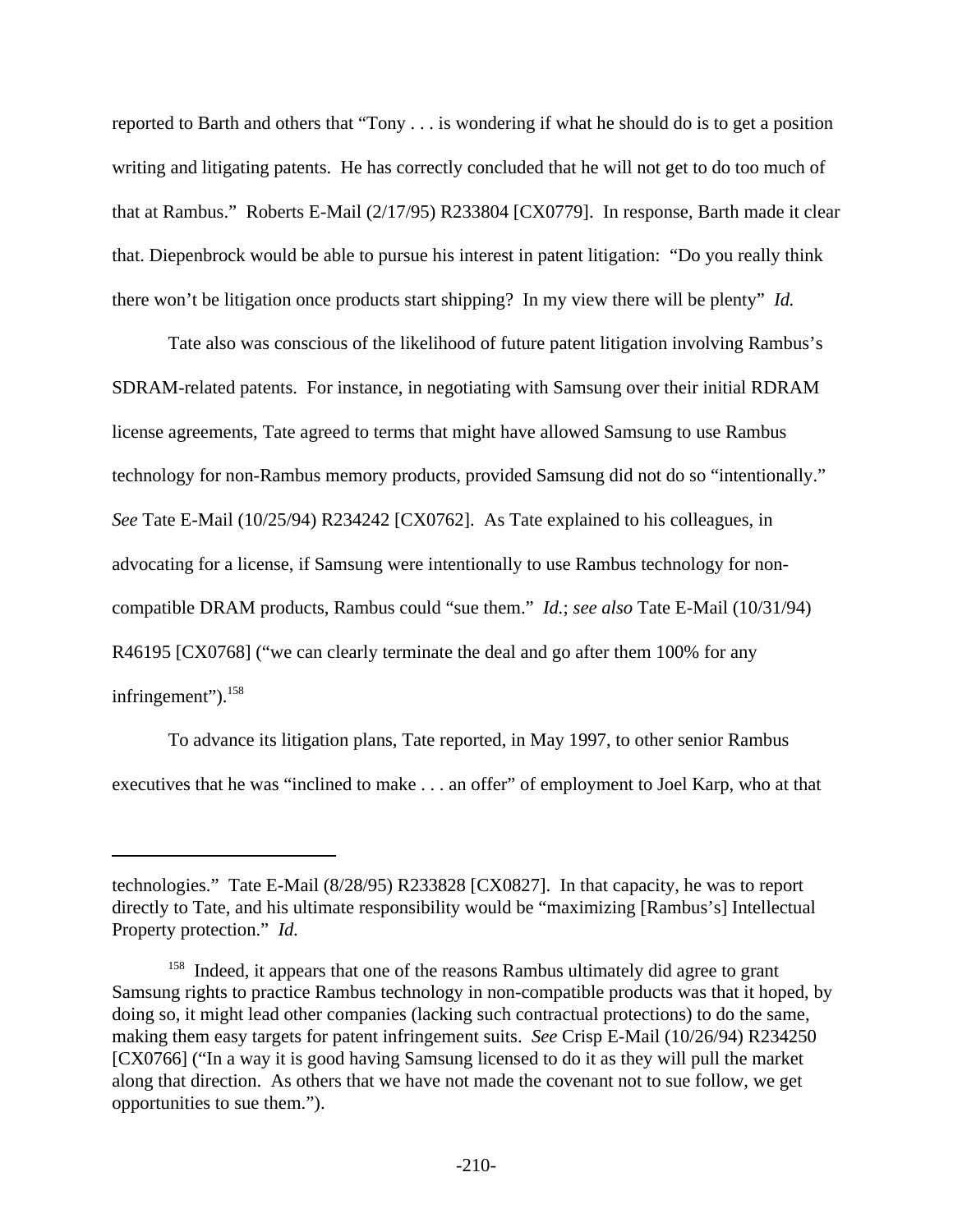time worked for Samsung, with the intention of placing Karp in charge of Rambus's strategies vis-a-vis enforcing patent claims against non-Rambus, or what Rambus often referred to as "noncompatible," technologies. Tate E-Mail (5/23/97) R233866 [CX0928]. As Tate explained, Karp was "NOT a technologist" and thus would not be in a position "to determine who infringes [Rambus patents] and how." *Id.* On the other hand, Tate suggested that Karp's "real strength" would be in "negotiating deals with infringers." *Id.*

Several months later, in October 1997, Tate informed Rambus's executive management team that "Karp called to accept our offer." Tate E-Mail (10/1/97) R233872 [CX0960]. "He will have the title of vp," Tate reported, and "his role" would be "to prepare and then to negotiate to license our patents for infringing drams (and potentially other infringing ic's)," with a particular emphasis on preparing patent actions against JEDEC-compliant DDR SDRAMs. *Id.*<sup>159</sup> Yet Tate cautioned his team to "keep this confidential" – referring to Mr. Karp's acceptance of employment with Rambus – until Mr. Karp started later in October 1997. *Id.* Moreover, even after he started at Rambus, Mr. Tate suggested that the company should be careful not to make it known externally precisely what Mr. Karp was hired to do: "when joel starts we have to have our spin control ready for partners/etc as to why we are hiring him and what he will be doing. my thought is we say externally that joel is coming on board to help us with contracts and ip licensing." *Id.*

Upon arrival at Rambus, Karp immediately commenced work on Rambus's "strategic license program." That program was Rambus's name for Karp's mission of preparing to assert

<sup>159</sup> *See also* Karp, *Rambus v. Infineon* Dep. Tr. (1/8/01) at 19-20 [CX2059] ("I was responsible for the intellectual property for patents, for licensing of noncompatible types of license matters," meaning "licensing of the patents for other than the Rambus technology," including "SDRAMs and DDR SDRAMs").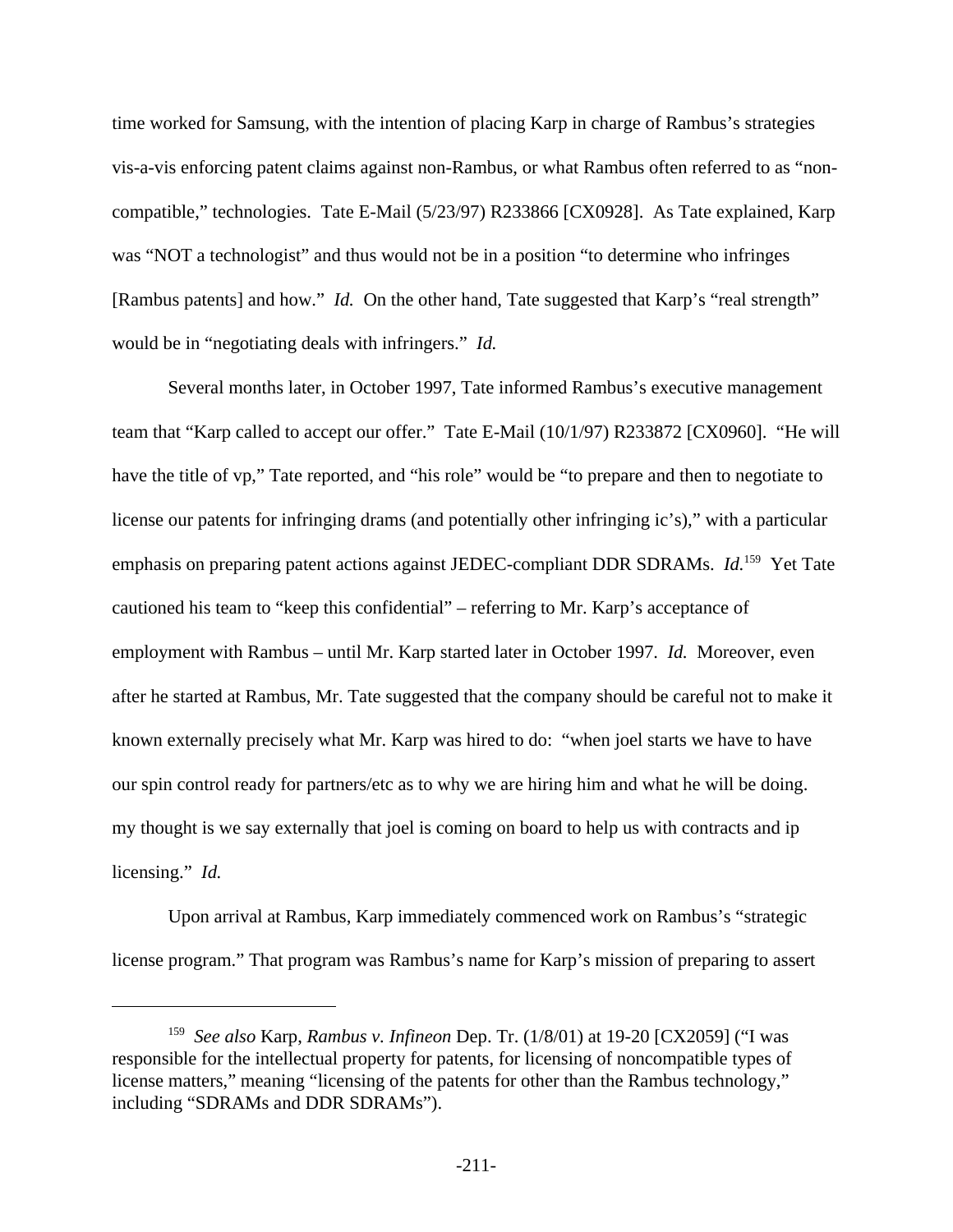Rambus patent claims against non-compatible products, such as SDRAM, DDR SDRAM, and SLDRAM (the being an alternative DRAM design originally sponsored by the Institute of Electrical and Electronics Engineers, Inc. and later considered by JEDEC). In February 1998, Karp drafted a document entitled "Strategic Patent Licensing Program" in which, for instance, he identified target royalty rates for DDR SDRAM (3.0-4.0%) and SLDRAM (3.5-5.0%). *See* Draft Presentation Entitled "Strategic Patent Licensing Program" (2/12/98) R302512 [CX0551]. Around the same time, Karp formed an internal "Rambus Patent Council," which was to "meet once a month with the intent of discussing [Rambus's] overall patent strategy/directions from a strategic perspective." Tate E-Mail (4/14/98) R127188 [CX1017].

Meanwhile, another Rambus employee, Neil Steinberg – a patent attorney – was charged with augmenting Rambus's "Strategic Patent Portfolio" by drafting and prosecuting additional patent amendments covering non-compatible devices such as SDRAM, DDR SDRAM, and SLDRAM. *See* Karp E-Mail (11/30/99) R214621 [CX1085] (congratulating Neil Steinberg "for successful prosecution of another addition to our Strategic Patent Portfolio"). Karp's and Steinberg's joint efforts in this regard received high praise within Rambus. *See, e.g.*, Toprani E-Mail (3/17/00) R128883 [CX1104] ("remember, a lot of our IP did not become 'valuable' till Neil and Joel got in and created strategic patent portfolio 1"). In late 1999, Steinberg was promoted to serve alongside Karp, both with the title Vice President of Intellectual Property. *See* Confidential Rambus Presentation Entitled "Promotions" (11/18/99) R189311 at 317 [CX1353] ("Tremendous progress on Strategic Patent Portfolio 1: SDRAM/DDR/Controllers all infringe . . . Neil & Joel will be '2 in the box' as VP IP"). Karp and Steinberg served together in that capacity until July 2000, when Karp announced his retirement.

Another part of the strategy that Karp and others at Rambus were pursuing to prepare for

-212-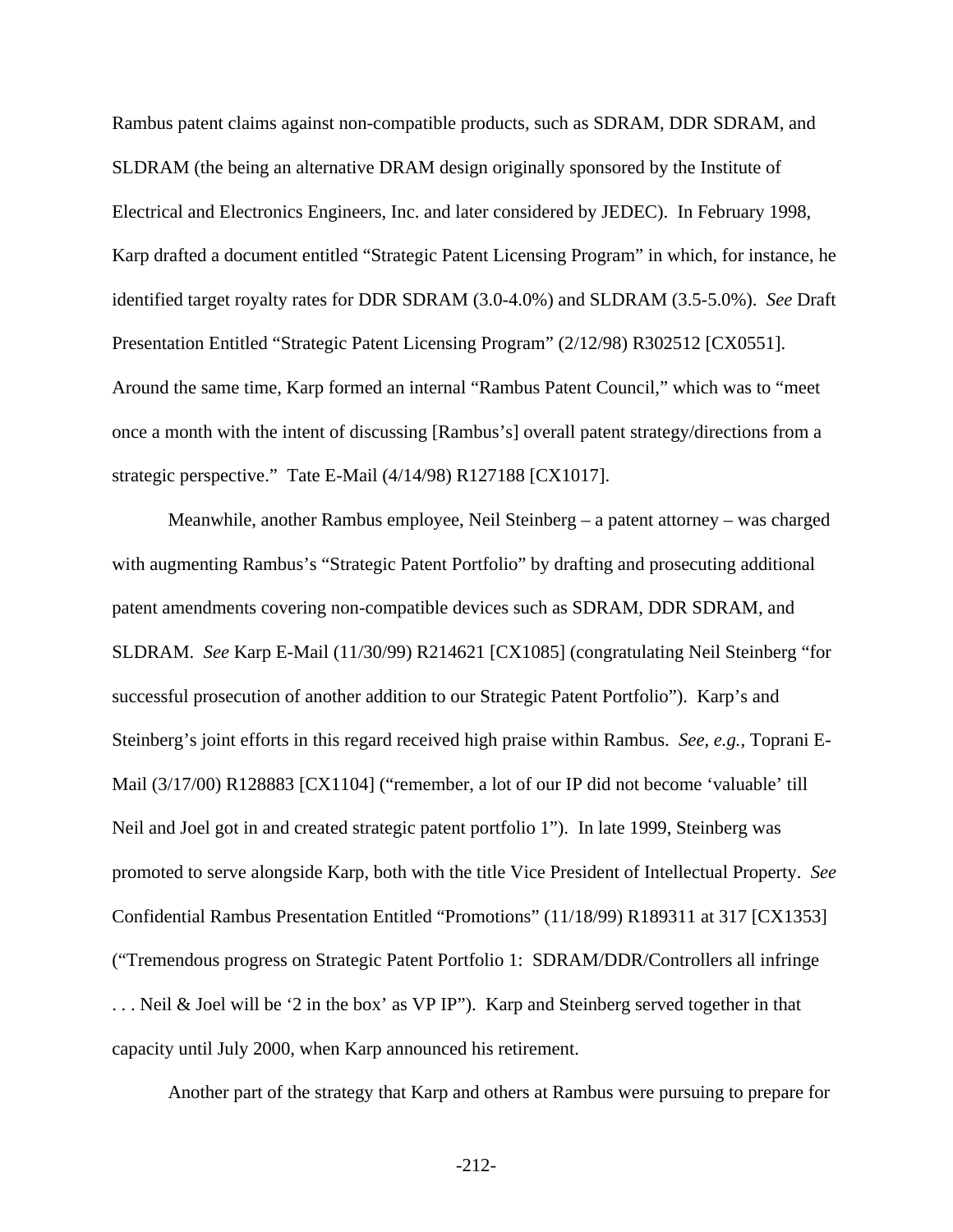litigation against DRAM makers was an extensive document destruction program. The program was intended to eliminate documents that might be troublesome for Rambus in the eventual litigation it would pursue against industry members that practiced the JEDEC standards. The contours of that document destruction program have been addressed in various pretrial motions and in Judge Timony's Adverse Inference Order. As previously found in this litigation, Rambus's conduct included the following:

- (1) "Rambus never disclosed to other JEDEC participants that it either held or had applied for patents that would be infringed upon by the proposed JEDEC standards for RAM." Adverse Inference Order at 3.
- (2) "While participating in JEDEC's development of RAM standards, Rambus was advised by its counsel that this participation, combined with its failure to disclose the existence of the patents that would be infringed by the proposed JEDEC standard, could create an equitable estoppel that would make it difficult, if not impossible, for Rambus to enforce its patents and, most importantly, to collect royalties or damages from patent infringements resulting from the proposed JEDEC standards." *Id.*
- (3) "In mid-1996, Rambus ceased participating in JEDEC," *id.*, and its decision to do so was precipitated in large measure by the FTC's issuance of a consent order in *In re Dell Computer Corporation* – an order that signaled to Rambus and its lawyers that the same JEDEC-related conduct that they understood to create risks of adverse equitable estoppel rulings also created risks of antitrust liability, and potential risks of FTC enforcement actions. *Id.*
- (4) "In October 1997, Rambus hired Joel Karp" as its Vice President of Intellectual Property, and Mr. Karp thereafter "worked on preparation and strategy concerning RAM-related patent infringement," focusing significant attention on future enforcement of Rambus's as-yetundisclosed JEDEC-related patents. *Id.*
- (5) Virtually simultaneously with his arrival at the company in late 1997, "counsel for Rambus advised Mr. Karp that Rambus should implement a document retention program," and Mr. Karp – a non-lawyer – then personally oversaw the development and implementation of such a program. *Id.* at 4, 6.
- (6) In implementing this program, starting in July 1998, neither Mr. Karp nor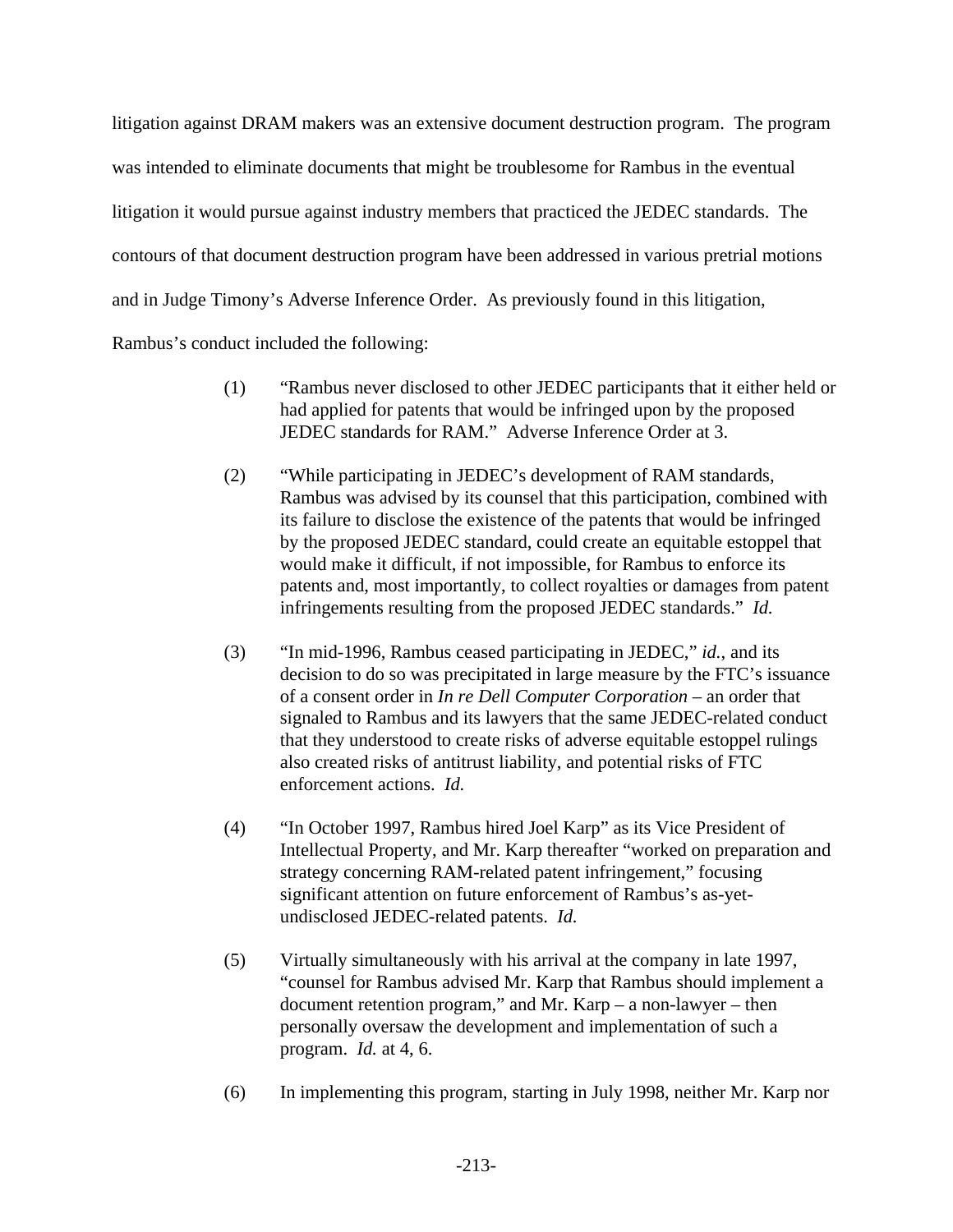anyone else gave guidance to Rambus employees "about what documents they should keep" – "[s]pecifically, no instruction was given to Rambus employees to retain documents relevant to future litigation, nor were employees instructed to create and retain an inventory of all documents purged." *Id.* at 4.

(7) "[T]his virtually unsupervised destruction of documents took place at a time when Rambus knew or should have known of related litigation" – or at a minimum, "reasonably foreseeable litigation" (including the potential of an FTC enforcement action akin to the *Dell* proceeding) – involving "the proposed JEDEC standards for RAM." *Id.* at 4, 6.

Additionally, other evidence will show that:

- (8) The volume of business records destroyed by Rambus was massive and clearly encompassed – among other things – millions upon millions of pages of paper documents, as well as thousands of electronic back-up tapes, containing equally massive amounts of e-mail and other documentation. *See* Complaint Counsel Memorandum in Support of Default Judgment Motion 59-60.
- (9) Rambus's document destruction impacted numerous categories of evidence directly relevant to this proceeding, including JEDEC-related documentation, documents pertaining to Rambus's prosecution of JEDECrelated patents and patent applications, and business files kept by certain key individuals, including Richard Crisp (the company's primary JEDEC representative), Lester Vincent (Rambus's outside patent counsel), Anthony Diepenbrock (Rambus's in-house patent attorney), and Mark Horowitz (Rambus co-founder, board member, and lead inventor). *Id.* at 61-69.
- (10) Because of "Rambus's utter failure to maintain an inventory of the documents its employees destroyed," it is now "impossible to discern the exact nature" of all that was destroyed "or the relevance of the documents destroyed to the instant matter." Adverse Inference Order at 7.

Judge Timony made a separate conclusion that, for purposes of this litigation, Rambus

shall not be permitted to contest that it instituted its document destruction program "in part, for

the purpose of getting rid of documents that might be harmful in litigation" involving the same

"JEDEC-related patents" that Rambus feared could be held unenforceable. Order Granting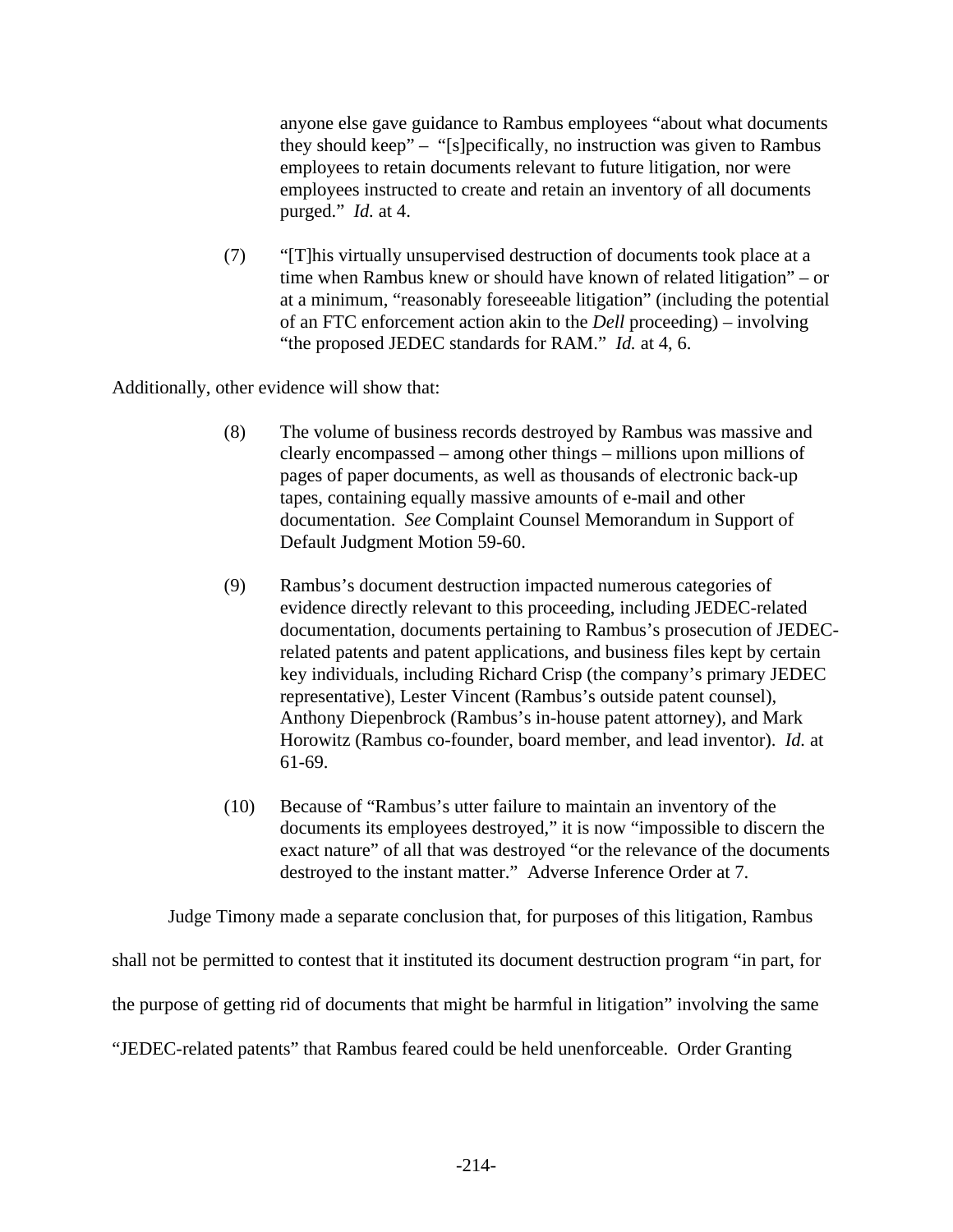Complaint Counsel's Motion for Collateral Estoppel at 5;<sup>160</sup> see also Adverse Inference Order at 4 ("Rambus destroyed or failed to preserve evidence for another's use in reasonably foreseeable litigation.").

This evidence is but a small part of that which will be adduced at the hearing. The evidence, as a whole, will demonstrate that Rambus's conduct was undertaken with specific intent to turn the JEDEC standards to the anticompetitive advantage of Rambus. Rambus's protestations that its non-disclosure was inadvertent simply will find no support at trial. Rambus knew it was violating JEDEC's rules while it was a member. And Rambus, having violated those rules, later sought to capitalize on its violation of those rules through aggressive patent litigation.

## **VI. Rambus's Anticompetitive Conduct Caused the Competitive Harm Alleged in the Complaint.**

### **A. Rambus Violated the Law if Its Conduct Was A Material Cause of The Competitive Harm.**

While Complaint Counsel must prove causation to win its antitrust case, the standard for causation is less stringent in an antitrust case than a fraud case. To satisfy its burden of proving causation, Complaint Counsel need show only that Rambus's deceptive acts, accomplished through its lack of mandatory disclosure, implicit denials of relevant patents and patent applications, and partial disclosures of putatively relevant patents, were a "material cause" of JEDEC's decision to adopt standards incorporating Rambus propriety technology. *See Zenith Radio Corp. v. Hazeltine Research, Inc.*, 395 U.S. 100, 114 n.9 (1969). Accordingly, Complaint

<sup>160</sup> Reconsideration of this Order was denied. *See* Order Denying Respondent's Application for Review of February 26, 2003, Order (Granting Complaint Counsel's Motion for Collateral Estoppel) (Mar. 26, 2003).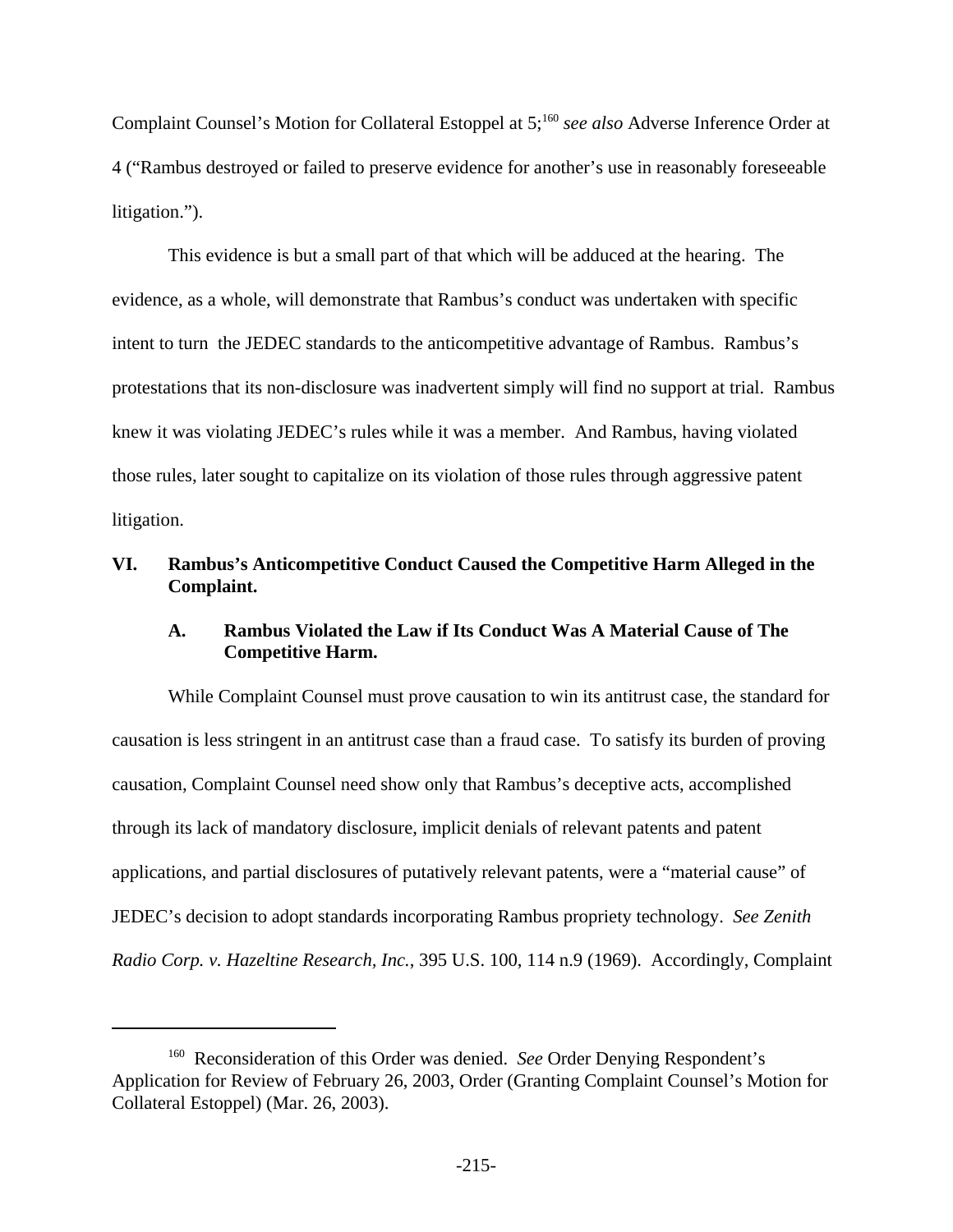Counsel "need not exhaust all possible alternative sources of injury in fulfilling [its] burden." *Id.*; *see also Law v. National Collegiate Athletic Ass'n*, 5 F. Supp. 2d 921, 927 (D. Kan. 1998) (Complaint Counsel "need not rule out 'all possible alternative sources of injury'"). Rather, it is required to show "only that the violation 'played a substantial part' in causing anticompetitive harm." *The Bohack Corp. v. Iowa Beef Processors, Inc., 715 F.2d 703, 711 (2d Cir. 1983).*<sup>161</sup> Indeed, to "require that §2 liability turn on a plaintiff's ability or inability to reconstruct the hypothetical marketplace absent a defendant's anticompetitive conduct would only encourage monopolists to take more and earlier anticompetitive action." *United States v. Microsoft Corp.*, 253 F.3d at 79 (2001). Here, it is clear that Rambus's deceptive actions had a material effect on JEDEC's determination to adopt a standard that read on Rambus's patents.

Of course, Rambus is entitled to advance its own causation theories, but such theories are only alternatives for the finder of fact to consider. *See Hasbrouck v. Texaco, Inc.*, 842 F.2d 1034, 1042 (9th Cir. 1987). Thus even where there are possible "intervening causes," as Rambus posits, causation may still be proven where the antitrust harm "flowed from the anticompetitive conduct." *Id.* The rule of causation in antitrust cases means that even where the result complained of might have arisen also because of factors not related to the defendant's conduct, if the defendant's conduct was a material cause, it is properly the subject of antitrust liability. *See, e.g.*, *Sullivan v. National Football League*, 34 F.3d 1091, 1103 (1st Cir. 1994) (finding NFL liable for anticompetitive ban on public ownership of franchises despite plaintiff-owner's failure to request exception to ban and minimal proof that a public sale would have succeeded); *see also*

<sup>&</sup>lt;sup>161</sup> Furthermore, Complaint Counsel need show only that Rambus's conduct caused some of the alleged consumer harm. *See William Inglis & Sons Baking Co. v. Continental Baking Co.*, 942 F.2d 1332, 1339 (9th Cir. 1991).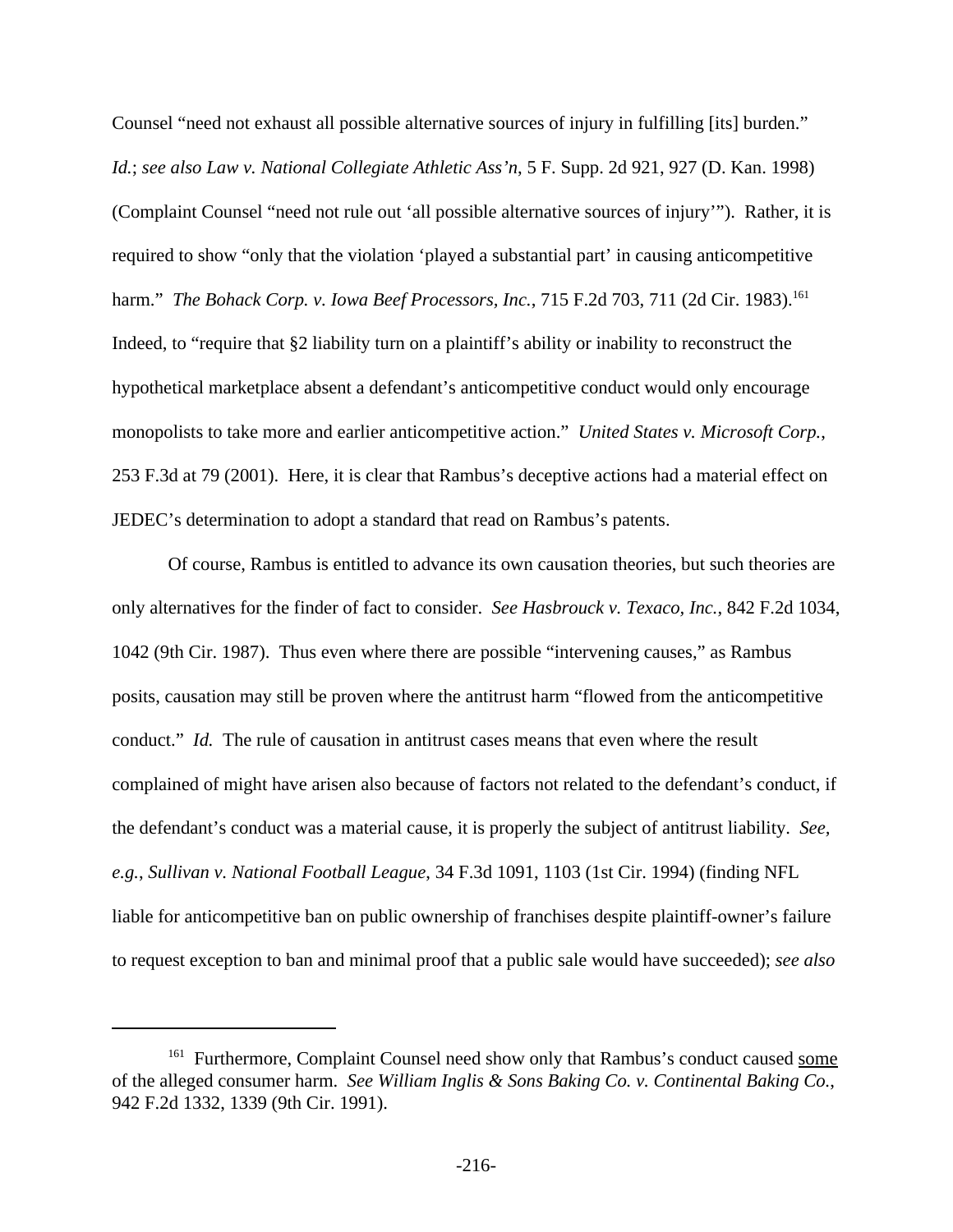*Andrx Pharmaceuticals, Inc. v. Biovail Corp.*, 256 F.3d 799, 808-09 (D.C. Cir. 2001) (holding that FDA restrictions on entry into drug market did not defeat causation from anticompetitive agreement that prevented entry). Rambus apparently seeks to hold Complaint Counsel to an unjustifiably high burden to prove Rambus's conduct was the sole cause of consumer harm. Complaint Counsel need prove no such thing. Instead, it must show only this: Had Rambus complied with JEDEC's rules and otherwise participated in good faith, DRAM manufacturers would not have committed to the JEDEC SDRAM and DDR SDRAM standards, if such standards would have been promulgated at all by JEDEC.

Here, Rambus failed to disclose its intellectual property, in violation of JEDEC's policy. Moreover, it deceived JEDEC members by strongly implying that it was complying by disclosing the '703 patent and by using elusive language to suggest that it had nothing to disclose. That conduct alone was sufficient to cause JEDEC to adopt a standard that infringed Rambus patents, even if the members of JEDEC contributed to that result through their failure to see Rambus's "red flags." Simply put, even if JEDEC members somehow were negligent (which we submit they were not, and, on summary decision, it must be presumed they were not), that negligence was, at best, one of two reasons leading to the adoption of the JEDEC standards. Accordingly, Rambus is not entitled to summary judgment on the ground that its lack of disclosure did not cause JEDEC to adopt standards that read on Rambus's patents.

Had Rambus complied with the JEDEC rules, the standards that evolved for SDRAM and DDR SDRAM would have been materially different than those that were actually adopted, or that JEDEC would have been able to secure Rambus's agreement to limit its royalties to amounts that were fair and reasonable and non-discriminatory. However, because the industry standards developed for nearly ten years along a path dictated by Rambus's deliberate failure to disclose its

-217-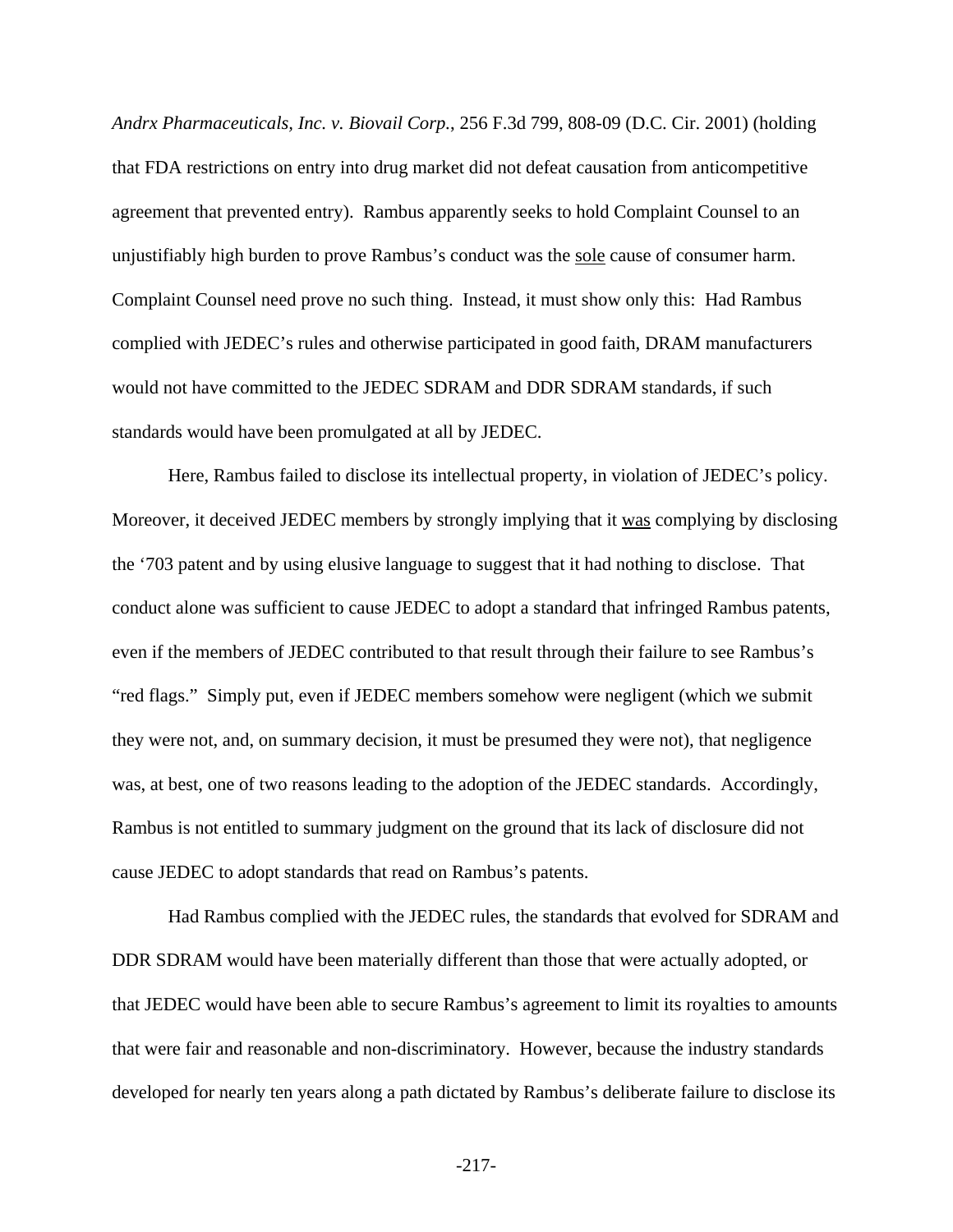patents and patent applications, Complaint Counsel should not be required to prove which of several alternative paths the industry would have followed.

Courts routinely have recognized that, in assessing antitrust damages, a defendant cannot benefit from the uncertainties created by its own violative conduct. *See Bigelow v. RKO Radio Pictures, Inc.*, 327 U.S. 251, 264-65 (1946). As the *Bigelow* Court noted:

Any other rule would enable the wrongdoer to profit by his wrongdoing at the expense of his victim. It would be an inducement to make wrongdoing so effective and complete in every case as to preclude any recovery . . . The most elementary conceptions of justice and public policy require that the wrongdoer shall bear the risk of the uncertainty which his own wrong has created.

*Id.* The Court then added that the "principle is an ancient one, and is not restricted to proof of damage in antitrust cases . . . ." *Id.* (citation omitted).

There are sound policy reasons to apply the *Bigelow* rule in this case.<sup>162</sup> Rambus's conduct set the industry on a development path that it would not otherwise have followed, and any uncertainty in what would have happened on the alternative paths should be resolved against Rambus. As the Second Circuit noted in discussing damages: "The amount for which defendants are to be held liable will depend on the attempt, difficult but ineluctable, of seeking to find what would have been." *Fogel v. Chestnutt*, 533 F.2d 731, 755 (2d Cir. 1975) (citing *Bigelow*), *cert. denied*, 429 U.S. 824 (1976). This sort of inquiry is exactly what is involved in ascertaining what would have happened had Rambus played by the JEDEC rules.<sup>163</sup>

<sup>&</sup>lt;sup>162</sup> The policy reasons apply notwithstanding the fact that courts generally have distinguished between the quantum of evidence needed to prove the fact of damages and the evidence necessary to prove the amount of damages. *See Story Parchment Co. v. Paterson Parchment Paper Co.*, 282 U.S. 555, 562 (1931)*.*

<sup>&</sup>lt;sup>163</sup> It is of no consequence that these cases discuss the issue in the context of antitrust damages. The point is the same: Rambus cannot evade ultimately liability for its conduct because that conduct prevents a determination of precisely how the world would have been in its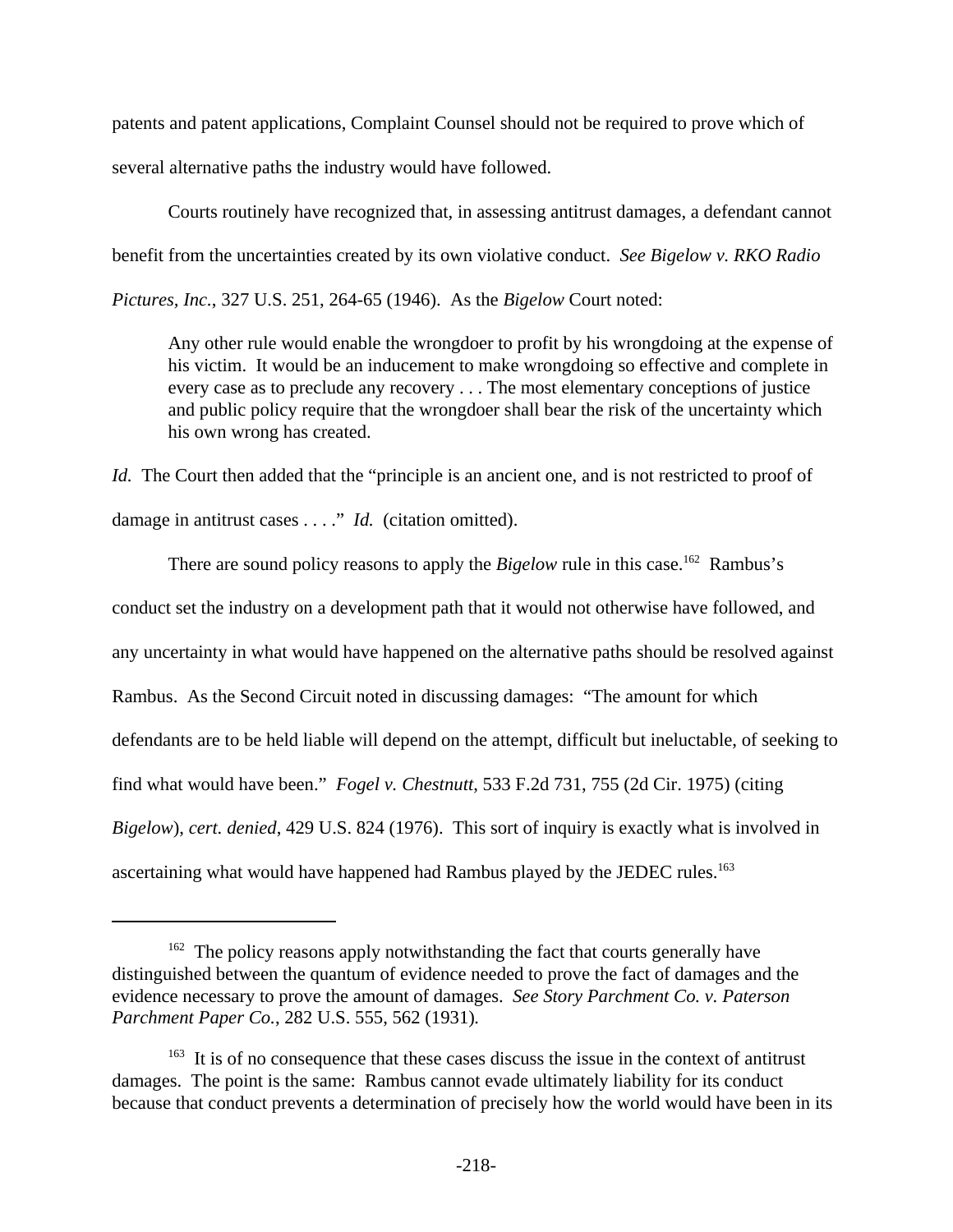Indeed, in cases brought by government regulatory agencies, courts extend beyond the damages context the principle that uncertainties in the "but-for" world should be resolved against the wrongdoer. For example, in labor relations and employment discrimination cases, in which the courts were called upon to reconstruct the situation had there been no violation of law, they have cited the *Bigelow* principle to resolve uncertainties in the "but-for" world against the party that created the situation. For example, the Second Circuit approved a district court's imposition of a collective bargaining agreement and the choice of a date as of which the agreement should be considered to have been in effect, where the employer had been found to have acted in bad faith. *TNT USA Inc. v. NLRB*, 208 F.3d 362, 367-68 (2d Cir. 2000). Similarly, the same circuit upheld an affirmative action plan against a union on the ground that the goal was "to place eligible minority members in the position which the minority would have enjoyed if it had not been the victim of discrimination." *Rios v. Enterprise Assn. Steamfitters Local 638 of U.A.*, 501 F.2d 622, 632 (2d Cir. 1974). The court noted: "Of course any attempt to reconstruct what would have happened . . . is fraught with considerable difficulty. But the court is called upon to do the best it can with the data available to it." *Id.* (citing *Bigelow*); *see also NLRB v. Staten Island Hotel Ltd. Partnership,* 101 F.3d 858, 862 (2d Cir. 1996) (reinstating contract on showing that employer had bargained in bad faith); *United Dairy Farmers Cooperative Assn. v. NLRB*, 633 F.2d 1054 (3d Cir. 1980). And, as the *Microsoft* court explained, "To some degree, 'the defendant is made to suffer the uncertain consequences of its own undesirable conduct.'" 253 F.3d at 79. As with the respondents in these other regulatory actions, Rambus should not be permitted to benefit from any uncertainty created by its own conduct.

absence.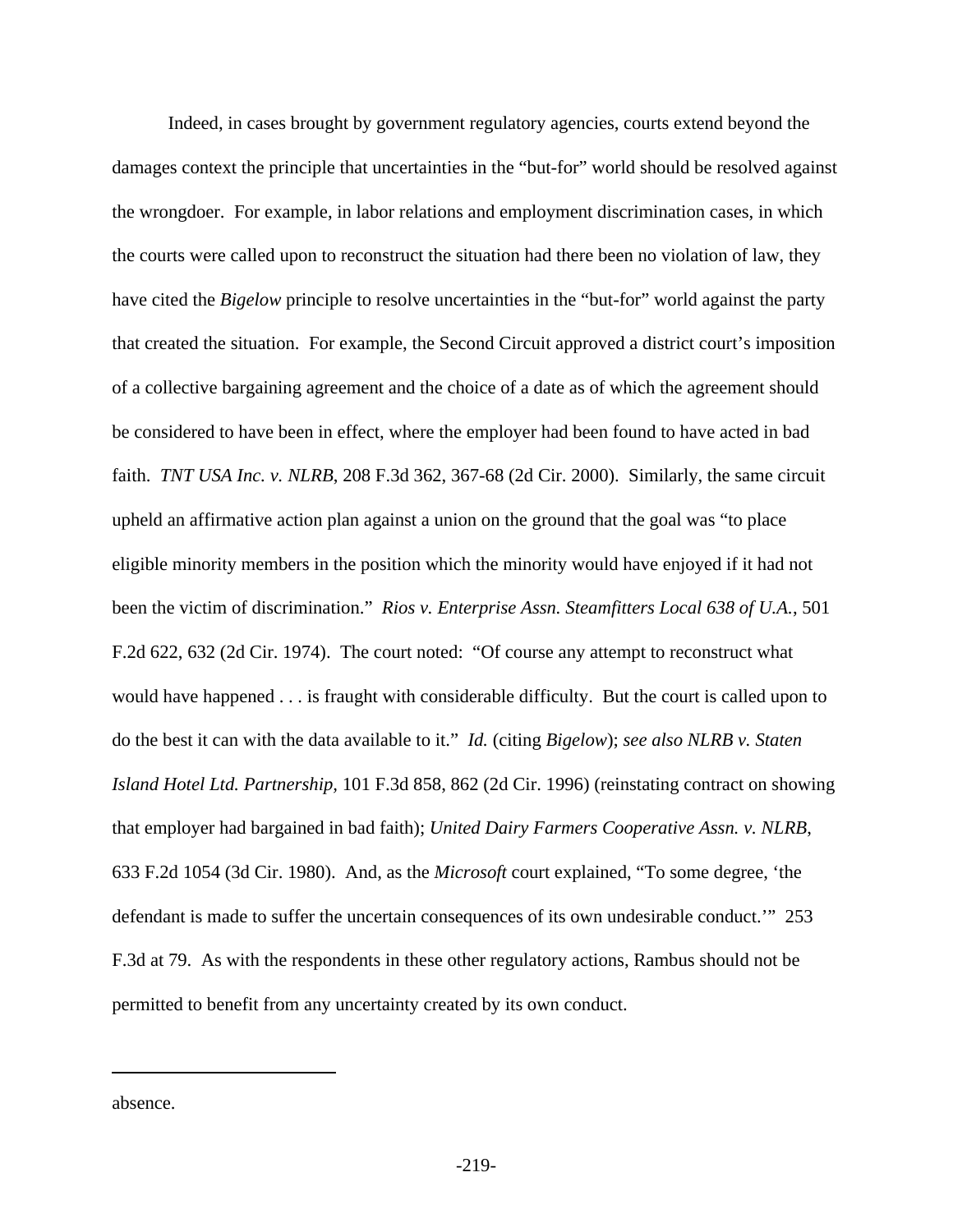### **B. Rambus's Behavior Caused the Anticompetitive Harm that Is the Subject of the Complaint.**

As discussed above, JEDEC had a strong and clearly-stated institutional objective of developing open standards and avoiding the inclusion of patented technologies in its standards whenever possible. The evidence will show that JEDEC, had it been aware of Rambus's claim of proprietary rights in the subject matter of the standards, would have pursued other, nonproprietary technologies to accomplish the objectives of the standards, or would have taken other steps to avoid the competitive harm caused by Rambus's conduct. There can be little doubt that Rambus's program of concealment and affirmatively misleading behavior caused the anticompetitive effects that Rambus intended – to enable Rambus to capture the industry standards and give it the power to extract royalty payments from those practicing the standards. The effects of the Rambus conduct extended to both the SDRAM and DDR standards adopted by JEDEC, which embody technologies to which Rambus claims intellectual property rights and which were considered during the period Rambus was a JEDEC member.

## **(1) Rambus Knew That If It Disclosed Its Claimed Intellectual Property Rights, JEDEC Members Would Pursue Other Alternative Technologies or Accept Rambus Technologies Only at Much Lower Royalty Rates.**

As Rambus recognized, the choice between or among various alternative DRAM technologies "is a function of" four things: "performance, features, economics, and assessment of risk." RAMBUS Inc. 1992-1997 Business Plan R46394 at 423 [CX0543A]. The purpose of the Rambus scheme, which succeeded, was to subvert the ability of JEDEC to make an informed and balanced assessment of these factors in connection with the adoption of the JEDEC standards.

The evidence will show that the choice Rambus made to conceal its claims of intellectual property rights was based on the fundamental (and accurate) view that JEDEC and its members,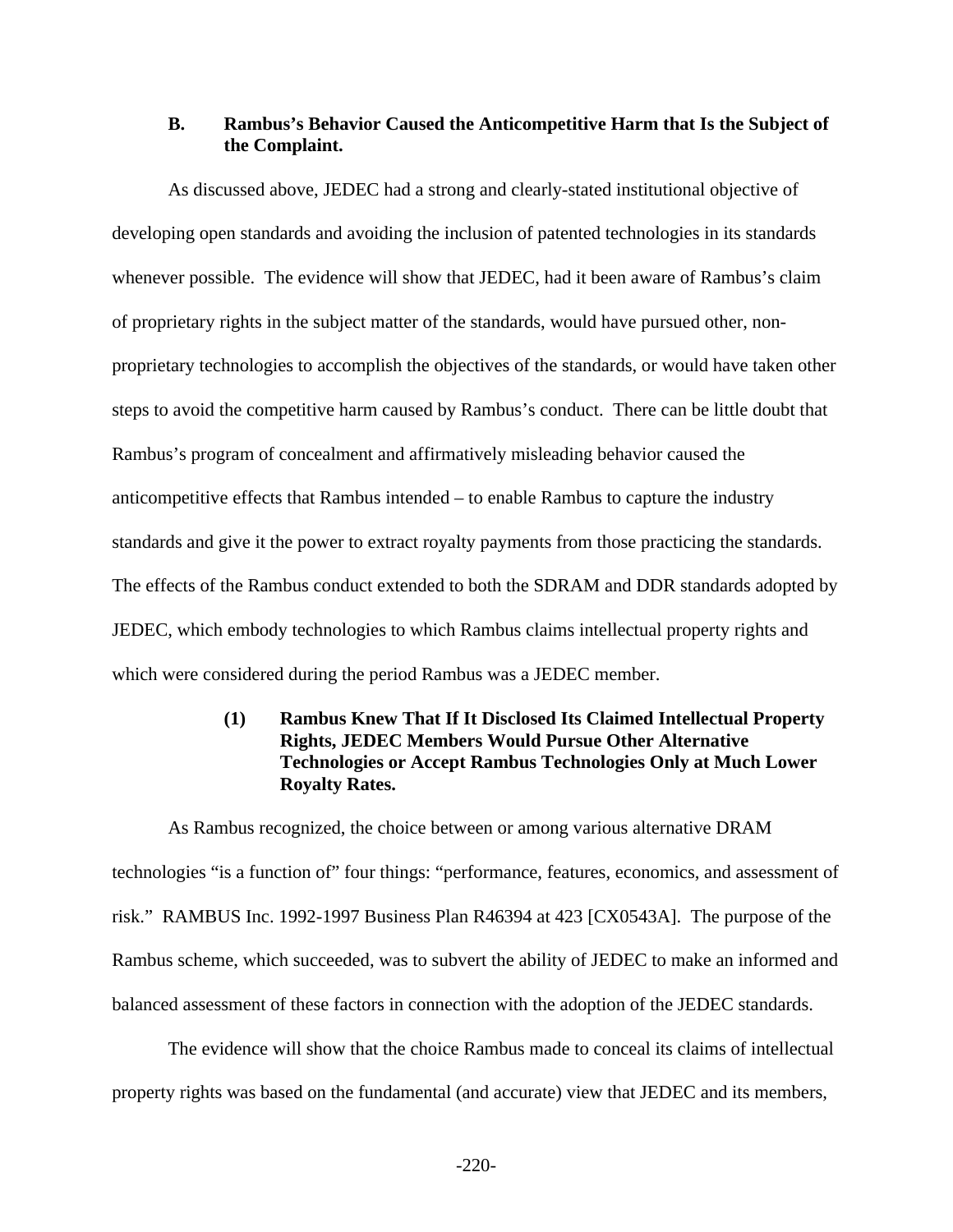if they could, would avoid infringing patent rights and would seek to conform to the JEDEC objective of developing open and non-proprietary standards. As early as 1990, for example, a Rambus strategy document, discussing licensing of Rambus technology, commented that "[t]here are always ways to get around any patent is the assumption we should make" and gave the example of IBM as a firm that would seek to develop "their own solution that does not infringe on Rambus patents." RAMBUS Business Plans: Plans, Ideas, Issues (4/90) R128740 at 742 [CX0534]. As late as 1997, Rambus President Geoffrey Tate sent an email that made clear he understood the strong incentives for firms in the industry to avoid using Rambus technology: "dram companies will not go along happily with paying rambus \$100-200M/year so they will therefore go spend \$100M's to find alternate solutions to avoid paying rambus a royalty." Tate Email (9/8/97) R233895 at 896 [CX0952].

The evidence also will show that, for each of the relevant technologies embodied in the JEDEC standards and over which Rambus now claims patent rights, there were alternative technologies that could have been pursued by JEDEC in the standard-development process, had Rambus disclosed its claimed rights in a timely fashion. Now that the industry has become standardized on the standards actually developed by JEDEC, however, there are substantial impediments to the implementations of alternatives; these impediments of course help give rise to the market power now possessed by Rambus.

The hearing testimony of Complaint Counsel's expert witness Prof. Bruce L. Jacob, an Assistant Professor of Electrical and Computer Engineering at the University of Maryland, College Park, will describe these alternatives in some detail. Dr. Jacob's Expert Report [CX3081] at pages 52-68 sets forth a discussion of various alternative technologies that were available to JEDEC and that were technically feasible for inclusion in the JEDEC standards

-221-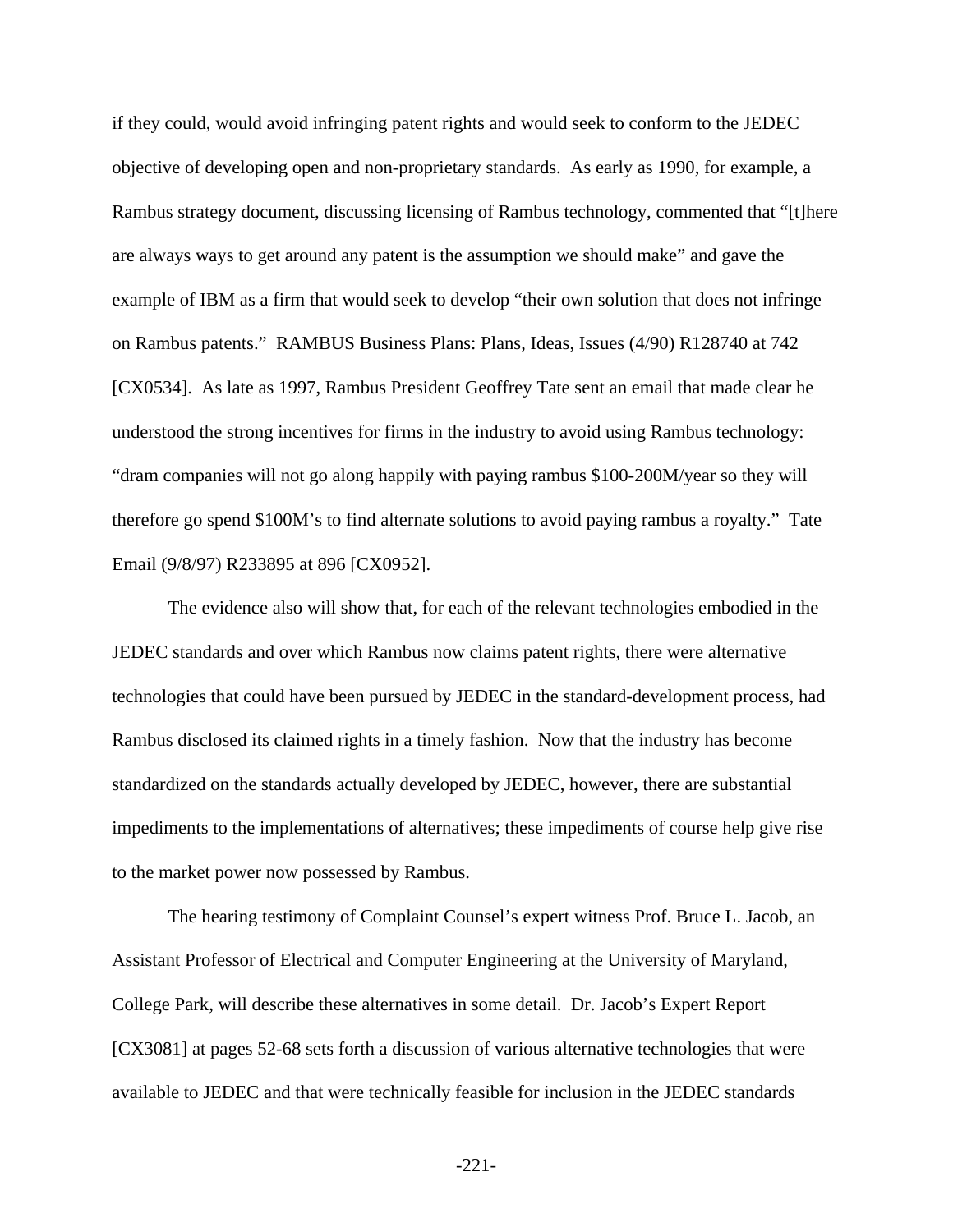during the time that Rambus was a member. Dr. Jacob's opinion, as set forth in his expert report, is that "[h]ad the JEDEC community believed in the early 1990's that Rambus had patents or patent applications covering certain technologies (i.e., implementation details) chosen by JEDEC for synchronous DRAM, a large number of alternative technologies were available to them." CX3081 at 52. He notes that many of these alternatives, like the technologies actually chosen by JEDEC for embodiment in the standards, were "simply applications of long understood techniques to solving particular problems." *Id.* Dr. Jacob concludes that for each technology in the adopted standards over which Rambus now claims proprietary rights, the numerous available alternative technologies "would have had performance similar to the disputed technologies, and that would have had engineering issues similar in complexity to those encountered in implementing the disputed technologies (i.e., their implementation would not have presented insurmountable obstacles)." *Id.* at 68.<sup>164</sup>

A serious problem arises, however, when intellectual property rights are disclosed long after the fact. Though many alternative technologies could have been used in the early-1990's before the SDRAM standard was set, and even in the mid-1990's after the SDRAM standard was set but before it had become widely deployed, a number of factors make these alternative technologies less viable now than they were then. Some of the alternative technologies simply will not work in current JEDEC compliant DRAM systems and would require substantial changes in other components of the system for those technologies to work. Other alternatives might in principle work in current DRAM systems, but they might not work, depending on the system and the DRAM used.

CX3081 at 69. *See* detailed discussion, *id.* at 69-76.

<sup>&</sup>lt;sup>164</sup> The fact that there were numerous alternative technologies that would have been available to JEDEC at the time it was developing the standards does not of course suggest that the alternatives could easily be adopted now, after the standards have been in place for some time. As Professor Jacobs describes in his Expert Report: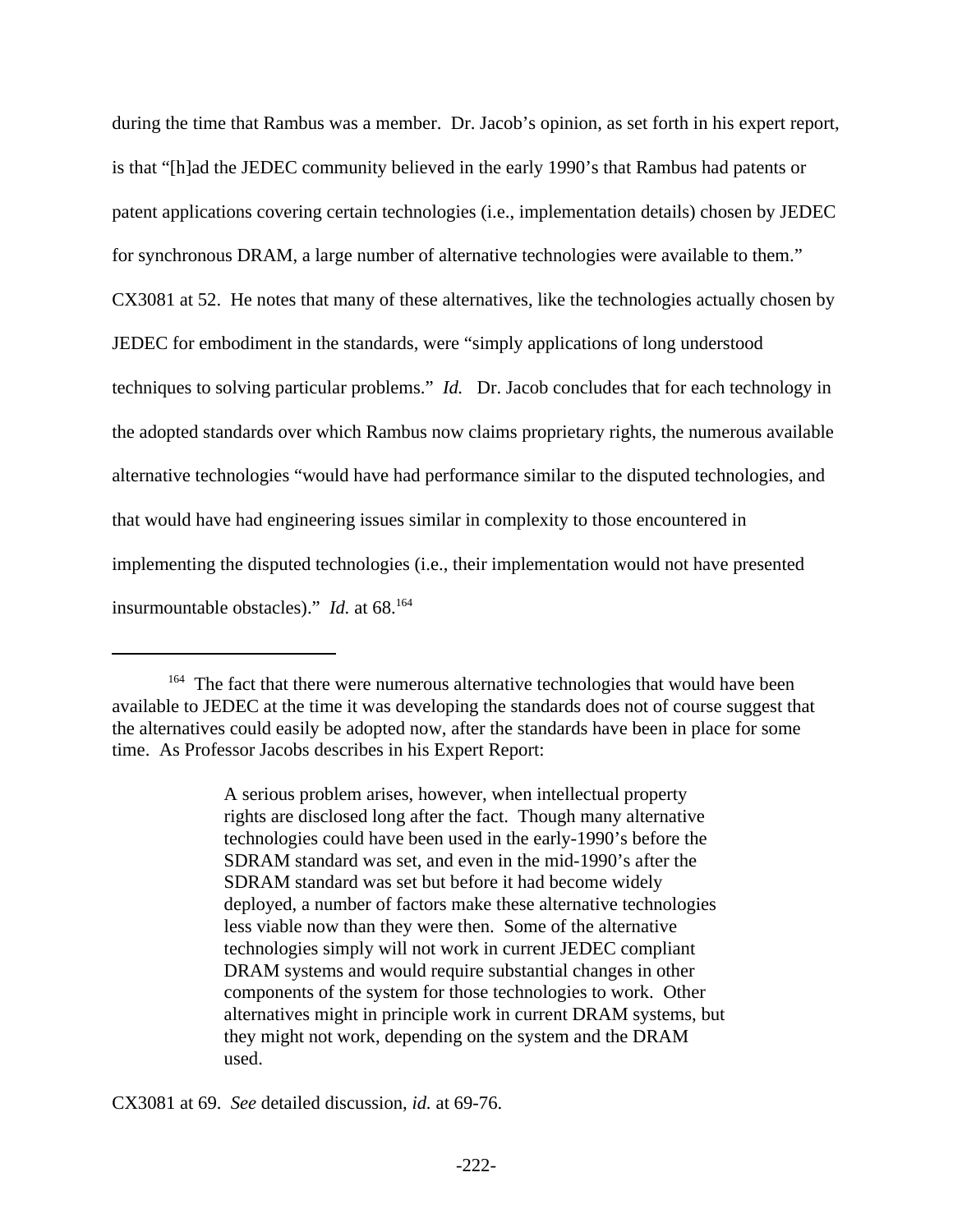In fact, numerous contemporaneous documents demonstrate that during the time the

JEDEC standards were under development, other technologies in fact were considered by JEDEC members as alternatives to the relevant technologies that Rambus now claims as its own. During the time that JEDEC was considering the content of the SDRAM standard in 1992 and 1993, for example, Mr. Crisp of Rambus noted in his reports of JEDEC meetings that various JEDEC participants in the course of discussions expressed views favoring technologies other than the programmable CAS latency and programmable burst length technologies ultimately adopted as part of the SDRAM standard.<sup>165</sup> In this same period and later, during the consideration of the next generation of SDRAM technology, remarks were made by various JEDEC members about the wisdom of including on-board PLL or DLL technology, as Mr. Crisp himself also noted.<sup>166</sup>

<sup>&</sup>lt;sup>165</sup> E.g. Crisp E-Mail (10/5/93) R69511 [CX0711] ("HP, Micron and Mitsubishi are now saying that EDO is the right thing to do that it offers better performance than DRAM at a much lower cost than SDRAM"); Crisp E-Mail (5/24/92) R69511 at 580 [CX0711] ("TI would prefer to eliminate the requirement for supporting CAS latency =1 to reduce cost of speed testing").

Later discussions about modifications to the SDRAM standard continued to reflect consideration of alternatives to these technologies. *See, e.g.,* JEDEC Meeting Minutes No. 77 JC-42.3 (12/6/95) JEDEC0016644 at 692 [JX0028] ("SUBJECT: Suggestions for Modification of SDRAM Specification for SDRAM Lite … The attachment survey questionnaire was the result of a discussion on the possible reduction of features in an effort to provide a 'minimum' function version of the standardized SDRAM (and hence minimum cost). A previous ballot eliminating the CAS latency of 1 from the standard was the first step in reducing the required feature set."); JEDEC Meeting Minutes No. 76 JC-42.3 (9/11/95) JEDEC0016644 at 692 [JX0026] ("It was noted that as compared to EDO, SDRAM is harder to make and the yields are lower. With CAS latency of 3, SDRAM is not faster than EDO.").

<sup>&</sup>lt;sup>166</sup> Crisp E-Mail (5/24/92) R69511 at 582 [CX0711] ("Hyundai: SyncLink presentation: …The current proposal assumes a PLL/DLL can be avoided. They claim this is not needed. … They send a strobe with input packets which is used to validate the packet. … They claim that the strobe mechanism avoids the need PLLs/DLLs."). *See also, e.g.,* Crisp JC16 special meeting notes (7/13/94) R155846 at 849 [CX0742] ("The implication here is that customers are willing to leave performance on the table in exchange for having lower costs systems."); JEDEC Meeting Minutes no. 75 JC-42.3 (5/24/95) JEDEC0016433 at 529 [JX0026] ("Avoid using PLL in DRAM components -PLL takes a lot of power and takes time to lock when shut-down -Wider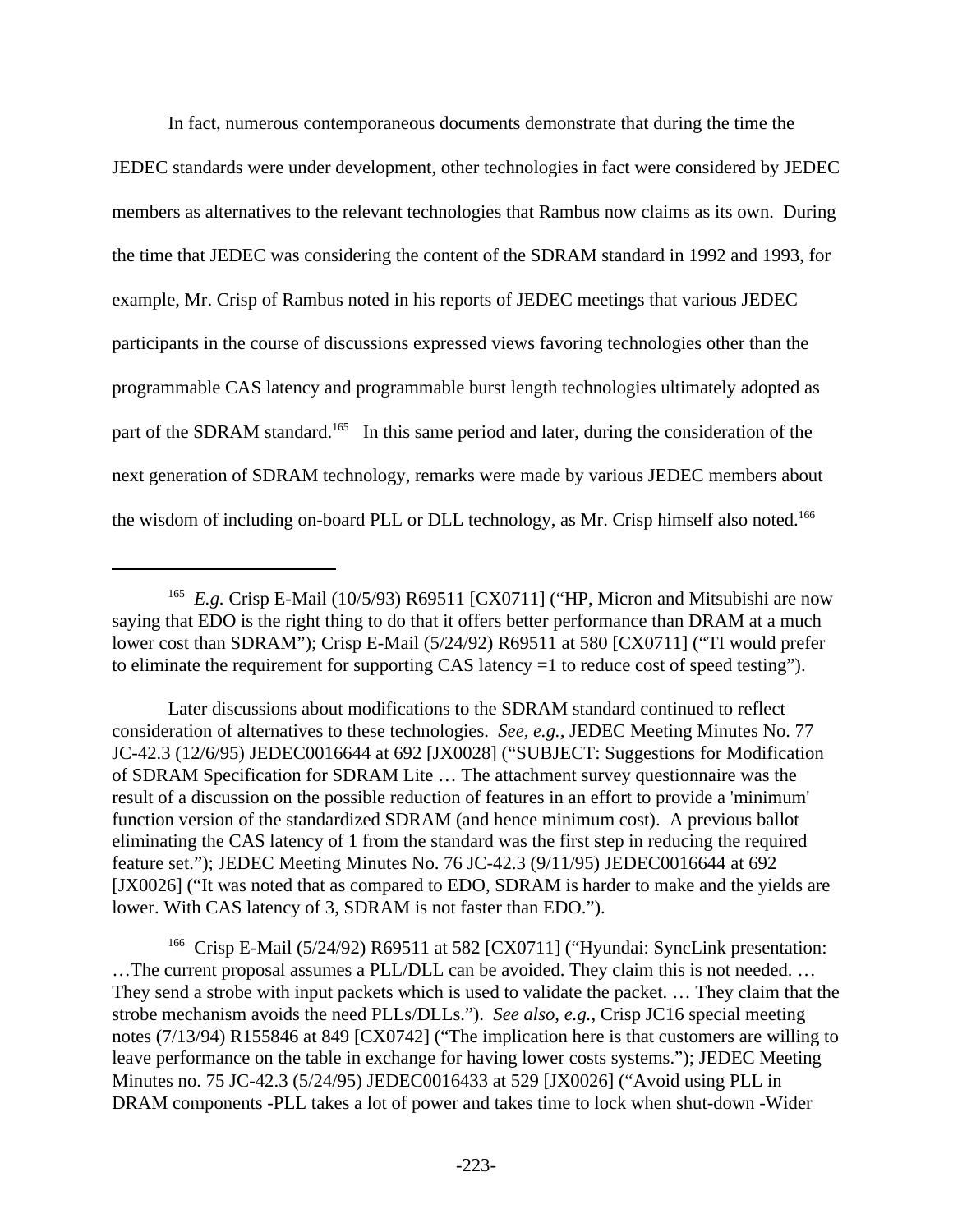Alternatives to dual-edge clock technology were also discussed, as Mr. Crisp and Mr. Diepenbrock of Rambus noted.<sup>167</sup> And in fact throughout this period JEDEC and JEDEC members considered possible use of asynchronous technology as a fundamentally different alternative to the synchronous technology reflected in the JEDEC standards as adopted.<sup>168</sup>

The existence of these various technological alternatives, combined with the institutional purpose of JEDEC to avoid use of proprietary technologies, meant that JEDEC could have chosen different technologies had it known of Rambus's intellectual property claims. But this of course would not have been the only possibility open to JEDEC members – it is conceivable that even with knowledge of Rambus's claims JEDEC members could have agreed to the use of Rambus technology in the standards. The evidence will show, however, that had Rambus

data path allows use of delay or skewed clock"); K. McGhee Email re: message from Micron (11/14/97) MR0111602 at 603 [CX2713] ("The role of the DLL has been diminished to the point where the DLL now has more disadvantages than advantages. Disadvantages of DLL: -Start-up time after power-up - Start-up time after exiting self-refresh - Power Consumption - Jitter - Design time delay/uncertainty - Cost ... I proposed we eliminate one more variable, the DLL.")

<sup>167</sup> *E.g.,* Crisp E-Mail (9/29/93) R155824 [CX0709] (concerning SyncLink, "[i]nstead of using a clocking scheme identical to ours, they teach the use of differential clocks…"); Diepenbrock E-Mail (3/13/96) R233850 [CX0871] ("So there are two problems here. The first is that the specification does not support the use of 'edge' in conjunction with the driver and receiver; instead it discusses the operation of these circuits in terms of periods of the internal clock.").

<sup>&</sup>lt;sup>168</sup> *E.g.*, Micron, **Burst EDO DRAMS**. Take performance to new heights (1995) MR0111278 at 279 [CX2683] ("Burst Extended Data-out (EDO) is a cost-effective, high-speed access option to standard DRAMs…" ); JEDEC Meeting Minutes no. 75 JC-42.3 **(**5/24/95) JEDEC0016433 at 442 ("BEDO [Burst EDO] Dual CAS Operation"); JEDEC Committee Survey Ballot JC-42.3-95-173 (10/30/95) R128150 at 161, ("[Fast data access time] can be addressed with an on chip Phase Locked Loop (PLL) or Delayed Locked Loop (DLL). Alternatively, an output clock pin could be defined that provides a delayed version of the clock suitable for turning the sampling of output data." \* \* \* "Does your company believe that an output clock pin(s) (single pin or differential) could enhance performance, in SDRAM subsystems?" \* \* \* "Does your company believe that a differential clock signal (i.e., CLK and CLK\) is important for future generations of SDRAMS?" ).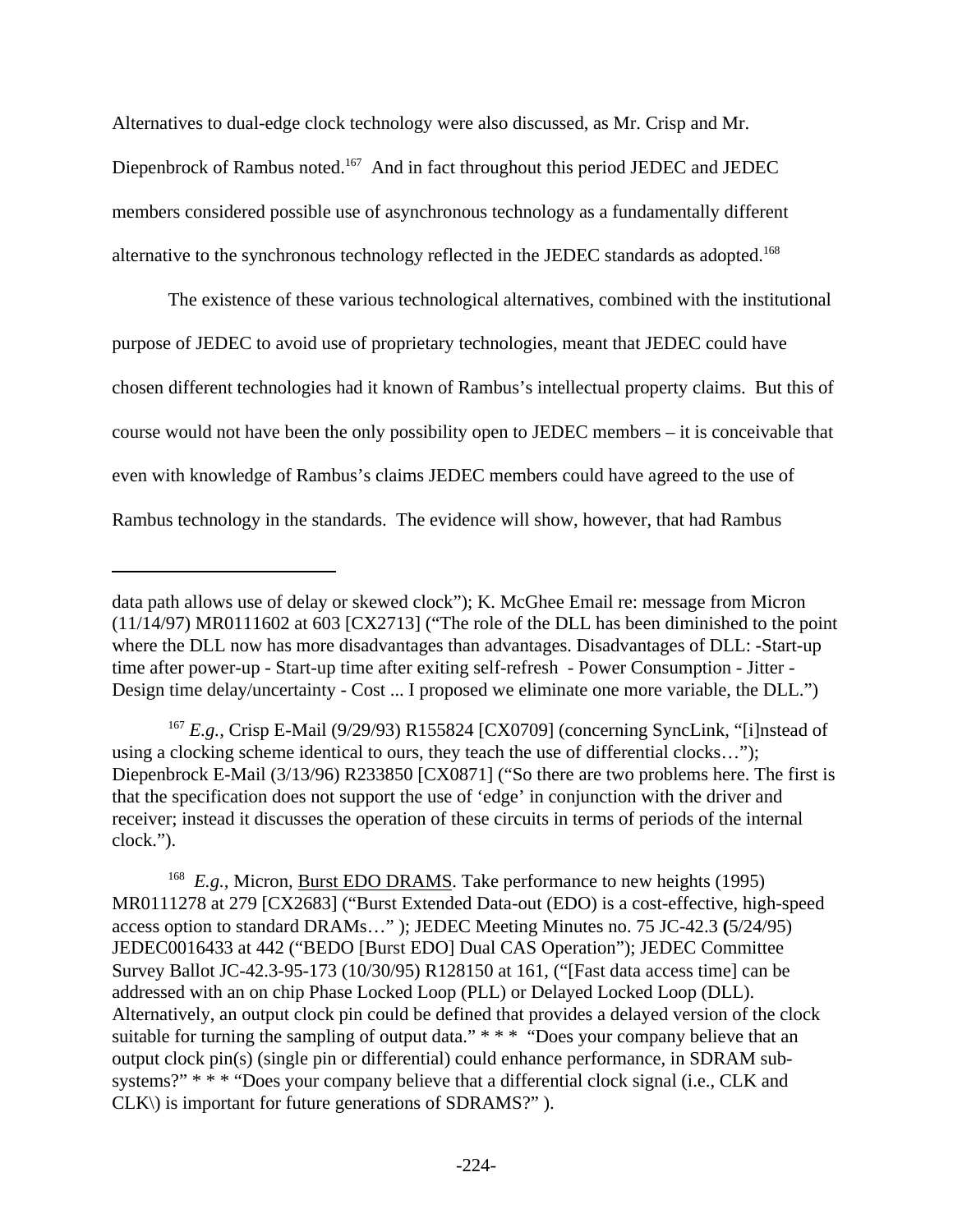disclosed its claim of rights in a timely fashion, industry members would have aggressively sought to keep the royalty rates paid to Rambus as low as possible.

The producers of memory chips were under intense pressure from their customers to keep the cost of their products as low as possible. For example, minutes of discussions in 1992, at the time JEDEC was considering the adoption of the SDRAM standard, reflect a consensus of the participating JEDEC members that to be cost effective, the new SDRAM chips "must cost no more than 5% over conventional DRAMs."<sup>169</sup> This was a perennial issue, as an email by an executive of the major memory chip maker Micron makes clear: "[T]he age old rule for DRAMs still apply. Customers will take as much performance as we can give them for absolutely no added cost over the previous technology. They will not pay extra for increased DRAM performance."170 Rambus CEO Tate himself was well aware of this strong pressure for cost

<sup>170</sup> Mailloux E-Mail (10/27/00) MR0118770 [CX2777]. An executive of Hyundai, another memory chip producer, has testified to similar effect:

- 17. Was the cost of DRAM important to Hyundai?
- A. This is very much important, yes.
- Q. Why is that?
- A. DRAM is -- is a commodity in -- in this electronic market, and they are -- the DRAM manufacturers are producing standard products, so anybody who -- can come and make the standard products. As a result, the -- the competition is very severe, and, as a result, the margin, the profit margin, is very, very small, so we have to be really concerned on

<sup>&</sup>lt;sup>169</sup> JEDEC Meeting Minutes No. 62 JC-42.3 (5/7/92) JEDEC0014547 at 550 [CX0034] ("Dallas Task Groups Conclusions Mr. Kelley summarized the presentations of 7.2 and 7.3 and presented some of the consensus views of the Dallas meeting: 1)To be cost effect sync DRAM must cost no more than 5% over conventional DRAMs for many applications . . . ."). *See also* Crisp E-Mail (10/5/93) R69511 [CX0711] ("Desi added that if the SDRAM doesn't cost less than 5% more than the standard DRAM they will not be used.").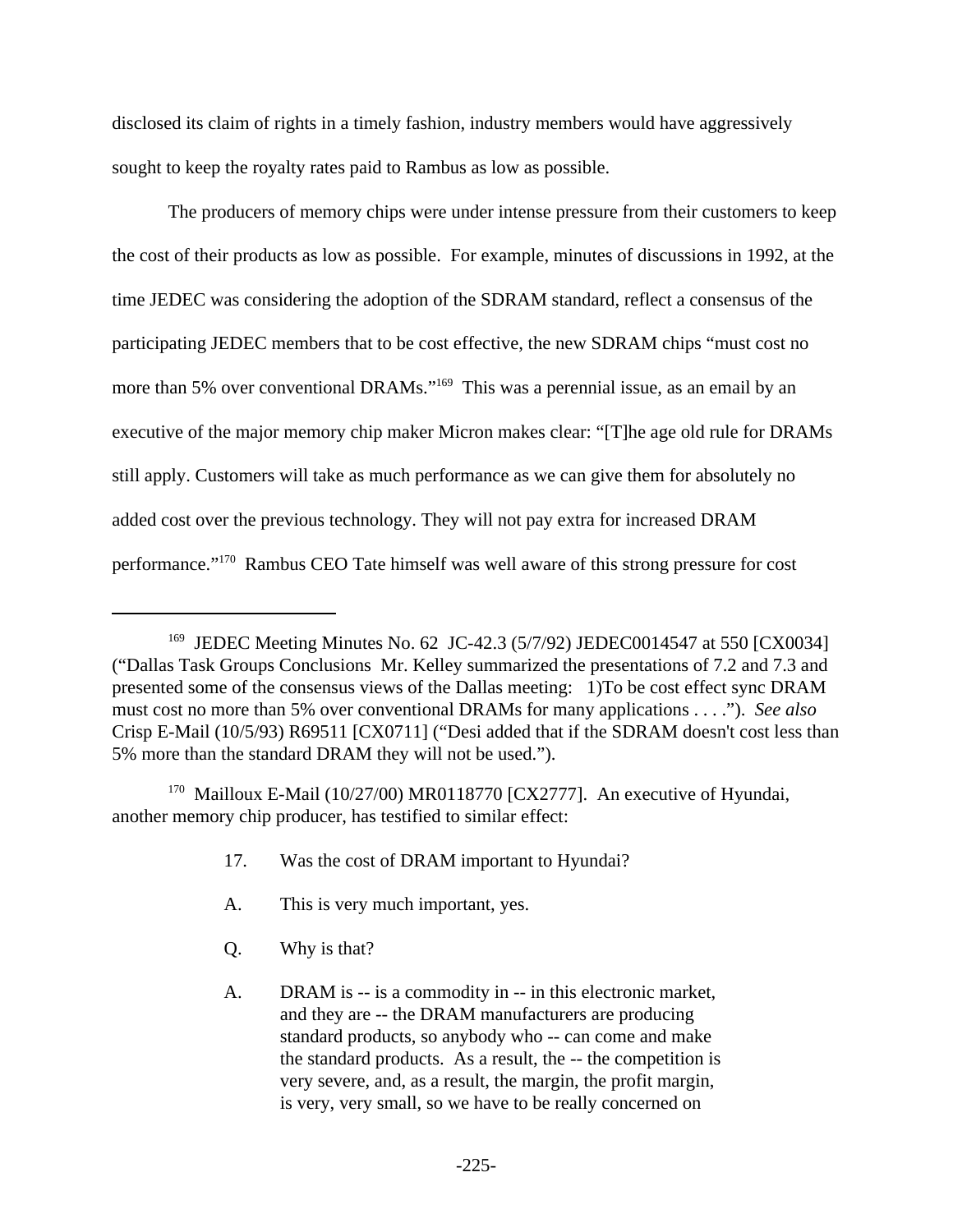effectiveness in the market for memory chips. $171$ 

Because of this pressure on memory chip makers to reduce the cost of their products, Rambus in turn faced strong pressures to limit the royalties that it received for its proprietary technologies. For example, Mr. Crisp of Rambus reported in an email after meeting with a Hyundai executive in 1995 that "their #1 issue with the Rambus business proposal is the royalty rate. They do not want to be straddled with 3% royalties."<sup>172</sup> Mr. Tate of Rambus reported in an email after a meeting with executives of Intel that "they want us to have license deals that… have long term reduction of royalty based on volume going to less than  $1/2\%$  for rdrams (at this point I choked/gasped)."<sup>173</sup> Another Rambus executive reported a meeting with an executive of memory chip producer Lucky Goldstar, in which the executive reported resistance by a major LG customer to the use of Rambus technology because of royalties: "Mr. Choi said that when he met with Compaq, Compaq (server group) said that they will not use Rambus because of the royalty for the chip set."<sup>174</sup> Indeed, the record will show that industry members preferred the JEDEC standard technologies precisely because of a perception that they could be used without any requirement for the payment of royalties. As one Micron document from 1998 put it succinctly:

the cost.

Oh, *In the Matter of Rambus* Dep. Tr. (1/8/03) at 136:9-19 [CX2107].

<sup>171</sup> Tate E-Mail (2/24/95) R60694 [CX0781] ("economics - to a PC guy every \$ counts and what they design for is maximum performance within a fixed, not-to-exceed budget…").

<sup>172</sup> Crisp E-Mail (3/23/95) R69511 at 571 [CX0711].

<sup>173</sup> Tate E-Mail (9/8/97) R233895 at 896 [CX0952].

<sup>174</sup> Mithani E-Mail (5/12/98) R233905 at 906 [CX1030].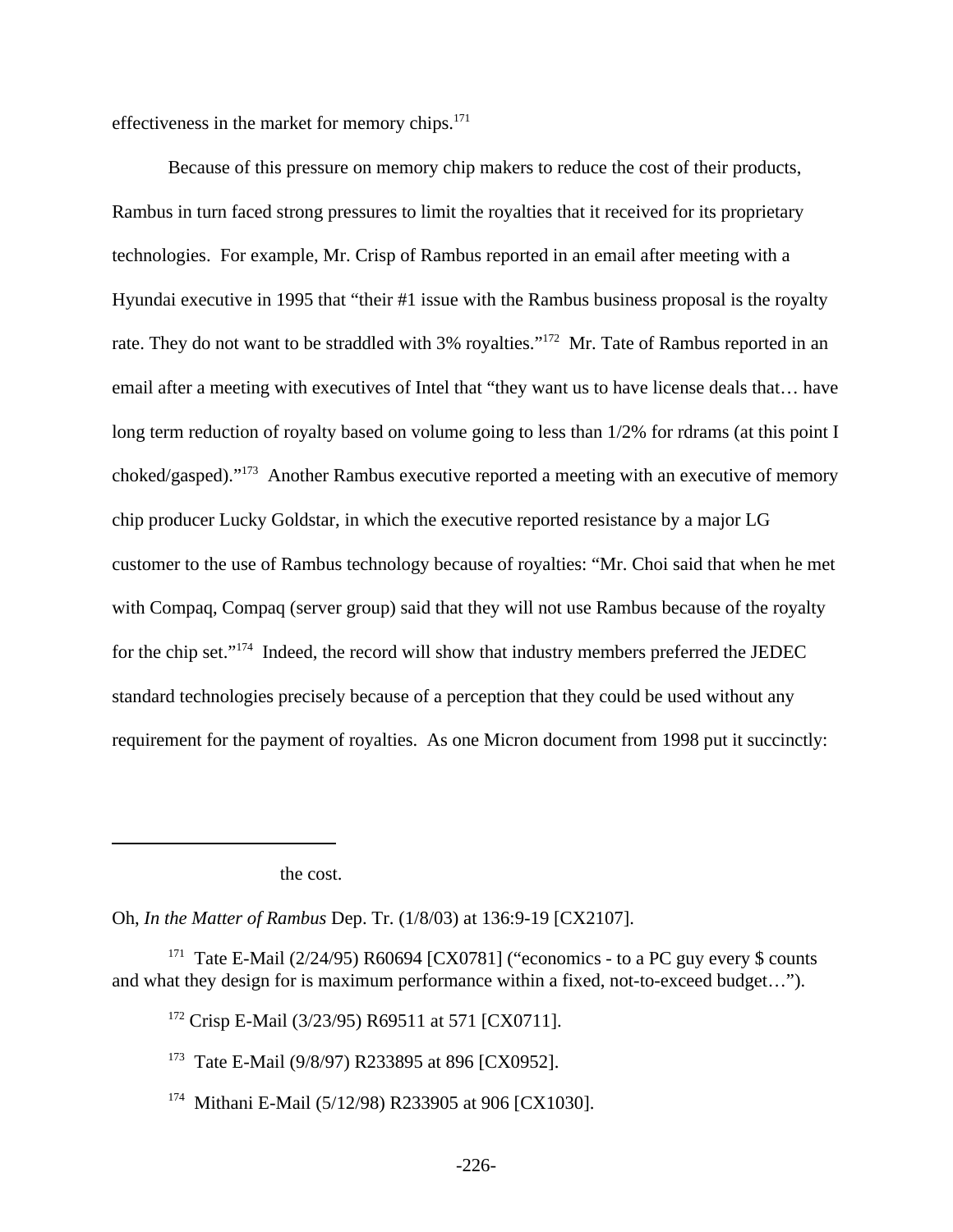"Why DDR Is Cost Effective – No Royalties."<sup>175</sup>

It is amply clear that had Rambus disclosed its patent position (or even warned JEDEC of the possibility) that its intellectual property covered standards adopted or under consideration at JEDEC, JEDEC would not have adopted the SDRAM and DDR standards it did. *See, e.g.*, Meyer, *Rambus v. Infineon* Dep. Tr. (12/14/00), at 371-72 [CX2058] (had Rambus disclosed, JEDEC could have designed the SDRAM standard differently, dropped features, or modified features to avoid the Rambus patents); prior testimony of Complaint Counsel hearing witness Brett Williams, *Micron v. Rambus* Dep. Tr. (4/13/01), at 459-60 (had Rambus disclosed, JEDEC members would have designed around Rambus's patent rights). Likewise, companies would have taken a different approach to DDR armed with knowledge that the technologies discussed in connection with the SDRAM discussions were covered by Rambus patents. Dr. Oh, Senior Vice President responsible for all semiconductor operations at Hyundai (now Hynix) from 1997 to 1999, when Hyundai began work on its DDR SDRAM products, spoke for many in the industry when he testified:

> Q. . . . In July of 1997, did Hyundai believe that DDR SDRAM would be free of royalties, in other words, that no royalties would apply to DDR SDRAM? [Objection omitted.]

THE WITNESS: If it were not, we will not get into this, developing this DDR.

Oh, *In the Matter of Rambus* Dep. Tr. (1/8/03) at 137:16-21 [CX2107]. As members will explain at trial, had Rambus disclosed its relevant patents and applications, JEDEC would have had the opportunity to design around Rambus's patent rights and create an open standard.

<sup>175</sup> *DDR SDRAM for the PC Market* (10/26/98) MR0111006 at 012 [CX2726].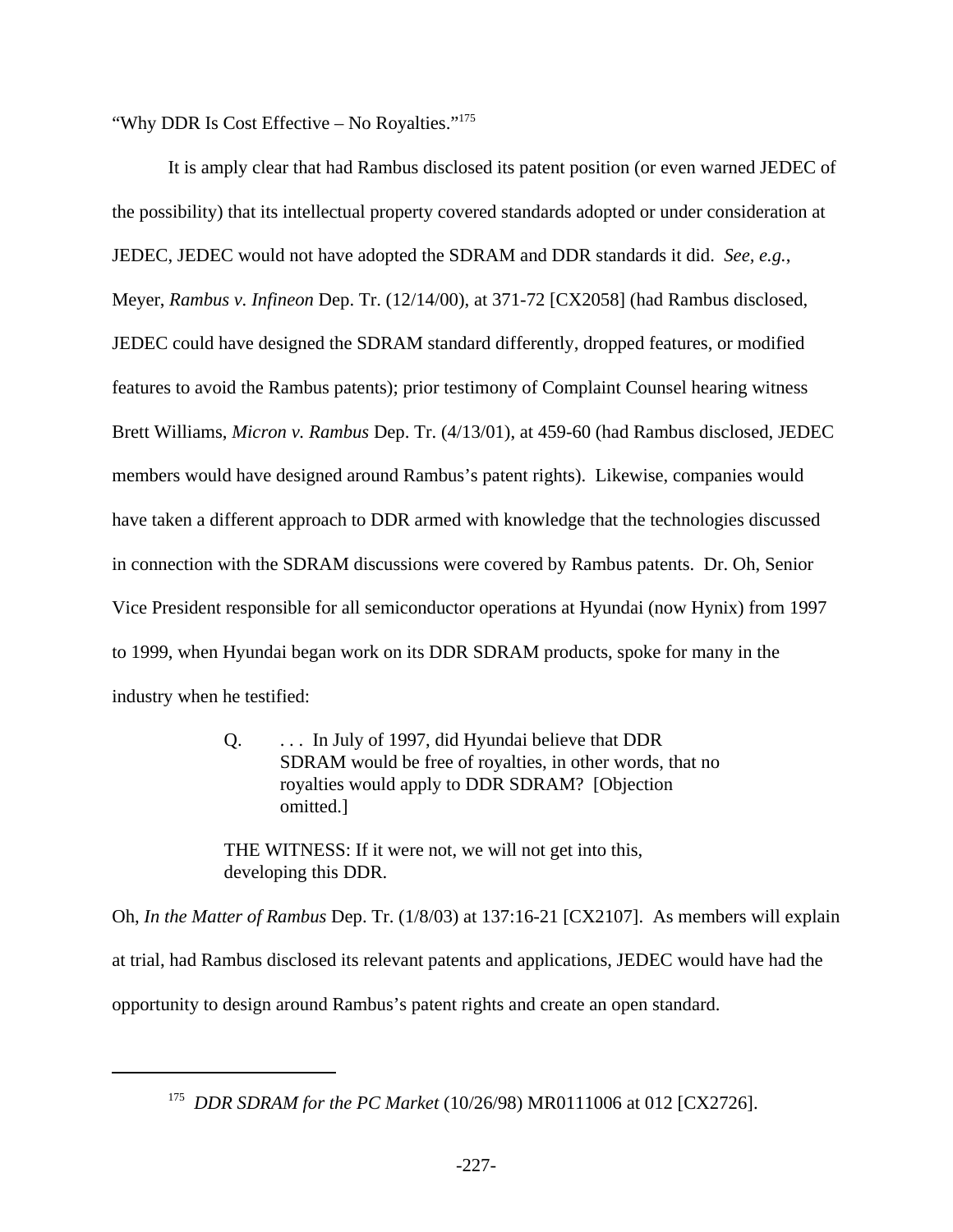In short, there can be little doubt that had Rambus disclosed in a timely fashion its proprietary claims to the technology embodied in the JEDEC standards, JEDEC members would have weighed very differently the factors involved in its choice of standard technologies. As Rambus's own documents make clear, there was a strong economic incentive to choose technologies that did not impose royalty costs on the industry. There were alternative technologies available at the time the standards were under consideration. Even if the Rambus technologies had nonetheless been chosen for the standard, there were strong existing pressures to reduce royalties paid for the use of Rambus technology. All these alternatives were exactly what Rambus intended to  $-$  and did  $-$  avoid by its scheme of concealment and affirmatively misleading behavior. Rambus's behavior was a material cause of the anticompetitive harms that are the subject of the Complaint.

## **(2) Rambus's Deceptive Behavior Subverted Both the JEDEC SDRAM and DDR Standards.**

In pretrial briefing and elsewhere, Rambus has argued that its misconduct does not extend to the JEDEC standard for DDR (short for "double data rate") SDRAM, on grounds that this standard was not formally considered by JEDEC until after Rambus had resigned as a member of the JEDEC organization. *E.g.*, Rambus Mem. in Support of Motion for Summary Decision (Feb. 27, 2003) at 58-62. Rambus's arguments on this point are based on temporal sleight-of-hand. Contrary to the suggestion advanced by Rambus in support of its motion, the DDR standard is not a freestanding result of informed JEDEC decision-making that occurred entirely after Rambus's departure. Rather, the work that ultimately culminated in the DDR standard began during Rambus's tenure as a member. In the period after the adoption of the SDRAM standard, and over the course of two and a half years before Rambus's departure as a JEDEC member,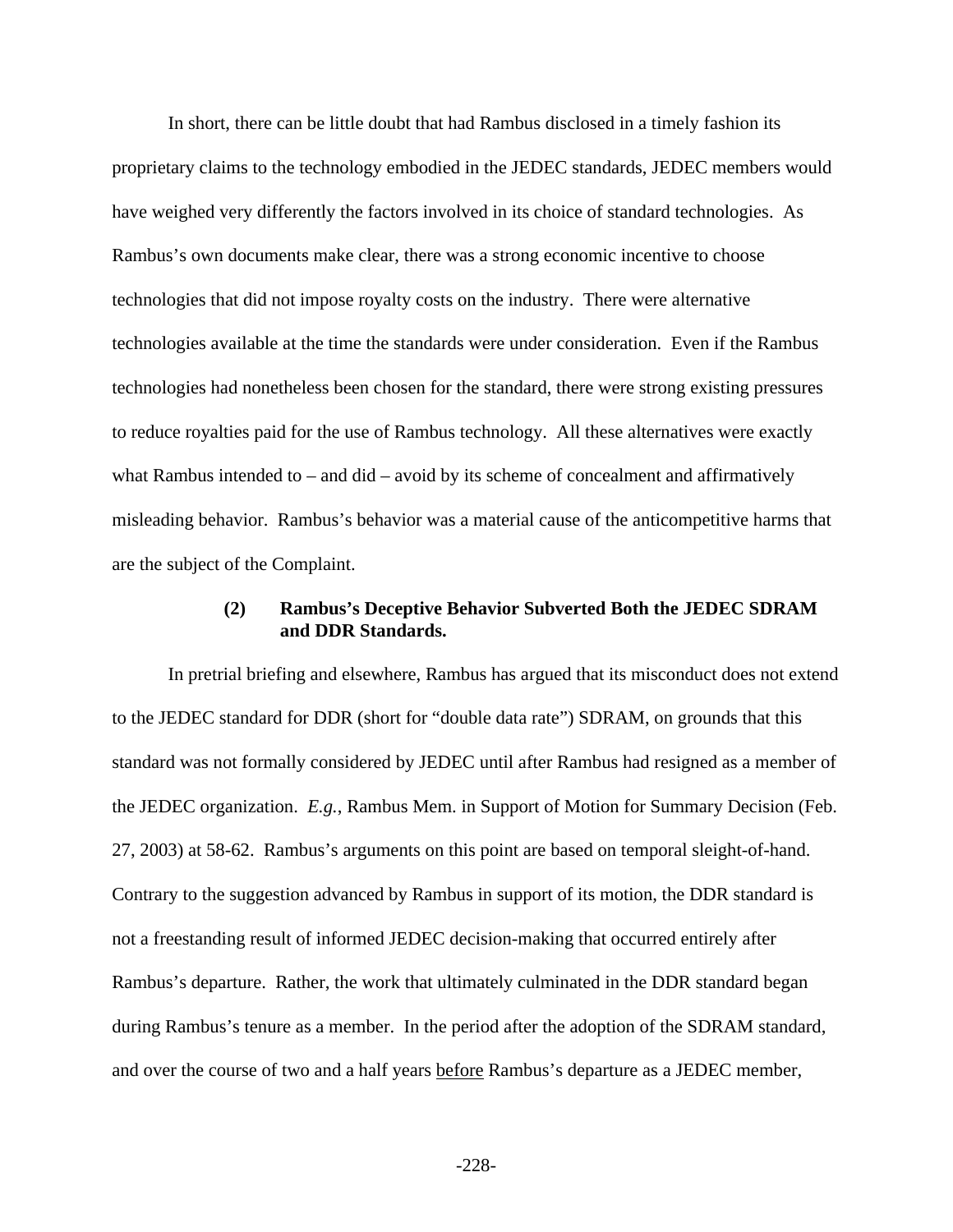JEDEC considered a series of possible technologies for inclusion in the next generation of SDRAM, which eventually became known as DDR. Throughout all this ongoing standard development work, Rambus pursued its strategy of concealment of its claims to intellectual property in technologies under consideration by JEDEC.

Testimony from David Mooring, the President of Rambus, makes clear that long before it left JEDEC, Rambus was aware of JEDEC's consideration of technologies for future standards that resembled those to which Rambus claimed intellectual property rights. In his January 2003 deposition, Mr. Mooring confirmed that one of the reasons that Rambus left JEDEC in 1996 was that it had for some time been seeing things discussed there that resembled Rambus's products. Mooring, *In the Matter of Rambus* Dep. Tr. (1/24/03) [CX2112] at 202. These included, among other things, a presentation to JEDEC in 1994 by NEC concerning a technology that ultimately was included in the DDR standard (*id.* at 162-163), and a presentation in May 1995 by an industry consortium known as SyncLink that embodied several technologies that were similar to the later-adopted DDR standard (*id.* at 205, 220). In the fall of 1995, JEDEC circulated a survey ballot seeking the views of JEDEC members about future technologies that might be included in the next generation of SDRAM standards; Mr. Mooring testified that "we believe we invented key aspects of several of the things on that list." *Id.* at 235.

Rambus argues that it was under no obligation to disclose its intellectual property claims prior to the time that there was any "formal proposal for standardization" of relevant technologies, and asserts that no such formal proposal occurred as to the contents of the DDR standard before it resigned its JEDEC membership. Rambus Mem. in Support of Motion for Summary Decision (Feb. 27, 2003) at 59-60. Yet the fact is that discussion among JEDEC members of the technologies embodied in the DDR standard had begun well before Rambus left

-229-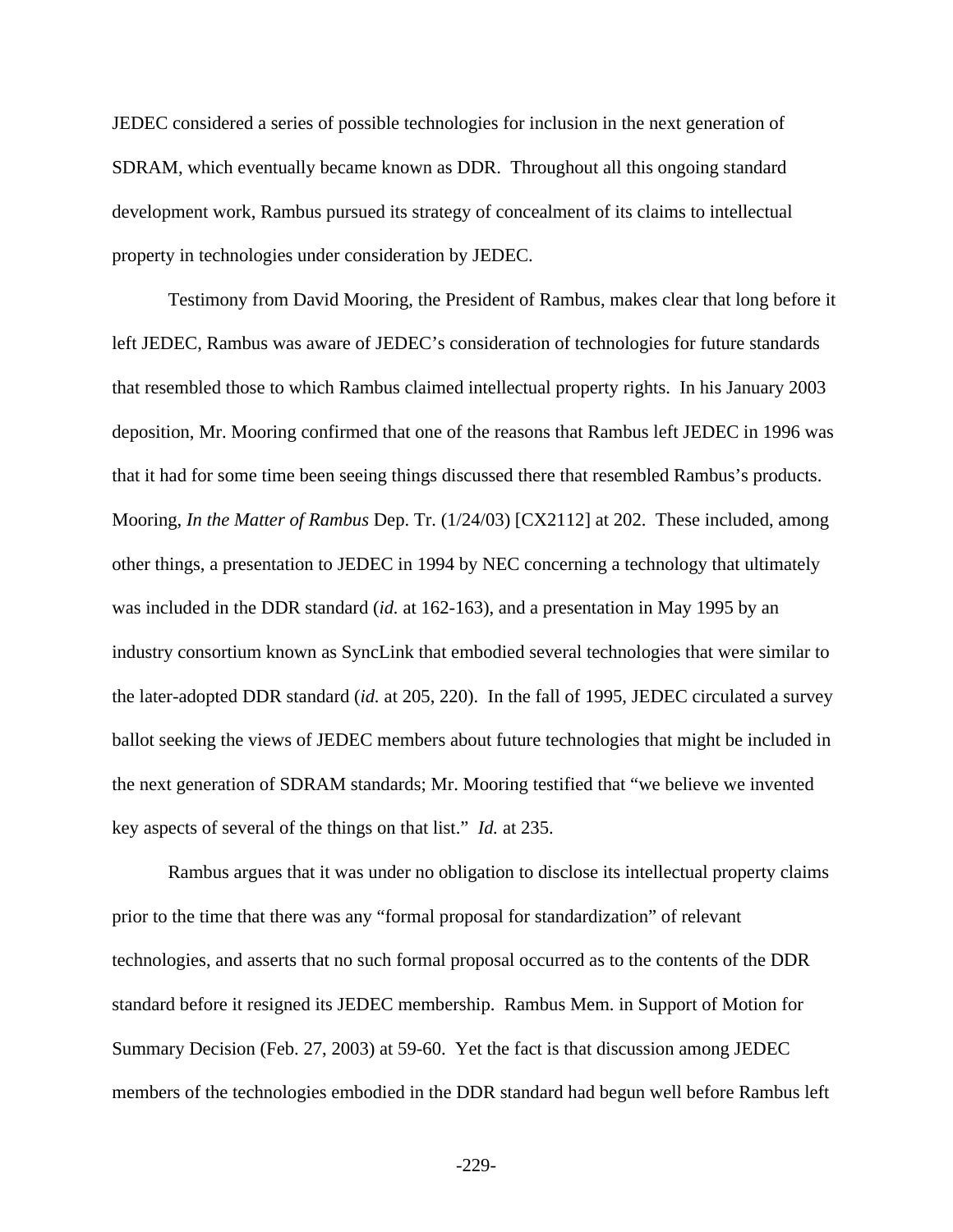JEDEC. Rambus itself concedes that two of the technologies contained in the DDR standard ("programmable CAS latency" and "programmable burst length") had been discussed and in fact embodied in the 1993 SDRAM standard long before Rambus left the organization. Rambus Mem. in Support of Motion for Summary Decision (Feb. 27, 2003) at 58. The two other relevant technologies embodied for the first time in the DDR standard (involving "on-chip DLL" and "dual-edge clock") also were considered long before Rambus's departure, and long before the assignment of a formal item number for what would eventually become the DDR standard. This is consistent with the common practice at JEDEC of considering various technologies, sometimes under somewhat different names, as part of the process of developing new generations of technology standards.<sup>176</sup>

There is abundant evidence that JEDEC was engaged in ongoing standards development efforts for the next generation of SDRAM technology long before Rambus resigned as a JEDEC member. Within only months after adopting the SDRAM standard in 1993, JEDEC members turned their attention to the next generation of memory technology. In addition to continuing work to implement the SDRAM standard, JEDEC began to discuss and debate the concepts and technologies that ultimately would become known as DDR. While the term "DDR" did not come to represent these discussions until 1996, certain of the discussions are easily identifiable under monikers such as "2nd Generation SDRAM," "Future Generation Sync DRAM," and

<sup>&</sup>lt;sup>176</sup> Reese Brown, an employee of JEDEC who was in charge of maintaining the computer log of information on JEDEC activities, recently testified that the assignment of the "item number" pertaining to the development of the DDR standard could "only vaguely" be used to determine when work on the standard began. Mr. Brown explained that "the term 'DDR' was adopted some substantial time after the work was first started . . . [using] different terminology," and that "some of the work was done at planning task group meetings" prior to the first formal entry of an item number in the JEDEC database. (Brown, *In the Matter of Rambus* Dep Tr. (1/22/03) [CX2110] at 67-68.**)**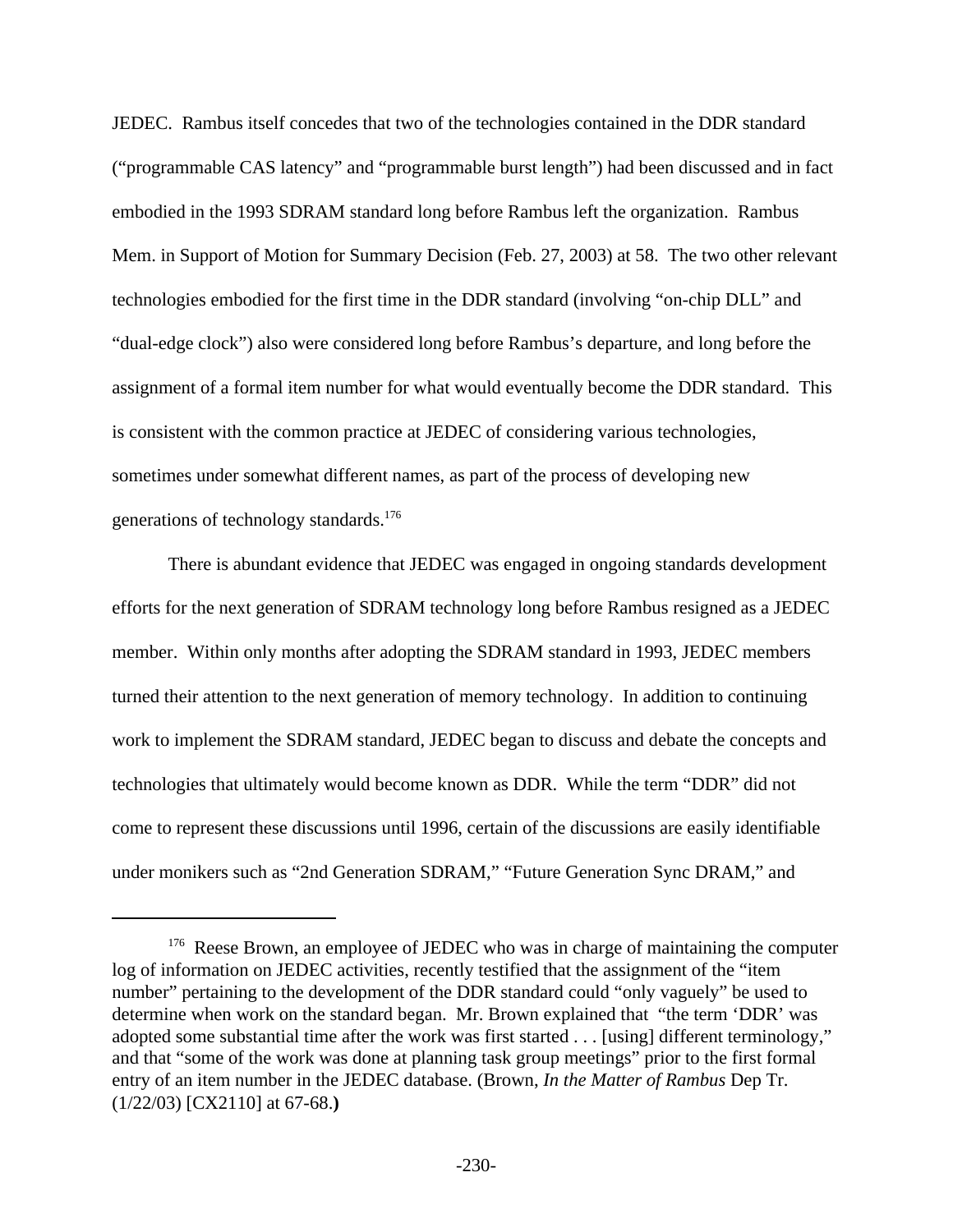"Future SDRAM." These discussions included specific consideration of the on-chip DLL and

dual-edge clock technologies, over which Rambus claims proprietary rights:

- ! As early as 1991, and again in early 1992, IBM representatives to JEDEC made a presentation entitled "High-Speed Toggle for Microprocessor Applications" that embodied dual-edge clock technology. These discussions were in the context of JEDEC considerations of the SDRAM standard.<sup>177</sup>
- ! Rambus's own representative to JEDEC, Mr. Crisp, testified that at JEDEC meetings he attended in April and May 1992 there were discussions about embodying dual-edge clock technology in the SDRAM standard then under consideration.<sup>178</sup> His notes reflect that at that time IBM made a proposal pertaining to a DRAM chip with a "dual edge triggered output register" – a form of dual-edge clock technology.<sup>179</sup> Minutes of the May 1992 JEDEC meeting confirm that an IBM representation made a presentation on technology including "dual edge  $clock.$ "<sup>180</sup>
- ! The consensus of the JEDEC group that considered dual-edge clock technology in 1992 in connection with the SDRAM standard was that the technology was not needed at the time, but that the technology could be used in the next generation JEDEC standard in order to increase the data rate.<sup>181</sup>
- ! As early as September 1994, at a JEDEC meeting in Albuquerque, there was a presentation made by NEC pertaining to on-chip PLL technology, a variant of the on-chip DLL technology that was later embodied in the

- <sup>179</sup> R45724 [CX1708].
- <sup>180</sup> JC-42.3 Committee Minutes (5/7/92) R65286 at 65301 [CX0034A].

<sup>177</sup> Brown, *Rambus v. Infineon* Dep. Tr. (4/5/01) [CX2076] at 115-116; JC-42.3 Committee Minutes (12/4-5/91) R65095 at 114-115 [CX0027A]; JC-42.3 Committee Minutes, 2/27-28/92, R65189 at 65199 [CX0031A].

<sup>178</sup> Crisp, *Rambus v. Infineon* Trial Tr., Vol. 9 (5/2/01) [CX2092] at 112, 114, 118-119.

<sup>&</sup>lt;sup>181</sup> Testimony of potential Complaint Counsel rebuttal witness Gilbert Russell, Dep. Tr. (1/30/01) at 268-274.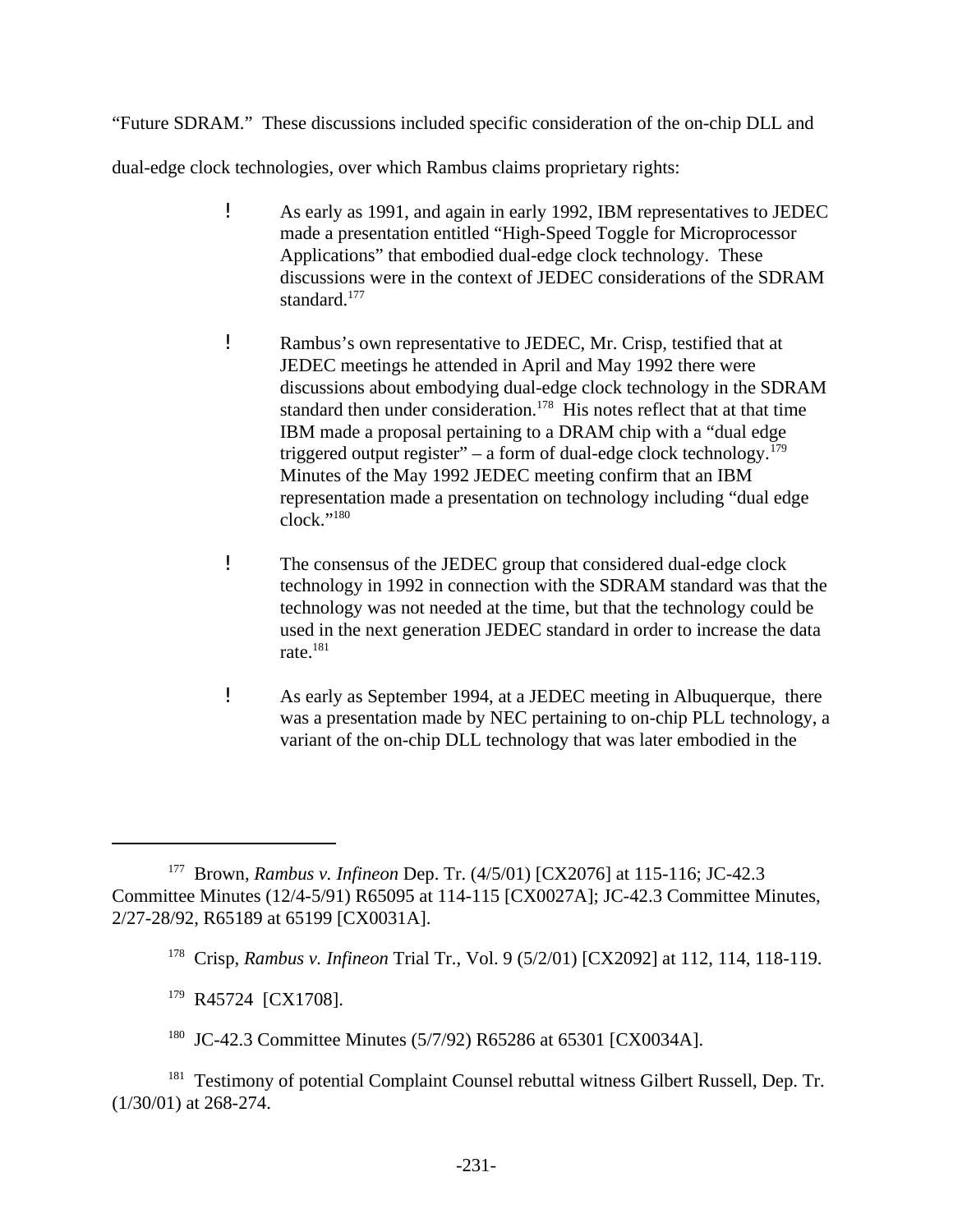DDR standard.<sup>182</sup>

- ! In March 1995, at a JEDEC meeting attended by Mr. Crisp for Rambus, there was a presentation by MOSAID proposing to amend the CAS latency feature in "Future Generation Sync DRAM."<sup>183</sup> CAS latency was a feature in the earlier SDRAM standard.
- ! In May 1995, at a JEDEC meeting attended by Mr. Crisp for Rambus, there was a presentation by Mitsubishi Electric pertaining to "64Mbit SyncLink" including dual-edge clock technology.<sup>184</sup>
- ! In September 1995, at a JEDEC meeting attended by Mr. Crisp for Rambus, there was discussion among JEDEC members concerning a process for developing a standard for a "next generation" of SDRAM. A "task group on SDRAM features" was formed, and it was agreed that a survey ballot be prepared and sent seeking JEDEC members' views on particular technologies to be included in a future SDRAM standard.<sup>185</sup>
- ! The survey ballot distributed during the Fall of 1995 sought JEDEC members' views "regarding potential modifications to the JEDEC standard

<sup>182</sup> Brown, *Rambus v. Infineon* Dep. Tr. (4/5/01) [CX2076] at 93-96; JC-42.3 Committee Minutes, 9/13/94, R66143 at 148, 186-189 [CX0074A]. This particular NEC presentation did not escape the attention of Rambus's JEDEC representative, Richard Crisp, who immediately emailed his colleagues at Rambus about this new development and the "patent issues" it raised:

Subject: JEDEC #3 (NEC PROPOSES PLL ON SDRAM!!!) ....

... \*\*\*\*\*\*The big news here is the inclusion of a PLL enable mode option.\*\*\*\*\*\*\* .... \*\*\*\*\*They plan on putting a PLL on board their SDRAMs to improve the output delay by about 2 ns. They want to put the PLL on every chip and let the user use it or not depending on whether they need it. The advantages cited are the power and the lock time. Furnweger billed this as "the most exciting thing" in the presentation. .... Obviously we need to think about our position on this for potential discussion with NEC regarding patent issues here. \*\*\*\*I believe that we have now seen that others are seriously planning inclusions of PLLs on board DRAMs. . . .

R157024 [CX0756] (emphasis in original).

<sup>183</sup> JC-42.3 Committee Minutes, 3/15/95, R66320 at 66326, 66373-66375 [CX0084A].

<sup>184</sup> JC-42.3 Committee Minutes, 5/24/95 JEDEC0016433 at 6544 [JX0026].

<sup>185</sup> JC-42.3 Committee Minutes, 9/11/95, R66450 at 66454, 66456 [CX0091A].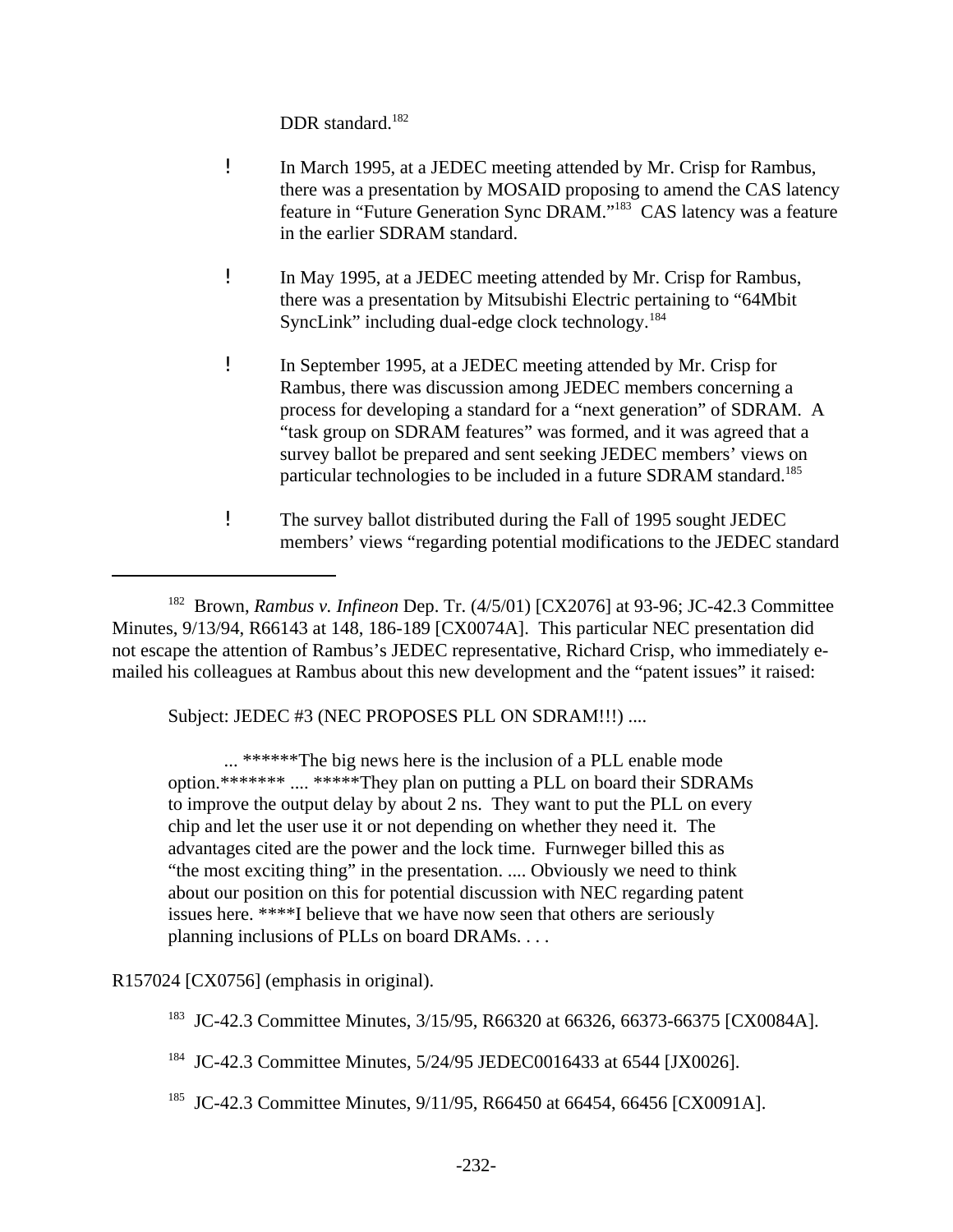for future SDRAMS."<sup>186</sup> Among the technologies specifically inquired about in the survey ballot were on-chip PLL/DLL and dual-edge clock.<sup>187</sup>

- ! In December 1995, at a JEDEC meeting attended by Mr. Crisp for Rambus, the results of the survey were discussed, including both on-chip PLL/DLL and dual-edge clock<sup>188</sup> The JEDEC minutes show that one JEDEC member disclosed to the group that it had a patent pending on DLL, remarking that the pending patent involved a particular implementation of the technology that might not be required to use a standard.<sup>189</sup> In contrast, Mr. Crisp of Rambus remained silent about his firm's intellectual property rights to the same technology.
- ! In an email to Rambus management the day after the December 1995 JEDEC meeting, Mr. Crisp reported the discussion about the results of the survey and the views of various participants at the meeting about possible new technologies. He reported that "the momentum is building for getting a new SDRAM standard kicked off," and made reference to the pending patent disclosure made by another JEDEC member at the meeting.<sup>190</sup>
- ! At a meeting in January 1996, JEDEC members continued their discussions about "Future SDRAM" technologies, including a presentation by Micron on the use of on-chip PLL/DLL.<sup>191</sup> Mr. Crisp, though he did not attend the meeting, received a copy of the meeting minutes, which he distributed to Rambus management. In an E-mail to Rambus management, Mr. Crisp noted the Micron discussion and said "I think we should have a long hard look at our IP and if there is a problem, I believe we should tell JEDEC that there is a problem."<sup>192</sup> No disclosure of Rambus technology claims was made by Rambus, however.

<sup>186</sup> R128150 at 152 [CX0260].

<sup>187</sup> The survey asked "Does your company believe that an on chip PLL or DLL is important to reduce the access time from the clock for future generations of SDRAM?" and "Does your company believe that future generations of SDRAMs could benefit from using BOTH edges of the clock for sampling inputs?" R128150 at 161 [CX0260].

- <sup>190</sup> Crisp E-mail, 12/6/95, at R157078 [CX0843].
- <sup>191</sup> JC-42.3 Committee Minutes, 1/31/96, R66308 at 66316 [CX0100A].
- <sup>192</sup> Crisp E-mail, 2/20/96, R233849 [CX0868].

<sup>&</sup>lt;sup>188</sup> JC-42.3 Committee Minutes (12/6/95), JEDEC0016644 at 16688 [JX0028].

<sup>189</sup> *Id.,* JEDEC0016644 at 16649 [JX0028].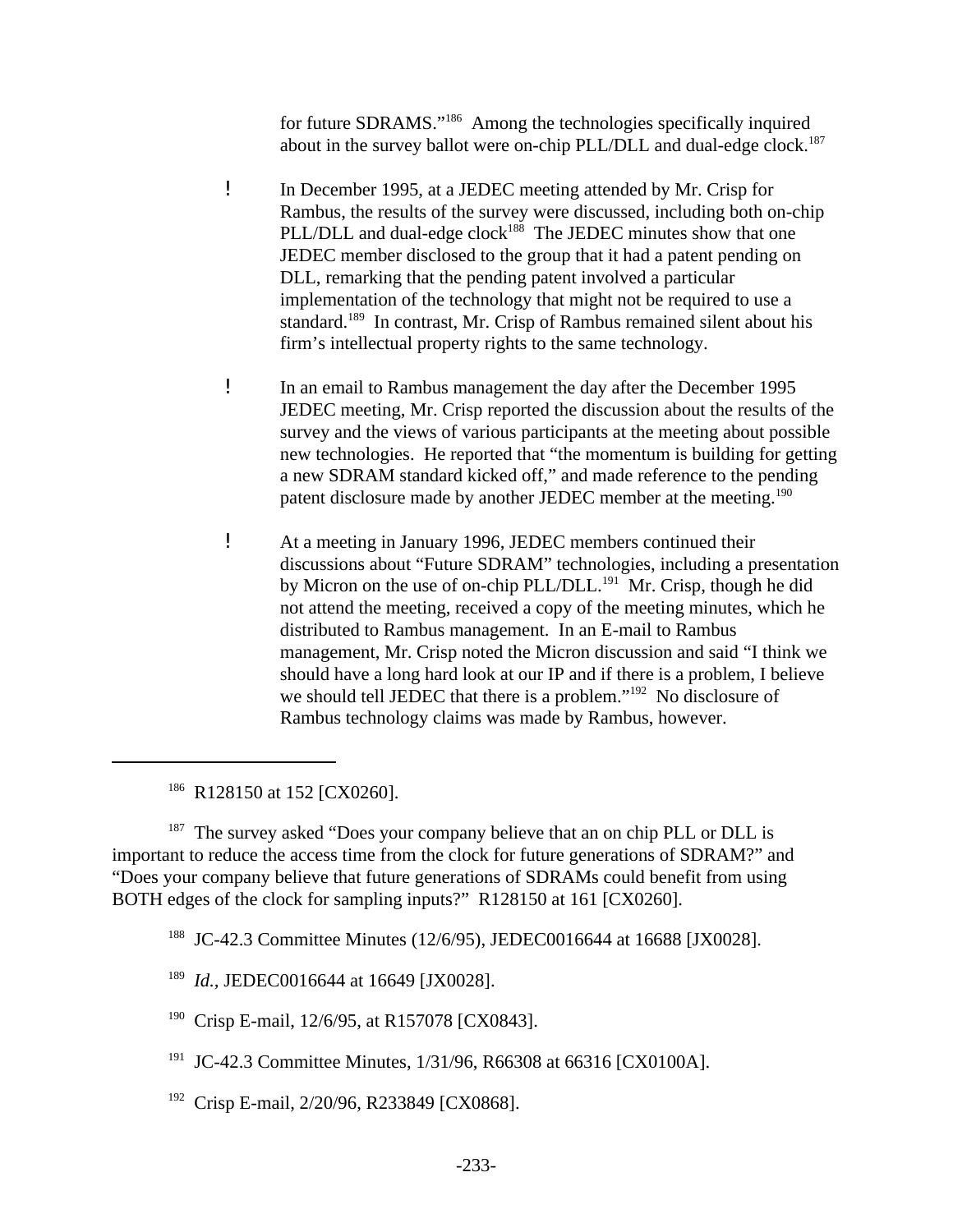- ! Discussions of the contents of a possible "Future SDRAM" standard continued at a JEDEC meeting in March 1996, including a presentation by Samsung concerning PLL/DLL technologies,<sup>193</sup> and in June 1996, including a presentation by the EIAJ concerning these same technologies.<sup>194</sup> Both of these meetings occurred prior to the date that Rambus resigned as a member of JEDEC.
- ! Internal records of Rambus indicate that Rambus executives were aware by 1996, from sources other than JEDEC, that chip makers already had begun planning to incorporate the technologies embodied in the eventual DDR standard on "next generation" SDRAM products. For example, in January 1996 Rambus executive Allen Roberts reported that he had become aware of plans by Samsung for "SDRAM enhancements" including dual-edge and on-chip PLL/DLL technologies.<sup>195</sup> In March 1996 Rambus executive Rick Barth reported that Lucky Goldstar was building a new DRAM "with a PLL on it."<sup>196</sup> By August 1996, Mr. Crisp of Rambus had prepared a marketing document addressing the technical limitations of SDRAM, including new versions including "double clocked data" – a reference to the new dual-edged clock technology.<sup>197</sup>

In short, there is abundant evidence that the relevant technologies embodied in the DDR

standard and over which Rambus claims proprietary rights were discussed at JEDEC during the time Rambus was a member. It is also clear that the process of developing a "Future SDRAM" standard was already underway for months and even years before Rambus resigned from JEDEC, even though no "item number" had yet been assigned to those efforts by JEDEC. Rambus was aware not only of the discussions at JEDEC but also of plans by chip-makers to incorporate the new technologies in next-generation versions of SDRAM products. The highly formalistic

- <sup>195</sup> Roberts E-mail (1/26/96) R234669 [CX0861].
- <sup>196</sup> Barth E-mail (4/26/96) R234750 [CX0886].
- <sup>197</sup> R300046 et seq. [CX1320].

<sup>&</sup>lt;sup>193</sup> JC-42.3 Committee Minutes, 3/20/96, JEDEC0016776 at 843-847 [JX0031].

<sup>&</sup>lt;sup>194</sup> JC-42.3 Committee Minutes, 6/5/96, R66585 at 66605-06 [CX0111A].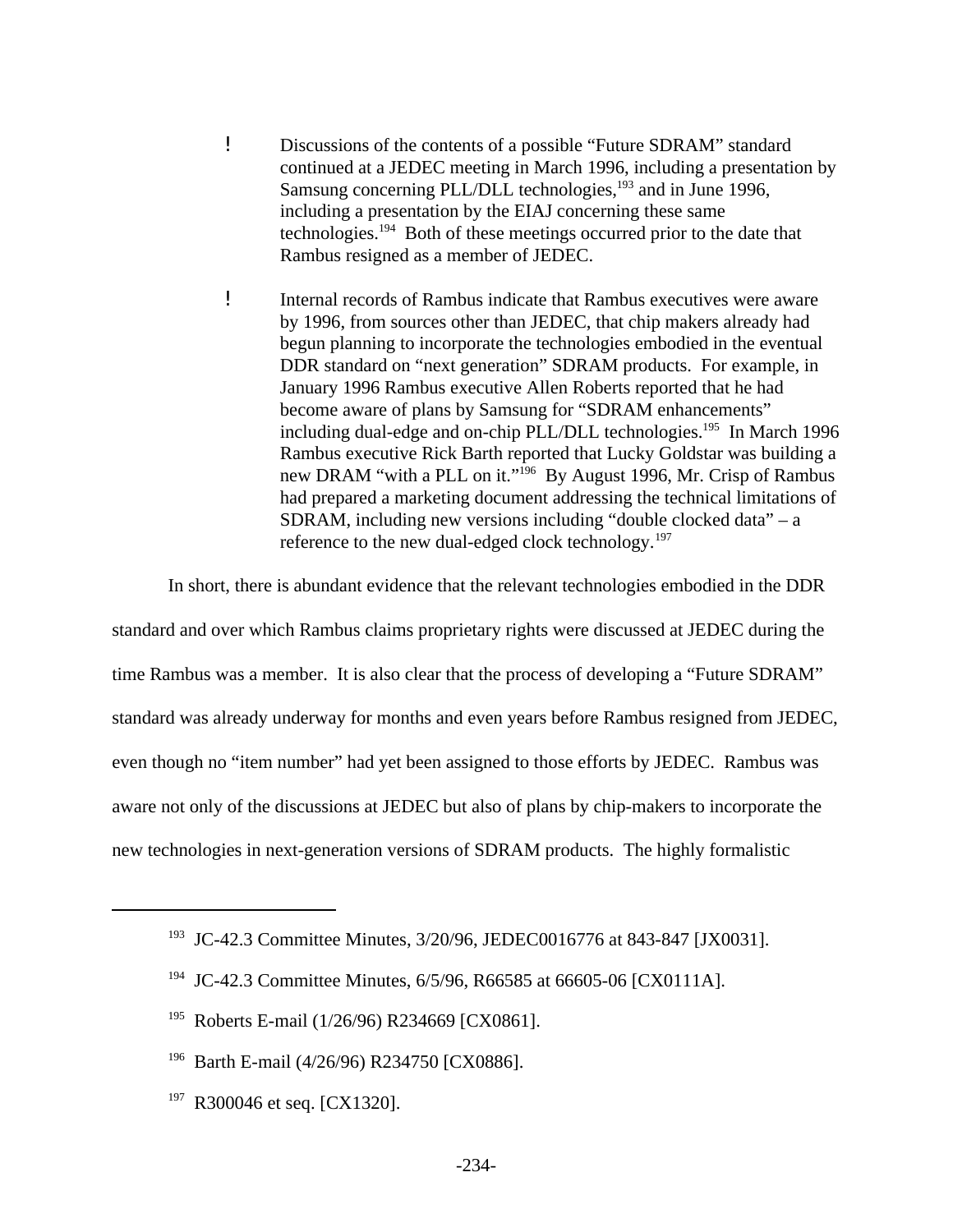argument made by Rambus ignores the actual process of standards development at JEDEC and disregards the substantial evidence that all of the relevant technologies embodied in the DDR standard were discussed during the time Rambus was a JEDEC member. Rambus's deceptive conduct subverted both the JEDEC SDRAM standard adopted in 1993, and the later DDR standard as well.

### **VII. Through Its Challenged Conduct, Rambus Has Succeeded in Monopolizing Several Well-Defined DRAM Technology Markets.**

The Rambus conduct implicates the antitrust laws because of its profound impact in the relevant economic markets. Through its strategy over the course of nearly a decade, Rambus was successful in manipulating the evolution of the marketplace so that the users of memory chip technology – memory chip manufacturers and makers of electronic products and components intended to operate with memory chips – have become locked into the form of the technology over which Rambus has claimed patent rights. Not only will the evidence at trial demonstrate that during the course of Rambus's ongoing strategy there has been a "dangerous probability of success" by Rambus in achieving monopoly power, as required to establish the offense of attempted monopolization, but the evidence will also show that Rambus has in fact achieved that monopoly power.

#### **A. The Relevant Antitrust Markets.**

Assessment of market power for purposes of monopolization and attempted monopolization requires an inquiry into the relevant product and geographic markets. *United States v. Grinnell Corp.*, 384 U.S. 563, 570-71 (1996); *Spectrum Sports, Inc. v. McQuillan*, 506 U.S. 447, 456 (1993). The evidence to be adduced at trial will demonstrate that the product and geographic markets alleged in the Complaint are the properly defined antitrust markets in which

-235-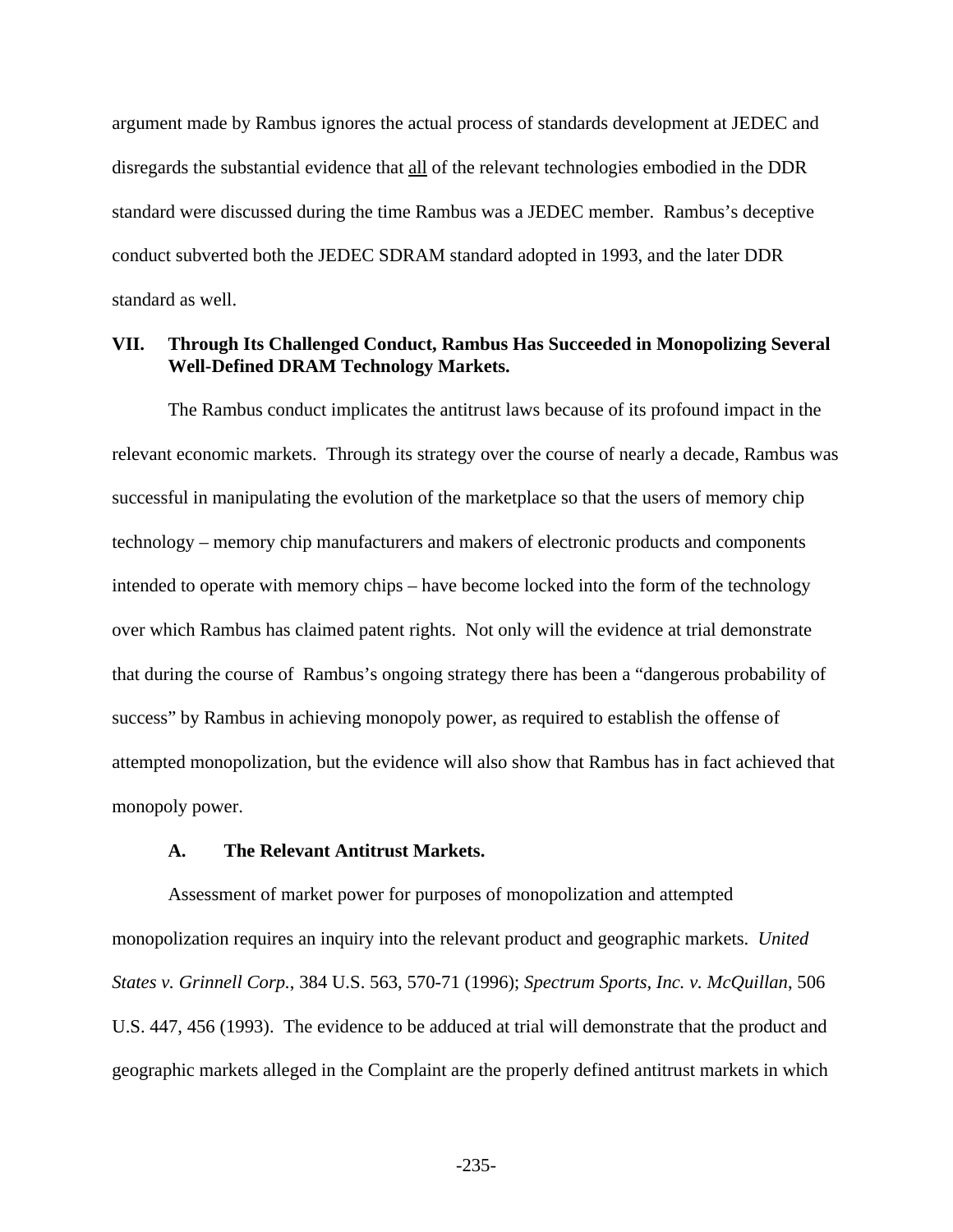to assess the effects of the Rambus scheme.

#### **(1) Relevant Product Markets.**

Product Market Definition. Well-established legal principles guide the definition of relevant product markets for purposes of antitrust analysis. The product "market [in which the defendant participates] is composed of products that have reasonable interchangeability," in the eyes of consumers, with what the defendant sells. *See United States v. E.I. du Pont de Nemours & Co.*, 351 U.S. 377, 404 (1956); *see also Image Technical Services, Inc. v. Eastman Kodak Co.*, 504 U.S. 451, 482 (1992). The assessment takes account of the factors that influence consumer choices, including product function, price, and quality (*du Pont*, 351 U.S. at 404), but the object of the inquiry in defining the market is to identify the range of substitutes relevant to determining the degree, if any, of the defendant's market power. *Rothery Storage & Van Co. v. Atlas Van Lines Inc*., 792 F.2d 210, 218-19 (D.C. Cir. 1986), *cert. denied*, 479 U.S. 1033 (1987); *see also Eastman Kodak*, 504 U.S. at 469 n.15; *U.S. Anchor Mfg., Inc. v. Rule Industries, Inc.*, 7 F.3d 986, 995-96 (11th Cir. 1993); *U.S. Healthcare, Inc. v. Healthsource, Inc.*, 986 F.2d 589, 598-99 (1st Cir. 1993); *Home Placement Service, Inc. v. Providence Journal Co.*, 682 F.2d 274, 280 (1st Cir. 1982).

Accordingly, for goods or services to be in the same market as a defendant's, substitutability in the eyes of consumers of the goods or services (who may consider function, price, quality, etc.) must be sufficiently great that the defendant's charging of supracompetitive prices for its product would drive away not just some consumers but a large enough number to make such pricing unprofitable (and hence induce the defendant to restore the competitive price). *See du Pont*, 351 U.S. at 394-95; *Rothery*, 792 F.2d at 218. In other words, a properly defined market includes only these products that a hypothetical profit-maximizing firm, selling all of the

-236-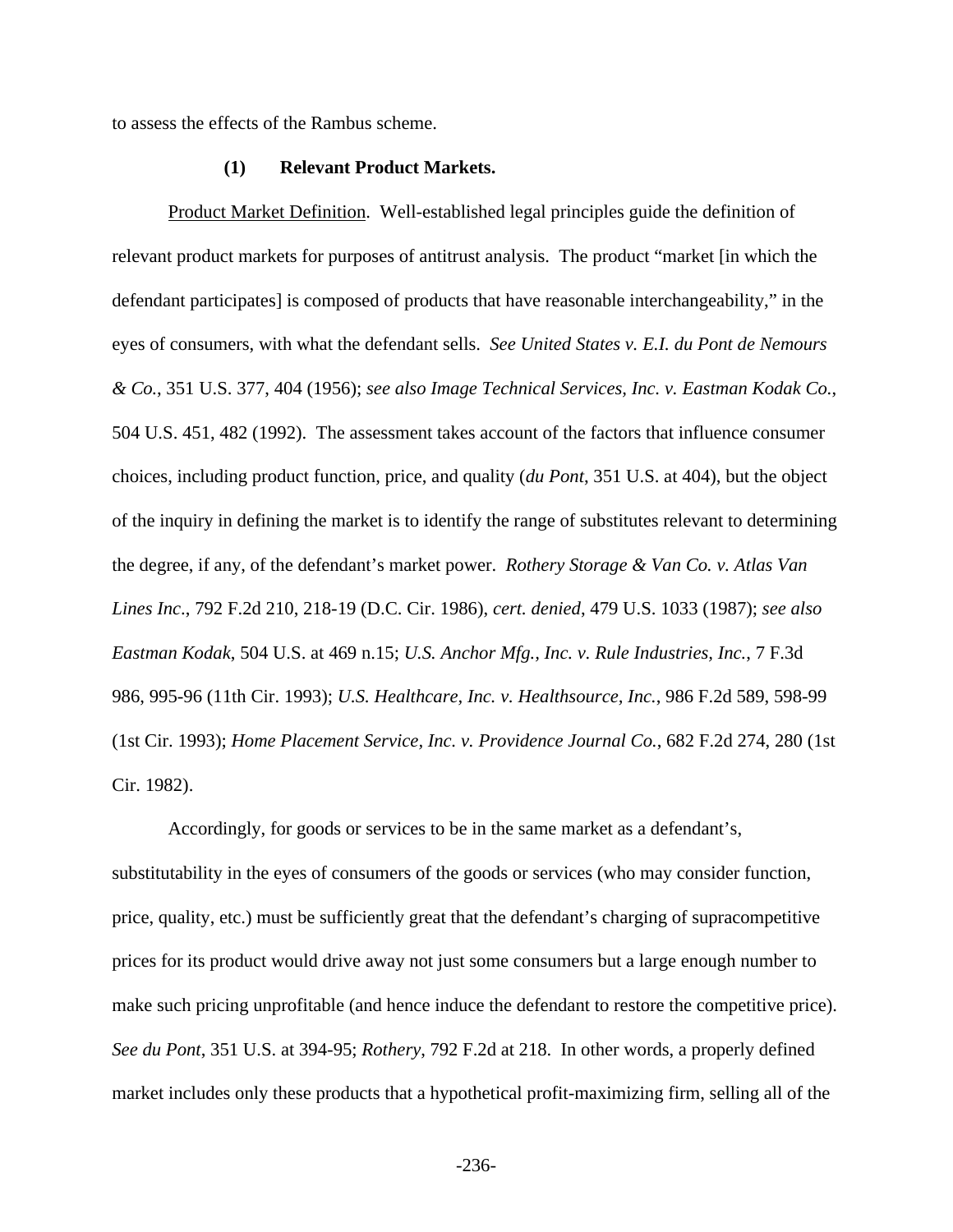products in that market, could sell at a price that is significantly more than a competitive price, i.e., without losing too many sales to other products outside of the market. *See, e.g., Coastal Fuels of Puerto Rico, Inc. v. Caribbean Petroleum Corp.*, 79 F.3d 182, 197-198 (1st Cir. 1996); *Rebel Oil Co. v. Atlantic Richfield Co.*, 51 F.3d 1421, 1434 (9th Cir.), *cert. denied*, 516 U.S. 987 (1995).

Technology Markets. Where the product or service at issue is intellectual property, these same principles apply. The resulting properly defined product market is commonly referred to as a "technology market." In defining technology markets, it is appropriate to include those technologies "that are close enough substitutes significantly to constrain the exercise of market power with respect to the intellectual property that is licensed." U.S. Department of Justice and Federal Trade Commission, *Antitrust Guidelines for the Licensing of Intellectual Property* ("*IP Guidelines*") at § 3.2.2 (April 6, 1995). This creates a market with "the smallest group of technologies and goods over which a hypothetical monopolist of those technologies and goods likely would exercise market power – for example, by imposing a small but significant and nontransitory price increase [SSNIP]." *Id.*<sup>198</sup> The analysis seeks to identify those products or technologies that provide sufficient competition for the defendants' products and would prevent

<sup>198</sup> *See also* U.S. Department of Justice and Federal Trade Commission, *Horizontal Merger Guidelines* ("*Merger Guidelines"*), at § 1.11 (revised April 8, 1997). The Guidelines propose an iterative process by which the court begins with the products of the defendant and asks whether imposing a small, but significant and non-transitory price increase would induce so many customers to buy alternative products that the price increase would be unprofitable. If a sufficient number of customers do not switch, then the price increase would be profitable and only those products would be included in the market. If a sufficiently large number of customers would switch, the price increase would not be profitable. The Guidelines then require adding the next best substitute and repeating the process. This results in the smallest number of products being included in the market, such that the only seller of those products could profitably raise prices. *Id.*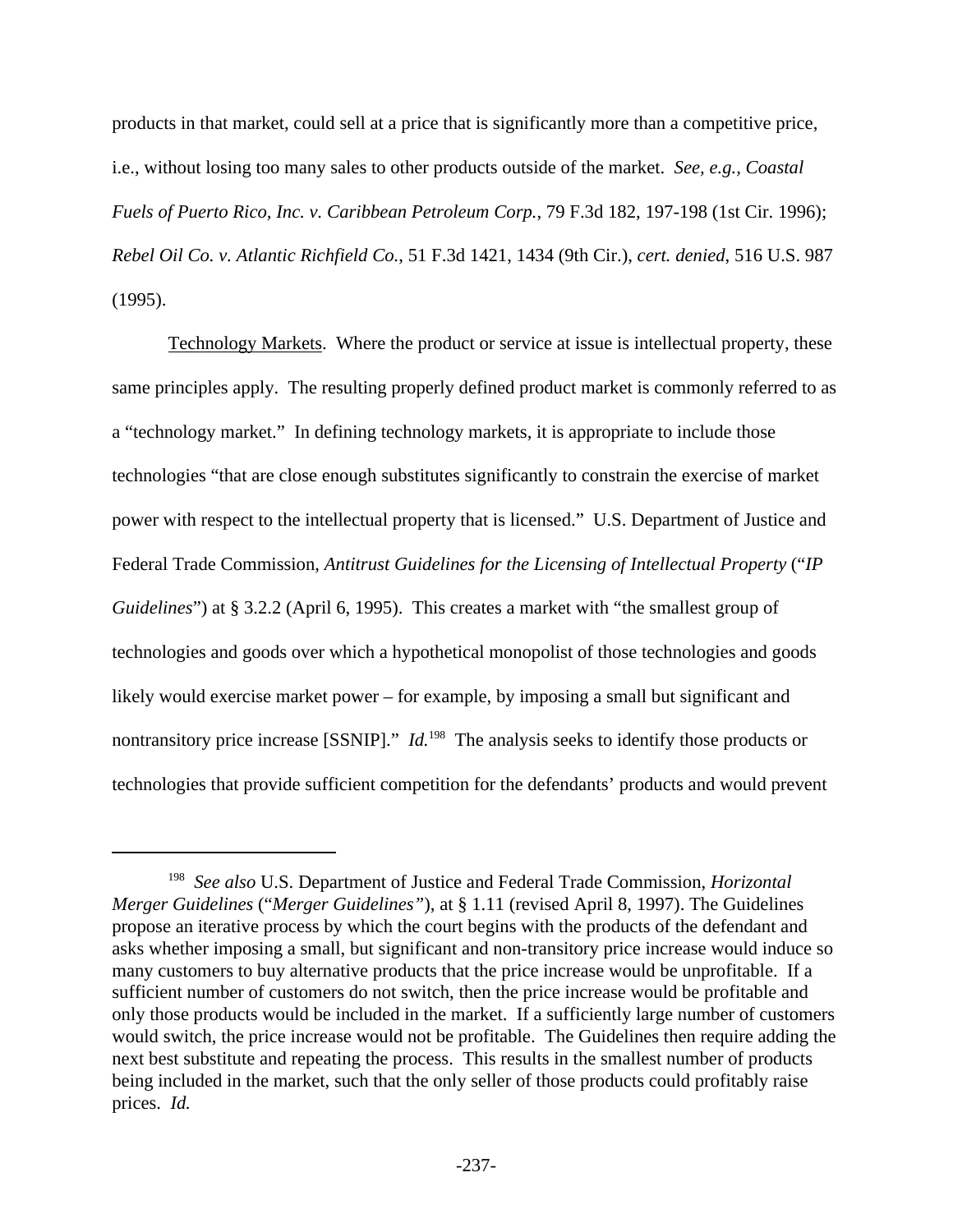the exercise of market power.

There are many factors that the Commission and courts use to identify substitutable technologies, including: "(1) evidence that buyers have shifted or have considered shifting purchases between products in response to relative changes in price or other competitive variables; (2) evidence that sellers base business decisions on the prospect of buyer substitution between products in response to relative changes in price or other competitive variables; (3) the influence of downstream competition faced by buyers in their output markets; and (4) the timing and costs of switching products." *Merger Guidelines,* § 1.11. The timing and cost of switching to alternative technologies is especially important in technology markets. *See, e.g., United States v. Microsoft Corp*., 253 F.3d 34, 52-54 (D.C. Cir. 2001) (inability to switch without bearing substantial cost); *Telex v. IBM*, 510 F.2d 894, 919 (10<sup>th</sup> Cir. 1975) (including in the relevant market products that "although not fungible, are fully interchangeable and may be interchanged with minimal financial outlay").

The Product Markets Here. The product markets at issue in this case are markets for technologies that enable memory manufacturers to design synchronous DRAM for use in currently manufactured personal computers and other equipment.<sup>199</sup> Each market consists of a set of technologies which could solve a specific problem in memory design and operation that had faced JEDEC in the 1990s. The evidence at trial will show that at that time, at the outset of the Rambus scheme, there were competitors for each of the JEDEC-standardized technologies that could have been chosen by members of the industry as solutions for the specific design problems. But the evidence will also show that today, as a result of the JEDEC standard-setting

<sup>199</sup> Complaint ¶¶ 113-114.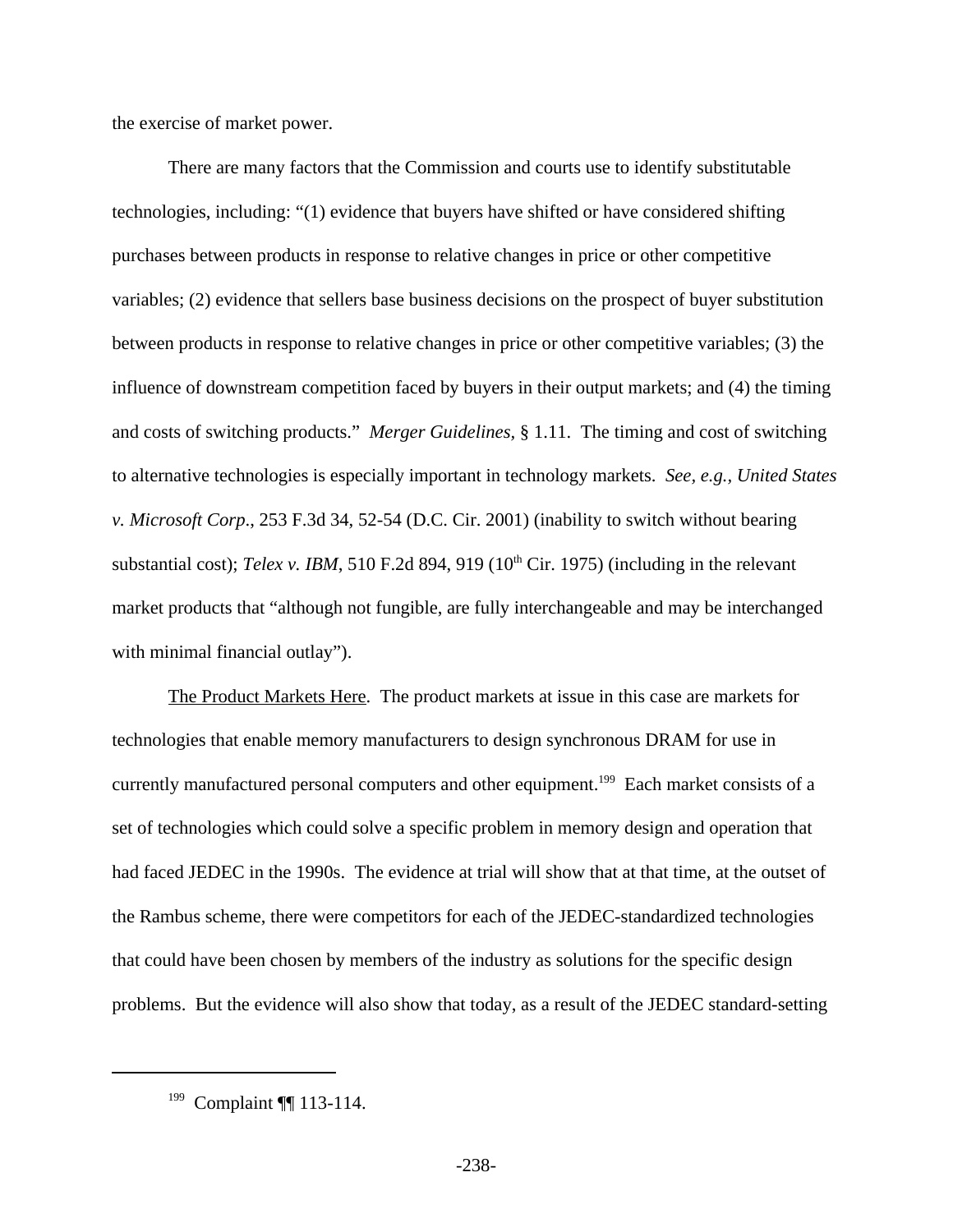process that Rambus subverted, and the subsequent substantial plant, equipment and other investments by industry members in reliance on the JEDEC standards, there is no practical ability by industry members to switch away from the JEDEC standard to alternative technologies in the foreseeable future.

The relevant technology markets are as follows:

**Latency Technology Market**. This is a market for technology to set the amount of time (the latency), following a read request made to a memory chip, before that memory chip releases its data onto the data bus. As detailed by Professor Jacob in his expert report, there are a number of technically feasible substitutes for programmable CAS latency (which is a term used to describe the technology specified in the JEDEC standard, and over which Rambus claims patent rights) that were available to JEDEC when it first considered this problem.<sup>200</sup> Those alternatives include: fixed CAS latency, setting CAS latency in the read command, using a pin to set CAS latency, and using a fuse to set CAS latency. These alternatives (and likely others), were in the latency technology market prior to the DRAM industry's adoption of the JEDEC SDRAM standard. <sup>201</sup>

**Burst Length Technology Market**. This is a market for technology to set the number of columns of data (the burst length) sent by a memory chip in response to a single instruction. As detailed by Prof. Jacob in his expert report, there are a number of technically feasible substitutes for programmable burst length (which is a term used to describe the technology specified in the JEDEC standard and over which Rambus claims patent rights) that were available to JEDEC when it first considered this problem.<sup>202</sup> Those alternatives include: burst interrupt, fixed burst length, setting burst length in the read command, using a pin to set burst length, and using a fuse to set burst length. These alternatives (and likely others), were in the burst length technology market prior to the DRAM industry's adoption of the JEDEC SDRAM standard.<sup>203</sup>

**Data Acceleration Technology Market**. This is a market for technology to speed up data transfer along the data bus between the memory chip and the memory controller. As detailed by Prof. Jacob in his expert report, there are a number of technically feasible substitutes for dual edge clock technology (which is a term used to describe the technology specified in the JEDEC standard and over which Rambus claims patent rights)

<sup>200</sup> *See* Expert Report of Prof. Bruce L. Jacob, at ¶¶ 104-112 [CX3081].

<sup>201</sup> *See* Expert Report of Prof. Preston McAfee, at ¶¶ 147-150, 167-169 [CX3079].

<sup>202</sup> *See* Expert Report of Prof. Bruce L. Jacob, at ¶¶ 113-124 [CX3081].

<sup>203</sup> *See* Expert Report of Prof. Preston McAfee, at ¶¶ 151-153, 167-169 [CX3079].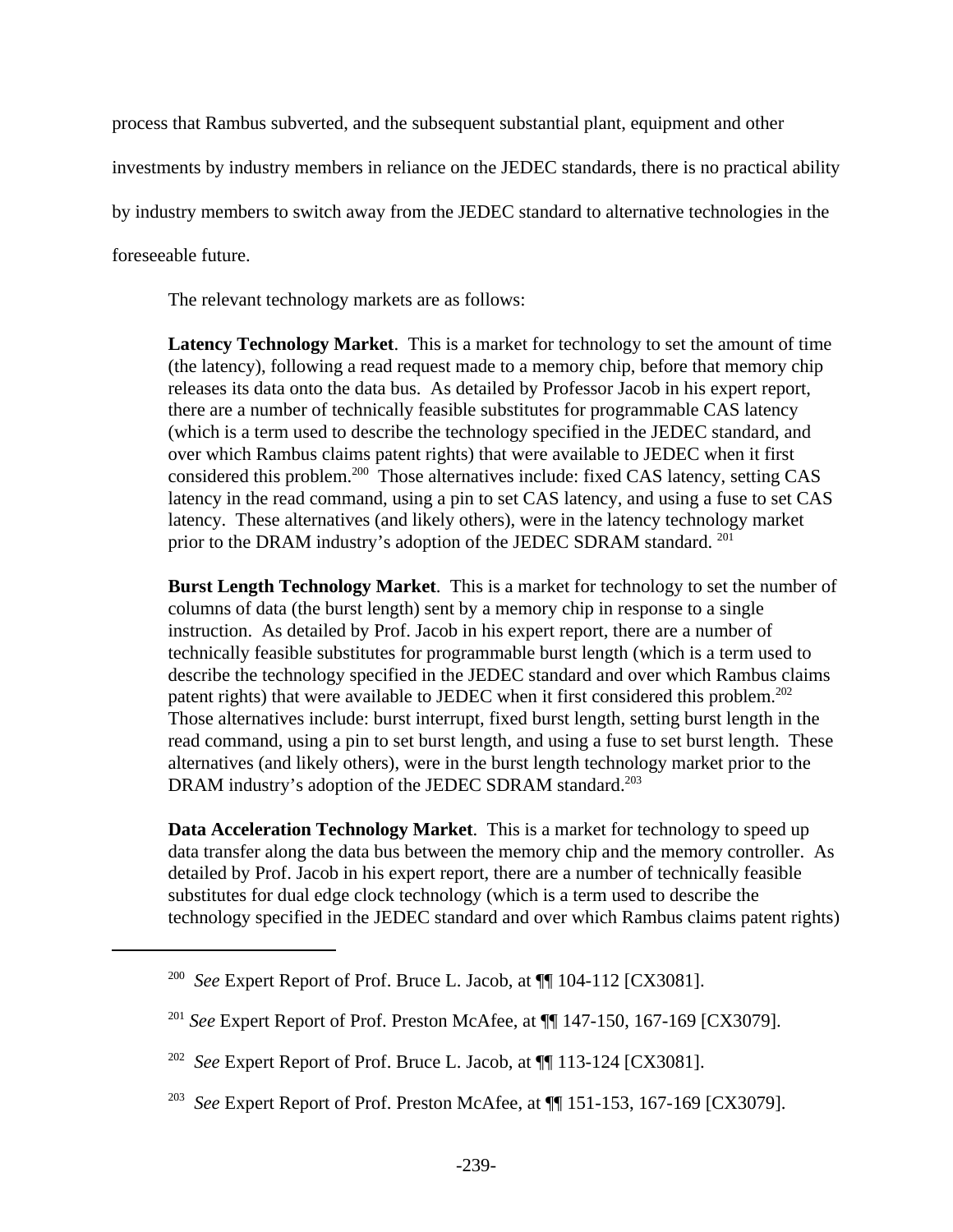that were available to JEDEC when it first considered this problem.<sup>204</sup> Those alternatives include: interleaving data (either on the DRAM itself, or on the DIMM), widening the data bus, and doubling the clock frequency. These alternatives (and likely others), were in the data acceleration technology market prior to the DRAM industry's adoption of the JEDEC DDR SDRAM standard.<sup>205</sup>

**Clock Synchronization Technology Market**. This is a market for technology to correct for clock skew in synchronous memory. As detailed by Prof. Jacobs in his expert report, there are a number of technically feasible substitutes for the use of an on-chip delay lock loop circuit ("DLL") (which is the technology specified in the JEDEC standard and over which Rambus claims patent rights) that were available to JEDEC when it first considered this problem.<sup>206</sup> Those alternatives include: moving the DLLs to another location in the system, using a vernier method to measure and account for skew, and achieving a high bandwidth by increasing the width of the data bus rather than by increasing the speed of operation of the DRAMs themselves. These alternatives (and likely others), were in the clock synchronization technology market prior to the DRAM industry's adoption of the JEDEC DDR SDRAM standard.<sup>207</sup>

The evidence at trial will show that the substitute technologies identified by Professor

Jacob, and perhaps other technologies that he did not identify, are common electrical engineering solutions to the problems faced by JEDEC in the 1990's.<sup>208</sup> The evidence at trial will also show that the common denominator of all of the technologies at issue in this case, including those currently in the JEDEC standard, is that they are all considered as tools in the DRAM designer's conceptual "toolbox."<sup>209</sup> What the evidence at trial will *not* show is that any of the technologies, including those currently in the JEDEC standard, is manifestly better than all of the others. In

<sup>204</sup> *See* Expert Report of Prof. Bruce L. Jacob, at ¶¶ 125-134 [CX3081].

<sup>205</sup> *See* Expert Report of Prof. Preston McAfee, at ¶¶ 162-169 [CX3079].

<sup>206</sup> *See* Expert Report of Prof. Bruce L. Jacob, at ¶¶ 135-141[CX3081].

<sup>207</sup> *See* Expert Report of Prof. Preston McAfee, at ¶¶ 154-161, 167-169 [CX3079].

<sup>208</sup> *See* Expert Report of Prof. Bruce L. Jacob, at ¶103 [CX3081] ("As with the technologies actually chosen by JEDEC, many of the alternatives are simply applications of long understood techniques to solving particular problems.")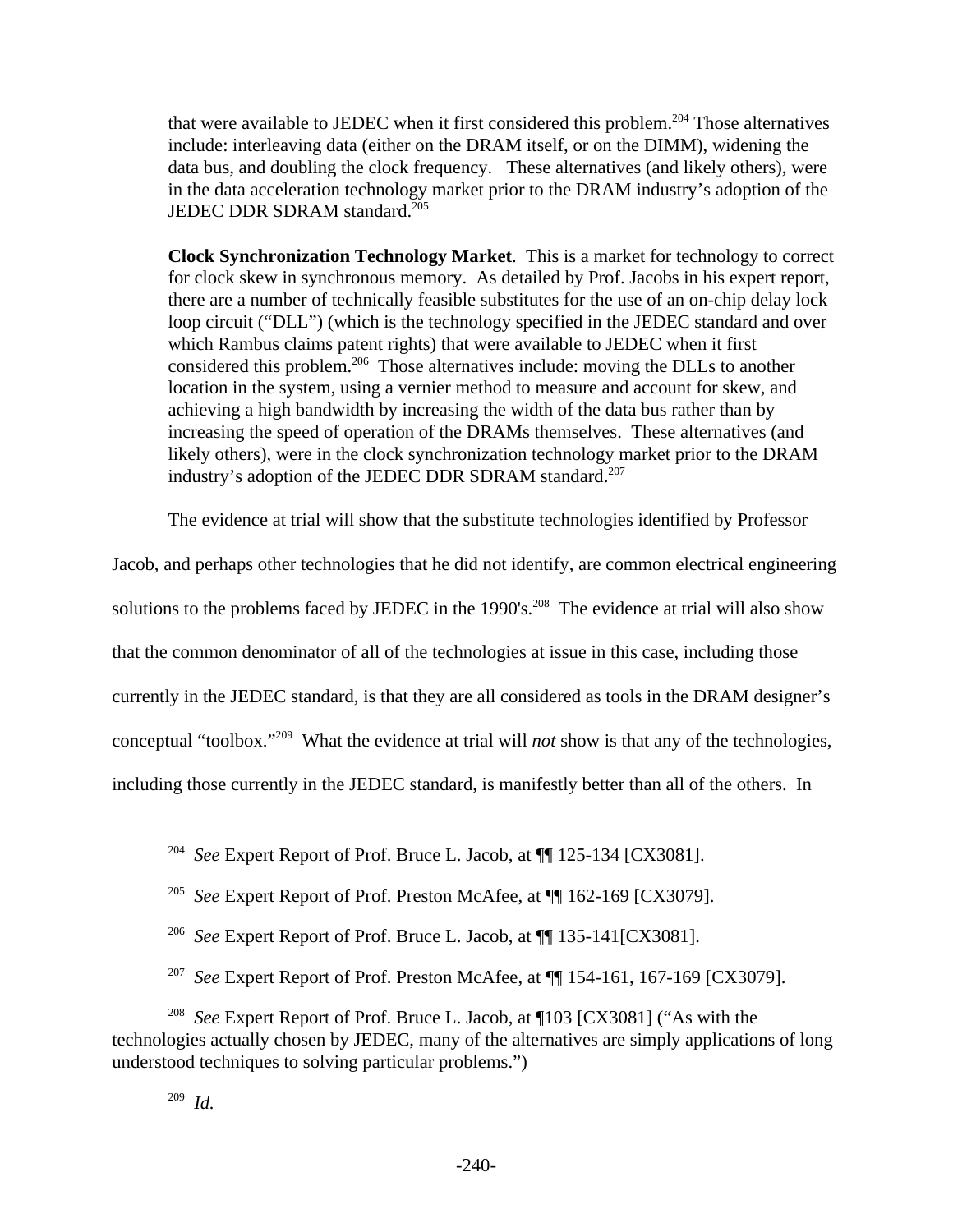particular, the evidence will show that different JEDEC representatives evaluate each of the alternatives differently (and did so at JEDEC), depending on the interests of the firm they represent. Consequently, the evidence at trial will likely illustrate precisely the differences of opinion regarding each engineer's favorite substitute technology that make JEDEC such a necessary institution. It takes JEDEC a number of years to come up with a standard, based on millions of dollars of industry investment and many hours of engineering time, even though JEDEC consciously changes as little as possible form standard to standard. Due to the complexity of the technologies and the often conflicting interests of the various JEDEC members, this Court cannot be expected to design a hypothetical new DRAM standard in order to be able to judge whether Rambus has violated the antitrust laws.<sup>210</sup>

Cluster Market. Each of the four technologies discussed above was addressed by the JEDEC standard-setting process and has been embodied in the JEDEC standards now widely relied upon by the industry. For this reason, and particularly in considering the current competitive characteristics in the relevant product markets, it may be appropriate to consider the cluster of various technologies discussed above as a single market ("Synchronous DRAM Technology") since the current competitive conditions in the individual technology markets are determined by the same factors. *See e.g.*, *United States v. AT&T*, 524 F. Supp 1336, 1375-76 (D.D.C. 1981) (although defendant's products were not substitutes from the consumers' perspective, the appropriate market was a cluster market because much of the conduct at issue

<sup>&</sup>lt;sup>210</sup> Fortunately, there is no reason for it to do so. All that this Court must show is that Rambus's conduct "reasonably appear[s] capable of making a significant contribution to" Rambus's monopoly power. *United States v. Microsoft Corp.,* 253 F.3d 34, 79 (D.C. Cir. 2001) (en banc) ("To require that § 2 liability turn on a plaintiff's ability or inability to reconstruct the hypothetical marketplace absent a defendant's anticompetitive conduct would only encourage monopolists to take more and earlier anticompetitive action.").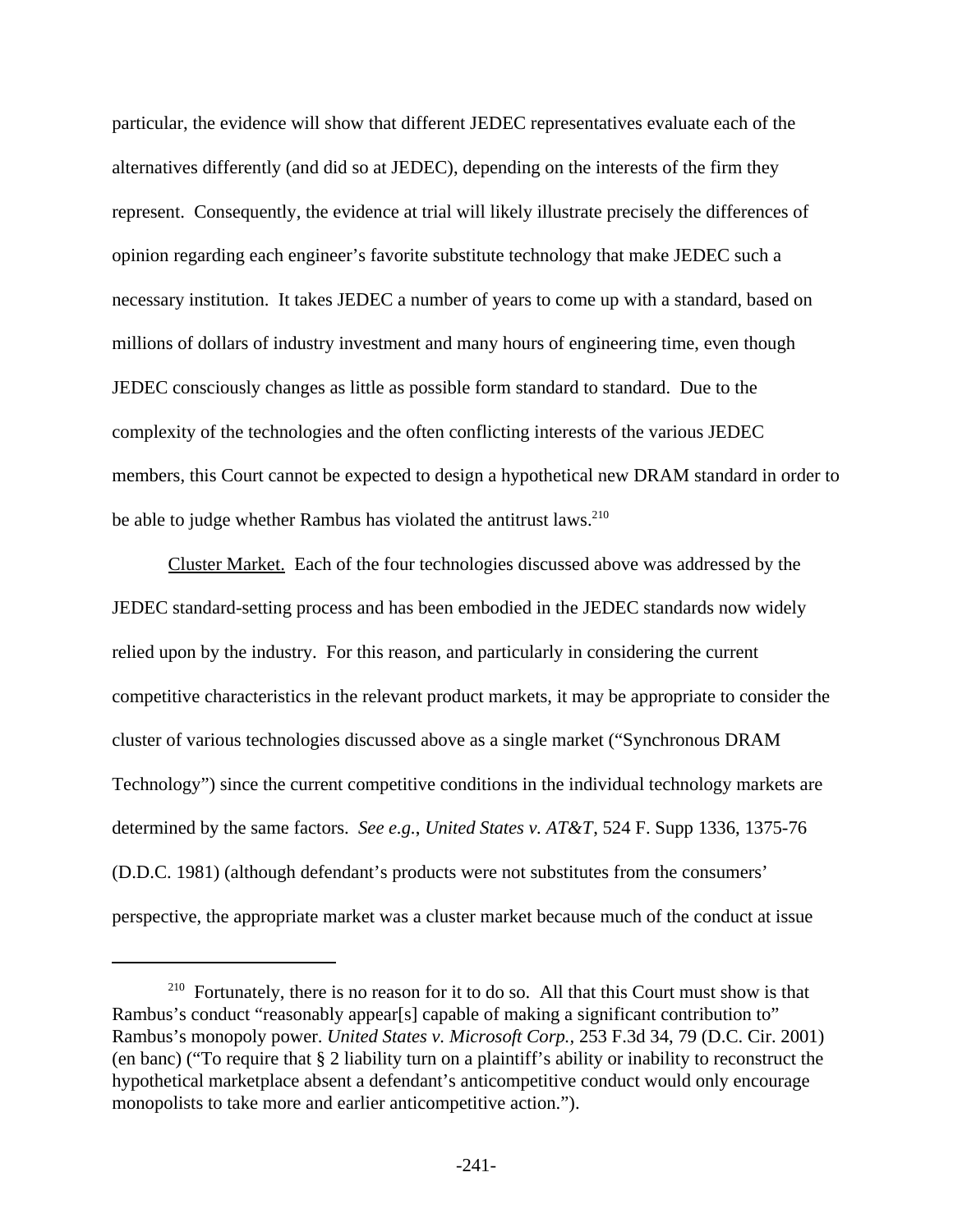transcended individual products and applied to the whole telecommunications equipment system). A single market can be used as a matter of convenience "as long as there is no compelling reason for thinking that the firm has differential amounts of market power in the different products in the grouping."<sup>211</sup> Thus, a single cluster market can be justified if: (1) there is only one real source of market power in each of the individual markets, or (2) the defendant has the same market share, competitors and barriers to entry in each market.<sup>212</sup> In this case, the current market conditions mean that each of these criteria is met. As we discuss *infra*, the real source of Rambus's market power in the current marketplace is the JEDEC standard combined with Rambus's patents. Rambus asserts that its patent rights cover each of the technologies completely, and indeed, Rambus licenses these technologies as part of a package. As Prof. McAfee concludes, it may be possible to analyze them as a single technology market.<sup>213</sup>

#### **(2) Relevant Geographic Market**.

In addition to a definition of the product market, antitrust market analysis requires a definition of the geographic market – that is, the geographic area to which consumers seeking a substitute product could practicably turn to acquire substitutes. *See, e.g., Tampa Elec. Co. v. Nashville Coal Co.*, 365 U.S. 320, 327 (1961). Courts have traditionally examined, as part of the geographic market definition, whether firms, not currently selling the particular product in the market, could participate in the market readily enough to render unprofitable any nontransitory supracompetitive pricing by current market participants. *See, e.g., SBC Communications, Inc. v. FCC*, 56 F.3d 1484, 1493-94 (D.C. Cir. 1995); *Rothery*, 792 F.2d at 218; *Rebel Oil*, 51 F.3d at

<sup>&</sup>lt;sup>211</sup> Herbert Hovenkamp, FEDERAL ANTITRUST POLICY, at 102 (2nd Ed. 1999).

<sup>212</sup> *Id.* 

<sup>&</sup>lt;sup>213</sup> Expert Report of Prof. Preston McAfee, at  $\P$  145 [CX3079].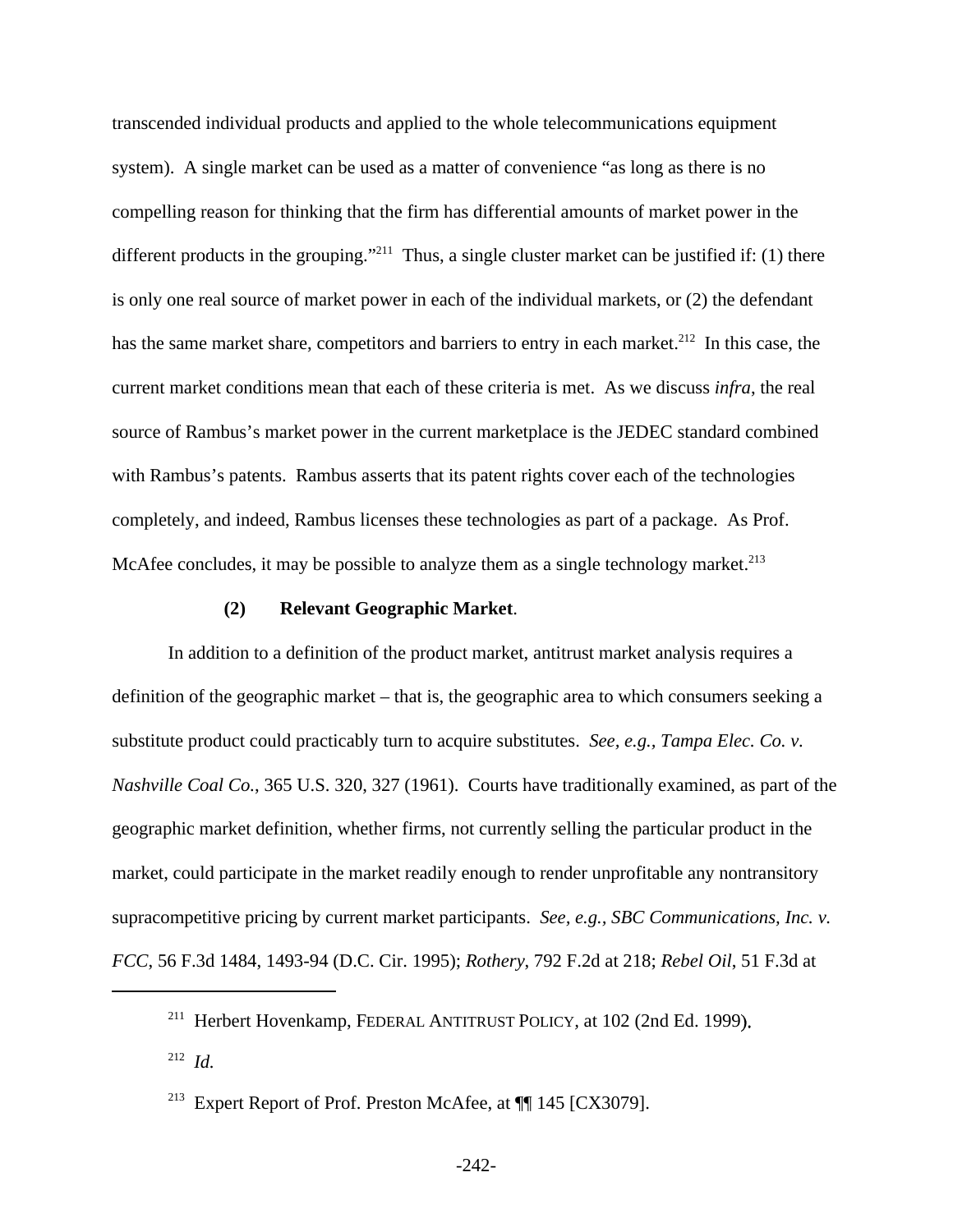1436; *United States v. AT&T*, 524 F. Supp. 1336, 1375-76 n.163 (D.D.C. 1981). Because users of memory chip technology can and do seek useful technology wherever it may be found, the Complaint alleges,<sup>214</sup> and Complaint Counsel believe, that the relevant geographic market here is the world. $215$ 

## **B. Fundamental Characteristics of the Relevant Markets Concentrate the Economic Power of Rambus.**

In order to understand the extent of the economic power wielded by Rambus, it is necessary to understand certain fundamental characteristics of the demand for memory chip technology, which explain how Rambus, by subverting the JEDEC standard-setting process, was able to acquire monopoly power. The importance of these characteristics is that they prevent the purchasers in the relevant technology markets (the DRAM and associated logic manufacturers) from substituting away from the technologies that Rambus claims, even in the face of substantial price increases by Rambus. In particular, the simple fact is that no customer of the DRAM industry will purchase DRAM containing substitutes for the technologies now in the JEDEC standard because such a DRAM would not be compatible with other components in the DRAM customers' own products. In addition, the complexity attendant on generating a new standard that would avoid Rambus's patents mandates that such an effort would take years. Nor is setting the standard all that is required for the DRAM manufacturers to avoid Rambus's patents. Once

 $214$  Complaint ¶ 117.

<sup>&</sup>lt;sup>215</sup> Commentators generally agree that the geographic dimension of technology or innovation markets "is assumed to be worldwide" in the absence of trade or regulatory barriers. Rapp, "The Misapplication of the Innovation Market to Merger Analysis," 64 *Antitrust L.J.* 19, 23 n.19 (1995). *See* Dahdouh, "The Shape of Things To Come: Innovation Market Analysis in Merger Cases," 64 *Antitrust L.J.* 405, 422 (1996); Gilbert and Sunshine, "Incorporating Dynamic Efficiency Concerns in the Merger Analysis: The Use of Innovation Markets," 63 *Antitrust L.J.* 569, 594-595 (1995).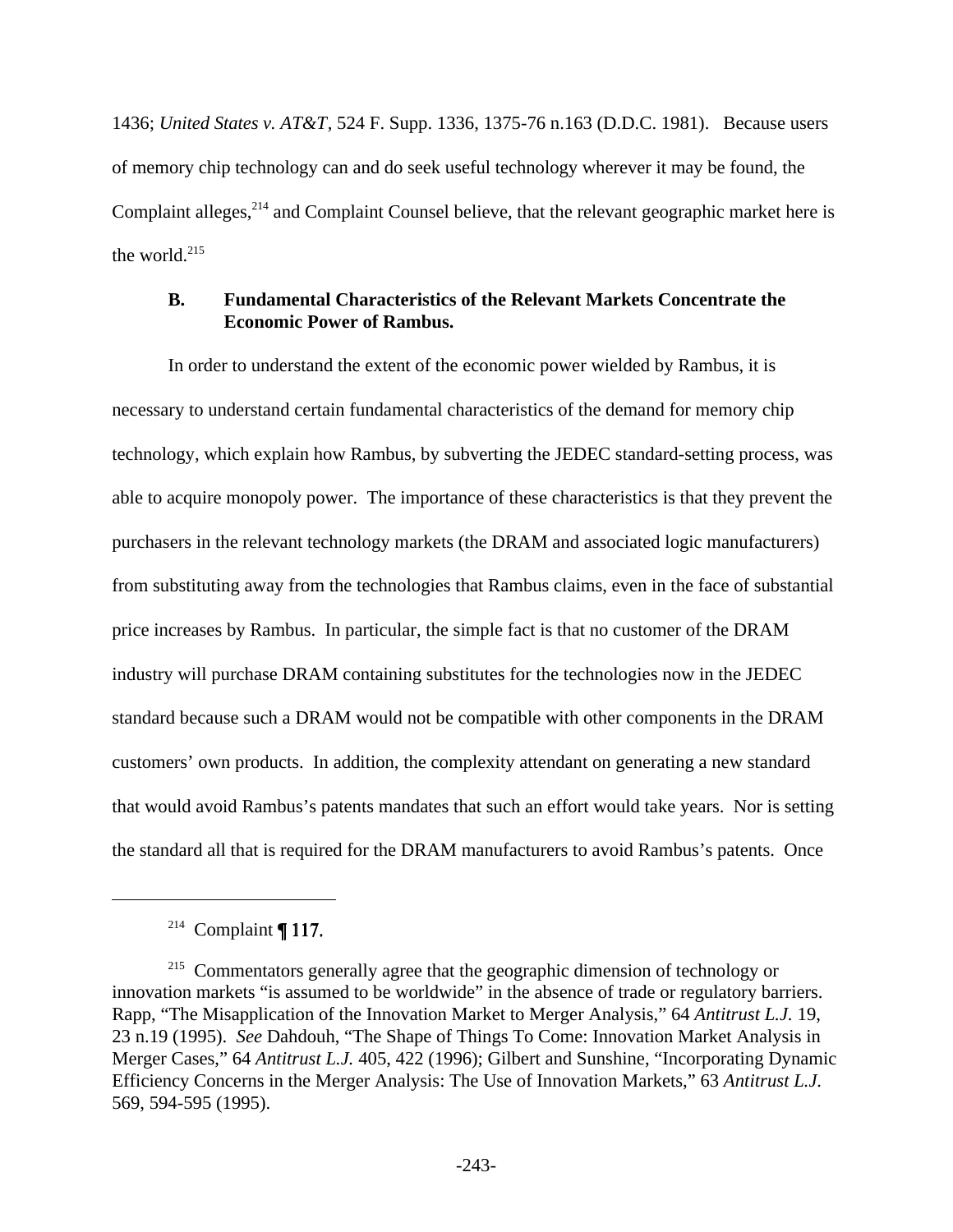the standard is set, DRAM manufacturers as well as the manufacturers of other components must design and manufacture new components that are compatible with the new DRAM standards. As a result, DRAM manufacturers cannot profitably switch from the JEDEC standard technologies, nor will they be able to do so for the foreseeable future.

The evidence at trial will demonstrate that DRAM using alternatives to the technologies in the JEDEC standard would not be compatible with the range of other components that must work with DRAM,<sup>216</sup> and that, as a result of that incompatibility, DRAM customers will not buy the new DRAM.217 DRAMs in a personal computer, server or workstation must be compatible

It's too late.... Of course, customers will not change it. I mean, they -- it's -- it cost a lot to change the design. You have to -- changing means that changing all the usage of customer, I mean, the computers. You have to change the -- their customer's mind. It means -- it's impossible, almost impossible.

Oh, *In the Matter of Rambus* Dep. Tr. (1/9/03) at 231-232 [CX2108].

. . .

217 *Id. See also,* Karp E-mail (8/23/99) R218140 [CX1075] (Email contains interview taken of Rambus's CEO Geoff Tate: "A phone or computer that is almost compatible is one that doesn't work. If people build parts 99% compatible, the systems companies won't buy them").

<sup>&</sup>lt;sup>216</sup> Expert Report of Prof. Bruce L. Jacob, **[143-166** at 166 [CX3081] ("Though it is technically possible to build DRAMs that do not incorporate the disputed technologies, and though such hypothetical DRAMs would perform at a level similar to present DRAMs, such a move would require most other technologies in the industry to change as well, ... The obvious conclusion is that such a move would not be at all welcome in the industry"). This is well understood in the industry:

Q. Yes, but I'm asking last year, as to whether, after you left Hyundai, but when you first learned of the Rambus patent suit last year, did you think at that time or did you give any thought at that time as to whether Hyundai could go back and change its SDRAM and DDR SDRAM designs to work around the Rambus patents?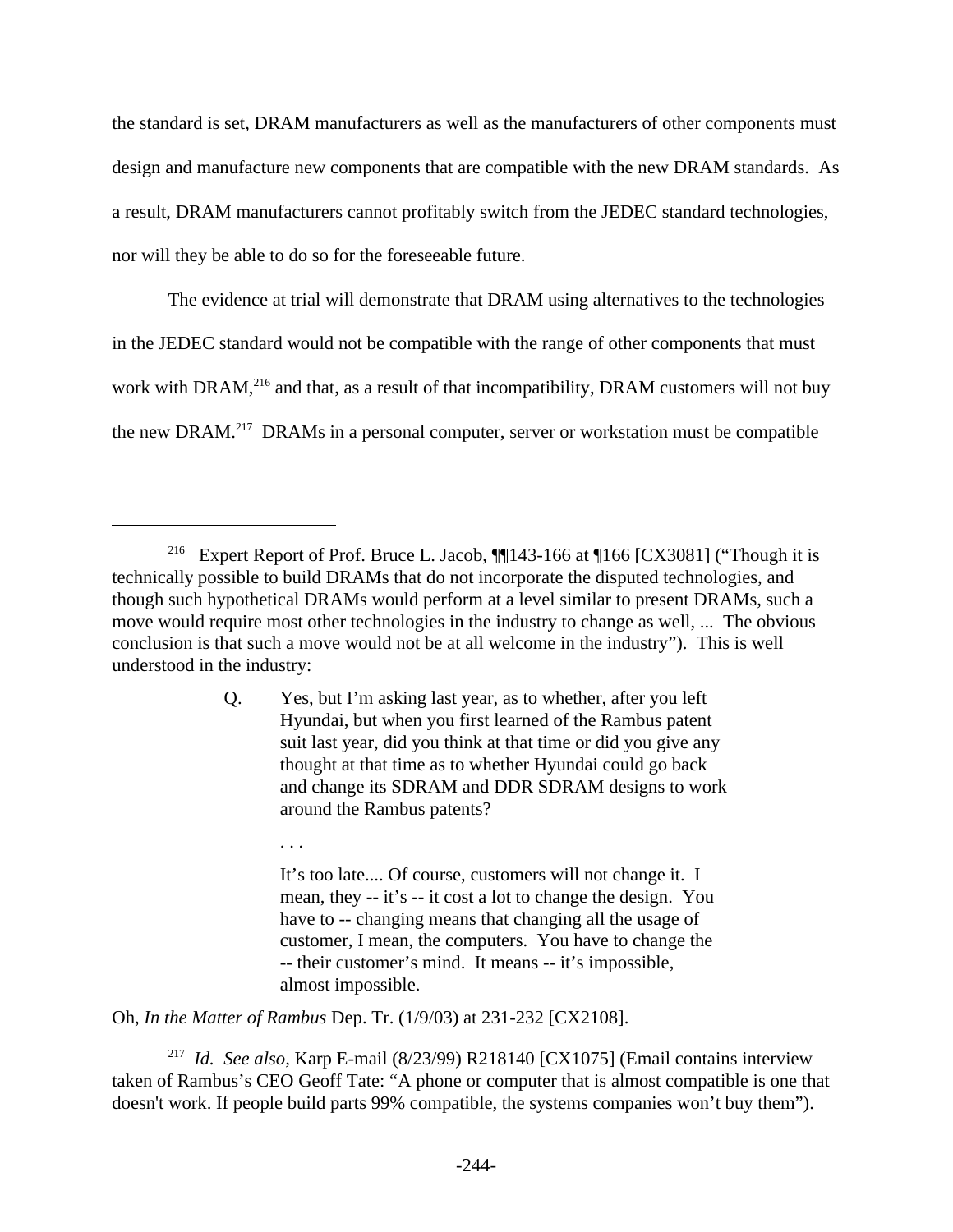with memory controllers in those systems for those systems to work properly.<sup>218</sup> In addition, because the memory bus runs from the DRAM to the memory controller, traversing the memory modules on which they reside as well as the motherboard on which all of the components reside, the connections and lines on the modules and the motherboards must be compatible with those required for proper operation of the DRAMs. Each of these components of each of these systems has lead-time requirements that are necessary to allow them to be designed, tested and manufactured in volume.<sup>219</sup> The evidence at trial will demonstrate that resolving those incompatibilities requires an effort that could span a number of industries all over the world.<sup>220</sup> In addition, the evidence will show that the intransigence of this incompatibility problem is exactly the reason that JEDEC is used to standardize  $DRAM<sub>1</sub><sup>221</sup>$  and that if JEDEC began such an

219 *See* Crisp E-Mail (8/30/96) R69511 at 694 [CX0711] (noting that changes to a new technology standard, when they occur, require "fundamentally long lead time efforts," because of "the sort of things that must be done . . . to make . . . technology usable from a deployment perspective (silicon infrastructure, models, modules, etc)").

<sup>220</sup> Tate E-Mail (7/22/93) R233981 [CX0707] ("What they [at Samsung] understand is whether IBM, Sun or DEC says they want it [a product]. JEDEC is a big deal to them because it represents the big users."); Oh, *In the Matter of Rambus* Dep. Tr. (1/9/03) at 151 [CX2107] ("Actually, th[ese] standards are not decided just by DRAM circuit designers. It's -- it involves every corner of the community who uses this DRAM and benefits by this DRAM, namely, of course, us; chip set manufacturers, the system manufacturers, they have to understand all this, you know, in order to set the standards of DDR, so it's imperative for them to join this JEDEC meeting  $\dots$ ").

221 *See* Rhoden E-Mail (7/12/00) MR0075241 [CX2767] ("JEDEC exists because of an industry need for standardization."); *See e.g.,* Oh, *In the Matter of Rambus* Dep. Tr. (1/9/03) at 218-219 [CX2108] ("Our customers, namely, the computer manufacturers, love to have – use the standardized part because they can have, you know – because standard parts means it's available every – you know, easily. They can make it available. They can have it at any time they want.

<sup>&</sup>lt;sup>218</sup> See, e.g., Karp E-Mail (8/23/99) R218140 [CX1075] ("... everyone wants multiple-sourced DRAMs, so to make DELL happy, you need multiple suppliers of DRAMs, modules, connectors, and clock chips."); MICRON DRAM UPDATE (9/00/99) MR0047888 at 947 [CX2747] ("Infrastructure: Thirteen DRAM vendors collaborating to enable the standard ... Multiple chipset vendors developing support- JEDEC standards - component and module.").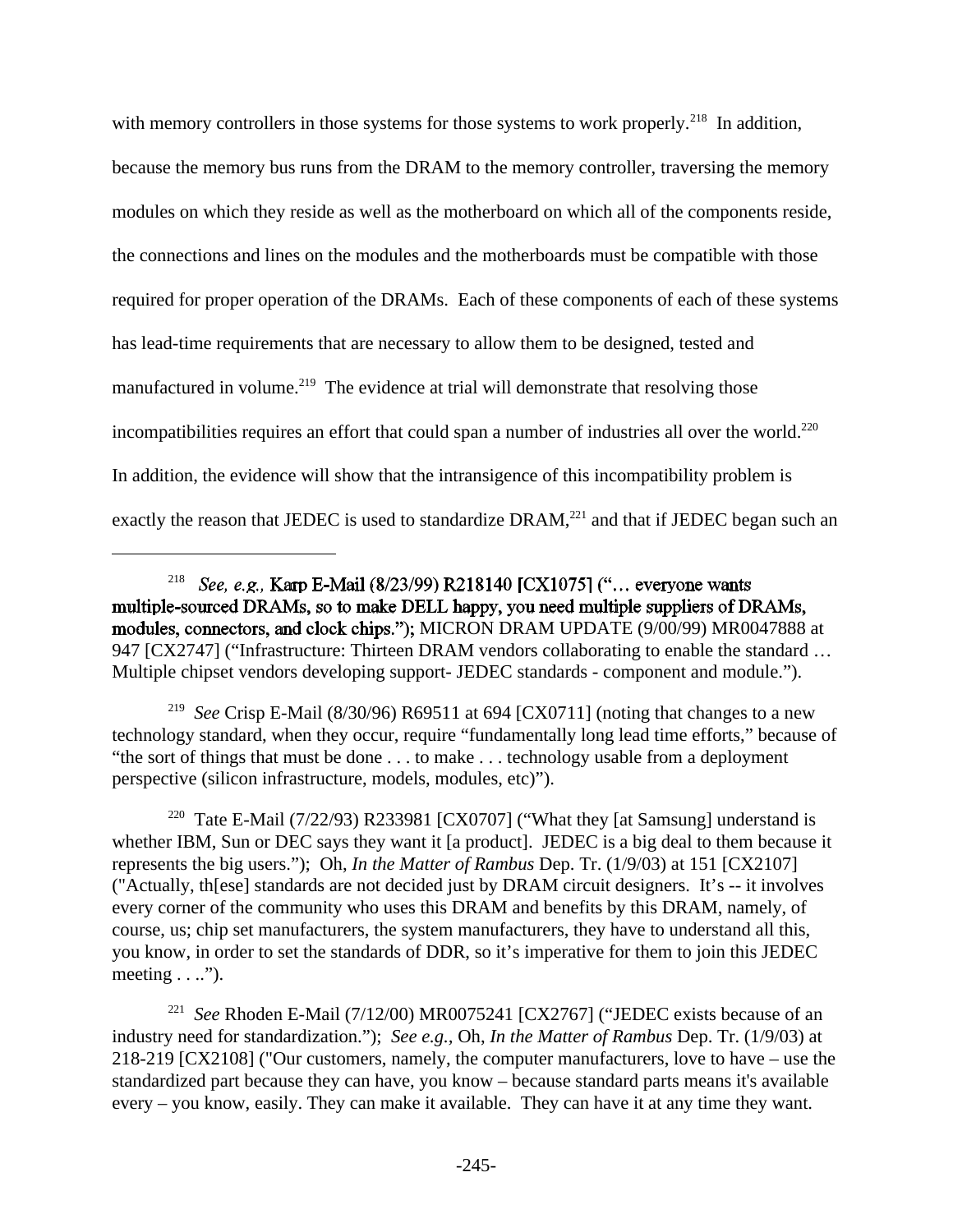effort, it would take years.<sup>222</sup>

Furthermore, the evidence at trial will demonstrate that no single DRAM manufacturer can avoid the Rambus patents by specifying its own DRAM without JEDEC. A primary reason why DRAM standards predominate in the industry is that DRAM customers want assured supplies of DRAM and the ability to obtain the best possible prices for that DRAM.<sup>223</sup> This has been achieved in the DRAM industry by creating commodity standards, where any DRAM that complies with the standard can be used interchangeably with any other.<sup>224</sup> Commodity standards allow for multiple sourcing, which assures supply by allowing a customer to interchange compatible products of multiple manufacturers. If one manufacturer fails to deliver a reliable

<sup>223</sup> Semiconductor Intellectual Property (10/8/97) RF0641999 2023 [CX1340] ("Systems need memory standards... High volume ... Commodity pricing ...Setting a new standard is hard"); Oh, *In the Matter of Rambus* Dep. Tr. (1/8/03) at 136 [CR2107] ("DRAM is -- is a commodity in -- in this electronic market, and they are -- the DRAM manufacturers are producing standard products, so anybody who -- can come and make the standard products.")

<sup>224</sup> Rambus Business Model & DRAM Industry Dynamics (12/3/99) 5006DOC02021 at 2025 [CX1354] ("DRAM Industry Dynamics... Commodity business ... Customers want multiple sourced, compatible DRAMs."); Proposed Procedure and Objectives for Standardizing a Comprehensive Device Specification (1/00/99) MR0131755 at 756 [CX0389] ("Goals for a JEDEC Specification … Provide a 'least common denominator' specification if a system designer designs to this specification, devices from any vendor should 'drop in' to this application (and function identically)").

We are not the only manufacturer. So they want to have the standard – standardized part, so we have to concentrate on unifying the DDR spec, and how we can do that, JEDEC is the place").

 $222$ The time needed to change the standard is illustrated by JEDEC's experience with DDR-2 standard setting. Work on that standard, which is only now being introduced to the market, began in April of 1998. *See* Macros E-Mail (4/28/98) HR905\_127393 at 394 [CX0379] ("The first JEDEC DRAM Futures Taskgroup meeting was held at the SGI Mountain View facility on April 23rd. The purpose of this meeting was to start the definition of the high speed DRAM type which would follow DDR SDRAM."). *See also* Davidow E-Mail (7/11/97) R233898 [CX0936] ("At any rate, we are fairly confident that if Synclinc [sic] goes forward, they will have to do a lot of re-engineering to get around issued and soon to be issued patents. My guess is that this will delay their efforts from two to five years.") (emphasis added).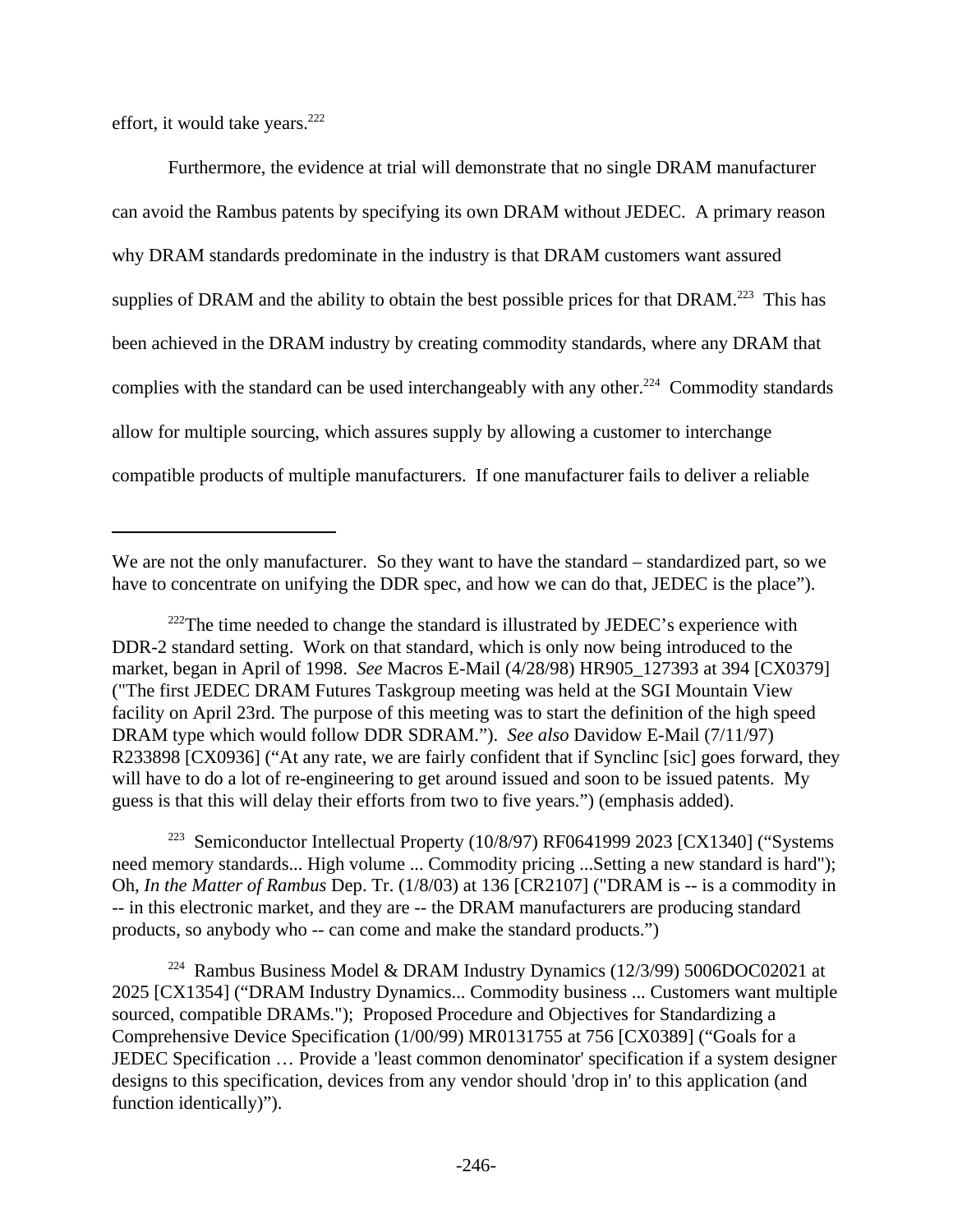device in the needed volumes at a low price, then the customer can simply obtain the same DRAM from another manufacturer. Multiple sourcing promotes competition among DRAM manufacturers and maintains their incentive to reduce costs and develop new production technologies.<sup>225</sup> Rambus recognizes the importance of multiple sourcing to the adoption of a DRAM standard. As Geoffrey Tate, Rambus CEO, stated in an interview, "… everyone wants multiple-sourced DRAMs, so to make DELL happy, you need multiple suppliers of DRAMs, modules, connectors, and clock chips.." Karp E-Mail (8/23/99) R218140 [CX1075]. The necessity of standards to the development of the DRAM industry is a fact that has been well recognized by Rambus executives from the formation of Rambus. The chairman of Rambus's board of directors stated it best, relating industry standards to a barrier to entry as described in a 1997 Rambus presentation:

> If something is broadly used and adopted as an industry standard, there is heavy investment in that standard, and the standard keeps getting improved upon, and people are reluctant to switch.

Davidow, *Micron v. Rambus* Dep. Tr. (4/13/01) at 148 [CX2083]. In fact, this understanding of standards in the DRAM industry being barriers to entry for competing technologies formed the basis for Rambus's earliest business strategies.

> The DRAM industry's penchent [sic] for standardization combined with the RamBus marketing strategy of licensing all the major vendors make it extremely unlikely that any potential competitor would be able to gain critical mass enough to challenge an already established and ubiquitous RamBus chip.

<sup>225</sup> *See, e.g.*, JEDEC Member's Manual (9/00/97) R173388 at 395 [CX0213] ("STANDARDS … Competitiveness Assures- Wide Usage- High Volume- Low Cost- Interface Industry Gets Guidance").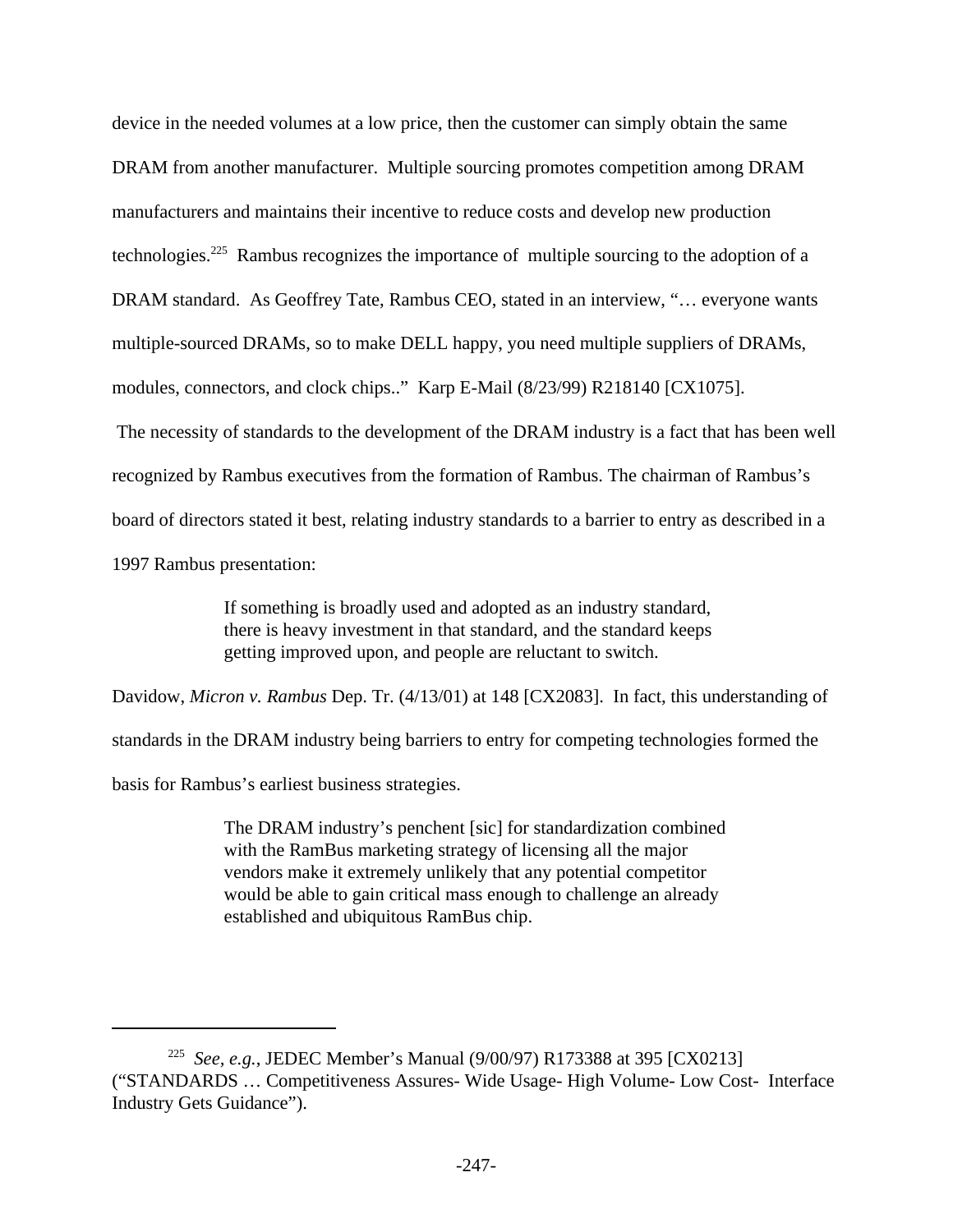RamBus Business Plan (6/26/89) R115191 at 199 [CX0570].<sup>226</sup>

More recently, a staple of the Rambus business strategy has been to take advantage of the time it would take competitors to change DRAM standards once faced with patent infringement claims. *See* Davidow E-Mail (7/11/97) R233898 [CX0936] ("At any rate, we are fairly confident that if Synclinc [sic] goes forward, they will have to do a lot of re-engineering to get around issued and soon to be issued patents. My guess is that this will delay their efforts from two to five years.") (emphasis added). *See also* Crisp E-Mail (8/30/96) R69511 at 694 [CX0711] (noting that changes to a new technology standard, when they occur, require "fundamentally long lead time efforts," because of "the sort of things that must be done . . . to make . . . technology usable from a deployment perspective (silicon infrastructure, models, modules, etc)").

## **C. Rambus Possesses Monopoly Power.**

The offense of monopolization requires a showing that the defendant possesses monopoly power; the offense of attempted monopolization requires that there be a "dangerous probability of success" by the defendant in achieving monopoly power.<sup>227</sup> Monopoly power traditionally has been defined as "the power to control prices or exclude competition." *United States v. E.I. du*

<sup>226</sup> *See also* RamBus Business Plan Draft (6/26/89) R114628 at 642 [CX0533] ("Barriers to Entry ... First to market with DRAM vendor design wins. Once a DRAM [vendor is] committed to an architecture unlikely to change. Learning curve mitigates against similar ideas."); *id.*, at R114646 ("RamBus must be established as a standard to effect large royalty payments.."); RamBus Business Overview (8/18/89) R115156 at 182 [CX1282] ("Need to establish RamBus as a standard"); Farmwald Notes (8/28/89) R114340 at 342 [CX1702] ("... Much depends upon getting a standard which depends upon our patents." (emphasis omitted); Farmwald Notes (9/18/89) R114330 [CX1750] ("Key to success is establishing de facto standard."); Rambus Business Plan: Plans, Ideas, Issues (4/15/90) R128740 at 742 [CX0534] ("If RAMBUS can be seen as a standard… that can get things to the point where it may be very difficult for a second solution to develop critical mass in the market place.").

<sup>227</sup> *United States v. Grinnell Corp.*, 384 U.S. 563, 570-71 (1966) (monopolization); *Spectrum Sports, Inc. v. McQuillan*, 506 U.S. 447 (1993) (attempted monopolization).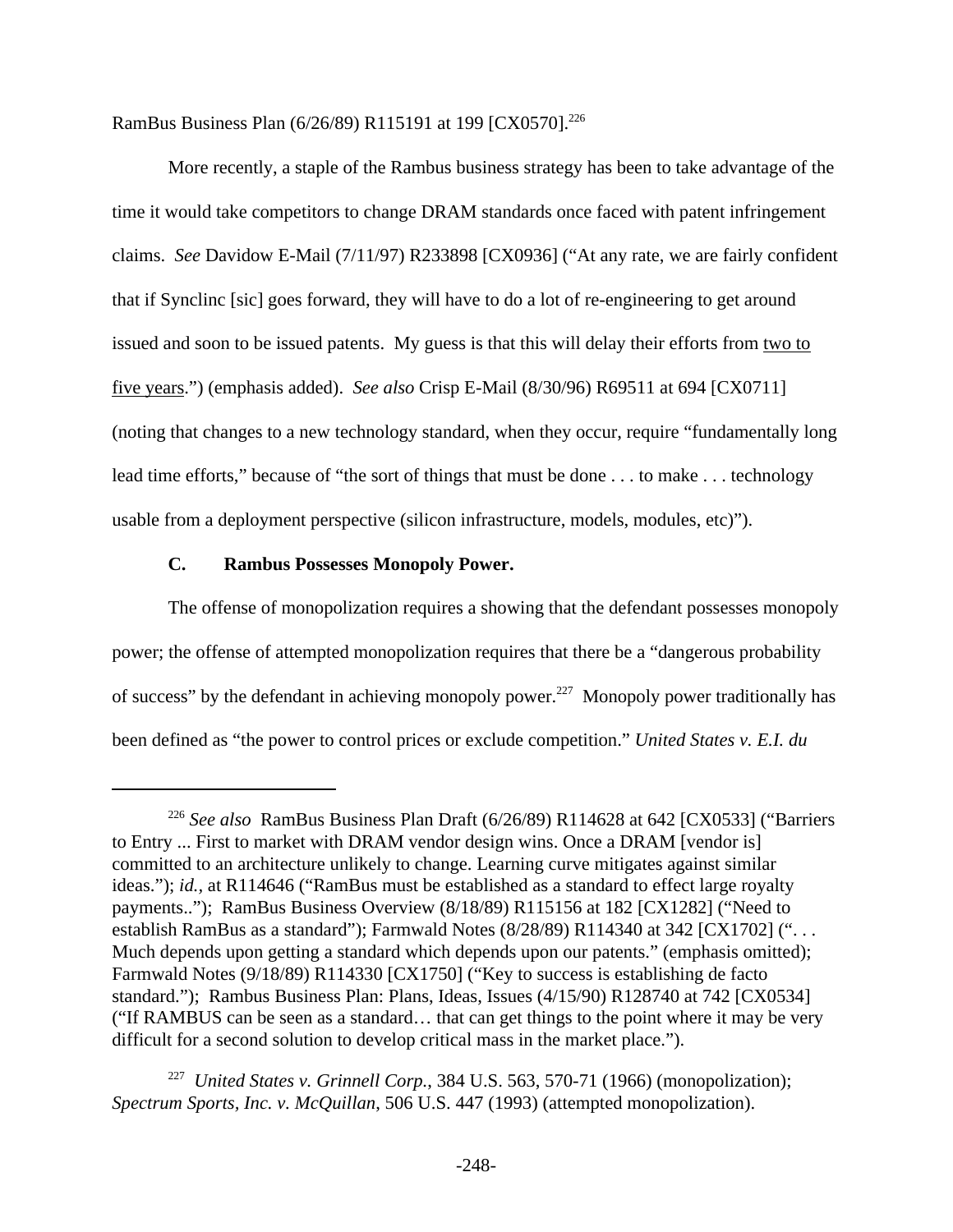*Pont de Nemours & Co.*, 351 U.S. 377, 391 (1956). The offense of monopolization is complete with the acquisition or maintenance of monopoly power; that power does not have to be exercised.<sup>228</sup> Proof of a change in price or output in the marketplace is not required so long as the conduct in question has resulted in the <u>power</u> to affect the market.<sup>229</sup>

 Monopoly power can be shown by direct evidence or indirect evidence. Both types of evidence at trial will show that Rambus has achieved monopoly power in the relevant technology markets, establishing the respective monopoly power elements of both the offenses of monopolization and attempted monopolization. This does not appear to be a fact in dispute. Even Rambus's economic expert, Dr. Rapp, agrees that Rambus presently has the power to control prices in the markets defined by Professor McAfee and described above:

- Q. Do you have a view or an opinion as to whether Rambus possesses or ever has possessed monopoly power in any relevant market?
- A. I have an opinion that Rambus possesses market power in the four relevant markets proposed by Professor McAfee. And whether the market power is deemed a lot or a little market power, I'm not prepared to characterize it in that way. Therefore, I am not prepared to say that it's monopoly

<sup>228</sup> *Berkey Photo v. Eastman Kodak Co.*, 603 F.2d 263, 275 (2d Cir. 1979), *cert. denied*, 444 U.S. 1093, 100 S .Ct. 1061 (1980) ("Unlawfully acquired power remains anathema even when kept dormant").

<sup>229</sup> *See Eastman Kodak*, 504 U.S. at 464 (1992); *American Tobacco Co. v. United States*, 328 U.S. 781, 811 (1946) ("the material consideration in determining whether a monopoly exists is not that prices are raised and that competition actually is excluded but that power exists to raise prices or to exclude competition when it is desired to do so"). As then-Professor Muris noted in response to an argument that he believed that monopolization required proof of an effect on price, "[b]ecause I repeatedly stated that the exclusionary conduct must be shown to have led to the creation, maintenance, or enhancement of monopoly power, I could hardly believe that . . . the plaintiff need show that the monopolist's exclusionary conduct had caused prices to increase and output to fall." Muris, Anticompetitive Effects in Monopolization Cases: Reply, 68 *Antitrust L.J.* 325, 328 n.19 (2001).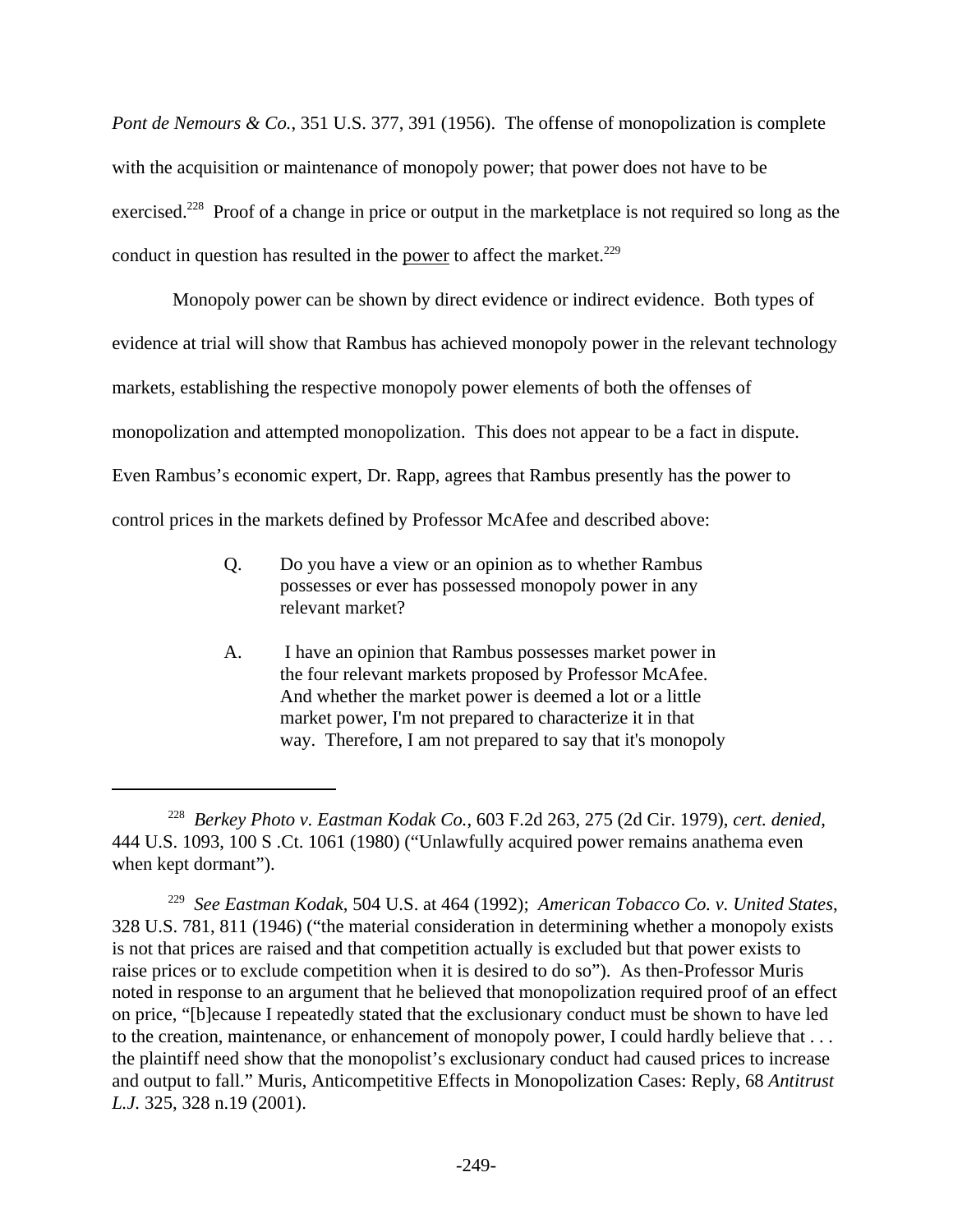power, but to -- if the question were does Rambus have market power in those markets, my answer would be yes.

Rapp, *In The Matter of Rambus* Dep. Tr. (3/7/03) at 73-74 [CX2117].<sup>230</sup>

# **(1) Indirect Proof of Monopoly Power**

Evidence of substantial market share, combined with evidence that competitors and

potential competitors cannot expand output, constitutes indirect proof of monopoly power.<sup>231</sup>

Courts frequently have found market shares in excess of 70% to be evidence of monopoly power,

but have found shares less than  $60\%$  to be insufficient.<sup>232</sup> The market share threshold is lower

where attempt is concerned; 40% or less of the market may suffice as a threshold for an attempt

- Q. How do you define the term "market power" as that term is used in this section of your report?
- A. Generally speaking, it's -- I mean by market power the ability to charge a price for a technology that is greater than the price of whatever substitutes there may be. I'm shying away from the language of price and cost, because we're talking about technology markets, and the comparison of price to cost is as a measure of market power, Lerner index style is inept. What it means in these circumstances is the ability to charge more than the next person who has the technology that might serve in its place.

## *Id.* at 84.

<sup>231</sup> Grinnell, 384 U.S. at 571 ("[T]he existence of [monopoly] power ordinarily may be inferred from the predominant share of the market.").

232 *See, e.g., United States v. Paramount Pictures, Inc.* 334 U.S. 131, 167-72 (1948) (suggesting that a 70% market share is sufficient to support a finding of monopoly power); *Town of Concord v. Boston Edison Co., 915 F.2d 17, 30 (1<sup>st</sup> Cir. 1990) (70-90% market share is* necessary for a finding of monopoly power), *cert. denied*, 111 S Ct. 1337 (1991); *Fineman v. Armstrong World Industries, Inc.,* 980 F.2d 171, 201 (3d Cir. 1992) ("As a matter of law, absent other relevant factors, a 55 percent market share will not prove the existence of monopoly power.").

 $230$  Dr. Rapp defines market power as the ability of a firm to raise prices: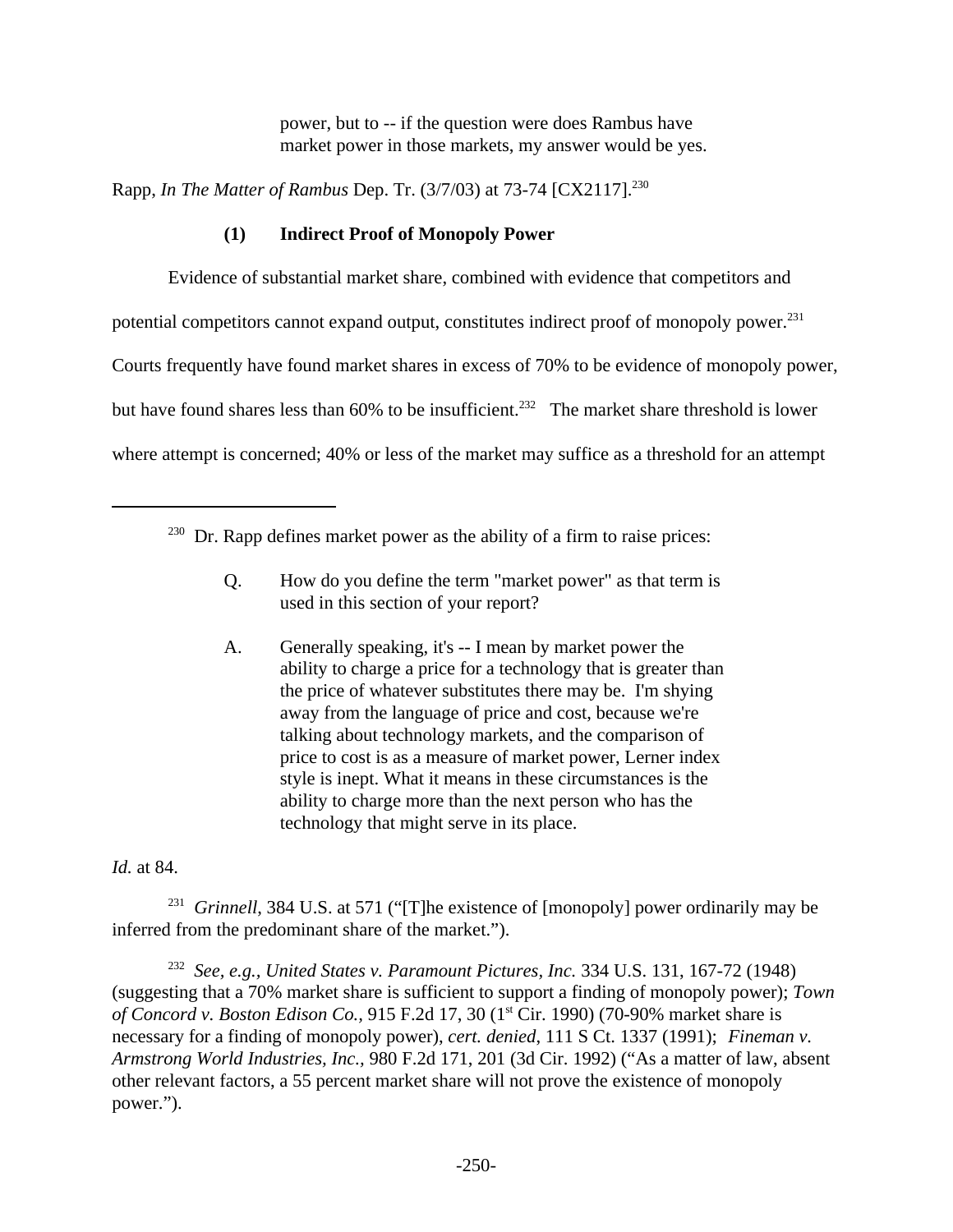claim.<sup>233</sup> Courts also consider whether current market shares are likely to be durable.<sup>234</sup>

As described above, prior to standardization by JEDEC, a number of alternatives were available that could have been used to satisfy the technical needs of the DRAM industry. Once JEDEC made its choices, and the industry committed to build to those choices, only one technology in each market could realistically compete. The evidence at trial will show that in each case, Rambus now claims possession of patents that are necessary for DRAM manufacturers and other firms to make, sell or use DRAMs that comply with the JEDEC standard.<sup>235</sup> As

234 *United States v. Microsoft Corp.,* 253 F.3d 34, 54 (D.C. Cir. 2001) (*per curium*) ("Although the 'existence of [monopoly] power ordinarily may be inferred from the predominant share of the market,' . . . because of the possibility of competition from new entrants, looking to current market share alone can be 'misleading'," *quoting Grinnell,* 384 U.S. at 571).

235 *See IP Guidelines* § 2.2; *Orion Electric Co. v. Funai Electric Co.*, No. 01-CV-3501, 2002 WL 377541 at 377546 (S.D.N.Y., Mar. 11, 2002). The Supreme Court's decision in *Walker Process*, supports the view that the exclusionary power of a patent considered in the context of the relevant product market may constitute monopoly power for purposes of Section 2 Sherman Act analysis:

> To establish monopolization or attempt to monopolize a part of trade or commerce under §2 of the Sherman Act, *it would then be necessary to appraise the exclusionary power of the illegal patent claim in terms of the relevant market for the product involved.* Without a definition of that market there is no way to measure [the patentee's] ability to lessen or destroy competition. It may be that the device [made with the technology covered by the invalid patent] . . . does not comprise a relevant market. There may be effective substitutes for the device which do not infringe the patent. This is a matter of proof . . . .

*Walker Process*, 382 U.S. 172, 177-78 (1965) (emphasis added).

<sup>&</sup>lt;sup>233</sup> See Rebel Oil, 51 F. 3d at 1438. ("[T]he minimum showing of market share required in an attempt case is a lower quantum than the minimum showing required in an actual monopolization case...When the claim involves attempted monopolization, most cases hold that a market share of 30 percent is presumptively insufficient to establish the power to control price. [A] market share of 44 percent is sufficient as a matter of law to support a finding of monopoly power, if entry barriers are high and competitors are unable to expand their output in response to supracompetitive pricing."(citations omitted)).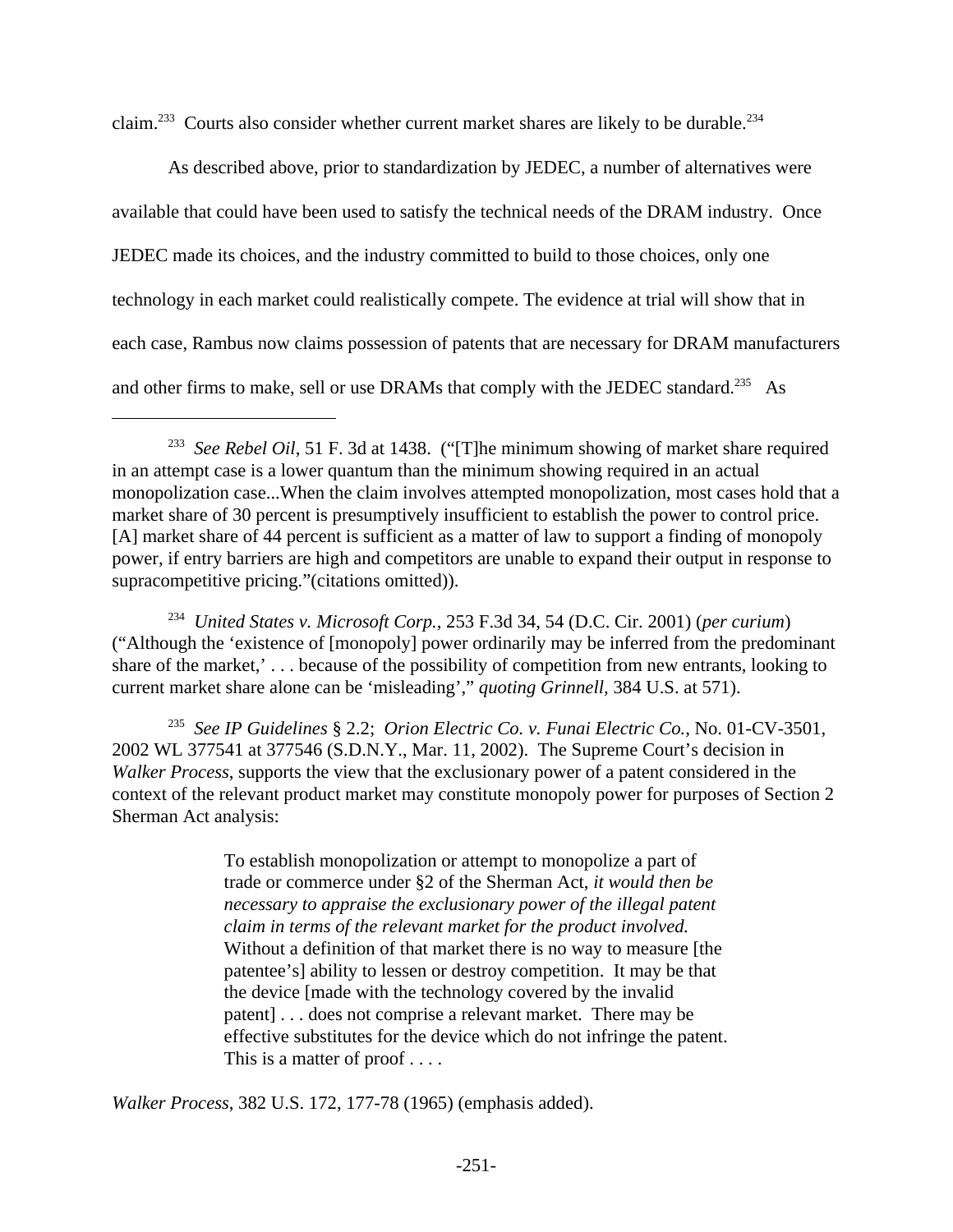described above the evidence will also show that, because of investments made by numerous firms in the industry in reliance on the JEDEC standard, and by virtue of the way this industry works, these firms cannot simply switch from the JEDEC-standard technologies to the formerly available alternative technologies now, nor could they do so for the foreseeable future. Finally, the evidence at trial will show that DRAM complying with the JEDEC standard constitutes approximately 90% of the DRAM market, demonstrating that the technologies claimed by Rambus dominate each of the relevant markets. In other words, the indirect evidence of monopoly power at trial will show that Rambus has substantial monopoly power.

There is no question but that Rambus itself believes, at its highest levels, that it owns patents that allow it to sue any manufacturer of JEDEC-compliant SDRAM or DDR SDRAM, or any manufacturer of controllers that work with that DRAM, based on the incorporation of the four technologies in the JEDEC standard.<sup>236</sup> In addition, Rambus has been able to convince others that Rambus owns such patents, or at least it has been able to convince others that it is not worth fighting over. Rambus now has license agreements with manufacturers constituting approximately 45% of world-wide DRAM production and lawsuits against the remaining manufacturers. Matsushita Electric Industrial Co., Ltd. ("Matsushita"), Samsung Electronics Co., Ltd. ("Samsung"), NEC Corporation ("NEC"), Toshiba America Inc. ("Toshiba"), Oki

<sup>236</sup> *See e.g.,* Rambus presentation re: Promotions (11/18/99) R189311 at 317 [CX1353] ("Intellectual Property - . . . Strategic patent portfolio 1: SDRAM/DDR/Controllers all infringe"); Harmon presentation (9/00/00) FTC-1 at 13 [CX1382] ("Rambus: Three Ways to Win:...Rambus receives royalties on competitive alternatives."); *id.* at FTC-33 ("Non-compatible License Terms: ... All agreements provide DDR memory and logic royalty rates which are greater than Rambus-compatible royalty rates."); Rambus Presentation re: BHAG for 200x (9/15/00) RF0719497 at 504 [CX1386] ("KR2001 Really Big Picture Goals...Collect royalties on all DRAM and controllers forever"); *id.* at RF0719500 [CX1386] ("Today - We are on the cusp of achieving our original BHAG [big hairy audacious goal] - SDRAM+DDR+RDRAM>> 90% of the DRAM market - SDRAM/DDR:  $\sim$ 20% paying us royalties now; all by 01/E").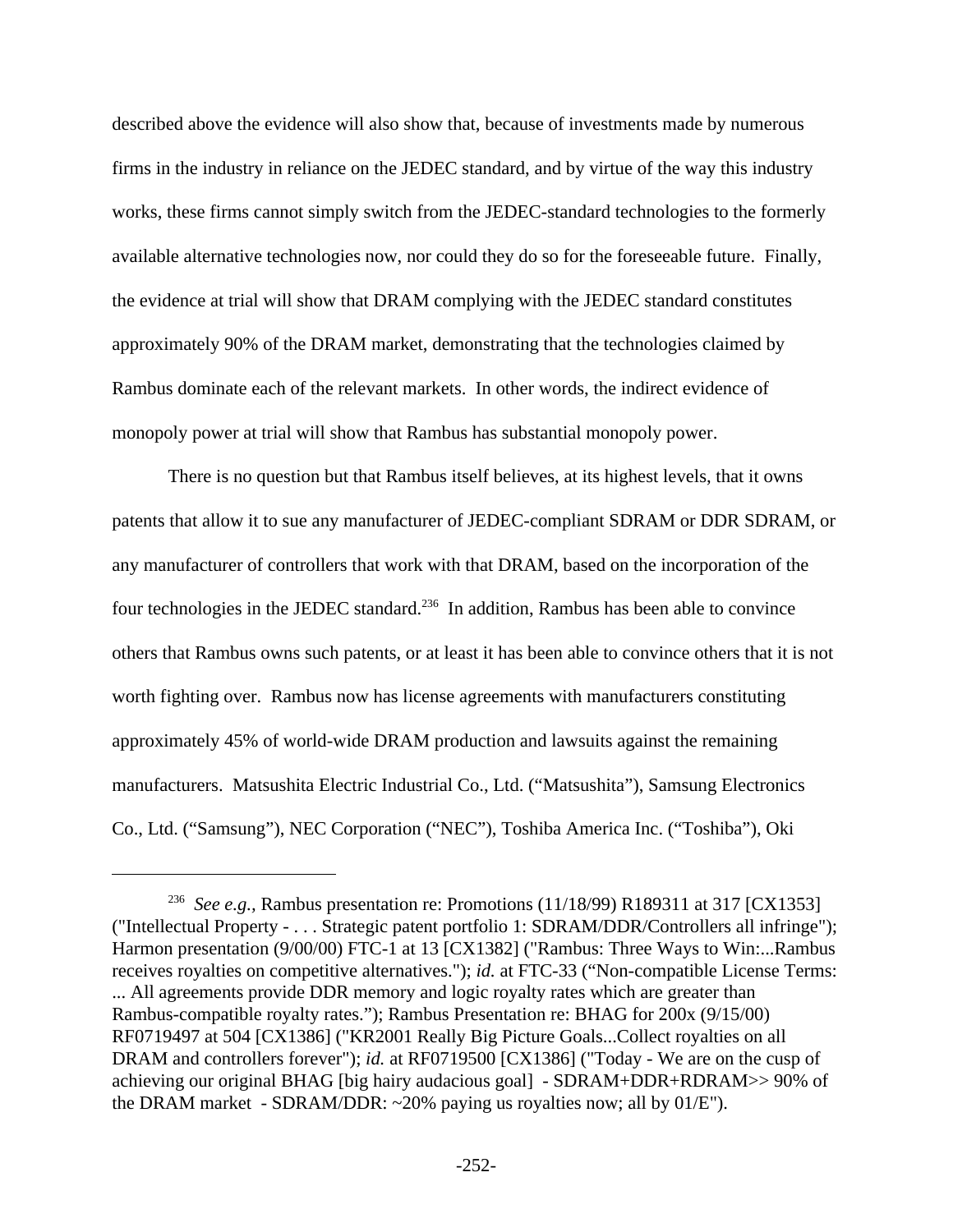Electric Industry Co. Ltd. ("Oki"), Elpida Memory Inc. ("Elpida"), and Mitsubishi Electronics America Inc. ("Mitsubishi") have all signed world-wide licensing agreements with Rambus.<sup>237</sup> Nor is there any question that the market share of the DRAM that Rambus claims is covered by its patents is approximately 90% of the entire DRAM market.<sup>238</sup> Along with the evidence described above that there are substantial barriers to entry, the market share evidence demonstrates that Rambus has the power to control prices in the relevant markets.

<sup>238</sup> *See e.g.,* Rambus Presentation re: BHAG for 200x (9/15/00) RF0719497 at 500 [CX1386] ("Today - We are on the cusp of achieving our original BHAG [big hairy audacious goal] - SDRAM+DDR+RDRAM>> 90% of the DRAM market - SDRAM/DDR: ~20% paying us royalties now; all by 01/E"). Rambus President David Mooring testified:

> $Q.$  ... as you sit here today, if we were looking at all DRAMs, do you have an estimate of what percent would be DDR, what percent would be RDRAM, SDRAM, or anything else?

> > [Objection omitted.]

A. If I were to guess on a revenue basis in the most recent quarter . . . I would think that DDR is about 50 percent, SDRAM 40 percent, RDRAM less than 10 percent with EDO taking up the piece that RDRAM doesn't make in the 10 percent. It's a guess.

Mooring, *In the Matter of Rambus, Inc.* Dep. Tr. (1/24/03) at 309-310 [CX2112].

<sup>&</sup>lt;sup>237</sup> SDR/DDR IC and SDR/DDR Memory Module Patent License Agreement Between Rambus Inc. and Mitsubishi Electric Corporation (12/22/00) R196139 [CX1689]; SDR/DDR IC and SDR/DDR Memory Module Patent License Agreement Between Rambus Inc. and NEC Corporation (9/7/00) RF0526078 [CX1685]; SDR/DDR IC and SDR/DDR Memory Module Patent License Agreement Between Rambus Inc. and OKI Electric Industry Co., Ltd. (7/27/00) R105938 [CX1683]; SDR/DDR IC and SDR/DDR Memory Module Patent License Agreement Between Rambus Inc. and Toshiba Corporation (6/14/00) R105877 [CX1680]; SDR/DDR IC and SDR/DDR Memory Module Patent License Agreement Between Rambus Inc. and Samsung Electronics Co., Ltd. (10/31/00) R171569 [CX1687]; SDR/DDR IC and SDR/DDR Memory Module Patent License Agreement Between Rambus Inc. and Elpida Memory, Inc. (10/31/00) R171530 [CX1686]; SDR/DDR IC and SDR/DDR Memory Modules, Settlement and Patent License Agreement Between Rambus Inc. and Hitachi, Ltd. (6/22/00) R105902 [CX1681].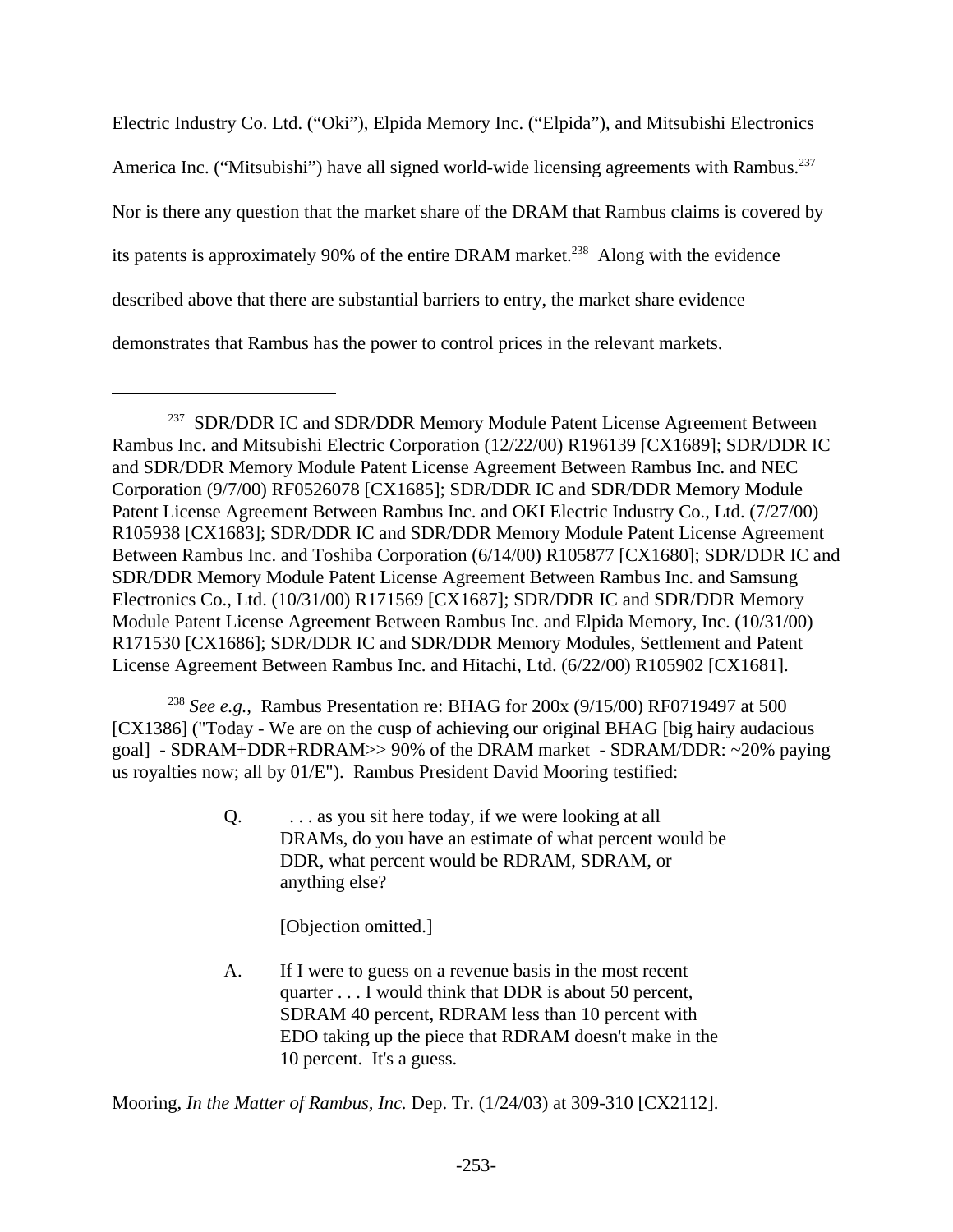#### **(2) Direct Proof of Monopoly Power.**

Direct evidence of monopoly power is evidence showing that a company has the ability to control prices or exclude competitors.<sup>239</sup> In this case, there is substantial direct evidence showing that Rambus has monopoly power. The clearest direct evidence of Rambus's ability to control prices or output is evidence that it has in fact controlled prices or output.<sup>240</sup> It cannot be disputed that Rambus has in fact exercised control over prices in the relevant markets: it already charges license fees to nearly half of the world's DRAM manufacturers for technology incorporated in the JEDEC standards.<sup>241</sup> Second, Rambus' licensing behavior only makes sense if Rambus has some degree of monopoly power. For example, the manner in which the license fees were

<sup>240</sup> The fact that a firm has raised prices is evidence that it has the power to do so.  $FTC v$ . *Indiana Federation of Dentists,* 476 U.S. 447, 460-461 (1986) ("Since the purpose of the inquiries into market definition and market power is to determine whether an arrangement has the potential for genuine adverse effects on competition, 'proof of actual detrimental effects, such as a reduction of output,' can obviate the need for an inquiry into market power, which is but a 'surrogate for detrimental effects'." (citations omitted)); *Toys 'R' Us, Inc. v. FTC,* 221 F.3d 928, 937 ( $7<sup>th</sup>$  Cir. 2000) (Toys 'R' Us "was remarkably successful in causing the 10 major toy manufacturers to reduce output of toys to the warehouse clubs, and that reduction in output protected TRU from having to lower its prices to meet the clubs' price levels."); *Rebel Oil Co., v. Atlantic Richfield Co., 51 F.3d 1421, 1434 (9<sup>th</sup> Cir. 1995).* 

<sup>239</sup> See *American Council of Certified Podiatric Physicians and Surgeons v. American Board of Podiatric Surgery, 185 F.3d 606, 622 (6<sup>th</sup> Cir. 1999), <i>Rural Telephone Service Company v, Feist Publications, 957 F.2d 765, 768 n.2 (10<sup>th</sup> Cir. 1992); <i>City of Chanute, Kansas, et al. v. Williams Natural Gas Co.,* 955 F.2d 641, 654 (10th Cir. 1992); *Tarabishi v. McAlester Regional Hosp.,* 951 F.2d 1558, 1567 (10<sup>th</sup> Cir. 1991).

<sup>241</sup> *See e.g.,*Tate E-Mail (11/1/00) RF0736568 [CX1154] (re: "great job on samsung/lexington!! ... great job by Neil & the IP team for their excellent work in getting the SPP1 [strategic patent portfolio] patents . . . with samsung on board we now have about 40% of the dram market. . .licensed for sdr/dDR. considering it was about 1 year ago that neil/joel first went to see hitachi this is FANTASTIC progress. add to that the ~10% ish share for rdram and we acre close to getting royalties from HALF of the entire dram market!").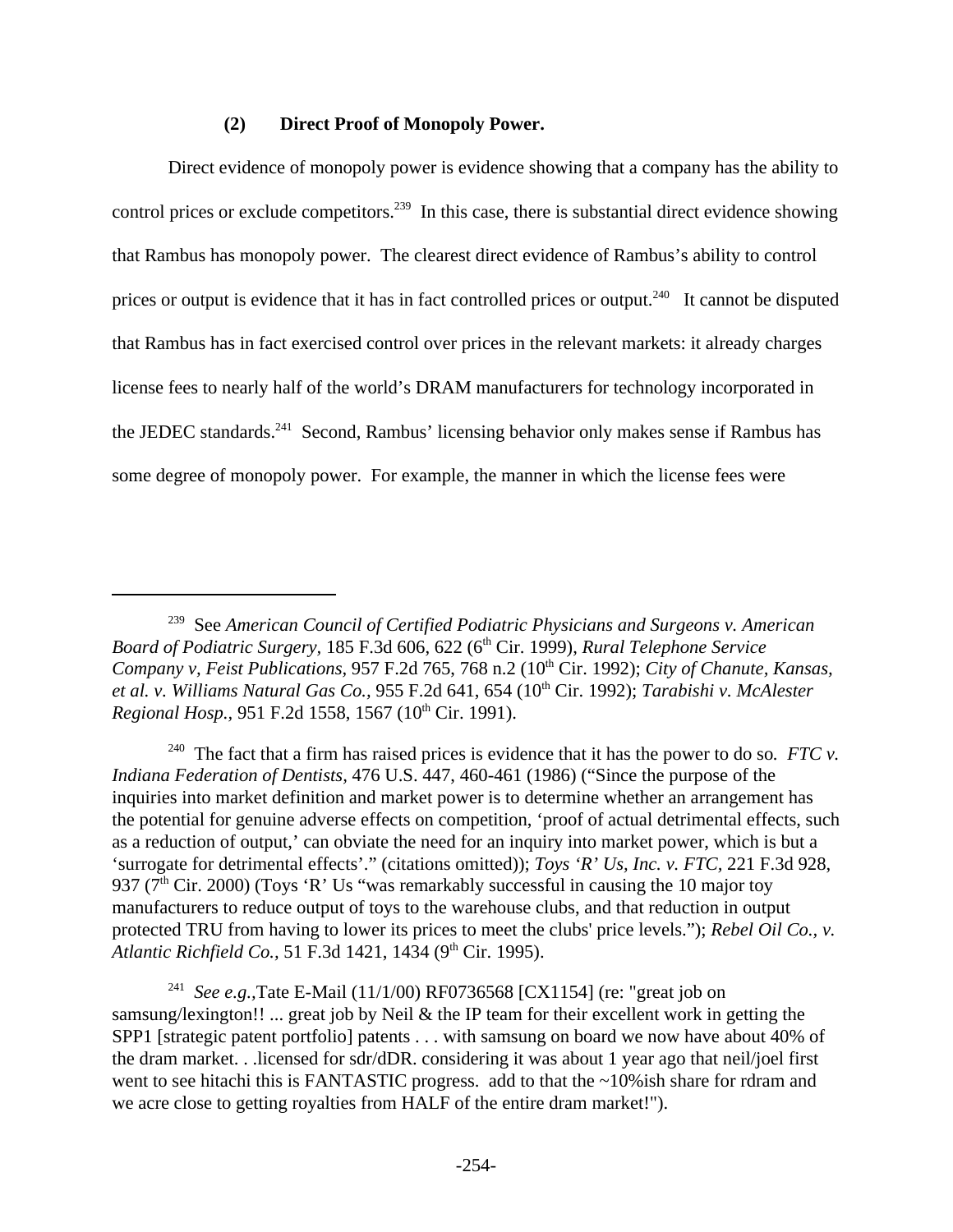negotiated confirms that Rambus had no concern about losing its customers to a rival.<sup>242</sup> These royalty rates were initially determined by Rambus' CEO Tate based on the fact that there were no substitutes that could be sold to the PC industry.<sup>243</sup> All evidence about the negotiations demonstrates that the terms were imposed by Rambus on its licensees.<sup>244</sup> In addition, Neil Steinberg, Rambus's former Vice President of Intellectual Property, established a license negotiation strategy that was feasible only because Rambus' patents, if enforceable, grant Rambus monopoly power. That strategy was to charge a higher royalty rate to firms that challenged Rambus' patents in litigation.<sup>245</sup> Most tellingly, Rambus was able to implement its strategy successfully. In contrast to the other licensees, Hitachi had not agreed to a license before

- <sup>244</sup> Q: Did Rambus present any terms as nonnegotiable terms?
	- A: Yes. Yes.
	- Q: Which terms were those?
	- A: Well, among others were the royalty rates.

Donohoe, *Rambus v. Micron* Dep. Tr. (2/6/01) at 33-34*.*

<sup>245</sup> In a presentation to the September 2000 Analyst Meeting at the Rambus Developers' Forum, Mr. Steinberg laid out Rambus' "Licensing Approach" in a slide:

- Those companies that decide to litigate will pay higher royalty rates
- Rambus may not license those companies that litigate and lose.

Analyst Meeting (9/14/00) R157779 at 877 [CX1385]. In that presentation, Rambus set out three "Ways to Win." The third way, described by Mr. Steinberg, was "Rambus receives royalties on competitive alternatives." *Id.* at R157873.

 $242$  Evidence that a firm sets prices without concern for the loss of sales to rivals indicates that the firm has no real rivals. *See e.g., United States v. Microsoft,* 253 F.3d 34, 57-58 (D.C. Cir.) *Cert. Denied,* 122 S.Ct. 350 (2001) (Direct evidence of monopoly power includes behavior that is "difficult to explain unless Windows is a monopoly product," such as setting a price without considering rivals' prices).

<sup>243</sup> Tate, *Rambus v. Infineon* 30(b)(6) Dep. Tr. (1/16/01) at 143-46 [CX2060].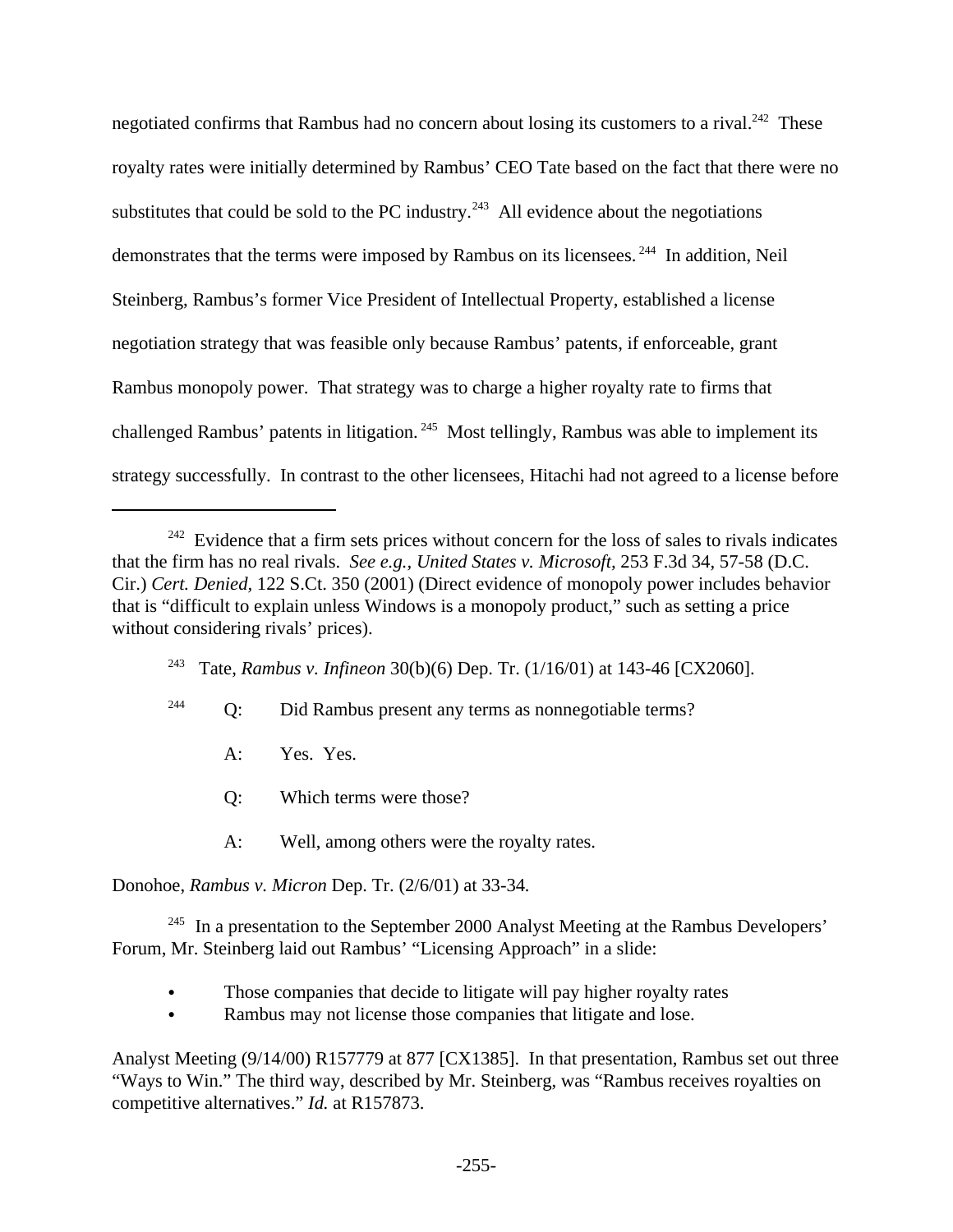being sued by Rambus.<sup>246</sup> Rambus demanded, and Hitachi agreed to pay, significantly higher royalty rates for an SDRAM license and a DDR SDRAM license than charged to other manufacturers.<sup>247</sup>

Finally, Rambus has monopoly power because its multiple patents are asserted to cover the design of all memory chips and related devices that are compliant with the JEDEC standards, and the standards exclude all competing technologies. At present, Rambus has not yet successfully asserted its patent rights over the entire market of JEDEC-compliant technology. However, even without having succeeded in each of its various pending litigations, Rambus has used its claims of patent rights to give it power over the marketplace for JEDEC-complaint memory technology.<sup>248</sup> Using the threat of litigation, Rambus already has secured licenses from, and receives royalties from, memory manufacturers accounting for fully 45% of the market production of JEDEC-compliant memory chips and has brought suit against the three remaining

<sup>247</sup> SDR/DDR Ics and SDR/DDR Memory Modules, Settlement and Patent License Agreement Between Rambus Inc. and Hitachi, Ltd. (6/22/00) R105902 at 916 [CX1681]. Rambus' CEO testified that it set Hitachi's license fees higher than any of the other DRAM manufacturers because of Hitachi's litigation with Rambus:

> [W]e look at the value of the technology …, and then we're looking in our normal mutual negotiation process, at what does it take to close an agreement. This wasn't that normal process. We were in litigation, and this was negotiated, I believe, shortly before the first scheduled trial date.

Tate, *Rambus v. Infineon* 30(b)(6) Dep. Tr. (1/16/01) at 302 [CX2060].

 $248$  The Supreme Court has recognized that the mere threat of a patent infringement lawsuit "permit[s] invalid patents to serve almost as effectively as would valid patents as barriers to the entry of new firms." *Blonder-Tongue Laboratories, Inc. v. University of Illinois Foundation*, 402 U.S. 313, 346-47 (1971). Indeed, an alleged infringer who is not able to afford the costs of a patent challenge may simply absorb the royalty payments and never reach a position to challenge the patent. *Id.* at 346.

<sup>246</sup> Tate, *Rambus v. Infineon* 30(b)(6) Dep. Tr. (1/16/01) at 42 and 300 [CX2060].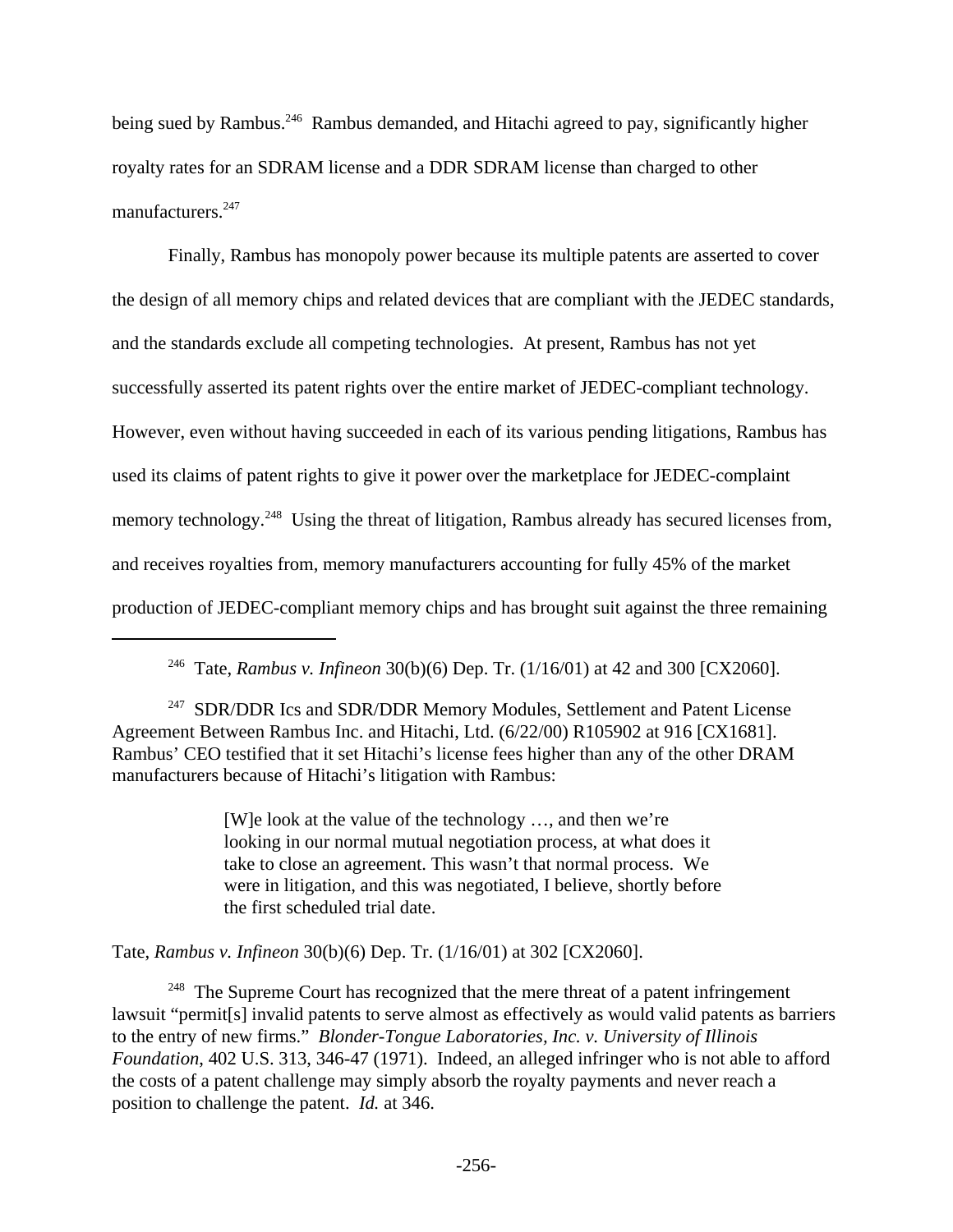large memory chip manufacturers (Infineon, Hynix and Micron) which together account for nearly all of the remaining production of JEDEC-compliant memory chips.

## **VIII. The Relief Set Forth in the Notice of Contemplated Relief Is Necessary and Appropriate to Remedy the Harm Caused by the Anticompetitive Conduct of Rambus.**

To prevent Rambus from continuing its unlawful practices and to restore competition in the marketplace, Complaint Counsel seek an order prohibiting Rambus from enforcing certain of its patent rights. As we discuss, an order barring Rambus from enforcing the patents at the heart of this case, together with bans on enforcing certain related patents, is clearly within the Commission's broad discretion in fashioning remedies. Such a ban is necessary to ensure that Rambus does not continue the unlawful practices that will be shown at trial and to eradicate any continuing harm to competition from those practices. At the same time, the proposed order is goes no further than reasonably necessary to correct the harm; thus, the ban on enforcement of Rambus's patents does not extend to patents that do not relate to the JEDEC SDRAM standard or the JEDEC DDR specification.

Specifically, complaint counsel seek an order prohibiting Rambus from enforcing any U.S. patent right that claims priority back to Rambus' U.S. Patent Application 07/510,898, filed on April 18, 1990, or to any other U.S. patent application filed before June 17, 1996, (the date Rambus formally resigned from JEDEC) against anyone manufacturing, using, or selling a product that conforms to the JEDEC SDRAM standard (i.e., JEDEC 21-C) or the JEDEC DDR standard (i.e., the JESD 79 specification), including future versions of those standards. The order sought by complaint counsel would also prohibit Rambus from enforcing any foreign patent right that claims priority back to any U.S. patent application filed before June 17, 1996, with respect to any products that conform to the JEDEC 21-C standard or the JESD 79 specification and are

-257-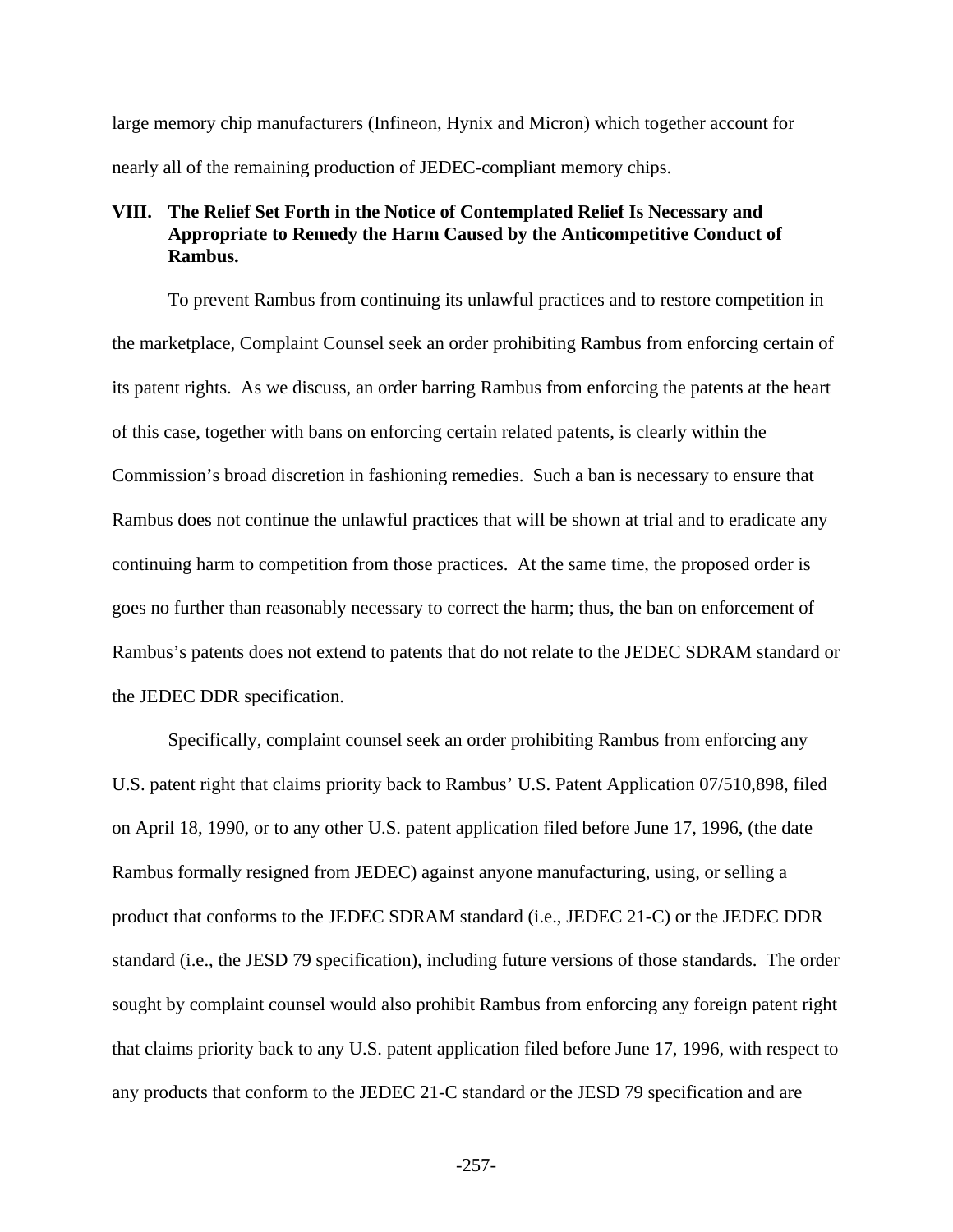intended for import into or export from the United States. The ban on enforcement would extend not only to patents already in existence, but also to future Rambus patents concerning SDRAM and DDR DRAM technology that claim priority back to the original application. Complaint counsel's proposed relief is tailored to remedy the harm to competition from the specific actions Rambus has already taken and to bar it from using similar tactics to harm competition regarding other products that conform to the JEDEC 21-C standard or the JESD 79 specification.

#### **A. The Commission Has Broad Discretion to Craft a Remedy Designed to End Rambus's Unlawful Practices and Restore Competition to the Market.**

The Commission has broad power to remedy violations of the statutes it enforces. Indeed, the Commission has the power to craft a broader remedy than the limited relief being sought in this case. "The Commission has wide discretion in its choice of a remedy deemed adequate to cope with the unlawful practices" that are established. *Jacob Siegel Co. v. FTC*, 327 U.S. 608, 611 (1946); *In the Matter of Firestone Tire & Rubber Co.,* 81 F.T.C. 398, 467 (1972), *aff'd,* 481 F.2d 246 (6th Cir.), *cert. denied,* 414 U.S. 1112 (1973). *See also FTC v. Cement Institute,* 333 U.S. 683, 726 (1948). The Commission, moreover, "has wide latitude for judgment and the courts will not interfere except where the remedy selected has no reasonable relation to the unlawful practices found to exist." *Jacob Siegel,* 327 U.S. at 613. As the Supreme Court also stated, "the Commission is not limited to prohibiting the illegal practice in the precise form in which it is found to have existed in the past. If the Commission is to attain the objectives Congress envisioned, it cannot be required to confine its road block to the narrow lane the transgressor has traveled; it must be allowed effectively to close all roads to the prohibited goal, so that its order may not be by-passed with impunity." *FTC v. Ruberoid Co.,* 343 U.S. 470, 473 (1952). "[T]hose caught violating the [FTC] Act must expect some fencing

-258-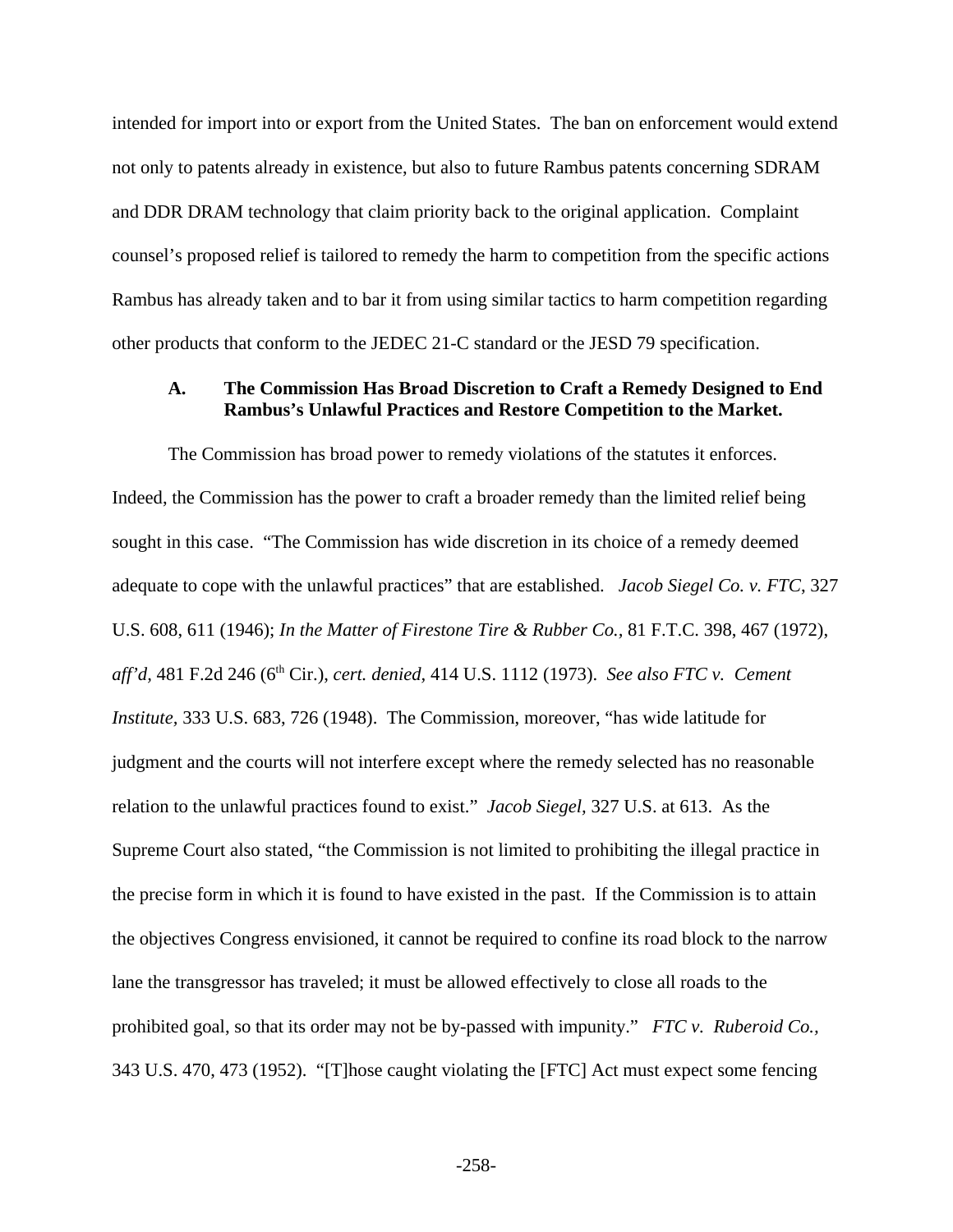in." *FTC v. National Lead Co.,* 352 U.S. 419, 431 (1957).

Thus, the Commission has the power to forbid acts that are lawful, if the cease and desist order is necessary "to prevent a continuance of the unfair competitive practices found to exist." *FTC v. National Lead Co.,* 352 U.S. 419, 430 (1957) (upholding FTC cease and desist order prohibiting unilateral zone pricing, in case finding violation of § 5 for concerted use of zone delivered pricing system). Thus, "it is well established that the Commission 'has the authority to restrict otherwise lawful practices and activities when they are likely to be used to carry out an unlawful purpose." *Borden, Inc. v. FTC, 674 F.2d 498, 517 (6<sup>th</sup> Cir. 1982) (quoting <i>Arthur Murray Studio of Washington, Inc. v. FTC, 458 F.2d 622, 625 (5<sup>th</sup> Cir. 1972)); <i>see also Toys "R" Us, Inc. v. FTC, 221 F.3d 928, 940 (7<sup>th</sup> Cir. 2000) (FTC's orders "can restrict the options*" for a company that has violated § 5, to ensure that the violation will cease and competition will be restored"). *Cf. United States v. Crescent Amusement Co.,* 323 U.S. 173, 188 (1944) (approving prohibition on lawful activities in Sherman Act court decree where prohibition was necessary to prevent resumption of the unlawful practice). The goal of the Commission's broad remedial authority, then, is to insure the discontinuance of injury to the public. This may include relief aimed at ending not only the injurious conduct itself but also "the continuing effects of the conduct found to be unlawful." *Firestone,* 81 F.T.C. at 470.

The key consideration in fashioning remedies in antitrust cases is framing relief that will permit competition to flourish unimpaired. *See, e.g., Ford Motor Co. v. United States,* 405 U.S. 562, 573 (1972); *International Salt Co. v. United States,* 332 U.S. 392, 401 (1947). *See also United States v. E.I. duPont de Nemours & Co.,* 366 U.S. 316, 326 (1961) ("The key to the whole question of an antitrust remedy is of course the discovery of measures effective to restore competition.") As the Supreme Court said in *United States v. United States Gypsum Co.,* 340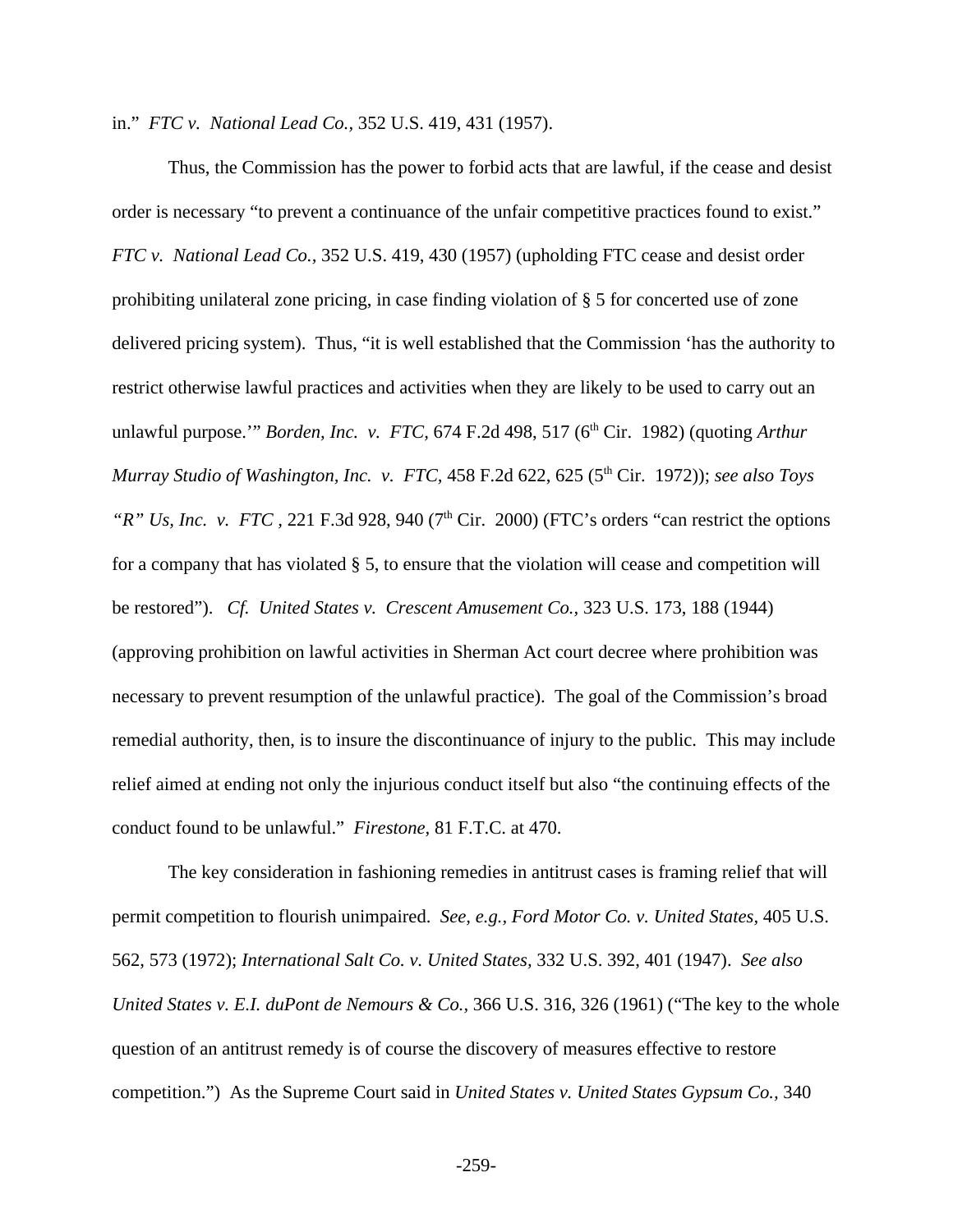U.S. 76, 88 (1950), the purpose of relief in an antitrust case is "so far as practicable, [to] cure the ill effects of the illegal conduct, and assure the public freedom from its continuance." The Supreme Court also observed: "A public interest served by such civil [antitrust] suits is that they effectively pry open to competition a market that has been closed by defendants' illegal restraints. If this decree accomplishes less than that, the Government has won a lawsuit and lost a cause." *International Salt,* 332 U.S. at 401. Likewise, the purpose of a Commission order is to restore competition to the condition it would be in but for the unlawful conduct. *In the Matter of Ekco Prods. Co.,* 65 F.T.C. 1163, 1216 (1964), *aff'd*, 347 F.2d 745 (7<sup>th</sup> Cir. 1965).

The Commission has available to it "a complete array of essentially equitable remedies." *Id.* at 1213. In exercising its broad discretion, the Commission has fashioned a wide variety of orders to remedy the unlawful practices it has found. Thus, courts have approved Commission orders requiring affirmative disclosures and corrective advertising, *see, e.g., Amrep Corp. v. FTC, 768 F.2d 1171, 1180 (10<sup>th</sup> Cir. 1985); requiring divestiture, <i>L.G. Balfour Co. v. FTC, 442* F.2d 1, 23 ( $7<sup>th</sup>$  Cir. 1971); requiring compulsory licensing of a patent on a reasonable royalty basis, *Charles Pfizer & Co. v. FTC,* 401 F.2d 574 (6th Cir. 1968), *cert. denied*, 394 U.S. 920 (1969); and prohibiting enforcement of clauses in contracts, *Amrep,* 768 F.2d at 1180. The Commission's remedial powers likely also include compulsory licensing or suspension of a trademark. *See In the Matter of Borden, Inc., 92 F.T.C. 669, 807 (1978), aff'd, 674 F.2d 498* (6<sup>th</sup> Cir. 1982), *vacated and remanded for entry of consent judgment,* 461 U.S. 940 (1983); *cf. Ford Motor,* 405 U.S. 562 , 576 (1972) (in suit by United States, approving ban on use of trade name to restore premerger competitive structure of market).

The Commission's remedial authority is not limited to the exact practices, exact products, or exact geographic area involved in the violation. Thus, courts have approved Commission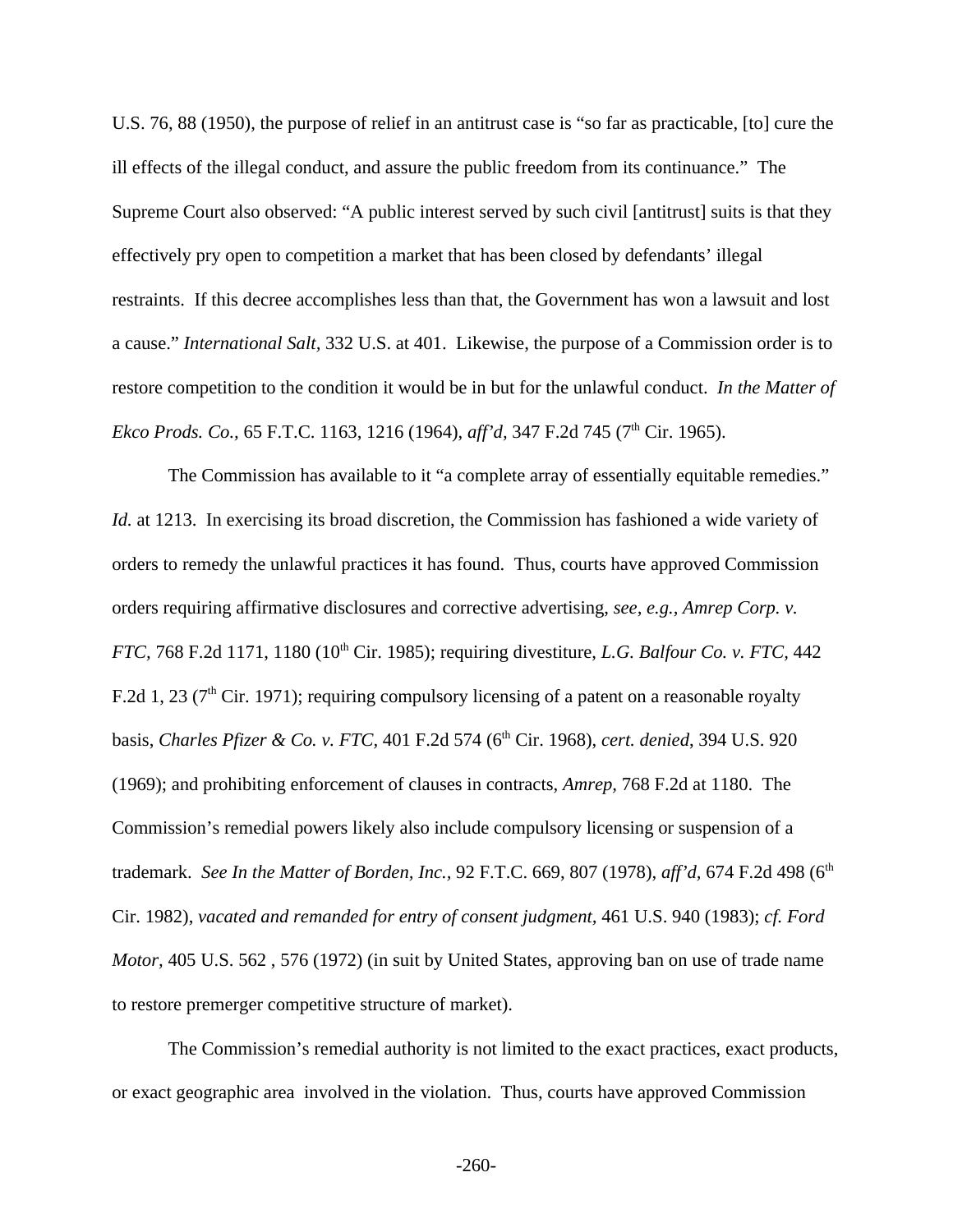orders covering all geographic areas in which a respondent does business, even if the violation occurred only in a limited area. *See, e.g., National Dairy Prods. Corp. v. FTC,* 395 F.2d 517, 529 (7th Cir.), *cert. denied*, 393 U.S. 977 (1968). Courts have approved Commission orders that are not limited to the products involved in the violation. *See, e.g., FTC v. Colgate-Palmolive Co., 380 U.S. 374, 394-95 (1965); Niresk Indus., Inc. v. FTC, 278 F.2d 337, 343 (7<sup>th</sup> Cir.), <i>cert. denied,* 364 U.S. 883 (1960). Courts have also approved Commission orders extending to conduct not identical to that found to have violated the FTC Act. *FTC v. Mandel Bros., Inc.,* 359 U.S. 385, 391-93 (1959). The courts have upheld these broad proscriptions when necessary to prevent law violators from circumventing the Commission's orders. *Amrep,* 768 F.2d at 1180.

## **B. Barring Rambus from Enforcing Certain Patents Is Reasonably Related to its Unlawful Conduct and Is an Appropriate Exercise of the Commission's Wide Latitude to Implement Remedies to Restore Competition.**

The cease and desist order proposed by complaint counsel is directly related to Rambus's violation of Section 5 and is designed to restore the competitive conditions that would have prevailed but for Rambus's anticompetitive conduct. As discussed above, the evidence at trial will show that, if Rambus had disclosed its patent applications to JEDEC in a timely fashion, the industry would now be able to manufacture, sell and use JEDEC-compliant memory free of Rambus's patents or subject to significantly lower royalty rates. The evidence at trial will show that, during the time it attended JEDEC meetings at which proposed future standards for SDRAM were discussed, Rambus failed to disclose to JEDEC its various patent applications that it believed covered SDRAM technology. The evidence will show, further, that Rambus's nondisclosures were designed to prevent JEDEC from learning that Rambus was planning to claim patent rights to the very technology that was being discussed for inclusion in the standards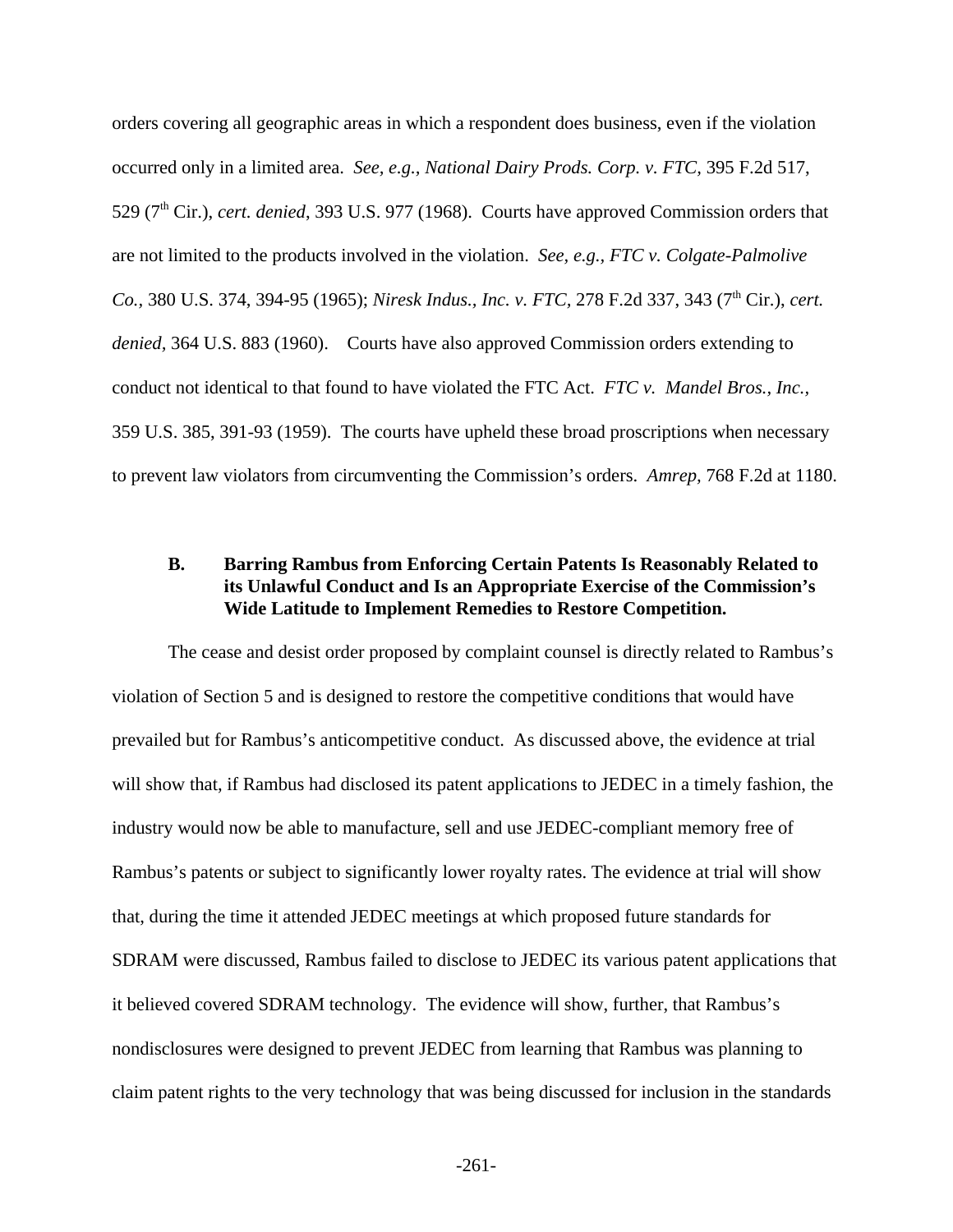under consideration. Additionally, the evidence presented at trial will show that, had Rambus disclosed its patent applications on a timely basis, JEDEC likely would have adopted alternate technologies that would have permitted the standards to remain free of Rambus's patents. Rambus would not have been in a position to exclude SDRAM manufacturers from the production of memory chips or to demand supracompetitive prices for use of its memory technology in the manufacture of SDRAM and DDR SDRAM.

To remedy this violation, complaint counsel propose an order provision barring Rambus from enforcing any U.S. patent rights regarding Rambus architecture or any other memory that conforms to the JEDEC 21-C standard or the JESD 79 specifications. This remedy is not only reasonably necessary to competition but is directly related to Rambus's unlawful practices.

To assure that competition is effectively restored, the ban on enforcement of patents must not be limited merely to those patents that Rambus has, to date, sought to enforce. The order must effectively "close all roads to the prohibited goal, so that [the Commission's] order may not be by-passed with impunity." *Ruberoid,* 343 U.S. at 473. The evidence at trial will show that Rambus planned and carried out a specific scheme, over the course of many years, to obtain patents covering a wide variety of technologies incorporated in the JEDEC standards, but not to disclose its patent rights in order to increase its ability to demand royalties. Thus, while Rambus has sought to enforce against SDRAM manufacturers only 12 of its patents claiming priority back to the '898 application, the evidence at trial will show that Rambus holds, and could assert, a number of additional patents covering the same four technologies at issue in this case.<sup>249</sup> The

<sup>&</sup>lt;sup>249</sup> Rambus Press Release (5/4/01) RF0152793 [CX1888] (In addition to the patents at issue in the Infineon, Micron and Hynix litigations, "Rambus holds newly issued U.S. and European patents covering Rambus inventions used by SDRAMs and DDR SDRAMs that have not yet been asserted in any litigation . . .").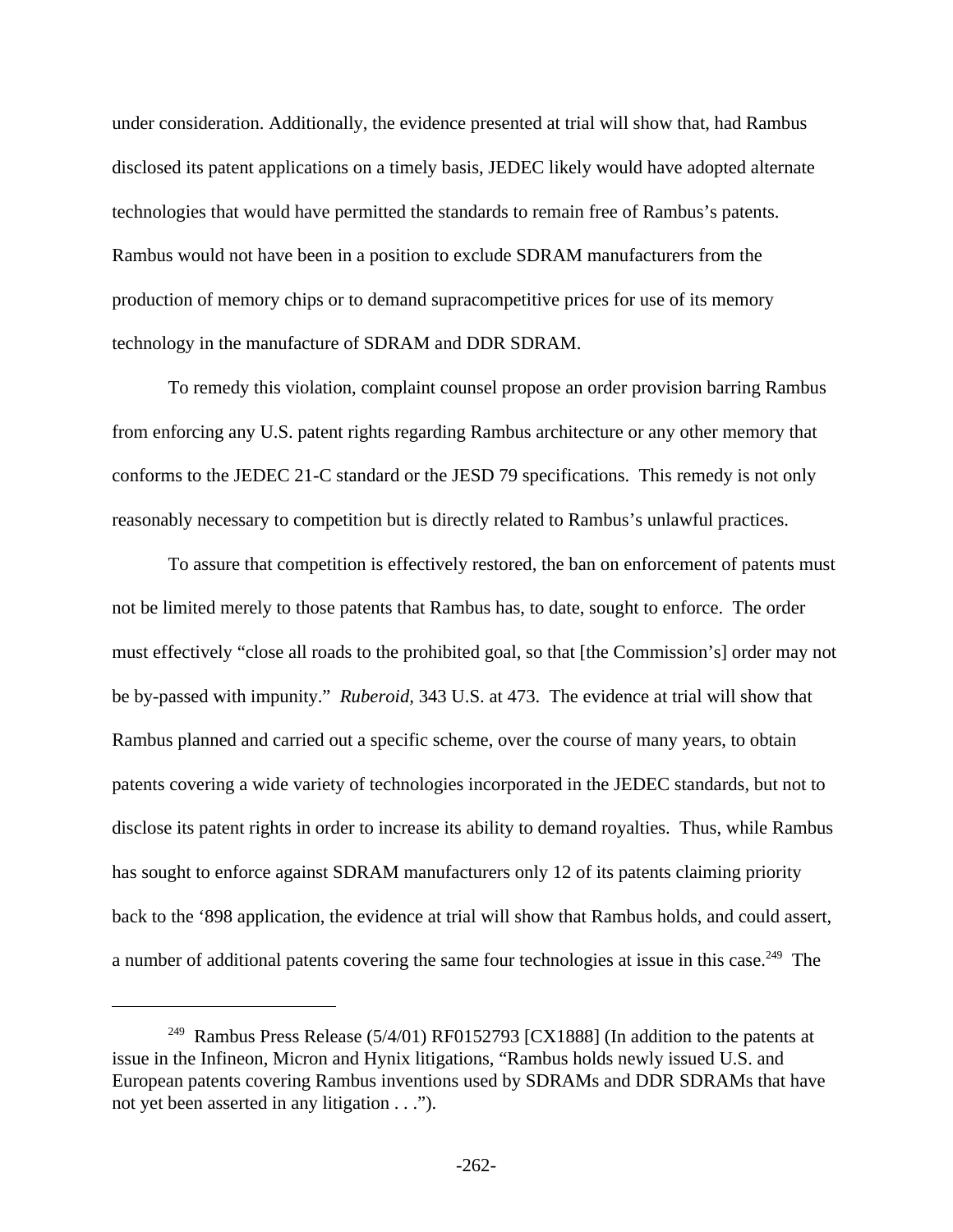evidence to be presented at trial will also show that Rambus has a number of pending patent applications covering these technologies and that it intends to assert them. *Id.* Without a bar to enforcing those other patents, Rambus could lie in wait, making a "tactical decision to postpone litigation until there was a plum ripe enough to be plucked" – until the sales of infringers were substantial enough to make an infringement suit worthwhile. *See Stryker,* 741 F.Supp. at 515 (enforcement of patent barred by equitable estoppel).

This concern is particularly compelling in the case of patent applications. A single application can lead, through amendments, continuation applications and divisionals, to multiple patents. It frequently takes years for all of the patents stemming from a single application to be issued. Thus, where the failure to disclose involves an application rather than a patent, it is impossible to define a precise set of related patents as long as the application chain remains alive. The evidence at trial will show that Rambus has deliberately taken advantage of its patent applications to try to insulate itself from the consequences of its conduct before JEDEC. It has not asserted against SDRAM manufacturers patents (such as its '327 patent) that were pending while it was a member of JEDEC. Rather, after leaving JEDEC, it used the same application chain to file additional continuation applications in 1998 and 1999 and then asserted those resulting patents. Rambus currently continues to prosecute additional applications and has stated that it will assert the resulting patents against SDRAM manufacturers. Rambus Press Release (5/4/01) RF0152793 [CX1888]. Its application chain remains alive today, permitting it to file further continuation applications in the future, still claiming priority back to April 1990. Thus, to remedy fully Rambus's failure to disclose its patent applications, the order should bar it from enforcing all patents that claim priority to applications that were pending while Rambus was a member of JEDEC.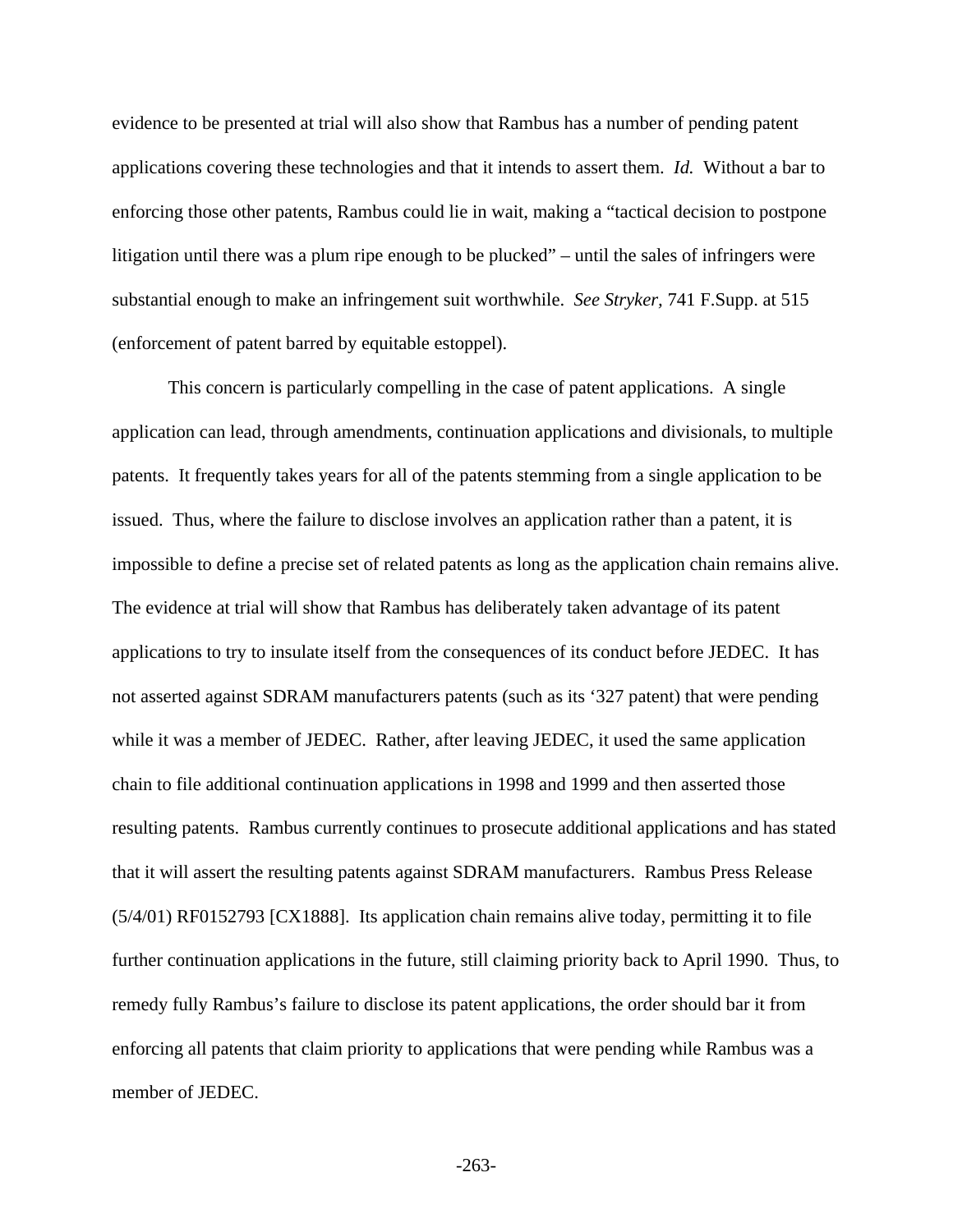The evidence will show, further, that Rambus has patents covering a number of additional technologies that were the subject of JEDEC work while Rambus was a JEDEC member; that Rambus intended, and attempted, to use its '898 application to support later-filed claims against as many technologies in the SDRAM standard as possible; and that Rambus did not properly and timely disclose to JEDEC members that it believed it had patent rights to any such technologies.<sup>250</sup> An order prohibiting Rambus from enforcing these patents is not only directly related to Rambus's unlawful practices but is appropriate fencing-in to ensure that competition will flourish unimpaired.

The order proposed by Complaint Counsel also would prohibit Rambus from enforcing patents outside of the '898 family against the manufacture, sale or use of JEDEC-compliant memory, if Rambus had the patents or pending patent applications while it was a member of JEDEC. If the patents and patent applications were related to the technologies incorporated in the JEDEC standards, it is likely that they should have been disclosed to JEDEC at the time and an order prohibiting their enforcement is appropriate. And, of course, if they are not related to the technologies incorporated in the JEDEC standards, their inclusion in an order likely would be harmless because they would not be asserted against SDRAMs and DDR SDRAMs in any event. Thus, this order provision is an appropriate fencing-in provision.

Also necessary to remedy harm to U.S. customers is the requirement in complaint counsel's proposed order that Rambus be barred from enforcing any of its foreign patent rights

<sup>&</sup>lt;sup>250</sup> Crisp E-Mail (5/27/94) R69511 at 537 [CX0711] (externally supplied reference voltage); *id.* at 541 (same); *id.* at 564 (same); *id.* at 583 (low voltage swing signaling); Vincent Notes (7/9/95) R203126 at 128 [CX1963] (same); Ware E-Mail (8/17/94) R233780 [CX0751] (bursting data into an address); Crisp E-Mail (3/15/95) R69511 at 568 [CX0711] (source synchronous clocking).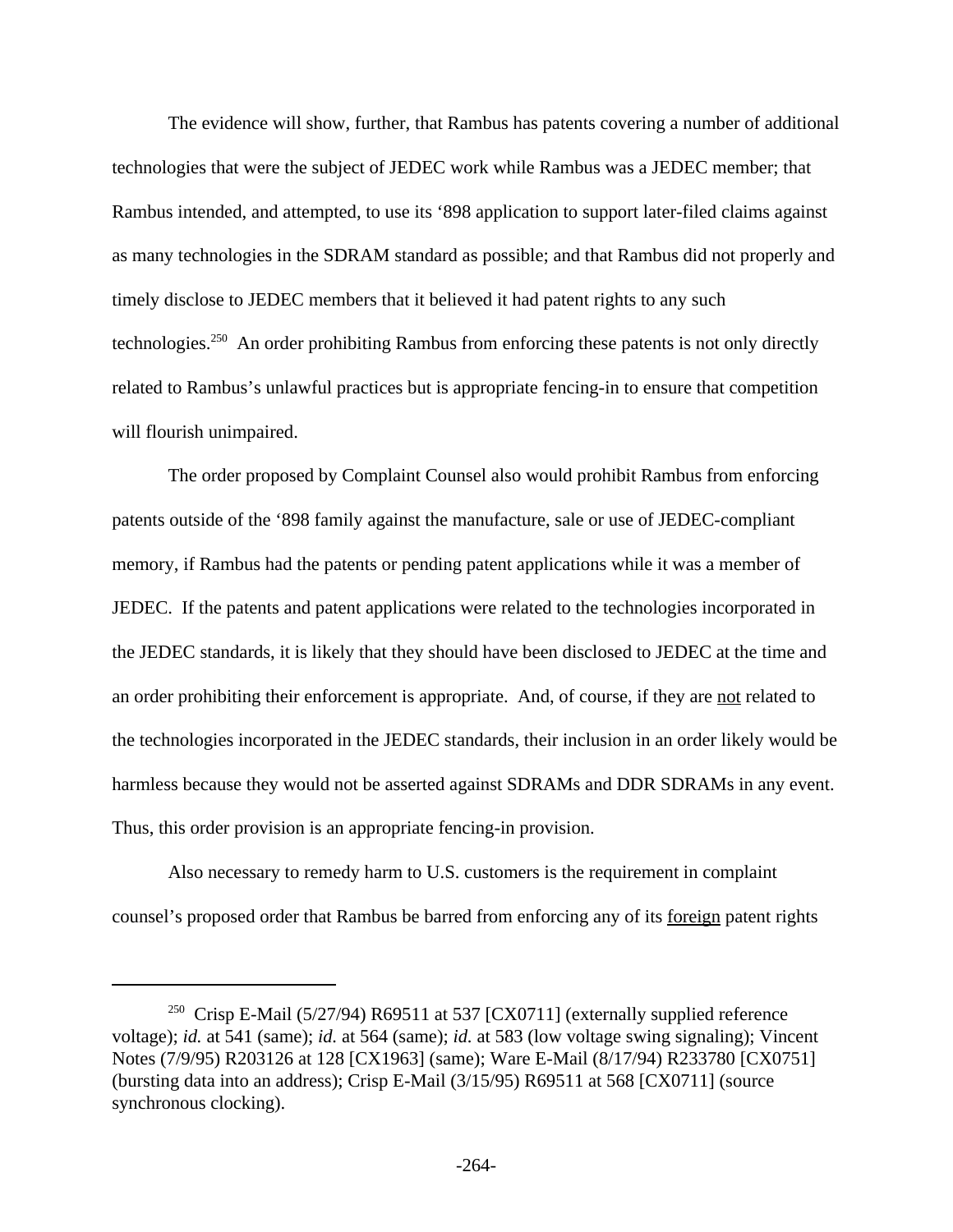that claim priority back to the '898 patent application or any other U.S. patent application filed before June 17, 1996, against anyone exporting from, or importing into, the United States a product that utilizes technology covered by the JEDEC 21-C standard and the JESD 79 specification. Although JEDEC does not require its members to disclose foreign patents, its disclosure policy is based on the assumption that any member with significant foreign patent rights will at least have filed a patent application in the United States to protect those rights, so that disclosure of U.S. patent rights will effectively disclose rights in other parts of the world. The evidence at trial will show that, if Rambus had disclosed its U.S. patent rights, JEDEC could and likely would have adopted different technologies that would have avoided Rambus's foreign as well as its U.S. patents. The evidence will also show that JEDEC's standards affect memory and computer component design and manufacture around the world. The evidence presented at trial will show that a large volume of the memory sold in the United States is imported from foreign countries, either in its original form or incorporated into intermediate products such as video cards. Complete relief for U.S. consumers requires that Rambus be prohibited from enforcing these patents with respect to such imports. Thus, by failing to disclose its U.S. patent rights to JEDEC, Rambus denied JEDEC the opportunity to consider alternatives that would have prevented Rambus from enforcing its patents against manufacturers of SDRAM and DDR SDRAM in various other countries and an order provision addressing this failure to disclose is necessary to restoring competition.

The relief proposed by Complaint Counsel is similar to remedies in patent infringement cases decided under the doctrines of equitable estoppel and patent misuse. In cases under the equitable estoppel doctrine, courts have precluded patent holders from future enforcement of patents when they failed properly to disclose the existence of the patents or when the patent

-265-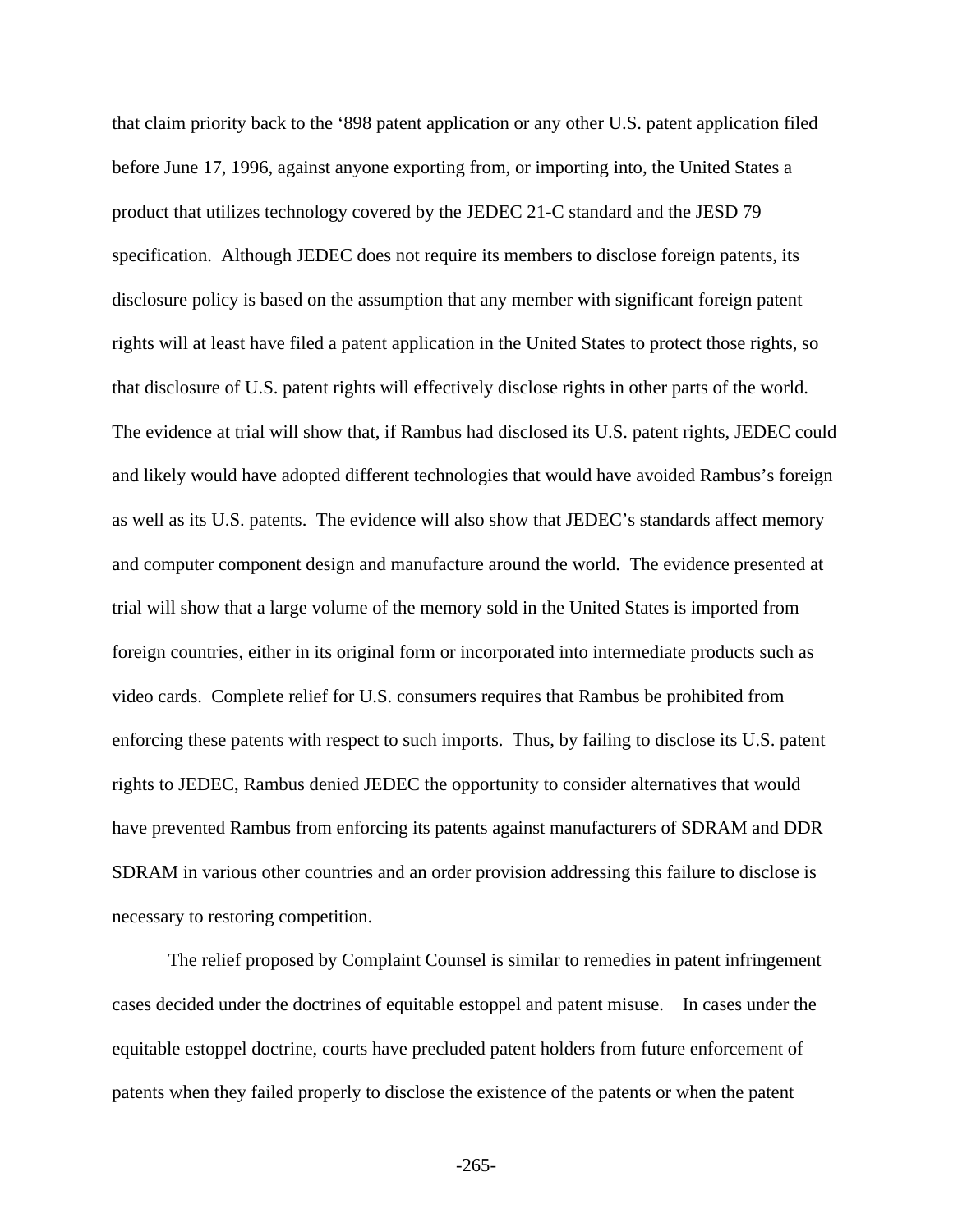holders engaged in misleading conduct suggesting that patent rights would not be enforced. *See, e.g., A.C. Aukerman Co. v. R.L. Chaides Constr. Co.,* 960 F.2d 1020, 1028 (Fed. Cir. 1992) (where an alleged infringer establishes defense of equitable estoppel, patent holder's claim for infringement may be barred entirely); *Jamesbury Corp. v. Litton Indus. Prods., Inc.,* 839 F.2d 1544 (Fed. Cir. 1988) (claim for infringement barred under equitable estoppel based on patent holder's silence); *Jensen v. Western Irrigation & Mfg., Inc.*, 650 F.2d 165, 169 (9<sup>th</sup> Cir. 1980); *Studiengesellschaft Kohle v. Eastman Kodak Co.,* 616 F.2d 1315, 1325 (5<sup>th</sup> Cir. 1980) (estoppel forecloses patentee from enforcing patent); *Advanced Hydraulics, Inc. v. Otis Elevator Co.,* 525 F.2d 477, 479 (7th Cir. 1975); *Stryker Corp. v. Zimmer, Inc.,* 741 F. Supp. 509, 512 (D. N.J. 1990) (patent holder that engaged in intentionally misleading silence was equitably estopped from enforcing patent)*; Stambler v. Diebold, Inc.,* 1988 U.S. Dist. LEXIS 10132, at 21 (E.D.N.Y. 1988), *aff'd*, 878 F.2d 1445 (Fed. Cir. 1989) (patent holder that engaged in intentionally misleading silence while participating in a standard-setting organization was barred by laches from enforcing for past infringement and by equitable estoppel from future enforcement of patent); *Potter Instrument Co. v. Storage Tech. Corp.,* 1980 U.S. Dist. LEXIS 14348, 207 U.S. P.Q. (BNA) 763 (E.D. Va. 1980) (estoppel based on patent holder's intentional failure to disclose patent), *aff'd*, 641 F.2d 190, 192 (4<sup>th</sup> Cir.), *cert. denied*, 454 U.S. 832 (1981);<sup>251</sup> *cf. Wang Labs.*, *Inc. v. Mitsubishi Elecs. Am., Inc.,* 103 F3d 1571 (Fed. Cir. 1997) (affirming district court order deeming patent holder to have granted royalty-free license based on patent holder's deception).

The concept of patent misuse grew out of the equitable doctrine of "unclean hands" and

<sup>&</sup>lt;sup>251</sup> While the district court in *Potter* found the patent holder's claims barred by both estoppel and laches, the court of appeals affirmed solely on the grounds in laches, but noted that it would be inclined to uphold on the basis of estoppel as well, but for the collateral effect of such a holding on another case before the court.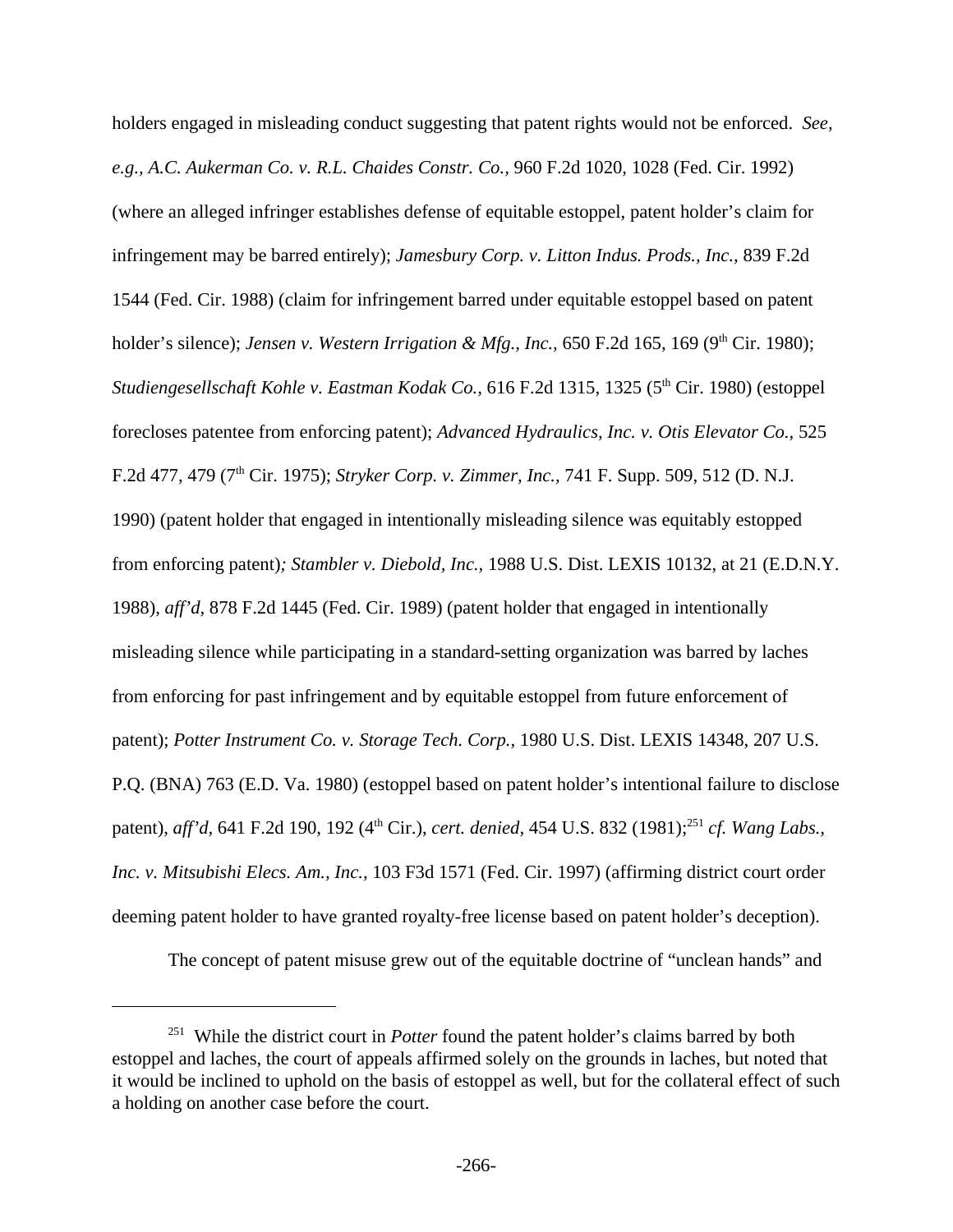constitutes a defense to an action to enforce patent rights. As with equitable estoppel, the remedy in patent misuse cases is a prohibition on enforcement of the patent in question. Thus, in *Morton Salt Co. v. G.S. Suppiger Co.,* 314 U.S. 488, 491 (1942), the Supreme Court refused to enforce a patent against an infringer where the patentee was found to have misused the patent by tying the lease of the patented machine to the purchase of unpatented materials.<sup>252</sup> See also C.R. Bard, Inc. *v. M3 Sys., Inc.,* 157 F.3d 1340, 1372 (Fed. Cir. 1998).

Here, to cure the anticompetitive effects of Rambus's illegal conduct and to assure the public freedom from its continuance, Rambus must be barred from enforcing its patents. The Commission ordered just such a remedy based on allegations that a firm engaged in unfair methods of competition by misleading a standard-setting group into adopting a standard over which the firm held patent rights. *In the Matter of Dell Computer Corp.,* 121 F.T.C. 616 (1996) (consent order). The Commission noted that the relief ordered was consistent with cases decided under the concept of equitable estoppel. *Id.* at 624-25.

## **C. Less Restrictive Remedies Are Not Sufficient to Cure the Effects of Rambus's Violations.**

The limitations complaint counsel proposes on Rambus's use of those patents are an appropriate exercise of the Commission's broad remedial powers because less drastic means will not accomplish the same result. *See Jacob Siegel,* 327 U.S. at 611 ("the policy of the law to protect [trademarks] as assets of a business indicates that their destruction 'should not be ordered

 $252$  It is worth noting that most courts evaluate patent misuse allegations under traditional antitrust principles, requiring, for example, proof of anticompetitive effects in a relevant market. *See, e.g., Windsurfing Int'l, Inc. v. AMF, Inc.*, 782 F.2d 995, 1002 (Fed. Cir.), *cert. denied*, 477 U.S. 905 (1986); *USM Corp. v. SPS Technologies, Inc.*, 694 F.2d 505, 511-12 (7<sup>th</sup> Cir. 1982) (Posner, J.). Patent misuse, however, is viewed as a broader wrong than an antitrust violation and may arise when the conditions of an antitrust violation are not met. *C.R. Bard, Inc. v. M3 Systems, Inc.*, 157 F.3d 1340, 1372 (Fed. Cir. 1998).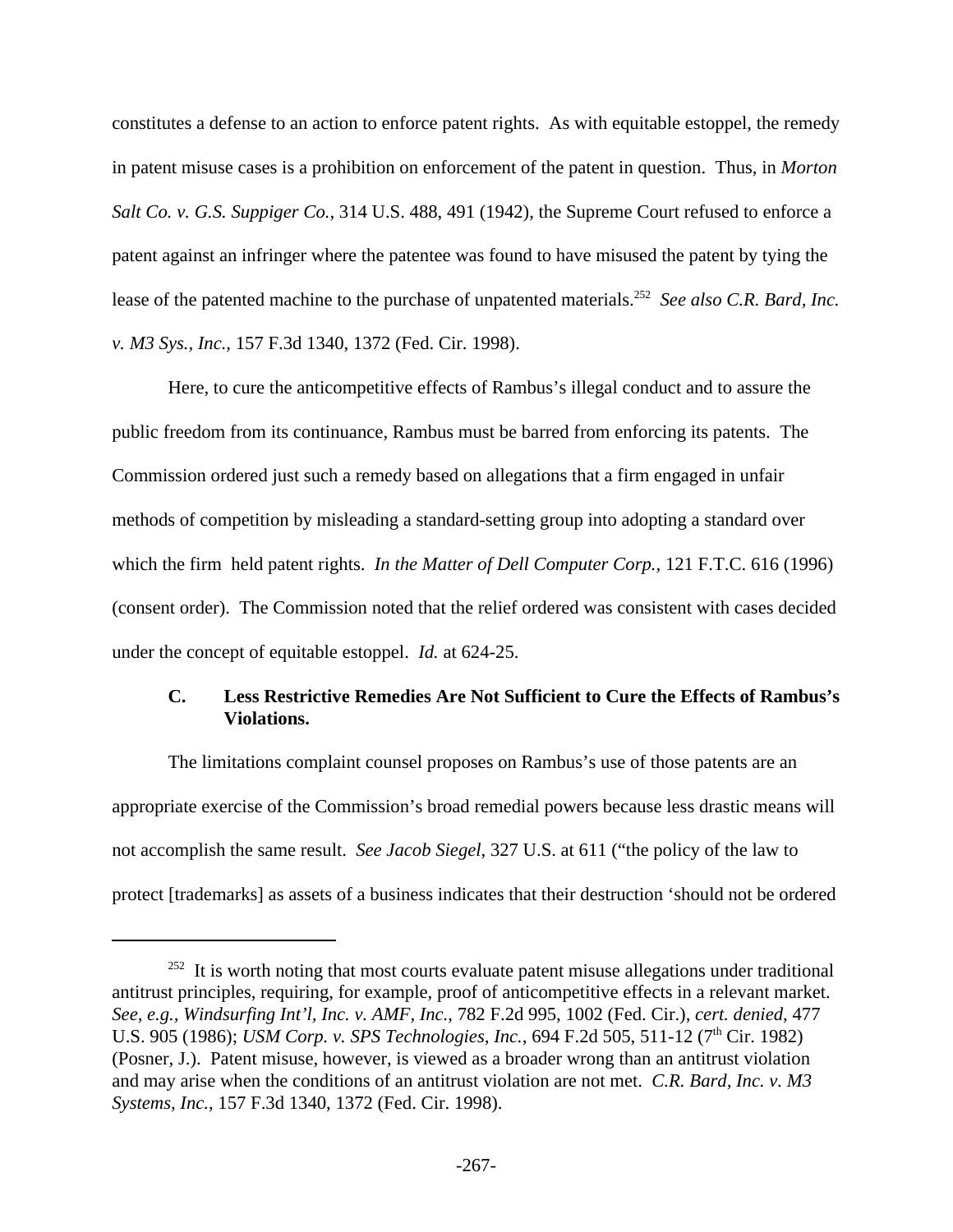if less drastic means will accomplish the same result'"), *quoting FTC v. Royal Milling Co.,* 288 U.S. at 217.

Complaint Counsel's proposed order goes "no further than is reasonably necessary to correct the evil and preserve the rights of competitors and public." *See FTC v. Royal Milling Co.,* 288 U.S. 212, 217 (1933). Like the order in *Dell,* the order proposed by complaint counsel does not affect Rambus's enforcement of its patents against any products other than those made in conformity with the JEDEC standards. The relief complaint counsel seek, while crafted to ensure that future consumers are protected from surprises, is also narrowly fashioned so as not to interfere with Rambus's ability to enforce any of its patents regarding Rambus architecture memory or any other memory that does *not* conform to the JEDEC 21-C standard or the JESD 79 specification. Thus, patents covering other technologies, such as RDRAM, DRAM manufactured to any other standards, and any other forms of memory, are not covered by the order proposed by complaint counsel.

Less restrictive remedial provisions would not suffice to "cure the ill effects" of Rambus's illegal conduct and "assure the public freedom from its continuance." *See United States v. United States Gypsum Co.,* 340 U.S. 76, 88 (1950). Ordering nothing more than a restraint on misleading standard-setting organizations in the future, for example, might deter new violations but would do nothing to restore competition in this market. Moreover, relying on the private remedy of equitable estoppel – *i.e.,* forcing defendants in infringement suits to raise equitable estoppel as a defense – would not restore competition. Instead, such an order would permit Rambus to continuing imposing costs on its rivals – in that instance, by forcing its competitors to incur the not-insubstantial costs of defending patent infringement suits.

In this case, moreover, the evidence at trial will show that Rambus's misleading conduct

-268-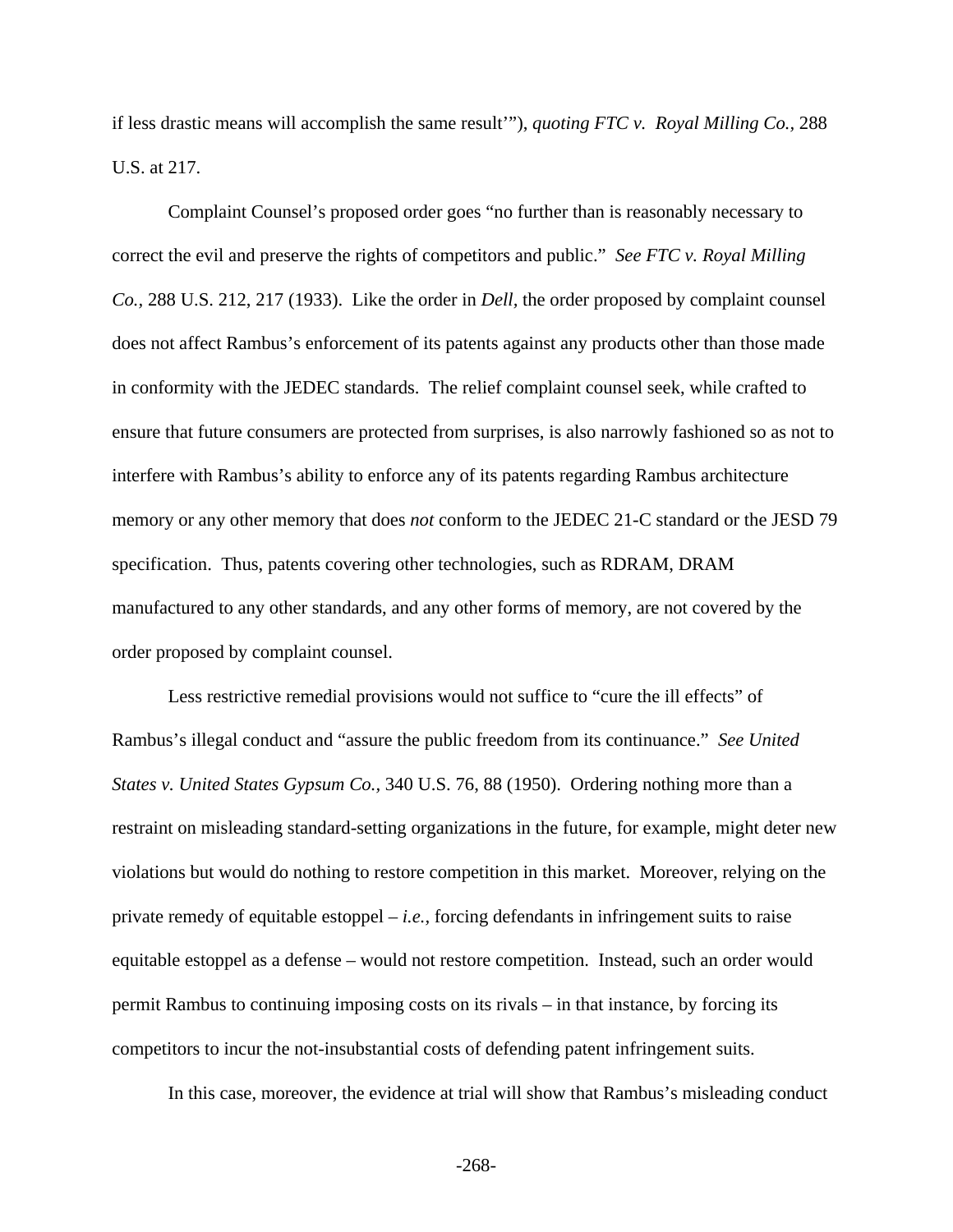was made not just to individual firms but to the entire standard-setting organization; that Rambus's misleading conduct induced JEDEC to adopt the standards that infringe Rambus's patent; that the standard has been widely accepted; and that a significant percentage of the industry is manufacturing selling and using memory compliant with that standard. In this situation, forgoing a Commission order in deference to the uncertain outcome of private litigation would not be in the public interest.

Rambus's patents are, of course, valuable assets, and the order proposed by Complaint Counsel will limit Rambus's ability to profit from those patents. The fact that a remedy may have severe consequences to the respondent does not, however, make it impermissible where the relief ordered is necessary to protect the public interest and where less drastic means appear unlikely to suffice. *Firestone,* 81 F.T.C. at 469; *Borden,* 92 F.T.C. at 807. In *duPont,* the Supreme Court noted that divestiture is the most drastic of antitrust remedies, but also noted that the courts are required "to decree relief effective to redress the violations, whatever the adverse effect of such a decree on private interests." *duPont*, 366 U.S. at 326. In ordering divestiture in that case, the Court went on to state that "the Government cannot be denied the latter remedy [complete divestiture] because economic hardship, however severe, may result. Economic hardship can influence choice only as among two or more effective remedies." *Id.* at 327.

In fashioning antitrust remedies, the public interest in effective competition is paramount and purely private economic interests must be subordinated to the public interest. *Ekco Prods.,*  65 F.T.C. at 1217. The courts have recognized, therefore, that effective relief for antitrust violations may include restrictions on violators' property rights. *See Ford Motor Co. v. United States,* 405 U.S. 562, 576 (1972). In the case of antitrust violations involving patent misuse, fashioning effective relief "often involves a substantial question whether it is necessary to limit

-269-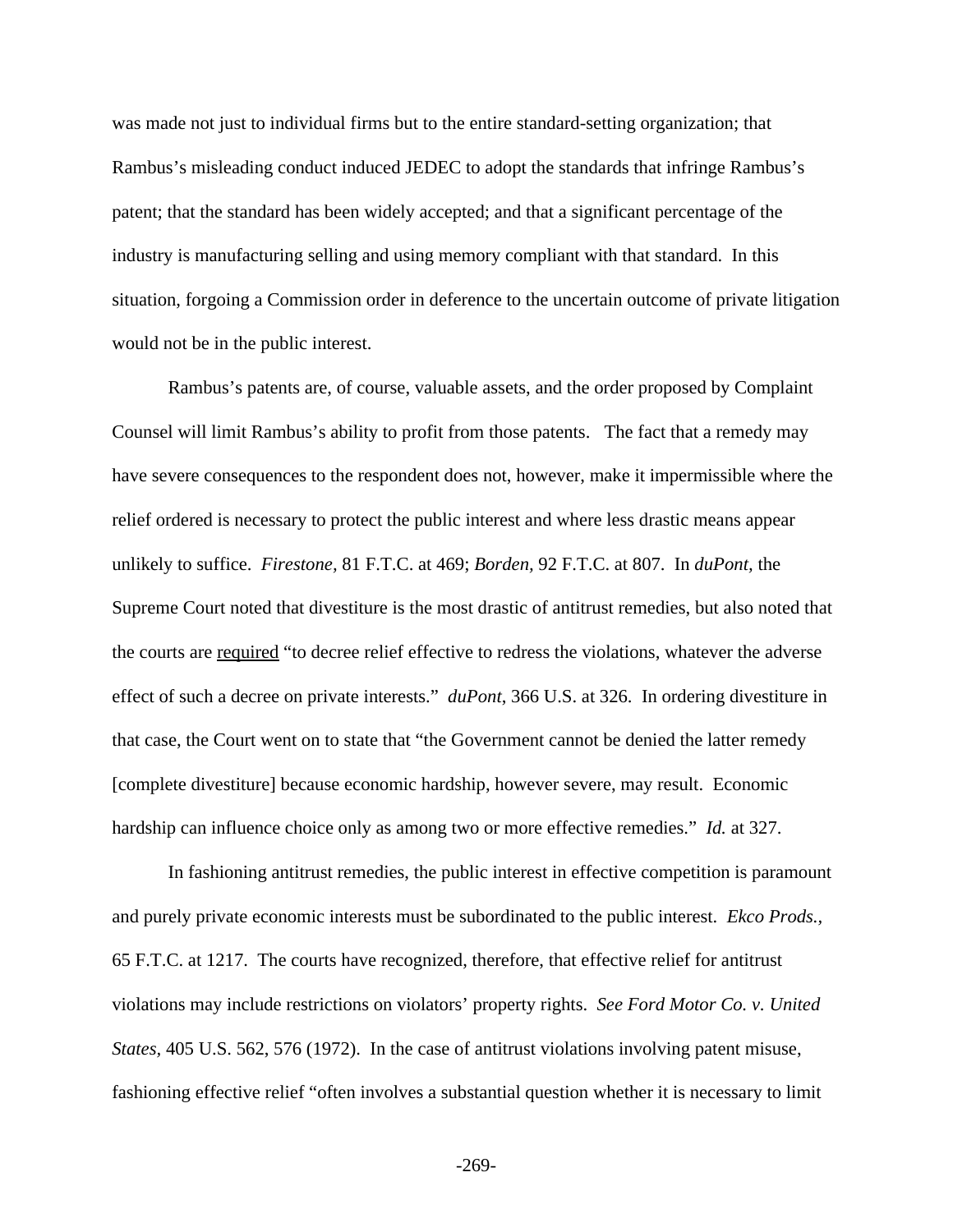the rights normally vested in the owners of patents." *United States v. Glaxo Group, Ltd.,* 410 U.S. 52, 59 (1973). Orders including mandatory sales and reasonable-royalty licensing are "wellestablished forms of relief when necessary to an effective remedy, particularly where patents have provided the leverage for or have contributed to the antitrust violation adjudicated." *Id.; see also Besser Mfg. Co. v. United States,* 343 U.S. 444, 447 (1952); *United States v. United States Gypsum Co.,* 340 U.S. 76, 93-94 (1950). Here, however, Rambus's patents more than contributed to the violation – they were the heart of the matter and a complete bar to their enforcement is not too severe.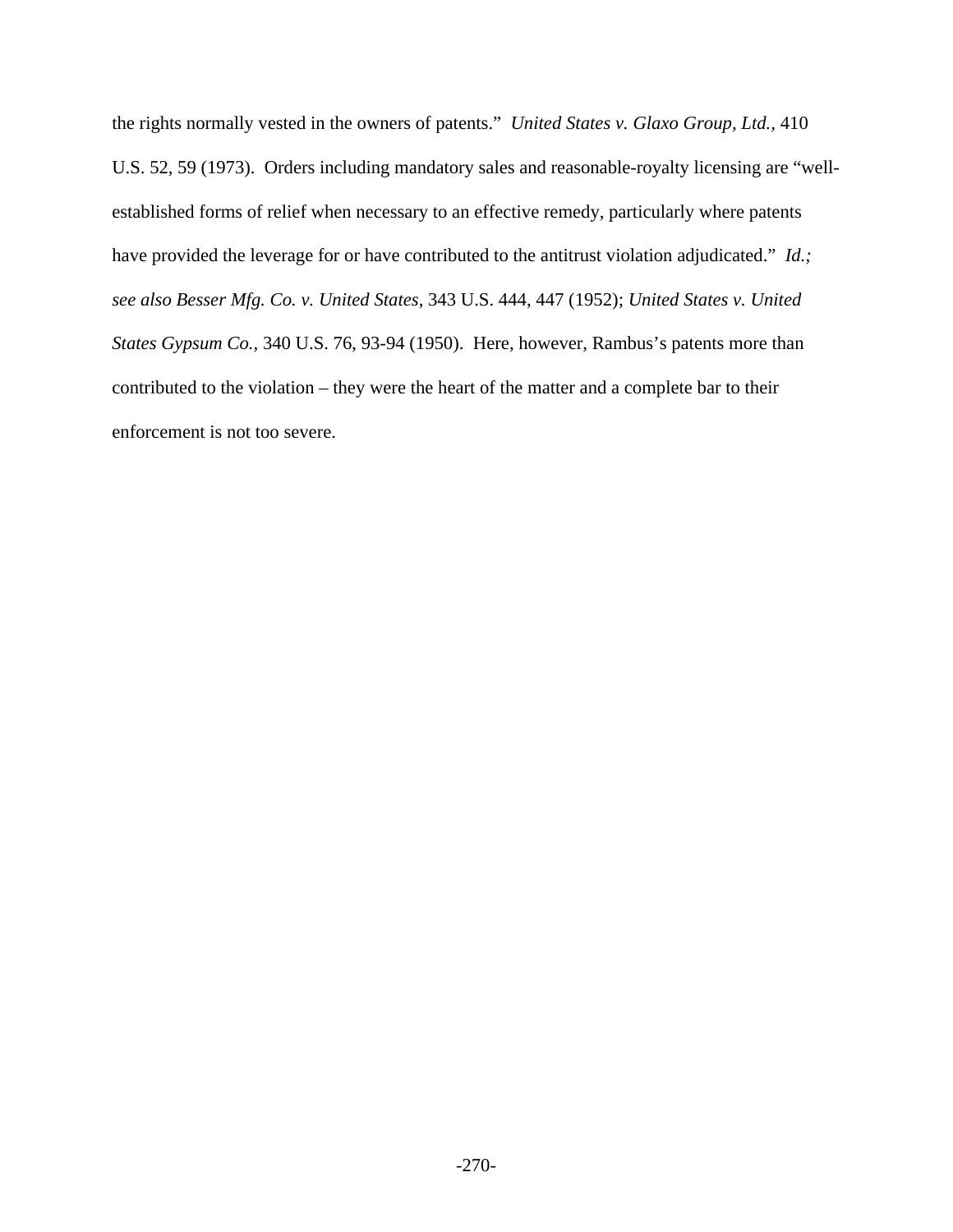## **IX. Conclusion.**

The evidence in the hearing in this matter will demonstrate abundantly that Rambus's course of conduct subverted the standard-setting process of JEDEC, resulted in Rambus attaining monopoly power in crucial markets, and constituted exclusionary and anticompetitive behavior that violated the antitrust laws. The relief sought in the Complaint is reasonable and necessary to remedy the harm caused by Rambus's violations of law.

Respectfully submitted,

 M. Sean Royall Geoffrey D. Oliver Patrick J. Roach

Of Counsel:

Robert Davis Theodore A. Gebhard Andrew J. Heimert Patricia A. Hensley Ernest A. Nagata Lisa D. Rosenthal Sarah Schroeder

Dated: April 22, 2003 corrected April 25, 2003 BUREAU OF COMPETITION FEDERAL TRADE COMMISSION Washington, D.C. 20580 (202) 326-3663 (202) 326-3496 (facsimile)

COUNSEL SUPPORTING THE COMPLAINT